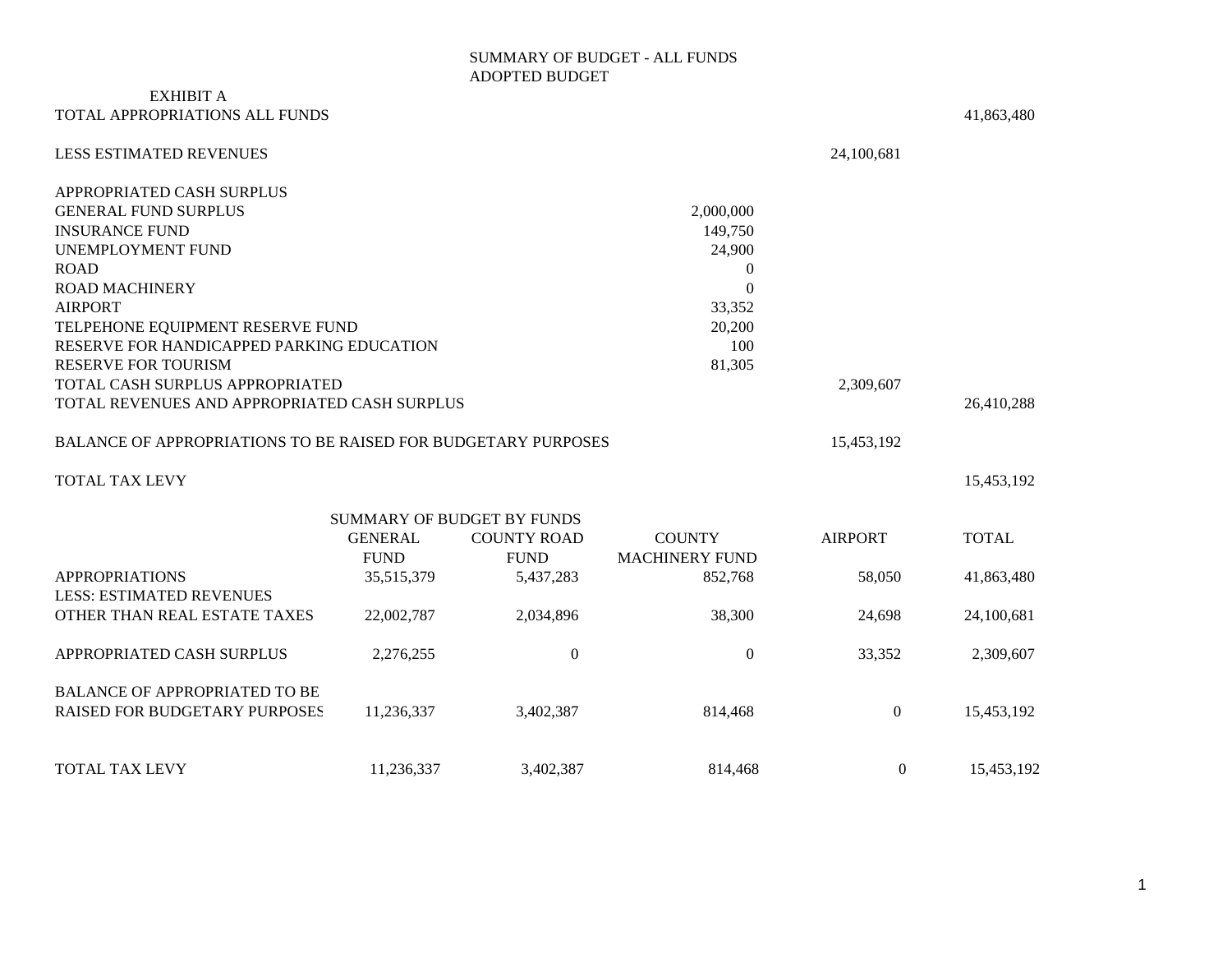**INDEX**

| <b>DEPARTMENT</b>              | <b>PAGE</b>    | <b>DEPARTMENT</b>               | <b>PAGE</b> |
|--------------------------------|----------------|---------------------------------|-------------|
| <b>ADMINISTRATOR</b>           | 9              | <b>LEGISLATURE</b>              | 3           |
| <b>AIRPORT FUND</b>            | 87             | <b>PERSONNEL</b>                | 19          |
| ALTERNATIVES TO INCARCERATION  | 53             | <b>PLANNING</b>                 | 83          |
| ANIMAL CONTROL                 | 58             | <b>PROACTION</b>                | 79          |
| <b>BUDGET OFFICER</b>          | 12             | <b>PROBATION</b>                | 47          |
| <b>BUILDINGS &amp; GROUNDS</b> | 24             | PUBLIC DEFENDER                 | 6           |
| <b>CAPITAL PROJECTS</b>        | 85             | <b>PUBLIC HEALTH</b>            | 62          |
| <b>CENTRAL COPIER</b>          | 33             | REAL PROPERTY TAX SERVICE       | 13          |
| <b>CENTRAL GASOLINE</b>        | 30             | <b>RECORDS MANAGEMENT</b>       | 23          |
| <b>CENTRAL MAILING</b>         | 32             | REVENUE, AIRPORT                | 106         |
| <b>CENTRAL TELEPHONE</b>       | 31             | REVENUE, LOCAL (GENERAL)        | 99          |
| <b>COMMUNICATION SYSTEMS</b>   | 38             | REVENUE, ROAD                   | 107         |
| <b>COMMUNITY SERVICES</b>      | 66             | REVENUE, ROAD MACHINERY         | 108         |
| <b>COOPERATIVE EXTENSION</b>   | 84             | ROAD FUND                       | 88          |
| <b>CORONERS</b>                | 8              | <b>ROAD MACHINERY FUND</b>      | 95          |
| <b>COUNTY ATTORNEY</b>         | 18             | <b>SALES TAX</b>                | 99          |
| <b>COUNTY CLERK</b>            | 16             | <b>SHERIFF</b>                  | 42          |
| <b>COUNTY PROMOTION</b>        | 76             | <b>SOCIAL SERVICES</b>          | 69          |
| <b>COURT SECURITY</b>          | 54             | <b>SOIL CONSERVATION</b>        | 84          |
| <b>DISTRICT ATTORNEY</b>       | $\overline{4}$ | <b>SOLID WASTE</b>              | 84          |
| ECONOMIC DEVELOPMENT           | 76             | <b>SPECIAL ITEMS</b>            | 36          |
| <b>EDUCATION</b>               | 37             | <b>STOP DWI</b>                 | 56          |
| E-911 DISPATCH CENTER          | 40             | <b>TREASURER</b>                | 10          |
| <b>EMERGENCY MANAGEMENT</b>    | 60             | UNDISTRIBUTED EMPLOYEE BENEFITS | 85          |
| <b>ELECTIONS</b>               | 21             | <b>VETERAN SERVICES</b>         | 77          |
| <b>HISTORIAN</b>               | 82             | <b>WEIGHTS &amp; MEASURES</b>   | 78          |
| <b>INFORMATION TECHNOLOGY</b>  | 34             | YOUTH PROGRAM                   | 80          |
| JAIL                           | 49             |                                 |             |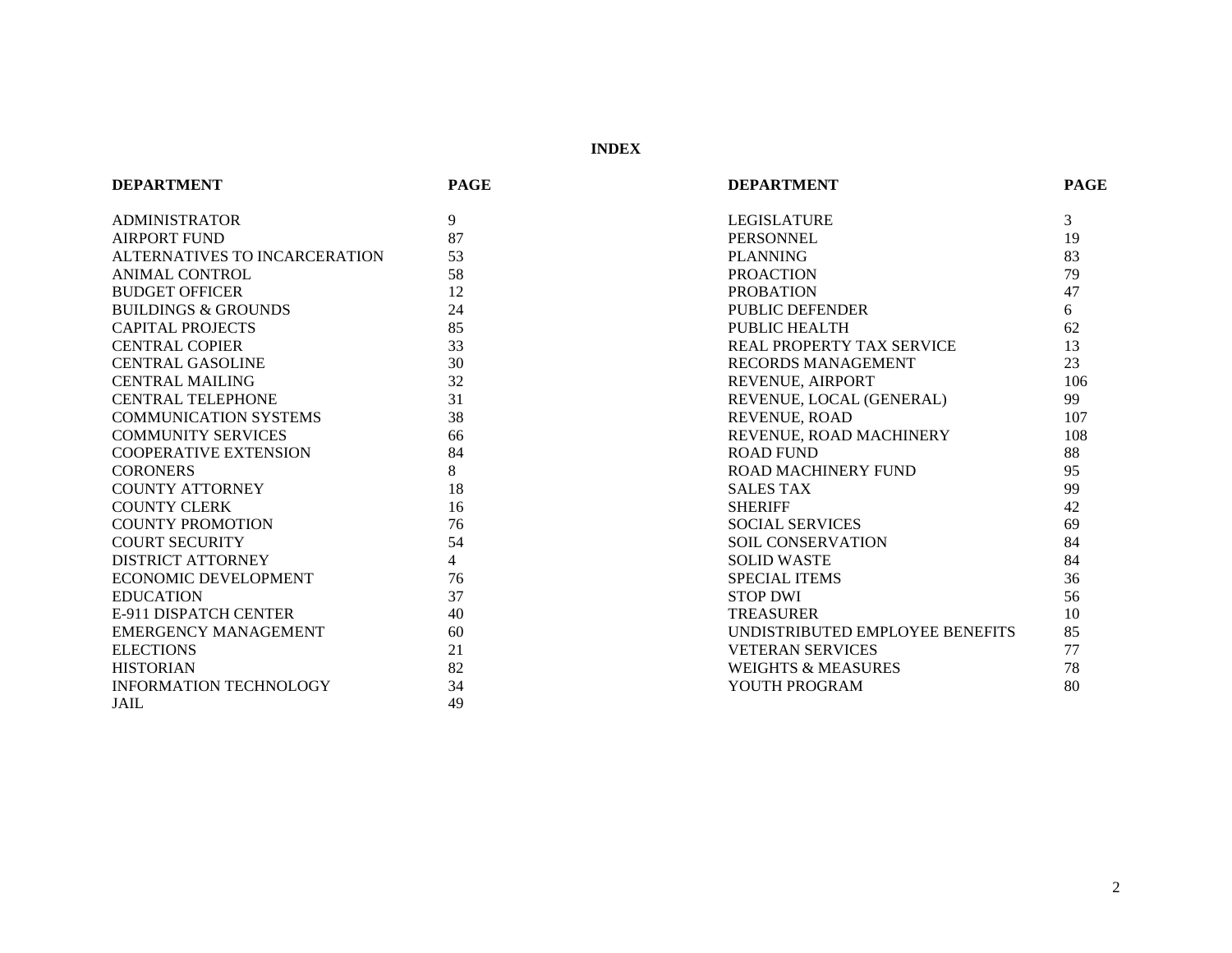| Schedule 1-A                |                             |               |               | <b>BUDGET AS</b> | <b>DEPARTMENT</b> | REQUEST '14  | <b>BUDGET</b>    |                |
|-----------------------------|-----------------------------|---------------|---------------|------------------|-------------------|--------------|------------------|----------------|
|                             |                             | <b>ACTUAL</b> | <b>BUDGET</b> | <b>MODIFIED</b>  | <b>REQUEST</b>    | <b>TO</b>    | <b>OFFICER'S</b> | <b>ADOPTED</b> |
| <b>GENERAL GOVT SUPPORT</b> |                             | 2012          | 2013          | 2013             | 2014              | ORIGINAL '13 | REC.             |                |
|                             |                             |               |               |                  |                   |              |                  |                |
| <b>LEGISLATIVE BOARD</b>    |                             |               |               |                  |                   |              |                  |                |
|                             |                             |               |               |                  |                   |              |                  |                |
| A1010.                      | PERSONAL SERVICES           |               |               |                  |                   |              |                  |                |
| 1000                        | Chairman                    | 8,183.00      | 8,183.00      | 8,183.00         | 8,347.00          | 2.00%        | 8,347.00         | 8,183.00       |
| 1020                        | Legislators (14)            | 114,562.01    | 114,562.00    | 114,562.00       | 116,854.00        | 2.00%        | 116,854.00       | 114,562.00     |
| 1045                        | Clerk (Legislature)         | 42,735.00     | 43,590.00     | 43,590.00        | 44,462.00         | 2.00%        | 44,462.00        | 50,790.00      |
| 1661                        | Comp Time Buyout Non-Union  | 0.00          | 0.00          | 385.95           | 0.00              | 0.00%        | 0.00             | 0.00           |
|                             |                             |               |               |                  |                   |              |                  |                |
|                             | Total                       | 165,480.01    | 166,335.00    | 166,720.95       | 169,663.00        | 2.00%        | 169,663.00       | 173,535.00     |
|                             |                             |               |               |                  |                   |              |                  |                |
| A1010.                      | CONTRACTUAL EXPENSES        |               |               |                  |                   |              |                  |                |
| 4152                        | Conferences                 | 0.00          | 475.00        | 570.00           | 950.00            | 100.00%      | 950.00           | 950.00         |
| 4470                        | Office Supplies             | 220.97        | 200.00        | 200.00           | 200.00            | 0.00%        | 200.00           | 200.00         |
| 4501                        | Advertising                 | 811.64        | 350.00        | 1,250.00         | 700.00            | 100.00%      | 700.00           | 700.00         |
| 4507                        | Copier Charge               | 1,641.00      | 1,600.00      | 1,600.00         | 1,900.00          | 18.75%       | 1,900.00         | 1,900.00       |
| 4515                        | Postage                     | 170.33        | 200.00        | 200.00           | 200.00            | $0.00\%$     | 200.00           | 200.00         |
| 4653                        | Gasoline                    | $0.00\,$      | 50.00         | 0.00             | 50.00             | $0.00\%$     | 50.00            | 50.00          |
| 4654                        | Mileage                     | 4,177.41      | 5,000.00      | 4,335.00         | 4,350.00          | $-13.00\%$   | 4,350.00         | 4,350.00       |
| 4660                        | <b>Travel Expenses</b>      | 0.00          | 500.00        | 720.00           | 3,257.00          | 551.40%      | 3,257.00         | 3,257.00       |
| 4682                        | Utilities: Telephone/Fax    | 504.50        | 400.00        | 400.00           | 400.00            | 0.00%        | 400.00           | 400.00         |
| 4907                        | Dues                        | 150.00        | 150.00        | 150.00           | 150.00            | 0.00%        | 150.00           | 150.00         |
| 4915                        | Proceedings                 | 617.80        | 620.00        | 620.00           | 620.00            | 0.00%        | 620.00           | 620.00         |
|                             |                             |               |               |                  |                   |              |                  |                |
|                             | Total                       | 8,293.65      | 9,545.00      | 10,045.00        | 12,777.00         | 33.86%       | 12,777.00        | 12,777.00      |
|                             |                             |               |               |                  |                   |              |                  |                |
| A1010.                      | <b>EMPLOYEE BENEFITS</b>    |               |               |                  |                   |              |                  |                |
| 8100                        | FICA/Medicare               | 12,651.44     | 12,719.00     | 12,719.00        | 12,973.00         | 2.00%        | 12,973.00        | 13,189.00      |
| 8305                        | Medical Insurance Non-Union | 4,074.48      | 6.050.00      | 6,050.00         | 6,433.00          | 6.33%        | 6,433.00         | 6,433.00       |
|                             |                             |               |               |                  |                   |              |                  |                |
|                             | Total                       | 16,725.92     | 18,769.00     | 18,769.00        | 19,406.00         | 3.39%        | 19,406.00        | 19,622.00      |
|                             |                             |               |               |                  |                   |              |                  |                |
| A1010.0                     | <b>TOTAL</b>                | 190,499.58    | 194,649.00    | 195,534.95       | 201,846.00        | 3.70%        | 201,846.00       | 205,934.00     |
|                             |                             |               |               |                  |                   |              |                  |                |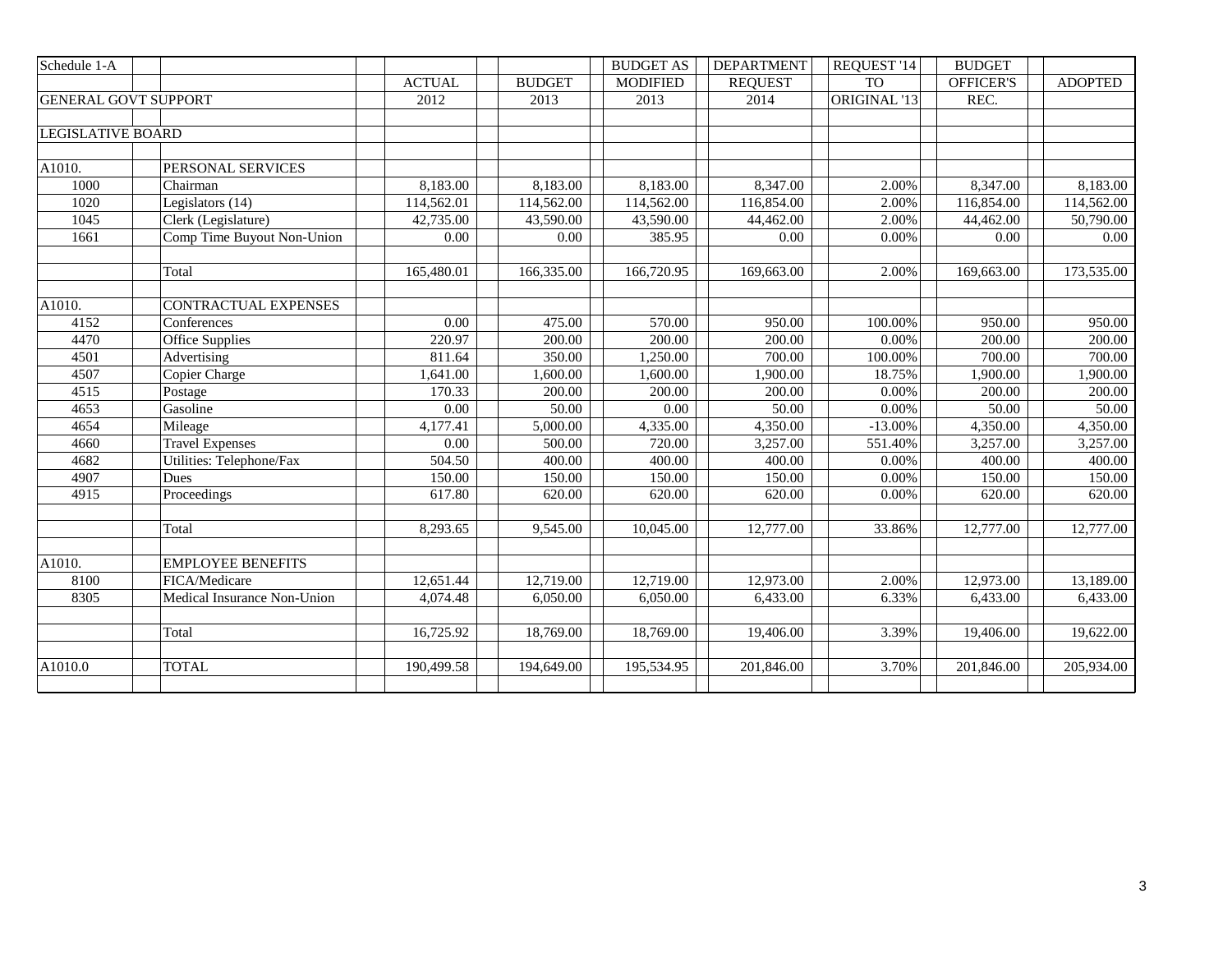| Schedule 1-A             |                                       |               |               | <b>BUDGET AS</b> | <b>DEPARTMENT</b> | REQUEST '14  | <b>BUDGET</b> |                |
|--------------------------|---------------------------------------|---------------|---------------|------------------|-------------------|--------------|---------------|----------------|
|                          |                                       | <b>ACTUAL</b> | <b>BUDGET</b> | <b>MODIFIED</b>  | <b>REQUEST</b>    | <b>TO</b>    | OFFICER'S     | <b>ADOPTED</b> |
|                          |                                       | 2012          | 2013          | 2013             | 2014              | ORIGINAL '13 | REC.          |                |
| <b>DISTRICT ATTORNEY</b> |                                       |               |               |                  |                   |              |               |                |
|                          |                                       |               |               |                  |                   |              |               |                |
| A1165.                   | PERSONAL SERVICES                     |               |               |                  |                   |              |               |                |
| 1010                     | <b>District Attorney</b>              | 135,194.67    | 144,905.00    | 144,905.00       | 151,004.00        | 4.21%        | 151,004.00    | 151,004.00     |
| 1037                     | <b>Assistant District Attorney</b>    | 50,000.00     | 51,000.00     | 51,000.00        | 52,020.00         | 2.00%        | 52,020.00     | 52,020.00      |
| 1038                     | <b>Assistant District Attorney</b>    | 52,302.67     | 54,570.00     | 54,570.00        | 55,662.00         | 2.00%        | 55,662.00     | 35,000.00      |
| 1109                     | <b>District Attorney Secretary</b>    | 32,617.00     | 33,270.00     | 33,270.00        | 33,936.00         | 2.00%        | 33,936.00     | 33,936.00      |
| 1572                     | <b>ATP Grant: Personal Services</b>   | 10,001.87     | $0.00\,$      | 21,781.61        | 17,000.00         | 17000.00%    | 0.00          | 0.00           |
| 1661                     | Comp Time Buyout Non-Union            | 0.00          | 0.00          | 273.67           | 3,298.00          | 3298.00%     | 3,298.00      | 3,298.00       |
|                          |                                       |               |               |                  |                   |              |               |                |
|                          | Total                                 | 280,116.21    | 283,745.00    | 305,800.28       | 312,920.00        | 10.28%       | 295,920.00    | 275,258.00     |
|                          |                                       |               |               |                  |                   |              |               |                |
| A1165.                   | <b>EQUIPMENT</b>                      |               |               |                  |                   |              |               |                |
| 2958                     | <b>ATP Grant: Equipment</b>           | 198.89        | 0.00          | 13,882.91        | 4,500.00          | 4500.00%     | 0.00          | 0.00           |
|                          |                                       |               |               |                  |                   |              |               |                |
|                          | Total                                 | 198.89        | 0.00          | 13,882.91        | 4,500.00          | 4500.00%     | 0.00          | 0.00           |
|                          |                                       |               |               |                  |                   |              |               |                |
| A1165.                   | <b>CONTRACTUAL EXPENSES</b>           |               |               |                  |                   |              |               |                |
| 4049                     | Stenographer Fees/Transcripts - Court | 3,238.50      | 4,200.00      | 4,275.35         | 4,400.00          | 4.76%        | 4,400.00      | 4,400.00       |
| 4050                     | Stenographer Fees/Transcripts - GJ    | 6,587.50      | 9,500.00      | 9,424.65         | 9,400.00          | $-1.05%$     | 9,200.00      | 9,200.00       |
| 4051                     | <b>Special Prosecutor Fees</b>        | 0.00          | 3,000.00      | 3,000.00         | 3,000.00          | 0.00%        | 3,000.00      | 3,000.00       |
| 4072                     | <b>Expert Witness Fees</b>            | 16,852.75     | 9,300.00      | 6,048.73         | 9,300.00          | 0.00%        | 9,300.00      | 9,300.00       |
| 4152                     | Conferences                           | 0.00          | 675.00        | 705.00           | 700.00            | 3.70%        | 700.00        | 700.00         |
| 4406                     | Copier Maintenance Agreement          | 1,172.24      | 1,300.00      | 1,300.00         | 1,400.00          | 7.69%        | 1,400.00      | 1,400.00       |
| 4470                     | <b>Office Supplies</b>                | 1,735.47      | 3,000.00      | 2,959.95         | 2,900.00          | $-3.33%$     | 2,700.00      | 2,700.00       |
| 4507                     | Copier Charge                         | 0.00          | 0.00          | 39.85            | 0.00              | 0.00%        | 0.00          | 0.00           |
| 4515                     | Postage                               | 1,324.29      | 1,600.00      | 1,600.00         | 1,600.00          | 0.00%        | 1,500.00      | 1,500.00       |
| 4516                     | Printing                              | 130.17        | 1,000.00      | 970.00           | 1,000.00          | 0.00%        | 800.00        | 800.00         |
| 4572                     | <b>Computer Access Fees</b>           | 1,840.78      | 3,800.00      | 3,800.00         | 3,800.00          | 0.00%        | 3,800.00      | 3,800.00       |
| 4654                     | Mileage                               | 2,339.06      | 2,200.00      | 2,200.00         | 2,400.00          | 13.64%       | 2,400.00      | 2,400.00       |
| 4660                     | <b>Travel Expenses</b>                | 20.28         | 2,500.00      | 4,500.00         | 2,500.00          | 0.00%        | 2,500.00      | 2,500.00       |
| 4676                     | <b>Utilities: Cellular Services</b>   | 1,476.95      | 2,000.00      | 2,000.00         | 2,000.00          | 0.00%        | 2,000.00      | 2,000.00       |
| 4682                     | Utilities: Telephone/Fax              | 1,953.16      | 2,000.00      | 2,000.00         | 2,000.00          | 0.00%        | 2,000.00      | 2,000.00       |
|                          |                                       |               |               |                  |                   |              |               |                |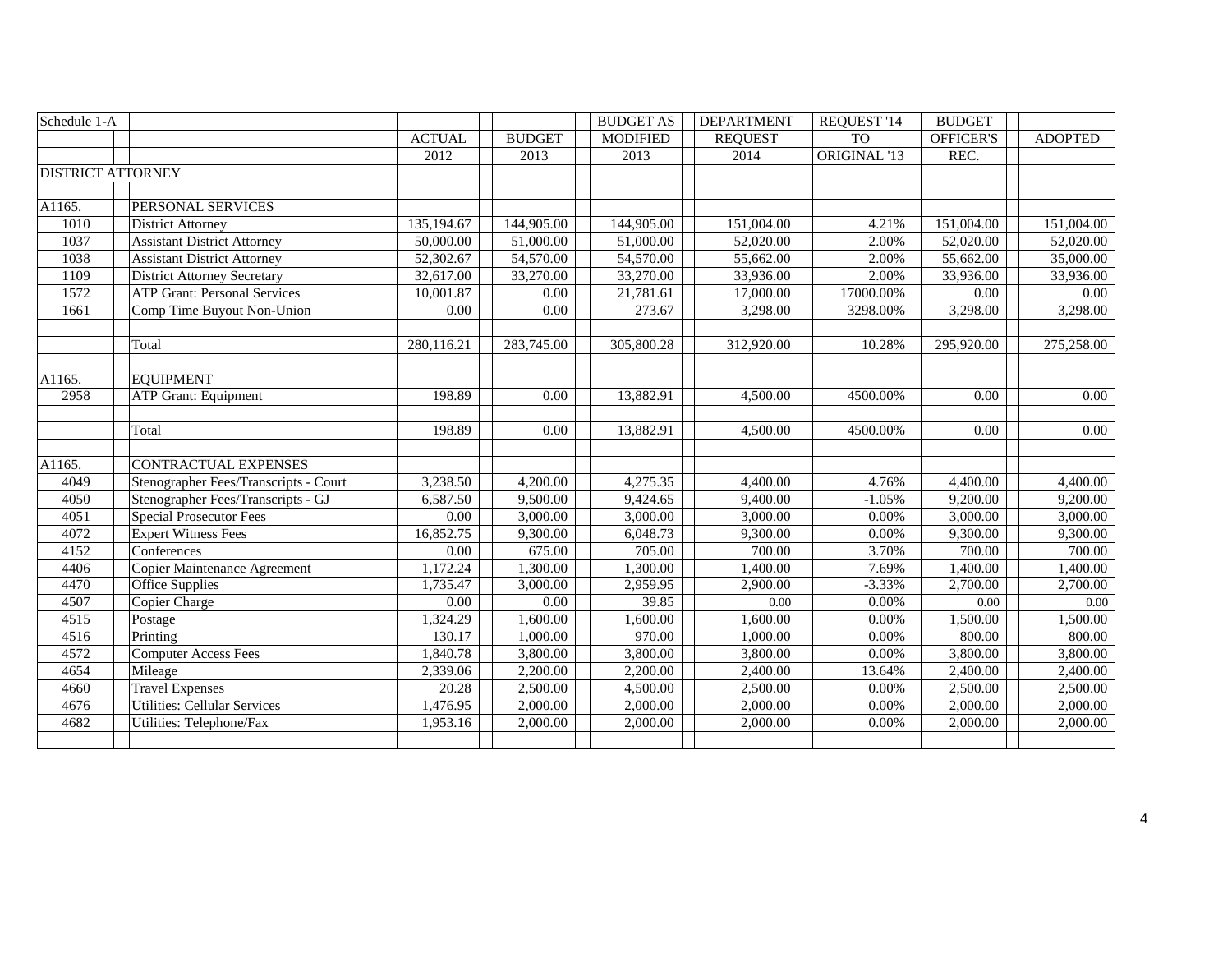| Schedule 1-A    |                                     |               |               | <b>BUDGET AS</b> | <b>DEPARTMENT</b> | REQUEST '14             | <b>BUDGET</b>    |                |
|-----------------|-------------------------------------|---------------|---------------|------------------|-------------------|-------------------------|------------------|----------------|
|                 |                                     | <b>ACTUAL</b> | <b>BUDGET</b> | <b>MODIFIED</b>  | <b>REQUEST</b>    | <b>TO</b>               | <b>OFFICER'S</b> | <b>ADOPTED</b> |
|                 |                                     | 2012          | 2013          | 2013             | 2014              | ORIGINAL <sup>'13</sup> | REC.             |                |
|                 |                                     |               |               |                  |                   |                         |                  |                |
| A1165.          | CONTRACTUAL EXPENSES CONT.          |               |               |                  |                   |                         |                  |                |
| 4740            | Security Transport/Extradition      | 1,253.13      | 1,000.00      | 4,251.27         | 4,000.00          | 300.00%                 | 4,000.00         | 4,000.00       |
| 4755            | Witness Fees & Mileage - Court      | 2,792.65      | 2,500.00      | 2,500.00         | 2,500.00          | 0.00%                   | 2,500.00         | 2,500.00       |
| 4756            | Witness Fees & Mileage - Grand Jury | 732.53        | 1,300.00      | 1,300.00         | 1,300.00          | 0.00%                   | 1,200.00         | 1,200.00       |
| 4907            | Dues                                | 625.00        | 725.00        | 725.00           | 725.00            | 0.00%                   | 725.00           | 725.00         |
| 4916            | Publications                        | 10,969.53     | 4,200.00      | 4,200.00         | 4,500.00          | 7.14%                   | 4,500.00         | 4,500.00       |
| 4958            | <b>ATP Grant: Contractual</b>       | 10,458.91     | 0.00          | 9,169.72         | 5,700.00          | 5700.00%                | 0.00             | 0.00           |
| 4981            | Leases: Postage Meter               | 0.00          | 381.00        | 381.20           | 381.00            | 0.00%                   | 381.00           | 381.00         |
|                 | Total                               | 65,502.90     | 56,181.00     | 67,350.72        | 65,506.00         | 16.60%                  | 59,006.00        | 59,006.00      |
| A1165.          | <b>EMPLOYEE BENEFITS</b>            |               |               |                  |                   |                         |                  |                |
| 8100            | FICA/Medicare                       | 19,262.57     | 18,993.00     | 18,993.00        | 21,296.00         | 12.13%                  | 19,995.00        | 19,014.00      |
| 8305            | Medical Insurance Non-Union         | 25,669.86     | 42,048.00     | 42,048.00        | 46,957.00         | 11.67%                  | 46,957.00        | 21,228.00      |
|                 | Total                               | 44,932.43     | 61,041.00     | 61,041.00        | 68,253.00         | 11.82%                  | 66,952.00        | 40,242.00      |
| A1165.0         | <b>TOTAL</b>                        | 390,750.43    | 400,967.00    | 448,074.91       | 451,179.00        | 12.52%                  | 421,878.00       | 374,506.00     |
| <b>REVENUE:</b> | A1290 Stop DWI                      | 12,500.00     | 12,500.00     | 12,500.00        | 12,500.00         | 0.00%                   | 12,500.00        | 12,500.00      |
|                 | A3030 Aid to Prosecution            | 27,751.62     | 0.00          | 46,834.24        | 29,200.00         | 29200.00%               | 0.00             | 0.00           |
|                 | A3031 Criminal Justice              | 9,620.00      | 0.00          | 0.00             | 0.00              | 0.00%                   | 0.00             | 0.00           |
|                 | A3032 State Aid - DA Wage Recovery  | 59,989.00     | 39,489.00     | 39,489.00        | 66,089.00         | 67.36%                  | 66,089.00        | 66,089.00      |
|                 |                                     |               |               |                  |                   |                         |                  |                |
|                 | <b>Total Revenue</b>                | 109,860.62    | 51,989.00     | 98,823.24        | 107,789.00        | 107.33%                 | 78,589.00        | 78,589.00      |
|                 | <b>Total Net County Cost</b>        | 280,889.81    | 348,978.00    | 349,251.67       | 343,390.00        | $-1.60%$                | 343,289.00       | 295,917.00     |
|                 | Percent Revenue                     | 28.12%        | 12.97%        | 22.06%           | 23.89%            | 84.26%                  | 18.63%           | 20.98%         |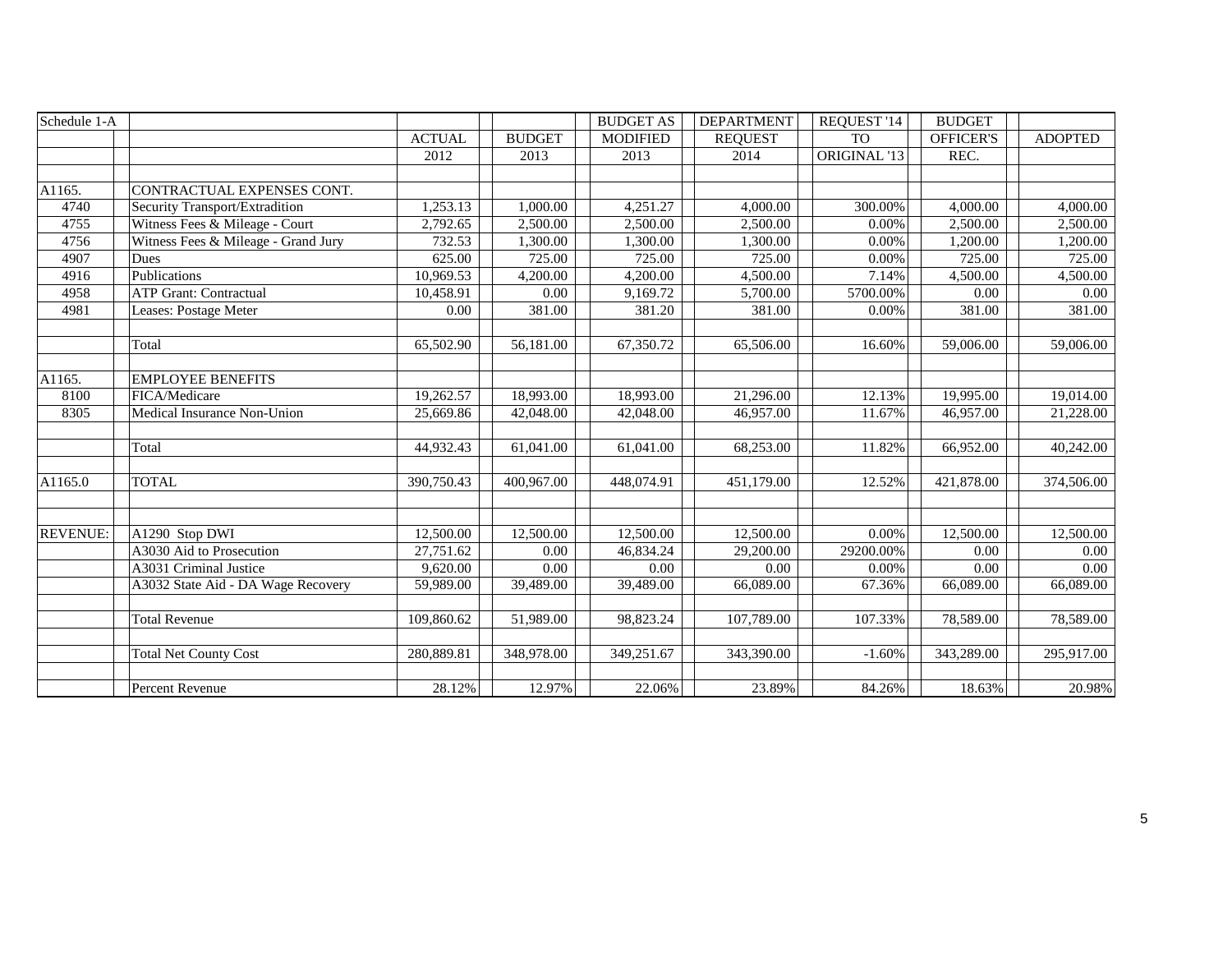| Schedule 1-A              |                                       |                   |               | <b>BUDGET AS</b>  | <b>DEPARTMENT</b> | REQUEST '14  | <b>BUDGET</b> |                   |
|---------------------------|---------------------------------------|-------------------|---------------|-------------------|-------------------|--------------|---------------|-------------------|
|                           |                                       | <b>ACTUAL</b>     | <b>BUDGET</b> | <b>MODIFIED</b>   | <b>REQUEST</b>    | <b>TO</b>    | OFFICER'S     | <b>ADOPTED</b>    |
|                           |                                       | 2012              | 2013          | $\overline{2013}$ | 2014              | ORIGINAL '13 | REC.          |                   |
| PUBLIC DEFENDER (OR LEGAL |                                       |                   |               |                   |                   |              |               |                   |
| DEFENSE OR INDIGENT)      |                                       |                   |               |                   |                   |              |               |                   |
| A1170.                    | PERSONAL SERVICES                     |                   |               |                   |                   |              |               |                   |
| 1565                      | <b>Assistant Public Defender</b>      | 38,671.00         | 39,445.00     | 39,445.00         | 40,234.00         | 2.00%        | 40,234.00     | 40,234.00         |
| 1566                      | <b>Assistant Public Defender</b>      | $0.00\,$          | 16,500.00     | 13,706.76         | 16,500.00         | 0.00%        | 33,000.00     | 33,000.00         |
| 1640                      | Public Defender                       | 66,586.00         | 67,918.00     | 67,918.00         | 69,277.00         | 2.00%        | 69,277.00     | 69,277.00         |
| 1660                      | <b>Insurance Buyout Non-Union</b>     | 1,391.95          | 0.00          | 0.00              | 0.00              | 0.00%        | 0.00          | 0.00              |
|                           |                                       |                   |               |                   |                   |              |               |                   |
|                           | Total                                 | 106,648.95        | 123,863.00    | 121,069.76        | 126,011.00        | 1.73%        | 142,511.00    | 142,511.00        |
|                           |                                       |                   |               |                   |                   |              |               |                   |
| A1170                     | <b>EOUIPMENT</b>                      |                   |               |                   |                   |              |               |                   |
| 2959                      | <b>Grant: Indigent Legal Services</b> | 554.66            | 0.00          | 0.00              | 555.00            | 555.00%      | 0.00          | 0.00              |
|                           |                                       |                   |               |                   |                   |              |               |                   |
|                           | Total                                 | 554.66            | 0.00          | 0.00              | 555.00            | 555.00%      | 0.00          | $\overline{0.00}$ |
|                           |                                       |                   |               |                   |                   |              |               |                   |
| A1170.                    | CONTRACTUAL EXPENSES                  |                   |               |                   |                   |              |               |                   |
| 4003                      | <b>Assigned Counsel Administrator</b> | 2,692.25          | 3,000.00      | 5,793.24          | 5,794.00          | 93.13%       | 5,794.00      | 5,794.00          |
| 4004                      | <b>Attorney Fees</b>                  | 223,543.64        | 155,000.00    | 155,000.00        | 155,000.00        | 0.00%        | 155,000.00    | 155,000.00        |
| 4024                      | <b>Interpreter Services</b>           | 0.00              | 500.00        | 415.90            | 500.00            | 0.00%        | 250.00        | 250.00            |
| 4039                      | Secretarial: Asst. PD                 | 9,908.18          | 10,321.00     | 10,321.00         | 10,630.00         | 2.99%        | 10,528.00     | 10,528.00         |
| 4042                      | Secretarial: PD                       | 26,647.00         | 27,180.00     | 27,180.00         | 27,995.00         | 3.00%        | 27,724.00     | 27,724.00         |
| 4045                      | Transcripts                           | 88.00             | 400.00        | 422.50            | 400.00            | 0.00%        | 400.00        | 400.00            |
| 4156                      | Training                              | $\overline{0.00}$ | 350.00        | 350.00            | 350.00            | 0.00%        | 250.00        | 250.00            |
| 4470                      | <b>Office Supplies</b>                | 634.72            | 750.00        | 811.60            | 800.00            | 6.67%        | 750.00        | 750.00            |
| 4507                      | Copier Charge                         | 1,463.90          | 500.00        | 500.00            | 450.00            | $-10.00%$    | 450.00        | 450.00            |
| 4515                      | Postage                               | 295.38            | 800.00        | 800.00            | 750.00            | $-6.25%$     | 650.00        | 650.00            |
| 4516                      | Printing                              | 134.59            | 300.00        | 300.00            | 350.00            | 16.67%       | 300.00        | 300.00            |
| 4572                      | <b>Computer Access Fees</b>           | 1,599.84          | 1,600.00      | 1,600.00          | 1,600.00          | 0.00%        | 1,600.00      | 1,600.00          |
| 4654                      | Mileage                               | 7,747.78          | 7,500.00      | 7,500.00          | 8,000.00          | 6.67%        | 8,000.00      | 8,000.00          |
| 4682                      | Utilities: Telephone/Fax              | 2,080.40          | 2,200.00      | 2,200.00          | 2,200.00          | 0.00%        | 2,200.00      | 2,200.00          |
| 4755                      | Witness Fees & Mileage                | 32.67             | 200.00        | 200.00            | 200.00            | 0.00%        | 200.00        | 200.00            |
| 4916                      | Publications                          | 270.00            | 900.00        | 900.00            | 900.00            | 0.00%        | 750.00        | 750.00            |
| 4929                      | <b>Assigned Counsel Expenses</b>      | 563.18            | 500.00        | 500.00            | 500.00            | 0.00%        | 500.00        | 500.00            |
| 4941                      | <b>Grant: Indigent Legal Services</b> | 600.53            | 0.00          | 16,228.00         | 16,228.00         | 16228.00%    | 0.00          | 0.00              |
|                           |                                       |                   |               |                   |                   |              |               |                   |
|                           | Total                                 | 278,302.06        | 212,001.00    | 231,022.24        | 232,647.00        | 9.74%        | 215,346.00    | 215,346.00        |
|                           |                                       |                   |               |                   |                   |              |               |                   |
|                           |                                       |                   |               |                   |                   |              |               |                   |
|                           |                                       |                   |               |                   |                   |              |               |                   |
|                           |                                       |                   |               |                   |                   |              |               |                   |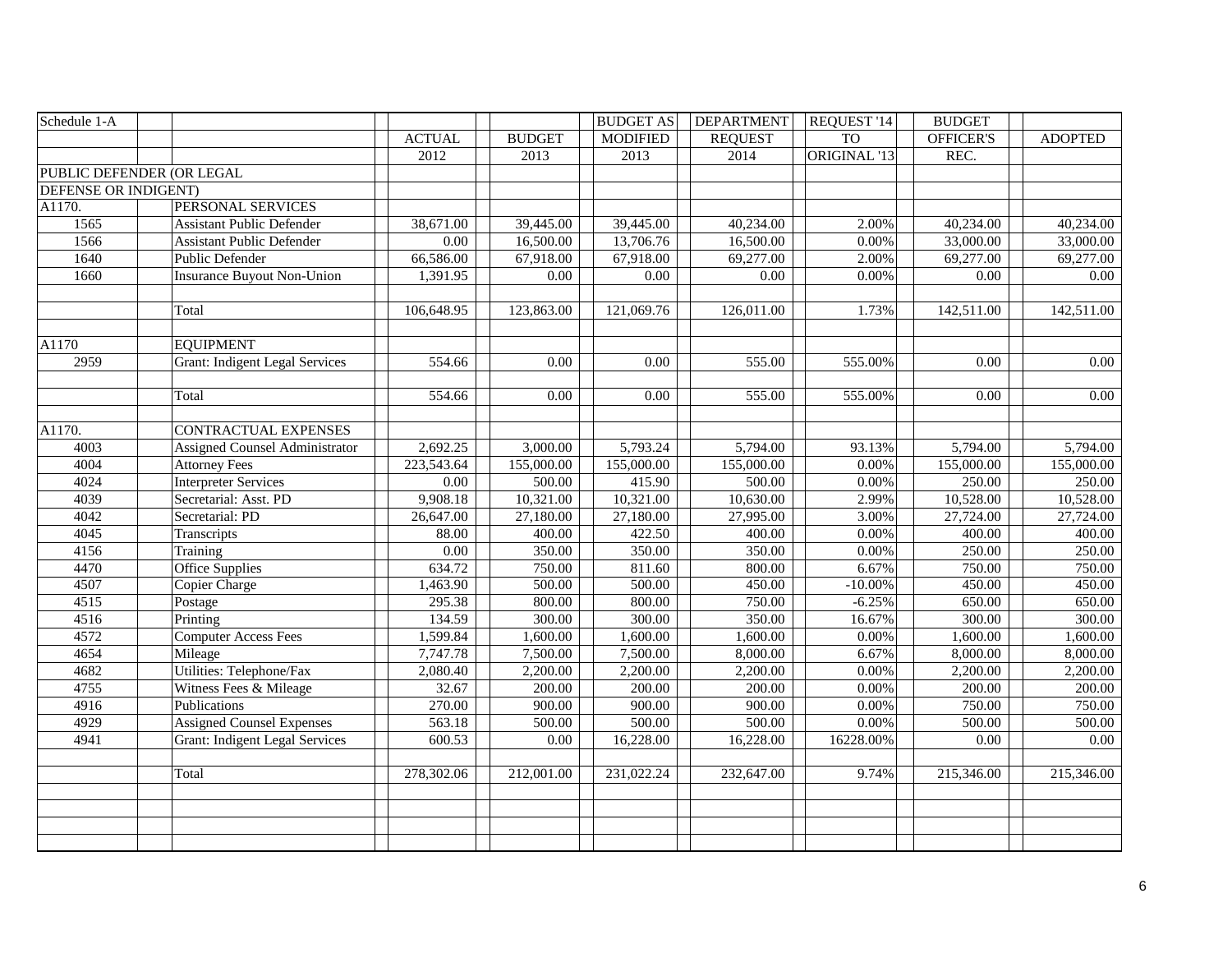| Schedule 1-A    |                               |               |               | <b>BUDGET AS</b> | <b>DEPARTMENT</b> | REQUEST '14         | <b>BUDGET</b>    |                |
|-----------------|-------------------------------|---------------|---------------|------------------|-------------------|---------------------|------------------|----------------|
|                 |                               | <b>ACTUAL</b> | <b>BUDGET</b> | <b>MODIFIED</b>  | <b>REQUEST</b>    | TO                  | <b>OFFICER'S</b> | <b>ADOPTED</b> |
|                 |                               | 2012          | 2013          | 2013             | 2014              | <b>ORIGINAL '13</b> | REC.             |                |
|                 |                               |               |               |                  |                   |                     |                  |                |
| A1170.          | <b>EMPLOYEE BENEFITS</b>      |               |               |                  |                   |                     |                  |                |
| 8100            | FICA/Medicare                 | 7,893.80      | 9,476.00      | 9,476.00         | 9,640.00          | 1.73%               | 10,903.00        | 10,903.00      |
| 8305            | Medical Insurance Non-Union   | 1,188.43      | 0.00          | 0.00             | 0.00              | 0.00%               | 0.00             | 0.00           |
|                 |                               |               |               |                  |                   |                     |                  |                |
|                 | Total                         | 9,082.23      | 9.476.00      | 9,476.00         | 9,640.00          | 1.73%               | 10.903.00        | 10,903.00      |
|                 |                               |               |               |                  |                   |                     |                  |                |
| A1170.0         | <b>TOTAL</b>                  | 394,587.90    | 345,340.00    | 361,568.00       | 368,853.00        | 6.81%               | 368,760.00       | 368,760.00     |
|                 |                               |               |               |                  |                   |                     |                  |                |
| <b>REVENUE:</b> | A2413 Assigned Counsel Rent   | 0.00          | 0.00          | 0.00             | 2,395.00          | 2,395.00            | 2,395.00         | 2,395.00       |
|                 | A3025 Indigent Legal Services | (160.81)      | 0.00          | 16,228.00        | 0.00              | 0.00%               | 0.00             | 0.00           |
|                 |                               |               |               |                  |                   |                     |                  |                |
|                 | <b>Total Revenue</b>          | (160.81)      | 0.00          | 16,228.00        | 2,395.00          | 2395.00%            | 2,395.00         | 2,395.00       |
|                 |                               |               |               |                  |                   |                     |                  |                |
|                 | <b>Total Net County Cost</b>  | 394,748.71    | 345,340.00    | 345,340.00       | 366,458.00        | 6.12%               | 366,365.00       | 366,365.00     |
|                 |                               |               |               |                  |                   |                     |                  |                |
|                 | Percent Revenue               | $-0.04\%$     | 0.00%         | 4.49%            | 0.65%             | 0.00%               | 0.65%            | 0.65%          |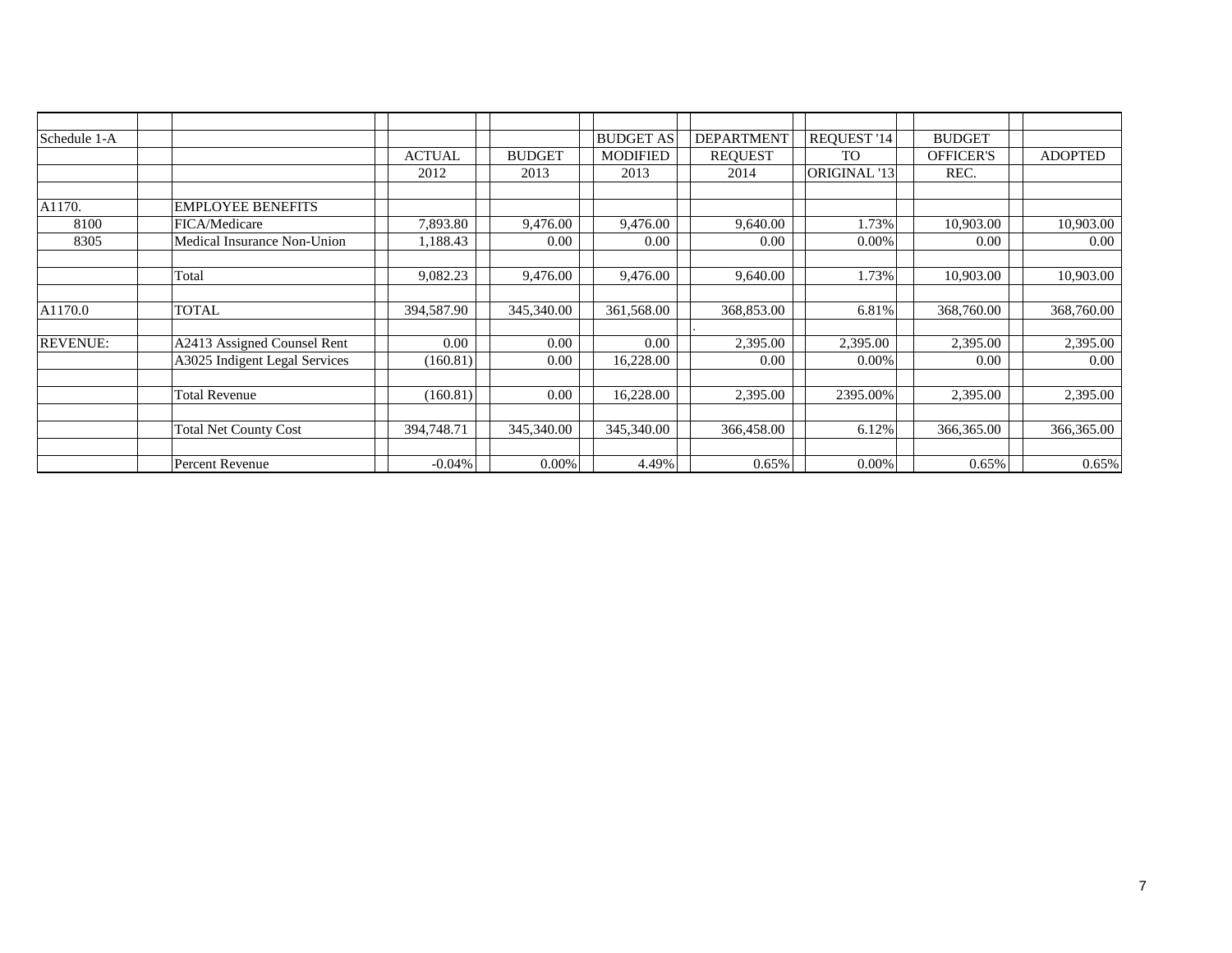| Schedule 1-A |                                  |               |               | <b>BUDGET AS</b> | <b>DEPARTMENT</b> | REQUEST '14  | <b>BUDGET</b> |                |
|--------------|----------------------------------|---------------|---------------|------------------|-------------------|--------------|---------------|----------------|
|              |                                  | <b>ACTUAL</b> | <b>BUDGET</b> | <b>MODIFIED</b>  | <b>REQUEST</b>    | <b>TO</b>    | OFFICER'S     | <b>ADOPTED</b> |
|              |                                  | 2012          | 2013          | 2013             | 2014              | ORIGINAL '13 | REC.          |                |
|              |                                  |               |               |                  |                   |              |               |                |
|              |                                  |               |               |                  |                   |              |               |                |
|              | <b>JUSTICES &amp; CONSTABLES</b> |               |               |                  |                   |              |               |                |
|              |                                  |               |               |                  |                   |              |               |                |
| A1180.       | <b>CONTRACTUAL EXPENSES</b>      |               |               |                  |                   |              |               |                |
| 4706         | <b>Court Fees: Town/Villages</b> | 1,050.00      | 800.00        | 800.00           | 1,050.00          | 31.25%       | 1,050.00      | 1,050.00       |
|              |                                  |               |               |                  |                   |              |               |                |
| A1180.0      | <b>TOTAL</b>                     | 1,050.00      | 800.00        | 800.00           | 1,050.00          | 31.25%       | 1,050.00      | 1,050.00       |
|              |                                  |               |               |                  |                   |              |               |                |
|              | MEDICAL EXAMINERS & CORONERS     |               |               |                  |                   |              |               |                |
|              |                                  |               |               |                  |                   |              |               |                |
| A1185.       | PERSONAL SERVICES                |               |               |                  |                   |              |               |                |
| 1983         | Coroner                          | 4,500.00      | 4,000.00      | 4,000.00         | 4,000.00          | 0.00%        | 4,000.00      | 4,000.00       |
|              |                                  |               |               |                  |                   |              |               |                |
|              | Total                            | 4,500.00      | 4,000.00      | 4,000.00         | 4,000.00          | 0.00%        | 4,000.00      | 4,000.00       |
|              |                                  |               |               |                  |                   |              |               |                |
|              |                                  |               |               |                  |                   |              |               |                |
| A1185.       | CONTRACTUAL EXPENSES             |               |               |                  |                   |              |               |                |
| 4006         | Autopsies                        | 12,425.00     | 15,000.00     | 15,000.00        | 18,000.00         | 20.00%       | 16,000.00     | 16,000.00      |
| 4008         | <b>Body Removal</b>              | 1,415.00      | 1,200.00      | 1,200.00         | 1,000.00          | $-16.67%$    | 1,000.00      | 1,000.00       |
| 4023         | <b>Hospital Charges</b>          | 8,448.15      | 9,000.00      | 9,000.00         | 11,000.00         | 22.22%       | 10,000.00     | 10,000.00      |
| 4156         | Training                         | 0.00          | 500.00        | 500.00           | 500.00            | 0.00%        | 500.00        | 500.00         |
| 4654         | Mileage                          | 652.08        | 500.00        | 500.00           | 0.00              | $-100.00\%$  | 0.00          | 0.00           |
| 4660         | <b>Travel Expenses</b>           | 0.00          | 300.00        | 300.00           | 600.00            | 100.00%      | 600.00        | 600.00         |
| 4907         | Dues                             | 0.00          | 400.00        | 400.00           | 400.00            | 0.00%        | 400.00        | 400.00         |
|              |                                  |               |               |                  |                   |              |               |                |
| A1185.0      | <b>TOTAL</b>                     | 22,940.23     | 26,900.00     | 26,900.00        | 31,500.00         | 17.10%       | 28,500.00     | 28,500.00      |
|              |                                  |               |               |                  |                   |              |               |                |
| A1185.       | <b>EMPLOYEE BENEFITS</b>         |               |               |                  |                   |              |               |                |
| 8100         | FICA/Medicare                    | 344.25        | 306.00        | 306.00           | 306.00            | 0.00%        | 306.00        | 306.00         |
|              |                                  |               |               |                  |                   |              |               |                |
|              | Total                            | 344.25        | 306.00        | 306.00           | 306.00            | 0.00%        | 306.00        | 306.00         |
|              |                                  |               |               |                  |                   |              |               |                |
| A1185.0      | <b>TOTAL</b>                     | 27,784.48     | 31,206.00     | 31,206.00        | 35,806.00         | 14.74%       | 32,806.00     | 32,806.00      |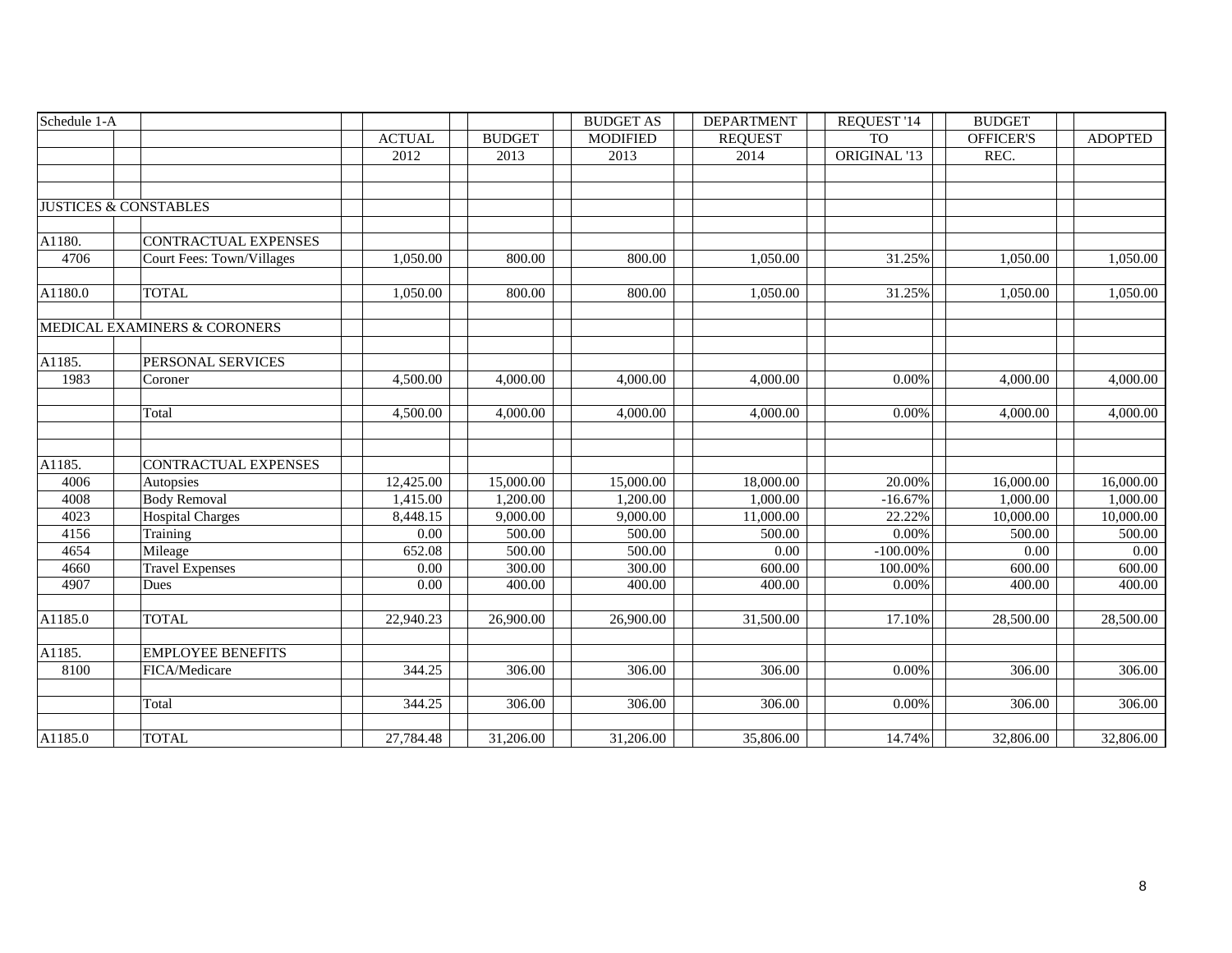| Schedule 1-A                |                             |               |               | <b>BUDGET AS</b> | <b>DEPARTMENT</b> | <b>REOUEST '14</b> | <b>BUDGET</b>    |                |
|-----------------------------|-----------------------------|---------------|---------------|------------------|-------------------|--------------------|------------------|----------------|
|                             |                             | <b>ACTUAL</b> | <b>BUDGET</b> | <b>MODIFIED</b>  | <b>REQUEST</b>    | <b>TO</b>          | <b>OFFICER'S</b> | <b>ADOPTED</b> |
|                             |                             | 2012          | 2013          | 2013             | 2014              | ORIGINAL '13       | REC.             |                |
|                             |                             |               |               |                  |                   |                    |                  |                |
| <b>COUNTY ADMINISTRATOR</b> |                             |               |               |                  |                   |                    |                  |                |
|                             |                             |               |               |                  |                   |                    |                  |                |
| A1230.                      | PERSONAL SERVICES           |               |               |                  |                   |                    |                  |                |
| 1035                        | Administrator               | 93,751.00     | 95,627.00     | 95,627.00        | 97,540.00         | 2.00%              | 97,540.00        | 97,540.00      |
| 1630                        | <b>Insurance Manager</b>    | 0.00          | 21,012.00     | 21,012.00        | 0.00              | $-100.00\%$        | 0.00             | 0.00           |
|                             |                             |               |               |                  |                   |                    |                  |                |
|                             | Total                       | 93,751.00     | 116,639.00    | 116,639.00       | 97,540.00         | $-16.37%$          | 97.540.00        | 97,540.00      |
| A1230.                      |                             |               |               |                  |                   |                    |                  |                |
|                             | CONTRACTUAL EXPENSES        |               |               |                  |                   |                    |                  |                |
| 4152                        | Conferences                 | 0.00          | 370.00        | 380.00           | 380.00            | 2.70%              | 380.00           | 380.00         |
| 4156                        | Training                    | 6,000.00      | 0.00          | 7,112.00         | 0.00              | $0.00\%$           | 0.00             | 0.00           |
| 4470                        | Office Supplies             | 290.24        | 400.00        | 400.00           | 350.00            | $-12.50%$          | 350.00           | 350.00         |
| 4507                        | <b>Copier Charges</b>       | 163.10        | 400.00        | 400.00           | 300.00            | $-25.00%$          | 300.00           | 300.00         |
| 4515                        | Postage                     | 21.79         | 50.00         | 50.00            | 50.00             | 0.00%              | 50.00            | 50.00          |
| 4516                        | Printing                    | 25.00         | 0.00          | 0.00             | 0.00              | 0.00%              | 0.00             | 0.00           |
| 4660                        | <b>Travel Expenses</b>      | 0.00          | 1,200.00      | 878.00           | 1,200.00          | 0.00%              | 1,200.00         | 1,200.00       |
| 4676                        | Utilities: Cellular Service | 606.61        | 650.00        | 650.00           | 650.00            | 0.00%              | 650.00           | 650.00         |
| 4682                        | Utilities: Telephone/Fax    | 174.78        | 275.00        | 275.00           | 250.00            | $-9.09%$           | 250.00           | 250.00         |
| 4907                        | Dues                        | 400.00        | 400.00        | 400.00           | 400.00            | 0.00%              | 400.00           | 400.00         |
|                             |                             |               |               |                  |                   |                    |                  |                |
|                             | Total                       | 7,681.52      | 3,745.00      | 10,545.00        | 3,580.00          | $-4.41%$           | 3,580.00         | 3,580.00       |
|                             |                             |               |               |                  |                   |                    |                  |                |
| A1230                       | <b>EMPLOYEE BENEFITS</b>    |               |               |                  |                   |                    |                  |                |
| 8100                        | FICA/Medicare               | 6,980.31      | 8,918.00      | 8,918.00         | 7,456.00          | $-16.39%$          | 7,456.00         | 7,456.00       |
| 8305                        | Medical Insurance Non-Union | 4,074.60      | 6.050.00      | 6.050.00         | 6,433.00          | 6.33%              | 6,433.00         | 6,433.00       |
|                             |                             |               |               |                  |                   |                    |                  |                |
|                             | Total                       | 11,054.91     | 14,968.00     | 14,968.00        | 13,889.00         | $-7.21%$           | 13,889.00        | 13,889.00      |
|                             |                             |               |               |                  |                   |                    |                  |                |
| A1230.0                     | <b>TOTAL</b>                | 112,487.43    | 135,352.00    | 142,152.00       | 115,009.00        | $-15.03%$          | 115,009.00       | 115,009.00     |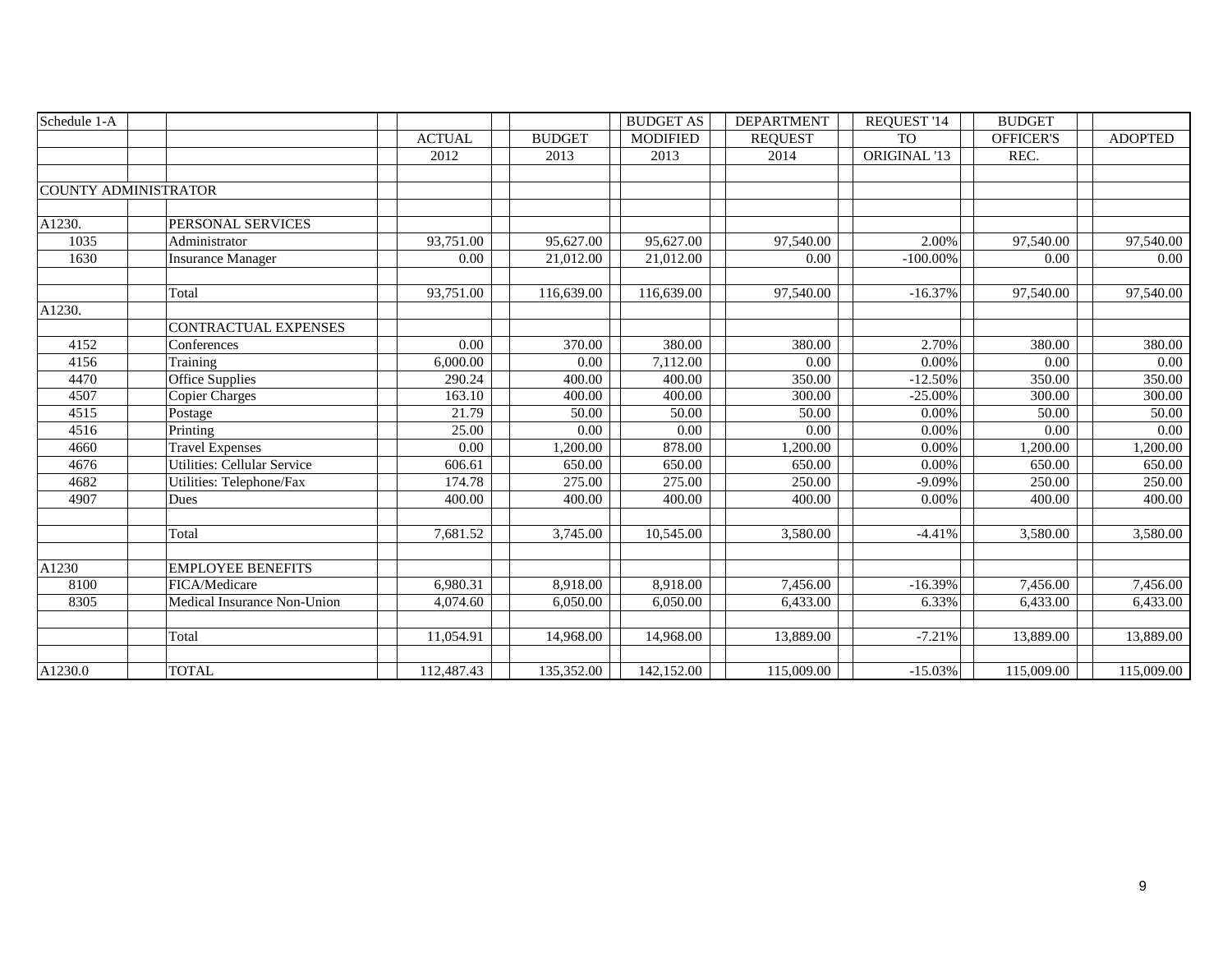| Schedule 1-A |                                      |               |               | <b>BUDGET AS</b> | <b>DEPARTMENT</b> | REQUEST '14  | <b>BUDGET</b>    |                |
|--------------|--------------------------------------|---------------|---------------|------------------|-------------------|--------------|------------------|----------------|
|              |                                      | <b>ACTUAL</b> | <b>BUDGET</b> | <b>MODIFIED</b>  | <b>REQUEST</b>    | <b>TO</b>    | <b>OFFICER'S</b> | <b>ADOPTED</b> |
|              |                                      | 2012          | 2013          | 2013             | 2014              | ORIGINAL '13 | REC.             |                |
| TREASURER    |                                      |               |               |                  |                   |              |                  |                |
|              |                                      |               |               |                  |                   |              |                  |                |
| A1325.       | PERSONAL SERVICES                    |               |               |                  |                   |              |                  |                |
| 1030         | Treasurer                            | 65,572.00     | 66,884.00     | 66,884.00        | 68,222.00         | 2.00%        | 68,222.00        | 68,222.00      |
| 1120         | Deputy Treasurer                     | 37,680.71     | 0.00          | 0.00             | 0.00              | 0.00%        | 0.00             | 0.00           |
| 1121         | Deputy Treasurer                     | 28,137.97     | 47,086.00     | 47,086.00        | 45,900.00         | $-2.52%$     | 45,900.00        | 45,900.00      |
| 1123         | Deputy Treasurer Part-time           | 12,570.51     | 10,000.00     | 10,000.00        | 0.00              | $-100.00\%$  | 0.00             | 0.00           |
| 1237         | Payroll Administrator                | 12,164.66     | 0.00          | 0.00             | 0.00              | 0.00%        | 0.00             | 0.00           |
| 1270         | Senior Account Clerk Typist          | 35,224.56     | 35,930.00     | 35,930.00        | 32,010.00         | $-10.91%$    | 32,010.00        | 32,010.00      |
| 1271         | Senior Account Clerk Typist          | 16,211.59     | 34,312.00     | 34,312.00        | 35,006.00         | 2.02%        | 35,006.00        | 35,006.00      |
| 1509         | Comp Time Buyout CSEA                | 0.00          | 0.00          | 27.62            | 0.00              | 0.00%        | 0.00             | 0.00           |
|              |                                      |               |               |                  |                   |              |                  |                |
|              | Total                                | 207,562.00    | 194,212.00    | 194,239.62       | 181,138.00        | $-6.73%$     | 181,138.00       | 181,138.00     |
|              |                                      |               |               |                  |                   |              |                  |                |
| A1325.       | CONTRACTUAL EXPENSES                 |               |               |                  |                   |              |                  |                |
| 4005         | <b>Audit Fees</b>                    | 29,605.00     | 31,555.00     | 31,394.74        | 31,260.00         | $-0.93%$     | 31,260.00        | 31,260.00      |
| 4011         | Consultants                          | 1,200.00      | 8,450.00      | 11,489.38        | 44,000.00         | 420.71%      | 44,000.00        | 20,620.00      |
| 4015         | <b>Cost Allocation</b>               | 1,839.00      | 1,839.00      | 1,839.00         | 0.00              | $-100.00\%$  | 0.00             | 0.00           |
| 4152         | Conferences                          | 0.00          | 550.00        | 550.00           | 400.00            | $-27.27%$    | 400.00           | 400.00         |
| 4408         | <b>Equipment Maintenance/Repairs</b> | 256.06        | 500.00        | 714.49           | 0.00              | $-100.00\%$  | 0.00             | 0.00           |
| 4470         | <b>Office Supplies</b>               | 3,200.34      | 5,000.00      | 5,205.51         | 5,250.00          | 5.00%        | 5,250.00         | 5,250.00       |
| 4507         | <b>Copier Charges</b>                | 101.55        | 100.00        | 62.92            | 100.00            | 0.00%        | 100.00           | 100.00         |
| 4515         | Postage                              | 2,888.64      | 3,500.00      | 2,917.81         | 3,500.00          | 0.00%        | 3,500.00         | 3,500.00       |
| 4571         | Computer Software                    | 0.00          | 0.00          | 0.00             | 12,911.00         | 12911.00%    | 12,911.00        | 12,911.00      |
| 4576         | Comp. Software Maint. Agreem.        | 22,438.34     | 21,285.00     | 23,445.26        | 24,443.00         | 14.84%       | 24,443.00        | 24,443.00      |
| 4660         | <b>Travel Expenses</b>               | 0.00          | 400.00        | 437.08           | 850.00            | 112.50%      | 850.00           | 850.00         |
| 4682         | Utilities: Telephone/Fax             | 461.67        | 530.00        | 530.00           | 500.00            | $-5.66%$     | 500.00           | 500.00         |
| 4907         | Dues                                 | 50.00         | 50.00         | 50.00            | 50.00             | 0.00%        | 50.00            | 50.00          |
|              |                                      |               |               |                  |                   |              |                  |                |
|              | Total                                | 62,040.60     | 73,759.00     | 78,636.19        | 123,264.00        | 67.12%       | 123,264.00       | 99,884.00      |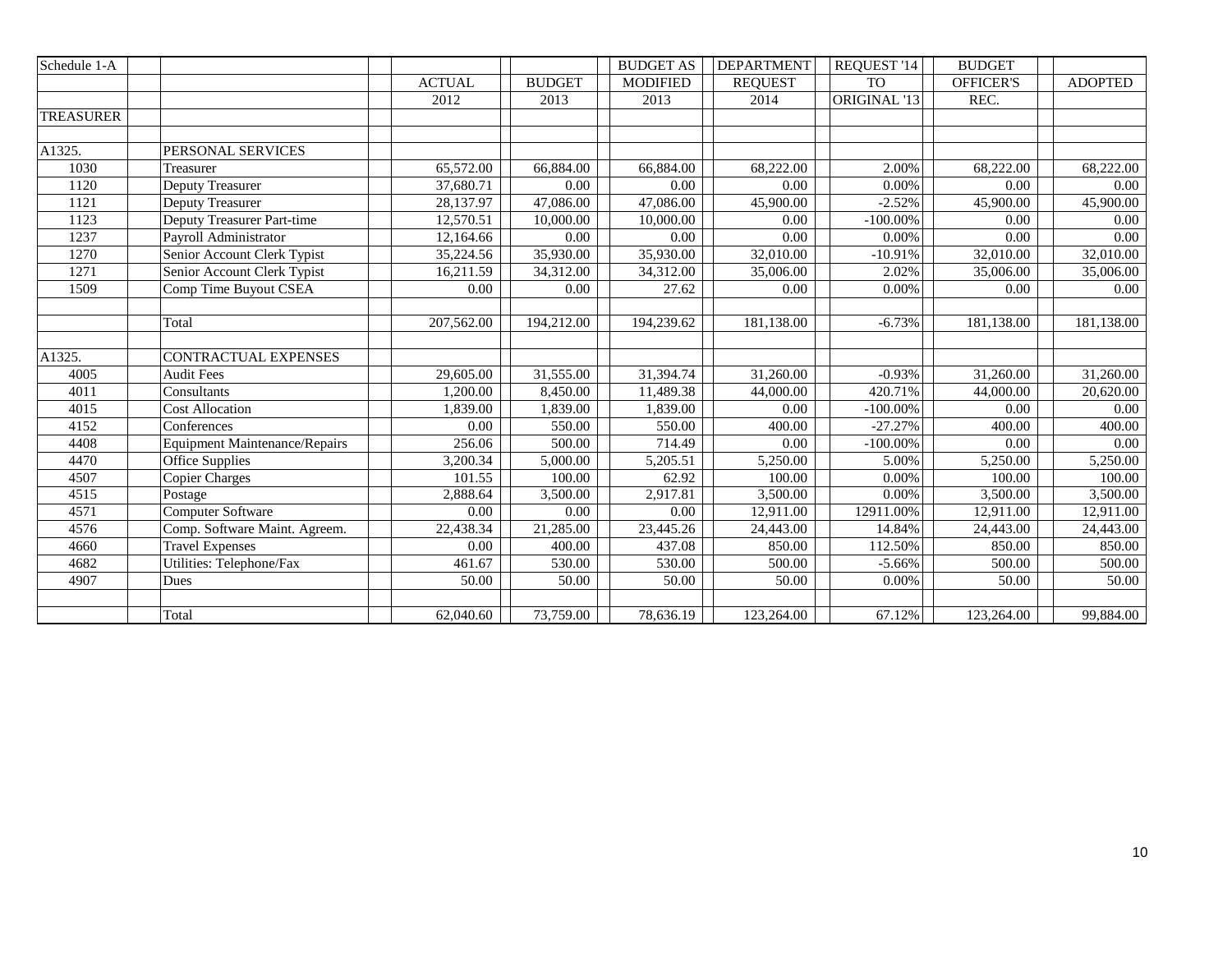| Schedule 1-A    |                               |               |               | <b>BUDGET AS</b> | <b>DEPARTMENT</b> | REQUEST '14  | <b>BUDGET</b>    |                |
|-----------------|-------------------------------|---------------|---------------|------------------|-------------------|--------------|------------------|----------------|
|                 |                               | <b>ACTUAL</b> | <b>BUDGET</b> | <b>MODIFIED</b>  | <b>REQUEST</b>    | <b>TO</b>    | <b>OFFICER'S</b> | <b>ADOPTED</b> |
|                 |                               | 2012          | 2013          | 2013             | 2014              | ORIGINAL '13 | REC.             |                |
|                 |                               |               |               |                  |                   |              |                  |                |
| A1325.          | <b>EMPLOYEE BENEFITS</b>      |               |               |                  |                   |              |                  |                |
| 8100            | FICA/Medicare                 | 14,693.07     | 14,807.00     | 14,807.00        | 13,804.00         | $-6.77\%$    | 13,804.00        | 13,804.00      |
| 8303            | Medical Insurance CSEA        | 24,205.63     | 33,626.00     | 33,598.38        | 23,037.00         | $-31.49%$    | 23,037.00        | 23,037.00      |
| 8305            | Medical Insurance Non-Union   | 16,976.96     | 20,232.00     | 20,232.00        | 21,228.00         | 4.92%        | 21,228.00        | 21,228.00      |
|                 |                               |               |               |                  |                   |              |                  |                |
|                 | Total                         | 55,875.66     | 68,665.00     | 68,637.38        | 58,069.00         | $-15.43%$    | 58,069.00        | 58,069.00      |
|                 |                               |               |               |                  |                   |              |                  |                |
| A1325.0         | <b>TOTAL</b>                  | 325,478.26    | 336,636.00    | 341,513.19       | 362,471.00        | 7.67%        | 362,471.00       | 339,091.00     |
|                 |                               |               |               |                  |                   |              |                  |                |
| <b>REVENUE:</b> | A1090 Interest and Penalties  | 364,980.59    | 383,000.00    | 383,000.00       | 400,000.00        | 4.44%        | 400,000.00       | 400,000.00     |
|                 | A1233 Treasurer's Fees        | 13,902.06     | 12,500.00     | 12,500.00        | 12,000.00         | $-4.00\%$    | 12,000.00        | 24,405.00      |
|                 | A2401 Interest & Earnings     | 25,329.99     | 34,000.00     | 34,000.00        | 10,300.00         | $-69.71%$    | 10,300.00        | 10,000.00      |
|                 | A2412 YTASC Rent              | 0.00          | 0.00          | $0.00\,$         | 10,000.00         | 10000.00%    | 10,000.00        | 10,000.00      |
|                 | A2652 Sale of Forest Products | 610.81        | 0.00          | 0.00             | 0.00              | 0.00%        | 0.00             | 0.00           |
|                 | A3089 State Aid Other         | 0.00          | 800.00        | 800.00           | 800.00            | 0.00%        | 800.00           | 800.00         |
|                 |                               |               |               |                  |                   |              |                  |                |
|                 | <b>Total Revenue</b>          | 404,823.45    | 430,300.00    | 430,300.00       | 433,100.00        | 0.65%        | 433,100.00       | 445,205.00     |
|                 |                               |               |               |                  |                   |              |                  |                |
|                 | <b>Total Net County Cost</b>  | (79, 345.19)  | (93, 664.00)  | (88, 786.81)     | (70,629.00)       | $-24.59%$    | (70,629.00)      | (106, 114.00)  |
|                 |                               |               |               |                  |                   |              |                  |                |
|                 | Percent Revenue               | 124.38%       | 127.82%       | 126.00%          | 119.49%           | $-6.52%$     | 119.49%          | 131.29%        |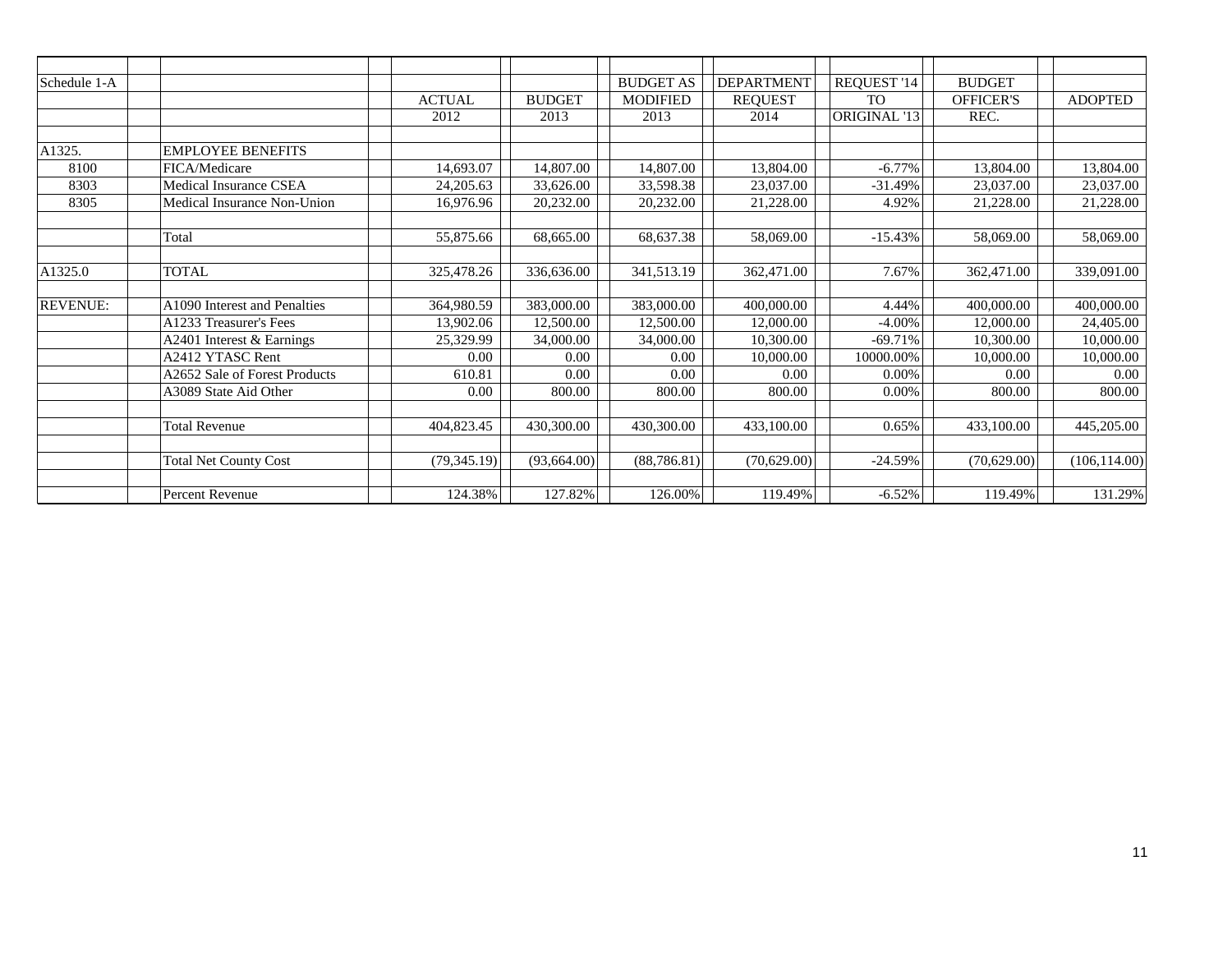| Schedule 1-A          |                          |               |               | <b>BUDGET AS</b> | <b>DEPARTMENT</b> | REQUEST '14  | <b>BUDGET</b>    |                |
|-----------------------|--------------------------|---------------|---------------|------------------|-------------------|--------------|------------------|----------------|
|                       |                          | <b>ACTUAL</b> | <b>BUDGET</b> | <b>MODIFIED</b>  | <b>REQUEST</b>    | TO           | <b>OFFICER'S</b> | <b>ADOPTED</b> |
|                       |                          | 2012          | 2013          | 2013             | 2014              | ORIGINAL '13 | REC.             |                |
|                       |                          |               |               |                  |                   |              |                  |                |
|                       |                          |               |               |                  |                   |              |                  |                |
| <b>BUDGET OFFICER</b> |                          |               |               |                  |                   |              |                  |                |
| A1340.                | PERSONAL SERVICES        |               |               |                  |                   |              |                  |                |
| 1575                  | <b>Budget Officer</b>    | 8,578.00      | 8,750.00      | 8,750.00         | 8,925.00          | 2.00%        | 8,925.00         | 8,925.00       |
|                       | Total                    | 8,578.00      | 8,750.00      | 8,750.00         | 8,925.00          | 2.00%        | 8,925.00         | 8,925.00       |
|                       |                          |               |               |                  |                   |              |                  |                |
| A1340.                | CONTRACTUAL EXPENSES     |               |               |                  |                   |              |                  |                |
| 4507                  | Copier Charge            | 523.10        | 900.00        | 900.00           | 700.00            | $-22.22%$    | 700.00           | 700.00         |
|                       | Total                    | 523.10        | 900.00        | 900.00           | 700.00            | $-22.22%$    | 700.00           | 700.00         |
| A1340.                | <b>EMPLOYEE BENEFITS</b> |               |               |                  |                   |              |                  |                |
| 8100                  | FICA/Medicare            | 638.84        | 670.00        | 670.00           | 683.00            | 1.94%        | 683.00           | 683.00         |
|                       |                          |               |               |                  |                   |              |                  |                |
| A1340.0               | TOTAL                    | 9,739.94      | 10,320.00     | 10,320.00        | 10,308.00         | $-0.12%$     | 10,308.00        | 10,308.00      |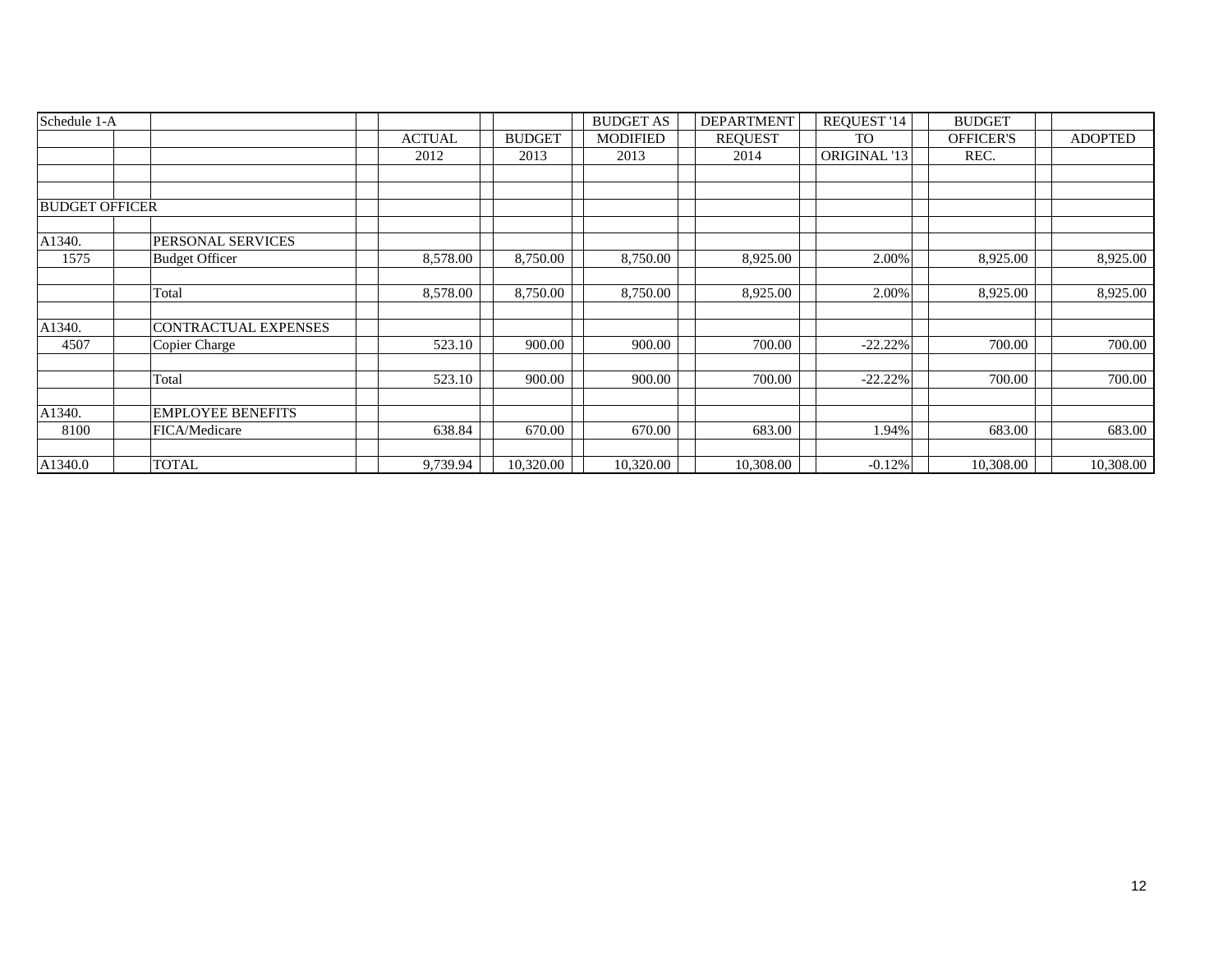| Schedule 1-A |                                         |               |               | <b>BUDGET AS</b> | <b>DEPARTMENT</b> | REQUEST '14  | <b>BUDGET</b> |                |
|--------------|-----------------------------------------|---------------|---------------|------------------|-------------------|--------------|---------------|----------------|
|              |                                         | <b>ACTUAL</b> | <b>BUDGET</b> | <b>MODIFIED</b>  | <b>REQUEST</b>    | <b>TO</b>    | OFFICER'S     | <b>ADOPTED</b> |
|              |                                         | 2012          | 2013          | 2013             | 2014              | ORIGINAL '13 | REC.          |                |
|              | REAL PROPERTY TAX SERVICE               |               |               |                  |                   |              |               |                |
|              |                                         |               |               |                  |                   |              |               |                |
| A1355.       | PERSONAL SERVICES                       |               |               |                  |                   |              |               |                |
| 1060         | Director Real Property                  | 61,981.00     | 63,221.00     | 63,221.00        | 64,486.00         | 2.00%        | 64,486.00     | 64,486.00      |
| 1271         | Senior Account Clerk Typist             | 28,678.53     | 30,997.00     | 30,997.00        | 32,269.00         | 4.10%        | 32,269.00     | 32,269.00      |
| 1651         | Sr Account Clerk Typist Temp            | 680.58        | 0.00          | 0.00             | 0.00              | $0.00\%$     | 0.00          | 0.00           |
| 1999         | Tax Map Technician                      | 44,578.80     | 45,475.00     | 45,475.00        | 46,388.00         | 2.01%        | 46,388.00     | 46,388.00      |
|              |                                         |               |               |                  |                   |              |               |                |
|              | Total                                   | 135,918.91    | 139,693.00    | 139,693.00       | 143,143.00        | 2.47%        | 143,143.00    | 143,143.00     |
|              |                                         |               |               |                  |                   |              |               |                |
| A1355.       | <b>EQUIPMENT</b>                        |               |               |                  |                   |              |               |                |
| 2115         | <b>Computer Hardware</b>                | 2,545.57      | 0.00          | 0.00             | 0.00              | 0.00%        | 0.00          | 0.00           |
|              |                                         |               |               |                  |                   |              |               |                |
|              | Total                                   | 2,545.57      | 0.00          | 0.00             | 0.00              | 0.00%        | 0.00          | 0.00           |
|              |                                         |               |               |                  |                   |              |               |                |
| A1355.       | CONTRACTUAL EXPENSES                    |               |               |                  |                   |              |               |                |
| 4152         | Conferences                             | 0.00          | 150.00        | 150.00           | 325.00            | 116.67%      | 325.00        | 325.00         |
| 4156         | Training                                | 0.00          | 1,500.00      | 692.00           | 1,500.00          | 0.00%        | 1,500.00      | 1,500.00       |
| 4407         | <b>Equipment Maintenance Agreements</b> | 1,685.04      | 1,700.00      | 1,736.44         | 1,800.00          | 5.88%        | 1,800.00      | 1,800.00       |
| 4408         | <b>Equipment Maintenance/Repairs</b>    | 310.00        | 1,000.00      | 1,000.00         | 1,000.00          | 0.00%        | 1,000.00      | 1,000.00       |
| 4426         | Map Maintenance                         | 867.50        | 500.00        | 500.00           | 500.00            | 0.00%        | 500.00        | 500.00         |
| 4470         | <b>Office Supplies</b>                  | 1,711.32      | 2,400.00      | 2,342.56         | 2,400.00          | 0.00%        | 2,400.00      | 2,400.00       |
| 4507         | Copier Charge                           | 148.05        | 400.00        | 400.00           | 350.00            | $-12.50%$    | 350.00        | 350.00         |
| 4515         | Postage                                 | 75.93         | 100.00        | 100.00           | 100.00            | 0.00%        | 100.00        | 100.00         |
| 4571         | <b>Computer Software</b>                | 9,933.99      | 11,350.00     | 11,350.00        | 15,700.00         | 38.33%       | 15,700.00     | 15,700.00      |
| 4575         | Computer Software Maintenance           | 220.00        | 500.00        | 500.00           | 400.00            | $-20.00\%$   | 400.00        | 400.00         |
| 4653         | Gasoline                                | 15.98         | 60.00         | 60.00            | 60.00             | 0.00%        | 60.00         | 60.00          |
| 4654         | Mileage                                 | 0.00          | 500.00        | 500.00           | 500.00            | 0.00%        | 500.00        | 500.00         |
| 4660         | <b>Travel Expenses</b>                  | 0.00          | 730.00        | 730.00           | 730.00            | 0.00%        | 730.00        | 730.00         |
| 4682         | Utilities: Telephone/Fax                | 674.02        | 800.00        | 800.00           | 800.00            | 0.00%        | 800.00        | 800.00         |
| 4907         | Dues                                    | 255.00        | 250.00        | 250.00           | 275.00            | 10.00%       | 275.00        | 275.00         |
| 4916         | Publications                            | 111.13        | 260.00        | 1,089.00         | 280.00            | 7.69%        | 280.00        | 280.00         |
| 4964         | Leases: Record & Film Storage           | 40.00         | 40.00         | 40.00            | 40.00             | 0.00%        | 40.00         | 40.00          |
|              |                                         |               |               |                  |                   |              |               |                |
|              | Total                                   | 16,047.96     | 22,240.00     | 22,240.00        | 26,760.00         | 20.32%       | 26,760.00     | 26,760.00      |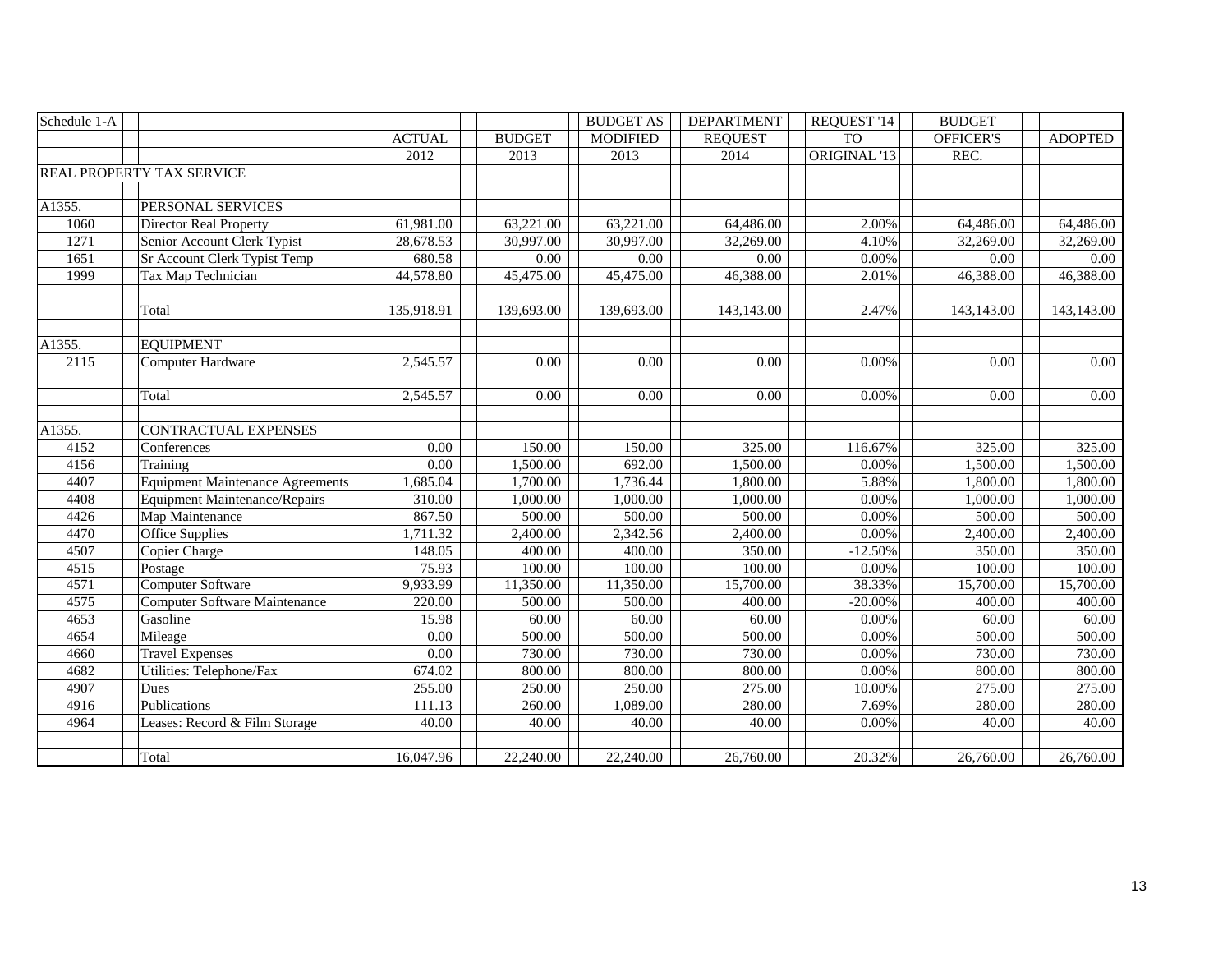| Schedule 1-A    |                                     |               |               | <b>BUDGET AS</b> | <b>DEPARTMENT</b> | REOUEST '14  | <b>BUDGET</b>    |                |
|-----------------|-------------------------------------|---------------|---------------|------------------|-------------------|--------------|------------------|----------------|
|                 |                                     | <b>ACTUAL</b> | <b>BUDGET</b> | <b>MODIFIED</b>  | <b>REQUEST</b>    | <b>TO</b>    | <b>OFFICER'S</b> | <b>ADOPTED</b> |
|                 |                                     | 2012          | 2013          | 2013             | 2014              | ORIGINAL '13 | REC.             |                |
|                 |                                     |               |               |                  |                   |              |                  |                |
| A1355.          | <b>EMPLOYEE BENEFITS</b>            |               |               |                  |                   |              |                  |                |
| 8100            | FICA/Medicare                       | 9,658.89      | 10,645.00     | 10,645.00        | 10,911.00         | 2.50%        | 10,911.00        | 10,911.00      |
| 8303            | Medical Insurance CSEA              | 17,153.92     | 21,690.00     | 21,690.00        | 23,479.00         | 8.25%        | 23,479.00        | 23,479.00      |
| 8305            | Medical Insurance Non-Union         | 10,797.60     | 16,033.00     | 16,033.00        | 14,795.00         | $-7.72%$     | 14,795.00        | 14,795.00      |
|                 |                                     |               |               |                  |                   |              |                  |                |
|                 | Total                               | 37,610.41     | 48,368.00     | 48,368.00        | 49,185.00         | 1.69%        | 49,185.00        | 49,185.00      |
|                 |                                     |               |               |                  |                   |              |                  |                |
| A1355.0         | <b>TOTAL</b>                        | 192, 122.85   | 210,301.00    | 210,301.00       | 219,088.00        | 4.18%        | 219,088.00       | 219,088.00     |
|                 |                                     |               |               |                  |                   |              |                  |                |
| <b>REVENUE:</b> | <b>A1250 Fees</b>                   | 18,422.95     | 16,000.00     | 16,000.00        | 35,650.00         | 122.81%      | 35,650.00        | 35,650.00      |
|                 | A3040 State Aid - Real Property Tax | 7,500.00      | 7,500.00      | 7,500.00         | 0.00              | $-100.00\%$  | 0.00             | 0.00           |
|                 |                                     |               |               |                  |                   |              |                  |                |
|                 | <b>Total Revenue</b>                | 25,922.95     | 23,500.00     | 23,500.00        | 35,650.00         | 51.70%       | 35,650.00        | 35,650.00      |
|                 |                                     |               |               |                  |                   |              |                  |                |
|                 | <b>Total Net County Cost</b>        | 166,199.90    | 186,801.00    | 186,801.00       | 183,438.00        | $-1.80%$     | 183,438.00       | 183,438.00     |
|                 |                                     |               |               |                  |                   |              |                  |                |
|                 | Percent Revenue                     | 13.49%        | 11.17%        | 11.17%           | 16.27%            | 45.62%       | 16.27%           | 16.27%         |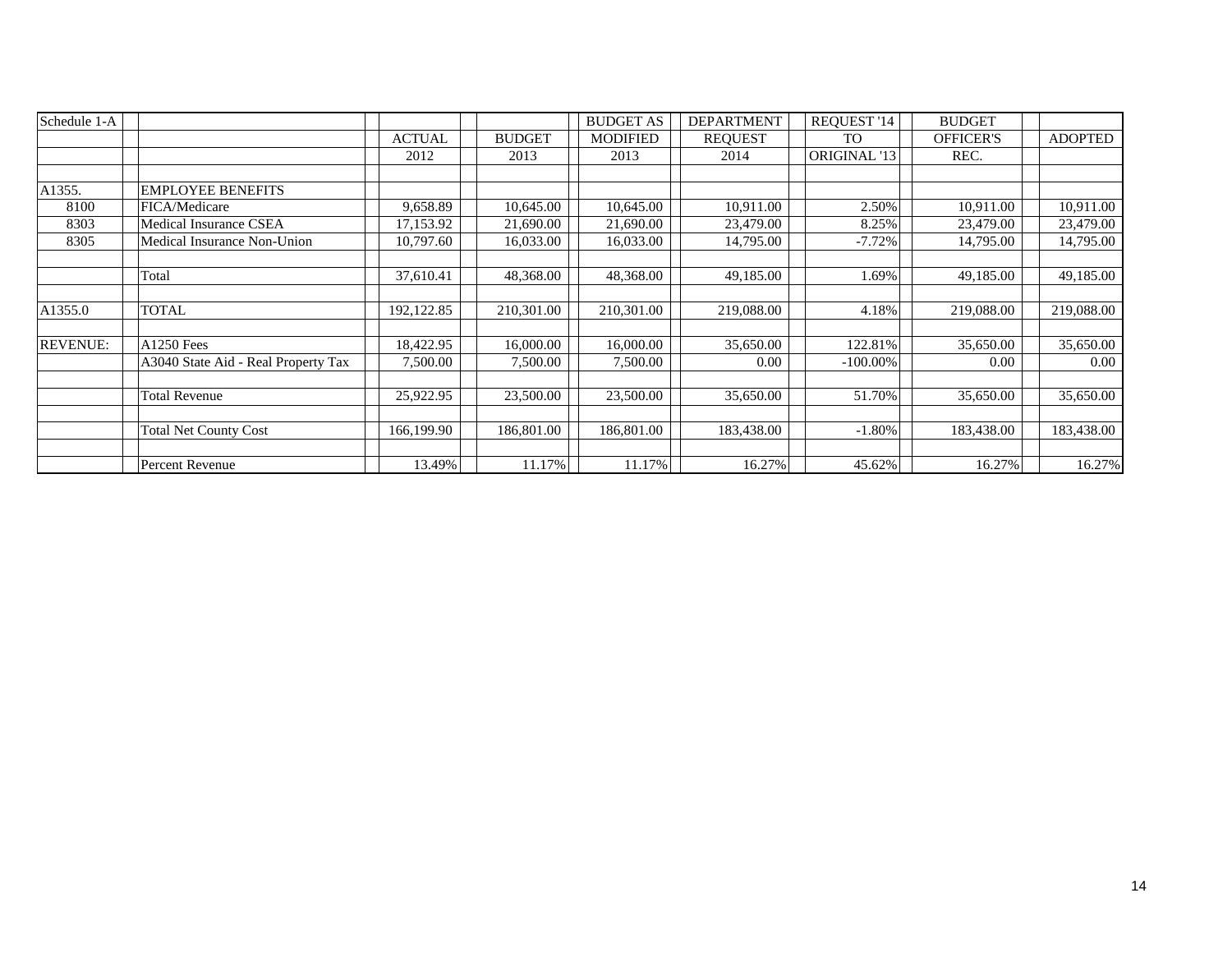| Schedule 1-A    |                                       |               |               | <b>BUDGET AS</b> | <b>DEPARTMENT</b> | REQUEST <sup>'14</sup> | <b>BUDGET</b> |                |
|-----------------|---------------------------------------|---------------|---------------|------------------|-------------------|------------------------|---------------|----------------|
|                 |                                       | <b>ACTUAL</b> | <b>BUDGET</b> | <b>MODIFIED</b>  | <b>REQUEST</b>    | <b>TO</b>              | OFFICER'S     | <b>ADOPTED</b> |
|                 |                                       | 2012          | 2013          | 2013             | 2014              | ORIGINAL '13           | REC.          |                |
|                 |                                       |               |               |                  |                   |                        |               |                |
|                 |                                       |               |               |                  |                   |                        |               |                |
|                 | TAX ADVERTISING & EXPENSE             |               |               |                  |                   |                        |               |                |
|                 |                                       |               |               |                  |                   |                        |               |                |
| A1362.0         | <b>CONTRACTUAL EXPENSES</b>           |               |               |                  |                   |                        |               |                |
| 4922            | Tax Enforcement Expense               | 16,215.73     | 16,000.00     | 21,917.19        | 24,500.00         | 53.13%                 | 24,500.00     | 24,500.00      |
|                 |                                       |               |               |                  |                   |                        |               |                |
| A1362.0         | <b>TOTAL</b>                          | 16,215.73     | 16,000.00     | 21,917.19        | 24,500.00         | 53.13%                 | 24,500.00     | 24,500.00      |
|                 |                                       |               |               |                  |                   |                        |               |                |
| <b>REVENUE:</b> | A1235 Tax Redemption Charges          | 19,528.00     | 24,000.00     | 24,000.00        | 20,000.00         | $-16.67%$              | 20,000.00     | 22,000.00      |
|                 |                                       |               |               |                  |                   |                        |               |                |
|                 | Total Revenue                         | 19,528.00     | 24,000.00     | 24,000.00        | 20,000.00         | $-16.67%$              | 20,000.00     | 22,000.00      |
|                 |                                       |               |               |                  |                   |                        |               |                |
|                 | <b>Total Net County Cost</b>          | (3,312.27)    | (8,000.00)    | (2,082.81)       | 4,500.00          | $-156.25%$             | 4,500.00      | 2,500.00       |
|                 |                                       |               |               |                  |                   |                        |               |                |
|                 | Percent Revenue                       | 120.43%       | 150.00%       | 109.50%          | 81.63%            | $-45.58%$              | 81.63%        | 89.80%         |
|                 |                                       |               |               |                  |                   |                        |               |                |
|                 |                                       |               |               |                  |                   |                        |               |                |
|                 | TAX ACQUIRED PROPERTIES               |               |               |                  |                   |                        |               |                |
|                 |                                       |               |               |                  |                   |                        |               |                |
| A1364.0         | <b>CONTRACTUAL EXPENSES</b>           |               |               |                  |                   |                        |               |                |
| 4501            | Advertising                           | 591.04        | 600.00        | 693.24           | 1,000.00          | 66.67%                 | 1,000.00      | 1,000.00       |
| 4677            | <b>Utilities: Electric</b>            | 126.19        | 150.00        | 150.00           | 0.00              | $-100.00\%$            | 0.00          | 0.00           |
| 4918            | <b>Reforestation Land Taxes</b>       | 782.82        | 900.00        | 822.94           | 900.00            | 0.00%                  | 900.00        | 900.00         |
|                 |                                       |               |               |                  |                   |                        |               |                |
| A1364.0         | <b>TOTAL</b>                          | 1,500.05      | 1,650.00      | 1,666.18         | 1,900.00          | 15.15%                 | 1,900.00      | 1,900.00       |
|                 |                                       |               |               |                  |                   |                        |               |                |
| <b>REVENUE:</b> | A1051 Sale of Tax-Acquired Properties | 136,415.84    | 100,000.00    | 100,000.00       | 82,000.00         | $-18.00\%$             | 82,000.00     | 100,000.00     |
|                 |                                       |               |               |                  |                   |                        |               |                |
|                 | <b>Total Revenue</b>                  | 136,415.84    | 100,000.00    | 100,000.00       | 82,000.00         | $-18.00\%$             | 82,000.00     | 100,000.00     |
|                 |                                       |               |               |                  |                   |                        |               |                |
|                 | <b>Total Net County Cost</b>          | (134, 915.79) | (98, 350.00)  | (98, 333.82)     | (80, 100.00)      | $-18.56%$              | (80,100.00)   | (98,100.00)    |
|                 |                                       |               |               |                  |                   |                        |               |                |
|                 | Percent Revenue                       | 9094.09%      | 6060.61%      | 6001.75%         | 4315.79%          | $-28.79%$              | 4315.79%      | 5263.16%       |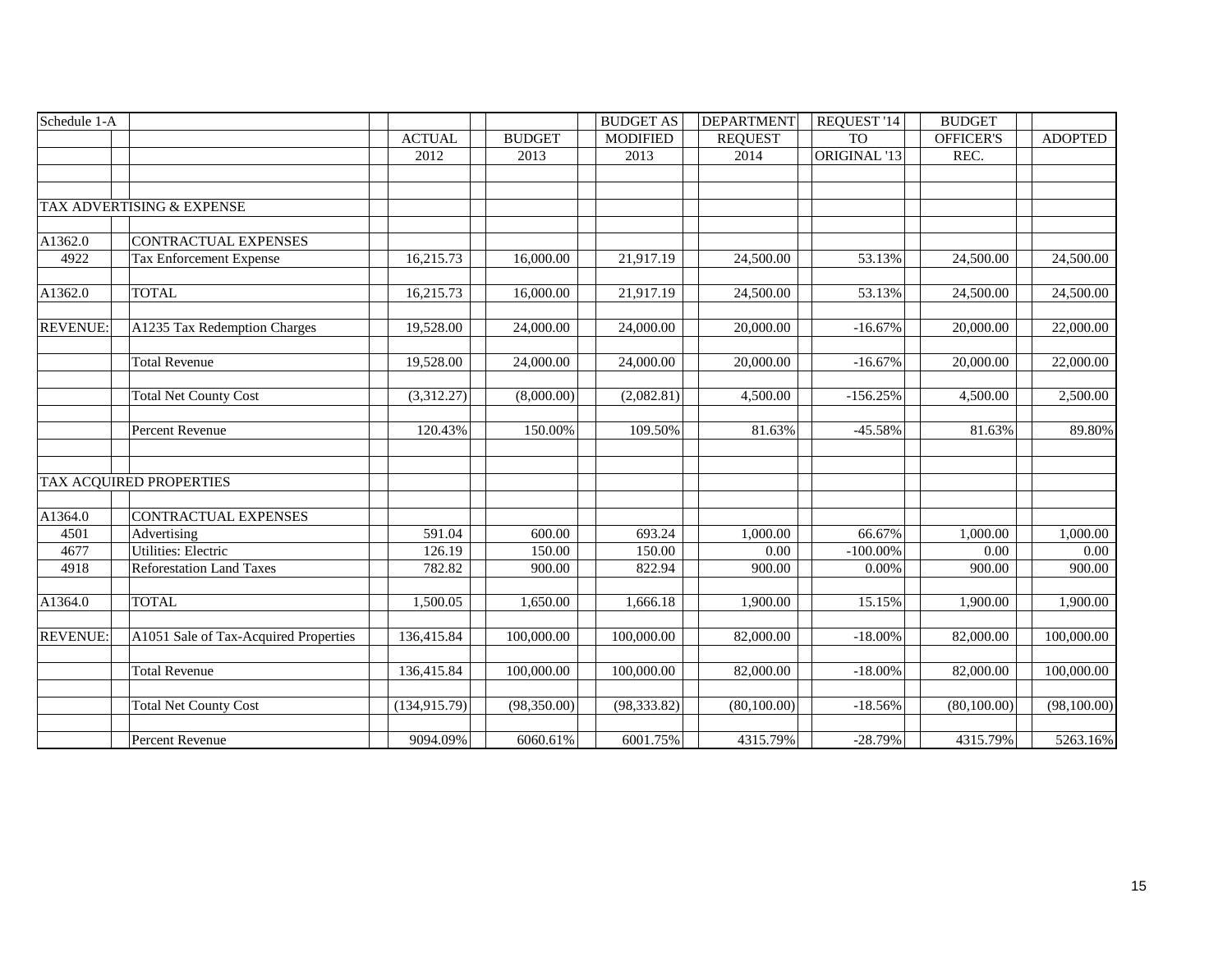| Schedule 1-A        |                              |               |               | <b>BUDGET AS</b> | <b>DEPARTMENT</b> | REQUEST '14  | <b>BUDGET</b>    |                |
|---------------------|------------------------------|---------------|---------------|------------------|-------------------|--------------|------------------|----------------|
|                     |                              | <b>ACTUAL</b> | <b>BUDGET</b> | <b>MODIFIED</b>  | <b>REOUEST</b>    | <b>TO</b>    | <b>OFFICER'S</b> | <b>ADOPTED</b> |
|                     |                              | 2012          | 2013          | 2013             | 2014              | ORIGINAL '13 | REC.             |                |
| <b>COUNTY CLERK</b> |                              |               |               |                  |                   |              |                  |                |
|                     |                              |               |               |                  |                   |              |                  |                |
| A1410.              | PERSONAL SERVICES            |               |               |                  |                   |              |                  |                |
| 1005                | County Clerk                 | 58,236.00     | 59,401.00     | 59,401.00        | 60,590.00         | 2.00%        | 60,590.00        | 60,590.00      |
| 1110                | Deputy Clerk                 | 35,840.00     | 36,557.00     | 36,557.00        | 37,289.00         | 2.00%        | 37,289.00        | 37,289.00      |
| 1135                | Motor Vehicle Supervisor     | 37,703.93     | 36,000.00     | 36,000.00        | 36,720.00         | 2.00%        | 36,720.00        | 36,720.00      |
| 1235                | Motor Vehicle Cashier        | 27,861.68     | 30,042.00     | 30,042.00        | 31,290.00         | 4.15%        | 31,290.00        | 31,290.00      |
| 1236                | Motor Vehicle Cashier        | 34,457.22     | 35,152.00     | 35,152.00        | 36,281.00         | 3.21%        | 36,281.00        | 36,281.00      |
| 1250                | Recording Clerk              | 33,068.70     | 33,727.00     | 33,727.00        | 34,403.00         | 2.00%        | 34,403.00        | 34,403.00      |
| 1251                | Recording Clerk              | 32,264.82     | 32,961.00     | 32,961.00        | 34,403.00         | 4.37%        | 34,403.00        | 34,403.00      |
|                     |                              |               |               |                  |                   |              |                  |                |
|                     | Total                        | 259,432.35    | 263,840.00    | 263,840.00       | 270,976.00        | 2.70%        | 270,976.00       | 270,976.00     |
|                     |                              |               |               |                  |                   |              |                  |                |
| A1410.              | CONTRACTUAL EXPENSES         |               |               |                  |                   |              |                  |                |
| 4002                | <b>Archival of Records</b>   | 46,512.50     | 46,785.00     | 46,785.00        | 47,000.00         | 0.46%        | 47,000.00        | 47,000.00      |
| 4408                | Equipment Maintenance/Repair | 90.00         | 0.00          | 0.00             | 90.00             | 90.00%       | 90.00            | 90.00          |
| 4470                | <b>Office Supplies</b>       | 2,021.12      | 2,200.00      | 3,152.45         | 2,500.00          | 13.64%       | 2,500.00         | 2,500.00       |
| 4471                | Photographic Supplies        | 219.89        | 440.00        | 222.00           | 450.00            | 2.27%        | 250.00           | 250.00         |
| 4507                | <b>Copier Charges</b>        | 1,076.60      | 1,300.00      | 1,445.00         | 1,325.00          | 1.92%        | 1,325.00         | 1,325.00       |
| 4515                | Postage                      | 2,248.09      | 1,950.00      | 2,450.00         | 2,200.00          | 12.82%       | 2,200.00         | 2,200.00       |
| 4516                | Printing                     | 210.00        | 225.00        | 280.00           | 290.00            | 28.89%       | 290.00           | 290.00         |
| 4522                | Shipments                    | 958.94        | 1,250.00      | 453.20           | 1,000.00          | $-20.00%$    | 1,000.00         | 1,000.00       |
| 4653                | Gasoline                     | 0.00          | 30.00         | 30.00            | 30.00             | 0.00%        | 30.00            | 30.00          |
| 4660                | Travel Expenses              | 0.00          | 900.00        | 80.00            | 900.00            | 0.00%        | 700.00           | 700.00         |
| 4682                | Utilities: Telephone/Fax     | 1,003.20      | 1,100.00      | 1,100.00         | 1,100.00          | 0.00%        | 1,100.00         | 1,100.00       |
| 4907                | Dues                         | 150.00        | 225.00        | 225.00           | 225.00            | 0.00%        | 225.00           | 225.00         |
| 4916                | Publications                 | 1,307.50      | 1,350.00      | 1,446.80         | 1,400.00          | 3.70%        | 1,400.00         | 1,400.00       |
| 4964                | Leases: Record/Film Storage  | 698.90        | 725.00        | 810.55           | 825.00            | 13.79%       | 825.00           | 825.00         |
|                     |                              |               |               |                  |                   |              |                  |                |
|                     | Total                        | 56,496.74     | 58,480.00     | 58,480.00        | 59,335.00         | 1.46%        | 58,935.00        | 58,935.00      |
|                     |                              |               |               |                  |                   |              |                  |                |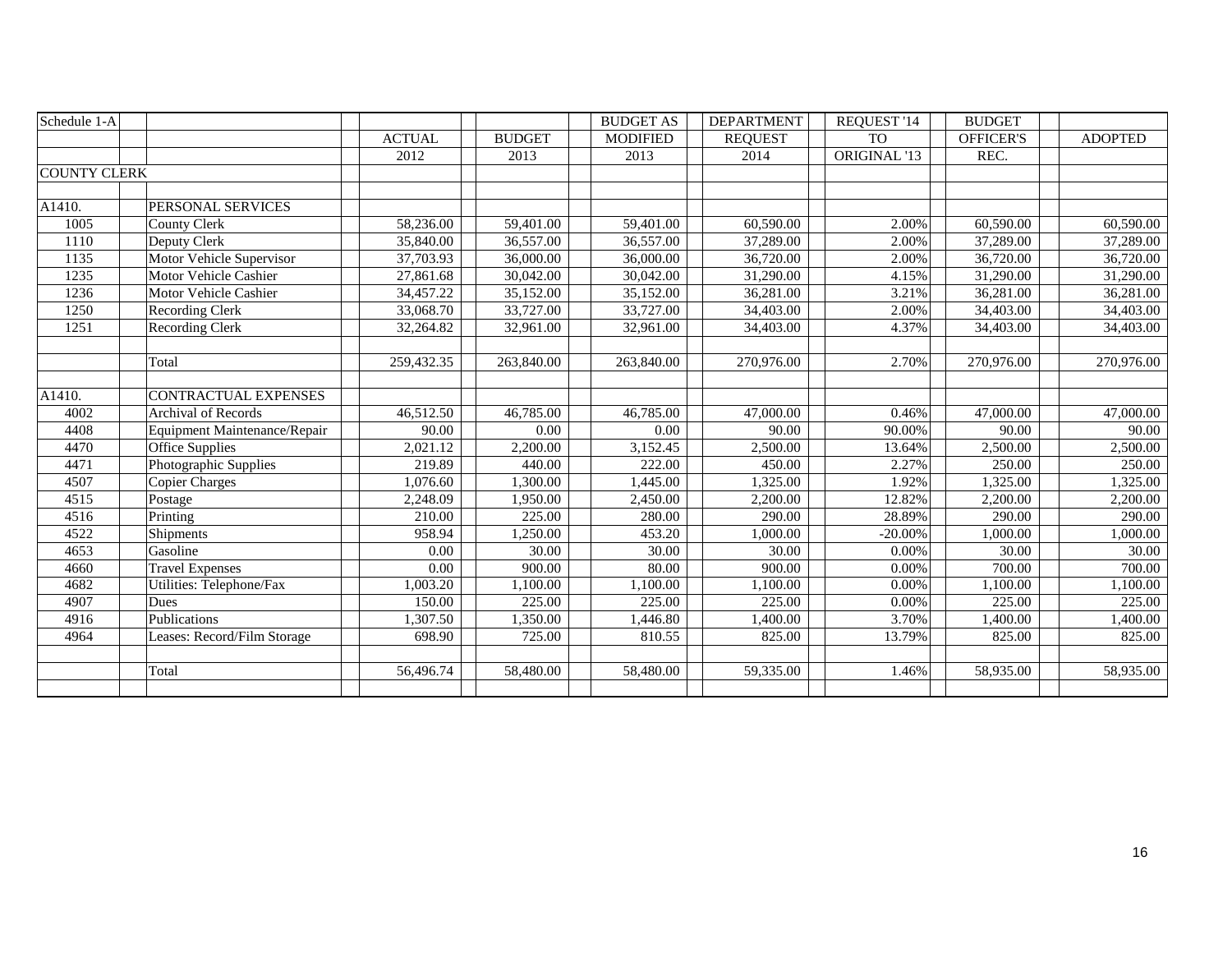| Schedule 1-A    |                              |               |               | <b>BUDGET AS</b> | <b>DEPARTMENT</b> | REQUEST '14  | <b>BUDGET</b>    |                |
|-----------------|------------------------------|---------------|---------------|------------------|-------------------|--------------|------------------|----------------|
|                 |                              | <b>ACTUAL</b> | <b>BUDGET</b> | <b>MODIFIED</b>  | <b>REQUEST</b>    | <b>TO</b>    | <b>OFFICER'S</b> | <b>ADOPTED</b> |
|                 |                              | 2012          | 2013          | 2013             | 2014              | ORIGINAL '13 | REC.             |                |
|                 |                              |               |               |                  |                   |              |                  |                |
| A1410.          | <b>EMPLOYEE BENEFITS</b>     |               |               |                  |                   |              |                  |                |
| 8100            | FICA/Medicare                | 18,447.36     | 20,095.00     | 20,095.00        | 20,636.00         | 2.69%        | 20,636.00        | 20,636.00      |
| 8303            | Medical Insurance CSEA       | 31,336.03     | 34,777.00     | 34,777.00        | 37,187.00         | 6.93%        | 37,187.00        | 37,187.00      |
| 8305            | Medical Insurance Non-Union  | 24,290.08     | 43,863.00     | 43,863.00        | 46,636.00         | 6.32%        | 46,636.00        | 46,636.00      |
|                 | Total                        | 74,073.47     | 98,735.00     | 98,735.00        | 104,459.00        | 5.80%        | 104,459.00       | 104,459.00     |
| A1410.0         | <b>TOTAL</b>                 | 390,002.56    | 421,055.00    | 421,055.00       | 434,770.00        | 3.26%        | 434,370.00       | 434,370.00     |
| <b>REVENUE:</b> | A1136 Automobile Use Tax     | 143,653.19    | 145,000.00    | 145,000.00       | 145,000.00        | $0.00\%$     | 145,000.00       | 145,000.00     |
|                 | A1255 County Clerk's Fees    | 572,921.42    | 550,000.00    | 550,000.00       | 550,000.00        | $0.00\%$     | 550,000.00       | 550,000.00     |
|                 | A2410 Rental                 | 3,000.00      | 3,000.00      | 3,000.00         | 3,000.00          | 0.00%        | 3,000.00         | 3,000.00       |
|                 | A2545 Licenses & Permits     | 4,163.00      | 3,500.00      | 3,500.00         | 4,500.00          | 28.57%       | 4,500.00         | 4,500.00       |
|                 | A3005 Mortgage Tax           | 244,679.56    | 220,000.00    | 220,000.00       | 220,000.00        | $0.00\%$     | 220,000.00       | 220,000.00     |
|                 | <b>Total Revenue</b>         | 968,417.17    | 921,500.00    | 921,500.00       | 922,500.00        | 0.11%        | 922,500.00       | 922,500.00     |
|                 | <b>Total Net County Cost</b> | (578, 414.61) | (500, 445.00) | (500, 445.00)    | (487,730.00)      | $-2.54%$     | (488, 130.00)    | (488, 130.00)  |
|                 | Percent Revenue              | 248.31%       | 218.86%       | 218.86%          | 212.18%           | $-3.05%$     | 212.38%          | 212.38%        |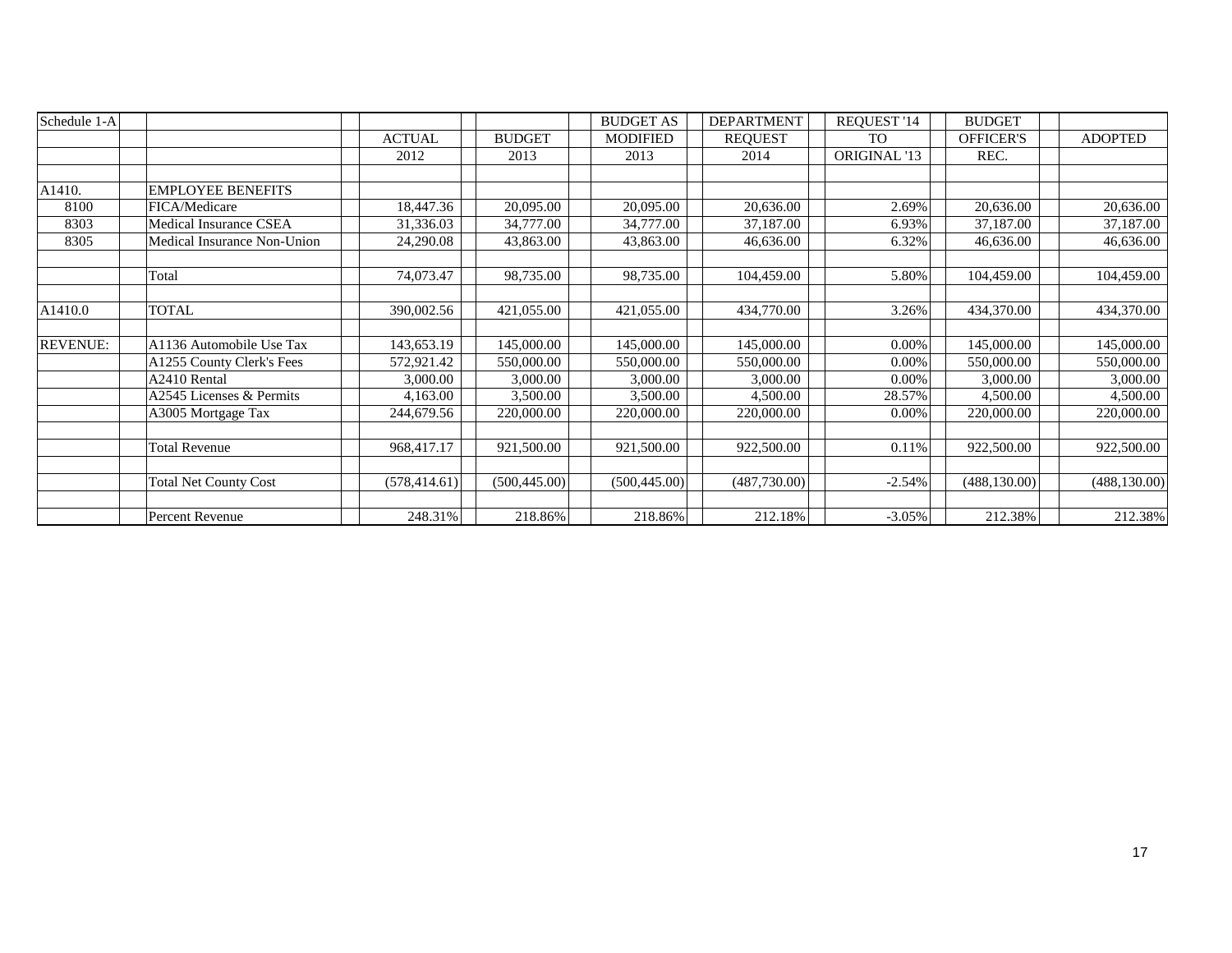| Schedule 1-A           |                                            |               |               | <b>BUDGET AS</b> | <b>DEPARTMENT</b> | REOUEST '14  | <b>BUDGET</b>    |                |
|------------------------|--------------------------------------------|---------------|---------------|------------------|-------------------|--------------|------------------|----------------|
|                        |                                            | <b>ACTUAL</b> | <b>BUDGET</b> | <b>MODIFIED</b>  | <b>REQUEST</b>    | <b>TO</b>    | <b>OFFICER'S</b> | <b>ADOPTED</b> |
|                        |                                            | 2012          | 2013          | 2013             | 2014              | ORIGINAL '13 | REC.             |                |
| <b>COUNTY ATTORNEY</b> |                                            |               |               |                  |                   |              |                  |                |
|                        |                                            |               |               |                  |                   |              |                  |                |
| A1420.                 | PERSONAL SERVICES                          |               |               |                  |                   |              |                  |                |
| 1560                   | <b>Assistant County Attorney (Pins/JD)</b> | 31,755.00     | 32,391.00     | 32,391.00        | 33,039.00         | 2.00%        | 33,039.00        | 33,039.00      |
| 1590                   | <b>County Attorney</b>                     | 68,000.00     | 69,360.00     | 69,360.00        | 70,748.00         | 2.00%        | 70,748.00        | 70,748.00      |
| 1644                   | Secretary to County Attorney               | 25,941.00     | 26,460.00     | 26,460.00        | 26,990.00         | 2.00%        | 26,990.00        | 26,990.00      |
|                        |                                            |               |               |                  |                   |              |                  |                |
|                        | Total                                      | 125,696.00    | 128,211.00    | 128,211.00       | 130,777.00        | 2.00%        | 130,777.00       | 130,777.00     |
|                        |                                            |               |               |                  |                   |              |                  |                |
| A1420.                 | <b>CONTRACTUAL EXPENSES</b>                |               |               |                  |                   |              |                  |                |
| 4025                   | Legal Assistance                           | 89,453.55     | 75,000.00     | 75,000.00        | 75,000.00         | 0.00%        | 75,000.00        | 90,000.00      |
| 4044                   | <b>Stenographer Fees/Transcripts</b>       | 0.00          | 150.00        | 31.00            | 150.00            | 0.00%        | 150.00           | 150.00         |
| 4408                   | Equipment Maintenance/Repair               | 85.53         | 75.00         | 75.00            | 75.00             | $0.00\%$     | 75.00            | 75.00          |
| 4470                   | Office Supplies                            | 427.95        | 385.00        | 569.00           | 385.00            | 0.00%        | 385.00           | 385.00         |
| 4501                   | Advertising                                | 0.00          | 0.00          | 138.00           | 0.00              | 0.00%        | 0.00             | 0.00           |
| 4507                   | Copier Charge                              | 0.25          | 5.00          | 5.00             | 5.00              | 0.00%        | 5.00             | 5.00           |
| 4512                   | On Line Data Base                          | 1,458.00      | 1,380.00      | 1,694.00         | 1,380.00          | 0.00%        | 1,380.00         | 1,380.00       |
| 4515                   | Postage                                    | 50.25         | 100.00        | 100.00           | 100.00            | 0.00%        | 100.00           | 100.00         |
| 4654                   | Mileage                                    | 0.00          | 110.00        | 110.00           | 110.00            | 0.00%        | 110.00           | 110.00         |
| 4682                   | Utilities: Telephone/Fax                   | 266.85        | 275.00        | 275.00           | 275.00            | 0.00%        | 275.00           | 275.00         |
| 4755                   | Witness Fees                               | 0.00          | 300.00        | 0.00             | 300.00            | 0.00%        | 300.00           | 300.00         |
| 4907                   | Dues                                       | 284.00        | 300.00        | 300.00           | 300.00            | 0.00%        | 300.00           | 300.00         |
| 4916                   | Publications                               | 232.02        | 500.00        | 283.00           | 500.00            | 0.00%        | 500.00           | 500.00         |
|                        |                                            |               |               |                  |                   |              |                  |                |
|                        | Total                                      | 92,258.40     | 78,580.00     | 78,580.00        | 78,580.00         | $0.00\%$     | 78,580.00        | 93,580.00      |
|                        |                                            |               |               |                  |                   |              |                  |                |
| A1420.                 | <b>EMPLOYEE BENEFITS</b>                   |               |               |                  |                   |              |                  |                |
| 8100                   | FICA/Medicare                              | 9,387.02      | 9,883.00      | 9,883.00         | 10,005.00         | 1.23%        | 10,005.00        | 10,005.00      |
| 8305                   | Medical Insurance Non-Union                | 4,074.60      | 0.00          | 0.00             | 0.00              | $0.00\%$     | 0.00             | 0.00           |
|                        |                                            |               |               |                  |                   |              |                  |                |
|                        | Total                                      | 13,461.62     | 9,883.00      | 9.883.00         | 10,005.00         | 1.23%        | 10,005.00        | 10,005.00      |
|                        |                                            |               |               |                  |                   |              |                  |                |
| A1420.0                | <b>TOTAL</b>                               | 231,416.02    | 216,674.00    | 216,674.00       | 219,362.00        | 1.24%        | 219,362.00       | 234,362.00     |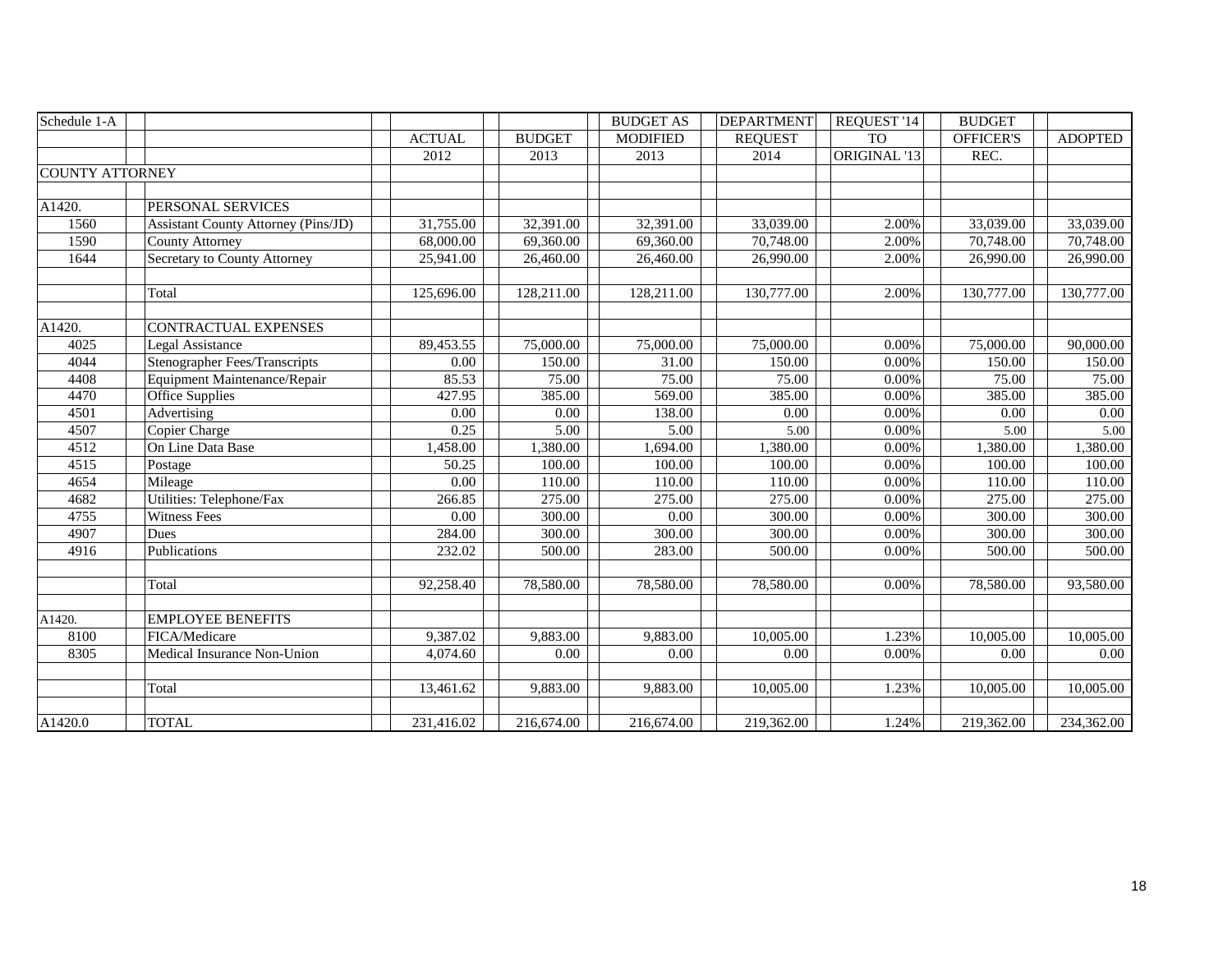| Schedule 1-A     |                                      |                       |                       | <b>BUDGET AS</b>  | <b>DEPARTMENT</b> | REQUEST '14  | <b>BUDGET</b>         |                |
|------------------|--------------------------------------|-----------------------|-----------------------|-------------------|-------------------|--------------|-----------------------|----------------|
|                  |                                      | <b>ACTUAL</b>         | <b>BUDGET</b>         | <b>MODIFIED</b>   | <b>REQUEST</b>    | <b>TO</b>    | <b>OFFICER'S</b>      | <b>ADOPTED</b> |
|                  |                                      | 2012                  | 2013                  | 2013              | 2014              | ORIGINAL '13 | REC.                  |                |
| <b>PERSONNEL</b> |                                      |                       |                       |                   |                   |              |                       |                |
| A1430.           | PERSONAL SERVICES                    |                       |                       |                   |                   |              |                       |                |
| 1080             | Personnel Officer                    | 55,629.27             | 64,000.00             | 64,000.00         | 65,280.00         | 2.00%        | 65,280.00             | 65,280.00      |
| 1140             | <b>Personnel Assistant</b>           | 32,078.00             | 32,720.00             | 32,720.00         | 33,375.00         | 2.00%        | 33,375.00             | 33,375.00      |
| 1615             | <b>Examination Monitor</b>           | 130.00                | 300.00                | 300.00            | 5,046.00          | 1582.00%     | 5,046.00              | 300.00         |
| 1630             | <b>Insurance Manager</b>             | 20,306.05             | $\overline{0.00}$     | $\overline{0.00}$ | 21,433.00         | 21433.00%    | 21,433.00             | 21,433.00      |
| 1660             | <b>Insurance Buyout Non Union</b>    | 746.90                | 0.00                  | 0.00              | 0.00              | $0.00\%$     | 0.00                  | $0.00\,$       |
| 1661             | Comp Time Buyout Non-Union           | 0.00                  | 0.00                  | 219.47            | 0.00              | 0.00%        | 0.00                  | 0.00           |
|                  |                                      |                       |                       |                   |                   |              |                       |                |
|                  | Total                                | 108,890.22            | 97,020.00             | 97,239.47         | 125,134.00        | 28.98%       | 125,134.00            | 120,388.00     |
|                  |                                      |                       |                       |                   |                   |              |                       |                |
| A1430.           | <b>CONTRACTUAL EXPENSES</b>          |                       |                       |                   |                   |              |                       |                |
| 4005             | <b>Audit Fees</b>                    | 0.00                  | 4,000.00              | 4,000.00          | 4,000.00          | 0.00%        | $\overline{4,000.00}$ | 4,000.00       |
| 4011             | Consultants                          | 1,000.00              | 5,000.00              | 5,000.00          | 10,000.00         | 100.00%      | 5,000.00              | 5,000.00       |
| 4019             | EAP                                  | 2,160.00              | 2,355.00              | 2,355.00          | 2,355.00          | 0.00%        | 2,355.00              | 2,355.00       |
| 4022             | FSA Admin. Chg                       | 3,970.00              | 5,100.00              | 4,100.00          | 5,100.00          | 0.00%        | 5,100.00              | 5,100.00       |
| 4034             | Physicals                            | 154.22                | 1,700.00              | 1,700.00          | 1,300.00          | $-23.53%$    | 1,300.00              | 1,300.00       |
| 4152             | $\overline{\text{Conference}}$       | 0.00                  | $\overline{200.00}$   | 200.00            | 100.00            | $-50.00\%$   | 100.00                | 100.00         |
| 4156             | Training                             | 457.00                | 650.00                | 650.00            | 650.00            | 0.00%        | 650.00                | 650.00         |
| 4408             | <b>Equipment Maintenance/Repairs</b> | 0.00                  | 250.00                | 250.00            | 250.00            | 0.00%        | 250.00                | 250.00         |
| 4457             | <b>Computer Supplies</b>             | 189.46                | 200.00                | 200.00            | 200.00            | $0.00\%$     | 200.00                | 200.00         |
| 4460             | <b>Drug Testing Supplies</b>         | 976.00                | 2,500.00              | 1,300.00          | 1,200.00          | $-52.00\%$   | 1,200.00              | 1,200.00       |
| 4470             | <b>Office Supplies</b>               | 215.80                | 675.00                | 675.00            | 700.00            | 3.70%        | 700.00                | 700.00         |
| 4501             | Advertising                          | 9,889.25              | 8,000.00              | 5,876.51          | 5,000.00          | $-37.50%$    | 5,000.00              | 5,000.00       |
| 4507             | Copier Charge                        | 462.90                | 1,500.00              | 1,500.00          | 1,200.00          | $-20.00\%$   | 1,200.00              | 1,200.00       |
| 4515             | Postage                              | 676.50                | 800.00                | 800.00            | 800.00            | 0.00%        | 800.00                | 800.00         |
| 4516             | Printing                             | 477.66                | 1,200.00              | 1,200.00          | 800.00            | $-33.33%$    | 800.00                | 800.00         |
| 4575             | Computer Software Maint.             | 4,760.13              | 4,873.00              | 4,992.13          | 5,300.00          | 8.76%        | 5,300.00              | 5,300.00       |
| 4654             | Mileage                              | 482.65                | 350.00                | 350.00            | 350.00            | 0.00%        | 350.00                | 350.00         |
| 4660             | <b>Travel Expenses</b>               | $\overline{2,}184.58$ | 500.00                | 500.00            | 700.00            | 40.00%       | 700.00                | 700.00         |
| 4682             | Utilities: Telephone/Fax             | 403.28                | 500.00                | 500.00            | 500.00            | 0.00%        | 500.00                | 500.00         |
| 4903             | Awards                               | 956.02                | 2,500.00              | 2,500.00          | 2,500.00          | 0.00%        | 2,500.00              | 2,500.00       |
| 4907             | Dues                                 | 280.00                | 265.00                | 285.00            | 335.00            | 26.42%       | 335.00                | 335.00         |
| 4916             | Publications                         | 150.00                | 250.00                | 250.00            | 250.00            | 0.00%        | 250.00                | 250.00         |
| 4920             | <b>State Fees</b>                    | 1,358.50              | $\overline{2,000.00}$ | 2,000.00          | 2,000.00          | 0.00%        | 2,000.00              | 2,000.00       |
| 4950             | <b>Grant: NYS DOL</b>                | 5,375.00              | 0.00                  | 0.00              | 0.00              | 0.00%        | 0.00                  | 0.00           |
|                  |                                      |                       |                       |                   |                   |              |                       |                |
|                  | Total                                | 36,578.95             | 45,368.00             | 41,183.64         | 45,590.00         | 0.49%        | 40,590.00             | 40,590.00      |
|                  |                                      |                       |                       |                   |                   |              |                       |                |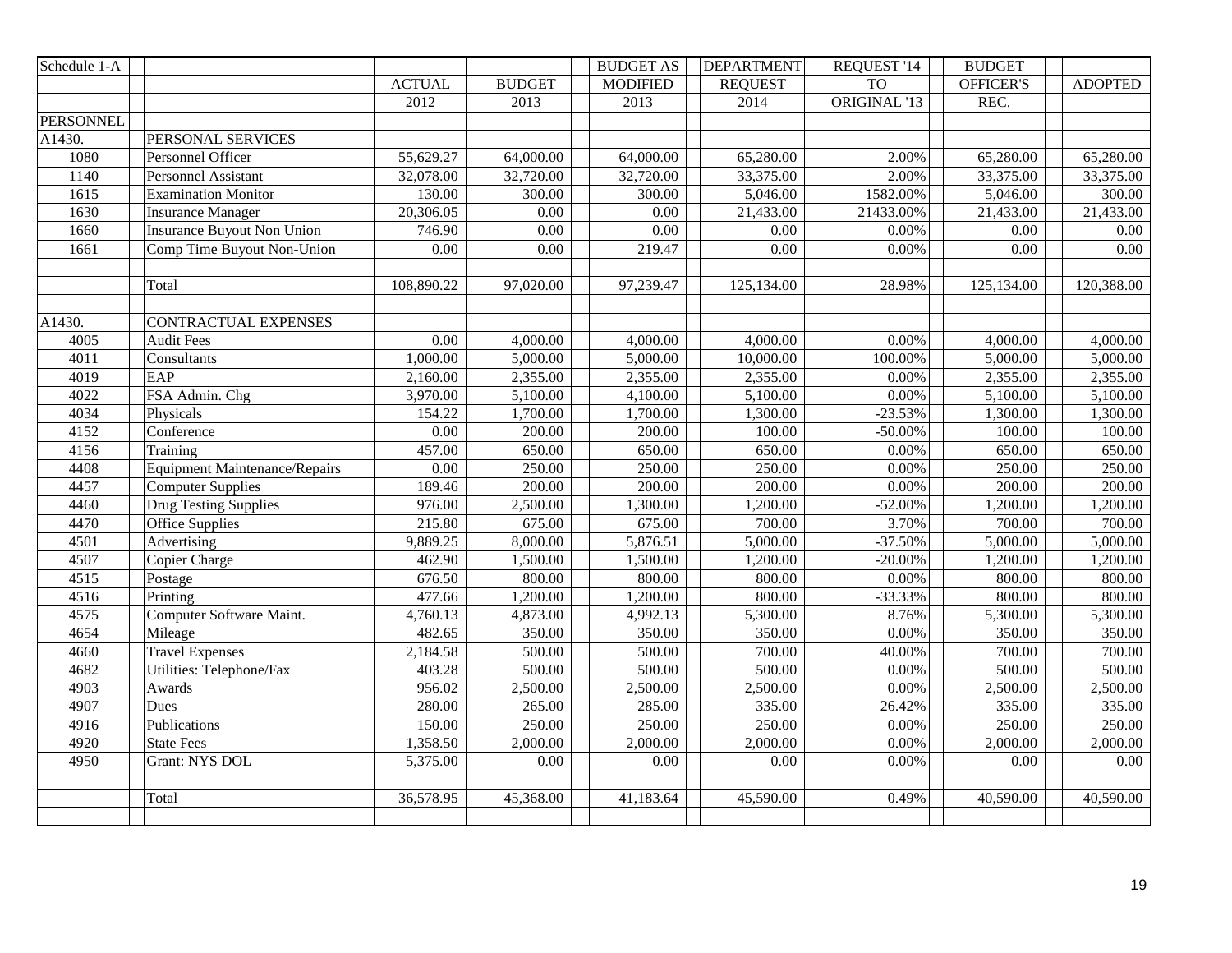| Schedule 1-A    |                              |               |               | <b>BUDGET AS</b> | <b>DEPARTMENT</b> | <b>REQUEST '14</b> | <b>BUDGET</b>    |                |
|-----------------|------------------------------|---------------|---------------|------------------|-------------------|--------------------|------------------|----------------|
|                 |                              | <b>ACTUAL</b> | <b>BUDGET</b> | <b>MODIFIED</b>  | <b>REQUEST</b>    | <b>TO</b>          | <b>OFFICER'S</b> | <b>ADOPTED</b> |
|                 |                              | 2012          | 2013          | 2013             | 2014              | ORIGINAL '13       | REC.             |                |
|                 |                              |               |               |                  |                   |                    |                  |                |
| A1430.          | <b>EMPLOYEE BENEFITS</b>     |               |               |                  |                   |                    |                  |                |
| 8100            | FICA/Medicare                | 7,715.36      | 7,410.00      | 7,410.00         | 9,135.00          | 23.28%             | 9,135.00         | 8,772.00       |
| 8305            | Medical Insurance Non-Union  | 11,850.24     | 12,100.00     | 21,284.36        | 37,671.00         | 211.33%            | 37,671.00        | 37,671.00      |
|                 |                              |               |               |                  |                   |                    |                  |                |
|                 | Total                        | 19.565.60     | 19.510.00     | 28,694.36        | 46,806.00         | 139.91%            | 46,806.00        | 46,443.00      |
|                 |                              |               |               |                  |                   |                    |                  |                |
| A1430.0         | <b>TOTAL</b>                 | 165,034.77    | 161,898.00    | 167,117.47       | 217,530.00        | 34.36%             | 212,530.00       | 207,421.00     |
|                 |                              |               |               |                  |                   |                    |                  |                |
| <b>REVENUE:</b> | A1260 Fees                   | 2,490.00      | 7,500.00      | 7,500.00         | 5,000.00          | $-33.33\%$         | 5,000.00         | 5,000.00       |
|                 | A3089 State Aid - Other      | 5,891.00      | 0.00          | 0.00             | 0.00              | $0.00\%$           | 0.00             | 0.00           |
|                 |                              |               |               |                  |                   |                    |                  |                |
|                 | <b>Total Revenue</b>         | 8.381.00      | 7.500.00      | 7.500.00         | 5,000.00          | $-33.33\%$         | 5,000.00         | 5,000.00       |
|                 |                              |               |               |                  |                   |                    |                  |                |
|                 | <b>Total Net County Cost</b> | 156,653.77    | 154,398.00    | 159,617.47       | 212,530.00        | 37.65%             | 207,530.00       | 202,421.00     |
|                 |                              |               |               |                  |                   |                    |                  |                |
|                 | <b>Percent Revenue</b>       | 5.08%         | 4.63%         | 4.49%            | 2.30%             | $-50.38\%$         | 2.35%            | 2.41%          |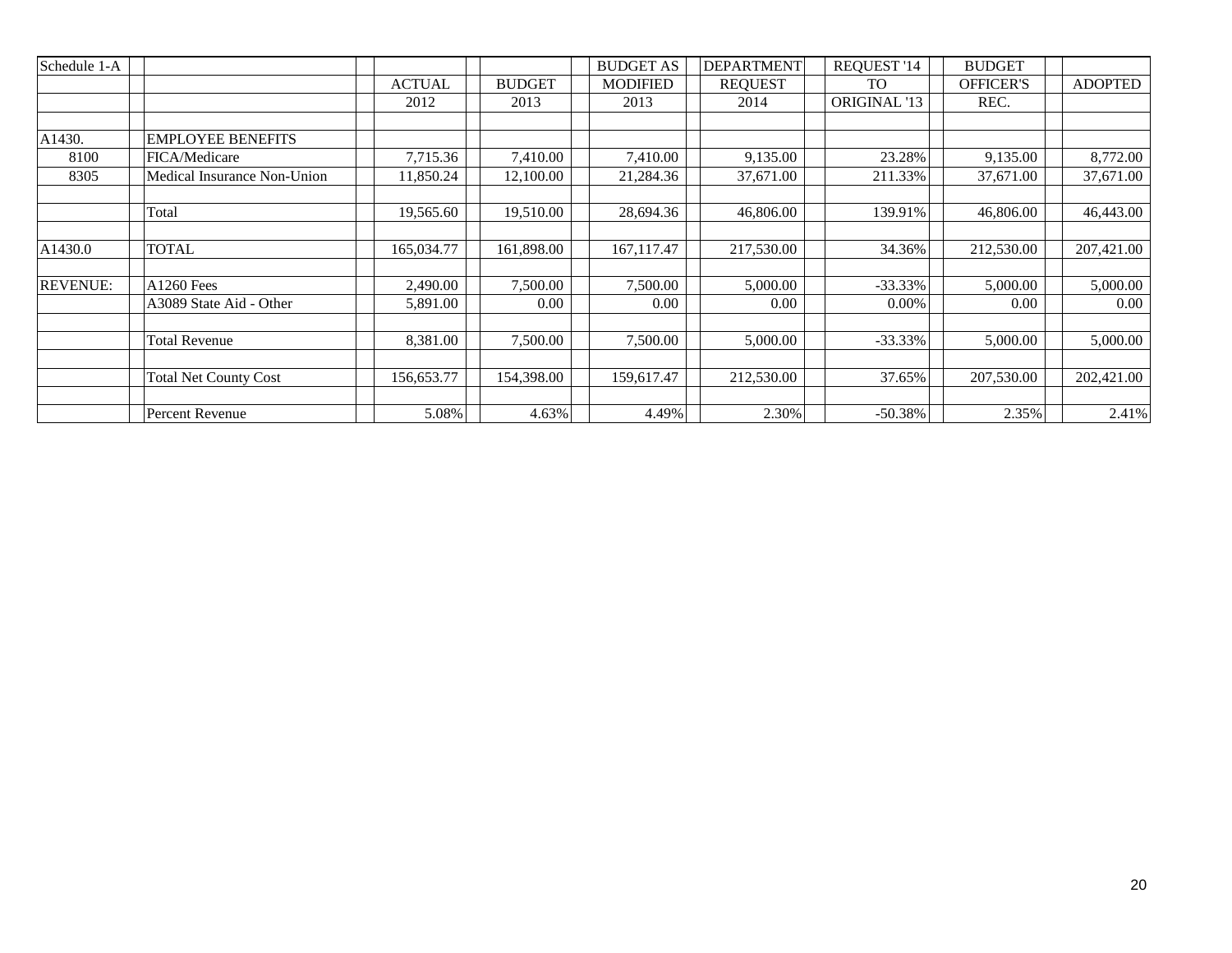| Schedule 1-A              |                                      |               |               | <b>BUDGET AS</b> | <b>DEPARTMENT</b> | REQUEST '14  | <b>BUDGET</b> |                |
|---------------------------|--------------------------------------|---------------|---------------|------------------|-------------------|--------------|---------------|----------------|
|                           |                                      | <b>ACTUAL</b> | <b>BUDGET</b> | <b>MODIFIED</b>  | <b>REQUEST</b>    | <b>TO</b>    | OFFICER'S     | <b>ADOPTED</b> |
|                           |                                      | 2012          | 2013          | 2013             | 2014              | ORIGINAL '13 | REC.          |                |
| <b>BOARD OF ELECTIONS</b> |                                      |               |               |                  |                   |              |               |                |
|                           |                                      |               |               |                  |                   |              |               |                |
| A <sub>1450</sub> .       | PERSONAL SERVICES                    |               |               |                  |                   |              |               |                |
| 1050                      | Commissioner (Elections)             | 35,733.00     | 36,448.00     | 36,448.00        | 37,177.00         | 2.00%        | 37,177.00     | 37,177.00      |
| 1051                      | Commissioner (Elections)             | 35,733.00     | 36,448.00     | 36,448.00        | 37,177.00         | 2.00%        | 37,177.00     | 37,177.00      |
| 1595                      | <b>Deputy Election Commissioners</b> | 37,399.15     | 37,336.00     | 37,336.00        | 38,999.00         | 4.45%        | 38,999.00     | 38,999.00      |
| 1596                      | <b>Election Workers</b>              | 68,023.75     | 54,844.00     | 59,444.00        | 73,681.00         | 34.35%       | 73,681.00     | 73,681.00      |
| 1660                      | <b>Insurance Buyout Non-Union</b>    | 1,874.16      | 2,783.00      | 2,783.00         | 2,959.00          | 6.32%        | 2,959.00      | 2,959.00       |
|                           |                                      |               |               |                  |                   |              |               |                |
|                           | Total                                | 178,763.06    | 167,859.00    | 172,459.00       | 189,993.00        | 13.19%       | 189,993.00    | 189,993.00     |
|                           |                                      |               |               |                  |                   |              |               |                |
| A1450.                    | CONTRACTUAL EXPENSES                 |               |               |                  |                   |              |               |                |
| 4152                      | Conferences                          | 0.00          | 120.00        | 180.00           | 120.00            | 0.00%        | 120.00        | 120.00         |
| 4156                      | Training                             | 141.86        | 2,000.00      | 0.00             | 2,000.00          | 0.00%        | 2,000.00      | 2,000.00       |
| 4408                      | Equipment Maintenance/Repair         | 147.87        | 2,650.00      | 50.00            | 2,650.00          | 0.00%        | 2,650.00      | 2,650.00       |
| 4461                      | <b>Election Supplies</b>             | 21,038.65     | 21,750.00     | 21,750.00        | 27,255.00         | 25.31%       | 27,255.00     | 27,255.00      |
| 4470                      | Office Supplies                      | 955.92        | 1,000.00      | 1,000.00         | 1,000.00          | 0.00%        | 1,000.00      | 1,000.00       |
| 4481                      | <b>Training Supplies</b>             | 0.00          | 400.00        | 400.00           | 400.00            | 0.00%        | 400.00        | 400.00         |
| 4484                      | Voting Machine Supplies              | 890.37        | 2,500.00      | 2,500.00         | 2,500.00          | 0.00%        | 2,500.00      | 2,500.00       |
| 4501                      | Advertising                          | 613.86        | 1,000.00      | 1,000.00         | 1,000.00          | 0.00%        | 1,000.00      | 1,000.00       |
| 4507                      | <b>Copier Charges</b>                | 0.15          | 200.00        | 200.00           | 200.00            | 0.00%        | 200.00        | 200.00         |
| 4515                      | Postage                              | 5,451.43      | 7,000.00      | 7,000.00         | 10,000.00         | 42.86%       | 10,000.00     | 10,000.00      |
| 4516                      | Printing                             | 1,664.62      | 2,200.00      | 2,200.00         | 2,200.00          | 0.00%        | 2,200.00      | 2,200.00       |
| 4571                      | <b>Computer Software</b>             | 7,000.00      | 11,500.00     | 11,500.00        | 19,577.00         | 70.23%       | 19,577.00     | 19,577.00      |
| 4576                      | Comp. Software Maintenance           | 17,861.20     | 17,862.00     | 17,862.00        | 24,362.00         | 36.39%       | 24,362.00     | 24,362.00      |
| 4577                      | <b>Computer Technical Assistance</b> | 0.00          | 250.00        | 250.00           | 0.00              | $-100.00\%$  | 0.00          | 0.00           |
| 4653                      | Gasoline                             | 432.10        | 800.00        | 800.00           | 1,100.00          | 37.50%       | 1,100.00      | 1,100.00       |
| 4654                      | Mileage                              | 573.89        | 500.00        | 500.00           | 800.00            | 60.00%       | 800.00        | 800.00         |
| 4660                      | <b>Travel Expenses</b>               | 0.00          | 2,516.00      | 2,456.00         | 2,516.00          | 0.00%        | 2,516.00      | 2,516.00       |
| 4682                      | Utilities: Telephone/Fax             | 488.85        | 700.00        | 700.00           | 700.00            | 0.00%        | 700.00        | 700.00         |
| 4907                      | Dues                                 | 140.00        | 140.00        | 140.00           | 140.00            | 0.00%        | 140.00        | 140.00         |
| 4916                      | Publications                         | 0.00          | 45.00         | 45.00            | 0.00              | $-100.00\%$  | 0.00          | 0.00           |
|                           |                                      |               |               |                  |                   |              |               |                |
|                           | Total                                | 57,400.77     | 75,133.00     | 70,533.00        | 98,520.00         | 31.13%       | 98,520.00     | 98,520.00      |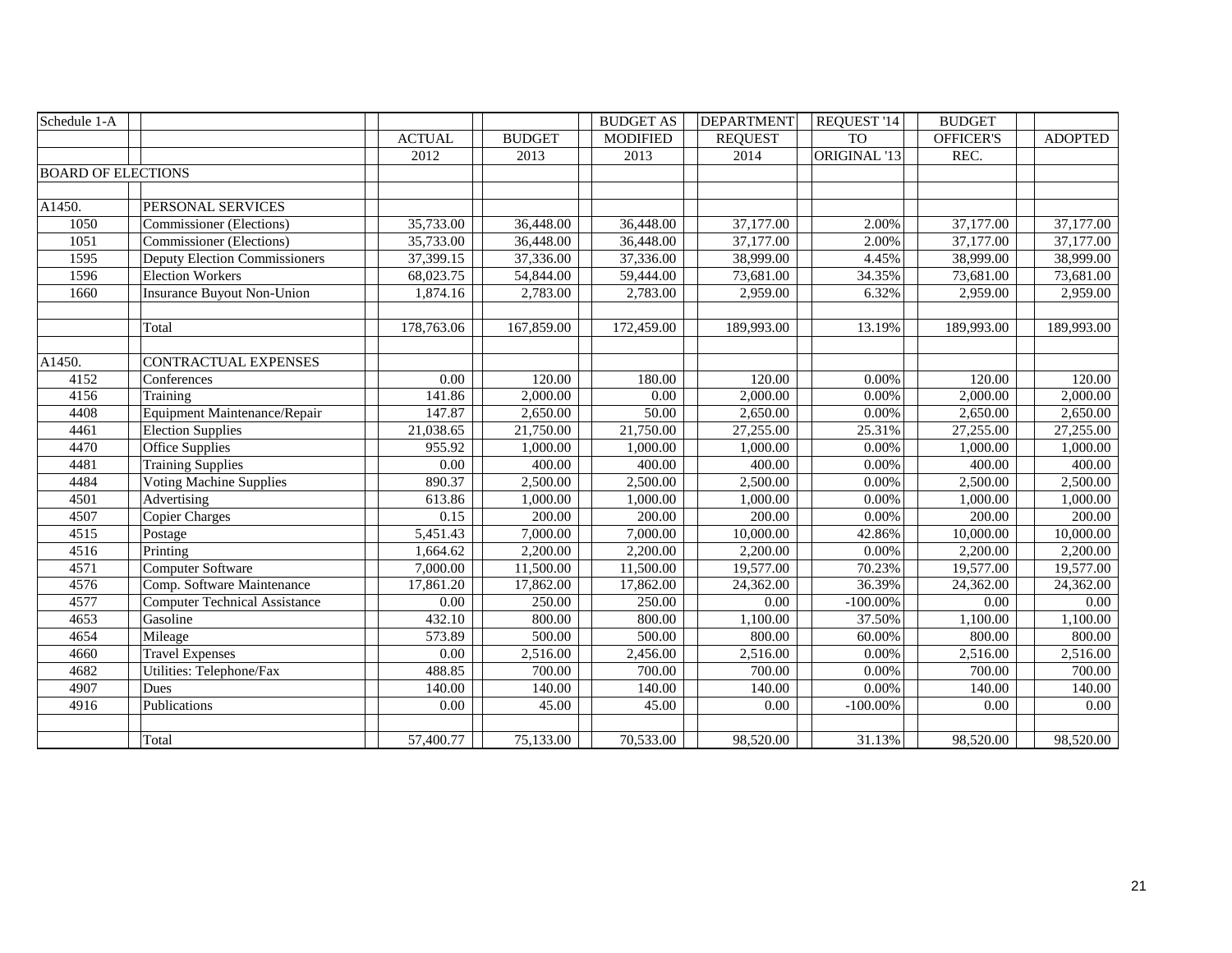| Schedule 1-A    |                              |               |               | <b>BUDGET AS</b> | <b>DEPARTMENT</b> | REQUEST '14         | <b>BUDGET</b>    |                |
|-----------------|------------------------------|---------------|---------------|------------------|-------------------|---------------------|------------------|----------------|
|                 |                              | <b>ACTUAL</b> | <b>BUDGET</b> | <b>MODIFIED</b>  | <b>REQUEST</b>    | <b>TO</b>           | <b>OFFICER'S</b> | <b>ADOPTED</b> |
|                 |                              | 2012          | 2013          | 2013             | 2014              | <b>ORIGINAL '13</b> | REC.             |                |
|                 |                              |               |               |                  |                   |                     |                  |                |
| A1450.          | <b>EMPLOYEE BENEFITS</b>     |               |               |                  |                   |                     |                  |                |
| 8100            | FICA/Medicare                | 10,503.59     | 12,836.00     | 12,836.00        | 14,528.00         | 13.18%              | 14,528.00        | 14,528.00      |
| 8305            | Medical Insurance Non-Union  | 4,074.48      | 6,050.00      | 6,050.00         | 6,433.00          | 6.33%               | 6,433.00         | 6,433.00       |
|                 |                              |               |               |                  |                   |                     |                  |                |
|                 | Total                        | 14,578.07     | 18,886.00     | 18,886.00        | 20,961.00         | 10.99%              | 20,961.00        | 20,961.00      |
|                 |                              |               |               |                  |                   |                     |                  |                |
| A1450.0         | <b>TOTAL</b>                 | 250,741.90    | 261,878.00    | 261,878.00       | 309,474.00        | 18.17%              | 309,474.00       | 309,474.00     |
|                 |                              |               |               |                  |                   |                     |                  |                |
| <b>REVENUE:</b> | A1289 Election Fees          | 3,434.93      | 9,482.00      | 9,482.00         | 6,063.00          | $-36.06\%$          | 6,063.00         | 6,063.00       |
|                 | A2210 Other Governments      | 238,028.00    | 251,281.00    | 251,281.00       | 251,281.00        | 0.00%               | 251,281.00       | 251,281.00     |
|                 |                              |               |               |                  |                   |                     |                  |                |
|                 | <b>Total Revenue</b>         | 241,462.93    | 260,763.00    | 260,763.00       | 257,344.00        | $-1.31%$            | 257,344.00       | 257,344.00     |
|                 |                              |               |               |                  |                   |                     |                  |                |
|                 | <b>Total Net County Cost</b> | 9,278.97      | 1,115.00      | 1,115.00         | 52,130.00         | 4575.34%            | 52,130.00        | 52,130.00      |
|                 |                              |               |               |                  |                   |                     |                  |                |
|                 | Percent Revenue              | 96.30%        | 99.57%        | 99.57%           | 83.16%            | $-16.49%$           | 83.16%           | 83.16%         |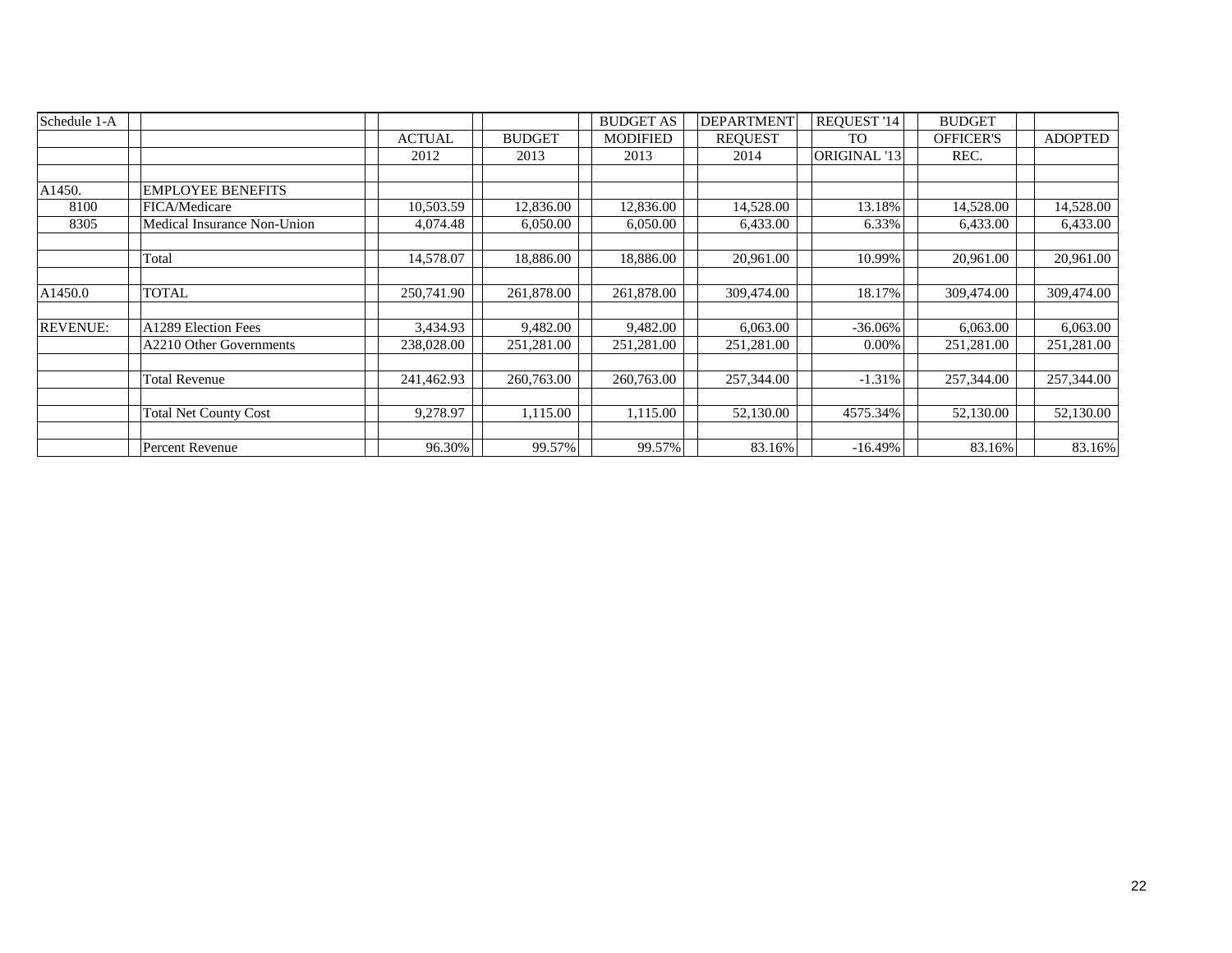| Schedule 1-A              |                                      |               |               | <b>BUDGET AS</b> | <b>DEPARTMENT</b> | REQUEST '14  | <b>BUDGET</b>    |                |
|---------------------------|--------------------------------------|---------------|---------------|------------------|-------------------|--------------|------------------|----------------|
|                           |                                      | <b>ACTUAL</b> | <b>BUDGET</b> | <b>MODIFIED</b>  | <b>REQUEST</b>    | <b>TO</b>    | <b>OFFICER'S</b> | <b>ADOPTED</b> |
|                           |                                      | 2012          | 2013          | 2013             | 2014              | ORIGINAL '13 | REC.             |                |
| <b>RECORDS MANAGEMENT</b> |                                      |               |               |                  |                   |              |                  |                |
|                           |                                      |               |               |                  |                   |              |                  |                |
| A1460.                    | PERSONAL SERVICES                    |               |               |                  |                   |              |                  |                |
| 1255                      | <b>Records Retention Clerk</b>       | 6.648.32      | 0.00          | 0.00             | 0.00              | 0.00%        | 0.00             | 0.00           |
| 1581                      | Clerk Part-time                      | 9,456.57      | 10,898.00     | 10,898.00        | 11,116.00         | 2.00%        | 11,116.00        | 11,116.00      |
| 1641                      | Records Retention Clerk Part-time    | 9,025.02      | 11,492.00     | 11,492.00        | 11,722.00         | 2.00%        | 11,722.00        | 11,722.00      |
|                           |                                      |               |               |                  |                   |              |                  |                |
|                           | Total                                | 25,129.91     | 22,390.00     | 22,390.00        | 22,838.00         | 2.00%        | 22,838.00        | 22,838.00      |
|                           |                                      |               |               |                  |                   |              |                  |                |
| A1460.                    | <b>CONTRACTUAL EXPENSES</b>          |               |               |                  |                   |              |                  |                |
| 4002                      | Archival of Records                  | 0.00          | 500.00        | 500.00           | 500.00            | 0.00%        | 500.00           | 500.00         |
| 4408                      | <b>Equipment Maintenance/Repairs</b> | 0.00          | 150.00        | 150.00           | 150.00            | 0.00%        | 150.00           | 150.00         |
| 4451                      | <b>Archival Supplies</b>             | 968.65        | ,000.00       | 00.000,1         | 1,000.00          | 0.00%        | 1,000.00         | 1,000.00       |
| 4457                      | <b>Computer Supplies</b>             | 85.53         | 300.00        | 300.00           | 300.00            | 0.00%        | 300.00           | 300.00         |
| 4470                      | Office Supplies                      | 0.00          | 200.00        | 200.00           | 200.00            | 0.00%        | 200.00           | 200.00         |
| 4507                      | Copier Charge                        | 0.00          | 150.00        | 150.00           | 150.00            | 0.00%        | 150.00           | 150.00         |
| 4571                      | <b>Computer Software</b>             | 282.95        | 300.00        | 300.00           | 300.00            | 0.00%        | 300.00           | 300.00         |
| 4575                      | <b>Computer Software Maintenance</b> | 3,440.00      | 4,000.00      | 4,000.00         | 4,000.00          | 0.00%        | 4,000.00         | 4,000.00       |
| 4682                      | Utilities: Telephone/Fax             | 48.00         | 50.00         | 50.00            | 50.00             | 0.00%        | 50.00            | 50.00          |
| 4907                      | <b>Dues</b>                          | 30.00         | 30.00         | 30.00            | 30.00             | 0.00%        | 30.00            | 30.00          |
| 4964                      | Leases: Records/Film Storage         | 2,965.20      | 3,000.00      | 3,000.00         | 3,000.00          | 0.00%        | 3,000.00         | 3,000.00       |
|                           |                                      |               |               |                  |                   |              |                  |                |
|                           | Total                                | 7,820.33      | 9,680.00      | 9,680.00         | 9,680.00          | 0.00%        | 9,680.00         | 9,680.00       |
|                           |                                      |               |               |                  |                   |              |                  |                |
| A1460.                    | <b>EMPLOYEE BENEFITS</b>             |               |               |                  |                   |              |                  |                |
| 8100                      | FICA/Medicare                        | 1,910.13      | 1,713.00      | 1,713.00         | 1,748.00          | 2.04%        | 1,748.00         | 1,748.00       |
| 8303                      | Medical Insurance CSEA               | 1,448.49      | 0.00          | 0.00             | 0.00              | 0.00%        | 0.00             | 0.00           |
|                           |                                      |               |               |                  |                   |              |                  |                |
|                           | Total                                | 3,358.62      | 1,713.00      | 1,713.00         | 1,748.00          | 2.04%        | 1,748.00         | 1,748.00       |
|                           |                                      |               |               |                  |                   |              |                  |                |
| A1460.0                   | <b>TOTAL</b>                         | 36,308.86     | 33,783.00     | 33,783.00        | 34,266.00         | 1.43%        | 34,266.00        | 34,266.00      |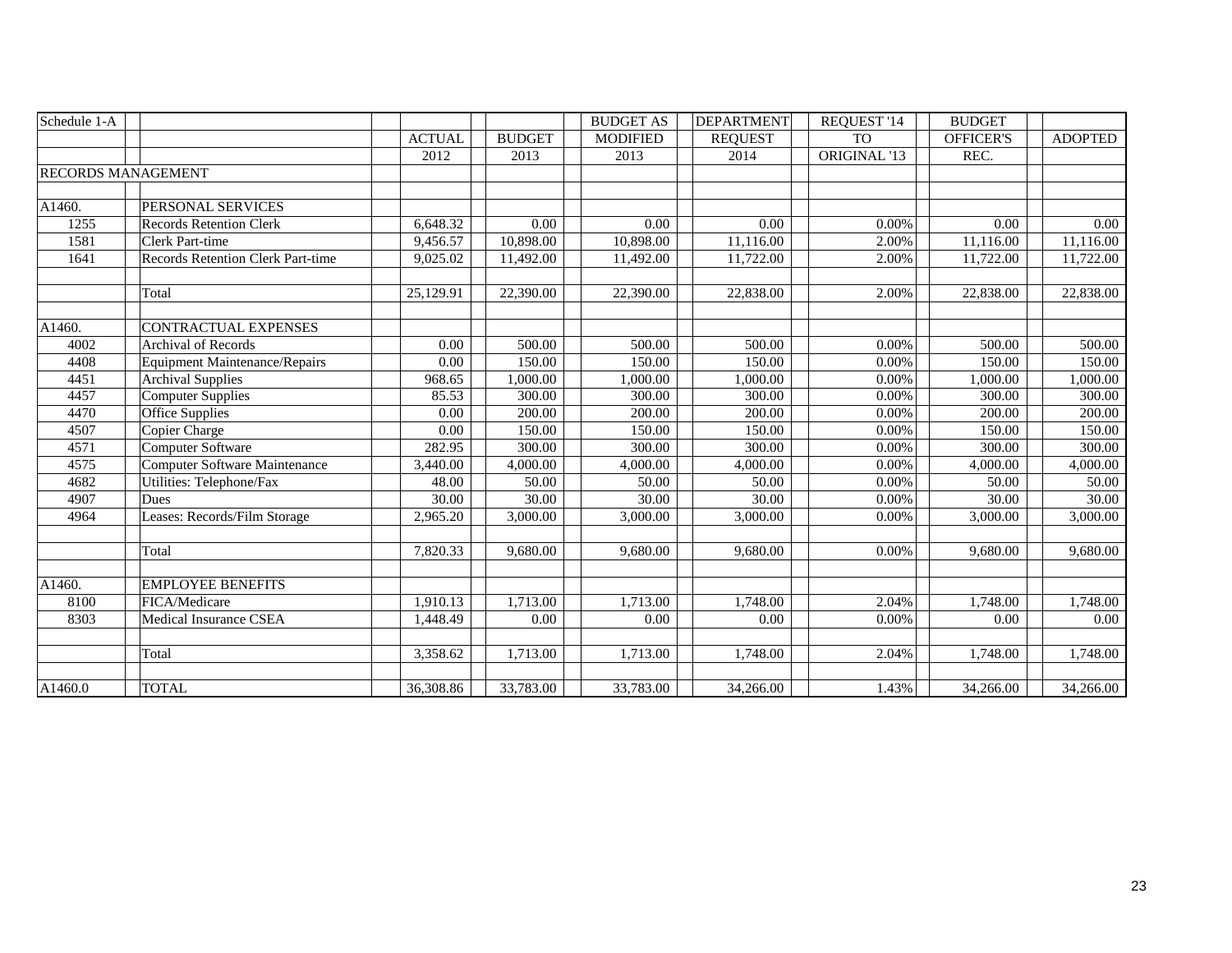| Schedule 1-A                  |                                       |               |               | <b>BUDGET AS</b> | <b>DEPARTMENT</b>     | REQUEST '14  | <b>BUDGET</b> |                |
|-------------------------------|---------------------------------------|---------------|---------------|------------------|-----------------------|--------------|---------------|----------------|
|                               |                                       | <b>ACTUAL</b> | <b>BUDGET</b> | <b>MODIFIED</b>  | <b>REQUEST</b>        | <b>TO</b>    | OFFICER'S     | <b>ADOPTED</b> |
|                               | <b>SHARED SERVICES BUILDINGS</b>      | 2012          | 2013          | 2013             | 2014                  | ORIGINAL '13 | REC.          |                |
| <b>COUNTY OFFICE BUILDING</b> |                                       |               |               |                  |                       |              |               |                |
| A1620.                        | CONTRACTUAL EXPENSES                  |               |               |                  |                       |              |               |                |
| 4404                          | <b>Building Maintenance</b>           | 0.00          | 0.00          | 0.00             | 25,000.00             | 25000.00%    | 25,000.00     | 0.00           |
| 4414                          | Maintenance HVAC                      | 1,454.05      | 1,700.00      | 3,000.00         | 1,900.00              | 11.76%       | 1,900.00      | 1,900.00       |
| 4415                          | Maintenance Yard/Tree                 | 562.38        | 300.00        | 300.00           | 300.00                | 0.00%        | 300.00        | 300.00         |
| 4416                          | Maintenance Parking Lot               | 2,331.58      | 900.00        | 900.00           | 12,100.00             | 1244.44%     | 900.00        | 2,300.00       |
| 4417                          | Maintenance Contract - Fire/Sprinkler | 5,271.40      | 5,000.00      | 5,000.00         | 5,500.00              | 10.00%       | 5,500.00      | 5,500.00       |
| 4418                          | Maintenance Contract - Elevators      | 4,139.12      | 4,700.00      | 4,700.00         | 4,700.00              | 0.00%        | 4,700.00      | 4,700.00       |
| 4419                          | Yard Equipment Maintenance            | 73.85         | 100.00        | 100.00           | 100.00                | 0.00%        | 100.00        | 100.00         |
| 4420                          | Cleaning Windows Exterior             | 500.00        | 700.00        | 700.00           | 700.00                | 0.00%        | 700.00        | 700.00         |
| 4422                          | <b>Building Equipment Maintenance</b> | 1,494.60      | 1,500.00      | 1,500.00         | $\overline{1,500.00}$ | 0.00%        | 1,500.00      | 1,500.00       |
| 4423                          | <b>Buildings &amp; Grounds Parts</b>  | 997.45        | 1,000.00      | 1,000.00         | 1,000.00              | 0.00%        | 1,000.00      | 1,000.00       |
| 4435                          | Maintenance Emergency Generator       | 2,317.41      | 1,800.00      | 1,800.00         | 500.00                | $-72.22%$    | 500.00        | 500.00         |
| 4453                          | Supplies: Buildings & Grounds         | 9,437.18      | 4,500.00      | 4,500.00         | 4,500.00              | 0.00%        | 4,500.00      | 4,500.00       |
| 4464                          | Supplies: Janitorial                  | 5,920.05      | 6,500.00      | 7,500.00         | 6,500.00              | 0.00%        | 6,500.00      | 6,500.00       |
| 4474                          | <b>Safety Supplies</b>                | 136.72        | 250.00        | 250.00           | 200.00                | $-20.00%$    | 200.00        | 200.00         |
| 4507                          | Copier Charge                         | 25.25         | 80.00         | 80.00            | 80.00                 | 0.00%        | 80.00         | 80.00          |
| 4511                          | Motors                                | 678.55        | 500.00        | 500.00           | 500.00                | 0.00%        | 500.00        | 500.00         |
| 4521                          | <b>Trash Removal</b>                  | 1,440.00      | 3,500.00      | 3,500.00         | 3,500.00              | 0.00%        | 3,500.00      | 3,500.00       |
| 4616                          | <b>Hand Tools</b>                     | 150.00        | 150.00        | 150.00           | 150.00                | $0.00\%$     | 150.00        | 150.00         |
| 4653                          | Gasoline                              | 1,559.76      | 2,200.00      | 2,200.00         | 1,600.00              | $-27.27%$    | 1,600.00      | 1,600.00       |
| 4654                          | Mileage                               | 212.11        | 250.00        | 250.00           | 250.00                | 0.00%        | 250.00        | 250.00         |
| 4661                          | Vehicle Parts/Maintenance/Repairs     | 896.39        | 700.00        | 700.00           | 800.00                | 14.29%       | 800.00        | 800.00         |
| 4676                          | <b>Utilities: Cellular Services</b>   | 120.76        | 135.00        | 135.00           | 130.00                | $-3.70%$     | 130.00        | 130.00         |
| 4677                          | <b>Utilities: Electric</b>            | 36,659.47     | 36,500.00     | 36,500.00        | 37,000.00             | 1.37%        | 37,000.00     | 37,000.00      |
| 4678                          | <b>Utilities: Gas</b>                 | 21,435.37     | 28,000.00     | 24,200.00        | 23,000.00             | $-17.86%$    | 23,000.00     | 23,000.00      |
| 4682                          | Utilities: Telephone/Fax              | 319.14        | 325.00        | 325.00           | 350.00                | 7.69%        | 350.00        | 350.00         |
| 4684                          | Utilities: Water/Sewer                | 5,914.43      | 6,500.00      | 6,500.00         | 6,500.00              | 0.00%        | 6,500.00      | 6,500.00       |
|                               |                                       |               |               |                  |                       |              |               |                |
| A1620.0                       | <b>TOTAL</b>                          | 104,047.02    | 107,790.00    | 106,290.00       | 138,360.00            | 28.36%       | 127,160.00    | 103,560.00     |
|                               |                                       |               |               |                  |                       |              |               |                |
| <b>REVENUE:</b>               | A1710 Public Works                    | 2,501.69      | 2,500.00      | 2,500.00         | 2,500.00              | 0.00%        | 2,500.00      | 2,500.00       |
|                               | A2412 YTASC Rent                      | 10,000.00     | 10,000.00     | 10,000.00        | 0.00                  | $-100.00\%$  | 0.00          | $0.00\,$       |
|                               | A2416 Auditorium Fees                 | 240.00        | 40.00         | 40.00            | 80.00                 | 100.00%      | 80.00         | 80.00          |
|                               |                                       |               |               |                  |                       |              |               |                |
|                               | Total Revenue                         | 12,741.69     | 12,540.00     | 12,540.00        | 2,580.00              | $-79.43%$    | 2,580.00      | 2,580.00       |
|                               |                                       |               |               |                  |                       |              |               |                |
|                               | <b>Total Net County Cost</b>          | 91,305.33     | 95,250.00     | 93,750.00        | 135,780.00            | 42.55%       | 124,580.00    | 100,980.00     |
|                               |                                       |               |               |                  |                       |              |               |                |
|                               | Percent Revenue                       | 12.25%        | 11.63%        | 11.80%           | 1.86%                 | $-83.97%$    | 2.03%         | 2.49%          |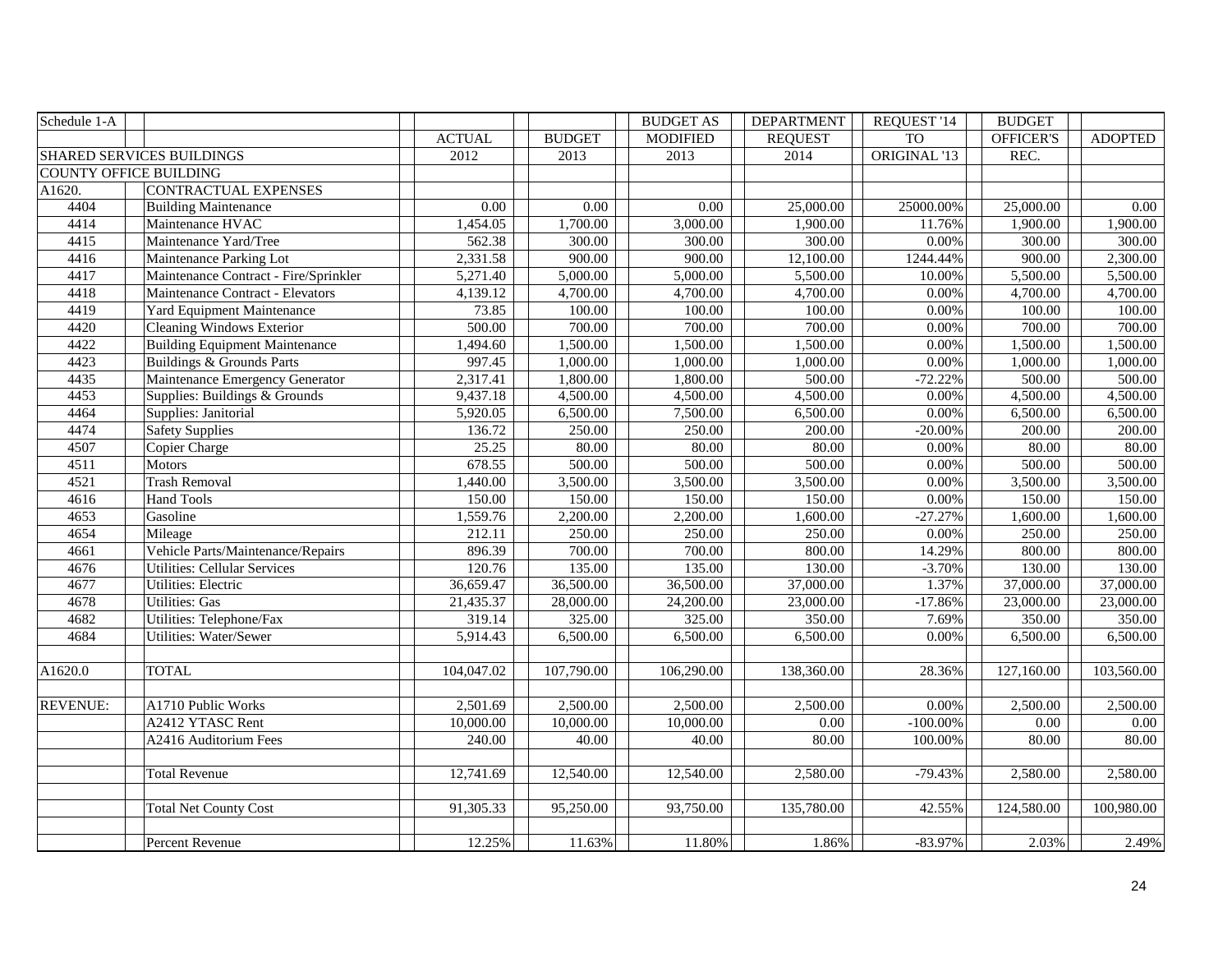| $\left  \vdots \right $ |                                       |               |               |                  |                   |                |                  |                |
|-------------------------|---------------------------------------|---------------|---------------|------------------|-------------------|----------------|------------------|----------------|
| Schedule 1-A            |                                       |               |               | <b>BUDGET AS</b> | <b>DEPARTMENT</b> | REQUEST '14    | <b>BUDGET</b>    |                |
|                         |                                       | <b>ACTUAL</b> | <b>BUDGET</b> | <b>MODIFIED</b>  | <b>REQUEST</b>    | T <sub>O</sub> | <b>OFFICER'S</b> | <b>ADOPTED</b> |
|                         |                                       | 2012          | 2013          | 2013             | 2014              | ORIGINAL '13   | REC.             |                |
|                         |                                       |               |               |                  |                   |                |                  |                |
|                         | PUBLIC SAFETY BUILDING                |               |               |                  |                   |                |                  |                |
|                         |                                       |               |               |                  |                   |                |                  |                |
| A1621.                  | CONTRACTUAL EXPENSES                  |               |               |                  |                   |                |                  |                |
| 4414                    | Maintenance HVAC                      | 1,909.30      | 2,500.00      | 3,561.46         | 2,500.00          | 0.00%          | 2,500.00         | 2,500.00       |
| 4415                    | Maintenance Yard/Tree                 | 691.67        | 300.00        | 300.00           | 300.00            | 0.00%          | 300.00           | 300.00         |
| 4416                    | Maintenance Parking Lot               | 348.73        | 900.00        | 900.00           | 3,600.00          | 300.00%        | 3,600.00         | 3,600.00       |
| 4417                    | Maintenance Contract - Fire Alarms    | 0.00          | 600.00        | 981.00           | 550.00            | $-8.33%$       | 550.00           | 550.00         |
| 4419                    | Yard Equipment Maintenance            | 51.92         | 100.00        | 100.00           | 100.00            | 0.00%          | 100.00           | 100.00         |
| 4422                    | <b>Building Equipment Maintenance</b> | 2,998.80      | 16,000.00     | 16,000.00        | 5,000.00          | $-68.75%$      | 5,000.00         | 5,000.00       |
| 4423                    | Buildings & Grounds Parts             | 1,633.60      | 20,000.00     | 19,800.00        | 5,000.00          | $-75.00%$      | 5,000.00         | 5,000.00       |
| 4435                    | Maintenance Emergency Generator       | 0.00          | 200.00        | 374.40           | 200.00            | 0.00%          | 200.00           | 200.00         |
| 4453                    | Supplies: Buildings & Grounds         | 4,622.25      | 8,000.00      | 8,500.00         | 4,500.00          | $-43.75%$      | 4,500.00         | 4,500.00       |
| 4464                    | Supplies: Janitorial                  | 5,954.69      | 6,000.00      | 6,500.00         | 6,000.00          | 0.00%          | 6,000.00         | 6,000.00       |
| 4474                    | <b>Safety Supplies</b>                | 136.72        | 250.00        | 250.00           | 200.00            | $-20.00%$      | 200.00           | 200.00         |
| 4511                    | Motors                                | 17.36         | 1,000.00      | 1,140.53         | 1,000.00          | 0.00%          | 1,000.00         | 1,000.00       |
| 4521                    | <b>Trash Removal</b>                  | 1,968.00      | 2,200.00      | 2,200.00         | 1,600.00          | $-27.27%$      | 1,600.00         | 1,600.00       |
| 4616                    | <b>Hand Tools</b>                     | 150.00        | 150.00        | 150.00           | 150.00            | 0.00%          | 150.00           | 150.00         |
| 4677                    | <b>Utilities: Electric</b>            | 29,258.48     | 29,000.00     | 29,000.00        | 30,000.00         | 3.45%          | 30,000.00        | 30,000.00      |
| 4678                    | <b>Utilities: Gas</b>                 | 12,591.48     | 17,000.00     | 11,942.61        | 13,500.00         | $-20.59%$      | 13,500.00        | 13,500.00      |
| 4684                    | <b>Utilities: Water/Sewer</b>         | 21,357.70     | 27,000.00     | 30,000.00        | 31,500.00         | 16.67%         | 31,500.00        | 31,500.00      |
|                         |                                       |               |               |                  |                   |                |                  |                |
|                         | Total                                 | 83,690.70     | 131,200.00    | 131,700.00       | 105,700.00        | $-19.44%$      | 105,700.00       | 105,700.00     |
|                         |                                       |               |               |                  |                   |                |                  |                |
| A1621.                  | <b>EMPLOYEE BENEFITS</b>              |               |               |                  |                   |                |                  |                |
| 8100                    | FICA/Medicare                         | (0.01)        | 0.00          | 0.00             | 0.00              | 0.00%          | 0.00             | $0.00\,$       |
|                         |                                       |               |               |                  |                   |                |                  |                |
|                         | Total                                 | (0.01)        | 0.00          | 0.00             | 0.00              | 0.00%          | 0.00             | 0.00           |
|                         |                                       |               |               |                  |                   |                |                  |                |
| A1621.0                 | <b>TOTAL</b>                          | 83,690.69     | 131,200.00    | 131,700.00       | 105,700.00        | $-19.44%$      | 105,700.00       | 105,700.00     |
|                         |                                       |               |               |                  |                   |                |                  |                |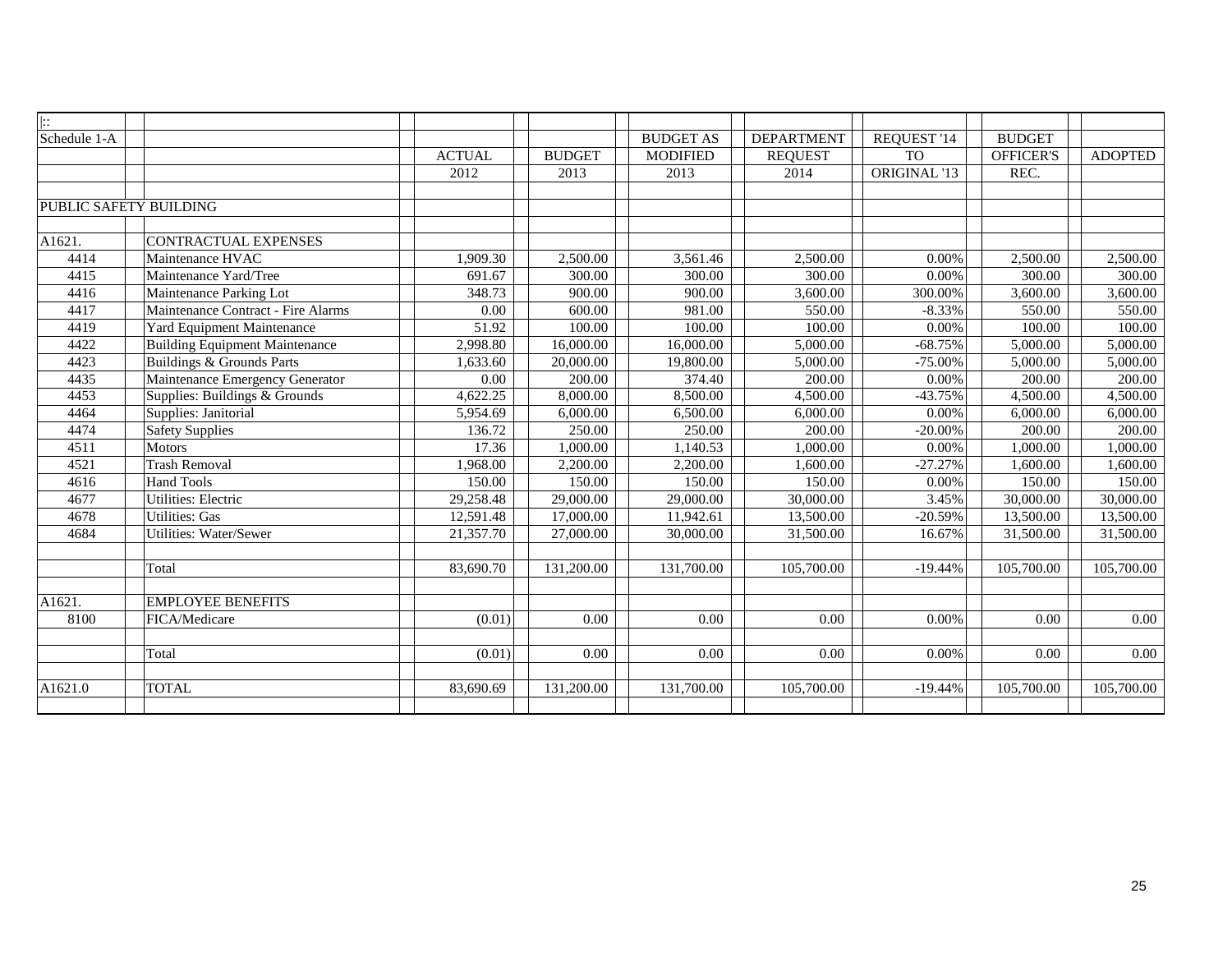| Schedule 1-A      |                                       |               |               | <b>BUDGET AS</b> | <b>DEPARTMENT</b> | REQUEST '14  | <b>BUDGET</b> |                |
|-------------------|---------------------------------------|---------------|---------------|------------------|-------------------|--------------|---------------|----------------|
|                   |                                       | <b>ACTUAL</b> | <b>BUDGET</b> | <b>MODIFIED</b>  | <b>REQUEST</b>    | <b>TO</b>    | OFFICER'S     | <b>ADOPTED</b> |
|                   |                                       | 2012          | 2013          | 2013             | 2014              | ORIGINAL '13 | REC.          |                |
| <b>COURTHOUSE</b> |                                       |               |               |                  |                   |              |               |                |
|                   |                                       |               |               |                  |                   |              |               |                |
| A1623.            | PERSONAL SERVICES                     |               |               |                  |                   |              |               |                |
| 1166              | Cleaner                               | 32,071.68     | 32,719.00     | 32,719.00        | 33,367.00         | 1.98%        | 33,367.00     | 33,367.00      |
| 1510              | Clothing allowance CSEA               | 250.00        | 250.00        | 250.00           | 250.00            | 0.00%        | 250.00        | 250.00         |
|                   |                                       |               |               |                  |                   |              |               |                |
|                   | Total                                 | 32,321.68     | 32,969.00     | 32,969.00        | 33,617.00         | 1.97%        | 33,617.00     | 33,617.00      |
|                   |                                       |               |               |                  |                   |              |               |                |
| A1623.            | <b>EQUIPMENT</b>                      |               |               |                  |                   |              |               |                |
| 2515              | Security Equipment                    | 0.00          | 27,938.00     | 27,938.00        | 0.00              | $-100.00\%$  | 0.00          | 0.00           |
|                   |                                       |               |               |                  |                   |              |               |                |
|                   | Total                                 | 0.00          | 27,938.00     | 27,938.00        | 0.00              | $-100.00\%$  | 0.00          | 0.00           |
|                   |                                       |               |               |                  |                   |              |               |                |
| A1623.            | CONTRACTUAL EXPENSES                  |               |               |                  |                   |              |               |                |
| 4414              | Maintenance HVAC                      | 1,500.00      | 1,700.00      | 4,700.00         | 1,900.00          | 11.76%       | 1,900.00      | 1,900.00       |
| 4415              | Maintenance Yard/Tree                 | 645.95        | 300.00        | 300.00           | 300.00            | 0.00%        | 300.00        | 300.00         |
| 4416              | Maintenance Parking Lot               | 2,430.59      | 900.00        | 900.00           | 12,100.00         | 1244.44%     | 12,100.00     | 2,300.00       |
| 4417              | Maintenance Contract-Fire/Sprinkler   | 4,200.00      | 5,000.00      | 5,000.00         | 5,500.00          | 10.00%       | 5,500.00      | 5,500.00       |
| 4418              | Maintenance Contract - Elevators      | 6,073.80      | 6,000.00      | 6,000.00         | 5,500.00          | $-8.33%$     | 5,500.00      | 5,500.00       |
| 4419              | Yard Equipment Maintenance            | 59.50         | 100.00        | 100.00           | 100.00            | 0.00%        | 100.00        | 100.00         |
| 4420              | <b>Cleaning Windows Exterior</b>      | 700.00        | 1,000.00      | 1,000.00         | 1,000.00          | 0.00%        | 1,000.00      | 1,000.00       |
| 4422              | <b>Building Equipment Maintenance</b> | 2,560.85      | 3,000.00      | 3,000.00         | 3,000.00          | 0.00%        | 3,000.00      | 3,000.00       |
| 4423              | Buildings & Grounds Parts             | 638.87        | 1,000.00      | 1,000.00         | 1,000.00          | 0.00%        | 1,000.00      | 1,000.00       |
| 4429              | Maintenance Security System           | 11,995.24     | 9,500.00      | 9,500.00         | 4,500.00          | $-52.63%$    | 4,500.00      | 4,500.00       |
| 4435              | Maintenance Emergency Generator       | 2,317.43      | 1,800.00      | 1,800.00         | 500.00            | $-72.22%$    | 500.00        | 500.00         |
| 4453              | Supplies: Buildings & Grounds         | 6,095.59      | 4,500.00      | 4,500.00         | 5,000.00          | 11.11%       | 5,000.00      | 5,000.00       |
| 4464              | Supplies: Janitorial                  | 3,584.39      | 3,500.00      | 4,500.00         | 3,500.00          | 0.00%        | 3,500.00      | 3,500.00       |
| 4474              | <b>Safety Supplies</b>                | 136.72        | 250.00        | 250.00           | 200.00            | $-20.00%$    | 200.00        | 200.00         |
| 4511              | Motors                                | 715.28        | 1,000.00      | 1,000.00         | 500.00            | $-50.00%$    | 500.00        | 500.00         |
| 4616              | <b>Hand Tools</b>                     | 150.00        | 150.00        | 150.00           | 150.00            | 0.00%        | 150.00        | 150.00         |
| 4677              | <b>Utilities: Electric</b>            | 20,234.71     | 20,000.00     | 20,000.00        | 20,500.00         | 2.50%        | 20,500.00     | 20,500.00      |
| 4678              | <b>Utilities: Gas</b>                 | 15,362.60     | 20,000.00     | 15,500.00        | 16,500.00         | $-17.50%$    | 16,500.00     | 16,500.00      |
| 4684              | Utilities: Water/Sewer                | 2,837.10      | 3,300.00      | 3,300.00         | 3,300.00          | 0.00%        | 3,300.00      | 3,300.00       |
|                   |                                       |               |               |                  |                   |              |               |                |
|                   | Total                                 | 82,238.62     | 83,000.00     | 82,500.00        | 85,050.00         | 2.47%        | 85,050.00     | 75,250.00      |
|                   |                                       |               |               |                  |                   |              |               |                |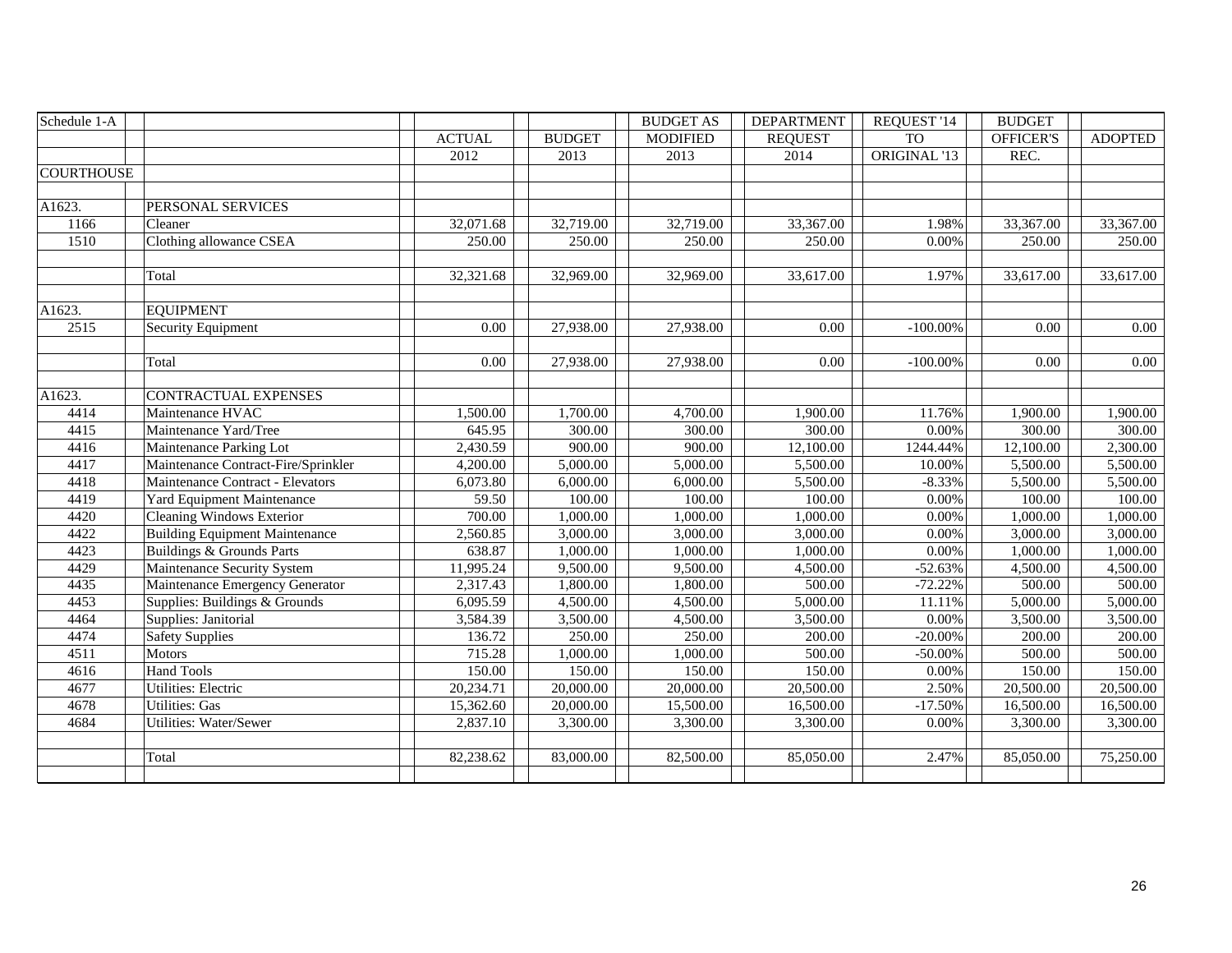| Schedule 1-A    |                              |               |               | <b>BUDGET AS</b> | <b>DEPARTMENT</b> | REQUEST '14  | <b>BUDGET</b> |                |
|-----------------|------------------------------|---------------|---------------|------------------|-------------------|--------------|---------------|----------------|
|                 |                              | <b>ACTUAL</b> | <b>BUDGET</b> | <b>MODIFIED</b>  | <b>REQUEST</b>    | <b>TO</b>    | OFFICER'S     | <b>ADOPTED</b> |
|                 |                              | 2012          | 2013          | 2013             | 2014              | ORIGINAL '13 | REC.          |                |
|                 |                              |               |               |                  |                   |              |               |                |
| A1623.          | <b>EMPLOYEE BENEFITS</b>     |               |               |                  |                   |              |               |                |
| 8100            | FICA/Medicare                | 2,255.10      | 2,506.00      | 2,506.00         | 2,535.00          | 1.16%        | 2,535.00      | 2,535.00       |
| 8303            | Medical Insurance - CSEA     | 15,354.12     | 16,033.00     | 16,033.00        | 17,046.00         | 6.32%        | 17,046.00     | 17,046.00      |
|                 | Total                        | 17,609.22     | 18,539.00     | 18,539.00        | 19,581.00         | 5.62%        | 19,581.00     | 19,581.00      |
| A1623.0         | <b>TOTAL</b>                 | 132,169.52    | 162,446.00    | 161,946.00       | 138,248.00        | $-14.90%$    | 138,248.00    | 128,448.00     |
| <b>REVENUE:</b> | A3022 Court Facilities Aid   | 58,142.00     | 77,084.00     | 77,084.00        | 75,500.00         | $-2.05%$     | 75,500.00     | 75,500.00      |
|                 | <b>Total Revenue</b>         | 58,142.00     | 77,084.00     | 77,084.00        | 75,500.00         | $-2.05%$     | 75,500.00     | 75,500.00      |
|                 | <b>Total Net County Cost</b> | 74,027.52     | 85,362.00     | 84,862.00        | 62,748.00         | $-26.49%$    | 62,748.00     | 52,948.00      |
|                 | Percent Revenue              | 43.99%        | 47.45%        | 47.60%           | 54.61%            | 15.09%       | 54.61%        | 58.78%         |
|                 | <b>HIGHWAY/BENTON CENTER</b> |               |               |                  |                   |              |               |                |
| A1624           | <b>EQUIPMENT</b>             |               |               |                  |                   |              |               |                |
| 2702            | Boiler                       | 0.00          | 0.00          | 0.00             | 0.00              | 0.00%        | 0.00          | $0.00\,$       |
| 2703            | Roof Replacement             | 0.00          | 0.00          | 0.00             | 113,400.00        | 113400.00%   | 0.00          | $0.00\,$       |
|                 | Total                        | 0.00          | 0.00          | 0.00             | 113,400.00        | 113400.00%   | 0.00          | $0.00\,$       |
| A1624           | CONTRACTUAL EXPENSES         |               |               |                  |                   |              |               |                |
| 4020            | <b>Engineering Services</b>  | 0.00          | 0.00          | 0.00             | 0.00              | 0.00%        | 0.00          | $0.00\,$       |
|                 | Total                        | 0.00          | 0.00          | 0.00             | 0.00              | 0.00%        | 0.00          | 0.00           |
| A1624.0         | <b>TOTAL</b>                 | 0.00          | 0.00          | 0.00             | 113,400.00        | 113400.00%   | $0.00\,$      | $0.00\,$       |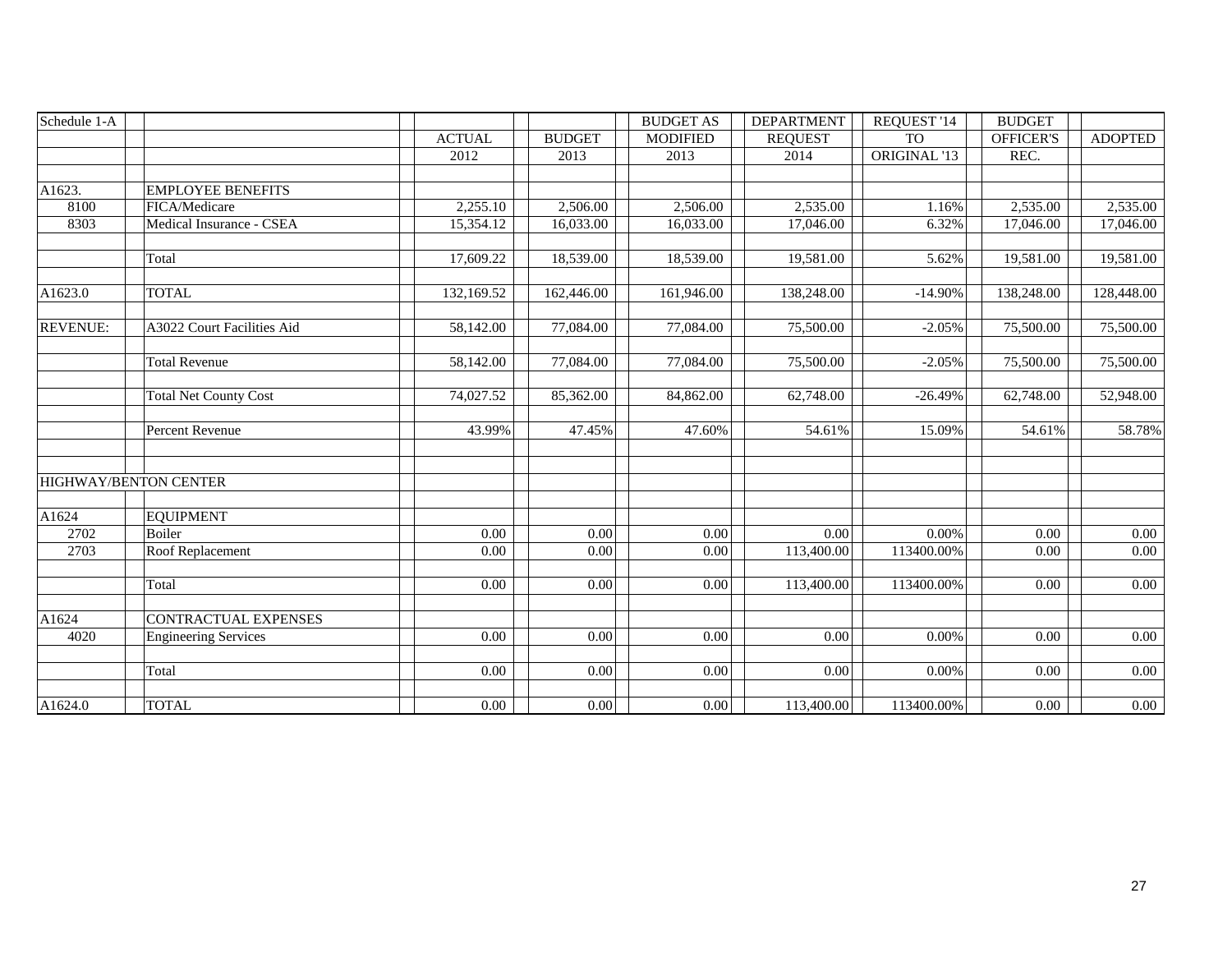| Schedule 1-A |                                        |               |               | <b>BUDGET AS</b>       | <b>DEPARTMENT</b> | REQUEST '14  | <b>BUDGET</b> |                |
|--------------|----------------------------------------|---------------|---------------|------------------------|-------------------|--------------|---------------|----------------|
|              |                                        | <b>ACTUAL</b> | <b>BUDGET</b> | <b>MODIFIED</b>        | <b>REQUEST</b>    | <b>TO</b>    | OFFICER'S     | <b>ADOPTED</b> |
|              |                                        | 2012          | 2013          | 2013                   | 2014              | ORIGINAL '13 | REC.          |                |
|              | <b>BUILDINGS AND GROUNDS</b>           |               |               |                        |                   |              |               |                |
|              |                                        |               |               |                        |                   |              |               |                |
| A1625.       | PERSONAL SERVICES                      |               |               |                        |                   |              |               |                |
| 1040         | <b>Building Maintenance Supervisor</b> | 52,500.00     | 53,550.00     | 53,550.00              | 54,621.00         | 2.00%        | 54,621.00     | 54,621.00      |
| 1160         | <b>Building Maintenance Mechanic</b>   | 40,402.80     | 41,909.00     | 41,909.00              | 43,013.00         | 2.63%        | 43,013.00     | 43,013.00      |
| 1161         | <b>Building Maintenance Mechanic</b>   | 40,402.80     | 41,218.00     | 41,218.00              | 43,006.00         | 4.34%        | 43,006.00     | 43,006.00      |
| 1162         | <b>Building Maintenance Mechanic</b>   | 40,402.80     | 41,218.00     | 41,218.00              | 42,032.00         | 1.97%        | 42,032.00     | 42,032.00      |
| 1163         | <b>Building Maintenance Helper</b>     | 14,355.53     | 29,708.00     | 29,708.00              | 30,838.00         | 3.80%        | 30,838.00     | 30,838.00      |
| 1165         | Cleaner                                | 6,772.05      | 0.00          | $0.00\,$               | 0.00              | 0.00%        | 0.00          | 0.00           |
| 1166         | Cleaner                                | 32,071.68     | 32,719.00     | $\overline{32,719.00}$ | 33,367.00         | 1.98%        | 33,367.00     | 33,367.00      |
| 1170         | Senior Cleaner                         | 37,208.16     | 37,960.00     | 37,960.00              | 38,771.00         | 2.14%        | 38,771.00     | 38,771.00      |
| 1500         | Call Back CSEA                         | 40.00         | 150.00        | 150.00                 | 150.00            | 0.00%        | 150.00        | 100.00         |
| 1501         | Differential                           | 384.80        | 700.00        | 700.00                 | 700.00            | 0.00%        | 700.00        | 630.00         |
| 1502         | <b>Holiday Overtime</b>                | 0.00          | 100.00        | 100.00                 | 100.00            | 0.00%        | 100.00        | 100.00         |
| 1504         | On Call                                | 1,972.00      | 2,000.00      | 2,000.00               | 2,000.00          | 0.00%        | 2,000.00      | 2,475.00       |
| 1505         | Overtime                               | 566.00        | 2,000.00      | 1,000.00               | 2,000.00          | 0.00%        | 2,000.00      | 600.00         |
| 1510         | Clothing Allowance - CSEA              | 1,250.00      | 1,500.00      | 1,500.00               | 1,500.00          | 0.00%        | 1,500.00      | 1,500.00       |
| 1520         | <b>Insurance Buyout CSEA</b>           | 567.08        | 0.00          | 0.00                   | 0.00              | 0.00%        | 0.00          | 0.00           |
| 1660         | <b>Insurance Buyout Non-union</b>      | 2.159.52      | 3,207.00      | 2,094.66               | 0.00              | $-100.00\%$  | 0.00          | 0.00           |
|              |                                        |               |               |                        |                   |              |               |                |
|              | Total                                  | 271,055.22    | 287,939.00    | 285,826.66             | 292,098.00        | 1.44%        | 292,098.00    | 291,053.00     |
|              |                                        |               |               |                        |                   |              |               |                |
| A1625.       | <b>EQUIPMENT</b>                       |               |               |                        |                   |              |               |                |
| 2308         | Gator                                  | 19,463.04     | 0.00          | 0.00                   | 0.00              | 0.00%        | 0.00          | 0.00           |
| 2309         | Lift                                   | 0.00          | 0.00          | 0.00                   | 7,000.00          | 7000.00%     | 7,000.00      | 7,000.00       |
|              |                                        |               |               |                        |                   |              |               |                |
|              | Total                                  | 19,463.04     | 0.00          | 0.00                   | 7,000.00          | 7000.00%     | 7,000.00      | 7,000.00       |
|              |                                        |               |               |                        |                   |              |               |                |
| A1625.       | CONTRACTUAL EXPENSES                   |               |               |                        |                   |              |               |                |
| 4457         | Supplies: Computer                     | 88.00         | 135.00        | 135.00                 | 100.00            | $-25.93%$    | 100.00        | 100.00         |
| 4470         | Supplies: Office                       | 147.72        | 150.00        | 150.00                 | 125.00            | $-16.67%$    | 125.00        | 125.00         |
| 4515         | Postage                                | 5.75          | 10.00         | 10.00                  | 5.00              | $-50.00\%$   | 5.00          | 5.00           |
| 4522         | Shipments                              | 18.08         | 125.00        | 125.00                 | 75.00             | $-40.00%$    | 75.00         | 75.00          |
| 4678         | Utilities: Gas                         | 1,738.94      | 2,000.00      | 2,000.00               | 2,000.00          | 0.00%        | 2,000.00      | 2,000.00       |
| 4684         | Utilities: Water & Sewer               | 252.24        | 300.00        | 300.00                 | 310.00            | 3.33%        | 310.00        | 310.00         |
|              |                                        |               |               |                        |                   |              |               |                |
|              | Total                                  | 2,250.73      | 2,720.00      | 2,720.00               | 2,615.00          | $-3.86%$     | 2,615.00      | 2,615.00       |
|              |                                        |               |               |                        |                   |              |               |                |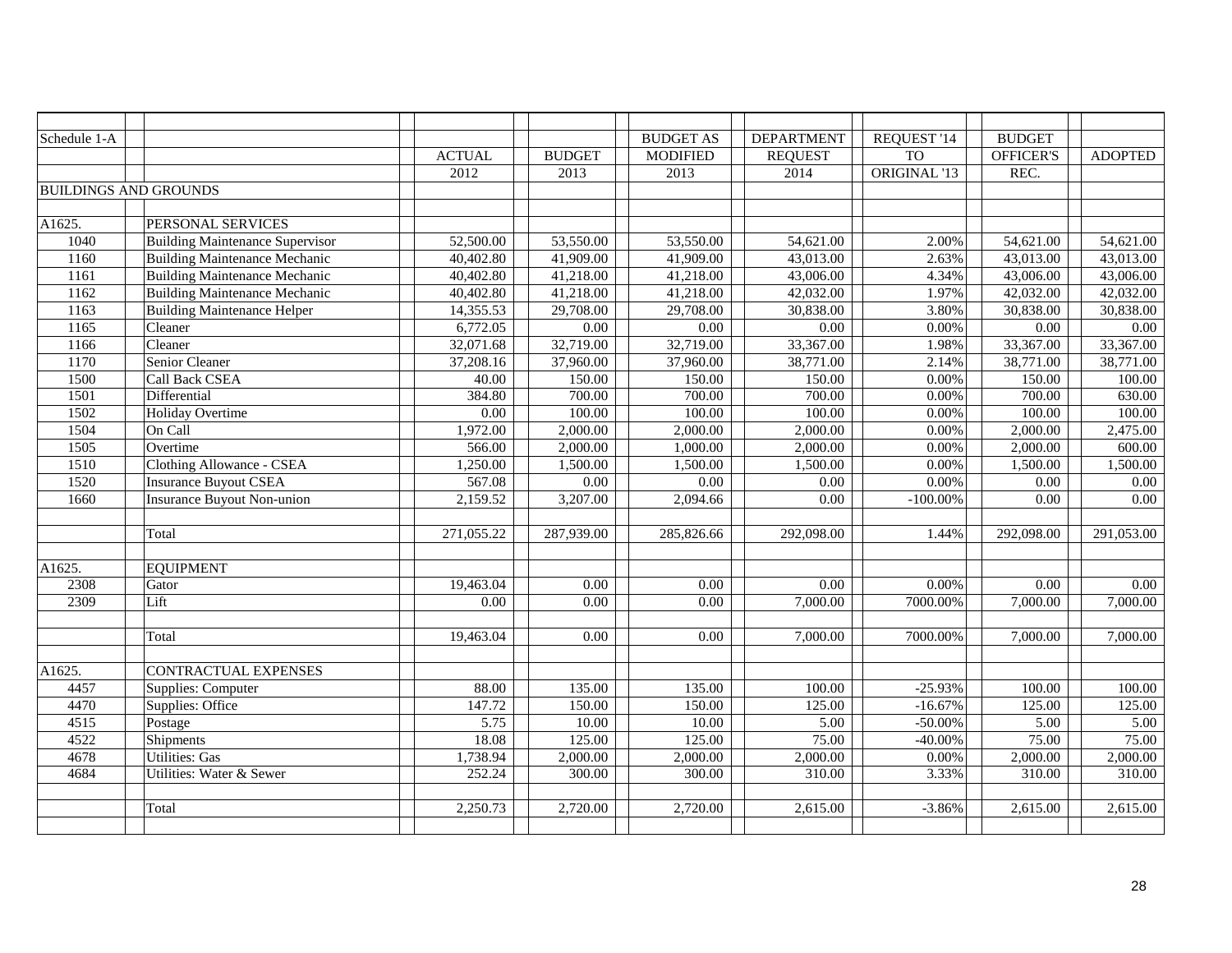| Schedule 1-A    |                                     |               |               | <b>BUDGET AS</b> | <b>DEPARTMENT</b> | REQUEST '14  | <b>BUDGET</b>    |                |
|-----------------|-------------------------------------|---------------|---------------|------------------|-------------------|--------------|------------------|----------------|
|                 |                                     | <b>ACTUAL</b> | <b>BUDGET</b> | <b>MODIFIED</b>  | <b>REQUEST</b>    | <b>TO</b>    | <b>OFFICER'S</b> | <b>ADOPTED</b> |
|                 |                                     | 2012          | 2013          | 2013             | 2014              | ORIGINAL '13 | REC.             |                |
|                 |                                     |               |               |                  |                   |              |                  |                |
| A1625.          | <b>EMPLOYEE BENEFITS</b>            |               |               |                  |                   |              |                  |                |
| 8100            | FICA/Medicare                       | 19,948.37     | 21,929.00     | 21,929.00        | 22,226.00         | 1.35%        | 22,226.00        | 22,147.00      |
| 8303            | Medical Insurance CSEA              | 70,937.60     | 88,758.00     | 88,758.00        | 94,938.00         | 6.96%        | 94,938.00        | 94,938.00      |
| 8305            | Medical Insurance Non-Union         | 0.00          | 0.00          | 3,612.34         | 17,046.00         | 17046.00%    | 17,046.00        | 17,046.00      |
|                 |                                     |               |               |                  |                   |              |                  |                |
|                 | Total                               | 90,885.97     | 110,687.00    | 114,299.34       | 134,210.00        | 21.25%       | 134,210.00       | 134,131.00     |
|                 |                                     |               |               |                  |                   |              |                  |                |
| A1625.0         | <b>TOTAL</b>                        | 383,654.96    | 401,346.00    | 402,846.00       | 435,923.00        | 8.62%        | 435,923.00       | 434,799.00     |
|                 |                                     |               |               |                  |                   |              |                  |                |
| <b>REVENUE:</b> | A2650 Sale of Scrap/Excess Material | 2,152.70      | 1,200.00      | 1,200.00         | ,500.00           | 25.00%       | 1,500.00         | 1,500.00       |
|                 | A2665 Sale of Equipment             | 0.00          | 0.00          | 0.00             | 7,000.00          | 7000.00%     | 7,000.00         | 5,500.00       |
|                 |                                     |               |               |                  |                   |              |                  |                |
|                 | <b>Total Revenue</b>                | 2,152.70      | 1,200.00      | 1,200.00         | 8,500.00          | 608.33%      | 8,500.00         | 7,000.00       |
|                 |                                     |               |               |                  |                   |              |                  |                |
|                 | <b>Total Net County Cost</b>        | 381,502.26    | 400,146.00    | 401,646.00       | 427,423.00        | 6.82%        | 427,423.00       | 427,799.00     |
|                 |                                     |               |               |                  |                   |              |                  |                |
|                 | Percent Revenue                     | 0.56%         | 0.30%         | 0.30%            | 1.95%             | 552.15%      | 1.95%            | 1.61%          |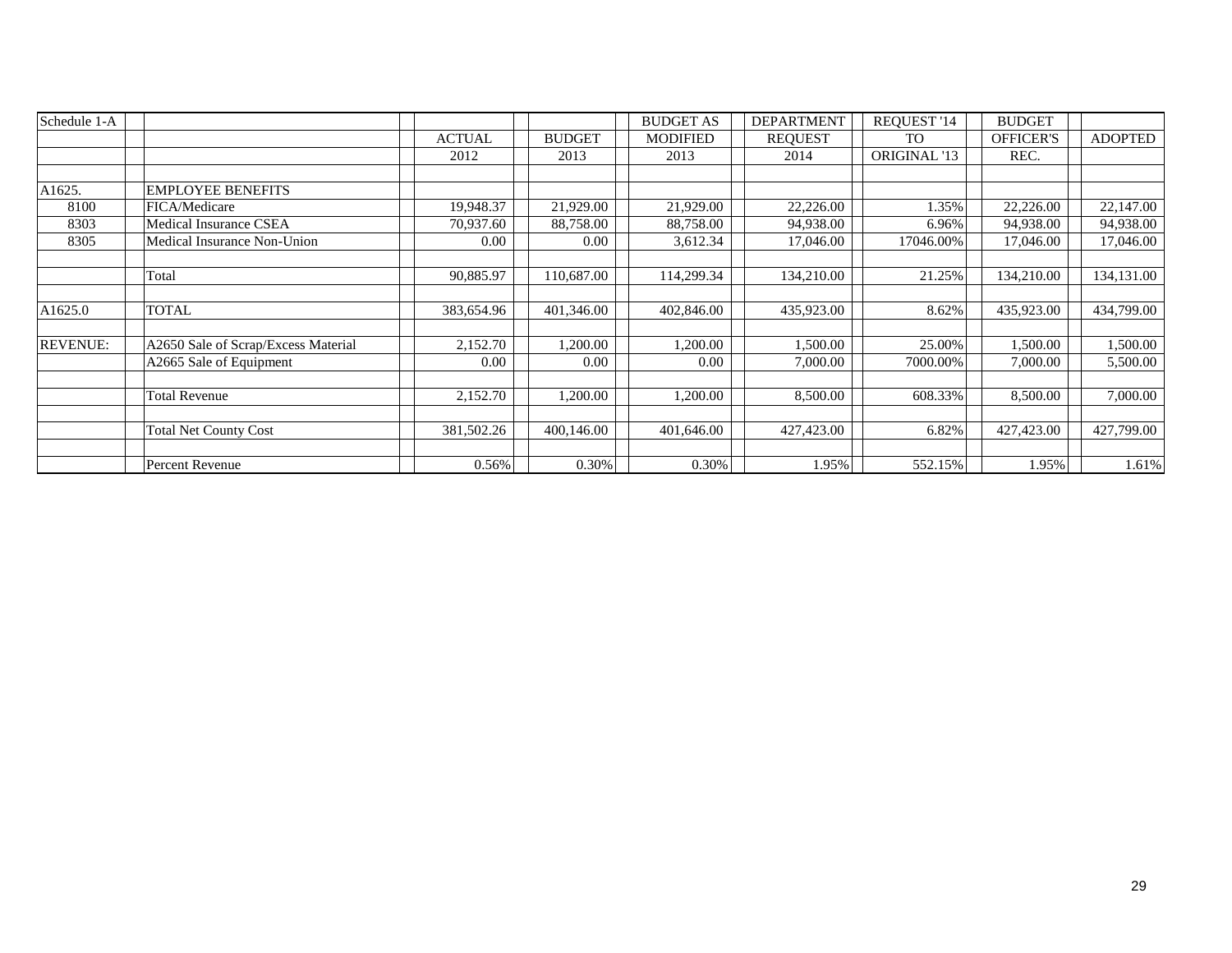| Schedule 1-A            |                              |               |               | <b>BUDGET AS</b> | <b>DEPARTMENT</b> | REQUEST '14         | <b>BUDGET</b>    |                |
|-------------------------|------------------------------|---------------|---------------|------------------|-------------------|---------------------|------------------|----------------|
|                         |                              | <b>ACTUAL</b> | <b>BUDGET</b> | <b>MODIFIED</b>  | <b>REOUEST</b>    | TO                  | <b>OFFICER'S</b> | <b>ADOPTED</b> |
|                         |                              | 2012          | 2013          | 2013             | 2014              | <b>ORIGINAL '13</b> | REC.             |                |
|                         |                              |               |               |                  |                   |                     |                  |                |
| <b>CENTRAL GASOLINE</b> |                              |               |               |                  |                   |                     |                  |                |
| A1640.                  | <b>CONTRACTUAL EXPENSES</b>  |               |               |                  |                   |                     |                  |                |
| 4653                    | Gasoline                     | 133,241.34    | 153,592.00    | 153,592.00       | 14.482.00         | $-90.57%$           | 14,482.00        | 14,482.00      |
| 4663                    | User Fee                     | 848.57        | 5,400.00      | 5,400.00         | 360.00            | $-93.33\%$          | 360.00           | 360.00         |
| 4664                    | E-Z Pass                     | 249.88        | 1,000.00      | 1,000.00         | 600.00            | $-40.00\%$          | 600.00           | 600.00         |
| A1640.0                 | <b>TOTAL</b>                 | 134,339.79    | 159,992.00    | 159,992.00       | 15,442.00         | $-90.35%$           | 15,442.00        | 15,442.00      |
| <b>REVENUE:</b>         | A1276 Gasoline               | 135,103.53    | 158,992.00    | 158,992.00       | 14,842.00         | $-90.66%$           | 14,842.00        | 14,842.00      |
|                         | A1277 E-Z Pass               | 264.96        | 1,000.00      | 1,000.00         | 600.00            | $-40.00\%$          | 600.00           | 600.00         |
|                         | <b>Total Revenue</b>         | 135,368.49    | 159,992.00    | 159.992.00       | 15,442.00         | $-90.35%$           | 15,442.00        | 15,442.00      |
|                         | <b>Total Net County Cost</b> | (1,028.70)    | 0.00          | 0.00             | 0.00              | $0.00\%$            | 0.00             | 0.00           |
|                         | Percent Revenue              | 100.77%       | 100.00%       | 100.00%          | 100.00%           | 0.00%               | 100.00%          | 100.00%        |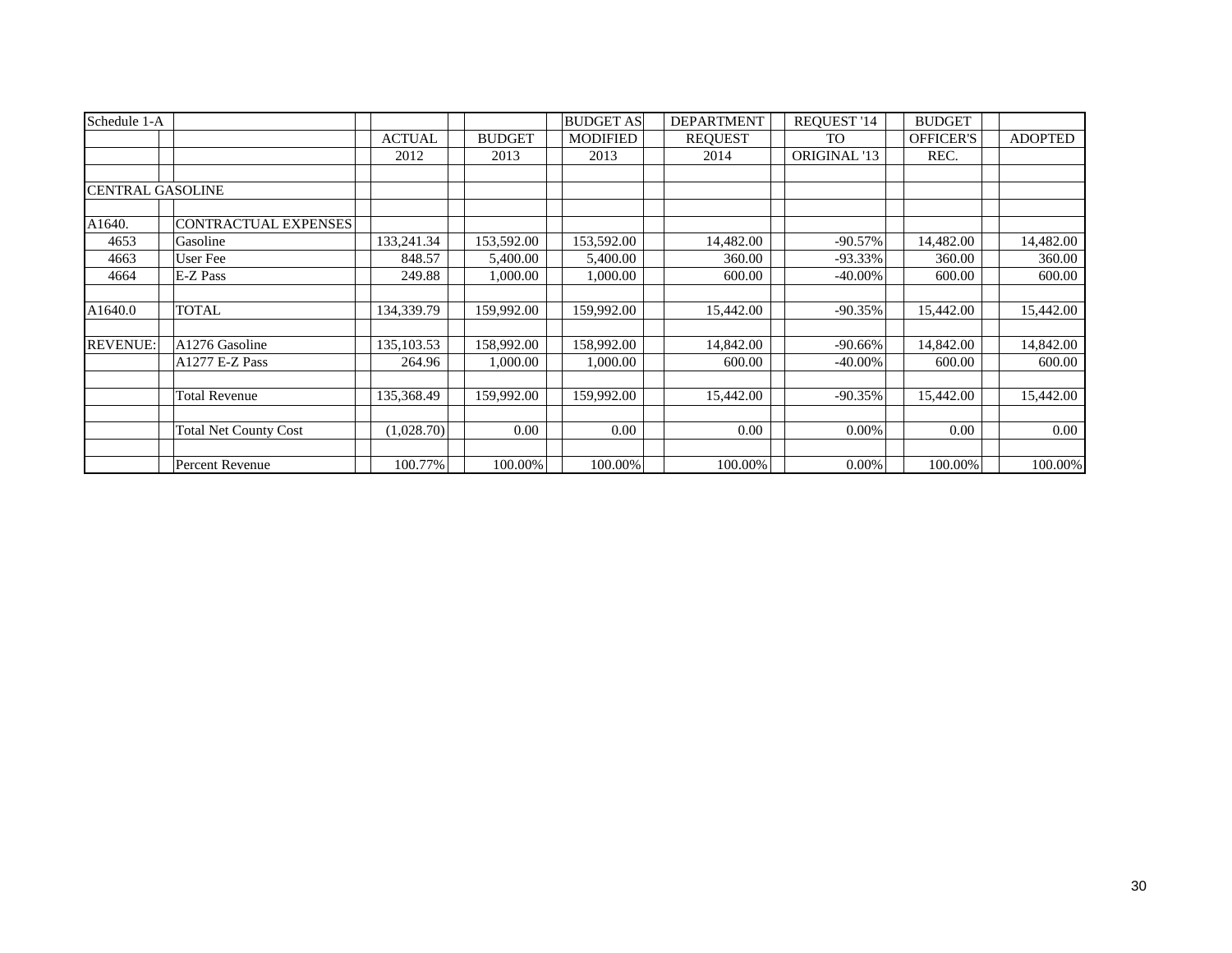| Schedule 1-A             |                              |               |               | <b>BUDGET AS</b> | <b>DEPARTMENT</b> | REQUEST '14  | <b>BUDGET</b>    |                |
|--------------------------|------------------------------|---------------|---------------|------------------|-------------------|--------------|------------------|----------------|
|                          |                              | <b>ACTUAL</b> | <b>BUDGET</b> | <b>MODIFIED</b>  | <b>REQUEST</b>    | <b>TO</b>    | <b>OFFICER'S</b> | <b>ADOPTED</b> |
|                          |                              | 2012          | 2013          | 2013             | 2014              | ORIGINAL '13 | REC.             |                |
|                          |                              |               |               |                  |                   |              |                  |                |
| <b>CENTRAL TELEPHONE</b> |                              |               |               |                  |                   |              |                  |                |
|                          |                              |               |               |                  |                   |              |                  |                |
| A1650                    | <b>EQUIPMENT</b>             |               |               |                  |                   |              |                  |                |
| 2115                     | Computer Hardware            | 0.00          | 0.00          | 0.00             | 10,100.00         | 10100.00%    | 10,100.00        | 10,100.00      |
|                          | Total                        | 0.00          | 0.00          | 0.00             | 10.100.00         | 10100.00%    | 10.100.00        | 10,100.00      |
| A1650.                   | CONTRACTUAL EXPENSES         |               |               |                  |                   |              |                  |                |
| 4571                     | Computer Software            | 0.00          | 0.00          | 0.00             | 4,100.00          | 4100.00%     | 4,100.00         | 4,100.00       |
| 4577                     | <b>Technical Assistance</b>  | 0.00          | 0.00          | 0.00             | 6,000.00          | 6000.00%     | 6,000.00         | 6,000.00       |
| 4682                     | Utilties: Telephone/Fax      | 51,426.31     | 74,113.00     | 74,113.00        | 63,044.00         | $-14.94%$    | 63,044.00        | 66,605.00      |
|                          | Total                        | 51,426.31     | 74,113.00     | 74,113.00        | 73,144.00         | $-1.31%$     | 73,144.00        | 76,705.00      |
| A1650.0                  | <b>TOTAL</b>                 | 51,426.31     | 74,113.00     | 74,113.00        | 83,244.00         | 12.32%       | 83,244.00        | 86,805.00      |
| <b>REVENUE:</b>          | A1275 Telephone Charges      | 68,004.39     | 74,113.00     | 74,113.00        | 53,044.00         | $-28.43%$    | 53,044.00        | 65,763.00      |
|                          | A2401T Interest & Earnings   | 37.99         | 0.00          | 0.00             | 70.00             | 70.00%       | 70.00            | 70.00          |
|                          | <b>Total Revenue</b>         | 68,042.38     | 74,113.00     | 74,113.00        | 53,114.00         | $-28.33%$    | 53,114.00        | 65,833.00      |
|                          | <b>Total Net County Cost</b> | (16,616.07)   | 0.00          | 0.00             | 30,130.00         | 30130.00%    | 30,130.00        | 20,972.00      |
|                          | <b>Percent Revenue</b>       | 132.31%       | 100.00%       | 100.00%          | 63.81%            | $-36.19%$    | 63.81%           | 75.84%         |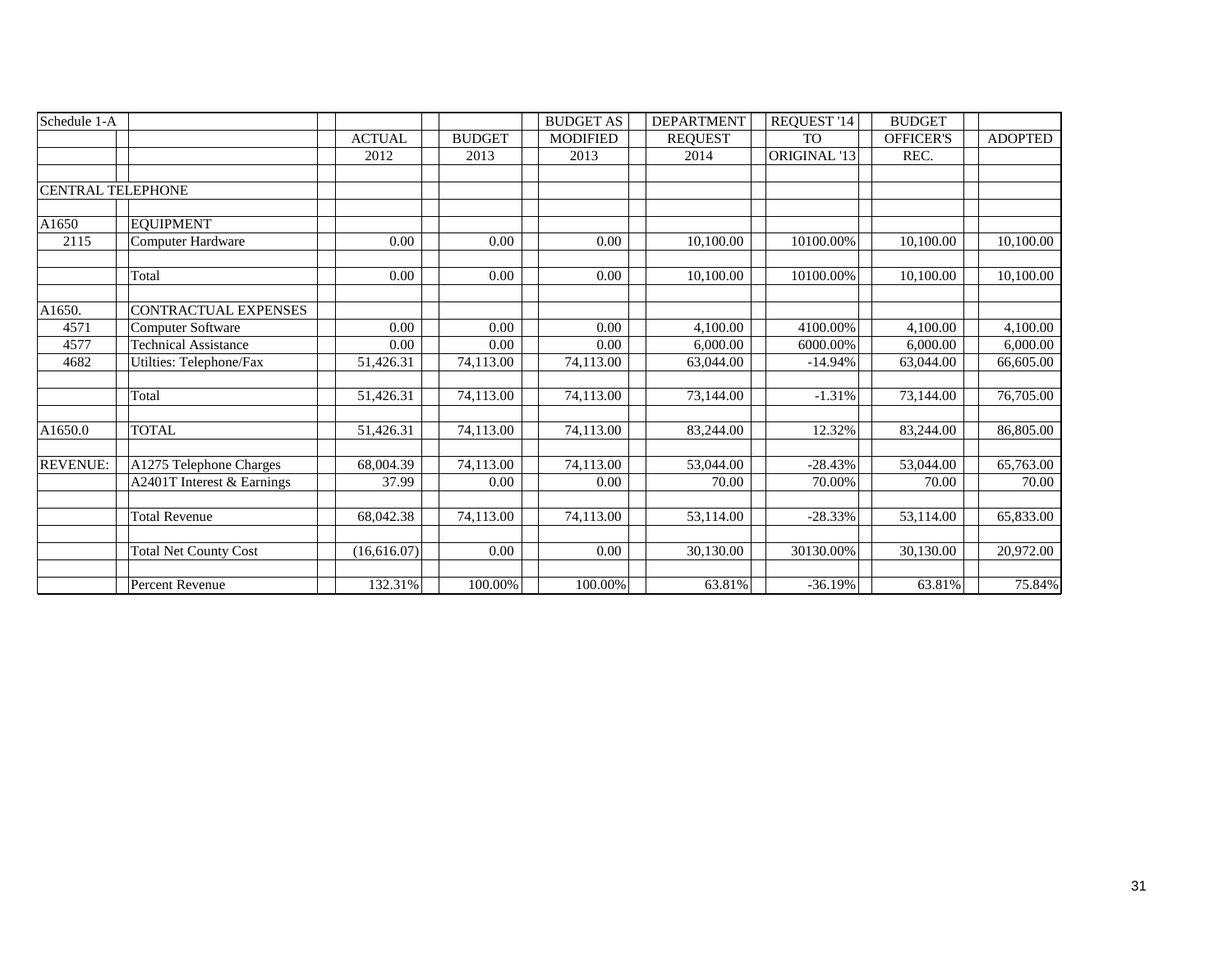| Schedule 1-A           |                              |               |               | <b>BUDGET AS</b> | <b>DEPARTMENT</b> | REQUEST '14    | <b>BUDGET</b>    |                |
|------------------------|------------------------------|---------------|---------------|------------------|-------------------|----------------|------------------|----------------|
|                        |                              | <b>ACTUAL</b> | <b>BUDGET</b> | <b>MODIFIED</b>  | <b>REQUEST</b>    | T <sub>O</sub> | <b>OFFICER'S</b> | <b>ADOPTED</b> |
|                        |                              | 2012          | 2013          | 2013             | 2014              | ORIGINAL '13   | REC.             |                |
|                        |                              |               |               |                  |                   |                |                  |                |
| <b>CENTRAL MAILING</b> |                              |               |               |                  |                   |                |                  |                |
|                        |                              |               |               |                  |                   |                |                  |                |
| A1670.                 | CONTRACTUAL EXPENSES         |               |               |                  |                   |                |                  |                |
| 4407                   | Equip Maint/Agreement        | ,382.00       | 2,000.00      | 2,000.00         | 1,824.00          | $-8.80%$       | 1,824.00         | 1,824.00       |
| 4470                   | <b>Office Supplies</b>       | 372.56        | 1,000.00      | 1,000.00         | 1,000.00          | 0.00%          | 1,000.00         | 1,000.00       |
| 4515                   | Postage                      | 40,000.00     | 38,100.00     | 38,100.00        | 41,000.00         | 7.61%          | 41,000.00        | 41,000.00      |
| 4522                   | Shipments                    | 2,431.97      | 3,400.00      | 3,400.00         | 3,050.00          | $-10.29%$      | 3,050.00         | 3,050.00       |
| 4980                   | Leases: Postage Meter (COB)  | 768.00        | 800.00        | 800.00           | 768.00            | $-4.00%$       | 768.00           | 768.00         |
|                        |                              |               |               |                  |                   |                |                  |                |
|                        | Total                        | 44,954.53     | 45,300.00     | 45,300.00        | 47,642.00         | 5.17%          | 47,642.00        | 47,642.00      |
|                        |                              |               |               |                  |                   |                |                  |                |
| A1670                  | TOTAL                        | 44,954.53     | 45,300.00     | 45,300.00        | 47,642.00         | 5.17%          | 47,642.00        | 47,642.00      |
|                        |                              |               |               |                  |                   |                |                  |                |
| <b>REVENUE:</b>        | A1272 Central Mailing        | 38,051.38     | 38,100.00     | 38,100.00        | 41,000.00         | 7.61%          | 41,000.00        | 41,000.00      |
|                        | A1274 Shipment Fees          | 1,450.90      | 2,360.00      | 2,360.00         | 2,010.00          | $-14.83%$      | 2,010.00         | 2,010.00       |
|                        |                              |               |               |                  |                   |                |                  |                |
|                        | <b>Total Revenue</b>         | 39,502.28     | 40,460.00     | 40,460.00        | 43,010.00         | 6.30%          | 43,010.00        | 43,010.00      |
|                        |                              |               |               |                  |                   |                |                  |                |
|                        | <b>Total Net County Cost</b> | 5,452.25      | 4,840.00      | 4,840.00         | 4,632.00          | $-4.30%$       | 4,632.00         | 4,632.00       |
|                        |                              |               |               |                  |                   |                |                  |                |
|                        | Percent Revenue              | 87.87%        | 89.32%        | 89.32%           | 90.28%            | 1.08%          | 90.28%           | 90.28%         |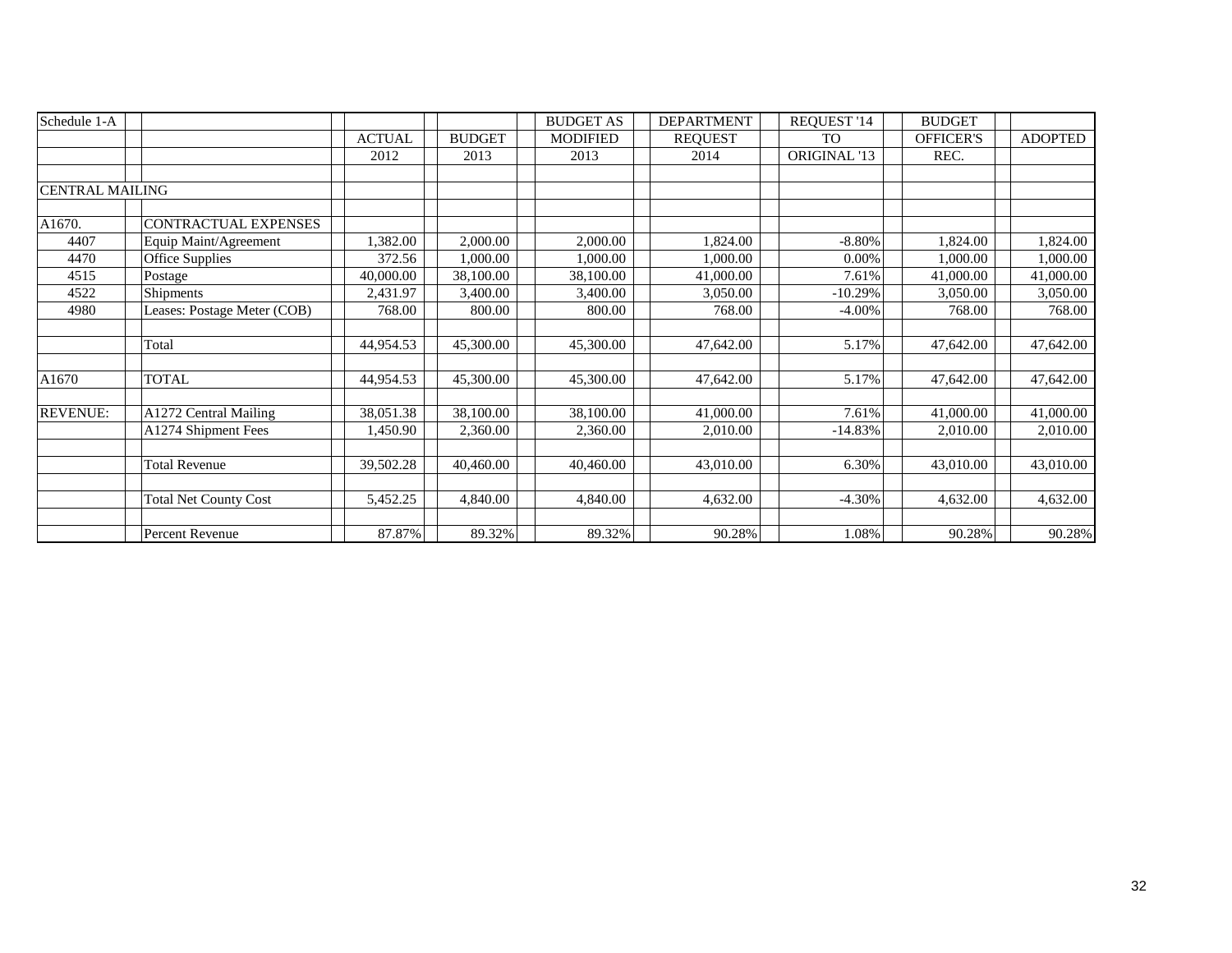| Schedule 1-A          |                                      |               |               | <b>BUDGET AS</b> | <b>DEPARTMENT</b> | REQUEST '14  | <b>BUDGET</b>    |                |
|-----------------------|--------------------------------------|---------------|---------------|------------------|-------------------|--------------|------------------|----------------|
|                       |                                      | <b>ACTUAL</b> | <b>BUDGET</b> | <b>MODIFIED</b>  | <b>REQUEST</b>    | <b>TO</b>    | <b>OFFICER'S</b> | <b>ADOPTED</b> |
|                       |                                      | 2012          | 2013          | 2013             | 2014              | ORIGINAL '13 | REC.             |                |
|                       |                                      |               |               |                  |                   |              |                  |                |
| <b>CENTRAL COPIER</b> |                                      |               |               |                  |                   |              |                  |                |
|                       |                                      |               |               |                  |                   |              |                  |                |
| A1675.                | <b>EQUIPMENT</b>                     |               |               |                  |                   |              |                  |                |
| 2960                  | <b>Grant: Appliances Rebates</b>     | 19,980.00     | 0.00          | 0.00             | 0.00              | $0.00\%$     | 0.00             | 0.00           |
|                       | Total                                | 19,980.00     | 0.00          | 0.00             | 0.00              | 0.00%        | 0.00             | 0.00           |
| A1675.                | <b>CONTRACTUAL EXPENSES</b>          |               |               |                  |                   |              |                  |                |
| 4406                  | <b>Copier Maintenance Agreements</b> | 8,971.62      | 12,000.00     | 11,500.00        | 12,000.00         | $0.00\%$     | 12,000.00        | 12,000.00      |
| 4454                  | <b>Central Copier Supplies</b>       | 2,914.62      | 4,000.00      | 4,000.00         | 4,000.00          | 0.00%        | 4,000.00         | 4,000.00       |
|                       | Total                                | 11,886.24     | 16,000.00     | 15,500.00        | 16,000.00         | $0.00\%$     | 16,000.00        | 16,000.00      |
| A1675.0               | TOTAL                                | 31,866.24     | 16,000.00     | 15,500.00        | 16,000.00         | 0.00%        | 16,000.00        | 16,000.00      |
| <b>REVENUE:</b>       | A1271 Central Copier Charges         | 23,164.65     | 31,635.00     | 31,635.00        | 21,000.00         | $-33.62%$    | 21,000.00        | 21,000.00      |
|                       | A3001 Grant: Rebate Sharing          | 14,985.00     | 0.00          | 0.00             | 0.00              | 0.00%        | 0.00             | 0.00           |
|                       | <b>Total Revenue</b>                 | 38,149.65     | 31,635.00     | 31,635.00        | 21,000.00         | $-33.62%$    | 21,000.00        | 21,000.00      |
|                       | <b>Total Net County Cost</b>         | (6,283.41)    | (15,635.00)   | (16, 135.00)     | (5,000.00)        | $-68.02%$    | (5,000.00)       | (5,000.00)     |
|                       | Percent Revenue                      | 119.72%       | 197.72%       | 204.10%          | 131.25%           | $-33.62%$    | 131.25%          | 131.25%        |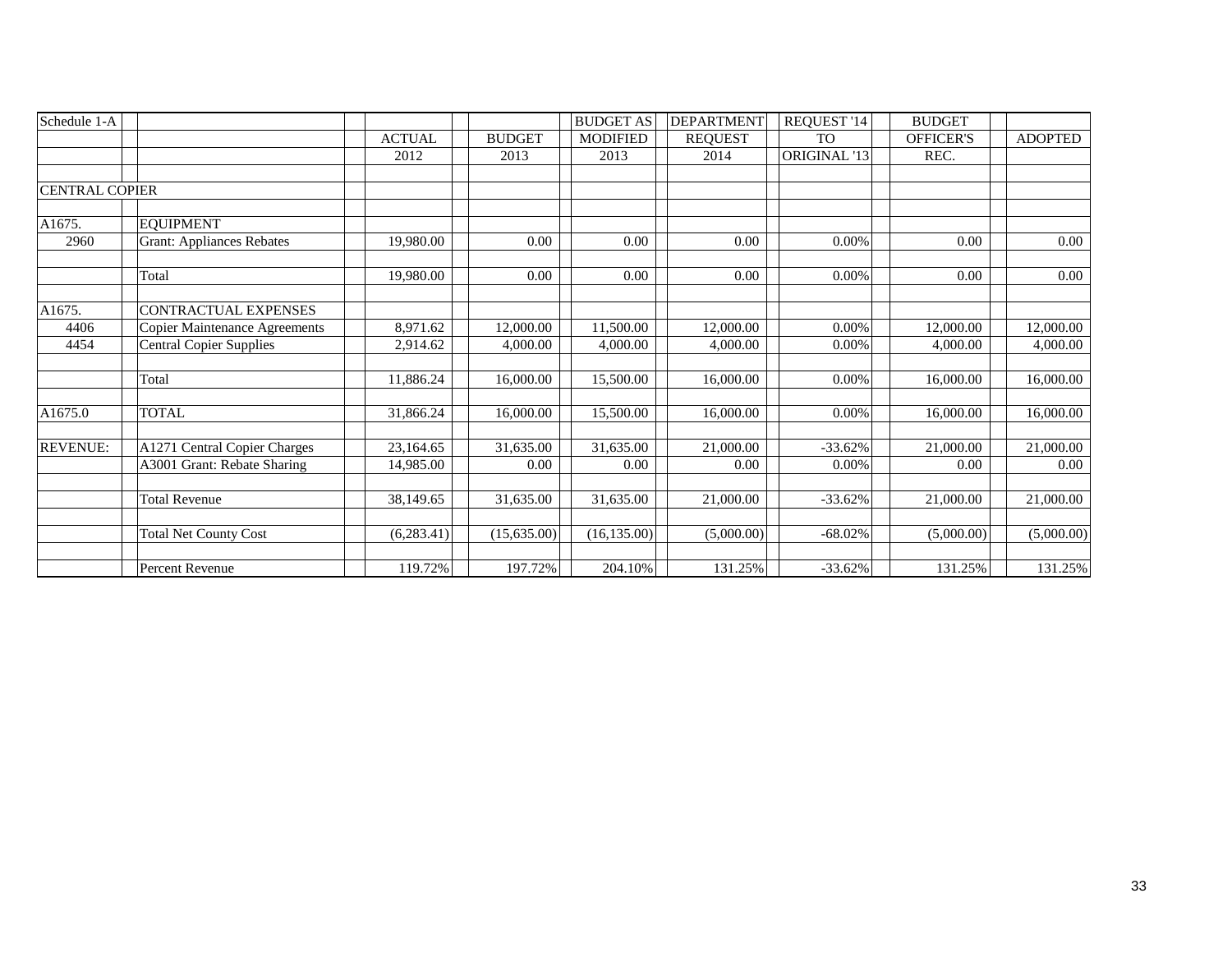| Schedule 1-A |                                      |               |               | <b>BUDGET AS</b> | <b>DEPARTMENT</b> | REQUEST '14             | <b>BUDGET</b> |                |
|--------------|--------------------------------------|---------------|---------------|------------------|-------------------|-------------------------|---------------|----------------|
|              |                                      | <b>ACTUAL</b> | <b>BUDGET</b> | <b>MODIFIED</b>  | <b>REQUEST</b>    | <b>TO</b>               | OFFICER'S     | <b>ADOPTED</b> |
|              |                                      | 2012          | 2013          | 2013             | 2014              | ORIGINAL <sup>'13</sup> | REC.          |                |
|              | <b>INFORMATION TECHNOLOGY</b>        |               |               |                  |                   |                         |               |                |
|              |                                      |               |               |                  |                   |                         |               |                |
| A1680        | <b>PERSONAL SERVICES</b>             |               |               |                  |                   |                         |               |                |
| 1076         | <b>IT Director</b>                   | 66,300.00     | 67,626.00     | 67,626.00        | 68,980.00         | 2.00%                   | 68,980.00     | 68,980.00      |
| 1077         | Network Administrator                | 0.00          | 0.00          | 0.00             | 50,000.00         | 50000.00%               | 50,000.00     | 50,000.00      |
| 1078         | <b>Computer Support Specialist</b>   | 0.00          | 0.00          | 0.00             | 40,000.00         | 40000.00%               | 40,000.00     | 40,000.00      |
|              |                                      |               |               |                  |                   |                         |               |                |
|              | Total                                | 66,300.00     | 67,626.00     | 67,626.00        | 158,980.00        | 135.09%                 | 158,980.00    | 158,980.00     |
|              |                                      |               |               |                  |                   |                         |               |                |
| A1680.       | <b>EQUIPMENT</b>                     |               |               |                  |                   |                         |               |                |
| 2115         | Computer Hardware                    | 53,473.81     | 13,000.00     | 15,084.00        | 31,000.00         | 105.52%                 | 31,000.00     | 31,000.00      |
| 2125         | Desktops                             | 0.00          | 29,400.00     | 30,768.92        | 27,300.00         | $-11.27%$               | 27,300.00     | 27,300.00      |
| 2126         | Laptops                              | 0.00          | 16,780.00     | 16,780.00        | 16,380.00         | $-2.38%$                | 16,380.00     | 16,380.00      |
| 2127         | Printers                             | 0.00          | 5,150.00      | 2,332.66         | 10,650.00         | 356.56%                 | 10,650.00     | 10,650.00      |
| 2128         | Misc. Computer Supplies              | 0.00          | 2,500.00      | 2,500.00         | 2,500.00          | 0.00%                   | 2,500.00      | 2,500.00       |
| 2431         | <b>Time Clock</b>                    | 0.00          | 4,500.00      | 8,348.86         | 0.00              | $-100.00\%$             | 0.00          | 0.00           |
|              |                                      |               |               |                  |                   |                         |               |                |
|              | Total                                | 53,473.81     | 71,330.00     | 75,814.44        | 87,830.00         | 23.13%                  | 87,830.00     | 87,830.00      |
|              |                                      |               |               |                  |                   |                         |               |                |
| A1680.       | CONTRACTUAL EXPENSES                 |               |               |                  |                   |                         |               |                |
| 4011         | Consultants                          | 0.00          | 12,285.00     | 12,285.00        | 9,250.00          | $-24.70%$               | 9,250.00      | 9,250.00       |
| 4152         | Conferences                          | 0.00          | 200.00        | 200.00           | 200.00            | 0.00%                   | 200.00        | 200.00         |
| 4407         | Equipment Maintenance Agree.         | 4,272.56      | 12,691.00     | 12,691.00        | 12,691.00         | 0.00%                   | 12,691.00     | 12,691.00      |
| 4455         | IT Supplies                          | 645.95        | 1,000.00      | 1,000.00         | 1,000.00          | 0.00%                   | 1,000.00      | 1,000.00       |
| 4470         | <b>Office Supplies</b>               | 135.32        | 200.00        | 200.00           | 200.00            | 0.00%                   | 200.00        | 200.00         |
| 4501         | Advertising                          | 0.00          | 100.00        | 100.00           | 100.00            | 0.00%                   | 100.00        | 100.00         |
| 4507         | Copier charges                       | 0.05          | 100.00        | 100.00           | 100.00            | 0.00%                   | 100.00        | 100.00         |
| 4571         | <b>Computer Software</b>             | 5,978.79      | 19,630.00     | 19,630.00        | 13,814.00         | $-29.63%$               | 13,814.00     | 13,814.00      |
| 4575         | <b>Computer Software Maintenance</b> | 5,434.64      | 27,535.00     | 27,535.00        | 35,077.00         | 27.39%                  | 35,077.00     | 35,077.00      |
| 4577         | <b>Computer Technical Assistance</b> | 159,402.00    | 159,000.00    | 159,000.00       | 47,525.00         | $-70.11%$               | 47,525.00     | 47,525.00      |
| 4583         | Misc. Computer Supplies              | 0.00          | 1,500.00      | 1,500.00         | 1,500.00          | 0.00%                   | 1,500.00      | 1,500.00       |
| 4654         | Mileage                              | 0.00          | 300.00        | 339.58           | 300.00            | 0.00%                   | 300.00        | 300.00         |
| 4676         | <b>Utilities: Cellular Service</b>   | 908.13        | 900.00        | 900.00           | 900.00            | 0.00%                   | 900.00        | 900.00         |
| 4679         | <b>Utilities: Internet</b>           | 16,272.00     | 21,225.00     | 21,263.40        | 21,225.00         | 0.00%                   | 21,225.00     | 21,225.00      |
| 4682         | Utilities: Telephone/Fax             | 203.69        | 350.00        | 272.02           | 500.00            | 42.86%                  | 500.00        | 500.00         |
| 4907         | Dues                                 | 50.00         | 50.00         | 50.00            | 50.00             | 0.00%                   | 50.00         | 50.00          |
|              |                                      |               |               |                  |                   |                         |               |                |
|              | Total                                | 193,303.13    | 257,066.00    | 257,066.00       | 144,432.00        | $-43.82%$               | 144,432.00    | 144,432.00     |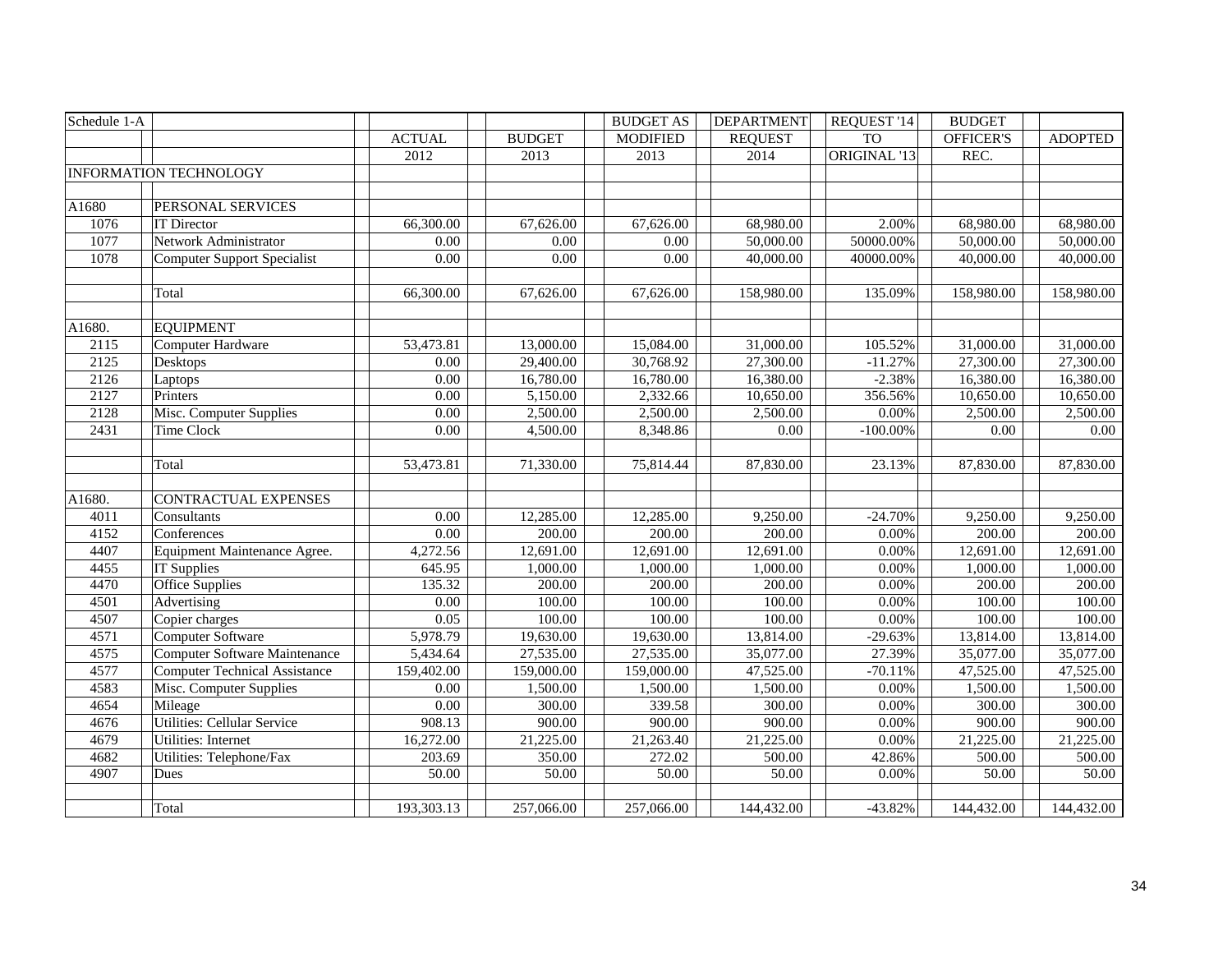| Schedule 1-A |                             |               |               | <b>BUDGET AS</b> | <b>DEPARTMENT</b> | REQUEST '14  | <b>BUDGET</b>    |                |
|--------------|-----------------------------|---------------|---------------|------------------|-------------------|--------------|------------------|----------------|
|              |                             | <b>ACTUAL</b> | <b>BUDGET</b> | MODIFIED         | <b>REOUEST</b>    | TO.          | <b>OFFICER'S</b> | <b>ADOPTED</b> |
|              |                             | 2012          | 2013          | 2013             | 2014              | ORIGINAL '13 | REC.             |                |
|              |                             |               |               |                  |                   |              |                  |                |
| A1680.       | <b>EMPLOYEE BENEFITS</b>    |               |               |                  |                   |              |                  |                |
| 8100         | FICA/Medicare               | 4,806.56      | 5,168.00      | 5,168.00         | 12,097.00         | 134.08%      | 12,097.00        | 12,097.00      |
| 8303         | Medical Insurance CSEA      | 0.00          | 0.00          | 0.00             | 30.081.00         | 30081.00%    | 30,081.00        | 30,081.00      |
| 8305         | Medical Insurance Non-Union | 4,074.60      | 6,050.00      | 6,050.00         | 6,433.00          | 6.33%        | 6,433.00         | 6,433.00       |
|              |                             |               |               |                  |                   |              |                  |                |
|              | Total                       | 8.881.16      | 11,218.00     | 11.218.00        | 48.611.00         | 333.33%      | 48,611.00        | 48.611.00      |
|              |                             |               |               |                  |                   |              |                  |                |
| A1680.0      | <b>TOTAL</b>                | 321,958.10    | 407,240.00    | 411,724.44       | 439,853.00        | 8.01%        | 439,853.00       | 439,853.00     |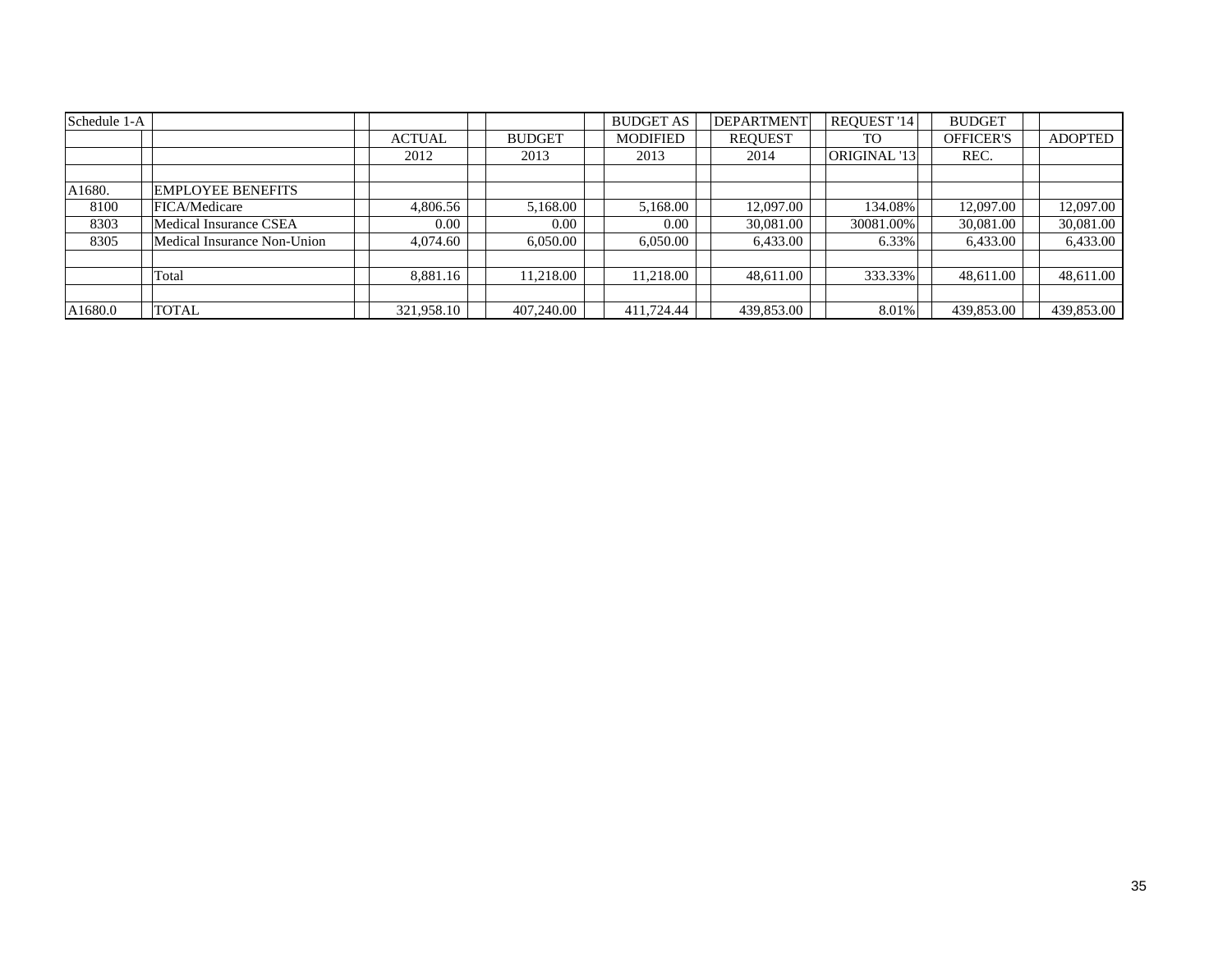| Schedule 1-A         |                                                |                    |                    | <b>BUDGET AS</b>   | <b>DEPARTMENT</b> | REQUEST '14             | <b>BUDGET</b>    |                |
|----------------------|------------------------------------------------|--------------------|--------------------|--------------------|-------------------|-------------------------|------------------|----------------|
|                      |                                                | <b>ACTUAL</b>      | <b>BUDGET</b>      | <b>MODIFIED</b>    | <b>REQUEST</b>    | <b>TO</b>               | OFFICER'S        | <b>ADOPTED</b> |
|                      |                                                | 2012               | 2013               | 2013               | 2014              | ORIGINAL '13            | REC.             |                |
|                      |                                                |                    |                    |                    |                   |                         |                  |                |
| <b>SPECIAL ITEMS</b> |                                                |                    |                    |                    |                   |                         |                  |                |
|                      |                                                |                    |                    |                    |                   |                         |                  |                |
| A1910.4923           | UNALLOCATED INSURANCE                          | 64,355.76          | 68,574.00          | 68,574.00          | 75,432.00         | 10.00%                  | 75,432.00        | 75,432.00      |
|                      |                                                |                    |                    |                    |                   |                         |                  |                |
| A1920.4907           | MUNICIPAL ASSOCIATION DUES                     | 4,588.00           | 4,726.00           | 4,726.00           | 4,868.00          | 3.00%                   | 4,868.00         | 4,868.00       |
|                      |                                                |                    |                    |                    |                   |                         |                  |                |
| A1930.               | <b>JUDGMENT &amp; CLAIMS</b>                   |                    |                    |                    |                   |                         |                  |                |
| 4927                 | <b>Insurance Reserve</b>                       | 71,389.96          | 150,000.00         | 150,000.00         | 150,000.00        | 0.00%                   | 150,000.00       | 150,000.00     |
| 4928                 | <b>Unemployment Insurance Reserve</b>          | 6,493.08           | 25,000.00          | 25,000.00          | 25,000.00         | 0.00%                   | 25,000.00        | 25,000.00      |
|                      |                                                |                    |                    |                    |                   |                         |                  |                |
|                      | <b>TOTAL</b>                                   | 77,883.04          | 175,000.00         | 175,000.00         | 175,000.00        | 0.00%                   | 175,000.00       | 175,000.00     |
|                      |                                                |                    |                    |                    |                   |                         |                  |                |
| <b>REVENUE:</b>      | A2401.R3 Interest & Earnings - Ins. Reserve    | 1,668.80<br>393.64 | 1,900.00<br>400.00 | 1,900.00<br>400.00 | 250.00<br>100.00  | $-86.84%$<br>$-75.00\%$ | 250.00<br>100.00 | 250.00         |
|                      | A2401.R5 Interest & Earnings - Unemp. Res.     |                    |                    |                    |                   |                         |                  | 100.00         |
|                      | <b>Total Revenue</b>                           | 2,062.44           | 2,300.00           | 2,300.00           | 350.00            | $-84.78%$               | 350.00           | 350.00         |
|                      |                                                |                    |                    |                    |                   |                         |                  |                |
| A1930                | <b>Total Net County Cost</b>                   | 75,820.60          | 172,700.00         | 172,700.00         | 174,650.00        | 1.13%                   | 174,650.00       | 174,650.00     |
|                      |                                                |                    |                    |                    |                   |                         |                  |                |
|                      | <b>Percent Revenue</b>                         | 2.65%              | 1.31%              | 1.31%              | 0.20%             | $-84.78%$               | 0.20%            | 0.20%          |
|                      |                                                |                    |                    |                    |                   |                         |                  |                |
| A1990.4905           | <b>CONTINGENT FUND</b>                         | $0.00\,$           | 450,000.00         | 305,208.93         | 400,000.00        | $-11.11%$               | 400,000.00       | 400,000.00     |
|                      |                                                |                    |                    |                    |                   |                         |                  |                |
| A1990.0              | <b>TOTAL</b>                                   | 146,826.80         | 698,300.00         | 553,508.93         | 655,300.00        | $-6.16%$                | 655,300.00       | 655,300.00     |
|                      |                                                |                    |                    |                    |                   |                         |                  |                |
| A1999M               | TOTAL GENERAL GOV'T. SUPPORT                   | 4,170,654.72       | 4,982,236.00       | 4,928,481.26       | 5,196,524.00      | 4.30%                   | 5,034,130.00     | 4,946,394.00   |
|                      |                                                |                    |                    |                    |                   |                         |                  |                |
|                      | Total Revenue - General Gov't. Support         | 2,270,812.78       | 2,218,876.00       | 2,281,938.24       | 2,085,274.00      | $-6.02%$                | 2,056,074.00     | 2,099,398.00   |
|                      |                                                |                    |                    |                    |                   |                         |                  |                |
|                      | Net General Government Support                 | 1,899,841.94       | 2,763,360.00       | 2,646,543.02       | 3,111,250.00      | 12.59%                  | 2,978,056.00     | 2,846,996.00   |
|                      |                                                |                    |                    |                    |                   |                         |                  |                |
|                      | Total Percent Revenue - General Gov't. Support | 54.45%             | 44.54%             | 46.30%             | 40.13%            | $-9.90\%$               | 40.84%           | 42.44%         |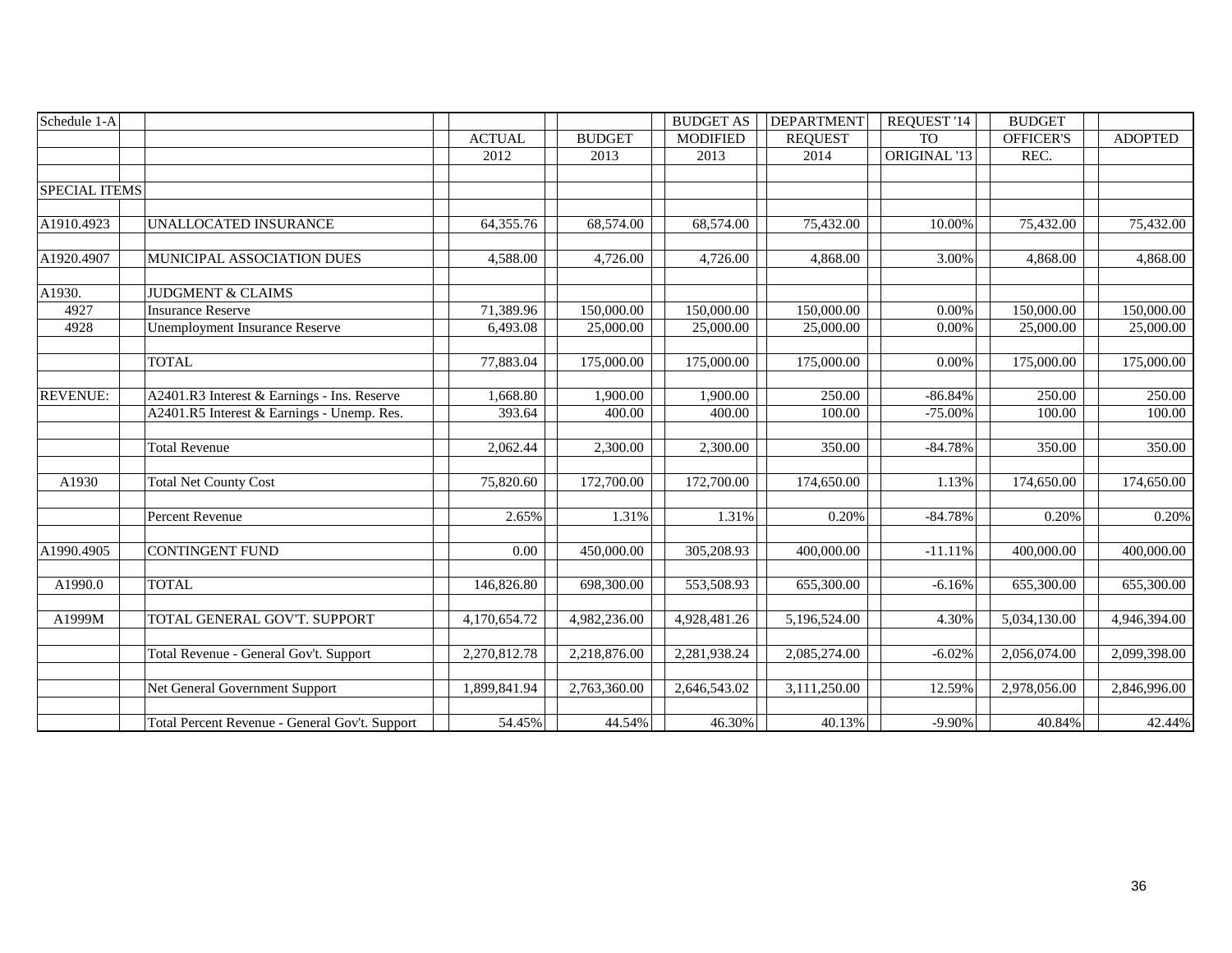| Schedule 1-A     |                                       |               |               | <b>BUDGET AS</b> | <b>DEPARTMENT</b> | REQUEST '14  | <b>BUDGET</b>    |                |
|------------------|---------------------------------------|---------------|---------------|------------------|-------------------|--------------|------------------|----------------|
|                  |                                       | <b>ACTUAL</b> | <b>BUDGET</b> | <b>MODIFIED</b>  | <b>REQUEST</b>    | TO           | <b>OFFICER'S</b> | <b>ADOPTED</b> |
|                  |                                       | 2012          | 2013          | 2013             | 2014              | ORIGINAL '13 | REC.             |                |
|                  |                                       |               |               |                  |                   |              |                  |                |
| <b>EDUCATION</b> |                                       |               |               |                  |                   |              |                  |                |
|                  |                                       |               |               |                  |                   |              |                  |                |
| A2490.4151       | <b>COMMUNITY COLLEGE TUITION</b>      | 825,092.88    | 1,100,000.00  | 1,100,000.00     | 1,100,000.00      | $0.00\%$     | 1,000,000.00     | 1,000,000.00   |
|                  |                                       |               |               |                  |                   |              |                  |                |
| A2960.4154       | <b>EDUCATION HANDICAPPED CHILDREN</b> | 1,219,554.40  | 1.500.000.00  | 1,500,000.00     | 1,500,000.00      | 0.00%        | 1,500,000.00     | .300,000.00    |
|                  |                                       |               |               |                  |                   |              |                  |                |
| A2960.0          | <b>TOTAL EDUCATION</b>                | 2,044,647.28  | 2,600,000.00  | 2,600,000.00     | 2,600,000.00      | 0.00%        | 2,500,000.00     | 2,300,000.00   |
|                  |                                       |               |               |                  |                   |              |                  |                |
| <b>REVENUE:</b>  | A1606 - Medicaid                      | 0.00          | 0.00          | 0.00             | 68,000.00         | 68000.00%    | 68,000.00        | 68,000.00      |
|                  | A3277 - State Aid Education           | 518,814.64    | 876,198.00    | 876,198.00       | 635,000.00        | $-27.53%$    | 635,000.00       | 635,000.00     |
|                  |                                       |               |               |                  |                   |              |                  |                |
|                  | <b>Total Revenue</b>                  | 518,814.64    | 876,198.00    | 876,198.00       | 703,000.00        | $-19.77\%$   | 703,000.00       | 703,000.00     |
|                  |                                       |               |               |                  |                   |              |                  |                |
|                  | <b>Total Net County Cost</b>          | .525,832.64   | 1,723,802.00  | 1,723,802.00     | 1,897,000.00      | 10.05%       | 1,797,000.00     | 1,597,000.00   |
|                  |                                       |               |               |                  |                   |              |                  |                |
|                  | Percent Revenue                       | 25.37%        | 33.70%        | 33.70%           | 27.04%            | $-19.77%$    | 28.12%           | 30.57%         |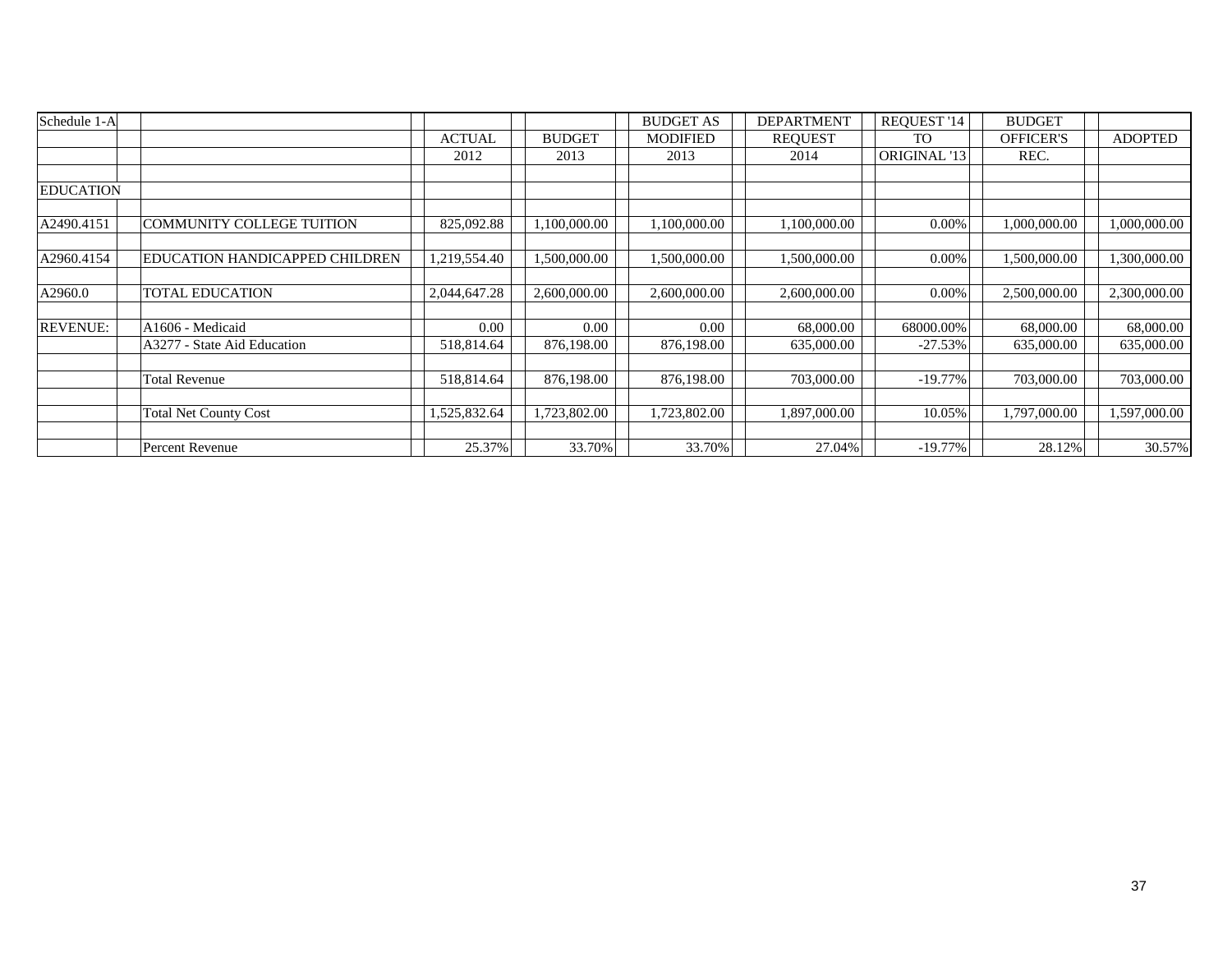| Schedule 1-A         |                                   |               |                       | <b>BUDGET AS</b> | <b>DEPARTMENT</b> | REQUEST '14  | <b>BUDGET</b>    |                |
|----------------------|-----------------------------------|---------------|-----------------------|------------------|-------------------|--------------|------------------|----------------|
|                      |                                   | <b>ACTUAL</b> | <b>BUDGET</b>         | <b>MODIFIED</b>  | <b>REQUEST</b>    | <b>TO</b>    | <b>OFFICER'S</b> | <b>ADOPTED</b> |
| <b>PUBLIC SAFETY</b> |                                   | 2012          | 2013                  | 2013             | 2014              | ORIGINAL '13 | REC.             |                |
|                      | <b>COMMUNICATION SYSTEMS</b>      |               |                       |                  |                   |              |                  |                |
|                      |                                   |               |                       |                  |                   |              |                  |                |
| A3020.               | PERSONAL SERVICES                 |               |                       |                  |                   |              |                  |                |
| 1780                 | Senior Communications Mechanic    | 37, 353. 26   | 38,430.00             | 38,430.00        | 39,210.00         | 2.03%        | 39,210.00        | 39,210.00      |
| 1949                 | Comp Time Buyout                  | 5.11          | 125.00                | 395.77           | 125.00            | 0.00%        | 125.00           | 125.00         |
| 1950                 | Differential DSA                  | 3.00          | 25.00                 | 25.00            | 25.00             | 0.00%        | 25.00            | 25.00          |
| 1952                 | Overtime DSA                      | 0.00          | 200.00                | 200.00           | 100.00            | $-50.00\%$   | 100.00           | 100.00         |
| 1953                 | Call back DSA                     | 183.78        | 200.00                | 200.00           | 200.00            | $0.00\%$     | 200.00           | 200.00         |
| 1958                 | <b>Insurance Buyout - DSA</b>     | 2,678.96      | 3,207.00              | 0.00             | 0.00              | $-100.00\%$  | 0.00             | 0.00           |
| 1961                 | 35 - 40 Hours                     | 614.45        | 1,000.00              | 729.23           | 1,000.00          | $0.00\%$     | 1,000.00         | 1,000.00       |
| 1993                 | <b>Laborer Temporary</b>          | 0.00          | 0.00                  | 0.00             | 1,500.00          | 1500.00%     | 0.00             | 0.00           |
|                      |                                   |               |                       |                  |                   |              |                  |                |
|                      | Total                             | 40,838.56     | 43,187.00             | 39,980.00        | 42,160.00         | $-2.38%$     | 40,660.00        | 40,660.00      |
|                      |                                   |               |                       |                  |                   |              |                  |                |
| A3020.               | <b>EQUIPMENT</b>                  |               |                       |                  |                   |              |                  |                |
| 2949                 | <b>SLETPP SIG2</b>                | 0.00          | 0.00                  | 493,755.16       | 0.00              | 0.00%        | 0.00             | 0.00           |
|                      |                                   |               |                       |                  |                   |              |                  |                |
|                      | Total                             | 0.00          | 0.00                  | 493,755.16       | 0.00              | 0.00%        | 0.00             | 0.00           |
|                      |                                   |               |                       |                  |                   |              |                  |                |
| A3020.               | <b>CONTRACTUAL EXPENSES</b>       |               |                       |                  |                   |              |                  |                |
| 4011                 | Consultants                       | 8,668.75      | $\overline{6,000.00}$ | 6,000.00         | 5,000.00          | $-16.67%$    | 5,000.00         | 5,000.00       |
| 4066                 | Pest control                      | 3,273.84      | 4,000.00              | 4,000.00         | 2,000.00          | $-50.00\%$   | 2,000.00         | 2,000.00       |
| 4230                 | Maintenance Agreement: Microwave  | 54,095.88     | 57,393.00             | 57,393.00        | 54,096.00         | $-5.74%$     | 54,096.00        | 54,096.00      |
| 4231                 | Maintenance Agreement: Radio      | 39,258.85     | 39,870.00             | 39,870.00        | 41,067.00         | 3.00%        | 41,067.00        | 41,067.00      |
| 4232                 | Mowing & Weeding                  | 1,003.10      | 750.00                | 1,155.99         | 0.00              | $-100.00\%$  | 0.00             | 0.00           |
| 4457                 | <b>Computer Supplies</b>          | 0.00          | 50.00                 | 50.00            | 0.00              | $-100.00\%$  | 0.00             | 0.00           |
| 4463                 | <b>Installation Supplies</b>      | 0.00          | 600.00                | 600.00           | 600.00            | 0.00%        | 600.00           | 600.00         |
| 4470                 | <b>Office Supplies</b>            | 314.06        | 150.00                | 150.00           | 250.00            | 66.67%       | 250.00           | 250.00         |
| 4515                 | Postage                           | 0.00          | 50.00                 | 50.00            | 0.00              | $-100.00\%$  | 0.00             | 0.00           |
| 4522                 | Shipments                         | 99.45         | 200.00                | 200.00           | 200.00            | 0.00%        | 200.00           | 200.00         |
| 4653                 | Gasoline                          | 2,353.85      | 2,400.00              | 2,400.00         | 2,400.00          | 0.00%        | 2,400.00         | 2,400.00       |
| 4661                 | Vehicle Parts/Maintenance/Repairs | 802.58        | 600.00                | 600.00           | 900.00            | 50.00%       | 900.00           | 900.00         |
| 4676                 | Utilities: Cellular Service       | 588.00        | 500.00                | 500.00           | 300.00            | $-40.00%$    | 300.00           | 300.00         |
| 4680                 | Utilities: RS - Electric          | 10,441.21     | 14,000.00             | 14,000.00        | 11,000.00         | $-21.43%$    | 11,000.00        | 11,000.00      |
| 4681                 | Utilities: RS - Propane           | 1,426.55      | 2,000.00              | 2,000.00         | 2,000.00          | $0.00\%$     | 2,000.00         | 2,000.00       |
| 4682                 | Utilities: Telephone/Fax          | 9,263.07      | 9,000.00              | 9,000.00         | 8,000.00          | $-11.11%$    | 8,000.00         | 8,000.00       |
| 4734                 | Radio Parts/Maintenance           | 6,561.52      | 4,000.00              | 6,176.92         | 6,000.00          | 50.00%       | 6,000.00         | 6,000.00       |
| 4735                 | <b>Tower Site Maintenance</b>     | 6,846.40      | 5,500.00              | 5,006.44         | 5,500.00          | 0.00%        | 5,500.00         | 5,500.00       |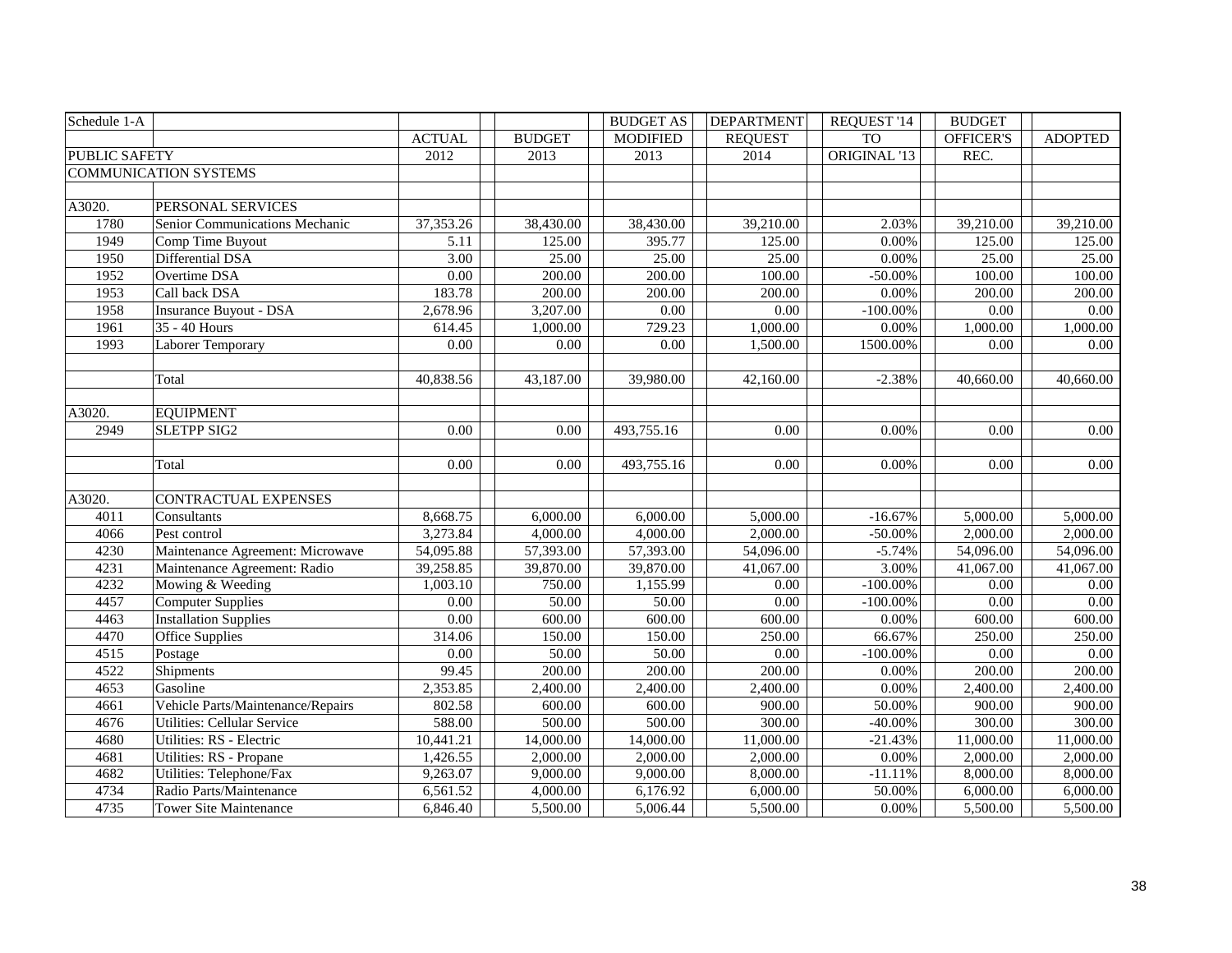| $\  \colon$     |                                      |               |               |                  |                   |              |               |                |
|-----------------|--------------------------------------|---------------|---------------|------------------|-------------------|--------------|---------------|----------------|
| Schedule 1-A    |                                      |               |               | <b>BUDGET AS</b> | <b>DEPARTMENT</b> | REQUEST '14  | <b>BUDGET</b> |                |
|                 |                                      | <b>ACTUAL</b> | <b>BUDGET</b> | <b>MODIFIED</b>  | <b>REQUEST</b>    | <b>TO</b>    | OFFICER'S     | <b>ADOPTED</b> |
|                 |                                      | 2012          | 2013          | 2013             | 2014              | ORIGINAL '13 | REC.          |                |
|                 |                                      |               |               |                  |                   |              |               |                |
| A3020.          | CONTRACTUAL EXPENSES CON'T           |               |               |                  |                   |              |               |                |
| 4749            | Uniforms                             | 348.30        | 350.00        | 350.00           | 350.00            | 0.00%        | 350.00        | 350.00         |
| 4949            | <b>SLETPP SIG2</b>                   | 0.00          | 0.00          | 37,500.00        | 0.00              | 0.00%        | 0.00          | 0.00           |
| 4965            | Leases: TS - Angus                   | 0.00          | 250.00        | 250.00           | 250.00            | 0.00%        | 250.00        | 250.00         |
| 4967            | Leases: TS - Dundee                  | 16,852.20     | 16,047.00     | 16,047.00        | 16,521.00         | 2.95%        | 16,521.00     | 16,521.00      |
| 4968            | Leases: TS - Intermedia Italy        | 39,849.65     | 45,663.00     | 45,663.00        | 47,489.00         | 4.00%        | 47,489.00     | 47,489.00      |
| 4969            | Leases: TS - Parrish Hill            | 41,471.70     | 40,133.00     | 40,133.00        | 42,140.00         | 5.00%        | 42,140.00     | 42,140.00      |
| 4970            | Leases: TS - SBA Stid Hill           | 32,740.78     | 31,685.00     | 31,685.00        | 33,269.00         | 5.00%        | 33,269.00     | 33,269.00      |
| 4971            | Leases: TS - South Hill              | 1,735.19      | 1,900.00      | 1,987.57         | 1,900.00          | 0.00%        | 1,900.00      | 1,900.00       |
|                 |                                      |               |               |                  |                   |              |               |                |
|                 | Total                                | 277,994.93    | 283,091.00    | 322,767.92       | 281,232.00        | $-0.66%$     | 281,232.00    | 281,232.00     |
| A3020.          | <b>EMPLOYEE BENEFITS</b>             |               |               |                  |                   |              |               |                |
| 8100            | FICA/Medicare                        | 3,140.88      | 3,304.00      | 3,304.00         | 3,210.00          | $-2.85%$     | 3,096.00      | 3,096.00       |
| 8304            | <b>Medical Insurance DSA</b>         | 0.00          | 0.00          | 13,915.00        | 14,795.00         | 14795.00%    | 14,795.00     | 14,795.00      |
|                 |                                      |               |               |                  |                   |              |               |                |
|                 | Total                                | 3,140.88      | 3,304.00      | 17,219.00        | 18,005.00         | 444.95%      | 17,891.00     | 17,891.00      |
|                 |                                      |               |               |                  |                   |              |               |                |
| A3020.0         | <b>TOTAL</b>                         | 321,974.37    | 329,582.00    | 873,722.08       | 341,397.00        | 3.58%        | 339,783.00    | 339,783.00     |
|                 |                                      |               |               |                  |                   |              |               |                |
| <b>REVENUE:</b> | A2265 Communications Services        | 0.00          | 250.00        | 250.00           | 250.00            | 0.00%        | 250.00        | 250.00         |
|                 | A3319 Wireless Expedited Funding     | 12,924.00     | 12,000.00     | 12,000.00        | 13,486.00         | 12.38%       | 13,486.00     | 13,486.00      |
|                 | A3322 State Aid-SLETPP Interoperable | 0.00          | 0.00          | 531,255.16       | 0.00              | 0.00%        | 0.00          | 0.00           |
|                 | <b>Total Revenue</b>                 | 12,924.00     | 12,250.00     | 543,505.16       | 13,736.00         | 12.13%       | 13,736.00     | 13,736.00      |
|                 |                                      |               |               |                  |                   |              |               |                |
|                 | <b>Total Net County Cost</b>         | 309,050.37    | 317,332.00    | 330,216.92       | 327,661.00        | 3.25%        | 326,047.00    | 326,047.00     |
|                 | Percent Revenue                      | 4.01%         | 3.72%         | 62.21%           | 4.02%             | 8.25%        | 4.04%         | 4.04%          |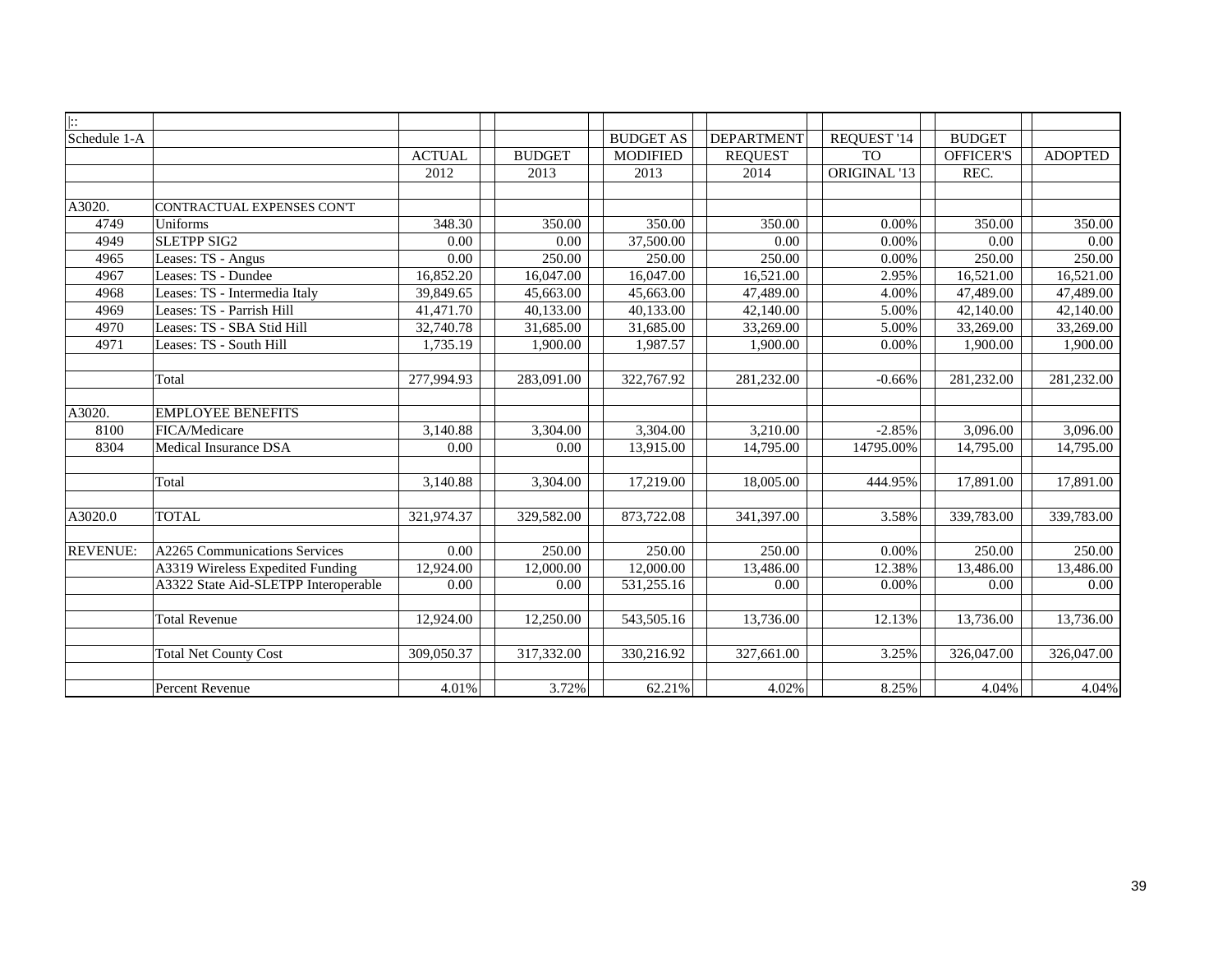| Schedule 1-A         |                             |               |               | <b>BUDGET AS</b>  | <b>DEPARTMENT</b> | REQUEST '14  | <b>BUDGET</b> |                |
|----------------------|-----------------------------|---------------|---------------|-------------------|-------------------|--------------|---------------|----------------|
|                      |                             | <b>ACTUAL</b> | <b>BUDGET</b> | <b>MODIFIED</b>   | <b>REQUEST</b>    | <b>TO</b>    | OFFICER'S     | <b>ADOPTED</b> |
|                      |                             | 2012          | 2013          | 2013              | 2014              | ORIGINAL '13 | REC.          |                |
| E911 DISPATCH CENTER |                             |               |               |                   |                   |              |               |                |
|                      |                             |               |               |                   |                   |              |               |                |
| A3021.               | PERSONAL SERVICES           |               |               |                   |                   |              |               |                |
| 1700                 | Dispatcher Chief            | 49,544.68     | 51,258.00     | 51,258.00         | 52,295.00         | 2.02%        | 52,295.00     | 52,295.00      |
| 1701                 | Dispatch Senior             | 47,167.80     | 48,847.00     | 48,847.00         | 49,821.00         | 1.99%        | 49,821.00     | 49,821.00      |
| 1702                 | Dispatch Senior             | 47,311.60     | 48,847.00     | 48,847.00         | 49,821.00         | 1.99%        | 49,821.00     | 49,821.00      |
| 1703                 | <b>Dispatch Senior</b>      | 46,809.00     | 47,876.00     | 47,876.00         | 48,830.00         | 1.99%        | 48,830.00     | 48,830.00      |
| 1704                 | <b>Dispatch Senior</b>      | $0.00\,$      | $0.00\,$      | $0.00\,$          | 3,017.00          | 3017.00%     | 3,017.00      | 3,017.00       |
| 1706                 | Dispatcher                  | 43,063.20     | 44,912.00     | 44,912.00         | 45,813.00         | 2.01%        | 45,813.00     | 45,813.00      |
| 1707                 | Dispatcher                  | 35,514.00     | 41,008.00     | 41,008.00         | 42,702.00         | 4.13%        | 42,702.00     | 42,702.00      |
| 1710                 | Dispatcher                  | 43,480.80     | 45,620.00     | 45,620.00         | 46,867.00         | 2.73%        | 46,867.00     | 46,867.00      |
| 1711                 | Dispatcher                  | 42,983.07     | $0.00\,$      | $\overline{0.00}$ | $\overline{0.00}$ | 0.00%        | 0.00          | $0.00\,$       |
| 1712                 | Dispatcher                  | 43,906.80     | 44,912.00     | 44,912.00         | 45,813.00         | 2.01%        | 45,813.00     | 45,813.00      |
| 1713                 | Dispatcher                  | 43,272.00     | 44,912.00     | 44,912.00         | 46,463.00         | 3.45%        | 46,463.00     | 46,463.00      |
| 1714                 | Dispatcher                  | 43,906.80     | 44,912.00     | 44,912.00         | 46,367.00         | 3.24%        | 46,367.00     | 46,367.00      |
| 1715                 | Dispatcher                  | 43,906.80     | 45,541.00     | 45,541.00         | 46,867.00         | 2.91%        | 46,867.00     | 46,867.00      |
| 1716                 | Dispatcher                  | 26,517.60     | 40,466.00     | 20,490.00         | 41,403.00         | 2.32%        | 41,403.00     | 41,403.00      |
| 1717                 | Dispatcher                  | 43,485.00     | 44,912.00     | 44,912.00         | 45,813.00         | 2.01%        | 45,813.00     | 45,813.00      |
| 1949                 | Comp Time Buyout DSA        | 362.26        | 1,000.00      | 1,000.00          | 1,000.00          | 0.00%        | 1,000.00      | 1,000.00       |
| 1950                 | Differential DSA            | 5,775.90      | 5,500.00      | 5,500.00          | 5,700.00          | 3.64%        | 5,700.00      | 5,700.00       |
| 1951                 | <b>Holiday Overtime DSA</b> | 35,744.00     | 32,000.00     | 32,000.00         | 35,000.00         | 9.38%        | 35,000.00     | 35,000.00      |
| 1952                 | Overtime DSA                | 26,765.96     | 12,000.00     | 24,946.00         | 12,000.00         | 0.00%        | 12,000.00     | 12,000.00      |
| 1953                 | Call Back DSA               | 1,071.86      | 1,200.00      | 2,830.00          | 1,200.00          | 0.00%        | 1,200.00      | 1,200.00       |
| 1955                 | Officer In Charge DSA       | 763.88        | 750.00        | 750.00            | 500.00            | $-33.33%$    | 500.00        | 500.00         |
| 1956                 | <b>Educational Bonus</b>    | 208.78        | 300.00        | 300.00            | 300.00            | 0.00%        | 300.00        | 300.00         |
| 1958                 | Insurance Buyout - DSA      | 2,934.32      | 3,207.00      | 3,207.00          | 3,410.00          | 6.33%        | 3,410.00      | 3,410.00       |
| 1986                 | Dispatcher Part-time        | $0.00\,$      | 2,000.00      | 2,000.00          | 2,000.00          | 0.00%        | 2,000.00      | 2,000.00       |
|                      |                             |               |               |                   |                   |              |               |                |
|                      | Total                       | 674,496.11    | 651,980.00    | 646,580.00        | 673,002.00        | 3.22%        | 673,002.00    | 673,002.00     |
|                      |                             |               |               |                   |                   |              |               |                |
| A3021.               | <b>EQUIPMENT</b>            |               |               |                   |                   |              |               |                |
| 2115                 | Computer Hardware           | 2,037.94      | $0.00\,$      | 0.00              | $0.00\,$          | 0.00%        | 0.00          | 0.00           |
| 2504                 | W911                        | 10,000.00     | 12,000.00     | 12,000.00         | 11,000.00         | $-8.33%$     | 11,000.00     | 11,000.00      |
|                      |                             |               |               |                   |                   |              |               |                |
|                      | Total                       | 12,037.94     | 12,000.00     | 12,000.00         | 11,000.00         | $-8.33%$     | 11,000.00     | 11,000.00      |
|                      |                             |               |               |                   |                   |              |               |                |
| A3021.               | CONTRACTUAL EXPENSES        |               |               |                   |                   |              |               |                |
| 4156                 | Training                    | 1,973.12      | 2,000.00      | 1,918.21          | 2,000.00          | 0.00%        | 2,000.00      | 2,000.00       |
| 4470                 | <b>Office Supplies</b>      | 1,871.88      | 2,000.00      | 2,000.00          | 2,000.00          | 0.00%        | 2,000.00      | 2,000.00       |
| 4505                 | Dry Cleaning                | 1,970.00      | 1,700.00      | 1,700.00          | 1,700.00          | 0.00%        | 1,700.00      | 1,700.00       |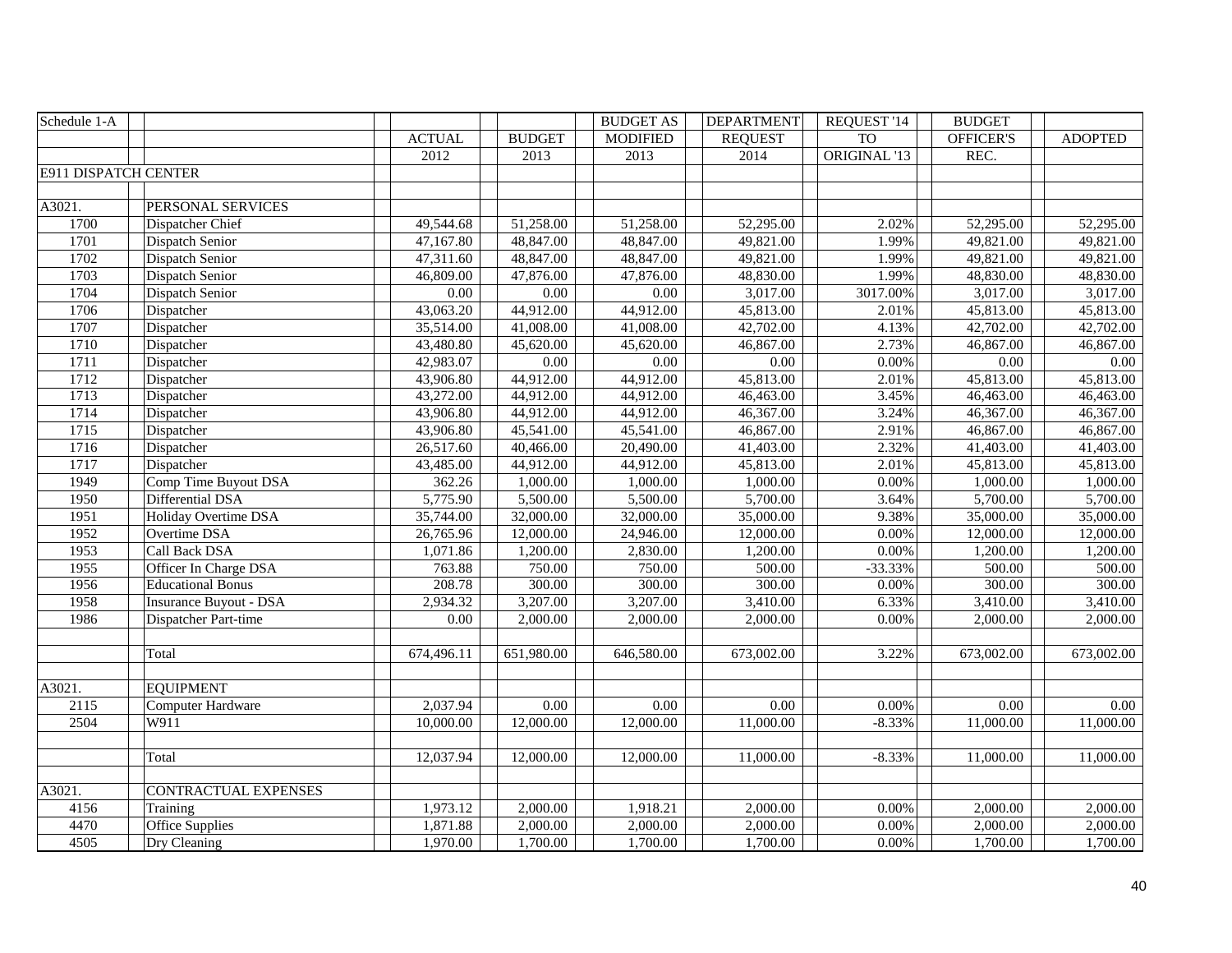| $\left  \because \right $ |                                      |                        |               |                   |                   |              |               |                |
|---------------------------|--------------------------------------|------------------------|---------------|-------------------|-------------------|--------------|---------------|----------------|
| Schedule 1-A              |                                      |                        |               | <b>BUDGET AS</b>  | <b>DEPARTMENT</b> | REQUEST '14  | <b>BUDGET</b> |                |
|                           |                                      | <b>ACTUAL</b>          | <b>BUDGET</b> | <b>MODIFIED</b>   | <b>REQUEST</b>    | <b>TO</b>    | OFFICER'S     | <b>ADOPTED</b> |
|                           |                                      | 2012                   | 2013          | 2013              | 2014              | ORIGINAL '13 | REC.          |                |
|                           |                                      |                        |               |                   |                   |              |               |                |
| A3021.                    | CONTRACTUAL EXPENSES CON'T           |                        |               |                   |                   |              |               |                |
| 4516                      | Printing                             | 245.00                 | 500.00        | 500.00            | 500.00            | 0.00%        | 500.00        | 500.00         |
| 4575                      | <b>Computer Software Maintenance</b> | 974.00                 | 1,000.00      | 1,000.00          | 1,000.00          | 0.00%        | 1,000.00      | 1,000.00       |
| 4660                      | <b>Travel Expenses</b>               | 344.86                 | 300.00        | 381.79            | 400.00            | 33.33%       | 400.00        | 400.00         |
| 4676                      | <b>Utilities: Cellular Service</b>   | 948.00                 | 750.00        | 750.00            | 300.00            | $-60.00\%$   | 300.00        | 300.00         |
| 4682                      | Utilities: Telephone/Fax             | 4,783.87               | 6,500.00      | 6,500.00          | 6,000.00          | $-7.69%$     | 6,000.00      | 6,000.00       |
| 4701                      | Access Telephone Line                | $\overline{12,671.89}$ | 16,000.00     | 16,000.00         | 13,000.00         | $-18.75%$    | 13,000.00     | 13,000.00      |
| 4734                      | Radio Parts/Maintenance              | 644.08                 | 1,500.00      | 1,500.00          | 1,000.00          | $-33.33%$    | 1,000.00      | 1,000.00       |
| 4749                      | Uniforms                             | 2,551.23               | 1,000.00      | 1,000.00          | 1,000.00          | 0.00%        | 1,000.00      | 1,000.00       |
| 4763                      | Pictometry                           | 26,405.73              | $0.00\,$      | $\overline{0.00}$ | 0.00              | 0.00%        | 22,000.00     | 22,000.00      |
| 4770                      | E911 Expenses                        | 38,614.35              | 28,000.00     | 40,900.00         | 27,000.00         | $-3.57%$     | 27,000.00     | 27,000.00      |
| 4771                      | W911                                 | 34,380.52              | 32,000.00     | 37,400.00         | 35,000.00         | 9.38%        | 35,000.00     | 35,000.00      |
| 4907                      | <b>Dues</b>                          | 247.00                 | 300.00        | 300.00            | 300.00            | 0.00%        | 300.00        | 300.00         |
| 4949                      | <b>Grant: SLETPP</b>                 | 0.00                   | 0.00          | 10,000.00         | 0.00              | 0.00%        | 0.00          | 0.00           |
|                           |                                      |                        |               |                   |                   |              |               |                |
|                           | Total                                | 128,625.53             | 93,550.00     | 121,850.00        | 91,200.00         | $-2.51%$     | 113,200.00    | 113,200.00     |
|                           |                                      |                        |               |                   |                   |              |               |                |
| A3021.                    | <b>EMPLOYEE BENEFITS</b>             |                        |               |                   |                   |              |               |                |
| 8100                      | FICA/Medicare                        | 48,625.69              | 49,709.00     | 49,709.00         | 51,066.00         | 2.73%        | 51,066.00     | 51,066.00      |
| 8304                      | Medical Insurance DSA                | 142,215.49             | 166,363.00    | 166,363.00        | 182,189.00        | 9.51%        | 182,189.00    | 182,189.00     |
| 8305                      | Medical Insurance Non-Union          | 2,939.38               | 0.00          | $0.00\,$          | 0.00              | 0.00%        | 0.00          | 0.00           |
|                           |                                      |                        |               |                   |                   |              |               |                |
|                           | Total                                | 193,780.56             | 216,072.00    | 216,072.00        | 233,255.00        | 7.95%        | 233,255.00    | 233,255.00     |
|                           |                                      |                        |               |                   |                   |              |               |                |
| A3021.0                   | <b>TOTAL</b>                         | 1,008,940.14           | 973,602.00    | 996,502.00        | 1,008,457.00      | 3.58%        | 1,030,457.00  | 1,030,457.00   |
|                           |                                      |                        |               |                   |                   |              |               |                |
| <b>REVENUE:</b>           | A1140 E 911                          | 45,919.09              | 44,000.00     | 44,000.00         | 40,000.00         | $-9.09%$     | 40,000.00     | 40,000.00      |
|                           | A1141 W911                           | 43,278.14              | 44,000.00     | 44,000.00         | 46,000.00         | 4.55%        | 46,000.00     | 46,000.00      |
|                           | A2612 Fines: False Alarms            | $0.00\,$               | 300.00        | 300.00            | 300.00            | 0.00%        | 300.00        | 300.00         |
|                           |                                      |                        |               |                   |                   |              |               |                |
|                           | <b>Total Revenue</b>                 | 89,197.23              | 88,300.00     | 88,300.00         | 86,300.00         | $-2.27%$     | 86,300.00     | 86,300.00      |
|                           |                                      |                        |               |                   |                   |              |               |                |
|                           | <b>Total Net County Cost</b>         | 919,742.91             | 885,302.00    | 908,202.00        | 922,157.00        | 4.16%        | 944,157.00    | 944,157.00     |
|                           |                                      |                        |               |                   |                   |              |               |                |
|                           | Percent Revenue                      | 8.84%                  | 9.07%         | 8.86%             | 8.56%             | $-5.64%$     | 8.37%         | 8.37%          |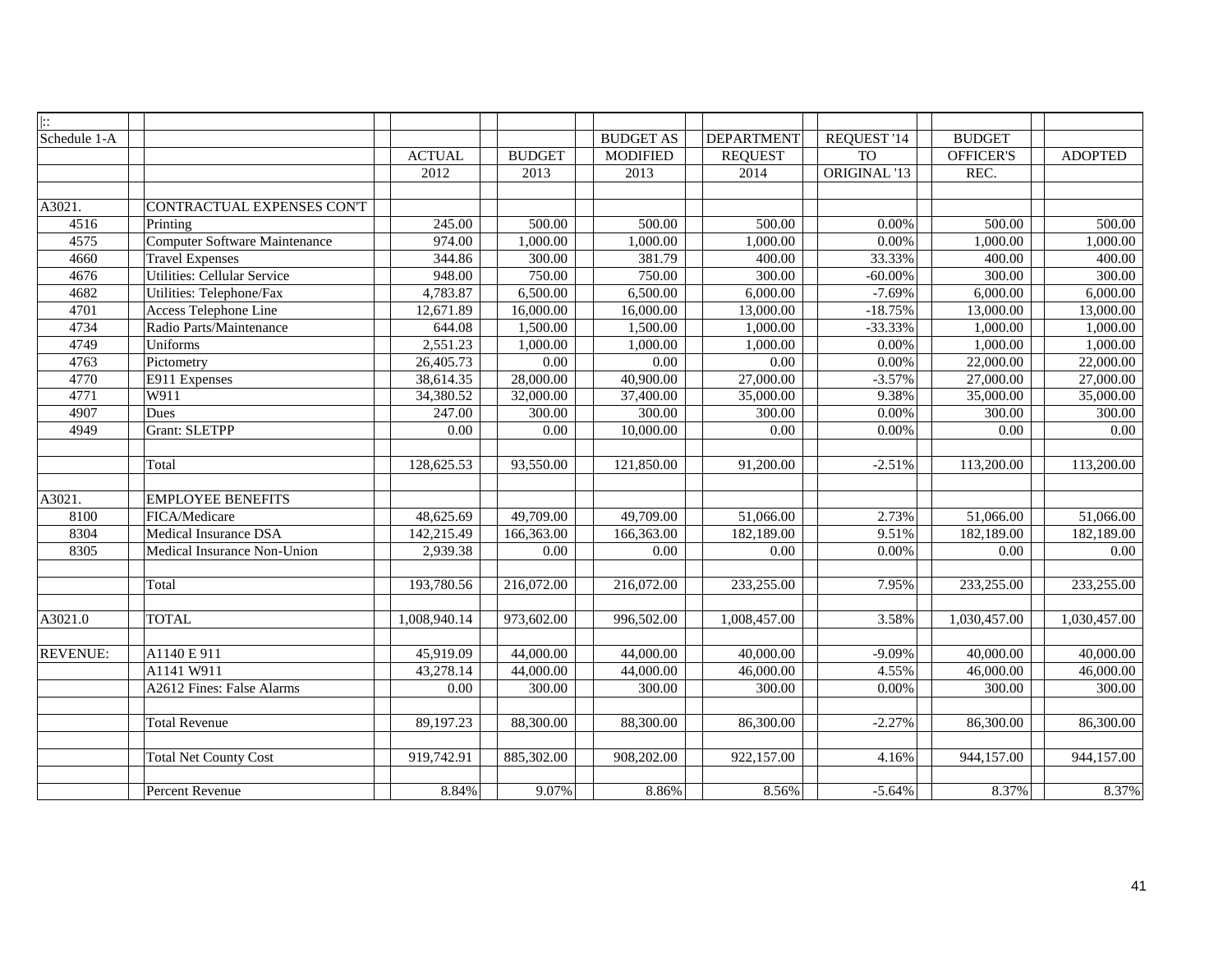| Schedule 1-A   |                                   |               |               | <b>BUDGET AS</b> | <b>DEPARTMENT</b> | REQUEST '14  | <b>BUDGET</b> |                |
|----------------|-----------------------------------|---------------|---------------|------------------|-------------------|--------------|---------------|----------------|
|                |                                   | <b>ACTUAL</b> | <b>BUDGET</b> | <b>MODIFIED</b>  | <b>REQUEST</b>    | <b>TO</b>    | OFFICER'S     | <b>ADOPTED</b> |
| <b>SHERIFF</b> |                                   | 2012          | 2013          | 2013             | 2014              | ORIGINAL '13 | REC.          |                |
|                |                                   |               |               |                  |                   |              |               |                |
| A3110.         | PERSONAL SERVICES                 |               |               |                  |                   |              |               |                |
| 1025           | Sheriff                           | 85,593.00     | 87,305.00     | 87,305.00        | 89.052.00         | 2.00%        | 89,052.00     | 89,052.00      |
| 1104           | <b>Chief Deputy</b>               | 65,303.68     | 0.00          | 0.00             | 0.00              | 0.00%        | 0.00          | 0.00           |
| 1105           | Confidential Assistant to Sheriff | 38,000.00     | 38,760.00     | 38,760.00        | 39,536.00         | 2.00%        | 39,536.00     | 39,536.00      |
| 1155           | Undersheriff                      | 67,193.00     | 68,537.00     | 68,537.00        | 69,908.00         | 2.00%        | 69,908.00     | 69,908.00      |
| 1660           | Insurance Buyout - Non-Union      | 2,159.52      | 0.00          | 0.00             | 0.00              | 0.00%        | 0.00          | 0.00           |
| 1661           | Comp Time Buyout Non-Union        | $0.00\,$      | 0.00          | 766.25           | 0.00              | 0.00%        | 0.00          | 0.00           |
| 1730           | Deputy Sheriff, Lieutenant        | 62,706.41     | 64,266.00     | 64,266.00        | 65,879.00         | 2.51%        | 65,879.00     | 65,879.00      |
| 1734           | Deputy Sheriff, Investigator      | 55,034.70     | 58,422.00     | 58,422.00        | 59,888.00         | 2.51%        | 59,888.00     | 59,888.00      |
| 1735           | Deputy Sheriff, Investigator      | 24,067.93     | 0.00          | 0.00             | 0.00              | 0.00%        | 0.00          | 0.00           |
| 1736           | Deputy Sheriff, Investigator      | 57,318.20     | 59,549.00     | 59,549.00        | 61,057.00         | 2.53%        | 61,057.00     | 61,057.00      |
| 1737           | Deputy Sheriff, Investigator      | 57,833.50     | 59,549.00     | 59,549.00        | 58,824.00         | $-1.22%$     | 58,824.00     | 58,824.00      |
| 1739           | Deputy Sheriff, Sergeant          | 28,785.80     | 56,230.00     | 56,230.00        | 57,655.00         | 2.53%        | 57,655.00     | 57,655.00      |
| 1740           | Deputy Sheriff, Sergeant          | 59,607.80     | 60,739.00     | 60,739.00        | 62,268.00         | 2.52%        | 62,268.00     | 62,268.00      |
| 1741           | Deputy Sheriff, Sergeant          | 56,815.60     | 59,519.00     | 59,519.00        | 61,057.00         | 2.58%        | 61,057.00     | 61,057.00      |
| 1742           | Deputy Sheriff, Sergeant          | 56,698.30     | 58,422.00     | 58,422.00        | 59,888.00         | 2.51%        | 59,888.00     | 59,888.00      |
| 1743           | Deputy Sheriff, Sergeant          | 57,340.47     | 58,422.00     | 58,422.00        | 60,865.00         | 4.18%        | 60,865.00     | 60,865.00      |
| 1750           | Deputy Sheriff (Youth Officer)    | 55,047.56     | 56,651.00     | 56,651.00        | 58,991.00         | 4.13%        | 58,991.00     | 58,991.00      |
| 1751           | Deputy Sheriff                    | 45,586.72     | 52,181.00     | 52,181.00        | 53,501.00         | 2.53%        | 53,501.00     | 53,501.00      |
| 1753           | Deputy Sheriff                    | 50,740.80     | 52,181.00     | 52,181.00        | 53,501.00         | 2.53%        | 53,501.00     | 53,501.00      |
| 1754           | Deputy Sheriff                    | 35,338.40     | 0.00          | 0.00             | 0.00              | 0.00%        | 0.00          | 0.00           |
| 1755           | Deputy Sheriff                    | 54,519.80     | 55,541.00     | 55,541.00        | 57,232.00         | 3.04%        | 57,232.00     | 57,232.00      |
| 1757           | Deputy Sheriff                    | 51,228.60     | 52,181.00     | 52,181.00        | 53,501.00         | 2.53%        | 53,501.00     | 53,501.00      |
| 1758           | Deputy Sheriff                    | 43,623.33     | 55,541.00     | 55,541.00        | 56,945.00         | 2.53%        | 56,945.00     | 44,287.00      |
| 1759           | Deputy Sheriff                    | 51,138.72     | 52,181.00     | 52,181.00        | 44,287.00         | $-15.13%$    | 44,287.00     | 44,287.00      |
| 1760           | Deputy Sheriff                    | 23,963.55     | 46,314.00     | 46,314.00        | 49,592.00         | 7.08%        | 49,592.00     | 49,592.00      |
| 1761           | Deputy Sheriff                    | 51,209.40     | 52,181.00     | 52,181.00        | 53,501.00         | 2.53%        | 53,501.00     | 53,501.00      |
| 1762           | Deputy Sheriff                    | 50,740.80     | 53,125.00     | 50,952.19        | 45,798.00         | $-13.79%$    | 45,798.00     | 45,798.00      |
| 1763           | Deputy Sheriff                    | 52,280.20     | 53,814.00     | 53,814.00        | 55,672.00         | 3.45%        | 55,672.00     | 55,672.00      |
| 1764           | Deputy Sheriff                    | 51,801.80     | 53,266.00     | 53,266.00        | 55,668.00         | 4.51%        | 55,668.00     | 55,668.00      |
| 1765           | Deputy Sheriff (STEP)             | 51,228.60     | 53,125.00     | 53,125.00        | 54,607.00         | 2.79%        | 54,607.00     | 54,607.00      |
| 1770           | Secretary to the Sheriff          | 36,201.13     | 37,243.00     | 37,243.00        | 37,986.00         | 2.00%        | 37,986.00     | 37,986.00      |
| 1771           | <b>Account Clerk Typist</b>       | 31,042.27     | 31,937.00     | 31,937.00        | 32,579.00         | 2.01%        | 32,579.00     | 32,579.00      |
| 1772           | Senior Typist                     | 6,632.50      | 0.00          | 0.00             | 0.00              | 0.00%        | $0.00\,$      | $0.00\,$       |
| 1773           | Typist                            | 24,721.95     | 28,547.00     | 28,547.00        | 29,715.00         | 4.09%        | 29,715.00     | 29,715.00      |
| 1939           | Comp Time Buyout Council 82       | 0.00          | 2,500.00      | 2,500.00         | 2,000.00          | $-20.00%$    | 2,000.00      | 2,000.00       |
| 1940           | Differential Council 82           | 16.00         | 8,000.00      | 8,000.00         | 8,000.00          | 0.00%        | 8,000.00      | 8,000.00       |
| 1941           | Holiday Overtime Council 82       | $0.00\,$      | 70,000.00     | 70,000.00        | 70,000.00         | 0.00%        | 70,000.00     | 70,000.00      |
| 1942           | Overtime Council 82               | $0.00\,$      | 95,000.00     | 93,300.00        | 95,000.00         | 0.00%        | 95,000.00     | 95,000.00      |
| 1943           | Call Back Council 82              | 0.00          | 3,000.00      | 3,000.00         | 3,000.00          | 0.00%        | 3,000.00      | 3,000.00       |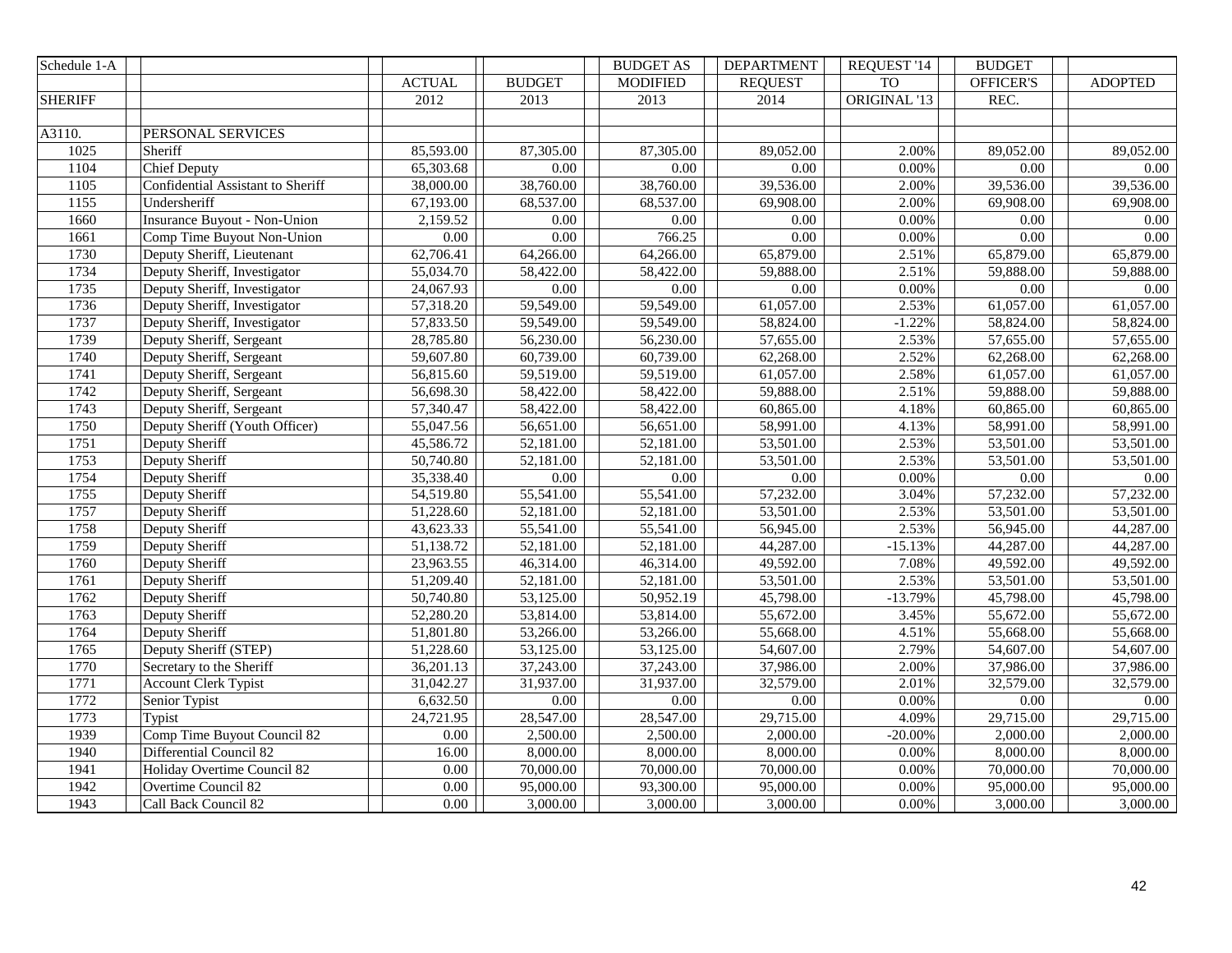| $\pm$        |                                     |                   |                   |                  |                   |              |               |                   |
|--------------|-------------------------------------|-------------------|-------------------|------------------|-------------------|--------------|---------------|-------------------|
| Schedule 1-A |                                     |                   |                   | <b>BUDGET AS</b> | <b>DEPARTMENT</b> | REQUEST '14  | <b>BUDGET</b> |                   |
|              |                                     | <b>ACTUAL</b>     | <b>BUDGET</b>     | <b>MODIFIED</b>  | <b>REQUEST</b>    | TO           | OFFICER'S     | <b>ADOPTED</b>    |
|              |                                     | 2012              | 2013              | 2013             | 2014              | ORIGINAL '13 | REC.          |                   |
| A3110.       | PERSONAL SERVICES CON'T             |                   |                   |                  |                   |              |               |                   |
| 1944         | YCFIT Overtime Council 82           | 0.00              | 2,000.00          | 1,000.00         | 1,000.00          | $-50.00%$    | 1,000.00      | 1,000.00          |
| 1945         | Officer in Charge Council 82        | 0.00              | 500.00            | 500.00           | 500.00            | 0.00%        | 500.00        | 500.00            |
| 1946         | <b>Educational Bonus Council 82</b> | 0.00              | 2,500.00          | 2,500.00         | 3,300.00          | 32.00%       | 3,300.00      | 3,300.00          |
| 1947         | Canine Care Council 82              | 0.00              | 11,000.00         | 11,000.00        | 11,500.00         | 4.55%        | 11,500.00     | 11,500.00         |
| 1948         | Insurance Buyout - Council 82       | $\overline{0.00}$ | 13,052.00         | 13,052.00        | 13,637.00         | 4.48%        | 13,637.00     | 13,637.00         |
| 1949         | Comp Time Buyout DSA                | 2,048.81          | 500.00            | 500.00           | 500.00            | 0.00%        | 500.00        | 500.00            |
| 1950         | Differential DSA                    | 8,801.95          | 0.00              | 0.00             | 0.00              | 0.00%        | 0.00          | 0.00              |
| 1951         | Holiday Overtime DSA                | 71,211.84         | 0.00              | 0.00             | 0.00              | 0.00%        | 0.00          | 0.00              |
| 1952         | Overtime DSA                        | 109,076.54        | 0.00              | 600.00           | 0.00              | 0.00%        | 0.00          | 0.00              |
| 1953         | Call Back DSA                       | 2,539.95          | 0.00              | 0.00             | 300.00            | 300.00%      | 300.00        | 300.00            |
| 1954         | YCFIT Overtime DSA                  | 1,332.60          | 0.00              | 1,000.00         | 0.00              | 0.00%        | 0.00          | 0.00              |
| 1955         | Officer In Charge DSA               | 540.19            | 0.00              | 0.00             | 0.00              | 0.00%        | 0.00          | 0.00              |
| 1956         | <b>Education Bonus DSA</b>          | 3,216.58          | 0.00              | 0.00             | 0.00              | 0.00%        | 0.00          | $0.00\,$          |
| 1957         | Canine Care DSA                     | 11,445.32         | 0.00              | 0.00             | 0.00              | 0.00%        | 0.00          | 0.00              |
| 1958         | Insurance Buyout - DSA              | 12,010.56         | 0.00              | 2,784.00         | 2,959.00          | 2959.00%     | 2,959.00      | 2,959.00          |
| 1961         | 35-40 Hours                         | 696.97            | 500.00            | 1,600.00         | 1,000.00          | 100.00%      | 1,000.00      | 1,000.00          |
| 1985         | Deputy Sheriff PT                   | 1,998.34          | 2,000.00          | 3,652.88         | 2,000.00          | 0.00%        | 2,000.00      | 2,000.00          |
| 1995         | Marine Patrol Officer PT            | 46,623.02         | 46,000.00         | 46,000.00        | 47,000.00         | 2.17%        | 47,000.00     | 47,000.00         |
| 1997         | <b>Account Clerk Typist PT</b>      | 7,871.89          | 12,200.00         | 12,200.00        | 12,200.00         | 0.00%        | 12,200.00     | 12,200.00         |
|              |                                     |                   |                   |                  |                   |              |               |                   |
|              | Total                               | 1,820,934.60      | 1,784,481.00      | 1,787,511.32     | 1,812,849.00      | 1.59%        | 1,812,849.00  | 1,800,191.00      |
|              |                                     |                   |                   |                  |                   |              |               |                   |
| A3110.       | <b>EQUIPMENT</b>                    |                   |                   |                  |                   |              |               |                   |
| 2110         | Chairs                              | 0.00              | 250.00            | 766.66           | 250.00            | 0.00%        | 250.00        | 250.00            |
| 2115         | Computer Hardware                   | 9,334.82          | 0.00              | 0.00             | 0.00              | 0.00%        | 0.00          | 0.00              |
| 2213         | Vehicles - Marked                   | 0.00              | 0.00              | 0.00             | 56,000.00         | 56000.00%    | 56,000.00     | 56,000.00         |
| 2214         | Push Bumper                         | 0.00              | 0.00              | $0.00\,$         | 1,200.00          | 1200.00%     | 1,200.00      | 1,200.00          |
| 2215         | Vehicle Screens                     | 567.86            | $\overline{0.00}$ | 0.00             | 1,500.00          | 1500.00%     | 1,500.00      | 1,500.00          |
| 2410         | Radar                               | 1,488.00          | 0.00              | 165.00           | 1,600.00          | 1600.00%     | 1,600.00      | 1,600.00          |
| 2411         | Radios - Portable                   | 929.63            | 5,561.00          | 0.00             | 0.00              | $-100.00\%$  | 0.00          | 0.00              |
| 2413         | <b>Sirens</b>                       | 302.10            | 500.00            | 500.00           | 2,700.00          | 440.00%      | 2,700.00      | 2,700.00          |
| 2415         | Weapons                             | 1,080.50          | 1,500.00          | 28,737.09        | 1,500.00          | 0.00%        | 1,500.00      | 1,500.00          |
| 2422         | Cameras                             | 102.99            | 500.00            | 200.00           | 200.00            | $-60.00%$    | 200.00        | 200.00            |
| 2424         | Emergency Bar Lights                | 0.00              | 0.00              | 0.00             | 4,125.00          | 4125.00%     | 4,125.00      | 4,125.00          |
| 2435         | <b>YCFIT</b> Equipment              | 0.00              | 500.00            | 1,028.34         | 500.00            | 0.00%        | 500.00        | 500.00            |
| 2514         | <b>Training Room Equipment</b>      | 1,341.70          | 600.00            | 83.34            | 600.00            | 0.00%        | 600.00        | 600.00            |
| 2949         | <b>Grant: SLETPP</b>                | 33,882.88         | 0.00              | 0.00             | 0.00              | 0.00%        | 0.00          | $\overline{0.00}$ |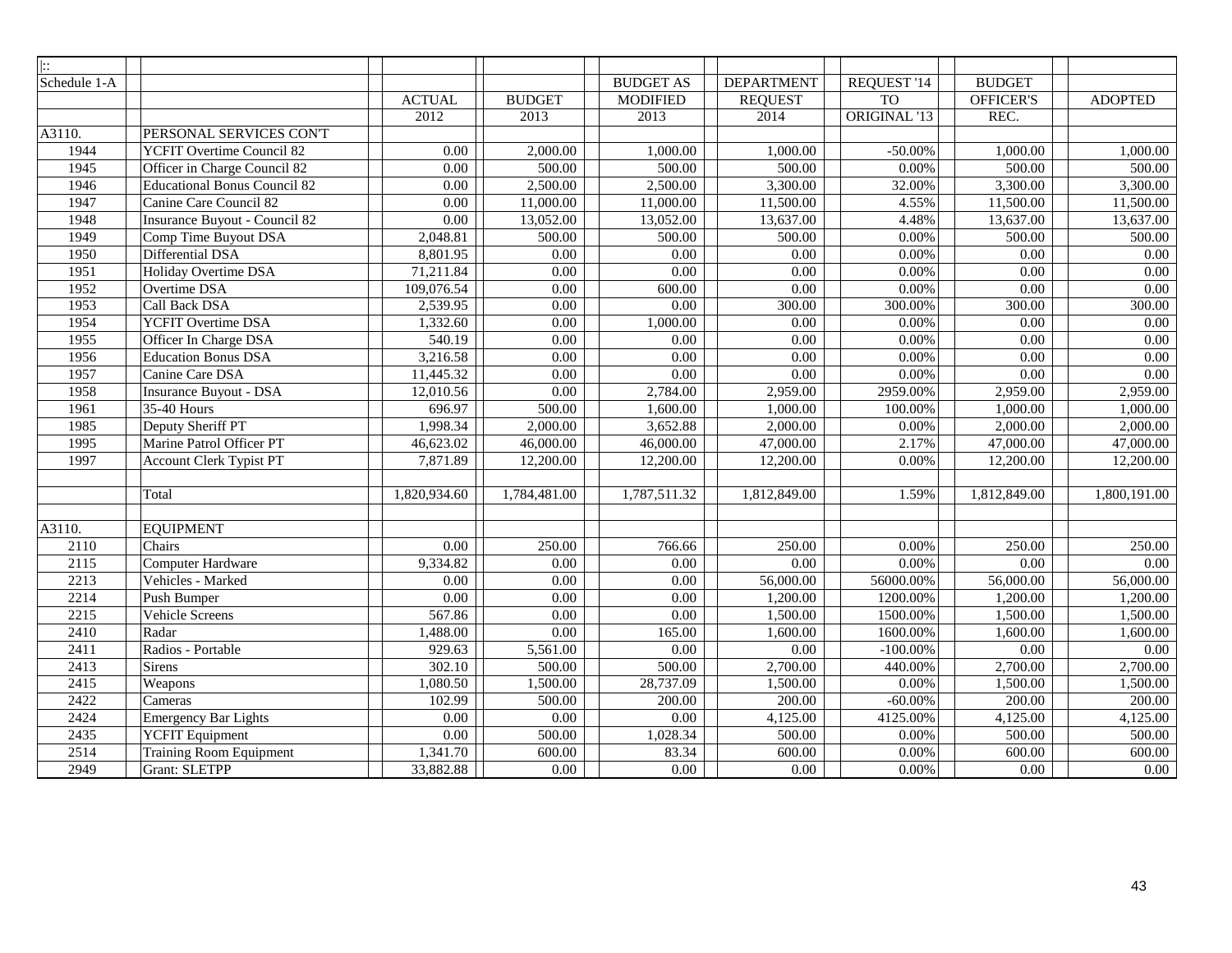| $\overline{\mathbb{R}}$ |                                   |                   |                    |                  |                   |              |               |                |
|-------------------------|-----------------------------------|-------------------|--------------------|------------------|-------------------|--------------|---------------|----------------|
| Schedule 1-A            |                                   |                   |                    | <b>BUDGET AS</b> | <b>DEPARTMENT</b> | REQUEST '14  | <b>BUDGET</b> |                |
|                         |                                   | <b>ACTUAL</b>     | <b>BUDGET</b>      | <b>MODIFIED</b>  | <b>REQUEST</b>    | <b>TO</b>    | OFFICER'S     | <b>ADOPTED</b> |
|                         |                                   | 2012              | 2013               | 2013             | 2014              | ORIGINAL '13 | REC.          |                |
| A3110.                  | <b>EQUIPMENT CON'T</b>            |                   |                    |                  |                   |              |               |                |
| 2950                    | <b>Grant: LETPP</b>               | 2,769.73          | 0.00               | 0.00             | 0.00              | 0.00%        | 0.00          | 0.00           |
| 2951                    | <b>Byrne Grant</b>                | 35,970.54         | 0.00               | 0.00             | 0.00              | 0.00%        | 0.00          | 0.00           |
|                         |                                   |                   |                    |                  |                   |              |               |                |
|                         | Total                             | 87,770.75         | 9,411.00           | 31,480.43        | 70,175.00         | 645.67%      | 70,175.00     | 70,175.00      |
|                         |                                   |                   |                    |                  |                   |              |               |                |
| A3110.                  | CONTRACTUAL EXPENSES              |                   |                    |                  |                   |              |               |                |
| 4004                    | <b>Attorney Fees</b>              | 1,766.25          | 1,500.00           | 1,500.00         | 1,500.00          | 0.00%        | 1,500.00      | 1,500.00       |
| 4005                    | <b>Audit Fees</b>                 | 0.00              | 2,800.00           | 2,800.00         | 0.00              | $-100.00\%$  | 0.00          | 0.00           |
| 4011                    | Consultants                       | 2,965.10          | 3,000.00           | 2,830.55         | 3,000.00          | 0.00%        | 3,000.00      | 3,000.00       |
| 4019                    | EAP                               | 0.00              | 3,500.00           | 3,407.95         | 3,324.00          | $-5.03%$     | 3,324.00      | 3,324.00       |
| 4026                    | L.E. Training Materials           | 366.83            | 500.00             | 0.00             | 0.00              | $-100.00\%$  | 0.00          | 0.00           |
| 4056                    | Polygraph Consultant              | 750.00            | 2,000.00           | 2,000.00         | 2,000.00          | 0.00%        | 2,000.00      | 2,000.00       |
| 4152                    | Conferences                       | $\overline{0.00}$ | 600.00             | 85.00            | 600.00            | 0.00%        | 600.00        | 600.00         |
| 4156                    | Training                          | 13,447.84         | 9,500.00           | 9,400.00         | 9,400.00          | $-1.05%$     | 9,400.00      | 9,400.00       |
| 4401                    | <b>Boat Repair/Maintenance</b>    | 6,343.97          | 6,000.00           | 6,851.11         | 5,000.00          | $-16.67%$    | 5,000.00      | 5,000.00       |
| 4407                    | <b>Equipment Maint Agreements</b> | 1,109.77          | 400.00             | 400.00           | 400.00            | 0.00%        | 400.00        | 400.00         |
| 4408                    | Equipment Maintenance/Repair      | 45.00             | 3,625.00           | 3,625.00         | 100.00            | $-97.24%$    | 100.00        | 100.00         |
| 4424                    | Snowmobile Maintenance            | 20.20             | $\frac{1}{400.00}$ | 265.83           | 200.00            | $-50.00\%$   | 200.00        | 200.00         |
| 4457                    | <b>Computer Supplies</b>          | 1,215.50          | 250.00             | 250.00           | 250.00            | 0.00%        | 250.00        | 250.00         |
| 4470                    | Office Supplies                   | 9,388.86          | 8,000.00           | 8,000.00         | 9,000.00          | 12.50%       | 9,000.00      | 9,000.00       |
| 4471                    | Photographic Supplies             | 0.00              | 450.00             | 450.00           | 0.00              | $-100.00\%$  | 0.00          | 0.00           |
| 4474                    | <b>Safety Supplies</b>            | 314.99            | 600.00             | 565.00           | 500.00            | $-16.67%$    | 500.00        | 500.00         |
| 4476                    | Vehicle Supplies                  | 53.81             | 350.00             | 350.00           | 0.00              | $-100.00\%$  | 0.00          | 0.00           |
| 4483                    | <b>YCFIT Supplies</b>             | 0.00              | 1,500.00           | 1,650.61         | 1,500.00          | 0.00%        | 1,500.00      | 1,500.00       |
| 4485                    | <b>AED Supplies</b>               | 0.00              | 1,250.00           | 1,250.00         | 1,000.00          | $-20.00%$    | 1,000.00      | 1,000.00       |
| 4505                    | Dry Cleaning                      | 1,160.65          | 3,500.00           | 3,500.00         | 2,500.00          | $-28.57%$    | 2,500.00      | 2,500.00       |
| 4507                    | Copier Charge                     | 3,429.15          | 4,500.00           | 4,500.00         | 4,000.00          | $-11.11%$    | 4,000.00      | 4,000.00       |
| 4515                    | Postage                           | 1,372.89          | 3,000.00           | 3,000.00         | 3,000.00          | 0.00%        | 3,000.00      | 3,000.00       |
| 4516                    | Printing                          | 1,150.00          | 1,600.00           | 1,600.00         | 1,500.00          | $-6.25%$     | 1,500.00      | 1,500.00       |
| 4522                    | Shipments                         | 161.81            | 200.00             | 200.00           | 200.00            | 0.00%        | 200.00        | 200.00         |
| 4571                    | <b>Computer Software</b>          | 2,341.10          | 2,500.00           | 2,500.00         | 6,558.00          | 162.32%      | 6,558.00      | 6,558.00       |
| 4576                    | Comp Software Maint Agreements    | 4,155.00          | 2,000.00           | 2,000.00         | 9,165.00          | 358.25%      | 9,165.00      | 9,165.00       |
| 4653                    | Gasoline                          | 118,794.50        | 119,728.00         | 119,728.00       | 100,000.00        | $-16.48%$    | 100,000.00    | 100,000.00     |
| 4656                    | Oil/Grease                        | 2,423.97          | 3,000.00           | 3,000.00         | 0.00              | $-100.00\%$  | 0.00          | 0.00           |
| 4658                    | <b>Towing Vehicles</b>            | 1,672.20          | 1,000.00           | 2,478.30         | 2,000.00          | 100.00%      | 2,000.00      | 2,000.00       |
| 4660                    | <b>Travel Expenses</b>            | 2,162.09          | 1,800.00           | 3,256.63         | 2,000.00          | 11.11%       | 2,000.00      | 2,000.00       |
| 4661                    | Vehicle Parts/Maintenance/Repairs | 44,555.33         | 55,000.00          | 52,611.09        | 58,350.00         | 6.09%        | 58,350.00     | 58,350.00      |
| 4676                    | Utilities: Cellular Service       | 7,603.30          | 7,500.00           | 7,500.00         | 7,000.00          | $-6.67%$     | 7,000.00      | 7,000.00       |
| 4682                    | Utilities: Telephone/Fax          | 15,744.26         | 17,500.00          | 17,500.00        | 16,000.00         | $-8.57%$     | 16,000.00     | 8,000.00       |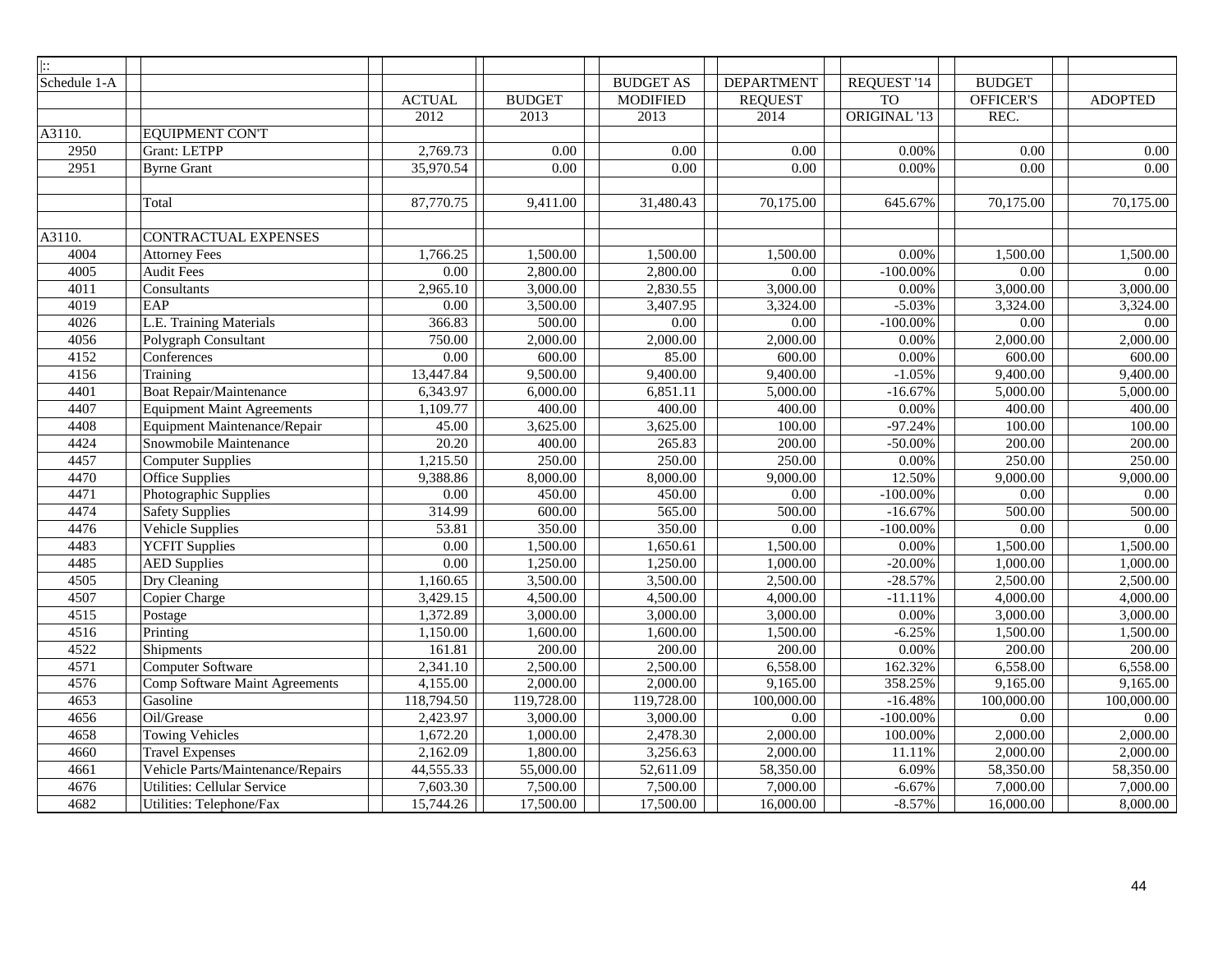| ::           |                                        |                   |               |                   |                   |              |               |                   |
|--------------|----------------------------------------|-------------------|---------------|-------------------|-------------------|--------------|---------------|-------------------|
| Schedule 1-A |                                        |                   |               | <b>BUDGET AS</b>  | <b>DEPARTMENT</b> | REQUEST '14  | <b>BUDGET</b> |                   |
|              |                                        | <b>ACTUAL</b>     | <b>BUDGET</b> | <b>MODIFIED</b>   | <b>REQUEST</b>    | <b>TO</b>    | OFFICER'S     | <b>ADOPTED</b>    |
|              |                                        | 2012              | 2013          | 2013              | 2014              | ORIGINAL '13 | REC.          |                   |
| A3110.       | CONTRACTUAL EXPENSES CON'T             |                   |               |                   |                   |              |               |                   |
| 4707         | <b>Crime Scene Processing Supplies</b> | 113.43            | 250.00        | 275.58            | 450.00            | 80.00%       | 450.00        | 450.00            |
| 4708         | Critical Incident                      | 2,200.00          | 2,200.00      | 2,200.00          | 2,200.00          | 0.00%        | 2,200.00      | 2,200.00          |
| 4724         | <b>LE Explorer Post</b>                | 0.00              | 750.00        | 724.42            | 300.00            | $-60.00%$    | 300.00        | 300.00            |
| 4727         | Monroe County Lab                      | 17,532.62         | 17,972.00     | 17,972.00         | 18,422.00         | 2.50%        | 18,422.00     | 18,422.00         |
| 4730         | Protective Clothing                    | 0.00              | 4,500.00      | 4,500.00          | 4,500.00          | 0.00%        | 4,500.00      | 4,500.00          |
| 4731         | Protective Equipment                   | 1,715.75          | 4,000.00      | 4,000.00          | 4,000.00          | 0.00%        | 4,000.00      | 4,000.00          |
| 4734         | Radio Parts/Maintenance                | 1,308.45          | 3,000.00      | 3,000.00          | 2,000.00          | $-33.33%$    | 2,000.00      | 2,000.00          |
| 4744         | <b>STAR Unit</b>                       | 4,490.40          | 2,430.00      | 2,430.00          | 2,430.00          | 0.00%        | 2,430.00      | 2,430.00          |
| 4746         | Tear Gas                               | 0.00              | 200.00        | 200.00            | 0.00              | $-100.00\%$  | 0.00          | 0.00              |
| 4749         | Uniforms                               | 19,724.14         | 10,000.00     | 10,000.00         | 9,000.00          | $-10.00%$    | 9,000.00      | 9,000.00          |
| 4752         | Weapon Ammunition                      | 6,916.00          | 4,000.00      | 3,832.92          | 4,000.00          | 0.00%        | 4,000.00      | 4,000.00          |
| 4753         | Weapon Maintenance                     | 465.70            | 400.00        | 400.00            | 400.00            | 0.00%        | 400.00        | 400.00            |
| 4754         | <b>Weapon Targets</b>                  | 494.88            | 300.00        | 467.08            | 500.00            | 66.67%       | 500.00        | 500.00            |
| 4757         | <b>Boat Safety Equipment</b>           | $\overline{0.00}$ | 900.00        | 183.06            | 900.00            | 0.00%        | 900.00        | 900.00            |
| 4761         | <b>DARE</b> Expenses                   | 685.57            | 750.00        | 750.00            | 750.00            | 0.00%        | 750.00        | 750.00            |
| 4765         | Handicapped Ed Program                 | 0.00              | 100.00        | 100.00            | 100.00            | 0.00%        | 100.00        | 100.00            |
| 4850         | Dog Expense                            | 4.49              | 800.00        | 800.00            | 0.00              | $-100.00\%$  | 0.00          | 0.00              |
| 4899         | Administrative Hearing                 | 557.65            | 600.00        | 600.00            | 600.00            | 0.00%        | 600.00        | 600.00            |
| 4903         | Awards                                 | $\overline{0.00}$ | 500.00        | 500.00            | 500.00            | 0.00%        | 500.00        | 500.00            |
| 4907         | Dues                                   | 255.00            | 350.00        | 350.00            | 350.00            | 0.00%        | 350.00        | 350.00            |
| 4911         | Insurance                              | 90,437.69         | 88,587.00     | 87,638.50         | 100,046.00        | 12.94%       | 100,046.00    | 100,046.00        |
| 4916         | Publications                           | 610.18            | 2,000.00      | 2,209.55          | 1,000.00          | $-50.00%$    | 1,000.00      | 1,000.00          |
| 4945         | <b>Grant: LETPP</b>                    | 1,209.85          | 0.00          | $\overline{0.00}$ | 0.00              | 0.00%        | 0.00          | 0.00              |
| 4949         | <b>Grant: SLETPP</b>                   | 19,979.57         | 0.00          | 8,500.00          | 0.00              | 0.00%        | 0.00          | $\overline{0.00}$ |
| 4954         | Grant: GTSC - Supplies: Seats          | 3,739.30          | 0.00          | 3,376.58          | 0.00              | 0.00%        | 0.00          | $\overline{0.00}$ |
| 4962         | Leases: Equipment (Outside)            | 836.00            | 0.00          | 800.00            | 800.00            | 800.00%      | 800.00        | 800.00            |
| 4963         | Leases: Identification                 | 408.00            | 0.00          | 408.00            | 408.00            | 408.00%      | 408.00        | 408.00            |
| 4988         | Grant: Legislative                     | 2,505.00          | 0.00          | 9.995.00          | 0.00              | 0.00%        | 0.00          | 0.00              |
|              |                                        |                   |               |                   |                   |              |               |                   |
|              | Total                                  | 420,704.04        | 413,642.00    | 435,267.76        | 403,703.00        | $-2.40%$     | 403,703.00    | 395,703.00        |
| A3110.       | <b>EMPLOYEE BENEFITS</b>               |                   |               |                   |                   |              |               |                   |
| 8100         | FICA/Medicare                          | 132,800.87        | 136,170.00    | 136,170.00        | 143,644.00        | 5.49%        | 143,644.00    | 142,664.00        |
| 8302         | Medical Insurance - Council 82         | 0.00              | 267,937.00    | 267,937.00        | 289,838.00        | 8.17%        | 289,838.00    | 287,833.00        |
| 8304         | Medical Insurance DSA                  | 273,106.32        | 40,790.00     | 26,498.00         | 21,165.00         | $-48.11%$    | 21,165.00     | 21,165.00         |
| 8305         | Medcial Insurance Non-Union            | 29,540.40         | 45,980.00     | 45,980.00         | 48,887.00         | 6.32%        | 48,887.00     | 48,887.00         |
|              |                                        |                   |               |                   |                   |              |               |                   |
|              | Total                                  | 435,447.59        | 490,877.00    | 476,585.00        | 503,534.00        | 2.58%        | 503,534.00    | 500,549.00        |
| A3110.0      | <b>TOTAL</b>                           | 2,764,856.98      | 2,698,411.00  | 2,730,844.51      | 2,790,261.00      | 3.40%        | 2,790,261.00  | 2,766,618.00      |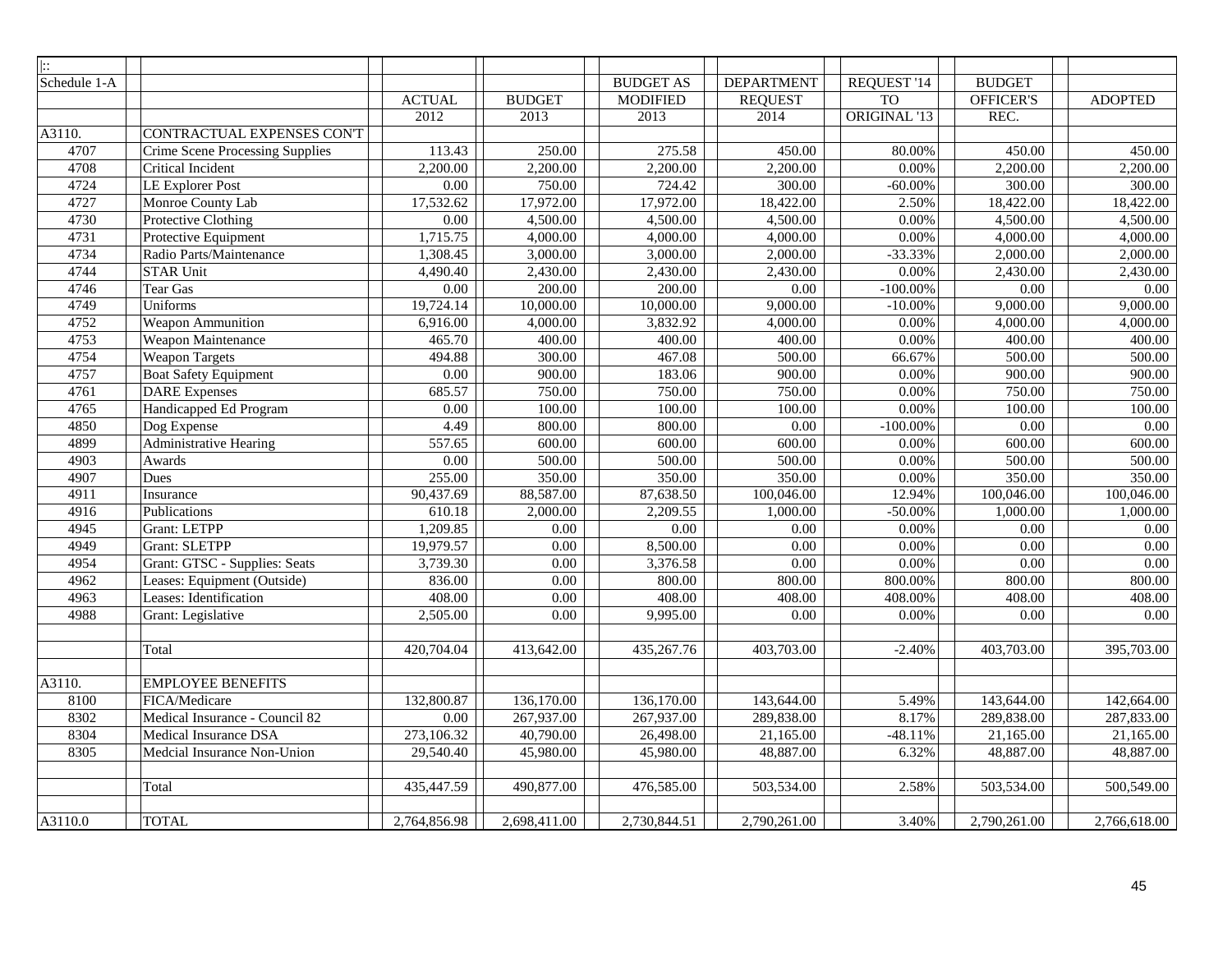| Schedule 1-A    |                                    |               |               | <b>BUDGET AS</b> | <b>DEPARTMENT</b> | REQUEST '14         | <b>BUDGET</b>    |                |
|-----------------|------------------------------------|---------------|---------------|------------------|-------------------|---------------------|------------------|----------------|
|                 |                                    | <b>ACTUAL</b> | <b>BUDGET</b> | <b>MODIFIED</b>  | <b>REQUEST</b>    | <b>TO</b>           | <b>OFFICER'S</b> | <b>ADOPTED</b> |
|                 |                                    | 2012          | 2013          | 2013             | 2014              | <b>ORIGINAL '13</b> | REC.             |                |
|                 |                                    |               |               |                  |                   |                     |                  |                |
| <b>REVENUE:</b> | A1510 Sheriff Fees                 | 65,664.27     | 75,100.00     | 75,100.00        | 70,000.00         | $-6.79%$            | 70,000.00        | 70,000.00      |
|                 | A1528 Fraud Investigation Contract | 33,229.00     | 48,012.00     | 48,012.00        | 40,487.00         | $-15.67%$           | 40,487.00        | 40,487.00      |
|                 | A1589 Other Public Safety Income   | 68.13         | 0.00          | 0.00             | 0.00              | 0.00%               | 0.00             | 0.00           |
|                 | A2665 Sale of Equipment            | 8,122.61      | 0.00          | 0.00             | 6,000.00          | 6000.00%            | 6,000.00         | 6,000.00       |
|                 | A2682 Worker's Comp Wage Recover   | 8,841.69      | 0.00          | 0.00             | 0.00              | 0.00%               | 0.00             | 0.00           |
|                 | A2706 DARE Fees                    | 0.00          | 100.00        | 100.00           | 100.00            | 0.00%               | 100.00           | 100.00         |
|                 | A2770 Fines (Article 75)           | 300.00        | 0.00          | 0.00             | 300.00            | 300.00%             | 300.00           | 300.00         |
|                 | A3315 Navigation                   | 15,511.73     | 26,935.00     | 26,935.00        | 28,000.00         | 3.95%               | 28,000.00        | 28,000.00      |
|                 | A4388 Grant Gov. Traffic Safety    | 4,494.66      | 0.00          | 3,276.58         | 0.00              | 0.00%               | 0.00             | 0.00           |
|                 | A4390 Byrne Grant                  | 35,237.41     | 0.00          | 0.00             | 0.00              | 0.00%               | 0.00             | 0.00           |
|                 | A4393 Grant: LETPP                 | 3,964.13      | 0.00          | 0.00             | 0.00              | 0.00%               | 0.00             | 0.00           |
|                 | A4394 Grant: SLETPP                | 32,129.13     | 0.00          | 18,500.00        | 0.00              | $0.00\%$            | 0.00             | 0.00           |
|                 |                                    |               |               |                  |                   |                     |                  |                |
|                 | <b>Total Revenue</b>               | 207,562.76    | 150,147.00    | 171,923.58       | 144,887.00        | $-3.50%$            | 144,887.00       | 144,887.00     |
|                 |                                    |               |               |                  |                   |                     |                  |                |
|                 | <b>Total Net County Cost</b>       | 2,557,294.22  | 2,548,264.00  | 2,558,920.93     | 2,645,374.00      | 3.81%               | 2,645,374.00     | 2,621,731.00   |
|                 |                                    |               |               |                  |                   |                     |                  |                |
|                 | Percent Revenue                    | 7.51%         | 5.56%         | 6.30%            | 5.19%             | $-6.68%$            | 5.19%            | 5.24%          |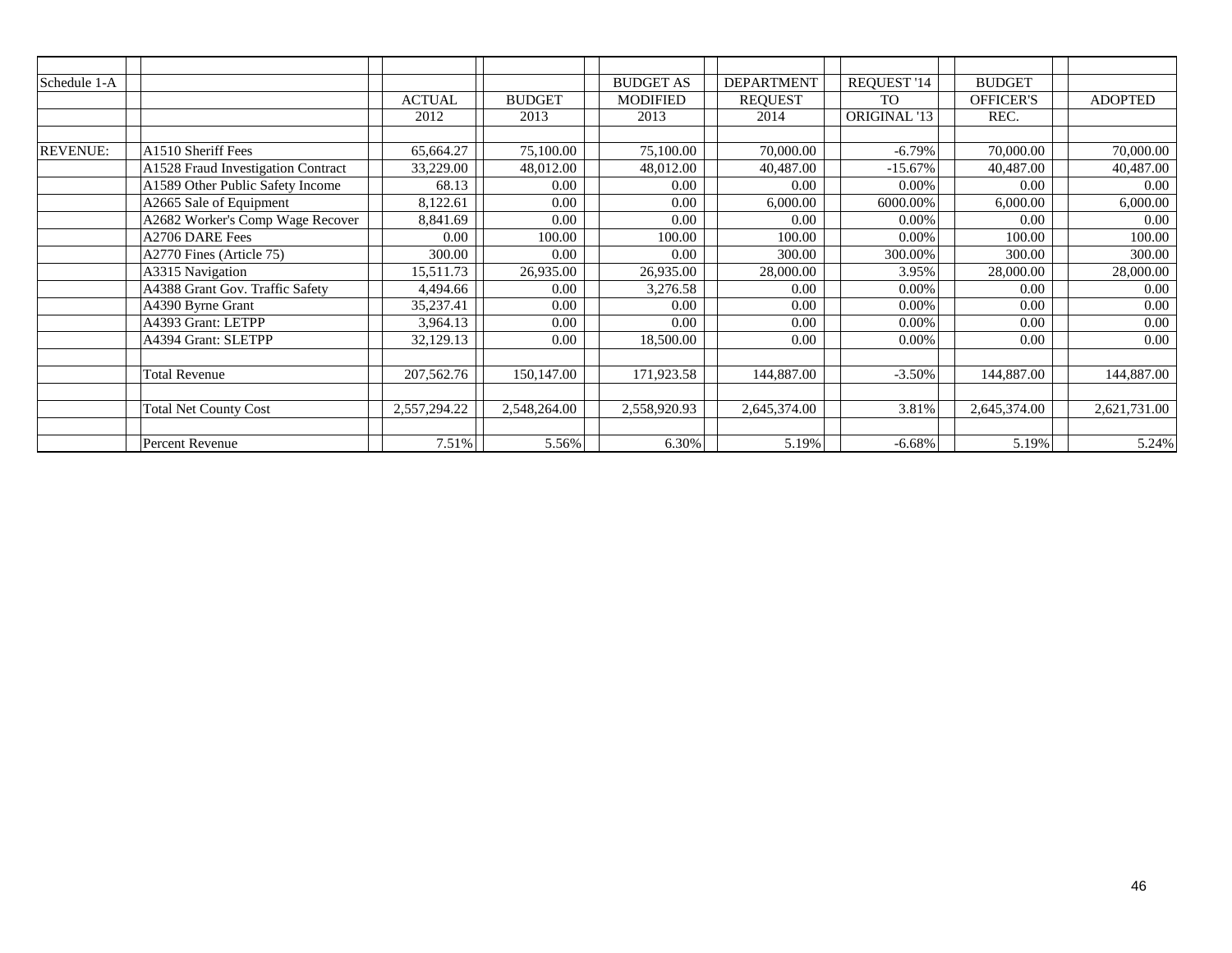| Schedule 1-A     |                                    |               |               | <b>BUDGET AS</b> | <b>DEPARTMENT</b> | REQUEST '14  | <b>BUDGET</b> |                |
|------------------|------------------------------------|---------------|---------------|------------------|-------------------|--------------|---------------|----------------|
|                  |                                    | <b>ACTUAL</b> | <b>BUDGET</b> | <b>MODIFIED</b>  | <b>REQUEST</b>    | <b>TO</b>    | OFFICER'S     | <b>ADOPTED</b> |
|                  |                                    | 2012          | 2013          | 2013             | 2014              | ORIGINAL '13 | REC.          |                |
| <b>PROBATION</b> |                                    |               |               |                  |                   |              |               |                |
|                  |                                    |               |               |                  |                   |              |               |                |
| A3140.           | PERSONAL SERVICES                  |               |               |                  |                   |              |               |                |
| 1090             | <b>Probation Director</b>          | 56,784.00     | 57,920.00     | 57,920.00        | 59,079.00         | 2.00%        | 59,079.00     | 59,079.00      |
| 1175             | <b>Probation Officer</b>           | 46,889.22     | 47,886.00     | 47,886.00        | 48,836.00         | 1.98%        | 48,836.00     | 48,836.00      |
| 1176             | Probation Officer                  | 46,186.56     | 47,119.00     | 47,119.00        | 48,304.00         | 2.51%        | 48,304.00     | 48,304.00      |
| 1177             | <b>Probation Officer</b>           | 41,697.60     | 43,538.00     | 43,538.00        | 45,375.00         | 4.22%        | 45,375.00     | 45,375.00      |
| 1178             | <b>Probation Officer</b>           | 44,032.80     | 45,475.00     | 45,475.00        | 46,388.00         | 2.01%        | 46,388.00     | 46,388.00      |
| 1180             | Probation Supervisor               | 51,441.95     | 52,929.00     | 52,929.00        | 53,988.00         | 2.00%        | 53,988.00     | 53,988.00      |
| 1181             | Probation Officer Trainee          | 840.84        | 0.00          | 0.00             | 0.00              | 0.00%        | 0.00          | 0.00           |
| 1270             | Senior Account Clerk Typist        | 35,224.56     | 35,938.00     | 35,938.00        | 36,650.00         | 1.98%        | 36,650.00     | 36,650.00      |
| 1500             | Call Back CSEA                     | 50.56         | 500.00        | 500.00           | 500.00            | 0.00%        | 500.00        | 500.00         |
| 1505             | Overtime                           | 57.84         | 300.00        | 300.00           | 300.00            | 0.00%        | 300.00        | 300.00         |
| 1506             | Phone Work                         | 88.00         | 200.00        | 200.00           | 200.00            | 0.00%        | 200.00        | 200.00         |
| 1508             | 35-40 Hours                        | 359.96        | 1,000.00      | 1,000.00         | 1,000.00          | 0.00%        | 1,000.00      | 1,000.00       |
| 1661             | Comp Time Buyout Non-Union         | 0.00          | 0.00          | 0.00             | 2,220.00          | 2200.00%     | 2,220.00      | 1,000.00       |
|                  |                                    |               |               |                  |                   |              |               |                |
|                  | Total                              | 323,653.89    | 332,805.00    | 332,805.00       | 342,840.00        | 3.02%        | 342,840.00    | 341,620.00     |
|                  |                                    |               |               |                  |                   |              |               |                |
| A3140.           | CONTRACTUAL EXPENSES               |               |               |                  |                   |              |               |                |
| 4024             | <b>Interpreter Services</b>        | 0.00          | 100.00        | 100.00           | 100.00            | 0.00%        | 100.00        | 100.00         |
| 4152             | Conferences                        | 0.00          | 350.00        | 470.00           | 500.00            | 42.86%       | 500.00        | 500.00         |
| 4156             | Training                           | 800.75        | 1,200.00      | 1,080.00         | 1,000.00          | $-16.67%$    | 1,000.00      | 1,000.00       |
| 4460             | Drug Testing Supplies              | 430.00        | 700.00        | 700.00           | 700.00            | 0.00%        | 700.00        | 700.00         |
| 4470             | Office Supplies                    | 1,770.18      | 1,200.00      | 1,200.00         | 1.200.00          | 0.00%        | 1,200.00      | 1,200.00       |
| 4474             | <b>Safety Supplies</b>             | 86.70         | 250.00        | 50.00            | 200.00            | $-20.00%$    | 200.00        | 200.00         |
| 4507             | Copier Charge                      | 1,320.90      | 1,700.00      | 1,500.00         | 1,700.00          | 0.00%        | 1,700.00      | 1,700.00       |
| 4515             | Postage                            | 1,220.40      | 1,300.00      | 1,500.00         | 1,300.00          | 0.00%        | 1,300.00      | 1,300.00       |
| 4516             | Printing                           | 413.79        | 400.00        | 400.00           | 400.00            | 0.00%        | 400.00        | 400.00         |
| 4576             | Computer Software Maint Agree      | 5,079.00      | 5,328.00      | 5,268.00         | 5,500.00          | 3.23%        | 5,500.00      | 5,500.00       |
| 4653             | Gasoline                           | 188.63        | 600.00        | 600.00           | 600.00            | 0.00%        | 600.00        | 600.00         |
| 4654             | Mileage                            | 1,025.11      | 1,000.00      | 1,200.00         | 1,000.00          | 0.00%        | 1,000.00      | 1,000.00       |
| 4660             | <b>Travel Expenses</b>             | 38.63         | 800.00        | 800.00           | 800.00            | 0.00%        | 800.00        | 800.00         |
| 4676             | <b>Utilities: Cellular Service</b> | 120.64        | 200.00        | 200.00           | 200.00            | 0.00%        | 200.00        | 200.00         |
| 4682             | Utilities: Telephone/Fax           | 1,237.64      | 1,700.00      | 1,700.00         | 1,500.00          | $-11.76%$    | 1,500.00      | 1,500.00       |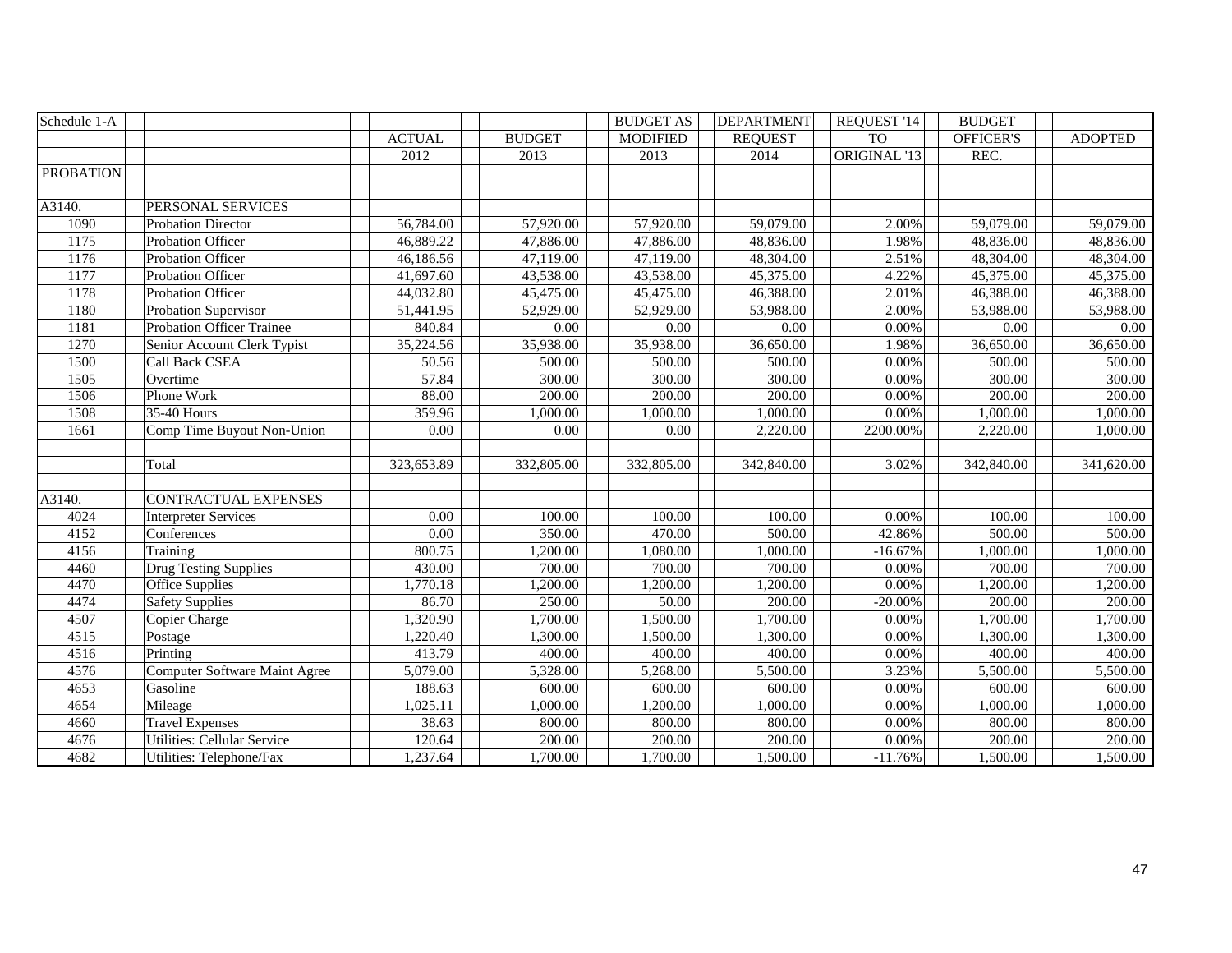| $\left  \cdot \right $ |                              |               |               |                  |                   |              |                  |                |
|------------------------|------------------------------|---------------|---------------|------------------|-------------------|--------------|------------------|----------------|
| Schedule 1-A           |                              |               |               | <b>BUDGET AS</b> | <b>DEPARTMENT</b> | REQUEST '14  | <b>BUDGET</b>    |                |
|                        |                              | <b>ACTUAL</b> | <b>BUDGET</b> | <b>MODIFIED</b>  | <b>REQUEST</b>    | <b>TO</b>    | <b>OFFICER'S</b> | <b>ADOPTED</b> |
|                        |                              | 2012          | 2013          | 2013             | 2014              | ORIGINAL '13 | REC.             |                |
|                        |                              |               |               |                  |                   |              |                  |                |
| A3140.                 | CONTRACTUAL EXPENSES CON'T   |               |               |                  |                   |              |                  |                |
| 4713                   | <b>Finger Printing</b>       | 171.50        | 0.00          | 0.00             | 0.00              | 0.00%        | 0.00             | 0.00           |
| 4803                   | <b>Electronic Monitoring</b> | 0.00          | 1,705.00      | 1,705.00         | 2,500.00          | 46.63%       | 2,500.00         | 2,500.00       |
| 4907                   | Dues                         | 0.00          | 500.00        | 560.00           | 500.00            | 0.00%        | 500.00           | 500.00         |
| 4916                   | Publications                 | 77.54         | 125.00        | 125.00           | 125.00            | 0.00%        | 125.00           | 125.00         |
|                        |                              |               |               |                  |                   |              |                  |                |
|                        | Total                        | 13,981.41     | 19,158.00     | 19,158.00        | 19,825.00         | 3.48%        | 19,825.00        | 19,825.00      |
|                        |                              |               |               |                  |                   |              |                  |                |
| A3140.                 | <b>EMPLOYEE BENEFITS</b>     |               |               |                  |                   |              |                  |                |
| 8100                   | FICA/Medicare                | 23,799.16     | 25,392.00     | 25,392.00        | 26,142.00         | 2.95%        | 26,142.00        | 26,049.00      |
| 8303                   | Medical Insurance CSEA       | 54,067.80     | 59,138.00     | 59,138.00        | 68,184.00         | 15.30%       | 68,184.00        | 68,184.00      |
| 8305                   | Medical Insurance Non-Union  | 9.371.28      | 13,915.00     | 13,915.00        | 14,795.00         | 6.32%        | 14,795.00        | 14,795.00      |
|                        |                              |               |               |                  |                   |              |                  |                |
|                        | Total                        | 87,238.24     | 98,445.00     | 98,445.00        | 109,121.00        | 10.84%       | 109,121.00       | 109,028.00     |
|                        |                              |               |               |                  |                   |              |                  |                |
| A3140.0                | <b>TOTAL</b>                 | 424,873.54    | 450,408.00    | 450,408.00       | 471,786.00        | 4.75%        | 471,786.00       | 470,473.00     |
|                        |                              |               |               |                  |                   |              |                  |                |
| <b>REVENUE:</b>        | A1527 Probation Fees         |               |               |                  |                   |              |                  |                |
|                        | Stop DWI                     | 11,000.00     | 11,000.00     | 11,000.00        | 11,000.00         | 0.00%        | 11,000.00        | 11,000.00      |
|                        | other fees                   | 39,748.38     | 39.925.00     | 39,925.00        | 42,675.00         | 6.89%        | 42,675.00        | 42,675.00      |
|                        | A1580 Court Surcharges       | 3,998.94      | 3,000.00      | 3,000.00         | 3,000.00          | 0.00%        | 3,000.00         | 3,000.00       |
|                        | A3310 State Aid              | 60,664.73     | 51,425.00     | 51,425.00        | 51,425.00         | 0.00%        | 51,425.00        | 51,425.00      |
|                        |                              |               |               |                  |                   |              |                  |                |
|                        | <b>Total Revenue</b>         | 115,412.05    | 105.350.00    | 105,350.00       | 108,100.00        | 2.61%        | 108,100.00       | 108,100.00     |
|                        |                              |               |               |                  |                   |              |                  |                |
|                        | <b>Total Net County Cost</b> | 309,461.49    | 345,058.00    | 345,058.00       | 363,686.00        | 5.40%        | 363,686.00       | 362,373.00     |
|                        |                              |               |               |                  |                   |              |                  |                |
|                        | Percent Revenue              | 27.16%        | 23.39%        | 23.39%           | 22.91%            | $-2.04%$     | 22.91%           | 22.98%         |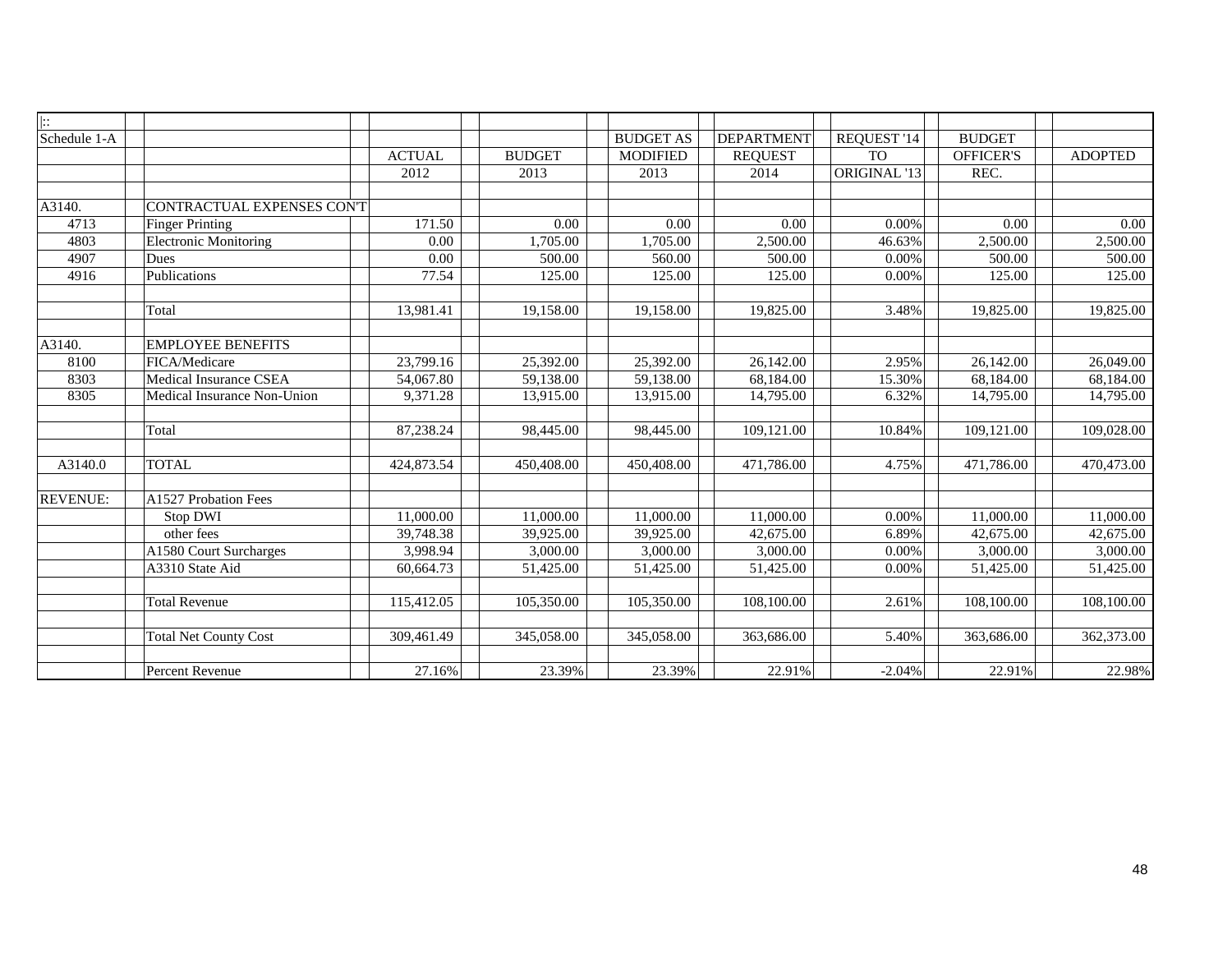| Schedule 1-A |                            |               |                        | <b>BUDGET AS</b> | <b>DEPARTMENT</b> | REQUEST '14  | <b>BUDGET</b>          |                |
|--------------|----------------------------|---------------|------------------------|------------------|-------------------|--------------|------------------------|----------------|
|              |                            | <b>ACTUAL</b> | <b>BUDGET</b>          | <b>MODIFIED</b>  | <b>REQUEST</b>    | <b>TO</b>    | <b>OFFICER'S</b>       | <b>ADOPTED</b> |
| <b>JAIL</b>  |                            | 2012          | 2013                   | 2013             | 2014              | ORIGINAL '13 | REC.                   |                |
|              |                            |               |                        |                  |                   |              |                        |                |
| A3150.       | PERSONAL SERVICES          |               |                        |                  |                   |              |                        |                |
| 1790         | Lieutenant                 | 53,482.88     | 55,662.00              | 55,662.00        | 56,783.00         | 2.01%        | 56,783.00              | 56,783.00      |
| 1795         | Correction Sergeant        | 47,702.02     | 50,496.00              | 50,496.00        | 51,512.00         | 2.01%        | 51,512.00              | 51,512.00      |
| 1796         | Correction Sergeant        | 7,375.68      | 0.00                   | 42,827.44        | 51,457.00         | 51457.00%    | 51,457.00              | 51,457.00      |
| 1797         | <b>Correction Sergeant</b> | 47,826.46     | 50,496.00              | 50,496.00        | 51,512.00         | 2.01%        | 51,512.00              | 51,512.00      |
| 1798         | <b>Correction Sergeant</b> | 49,373.80     | 51,232.00              | 51,232.00        | 52,525.00         | 2.52%        | 52,525.00              | 52,525.00      |
| 1799         | <b>Correction Sergeant</b> | 48,301.40     | 49,959.00              | 49,959.00        | 51,512.00         | 3.11%        | 51,512.00              | 51,512.00      |
| 1800         | <b>Correction Officer</b>  | 48,020.00     | 49,588.00              | 49,588.00        | 50,583.00         | 2.01%        | 50,583.00              | 50,583.00      |
| 1801         | <b>Correction Officer</b>  | 47,024.00     | 48,554.00              | 48,554.00        | 49,529.00         | 2.01%        | 49,529.00              | 49,529.00      |
| 1802         | Correction Officer         | 46,297.84     | 48,554.00              | 48,554.00        | 49,529.00         | 2.01%        | 49,529.00              | 49,529.00      |
| 1803         | Correction Officer         | 44,913.12     | 46,488.00              | 46,488.00        | 47,420.00         | 2.00%        | 47,420.00              | 47,420.00      |
| 1804         | <b>Correction Officer</b>  | 47,532.16     | 49,588.00              | 49,588.00        | 50,593.00         | 2.03%        | 50,593.00              | 50,593.00      |
| 1805         | <b>Correction Officer</b>  | 36,916.54     | 42,846.00              | 42,846.00        | 44,600.00         | 4.09%        | 44,600.00              | 44,600.00      |
| 1806         | Correction Officer         | 42,729.12     | $\overline{45,517.00}$ | 45,517.00        | 46,429.00         | 2.00%        | $\overline{46,429.00}$ | 46,429.00      |
| 1807         | <b>Correction Officer</b>  | 41,012.64     | 44,213.00              | 44,213.00        | 45,944.00         | 3.92%        | 45,944.00              | 45,944.00      |
| 1808         | Correction Officer         | 47,016.48     | 48,554.00              | 48,554.00        | 49,529.00         | 2.01%        | 49,529.00              | 49,529.00      |
| 1809         | Correction Officer         | 44,332.80     | 46,488.00              | 46,488.00        | 48,015.00         | 3.28%        | 48,015.00              | 48,015.00      |
| 1810         | Correction Officer         | 38,514.23     | 46,488.00              | 46,488.00        | 47,420.00         | 2.00%        | $\overline{47,420.00}$ | 47,420.00      |
| 1811         | <b>Correction Officer</b>  | 46,180.24     | 47,500.00              | 47,500.00        | 48,454.00         | 2.01%        | 48,454.00              | 48,454.00      |
| 1812         | <b>Correction Officer</b>  | 44,226.08     | 45,517.00              | 45,517.00        | 46,429.00         | 2.00%        | 46,429.00              | 46,429.00      |
| 1813         | Correction Officer         | 21,500.44     | 42,373.00              | 42,373.00        | 44,084.00         | 4.04%        | 44,084.00              | 44,084.00      |
| 1814         | Correction Officer         | 46,360.48     | 47,500.00              | 47,500.00        | 49,423.00         | 4.05%        | 49,423.00              | 49,423.00      |
| 1815         | <b>Correction Officer</b>  | 46,007.04     | 47,500.00              | 47,500.00        | 49,402.00         | 4.00%        | 49,402.00              | 49,402.00      |
| 1816         | <b>Correction Officer</b>  | 45,593.44     | 47,500.00              | 47,500.00        | 48,454.00         | 2.01%        | 48,454.00              | 48,454.00      |
| 1817         | Correction Officer         | 45,650.08     | 47,500.00              | 47,500.00        | 49,460.00         | 4.13%        | 49,460.00              | 49,460.00      |
| 1818         | <b>Correction Officer</b>  | 41,051.04     | 43,767.00              | 43,767.00        | 45,460.00         | 3.87%        | 45,460.00              | 45,460.00      |
| 1819         | Correction Officer         | 44,848.24     | 46,488.00              | 46,488.00        | 47,420.00         | 2.00%        | 47,420.00              | 47,420.00      |
| 1820         | <b>Correction Officer</b>  | 42,898.48     | 45,517.00              | 45,517.00        | 46,429.00         | 2.00%        | 46,429.00              | 46,429.00      |
| 1821         | Correction Officer         | 46,003.52     | 47,500.00              | 47,500.00        | 48,454.00         | 2.01%        | 48,454.00              | 48,454.00      |
| 1822         | <b>Correction Officer</b>  | 40,292.16     | 47,500.00              | 47,500.00        | 48,454.00         | 2.01%        | 48,454.00              | 48,454.00      |
| 1823         | Correction Officer         | 43,083.04     | 45,517.00              | 45,517.00        | 46,429.00         | 2.00%        | 46,429.00              | 46,429.00      |
| 1824         | Correction Officer         | 45,826.80     | 47,500.00              | 47,500.00        | 48,454.00         | 2.01%        | 48,454.00              | 48,454.00      |
| 1825         | Correction Officer         | 42,553.04     | 45,517.00              | 45,517.00        | 46,429.00         | 2.00%        | 46,429.00              | 46,429.00      |
| 1826         | <b>Correction Officer</b>  | 43,715.84     | 45,517.00              | 45,517.00        | 46,429.00         | 2.00%        | 46,429.00              | 46,429.00      |
| 1827         | Correction Officer         | 41,701.44     | 43,602.00              | 43,602.00        | 45,311.00         | 3.92%        | 45,311.00              | 45,311.00      |
| 1828         | Correction Officer         | 43,409.92     | 45,517.00              | 5,872.48         | $0.00\,$          | $-100.00\%$  | 0.00                   | 0.00           |
| 1829         | Correction Officer         | 43,752.00     | 45,517.00              | 45,517.00        | 46,429.00         | 2.00%        | 46,429.00              | 46,429.00      |
| 1830         | <b>Correction Officer</b>  | 44,228.32     | 46,010.00              | 46,010.00        | 47,420.00         | 3.06%        | 47,420.00              | 47,420.00      |
| 1831         | <b>Correction Officer</b>  | 43,059.60     | 45,504.00              | 45,504.00        | 46,429.00         | 2.03%        | 46,429.00              | 46,429.00      |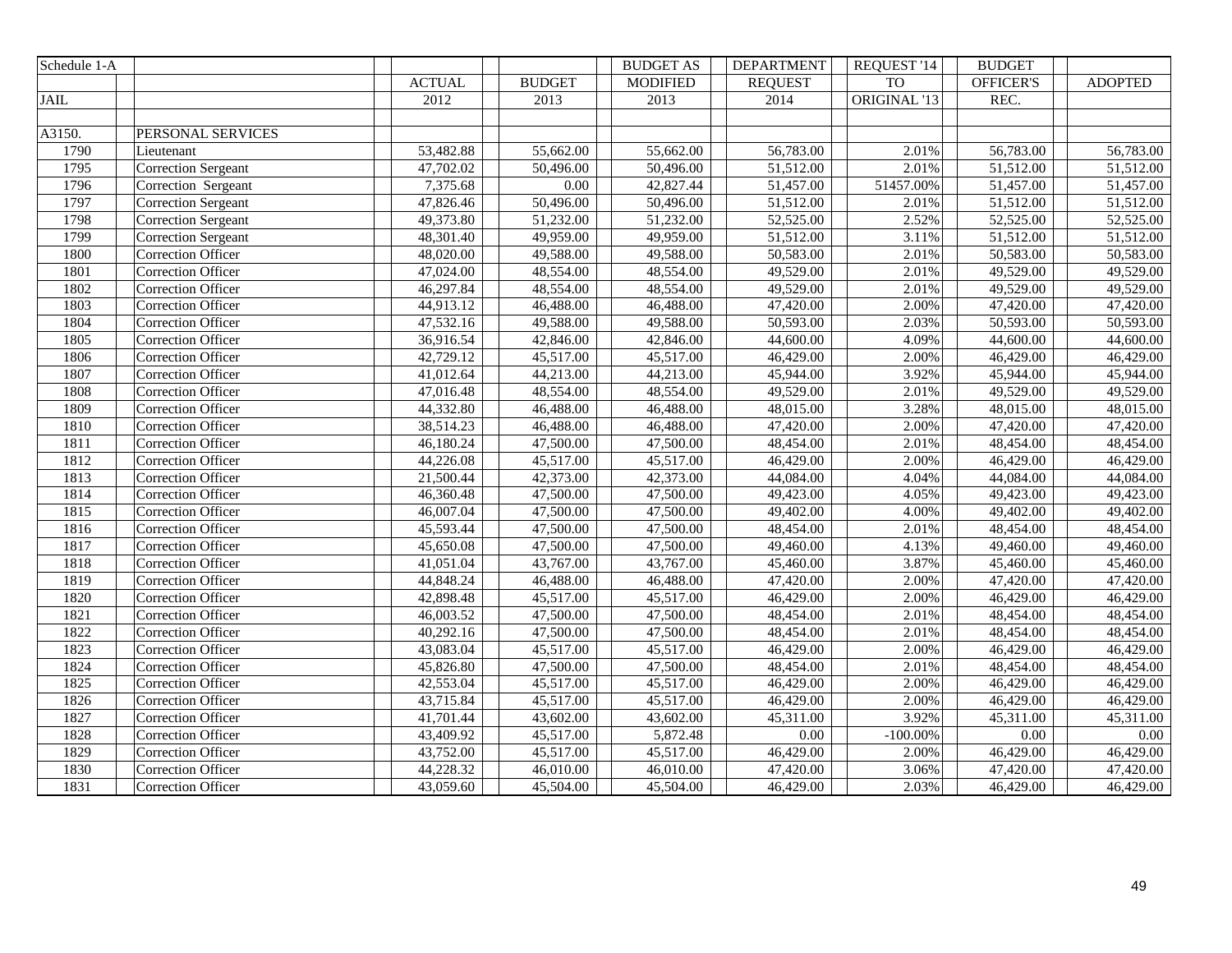| $\overline{\mathbb{R}}$ |                               |               |                   |                  |                |              |               |                   |
|-------------------------|-------------------------------|---------------|-------------------|------------------|----------------|--------------|---------------|-------------------|
| Schedule 1-A            |                               |               |                   | <b>BUDGET AS</b> | DEPARTMENT     | REQUEST '14  | <b>BUDGET</b> |                   |
|                         |                               | <b>ACTUAL</b> | <b>BUDGET</b>     | <b>MODIFIED</b>  | <b>REQUEST</b> | <b>TO</b>    | OFFICER'S     | <b>ADOPTED</b>    |
|                         |                               | 2012          | 2013              | 2013             | 2014           | ORIGINAL '13 | REC.          |                   |
| A3150.                  | PERSONAL SERVICES CON'T       |               |                   |                  |                |              |               |                   |
| 1832                    | <b>Correction Officer</b>     | 11,342.64     | 42,370.00         | 42,370.00        | 44,081.00      | 4.04%        | 44,081.00     | 44,081.00         |
| 1843                    | Jail Nurse                    | 46,352.53     | 48,637.00         | 48,637.00        | 50,462.00      | 3.75%        | 50,462.00     | 50,462.00         |
| 1844                    | Jail Cook Manager             | 29,819.65     | 31,205.00         | 31,205.00        | 32,393.00      | 3.81%        | 32,393.00     | 32,393.00         |
| 1846                    | Cook                          | 25,467.89     | 27,006.00         | 27,006.00        | 27,546.00      | 2.00%        | 27,546.00     | 27,546.00         |
| 1847                    | Cook                          | 23,717.12     | 24,906.00         | 24,906.00        | 25,923.00      | 4.08%        | 25,923.00     | 0.00              |
| 1949                    | Comp Time Buyout              | 550.38        | 2,000.00          | 2,000.00         | 2,000.00       | 0.00%        | 2,000.00      | 2,000.00          |
| 1950                    | Differential DSA              | 20,761.30     | 22,000.00         | 22,000.00        | 22,000.00      | 0.00%        | 22,000.00     | 22,000.00         |
| 1951                    | Holiday Overtime DSA          | 100,271.53    | 100,000.00        | 99,000.00        | 100,000.00     | 0.00%        | 100,000.00    | 100,000.00        |
| 1952                    | Overtime DSA                  | 333, 374. 39  | 295,000.00        | 293,417.05       | 295,000.00     | 0.00%        | 295,000.00    | 295,000.00        |
| 1953                    | Call Back DSA                 | 860.80        | 750.00            | 950.00           | 500.00         | $-33.33%$    | 500.00        | 500.00            |
| 1955                    | Officer In Charge DSA         | 716.75        | 650.00            | 650.00           | 400.00         | $-38.46%$    | 400.00        | 400.00            |
| 1956                    | <b>Educational Bonus DSA</b>  | 294.95        | 500.00            | 500.00           | 500.00         | 0.00%        | 500.00        | 500.00            |
| 1958                    | Insurance Buyout - DSA        | 8,831.58      | 8,979.00          | 9,032.33         | 12,703.00      | 41.47%       | 12,703.00     | 12,703.00         |
| 1960                    | Overtime (PT)                 | 9,775.43      | 7,000.00          | 6,600.00         | 7,000.00       | 0.00%        | 7,000.00      | 7,000.00          |
| 1961                    | <b>35-40 Hours</b>            | 361.16        | 400.00            | 300.00           | 400.00         | 0.00%        | 400.00        | 400.00            |
| 1975                    | Cook PT                       | 3,076.40      | 1,700.00          | 2,400.00         | 3,000.00       | 76.47%       | 3,000.00      | 14,477.00         |
| 1979                    | Correction Officer Temporary  | 16,758.00     | $\overline{0.00}$ | 0.00             | 5,000.00       | 5000.00%     | 5,000.00      | 5,000.00          |
| 1980                    | Correction Officer PT         | 73,507.35     | 55,000.00         | 55,000.00        | 50,000.00      | $-9.09%$     | 50,000.00     | 50,000.00         |
| 1991                    | Jail Physician                | 34,607.50     | 37,000.00         | 37,000.00        | 37,500.00      | 1.35%        | 37,500.00     | 37,500.00         |
|                         |                               |               |                   |                  |                |              |               |                   |
|                         | Total                         | 2,380,759.76  | 2,446,189.00      | 2,447,242.30     | 2,506,553.00   | 2.47%        | 2,506,553.00  | 2,492,107.00      |
|                         |                               |               |                   |                  |                |              |               |                   |
| A3150.                  | <b>EQUIPMENT</b>              |               |                   |                  |                |              |               |                   |
| 2110                    | Chair                         | 625.80        | 950.00            | 950.00           | 650.00         | $-31.58%$    | 650.00        | 650.00            |
| 2140                    | <b>File Cabinet</b>           | 199.99        | 0.00              | 0.00             | 0.00           | 0.00%        | 0.00          | $0.00\,$          |
| 2219                    | Transport Van                 | 19,500.00     | 0.00              | 0.00             | 0.00           | 0.00%        | 0.00          | $\overline{0.00}$ |
| 2411                    | Radios - Portable             | 433.82        | 6,000.00          | 0.00             | 0.00           | $-100.00\%$  | 0.00          | 0.00              |
| 2415                    | Weapons                       | 0.00          | 3,200.00          | 0.00             | 3,600.00       | 12.50%       | 3,600.00      | 3,600.00          |
| 2420                    | Camera (Inside)               | 1,289.42      | 3,000.00          | 3,000.00         | 3,000.00       | 0.00%        | 3,000.00      | 3,000.00          |
| 2421                    | Camera (Outside)              | 3,000.00      | 4,500.00          | 4,500.00         | 4,500.00       | 0.00%        | 4,500.00      | 4,500.00          |
| 2506                    | Corrections Expense Equipment | 42.83         | 3,000.00          | 474.82           | 3,000.00       | 0.00%        | 3,000.00      | 3,000.00          |
| 2515                    | <b>Security Equipment</b>     | 11,654.98     | 8,000.00          | 0.00             | 8,000.00       | 0.00%        | 8,000.00      | 8,000.00          |
|                         |                               |               |                   |                  |                |              |               |                   |
|                         | Total                         | 36,746.84     | 28,650.00         | 8,924.82         | 22,750.00      | $-20.59%$    | 22,750.00     | 22,750.00         |
|                         |                               |               |                   |                  |                |              |               |                   |
| A3150.                  | <b>CONTRACTUAL EXPENSES</b>   |               |                   |                  |                |              |               |                   |
| 4009                    | <b>CERT Misc</b>              | 0.00          | 200.00            | 0.00             | 0.00           | $-100.00\%$  | 0.00          | 0.00              |
| 4011                    | Consultants                   | 10,293.40     | 2,500.00          | 3,500.00         | 2,500.00       | 0.00%        | 2,500.00      | 2,500.00          |
| 4016                    | Dental                        | 4,320.00      | 4,000.00          | 9,480.00         | 7,000.00       | 75.00%       | 7,000.00      | 7,000.00          |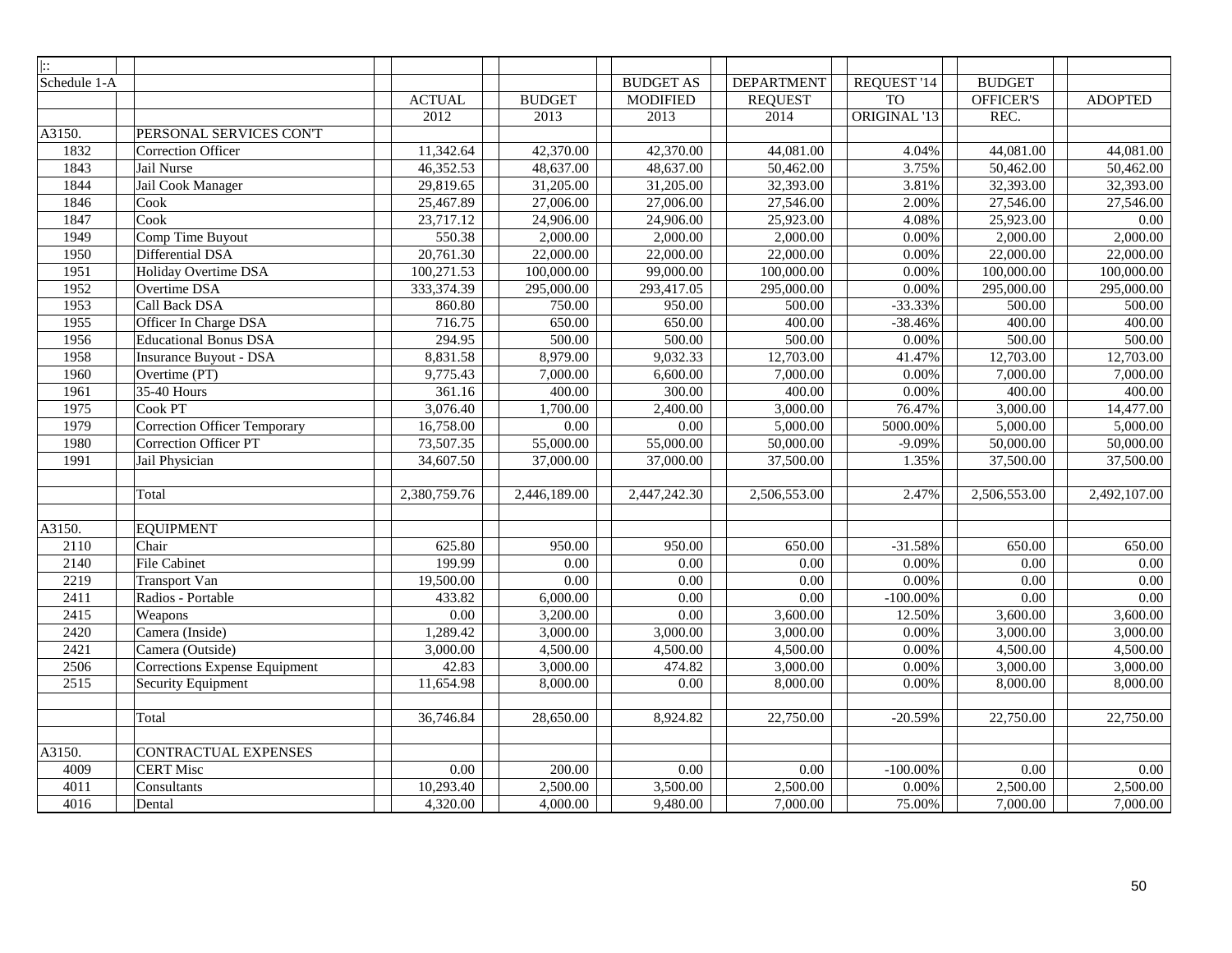| $\overline{\mathbb{R}}$ |                                        |               |               |                   |                   |                         |                   |                     |
|-------------------------|----------------------------------------|---------------|---------------|-------------------|-------------------|-------------------------|-------------------|---------------------|
| Schedule 1-A            |                                        |               |               | <b>BUDGET AS</b>  | <b>DEPARTMENT</b> | REQUEST '14             | <b>BUDGET</b>     |                     |
|                         |                                        | <b>ACTUAL</b> | <b>BUDGET</b> | <b>MODIFIED</b>   | <b>REQUEST</b>    | <b>TO</b>               | OFFICER'S         | <b>ADOPTED</b>      |
|                         |                                        | 2012          | 2013          | 2013              | 2014              | ORIGINAL <sup>'13</sup> | REC.              |                     |
|                         |                                        |               |               |                   |                   |                         |                   |                     |
| A3150.                  | CONTRACTUAL EXPENSES CON'T             |               |               |                   |                   |                         |                   |                     |
| 4021                    | <b>Substance Abuse Counseling</b>      | 1,740.00      | 3,500.00      | 3,500.00          | 3,500.00          | 0.00%                   | 3,500.00          | 3,500.00            |
| 4023                    | <b>Medical Charges</b>                 | 28,404.71     | 36,000.00     | 40,694.21         | 65,000.00         | 80.56%                  | 65,000.00         | 65,000.00           |
| 4030                    | Optometrist                            | 1,421.28      | 2,000.00      | 1,818.00          | 2,000.00          | 0.00%                   | 2,000.00          | 2,000.00            |
| 4034                    | Physicals                              | 789.00        | 1,000.00      | 2,761.50          | 800.00            | $-20.00\%$              | 800.00            | 800.00              |
| 4035                    | Physician                              | 0.00          | 1,000.00      | $\overline{0.00}$ | 1,000.00          | 0.00%                   | 1,000.00          | 1,000.00            |
| 4156                    | Training                               | 2,187.72      | 3,000.00      | 3,000.00          | 3,000.00          | 0.00%                   | 3,000.00          | 3,000.00            |
| 4196                    | Public Goods Pool                      | 3,267.00      | 1,000.00      | 1,000.00          | 3,100.00          | 210.00%                 | 3,100.00          | 3,100.00            |
| 4407                    | <b>Equipment Maintenance Agreement</b> | 1,840.71      | 5,300.00      | 5,300.00          | 1,800.00          | $-66.04%$               | 1,800.00          | 1,800.00            |
| 4409                    | Jail Maintenance                       | 313.19        | 500.00        | 0.00              | 500.00            | 0.00%                   | 500.00            | 500.00              |
| 4457                    | Computer Supplies                      | 0.00          | 150.00        | 90.46             | 0.00              | $-100.00\%$             | 0.00              | 0.00                |
| 4462                    | <b>Garage Supplies</b>                 | 455.24        | 500.00        | 671.74            | 500.00            | 0.00%                   | 500.00            | 500.00              |
| 4465                    | <b>Kitchen Supplies</b>                | 341.31        | 350.00        | 351.23            | 350.00            | 0.00%                   | 350.00            | 350.00              |
| 4470                    | <b>Office Supplies</b>                 | 3,591.04      | 2,500.00      | 4,446.75          | 3,000.00          | 20.00%                  | 3,000.00          | 3,000.00            |
| 4472                    | <b>Prisoner Supplies</b>               | 6,876.58      | 5,000.00      | 5,702.82          | 5,000.00          | 0.00%                   | 5,000.00          | 5,000.00            |
| 4482                    | Laundry Supplies                       | 2,507.37      | 3,300.00      | 3,300.00          | 3,000.00          | $-9.09%$                | 3,000.00          | 3,000.00            |
| 4505                    | Dry Cleaning                           | 3,865.80      | 3,200.00      | 3,200.00          | 3,200.00          | 0.00%                   | 3,200.00          | 3,200.00            |
| 4507                    | <b>Copier Charges</b>                  | 2,700.75      | 3,400.00      | 3,400.00          | 3,000.00          | $-11.76%$               | 3,000.00          | 3,000.00            |
| 4515                    | Postage                                | 495.00        | 300.00        | 540.00            | 400.00            | 33.33%                  | 400.00            | $\overline{400.00}$ |
| 4516                    | Printing                               | 993.96        | 900.00        | 721.74            | 900.00            | 0.00%                   | 900.00            | 900.00              |
| 4522                    | <b>Shipments</b>                       | 0.00          | 50.00         | 0.00              | 50.00             | 0.00%                   | 50.00             | 50.00               |
| 4571                    | Computer Software                      | 5,000.00      | 5,000.00      | 5,000.00          | 5,500.00          | 10.00%                  | 5,500.00          | 5,500.00            |
| 4653                    | Gasoline                               | 5,621.00      | 6,500.00      | 6,148.93          | 6,000.00          | $-7.69%$                | 6,000.00          | 6,000.00            |
| 4657                    | Tires/Tubes                            | 0.00          | 400.00        | 0.00              | 0.00              | $-100.00\%$             | 0.00              | 0.00                |
| 4660                    | <b>Travel Expenses</b>                 | 1,947.45      | 2,200.00      | 2,200.00          | 2,200.00          | 0.00%                   | 2,200.00          | 2,200.00            |
| 4661                    | Vehicle Parts/Maintenance/Repairs      | 5,809.58      | 7,500.00      | 7,328.26          | 7,500.00          | 0.00%                   | 7,500.00          | 7,500.00            |
| 4676                    | Utilities: Cellular Service            | 1,198.80      | 1,000.00      | 951.21            | 600.00            | $-40.00\%$              | 600.00            | 600.00              |
| 4682                    | Utilities: Telephone/Fax               | 2,537.06      | 2,500.00      | 2,500.00          | 2,700.00          | 8.00%                   | 2,700.00          | 2,700.00            |
| 4711                    | Evacuation (MH)                        | 0.00          | 100.00        | 100.00            | 100.00            | 0.00%                   | 100.00            | 100.00              |
| 4712                    | <b>Family Planning</b>                 | 410.00        | 1,000.00      | 1,000.00          | 0.00              | $-100.00\%$             | 0.00              | 0.00                |
| 4720                    | Forensic Unit                          | 18,616.29     | 20,000.00     | 74,585.48         | 20,000.00         | 0.00%                   | 20,000.00         | 20,000.00           |
| 4722                    | Handcuffs                              | 0.00          | 100.00        | 100.00            | 100.00            | 0.00%                   | 100.00            | 100.00              |
| 4723                    | Lab                                    | 20,382.03     | 24,000.00     | 22,000.00         | 0.00              | $-100.00\%$             | $\overline{0.00}$ | 0.00                |
| 4725                    | Mag Lights                             | 461.95        | 150.00        | 0.00              | 150.00            | 0.00%                   | 150.00            | 150.00              |
| 4730                    | Protective Clothing                    | 0.00          | 1,200.00      | 1,200.00          | 4,500.00          | 275.00%                 | 4,500.00          | 4,500.00            |
| 4731                    | Protective Equipment                   | 99.73         | 2,400.00      | 2,400.00          | 2,400.00          | 0.00%                   | 2,400.00          | 2,400.00            |
| 4734                    | Radio Parts/Maintenance                | 777.82        | 1,000.00      | 1,000.00          | 800.00            | $-20.00%$               | 800.00            | 800.00              |
| 4749                    | Uniforms                               | 11,652.17     | 7,500.00      | 7,500.00          | 7,500.00          | 0.00%                   | 7,500.00          | 7,500.00            |
| 4752                    | Weapon Ammunition                      | 1,178.06      | 3,000.00      | 3,000.00          | 3,000.00          | 0.00%                   | 3,000.00          | 3,000.00            |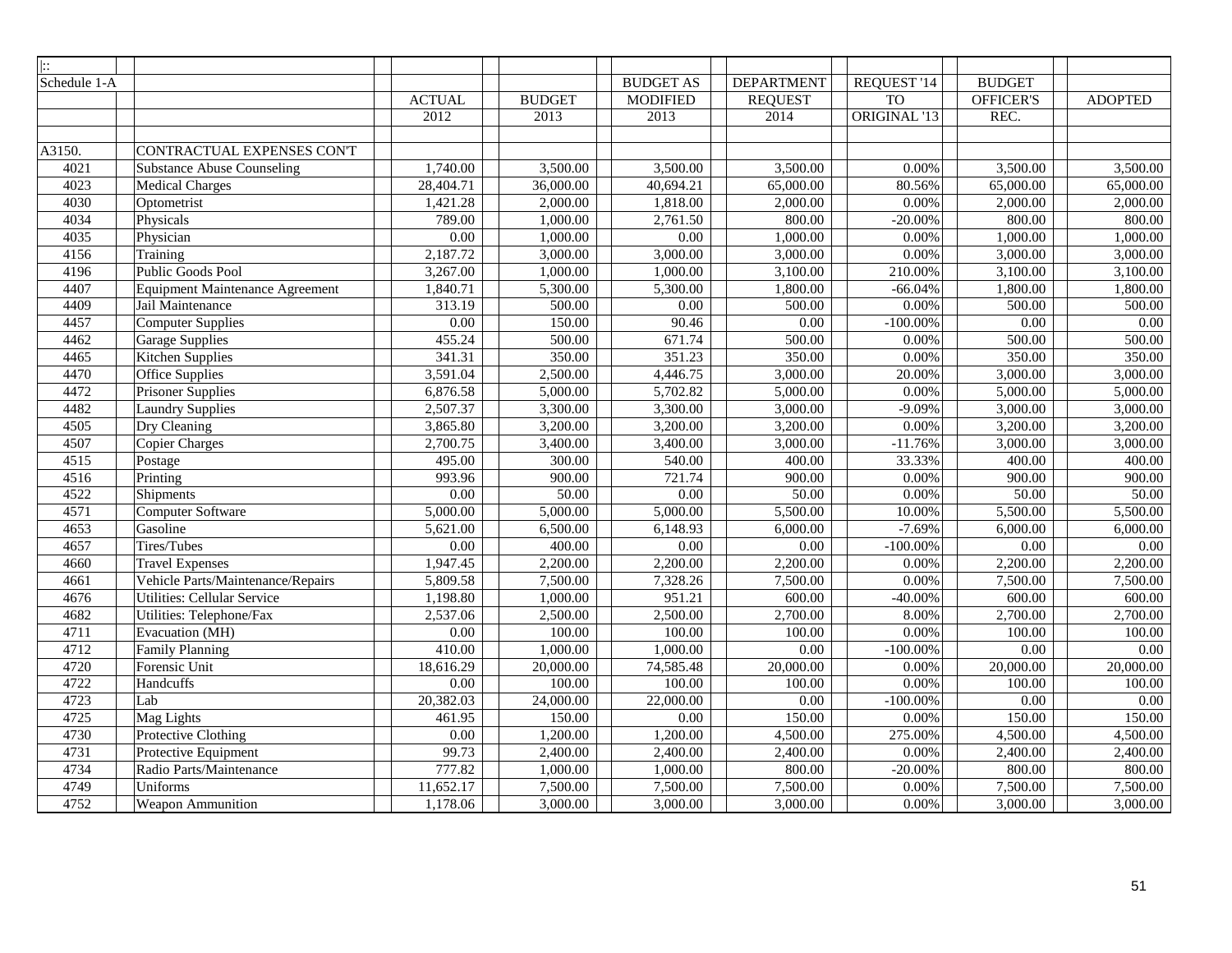| $\mathbb{R}$    |                                   |               |               |                  |                   |              |                  |                |
|-----------------|-----------------------------------|---------------|---------------|------------------|-------------------|--------------|------------------|----------------|
| Schedule 1-A    |                                   |               |               | <b>BUDGET AS</b> | <b>DEPARTMENT</b> | REQUEST '14  | <b>BUDGET</b>    |                |
|                 |                                   | <b>ACTUAL</b> | <b>BUDGET</b> | <b>MODIFIED</b>  | <b>REQUEST</b>    | <b>TO</b>    | <b>OFFICER'S</b> | <b>ADOPTED</b> |
|                 |                                   | 2012          | 2013          | 2013             | 2014              | ORIGINAL '13 | REC.             |                |
| A3150.          | CONTRACTUAL EXPENSES CON'T        |               |               |                  |                   |              |                  |                |
| 4753            | Weapon Maintenance                | 315.93        | 400.00        | 400.00           | 400.00            | 0.00%        | 400.00           | 400.00         |
| 4754            | <b>Weapon Targets</b>             | 0.00          | 200.00        | 200.00           | 200.00            | 0.00%        | 200.00           | 200.00         |
| 4804            | Boarding                          | 4,590.00      | 10,000.00     | 10,000.00        | 8,000.00          | $-20.00\%$   | 8,000.00         | 8,000.00       |
| 4809            | Prisoner Clothing                 | 2,088.82      | 2,000.00      | 3,284.16         | 2,500.00          | 25.00%       | 2,500.00         | 2,500.00       |
| 4810            | Prisoner Drugs                    | 35,977.05     | 45,000.00     | 42,213.08        | 35,000.00         | $-22.22%$    | 35,000.00        | 35,000.00      |
| 4811            | Prisoner Food                     | 98,571.64     | 100,000.00    | 99,000.00        | 90,000.00         | $-10.00\%$   | 90,000.00        | 90,000.00      |
| 4812            | Prisoner Jail Ministry            | 1,500.00      | 1,500.00      | 1,500.00         | 1,500.00          | 0.00%        | 1,500.00         | 1,500.00       |
| 4813            | <b>Prisoner Linens/Mattresses</b> | 776.11        | 1,200.00      | 538.38           | 1,200.00          | $0.00\%$     | 1,200.00         | 1,200.00       |
| 4815            | <b>Corrections Expense</b>        | 8,920.89      | 15,000.00     | 12,897.11        | 15,000.00         | 0.00%        | 15,000.00        | 15,000.00      |
| 4911            | Insurance                         | 0.00          | 10,729.00     | 11,677.50        | 0.00              | $-100.00\%$  | $0.00\,$         | 0.00           |
| 4916            | Publications                      | 1,546.35      | 1,200.00      | 1,531.00         | 1,600.00          | 33.33%       | 1,600.00         | 1,600.00       |
|                 |                                   |               |               |                  |                   |              |                  |                |
|                 | Total                             | 306,382.79    | 352,429.00    | 413,733.56       | 328,050.00        | $-6.92%$     | 328,050.00       | 328,050.00     |
|                 |                                   |               |               |                  |                   |              |                  |                |
| A3150.          | <b>EMPLOYEE BENEFITS</b>          |               |               |                  |                   |              |                  |                |
| 8100            | FICA/Medicare                     | 174,255.77    | 186,639.00    | 186,639.00       | 191,081.00        | 2.38%        | 191,081.00       | 189,983.00     |
| 8304            | Medical Insurance DSA             | 383,716.03    | 451,838.00    | 451,838.00       | 488,410.00        | 8.09%        | 488,410.00       | 481,977.00     |
|                 |                                   |               |               |                  |                   |              |                  |                |
|                 | Total                             | 557,971.80    | 638,477.00    | 638,477.00       | 679,491.00        | 6.42%        | 679,491.00       | 671,960.00     |
|                 |                                   |               |               |                  |                   |              |                  |                |
| A3150.0         | <b>TOTAL</b>                      | 3,281,861.19  | 3,465,745.00  | 3,508,377.68     | 3,536,844.00      | 2.05%        | 3,536,844.00     | 3,514,867.00   |
|                 |                                   |               |               |                  |                   |              |                  |                |
| <b>REVENUE:</b> | A1513 Jail Fees                   | 357.20        | 0.00          | 0.00             | 400.00            | 400.00%      | 400.00           | 400.00         |
|                 | $\overline{A2260}$ Boarding       | 269,926.45    | 300,000.00    | 300,000.00       | 300,000.00        | 0.00%        | 300,000.00       | 300,000.00     |
|                 | A2260 Community Serv (FLACRA)     | 3,418.00      | 3,480.00      | 3,480.00         | 3,480.00          | 0.00%        | 3,480.00         | 3,480.00       |
|                 | A2450 Commission Vending/Phone    | 24,071.54     | 18,000.00     | 18,000.00        | 19,000.00         | 5.56%        | 19,000.00        | 19,000.00      |
|                 | A4306 Federal Aid - Vests         | 0.00          | 0.00          | 0.00             | 3,750.00          | 3750.00%     | 3,750.00         | 3,750.00       |
|                 | A4386 INA                         | 200.00        | 0.00          | 0.00             | 100.00            | 100.00%      | 100.00           | 100.00         |
|                 |                                   |               |               |                  |                   |              |                  |                |
|                 | <b>Total Revenue</b>              | 297,973.19    | 321,480.00    | 321,480.00       | 326,730.00        | 1.63%        | 326,730.00       | 326,730.00     |
|                 |                                   |               |               |                  |                   |              |                  |                |
|                 | <b>Total Net County Cost</b>      | 2,983,888.00  | 3,144,265.00  | 3,186,897.68     | 3,210,114.00      | 2.09%        | 3,210,114.00     | 3,188,137.00   |
|                 |                                   |               |               |                  |                   |              |                  |                |
|                 | Percent Revenue                   | 9.08%         | 9.28%         | 9.16%            | 9.24%             | $-0.41%$     | 9.24%            | 9.30%          |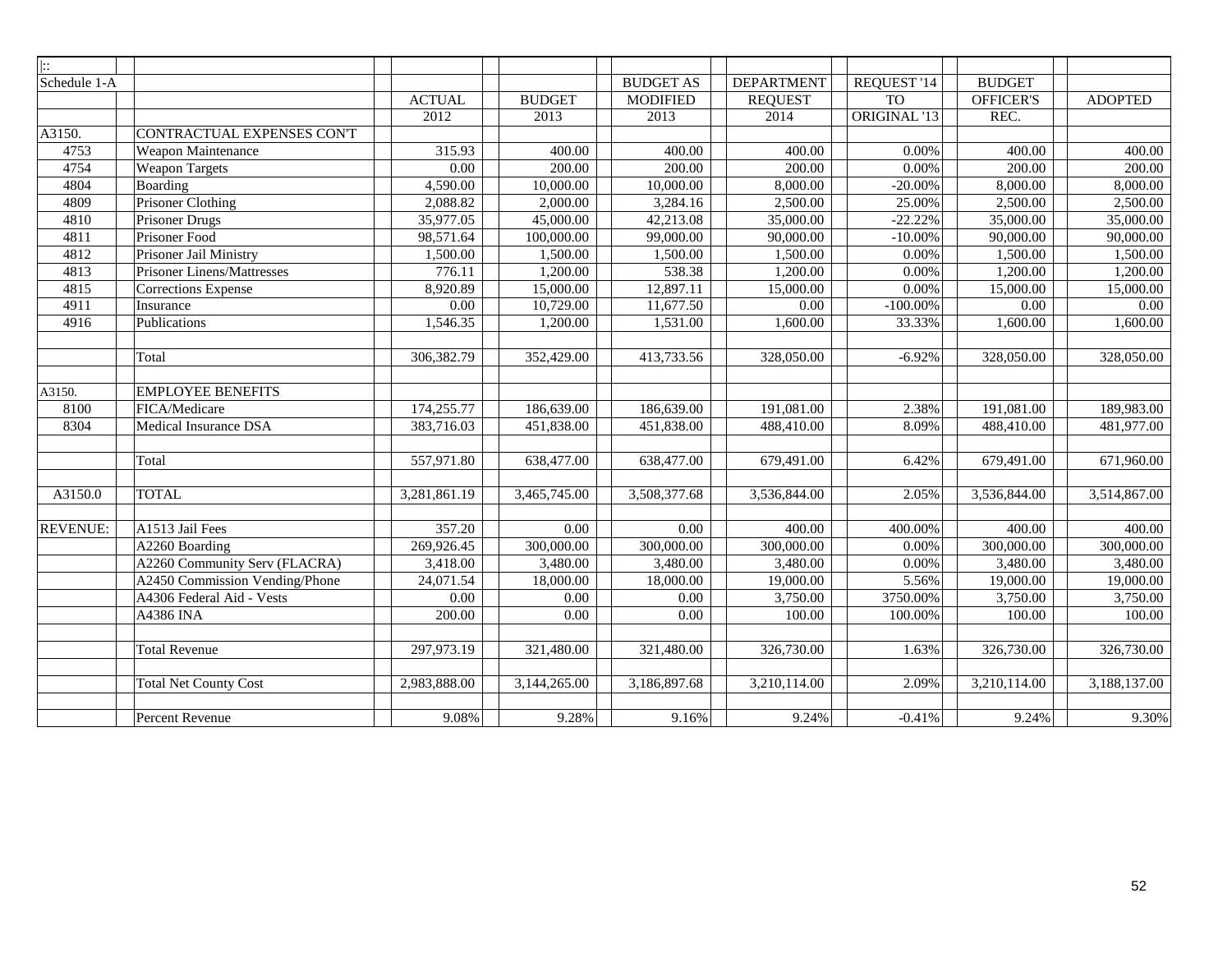| Schedule 1-A    |                               |               |               | <b>BUDGET AS</b> | <b>DEPARTMENT</b> | <b>REOUEST '14</b> | <b>BUDGET</b> |                |
|-----------------|-------------------------------|---------------|---------------|------------------|-------------------|--------------------|---------------|----------------|
|                 |                               | <b>ACTUAL</b> | <b>BUDGET</b> | <b>MODIFIED</b>  | <b>REOUEST</b>    | <b>TO</b>          | OFFICER'S     | <b>ADOPTED</b> |
|                 |                               | 2012          | 2013          | 2013             | 2014              | ORIGINAL '13       | REC.          |                |
|                 | ALTERNATIVES TO INCARCERATION |               |               |                  |                   |                    |               |                |
|                 |                               |               |               |                  |                   |                    |               |                |
| A3189.          | PERSONAL SERVICES             |               |               |                  |                   |                    |               |                |
| 1190            | <b>Probation Assistant</b>    | 29,210.09     | 30,323.00     | 30,323.00        | 31,401.00         | 3.56%              | 31,401.00     | 31,401.00      |
|                 |                               |               |               |                  |                   |                    |               |                |
|                 | Total                         | 29,210.09     | 30,323.00     | 30,323.00        | 31,401.00         | 3.56%              | 31,401.00     | 31,401.00      |
|                 |                               |               |               |                  |                   |                    |               |                |
| A3189.          | CONTRACTUAL EXPENSES          |               |               |                  |                   |                    |               |                |
| 4470            | Office Supplies               | 160.42        | 165.00        | 165.00           | 165.00            | 0.00%              | 165.00        | 165.00         |
| 4654            | Mileage                       | 0.00          | 25.00         | 25.00            | 25.00             | 0.00%              | 25.00         | 25.00          |
| 4660            | <b>Travel Expenses</b>        | 0.00          | 50.00         | 50.00            | 50.00             | 0.00%              | 50.00         | 50.00          |
| 4682            | Utilities: Telephone/Fax      | 48.00         | 60.00         | 60.00            | 60.00             | 0.00%              | 60.00         | 60.00          |
|                 |                               |               |               |                  |                   |                    |               |                |
|                 | Total                         | 208.42        | 300.00        | 300.00           | 300.00            | 0.00%              | 300.00        | 300.00         |
|                 |                               |               |               |                  |                   |                    |               |                |
| A3189.          | <b>EMPLOYEE BENEFITS</b>      |               |               |                  |                   |                    |               |                |
| 8100            | FICA/Medicare                 | 2,053.84      | 2,304.00      | 2,304.00         | 2,385.00          | 3.52%              | 2,385.00      | 2,385.00       |
| 8303            | Medical Insurance CSEA        | 12,968.82     | 16,033.00     | 16,033.00        | 17,046.00         | 6.32%              | 17,046.00     | 17,046.00      |
|                 |                               |               |               |                  |                   |                    |               |                |
|                 | Total                         | 15,022.66     | 18,337.00     | 18,337.00        | 19,431.00         | 5.97%              | 19,431.00     | 19,431.00      |
| A3189           | <b>TOTAL</b>                  |               | 48,960.00     | 48,960.00        | 51,132.00         | 4.44%              | 51,132.00     |                |
|                 |                               | 44,441.17     |               |                  |                   |                    |               | 51,132.00      |
| <b>REVENUE:</b> | A1515 ATI Fees                | 1,965.95      | 1,000.00      | 1,000.00         | 1,000.00          | 0.00%              | 1,000.00      | 1,000.00       |
|                 | A3389 State Aid               | 4,255.00      | 4,000.00      | 4,000.00         | 4,000.00          | 0.00%              | 4,000.00      | 4,000.00       |
|                 |                               |               |               |                  |                   |                    |               |                |
|                 | <b>Total Revenue</b>          | 6,220.95      | 5,000.00      | 5,000.00         | 5,000.00          | 0.00%              | 5,000.00      | 5,000.00       |
|                 |                               |               |               |                  |                   |                    |               |                |
|                 | <b>Total Net County Cost</b>  | 38,220.22     | 43,960.00     | 43,960.00        | 46,132.00         | 4.94%              | 46,132.00     | 46,132.00      |
|                 |                               |               |               |                  |                   |                    |               |                |
|                 | Percent Revenue               | 14.00%        | 10.21%        | 10.21%           | 9.78%             | $-4.25%$           | 9.78%         | 9.78%          |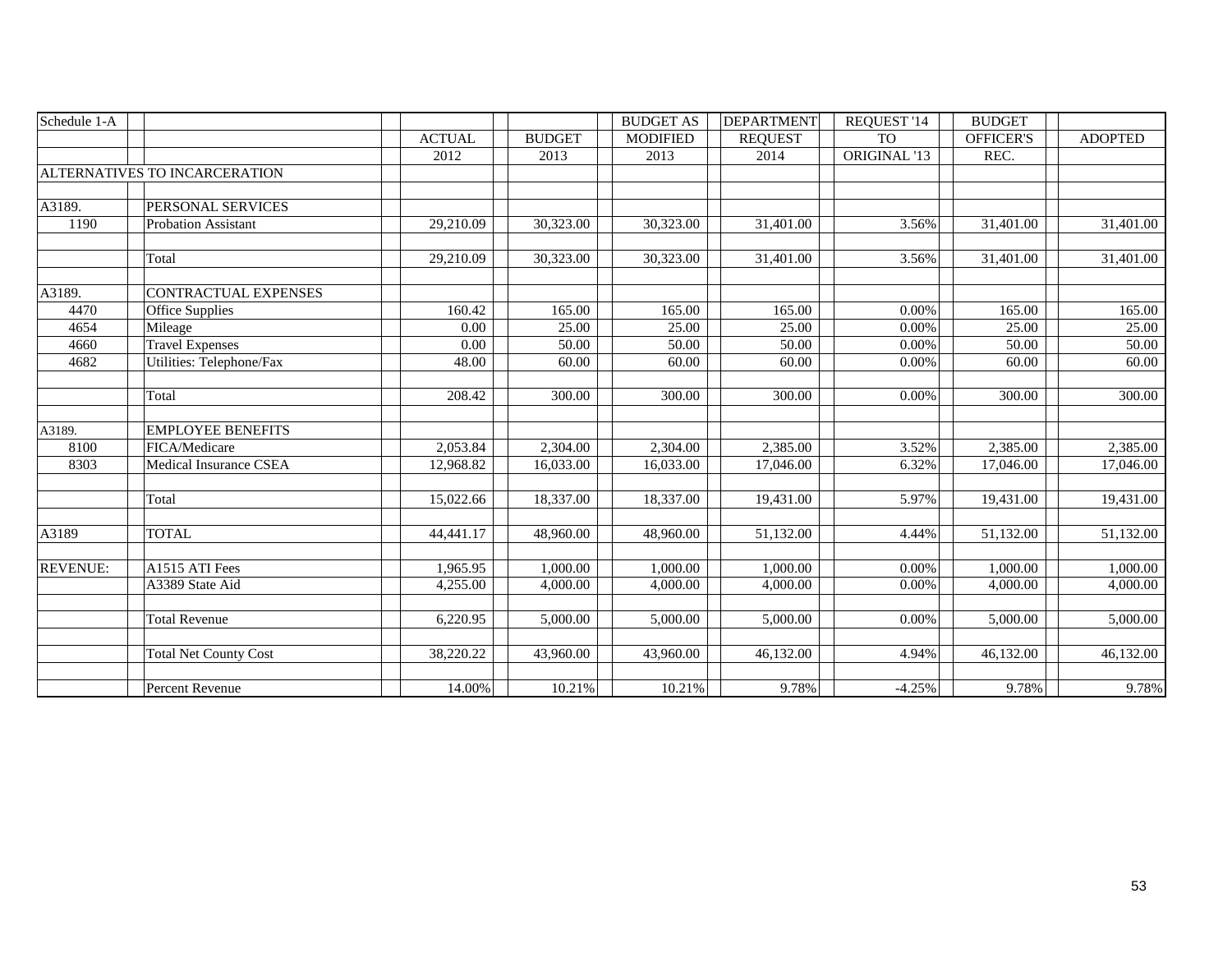| Schedule 1-A          |                                    |               |                    | <b>BUDGET AS</b>  | <b>DEPARTMENT</b> | REQUEST '14  | <b>BUDGET</b> |                |
|-----------------------|------------------------------------|---------------|--------------------|-------------------|-------------------|--------------|---------------|----------------|
|                       |                                    | <b>ACTUAL</b> | <b>BUDGET</b>      | <b>MODIFIED</b>   | <b>REQUEST</b>    | <b>TO</b>    | OFFICER'S     | <b>ADOPTED</b> |
|                       |                                    | 2012          | 2013               | 2013              | 2014              | ORIGINAL '13 | REC.          |                |
| <b>COURT SECURITY</b> |                                    |               |                    |                   |                   |              |               |                |
|                       |                                    |               |                    |                   |                   |              |               |                |
| A3190.                | PERSONAL SERVICES                  |               |                    |                   |                   |              |               |                |
| 1859                  | Sergeant                           | 50,878.10     | 53,139.00          | 53,139.00         | 54,758.00         | 3.05%        | 54,758.00     | 54,758.00      |
| 1861                  | C.O. Court Security                | 48,544.96     | 50,141.00          | 50,141.00         | 51,531.00         | 2.77%        | 51,531.00     | 51,531.00      |
| 1862                  | C.O. Court Security                | 42,644.48     | 45,799.00          | 45,799.00         | 47,552.00         | 3.83%        | 47,552.00     | 47,552.00      |
| 1863                  | C.O. Court Security                | 46,566.40     | 48,095.00          | 48,095.00         | 50,096.00         | 4.16%        | 50,096.00     | 50,096.00      |
| 1944                  | YC FIT Overtime DSA                | 0.00          | 0.00               | 0.00              | 1,300.00          | 1300.00%     | 1,300.00      | 1,300.00       |
| 1949                  | Comp Time Buyout                   | 5.59          | 250.00             | 250.00            | 50.00             | $-80.00\%$   | 50.00         | 50.00          |
| 1950                  | Differential DSA                   | 20.13         | 50.00              | 50.00             | 50.00             | 0.00%        | 50.00         | 50.00          |
| 1951                  | Holiday Overtime                   | 1,823.48      | 300.00             | 1,300.00          | 300.00            | 0.00%        | 300.00        | 300.00         |
| 1952                  | Overtime DSA                       | 11,462.78     | 15,000.00          | 14,400.00         | 7,500.00          | $-50.00\%$   | 7,500.00      | 7,500.00       |
| 1953                  | Call Back DSA                      | 0.00          | 100.00             | 100.00            | 100.00            | 0.00%        | 100.00        | 100.00         |
| 1955                  | Officer In Charge                  | 569.76        | 150.00             | 1,479.62          | 600.00            | 300.00%      | 600.00        | 600.00         |
| 1956                  | <b>Educational Bonus DSA</b>       | 650.27        | 800.00             | 800.00            | 700.00            | $-12.50%$    | 700.00        | 700.00         |
| 1958                  | <b>Insurance Buyout DSA</b>        | 2,934.32      | 3,207.00           | 4,207.00          | 6,369.00          | 98.60%       | 6,369.00      | 6,369.00       |
| 1960                  | Overtime Part-time                 | 178.62        | 200.00             | 200.00            | 200.00            | 0.00%        | 200.00        | 200.00         |
| 1981                  | Corr Of/Ct Security PT             | 63,754.57     | 66,166.00          | 64,688.00         | 73,828.00         | 11.58%       | 73,828.00     | 85,549.00      |
|                       |                                    |               |                    |                   |                   |              |               |                |
|                       | Total                              | 270,033.46    | 283,397.00         | 284,648.62        | 294,934.00        | 4.07%        | 294,934.00    | 306,655.00     |
|                       |                                    |               |                    |                   |                   |              |               |                |
| A3190.                | <b>EQUIPMENT</b>                   |               |                    |                   |                   |              |               |                |
| 2411                  | Radios - Portable                  | $0.00\,$      | 300.00             | 0.00              | 0.00              | $-100.00\%$  | 0.00          | 0.00           |
| 2515                  | <b>Security Equipment</b>          | 90.11         | 250.00             | $\overline{0.00}$ | 250.00            | 0.00%        | 250.00        | 250.00         |
| 2519                  | <b>Elevator Security</b>           | 0.00          | 1,414.00           | 1,381.23          | 0.00              | $-100.00\%$  | 0.00          | 0.00           |
| 2520                  | Security Access                    | 0.00          | 1,000.00           | 0.00              | 0.00              | $-100.00\%$  | 0.00          | $0.00\,$       |
|                       |                                    |               |                    |                   |                   |              |               |                |
|                       | Total                              | 90.11         | 2,964.00           | 1,381.23          | 250.00            | $-91.57%$    | 250.00        | 250.00         |
|                       |                                    |               |                    |                   |                   |              |               |                |
| A3190.                | CONTRACTUAL EXPENSES               |               |                    |                   |                   |              |               |                |
| 4156                  | Training                           | 487.15        | 400.00             | 432.77            | 400.00            | 0.00%        | 400.00        | 400.00         |
| 4470                  | Supplies: Office                   | 530.13        | 450.00             | 1,023.30          | 550.00            | 22.22%       | 550.00        | 550.00         |
| 4505                  | Dry Cleaning                       | 432.00        | $\frac{400.00}{ }$ | 400.00            | 450.00            | 12.50%       | 450.00        | 450.00         |
| 4575                  | Software Maintenance               | 0.00          | 500.00             | 500.00            | 400.00            | $-20.00\%$   | 400.00        | 400.00         |
| 4676                  | <b>Utilities: Cellular Service</b> | 64.20         | 650.00             | 650.00            | 450.00            | $-30.77%$    | 450.00        | 450.00         |
| 4682                  | Utilities: Telephone/Fax           | 457.43        | 600.00             | 600.00            | 500.00            | $-16.67%$    | 500.00        | 500.00         |
| 4730                  | <b>Protective Clothing</b>         | 0.00          | 900.00             | 900.00            | 2,500.00          | 177.78%      | 2,500.00      | 2,500.00       |
| 4731                  | Protective Equipment               | 343.34        | 600.00             | 600.00            | 600.00            | 0.00%        | 600.00        | 600.00         |
| 4734                  | Radio Parts/Maintenance            | 486.59        | 250.00             | 250.00            | 250.00            | 0.00%        | 250.00        | 250.00         |
|                       |                                    |               |                    |                   |                   |              |               |                |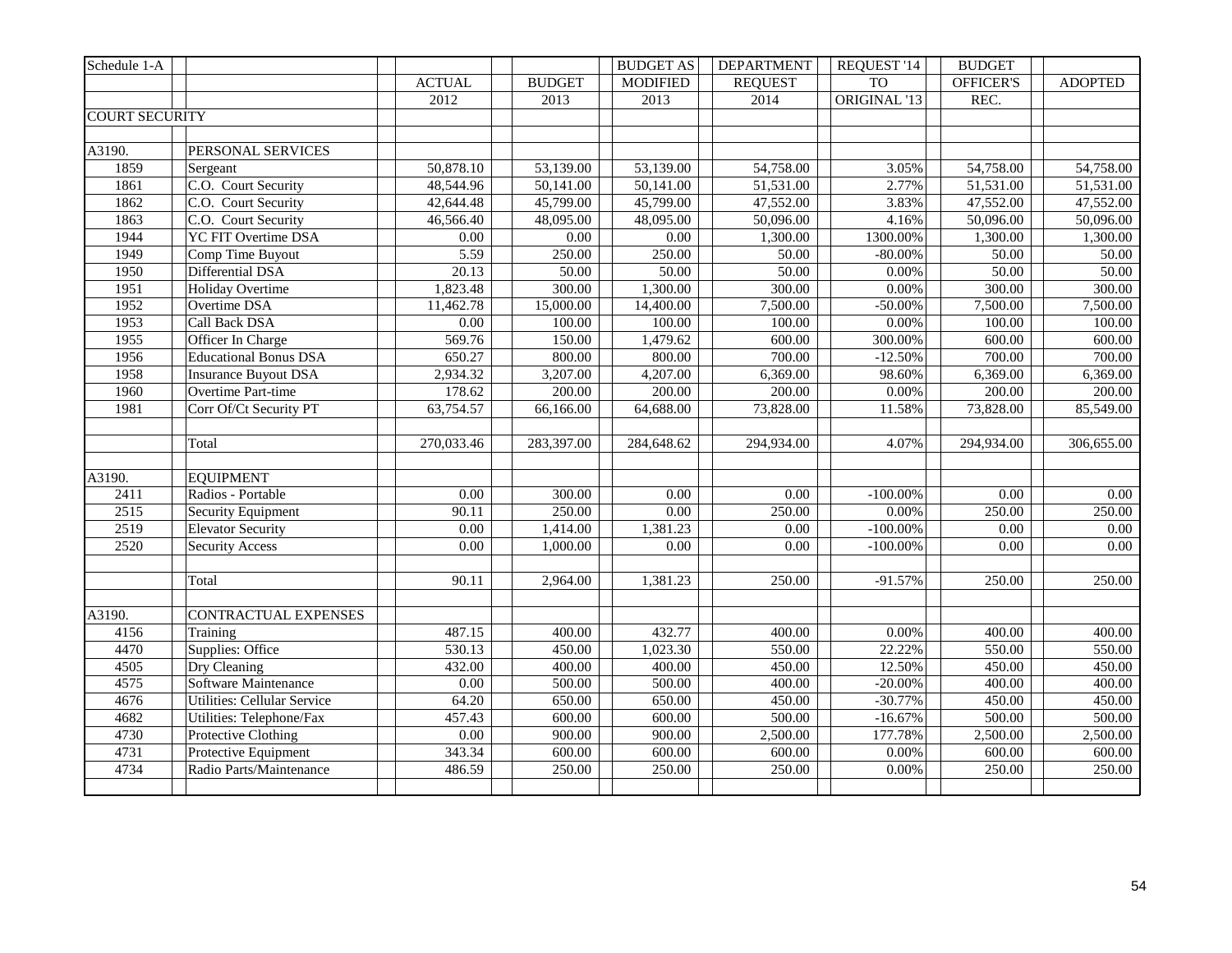| Schedule 1-A    |                              |               |               | <b>BUDGET AS</b> | <b>DEPARTMENT</b> | REQUEST '14  | <b>BUDGET</b>    |                |
|-----------------|------------------------------|---------------|---------------|------------------|-------------------|--------------|------------------|----------------|
|                 |                              | <b>ACTUAL</b> | <b>BUDGET</b> | <b>MODIFIED</b>  | <b>REQUEST</b>    | <b>TO</b>    | <b>OFFICER'S</b> | <b>ADOPTED</b> |
|                 |                              | 2012          | 2013          | 2013             | 2014              | ORIGINAL '13 | REC.             |                |
|                 |                              |               |               |                  |                   |              |                  |                |
| A3190.          | CONTRACTUAL EXPENSES CON'T   |               |               |                  |                   |              |                  |                |
| 4749            | Uniforms                     | 973.68        | 1,500.00      | 1,500.00         | 1,500.00          | 0.00%        | 1,500.00         | 1,500.00       |
| 4752            | <b>Weapon Ammunition</b>     | 0.00          | 500.00        | 500.00           | 500.00            | 0.00%        | 500.00           | 500.00         |
| 4916            | Publications                 | 43.04         | 50.00         | 50.00            | 50.00             | 0.00%        | 50.00            | 50.00          |
|                 |                              |               |               |                  |                   |              |                  |                |
|                 | Total                        | 3,817.56      | 6,800.00      | 7,406.07         | 8,150.00          | 19.85%       | 8,150.00         | 8,150.00       |
|                 |                              |               |               |                  |                   |              |                  |                |
| A3190.          | <b>EMPLOYEE BENEFITS</b>     |               |               |                  |                   |              |                  |                |
| 8100            | FICA/Medicare                | 20,017.17     | 21,644.00     | 21,644.00        | 22,539.00         | 4.14%        | 22,539.00        | 23,436.00      |
| 8304            | Medical Insurance DSA        | 35,155.63     | 35,968.00     | 35,968.00        | 23,479.00         | $-34.72%$    | 23,479.00        | 23,479.00      |
|                 |                              |               |               |                  |                   |              |                  |                |
|                 | Total                        | 55,172.80     | 57,612.00     | 57,612.00        | 46,018.00         | $-20.12%$    | 46,018.00        | 46,915.00      |
|                 |                              |               |               |                  |                   |              |                  |                |
| A3190.0         | <b>TOTAL</b>                 | 329,113.93    | 350,773.00    | 351,047.92       | 349,352.00        | $-0.41%$     | 349,352.00       | 361,970.00     |
|                 |                              |               |               |                  |                   |              |                  |                |
| <b>REVENUE:</b> | A3330 Court Security         | 339,628.55    | 334,991.00    | 334,991.00       | 349,373.00        | 4.29%        | 349,373.00       | 349,373.00     |
|                 |                              |               |               |                  |                   |              |                  |                |
|                 | <b>Total Revenue</b>         | 339,628.55    | 334,991.00    | 334,991.00       | 349,373.00        | 4.29%        | 349,373.00       | 349,373.00     |
|                 |                              |               |               |                  |                   |              |                  |                |
|                 | <b>Total Net County Cost</b> | (10,514.62)   | 15,782.00     | 16,056.92        | (21.00)           | $-100.13%$   | (21.00)          | 12,597.00      |
|                 |                              |               |               |                  |                   |              |                  |                |
|                 | Percent Revenue              | 103.19%       | 95.50%        | 95.43%           | 100.01%           | 4.72%        | 100.01%          | 96.52%         |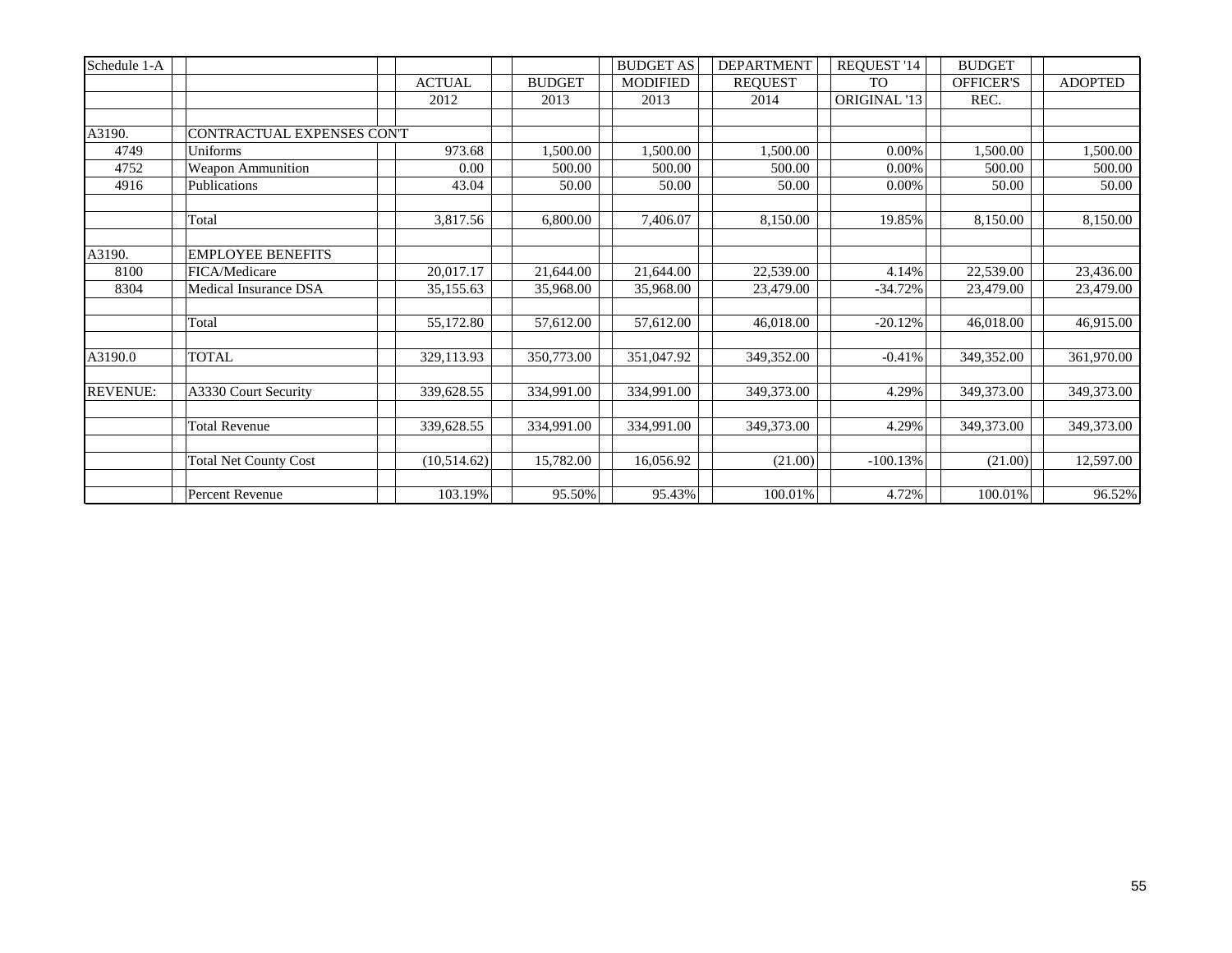| Schedule 1-A    |                                     |                       |                   | <b>BUDGET AS</b>  | <b>DEPARTMENT</b> | REQUEST '14  | <b>BUDGET</b> |                     |
|-----------------|-------------------------------------|-----------------------|-------------------|-------------------|-------------------|--------------|---------------|---------------------|
|                 |                                     | <b>ACTUAL</b>         | <b>BUDGET</b>     | <b>MODIFIED</b>   | <b>REQUEST</b>    | <b>TO</b>    | OFFICER'S     | <b>ADOPTED</b>      |
| <b>STOP DWI</b> |                                     | 2012                  | $\overline{2013}$ | 2013              | 2014              | ORIGINAL '13 | REC.          |                     |
|                 |                                     |                       |                   |                   |                   |              |               |                     |
| A3350.          | PERSONAL SERVICES                   |                       |                   |                   |                   |              |               |                     |
| 1942            | Overtime Council 82                 | 0.00                  | 0.00              | 0.00              | 4,100.00          | 4100.00%     | 4,100.00      | 4,100.00            |
| 1950            | Differential DSA                    | 2.55                  | 50.00             | 50.00             | 50.00             | 0.00%        | 50.00         | 50.00               |
| 1985            | Deputy Sheriff Overtime             | 295.88                | 4,400.00          | 4,400.00          | 0.00              | $-100.00\%$  | 0.00          | 0.00                |
| 1987            | <b>DWI</b> Coordinator              | 3,600.00              | 3,800.00          | 3,800.00          | 4,000.00          | 5.26%        | 4,000.00      | 4,000.00            |
| 1988            | <b>DWI</b> Secretary                | 500.00                | 500.00            | 500.00            | 500.00            | $0.00\%$     | 500.00        | 500.00              |
| 1989            | <b>DWI</b> Fiscal                   | 1,000.00              | 1,200.00          | 1,200.00          | 1,500.00          | 25.00%       | 1,500.00      | 1,500.00            |
| 1994            | <b>MEO</b> Part-time                | 675.00                | 3,000.00          | 3,000.00          | 2,000.00          | $-33.33%$    | 2,000.00      | 2,000.00            |
|                 |                                     |                       |                   |                   |                   |              |               |                     |
|                 | Total                               | 6,073.43              | 12,950.00         | 12,950.00         | 12,150.00         | $-6.18%$     | 12,150.00     | 12,150.00           |
|                 |                                     |                       |                   |                   |                   |              |               |                     |
| A3350.          | <b>EQUIPMENT</b>                    |                       |                   |                   |                   |              |               |                     |
| 2213            | Vehicle - Marked                    | 0.00                  | 0.00              | 13,000.00         | 23,000.00         | 23000.00%    | 23,000.00     | 23,000.00           |
| 2410            | Radar                               | 1,228.95              | 4,800.00          | 8,480.00          | 2,400.00          | $-50.00\%$   | 2,400.00      | 2,400.00            |
| 2419            | <b>Breath Test Devices</b>          | 130.00                | 1,200.00          | 1,200.00          | 600.00            | $-50.00\%$   | 600.00        | 600.00              |
| 2422            | Cameras                             | $\overline{0.00}$     | $\overline{0.00}$ | $\overline{0.00}$ | 500.00            | 500.00%      | 500.00        | 500.00              |
| 2426            | Penn Yan Police Department          | 700.00                | 700.00            | 700.00            | 700.00            | 0.00%        | 700.00        | 700.00              |
|                 |                                     |                       |                   |                   |                   |              |               |                     |
|                 | Total                               | 2,058.95              | 6,700.00          | 23,380.00         | 27,200.00         | 305.97%      | 27,200.00     | 27,200.00           |
|                 |                                     |                       |                   |                   |                   |              |               |                     |
| A3350.          | CONTRACTUAL EXPENSES                |                       |                   |                   |                   |              |               |                     |
| 4004            | <b>Attorney Fees</b>                | 9,000.00              | 9,000.00          | 9,000.00          | 9,000.00          | 0.00%        | 9,000.00      | 9,000.00            |
| 4021            | <b>Substance Abuse Counseling</b>   | $\overline{7,800.00}$ | 7,800.00          | 7,800.00          | 7,800.00          | $0.00\%$     | 7,800.00      | 7,800.00            |
| 4040            | Secretarial: DA                     | 3,500.00              | 3,500.00          | 3,500.00          | 3,500.00          | 0.00%        | 3,500.00      | 3,500.00            |
| 4152            | Conferences                         | 0.00                  | 300.00            | 300.00            | 250.00            | $-16.67%$    | 250.00        | 250.00              |
| 4155            | <b>Public Information Education</b> | 1,611.20              | 2,500.00          | 2,500.00          | 2,300.00          | $-8.00\%$    | 2,300.00      | 2,300.00            |
| 4156            | Training                            | 0.00                  | 300.00            | 300.00            | 250.00            | $-16.67%$    | 250.00        | 250.00              |
| 4408            | Equipment Maintenance/Repairs       | $\overline{0.00}$     | 500.00            | 500.00            | 500.00            | 0.00%        | 500.00        | 500.00              |
| 4457            | <b>Computer Supplies</b>            | $\overline{0.00}$     | 100.00            | 100.00            | 100.00            | 0.00%        | 100.00        | 100.00              |
| 4470            | Office Supplies                     | 95.45                 | 400.00            | 400.00            | 350.00            | $-12.50%$    | 350.00        | 350.00              |
| 4474            | <b>Safety Supplies</b>              | 526.65                | 600.00            | 570.00            | 600.00            | 0.00%        | 600.00        | 600.00              |
| 4501            | Advertising                         | 3,470.39              | 3,500.00          | 3,500.00          | 3,500.00          | 0.00%        | 3,500.00      | 3,500.00            |
| 4507            | Copier Charge                       | 0.00                  | 100.00            | 100.00            | 50.00             | $-50.00\%$   | 50.00         | 50.00               |
| 4515            | Postage                             | $\overline{0.00}$     | 50.00             | 50.00             | 50.00             | $0.00\%$     | 50.00         | 50.00               |
| 4658            | Towing                              | 325.00                | 400.00            | 400.00            | 450.00            | 12.50%       | 450.00        | 450.00              |
| 4660            | <b>Travel Expenses</b>              | 452.39                | 300.00            | 300.00            | 400.00            | 33.33%       | 400.00        | 400.00              |
| 4661            | Vehicle Parts/Maintenance/Repairs   | 23.00                 | 800.00            | 800.00            | 500.00            | $-37.50%$    | 500.00        | 500.00              |
| 4676            | <b>Utilities: Cellular Services</b> | 456.00                | 450.00            | 450.00            | 600.00            | 33.33%       | 600.00        | $\overline{600.00}$ |
| 4682            | Utilities: Telephone/Fax            | 48.00                 | 50.00             | 50.00             | 50.00             | $0.00\%$     | 50.00         | 50.00               |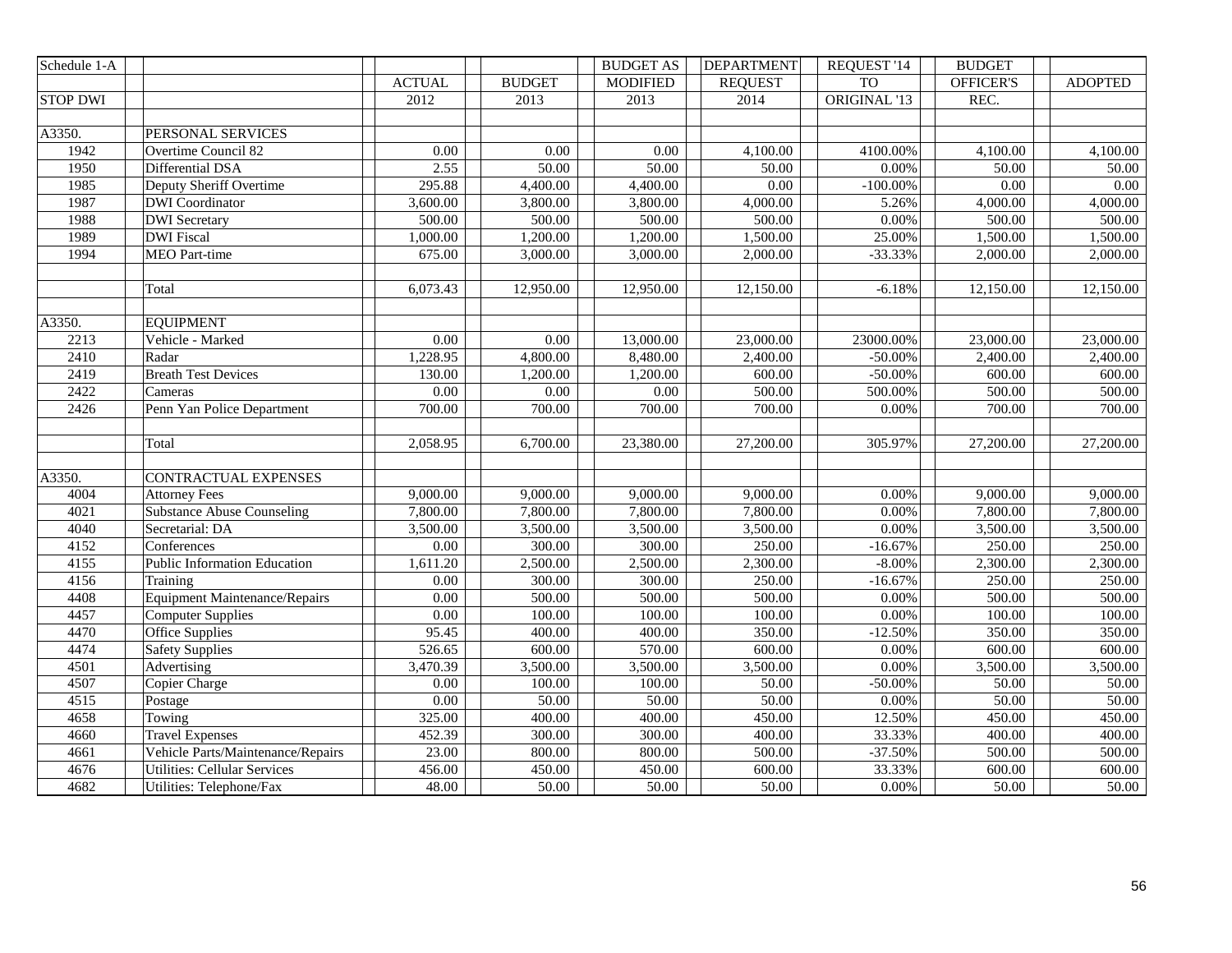| $\ddot{}$       |                                 |               |               |                  |                   |              |                  |                |
|-----------------|---------------------------------|---------------|---------------|------------------|-------------------|--------------|------------------|----------------|
| Schedule 1-A    |                                 |               |               | <b>BUDGET AS</b> | <b>DEPARTMENT</b> | REQUEST '14  | <b>BUDGET</b>    |                |
|                 |                                 | <b>ACTUAL</b> | <b>BUDGET</b> | <b>MODIFIED</b>  | <b>REOUEST</b>    | <b>TO</b>    | <b>OFFICER'S</b> | <b>ADOPTED</b> |
|                 |                                 | 2012          | 2013          | 2013             | 2014              | ORIGINAL '13 | REC.             |                |
|                 |                                 |               |               |                  |                   |              |                  |                |
| A3350.          | CONTRACTUAL EXPENSES CON'T      |               |               |                  |                   |              |                  |                |
| 4703            | <b>Breath Test Accessories</b>  | 206.35        | 150.00        | 180.00           | 200.00            | 33.33%       | 200.00           | 200.00         |
| 4705            | Council on Alcoholism           | 10,000.00     | 10,000.00     | 10,000.00        | 10,000.00         | 0.00%        | 10,000.00        | 10,000.00      |
| 4743            | <b>Smart Operator</b>           | 70.50         | 300.00        | 200.00           | 200.00            | $-33.33%$    | 200.00           | 200.00         |
| 4751            | Village of Penn Yan Patrol      | 4,500.00      | 4,300.00      | 4,300.00         | 4,100.00          | $-4.65%$     | 4,100.00         | 4,100.00       |
| 4761            | <b>DARE</b> Expenses            | 0.00          | 300.00        | 300.00           | 275.00            | $-8.33%$     | 275.00           | 275.00         |
| 4764            | <b>Impact Panel</b>             | 640.00        | 600.00        | 700.00           | 700.00            | 16.67%       | 700.00           | 700.00         |
| 4814            | Probation                       | 11,000.00     | 11,000.00     | 11,000.00        | 11,000.00         | $0.00\%$     | 11,000.00        | 11,000.00      |
| 4857            | <b>Impact Panel Coordinator</b> | 510.00        | 500.00        | 500.00           | 550.00            | 10.00%       | 550.00           | 550.00         |
| 4903            | Awards                          | 583.65        | 400.00        | 400.00           | 450.00            | 12.50%       | 450.00           | 450.00         |
| 4907            | Dues                            | 393.05        | 350.00        | 350.00           | 400.00            | 14.29%       | 400.00           | 400.00         |
| 4916            | Publications                    | 445.92        | 300.00        | 300.00           | 500.00            | 66.67%       | 500.00           | 500.00         |
|                 |                                 |               |               |                  |                   |              |                  |                |
|                 | Total                           | 55,657.55     | 58,850.00     | 58,850.00        | 58,625.00         | $-0.38%$     | 58,625.00        | 58,625.00      |
|                 |                                 |               |               |                  |                   |              |                  |                |
| A3350.          | <b>EMPLOYEE BENEFITS</b>        |               |               |                  |                   |              |                  |                |
| 8100            | <b>FICA</b> Medicare            | 443.73        | 900.00        | 900.00           | 500.00            | $-44.44%$    | 500.00           | 500.00         |
|                 |                                 |               |               |                  |                   |              |                  |                |
|                 | Total                           | 443.73        | 900.00        | 900.00           | 500.00            | $-44.44%$    | 500.00           | 500.00         |
|                 |                                 |               |               |                  |                   |              |                  |                |
| A3350.0         | <b>TOTAL</b>                    | 64,233.66     | 79,400.00     | 96,080.00        | 98,475.00         | 24.02%       | 98,475.00        | 98,475.00      |
|                 |                                 |               |               |                  |                   |              |                  |                |
| <b>REVENUE:</b> | A2615 Stop DWI Fines            | 113,515.59    | 79,400.00     | 79,400.00        | 98,475.00         | 24.02%       | 98,475.00        | 98,475.00      |
|                 |                                 |               |               |                  |                   |              |                  |                |
|                 | <b>Total Revenue</b>            | 113,515.59    | 79,400.00     | 79,400.00        | 98,475.00         | 24.02%       | 98,475.00        | 98,475.00      |
|                 |                                 |               |               |                  |                   |              |                  |                |
|                 | <b>Total Net County Cost</b>    | (49, 281.93)  | 0.00          | 16,680.00        | 0.00              | 0.00%        | 0.00             | 0.00           |
|                 |                                 |               |               |                  |                   |              |                  |                |
|                 | Percent Revenue                 | 176.72%       | 100.00%       | 82.64%           | 100.00%           | 100.00%      | 100.00%          | 100.00%        |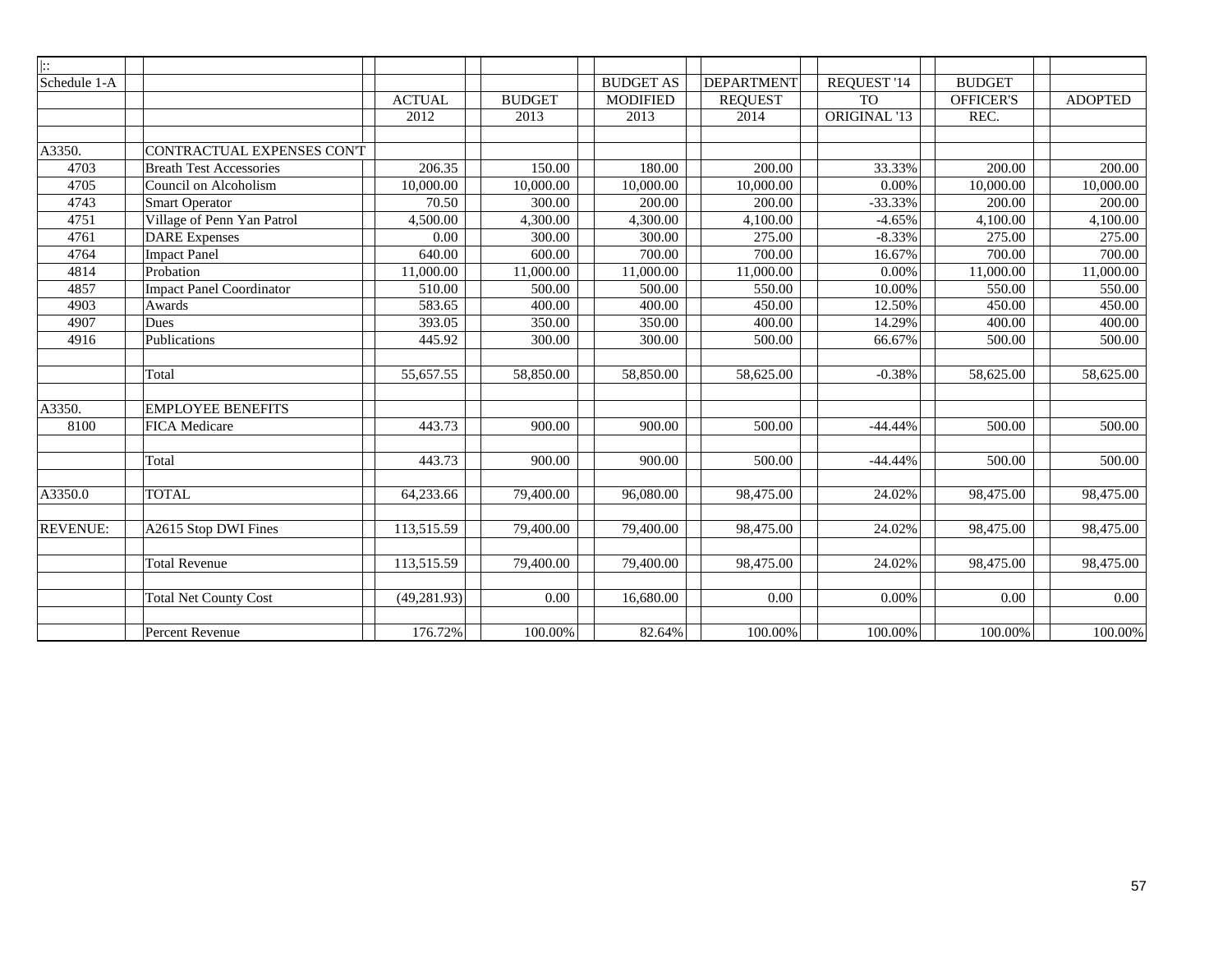| Schedule 1-A              |                                    |                   |                   | <b>BUDGET AS</b>  | <b>DEPARTMENT</b> | REQUEST '14           | <b>BUDGET</b>     |                |
|---------------------------|------------------------------------|-------------------|-------------------|-------------------|-------------------|-----------------------|-------------------|----------------|
|                           |                                    | <b>ACTUAL</b>     | <b>BUDGET</b>     | <b>MODIFIED</b>   | <b>REQUEST</b>    | TO <sub>1</sub>       | OFFICER'S         | <b>ADOPTED</b> |
|                           |                                    | 2012              | 2013              | 2013              | 2014              | ORIGINAL '13          | REC.              |                |
| <b>CONTROL OF ANIMALS</b> |                                    |                   |                   |                   |                   |                       |                   |                |
|                           |                                    |                   |                   |                   |                   |                       |                   |                |
| A3510.                    | PERSONAL SERVICES                  |                   |                   |                   |                   |                       |                   |                |
| 1036                      | Animal Control Officer             | 33,709.00         | 34,384.00         | 34,384.00         | 35,419.00         | 3.01%                 | 35,419.00         | 35,419.00      |
| 1551                      | Animal Control Officer PT          | 6,702.50          | 7,000.00          | 7,000.00          | 7,000.00          | 0.00%                 | 7,000.00          | 7,000.00       |
| 1661                      | Comp Time Buyout Non-Union         | 0.00              | 0.00              | 857.94            | 0.00              | 0.00%                 | $0.00\,$          | 0.00           |
| 1949                      | Comp Time Buyout DSA               | 0.00              | $\overline{0.00}$ | 0.00              | 2,000.00          | 2000.00%              | 2,000.00          | 2,000.00       |
| 1951                      | <b>Holiday Overtime DSA</b>        | 0.00              | $\overline{0.00}$ | 504.25            | 100.00            | 100.00%               | 100.00            | 100.00         |
| 1952                      | Overtime DSA                       | $\overline{0.00}$ | 0.00              | 560.51            | 300.00            | 300.00%               | 300.00            | 300.00         |
| 1953                      | Call Back DSA                      | 0.00              | $0.00\,$          | 300.00            | 2,200.00          | 2200.00%              | 2,200.00          | 2,200.00       |
| 1961                      | 35-40 Hours                        | 0.00              | 0.00              | 544.00            | 1,000.00          | 1000.00%              | 1,000.00          | 1,000.00       |
|                           |                                    |                   |                   |                   |                   |                       |                   |                |
|                           | Total                              | 40,411.50         | 41,384.00         | 44,150.70         | 48,019.00         | 16.03%                | 48,019.00         | 48,019.00      |
|                           |                                    |                   |                   |                   |                   |                       |                   |                |
| A3510.                    | <b>EQUIPMENT</b>                   |                   |                   |                   |                   |                       |                   |                |
| 2415                      | Weapon                             | 0.00              | 0.00              | 0.00              | 600.00            | $\overline{600.00\%}$ | 600.00            | 600.00         |
| 2428                      | Cage                               | 0.00              | 300.00            | 215.76            | 0.00              | $-100.00\%$           | 0.00              | $0.00\,$       |
|                           |                                    |                   |                   |                   |                   |                       |                   |                |
|                           | Total                              | 0.00              | 300.00            | 215.76            | 600.00            | 100.00%               | 600.00            | 600.00         |
|                           |                                    |                   |                   |                   |                   |                       |                   |                |
| A3510.                    | CONTRACTUAL EXPENSES               |                   |                   |                   |                   |                       |                   |                |
| 4156                      | Training                           | 0.00              | 100.00            | 0.00              | 100.00            | 0.00%                 | 100.00            | 100.00         |
| 4457                      | <b>Computer Supplies</b>           | 0.00              | 50.00             | 0.00              | 0.00              | $-100.00\%$           | $0.00\,$          | $0.00\,$       |
| 4470                      | <b>Office Supplies</b>             | 88.00             | 150.00            | 0.00              | 0.00              | $-100.00\%$           | $\overline{0.00}$ | 0.00           |
| 4474                      | <b>Safety Supplies</b>             | 68.46             | 200.00            | 360.99            | 200.00            | 0.00%                 | 200.00            | 200.00         |
| 4653                      | Gasoline                           | 8,712.44          | 9,000.00          | 7,694.50          | 7,000.00          | $-22.22%$             | 7,000.00          | 7,000.00       |
| 4661                      | Vehicle Parts/Maintenance/Repairs  | 1,006.02          | 1,500.00          | 2,423.91          | 2,000.00          | 33.33%                | 2,000.00          | 2,000.00       |
| 4676                      | <b>Utilities: Cellular Service</b> | 372.00            | 300.00            | 300.00            | 450.00            | 50.00%                | 450.00            | 450.00         |
| 4682                      | Utilities: Telephone/Fax           | 672.09            | 650.00            | 650.00            | 650.00            | 0.00%                 | 650.00            | 650.00         |
| 4685                      | <b>Utilities HSYC</b>              | 2,400.00          | 2,400.00          | 2,400.00          | 2,400.00          | 0.00%                 | 2,400.00          | 2,400.00       |
| 4731                      | Protective Equipment               | 0.00              | 0.00              | $0.00\,$          | 700.00            | 700.00%               | 700.00            | 700.00         |
| 4749                      | Uniforms                           | 209.96            | 250.00            | 79.99             | 250.00            | 0.00%                 | 250.00            | 250.00         |
| 4766                      | <b>RF</b> Thermo Gauge             | 0.00              | 150.00            | $\overline{0.00}$ | 0.00              | $-100.00\%$           | $0.00\,$          | $0.00\,$       |
| 4852                      | Dog Food                           | 70.00             | 400.00            | 140.00            | 100.00            | $-75.00\%$            | 100.00            | 100.00         |
| 4858                      | <b>Pound Services HSYC</b>         | 12,215.50         | 12,000.00         | 12,000.00         | 12,000.00         | 0.00%                 | 12,000.00         | 12,000.00      |
| 4859                      | Euthanasia                         | 796.03            | 1,300.00          | 1,500.00          | 1,300.00          | 0.00%                 | 1,300.00          | 1,300.00       |
| 4860                      | Vaccinations                       | 172.00            | 450.00            | 250.00            | 300.00            | $-33.33%$             | 300.00            | $0.00\,$       |
| 4966                      | Leases: Building HSYC              | 2,700.00          | 2,700.00          | 2,700.00          | 2,700.00          | 0.00%                 | 2,700.00          | 2,700.00       |
|                           |                                    |                   |                   |                   |                   |                       |                   |                |
|                           | Total                              | 29,482.50         | 31,600.00         | 30,499.39         | 30,150.00         | $-4.59%$              | 30,150.00         | 29,850.00      |
|                           |                                    |                   |                   |                   |                   |                       |                   |                |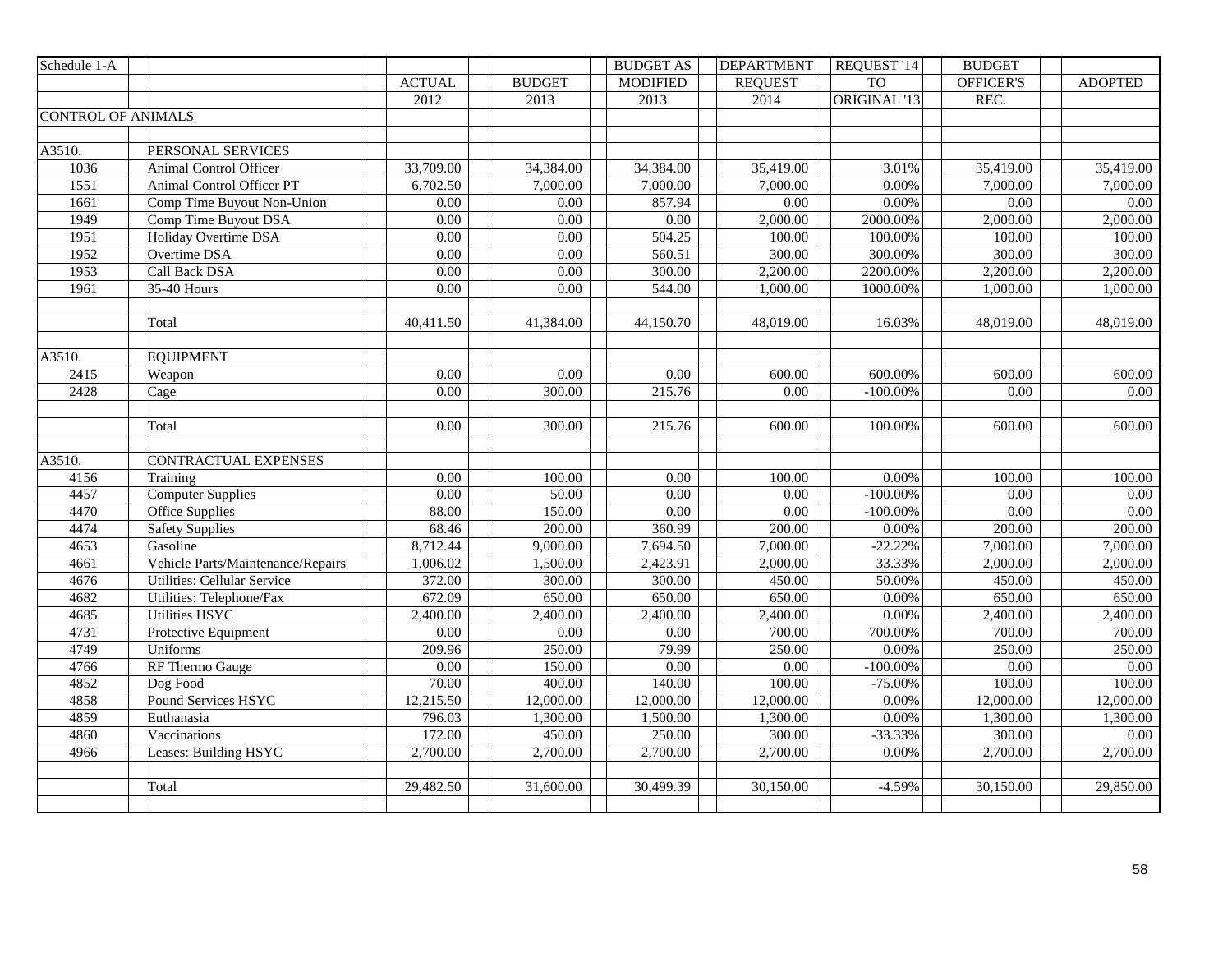| Schedule 1-A    |                               |               |               | <b>BUDGET AS</b> | <b>DEPARTMENT</b> | REQUEST '14         | <b>BUDGET</b>    |                |
|-----------------|-------------------------------|---------------|---------------|------------------|-------------------|---------------------|------------------|----------------|
|                 |                               | <b>ACTUAL</b> | <b>BUDGET</b> | <b>MODIFIED</b>  | <b>REQUEST</b>    | <b>TO</b>           | <b>OFFICER'S</b> | <b>ADOPTED</b> |
|                 |                               | 2012          | 2013          | 2013             | 2014              | <b>ORIGINAL '13</b> | REC.             |                |
| A3510.          | <b>EMPLOYEE BENEFITS</b>      |               |               |                  |                   |                     |                  |                |
| 8100            | FICA/Medicare                 | 2,938.12      | 3,160.00      | 3,160.00         | 3,674.00          | 16.27%              | 3,674.00         | 3,674.00       |
| 8304            | Medical Insurance DSA         | 0.00          | 0.00          | 3,024.86         | 6,433.00          | 6433.00%            | 6,433.00         | 6,433.00       |
| 8305            | Medical Insurance Non-Union   | 4,074.48      | 6,050.00      | 3,025.14         | 0.00              | $-100.00\%$         | 0.00             | 0.00           |
|                 |                               |               |               |                  |                   |                     |                  |                |
|                 | Total                         | 7,012.60      | 9,210.00      | 9,210.00         | 10,107.00         | 9.74%               | 10,107.00        | 10,107.00      |
| A3510.0         | TOTAL                         | 76,906.60     | 82,494.00     | 84,075.85        | 88,876.00         | 7.74%               | 88,876.00        | 88,576.00      |
|                 |                               |               |               |                  |                   |                     |                  |                |
| <b>REVENUE:</b> | <b>A1550 Fees</b>             | 2,543.58      | 2,400.00      | 2,400.00         | 2,400.00          | 0.00%               | 2,400.00         | 2,400.00       |
|                 | A2268 Animal Control Services | 13,116.50     | 12,000.00     | 12,000.00        | 12,000.00         | 0.00%               | 12,000.00        | 12,000.00      |
|                 | A2682 WC Wage Recovery        | 900.09        | 0.00          | 0.00             | 0.00              | 0.00%               | 0.00             | 0.00           |
|                 |                               |               |               |                  |                   |                     |                  |                |
|                 | <b>Total Revenue</b>          | 16,560.17     | 14,400.00     | 14,400.00        | 14,400.00         | 0.00%               | 14,400.00        | 14,400.00      |
|                 |                               |               |               |                  |                   |                     |                  |                |
|                 | <b>Total Net County Cost</b>  | 60,346.43     | 68,094.00     | 69,675.85        | 74,476.00         | 9.37%               | 74,476.00        | 74,176.00      |
|                 | Percent Revenue               | 21.53%        | 17.46%        | 17.13%           | 16.20%            | $-7.18%$            | 16.20%           | 16.26%         |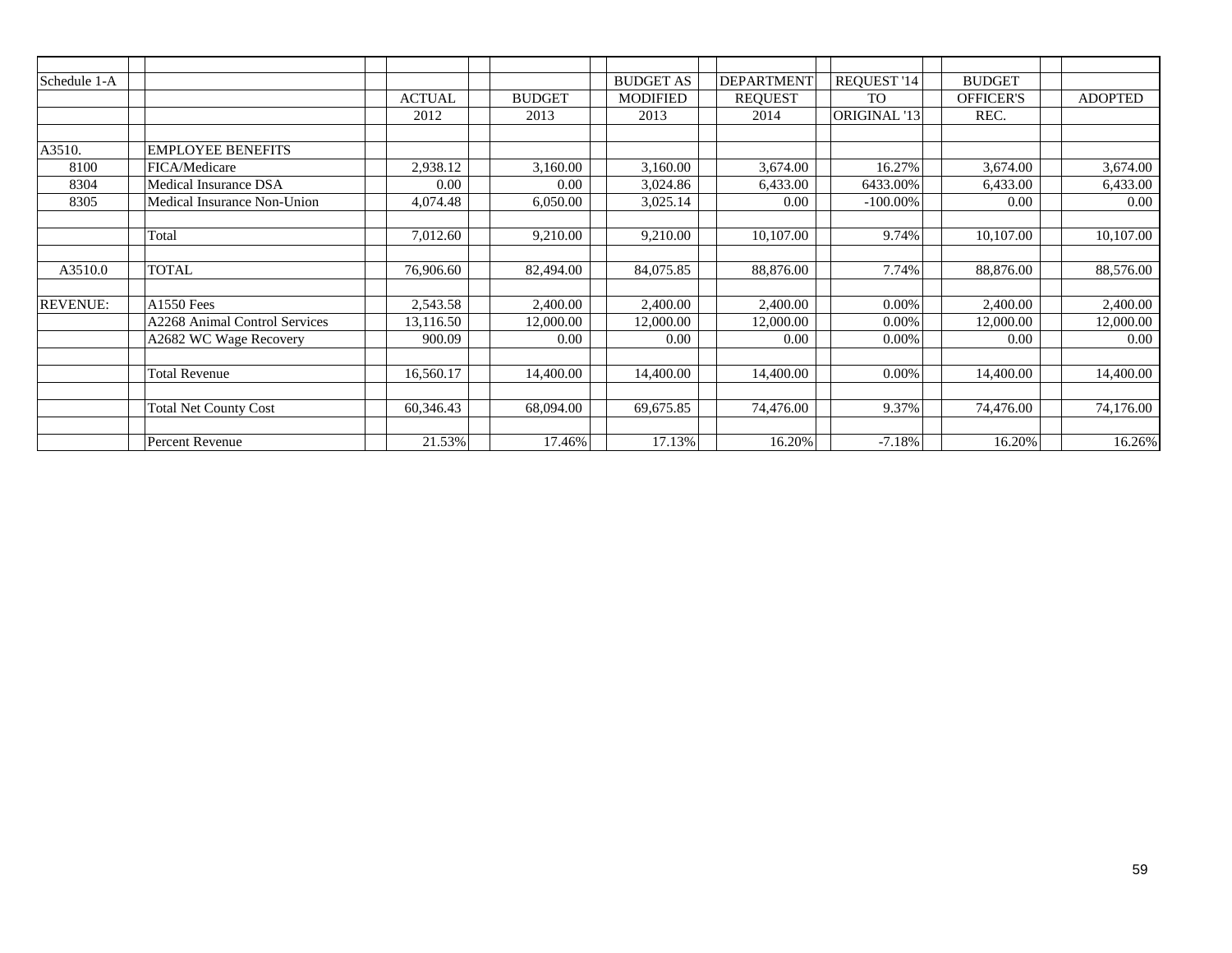| Schedule 1-A |                                      |               |                   | <b>BUDGET AS</b>  | <b>DEPARTMENT</b> | REQUEST '14     | <b>BUDGET</b>     |                   |
|--------------|--------------------------------------|---------------|-------------------|-------------------|-------------------|-----------------|-------------------|-------------------|
|              |                                      | <b>ACTUAL</b> | <b>BUDGET</b>     | <b>MODIFIED</b>   | <b>REOUEST</b>    | TO <sub>1</sub> | OFFICER'S         | <b>ADOPTED</b>    |
|              | OFFICE OF EMERGENCY MANAGEMENT       | 2012          | $\overline{2013}$ | $\overline{2013}$ | 2014              | ORIGINAL '13    | REC.              |                   |
|              |                                      |               |                   |                   |                   |                 |                   |                   |
| A3645.       | PERSONAL SERVICES                    |               |                   |                   |                   |                 |                   |                   |
| 1070         | <b>Emergency Management Director</b> | 59,000.00     | 60,180.00         | 60,180.00         | 61,384.00         | 2.00%           | 61,384.00         | 61,384.00         |
| 1195         | Deputy Emergency Mgmt Director       | 39,679.29     | 40,542.00         | 40,542.00         | 41,346.00         | 1.98%           | 41,346.00         | 41,346.00         |
| 1505         | Overtime                             | 0.00          | 200.00            | 200.00            | 200.00            | $0.00\%$        | 200.00            | 200.00            |
| 1508         | 35-40 Hours                          | 0.00          | 500.00            | 500.00            | 500.00            | $0.00\%$        | 500.00            | 500.00            |
| 1509         | Comp Time Buyout CSEA                | 0.00          | 0.00              | 10.88             | 0.00              | 0.00%           | $\overline{0.00}$ | 0.00              |
| 1585         | Code Enforcement Officer             | 250.00        | 700.00            | 700.00            | 700.00            | 0.00%           | 700.00            | 700.00            |
| 1594         | Part-time Deputy Fire Coordinator    | 1,534.50      | 2,500.00          | 2,500.00          | 0.00              | $-100.00\%$     | 0.00              | 0.00              |
| 1660         | <b>Insurance Buyout Non-union</b>    | 2,159.52      | 3,207.00          | 3,207.00          | 3,410.00          | 6.33%           | 3,410.00          | 3,410.00          |
| 1661         | Comp Time Buyout Non-Union           | $0.00\,$      | $0.00\,$          | 7.06              | 0.00              | 0.00%           | 0.00              | 0.00              |
|              |                                      |               |                   |                   |                   |                 |                   |                   |
|              | Total                                | 102,623.31    | 107,829.00        | 107,846.94        | 107,540.00        | $-0.27%$        | 107,540.00        | 107,540.00        |
|              |                                      |               |                   |                   |                   |                 |                   |                   |
| A3645.       | <b>EQUIPMENT</b>                     |               |                   |                   |                   |                 |                   |                   |
| 2411         | Radio - Portable                     | 3,211.00      | 0.00              | 0.00              | 0.00              | $0.00\%$        | $0.00\,$          | 0.00              |
| 2412         | Radio Two-Way                        | 882.39        | 0.00              | 0.00              | 0.00              | 0.00%           | 0.00              | 0.00              |
| 2945         | <b>Grant: Homeland Security</b>      | 0.00          | 0.00              | 2,000.00          | 0.00              | 0.00%           | 0.00              | 0.00              |
| 2946         | Grant: SHSP '09                      | 7,592.69      | 0.00              | 1,156.94          | 0.00              | 0.00%           | 0.00              | 0.00              |
| 2948         | Grant: Homeland Security '08         | 3,137.98      | 0.00              | 88.71             | 0.00              | 0.00%           | 0.00              | $\overline{0.00}$ |
| 2952         | <b>Grant: Homeland Security</b>      | 31,482.50     | 0.00              | 6,913.50          | 0.00              | 0.00%           | 0.00              | $\overline{0.00}$ |
| 2961         | <b>Grant: Technical Rescue</b>       | 0.00          | 0.00              | 14,273.00         | 0.00              | 0.00%           | 0.00              | 0.00              |
| 2962         | Grant: Generator                     | 0.00          | 0.00              | 30,000.00         | 0.00              | 0.00%           | 0.00              | $\overline{0.00}$ |
| 2963         | Grant: SHSP '12                      | 0.00          | 0.00              | 25,500.00         | 0.00              | 0.00%           | 0.00              | 0.00              |
|              |                                      |               |                   |                   |                   |                 |                   |                   |
|              | Total                                | 46,306.56     | 0.00              | 79,932.15         | 0.00              | 0.00%           | 0.00              | 0.00              |
|              |                                      |               |                   |                   |                   |                 |                   |                   |
| A3645.       | <b>CONTRACTUAL EXPENSES</b>          |               |                   |                   |                   |                 |                   |                   |
| 4070         | Lettering                            | 950.00        | 0.00              | 0.00              | 0.00              | $0.00\%$        | 0.00              | 0.00              |
| 4152         | Conferences                          | 0.00          | 300.00            | 300.00            | 300.00            | 0.00%           | 300.00            | 300.00            |
| 4156         | Training                             | 4,138.46      | 4,200.00          | 4,200.00          | 4,200.00          | 0.00%           | 4,200.00          | 4,200.00          |
| 4457         | <b>Computer Supplies</b>             | 200.00        | 200.00            | 0.00              | 200.00            | 0.00%           | 200.00            | 200.00            |
| 4459         | <b>Deputy Coordinator Supplies</b>   | 4,347.74      | 1,300.00          | 1,300.00          | 1,300.00          | 0.00%           | 1,300.00          | 1,300.00          |
| 4470         | Office Supplies                      | 944.42        | 800.00            | 1,350.00          | 800.00            | 0.00%           | 800.00            | 800.00            |
| 4507         | Copier Charge                        | 438.85        | 500.00            | 400.00            | 500.00            | 0.00%           | 500.00            | 500.00            |
| 4515         | Postage                              | 312.11        | 400.00            | 389.12            | 400.00            | 0.00%           | 400.00            | 400.00            |
| 4522         | Shipments                            | 0.00          | 10.00             | 10.00             | 10.00             | 0.00%           | 10.00             | 10.00             |
| 4653         | Gasoline                             | 2,239.43      | 2,900.00          | 2,900.00          | 2,900.00          | 0.00%           | 2,900.00          | 2,900.00          |
| 4654         | Mileage                              | 0.00          | 250.00            | 0.00              | 250.00            | 0.00%           | 250.00            | 250.00            |
| 4660         | <b>Travel Expenses</b>               | 0.00          | 500.00            | 500.00            | 500.00            | 0.00%           | 500.00            | 500.00            |
| 4661         | Vehicle Parts/Maintenance/Repairs    | 823.75        | 1,100.00          | 1,100.00          | 1,100.00          | 0.00%           | 1,100.00          | 1,100.00          |
| 4676         | <b>Utilities: Cellular Services</b>  | 849.15        | 725.00            | 725.00            | 725.00            | $0.00\%$        | 725.00            | 725.00            |
| 4682         | Utilities: Telephone/Fax             | 1,745.97      | 1,600.00          | 1,600.00          | 1,600.00          | $0.00\%$        | 1,600.00          | 1,600.00          |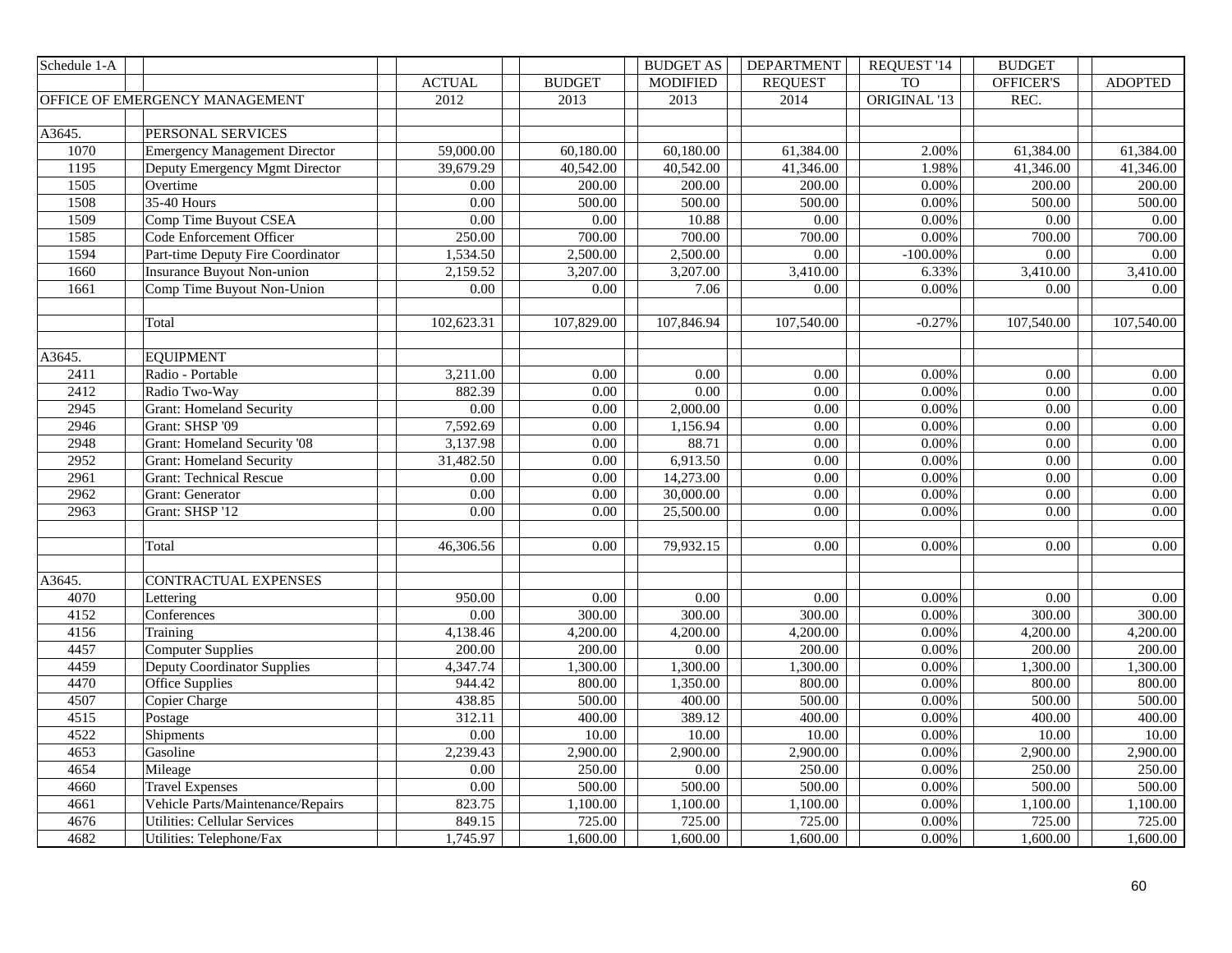| $\left  \cdot \right $ |                                       |                   |               |                   |                   |              |                        |                   |
|------------------------|---------------------------------------|-------------------|---------------|-------------------|-------------------|--------------|------------------------|-------------------|
| Schedule 1-A           |                                       |                   |               | <b>BUDGET AS</b>  | <b>DEPARTMENT</b> | REQUEST '14  | <b>BUDGET</b>          |                   |
|                        |                                       | <b>ACTUAL</b>     | <b>BUDGET</b> | <b>MODIFIED</b>   | <b>REQUEST</b>    | <b>TO</b>    | OFFICER'S              | <b>ADOPTED</b>    |
|                        |                                       | 2012              | 2013          | 2013              | 2014              | ORIGINAL '13 | REC.                   |                   |
| A3645.                 | CONTRACTUAL EXPENSES CON'T            |                   |               |                   |                   |              |                        |                   |
| 4704                   | <b>Breathing Air System</b>           | 1,719.65          | 2,500.00      | 2,500.00          | 3,000.00          | 20.00%       | 3,000.00               | 3,000.00          |
| 4714                   | Fire Investigation Team               | 4,641.00          | 1,800.00      | 1,800.00          | 1,800.00          | 0.00%        | 1,800.00               | 1,800.00          |
| 4715                   | <b>Fire Prevention</b>                | 1,284.78          | 1,300.00      | 1,300.00          | 1,300.00          | $0.00\%$     | 1,300.00               | 1,300.00          |
| 4716                   | <b>Fire Safety Instructors</b>        | 3,547.05          | 3,000.00      | 3,000.00          | 3,000.00          | 0.00%        | 3,000.00               | 3,000.00          |
| 4734                   | Radio Parts/Maintenance               | 2,045.07          | 2,100.00      | 2,100.00          | 2,100.00          | $0.00\%$     | 2,100.00               | 2,100.00          |
| 4774                   | <b>Pump Testing</b>                   | $\overline{0.00}$ | 0.00          | $\overline{0.00}$ | 2,000.00          | 2000.00%     | 2,000.00               | 2,000.00          |
| 4907                   | Dues                                  | 175.00            | 175.00        | 175.00            | 175.00            | 0.00%        | 175.00                 | 175.00            |
| 4916                   | Publications                          | 86.90             | 130.00        | 130.00            | 150.00            | 15.38%       | 150.00                 | 150.00            |
| 4948                   | <b>Grant: Homeland Security</b>       | 2,506.13          | $0.00\,$      | $0.00\,$          | 0.00              | $0.00\%$     | 0.00                   | $0.00\,$          |
| 4959                   | Grant: Local Emergency Planning Cncl  | 272.45            | 0.00          | 8,820.57          | 0.00              | 0.00%        | 0.00                   | $\overline{0.00}$ |
| 4983                   | <b>Grant: Technical Rescue</b>        | 0.00              | 0.00          | 1,000.00          | $0.00\,$          | $0.00\%$     | 0.00                   | $0.00\,$          |
| 4984                   | <b>Grant: Disaster Planning</b>       | $\overline{0.00}$ | 0.00          | 49.90             | $\overline{0.00}$ | $0.00\%$     | $0.00\,$               | $\overline{0.00}$ |
|                        |                                       |                   |               |                   |                   |              |                        |                   |
|                        | Total                                 | 33,267.91         | 25,790.00     | 35,649.59         | 28,310.00         | 9.77%        | 28,310.00              | 28,310.00         |
|                        |                                       |                   |               |                   |                   |              |                        |                   |
| A3645.                 | <b>EMPLOYEE BENEFITS</b>              |                   |               |                   |                   |              |                        |                   |
| 8100                   | FICA/Medicare                         | 7,734.15          | 8,244.00      | 8,244.00          | 8,221.00          | $-0.28%$     | 8,221.00               | 8,221.00          |
| 8303                   | Medical Insurance CSEA                | 5,794.08          | 6,050.00      | 6,050.00          | 6,433.00          | 6.33%        | 6,433.00               | 6,433.00          |
|                        |                                       |                   |               |                   |                   |              |                        |                   |
|                        | Total                                 | 13,528.23         | 14,294.00     | 14,294.00         | 14,654.00         | 2.52%        | $\overline{14,654.00}$ | 14,654.00         |
|                        |                                       |                   |               |                   |                   |              |                        |                   |
| A3645.0                | <b>TOTAL</b>                          | 195,726.01        | 147,913.00    | 237,722.68        | 150,504.00        | 1.75%        | 150,504.00             | 150,504.00        |
|                        |                                       |                   |               |                   |                   |              |                        |                   |
| <b>REVENUE:</b>        | A3306 State Aid - Homeland Security   | 53,109.28         | 0.00          | 89,802.62         | 0.00              | 0.00%        | 0.00                   | 0.00              |
|                        | A4305 Federal Aid                     | 14,398.00         | 13,350.00     | 13,350.00         | $0.00\,$          | $-100.00\%$  | 0.00                   | 0.00              |
|                        |                                       |                   |               |                   |                   |              |                        |                   |
|                        | <b>Total Revenue</b>                  | 67,507.28         | 13,350.00     | 103,152.62        | 0.00              | $-100.00\%$  | 0.00                   | 0.00              |
|                        |                                       |                   |               |                   |                   |              |                        |                   |
|                        | <b>Total Net County Cost</b>          | 128,218.73        | 134,563.00    | 134,570.06        | 150,504.00        | 11.85%       | 150,504.00             | 150,504.00        |
|                        |                                       |                   |               |                   |                   |              |                        |                   |
|                        | Percent Revenue                       | 34.49%            | 9.03%         | 43.39%            | 0.00%             | $-100.00\%$  | 0.00%                  | 0.00%             |
|                        |                                       |                   |               |                   |                   |              |                        |                   |
|                        | <b>TOTAL PUBLIC SAFETY</b>            | 8,512,927.59      | 8,627,288.00  | 9,377,740.72      | 8,887,084.00      | 3.01%        | 8,907,470.00           | 8,872,855.00      |
|                        |                                       |                   |               |                   |                   |              |                        |                   |
|                        | Total Revenue - Public Safety         | 1,266,501.77      | 1,124,668.00  | 1,767,502.36      | 1,147,001.00      | 1.99%        | 1,147,001.00           | 1,147,001.00      |
|                        |                                       |                   |               |                   |                   |              |                        |                   |
|                        | Net Public Safety                     | 7,246,425.82      | 7,502,620.00  | 7,610,238.36      | 7,740,083.00      | 3.17%        | 7,760,469.00           | 7,725,854.00      |
|                        |                                       |                   |               |                   |                   |              |                        |                   |
|                        | Total Percent Revenue - Public Safety | 14.88%            | 13.04%        | 18.85%            | 12.91%            | $-1.00\%$    | 12.88%                 | 12.93%            |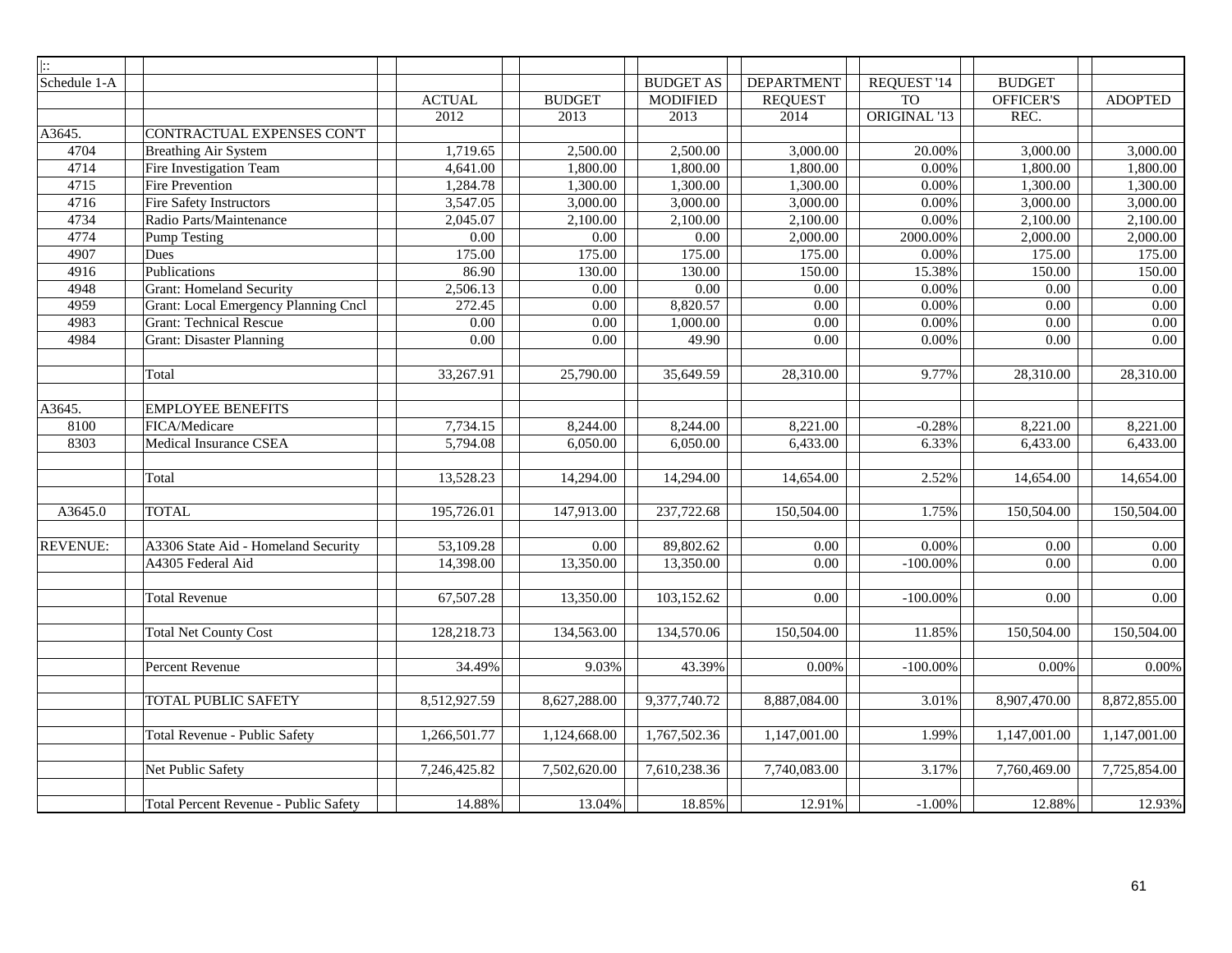| Schedule 1-A  |                                   |               |                   | <b>BUDGET AS</b> | <b>DEPARTMENT</b> | REQUEST '14  | <b>BUDGET</b>           |                |
|---------------|-----------------------------------|---------------|-------------------|------------------|-------------------|--------------|-------------------------|----------------|
|               |                                   | <b>ACTUAL</b> | <b>BUDGET</b>     | <b>MODIFIED</b>  | <b>REQUEST</b>    | <b>TO</b>    | OFFICER'S               | <b>ADOPTED</b> |
|               |                                   | 2012          | $\overline{2013}$ | 2013             | 2014              | ORIGINAL '13 | REC.                    |                |
| <b>HEALTH</b> |                                   |               |                   |                  |                   |              |                         |                |
| PUBLIC HEALTH |                                   |               |                   |                  |                   |              |                         |                |
|               |                                   |               |                   |                  |                   |              |                         |                |
| A4010.        | PERSONAL SERVICES                 |               |                   |                  |                   |              |                         |                |
| 1065          | Director of Patient Services      | 62,607.33     | 65,189.00         | 65,189.00        | 66,493.00         | 2.00%        | 66,493.00               | 66,493.00      |
| 1145          | <b>Public Health Assistant</b>    | 686.02        | 0.00              | 0.00             | 0.00              | $0.00\%$     | 0.00                    | 0.00           |
| 1149          | Senior Administrative Assistant   | 38,873.00     | 39,651.00         | 39,651.00        | 40,445.00         | 2.00%        | 40,445.00               | 40,445.00      |
| 1151          | Supervising Public Health Nurse   | 50,611.45     | 52,131.00         | 52,131.00        | 53,174.00         | 2.00%        | 53,174.00               | 53,174.00      |
| 1200          | <b>Account Clerk Typist</b>       | 13,353.48     | 28,492.00         | 28,492.00        | 29,590.00         | 3.85%        | 29,590.00               | 29,590.00      |
| 1270          | Sr. Account Clerk Typist          | 29,640.10     | 0.00              | $0.00\,$         | $0.00\,$          | $0.00\%$     | 0.00                    | 0.00           |
| 1271          | Sr. Account Clerk Typist          | 33,635.07     | 34,312.00         | 34,312.00        | 35,135.00         | 2.40%        | 35,135.00               | 35,135.00      |
| 1300          | Emergency Medical Service Coord.  | 34,621.65     | 35,316.00         | 35,316.00        | 36,029.00         | 2.02%        | 36,029.00               | 36,029.00      |
| 1320          | Public Health Educator            | 49,146.30     | 50,133.00         | 50,133.00        | 51,138.00         | 2.00%        | 51,138.00               | 51,138.00      |
| 1330          | <b>Public Health Nurse</b>        | 46,288.08     | 47,960.00         | 47,960.00        | 49,876.00         | 3.99%        | 49,876.00               | 49,876.00      |
| 1332          | Public Health Nurse               | 49,146.30     | 50,686.00         | 50,686.00        | 51,924.00         | 2.44%        | 51,924.00               | 51,924.00      |
| 1333          | Public Health Nurse               | 49,895.37     | 50,901.00         | 50,901.00        | 51,924.00         | 2.01%        | 51,924.00               | 51,924.00      |
| 1334          | Public Health Nurse               | 48,324.15     | 49,293.00         | 49,293.00        | 50,280.00         | 2.00%        | 50,280.00               | 50,280.00      |
| 1340          | <b>Registered Nurse</b>           | 44,505.72     | 45,625.00         | 45,625.00        | 47,584.00         | 4.29%        | 47,584.00               | 47,584.00      |
| 1343          | <b>Registered Nurse</b>           | 47,355.84     | 48,306.00         | 46,134.78        | 0.00              | $-100.00\%$  | 0.00                    | 0.00           |
| 1349          | <b>Licensed Practical Nurse</b>   | 36,307.04     | 37,710.00         | 37,710.00        | 38,459.00         | 1.99%        | 38,459.00               | 38,459.00      |
| 1500          | Call Back CSEA                    | 38.16         | 0.00              | 0.00             | 0.00              | 0.00%        | 0.00                    | 0.00           |
| 1504          | On Call                           | 4,354.16      | 5,000.00          | 5,000.00         | 5,000.00          | 0.00%        | 5,000.00                | 5,000.00       |
| 1505          | Overtime                          | 1,763.63      | 2,000.00          | 2,000.00         | 1,000.00          | $-50.00\%$   | 1,000.00                | 1,000.00       |
| 1506          | Phone Work                        | 1,817.00      | 3,000.00          | 3,000.00         | 2,500.00          | $-16.67%$    | 2,500.00                | 2,500.00       |
| 1508          | 35 - 40 Hours                     | 9,973.96      | 7,500.00          | 7,500.00         | 5,000.00          | $-33.33%$    | 5,000.00                | 5,000.00       |
| 1509          | Comp Time Buyout CSEA             | 17.39         | 200.00            | 200.00           | 200.00            | 0.00%        | 200.00                  | 200.00         |
| 1510          | <b>Clothing Allowance</b>         | 2,000.00      | 1,750.00          | 1,750.00         | 1,750.00          | 0.00%        | 1,750.00                | 1,750.00       |
| 1635          | <b>Medical Social Worker</b>      | 19,073.60     | 1,468.00          | $0.00\,$         | $0.00\,$          | $-100.00\%$  | $0.00\,$                | 0.00           |
| 1660          | <b>Insurance Buyout Non-Union</b> | 2,159.52      | 3,207.00          | 3,207.00         | 3,410.00          | 6.33%        | 3,410.00                | 3,410.00       |
| 1661          | Comp Time Buyout Non-Union        | 0.00          | 0.00              | 426.76           | 500.00            | 500.00%      | 500.00                  | 500.00         |
|               |                                   |               |                   |                  |                   |              |                         |                |
|               | Total                             | 676,194.32    | 659,830.00        | 656,617.54       | 621,411.00        | $-5.82%$     | $\overline{62}1,411.00$ | 621,411.00     |
|               |                                   |               |                   |                  |                   |              |                         |                |
| A4010.        | <b>EQUIPMENT</b>                  |               |                   |                  |                   |              |                         |                |
| 2115          | Computer Hardware                 | 902.45        | 2,100.00          | 2,293.55         | 1,100.00          | $-47.62%$    | 1,100.00                | 1,100.00       |
| 2944          | <b>Grant: ARRA Immunization</b>   | 962.00        | $0.00\,$          | $0.00\,$         | $0.00\,$          | $0.00\%$     | $0.00\,$                | 0.00           |
|               |                                   |               |                   |                  |                   |              |                         |                |
|               | Total                             | 1,864.45      | 2,100.00          | 2,293.55         | 1,100.00          | $-47.62%$    | 1,100.00                | 1,100.00       |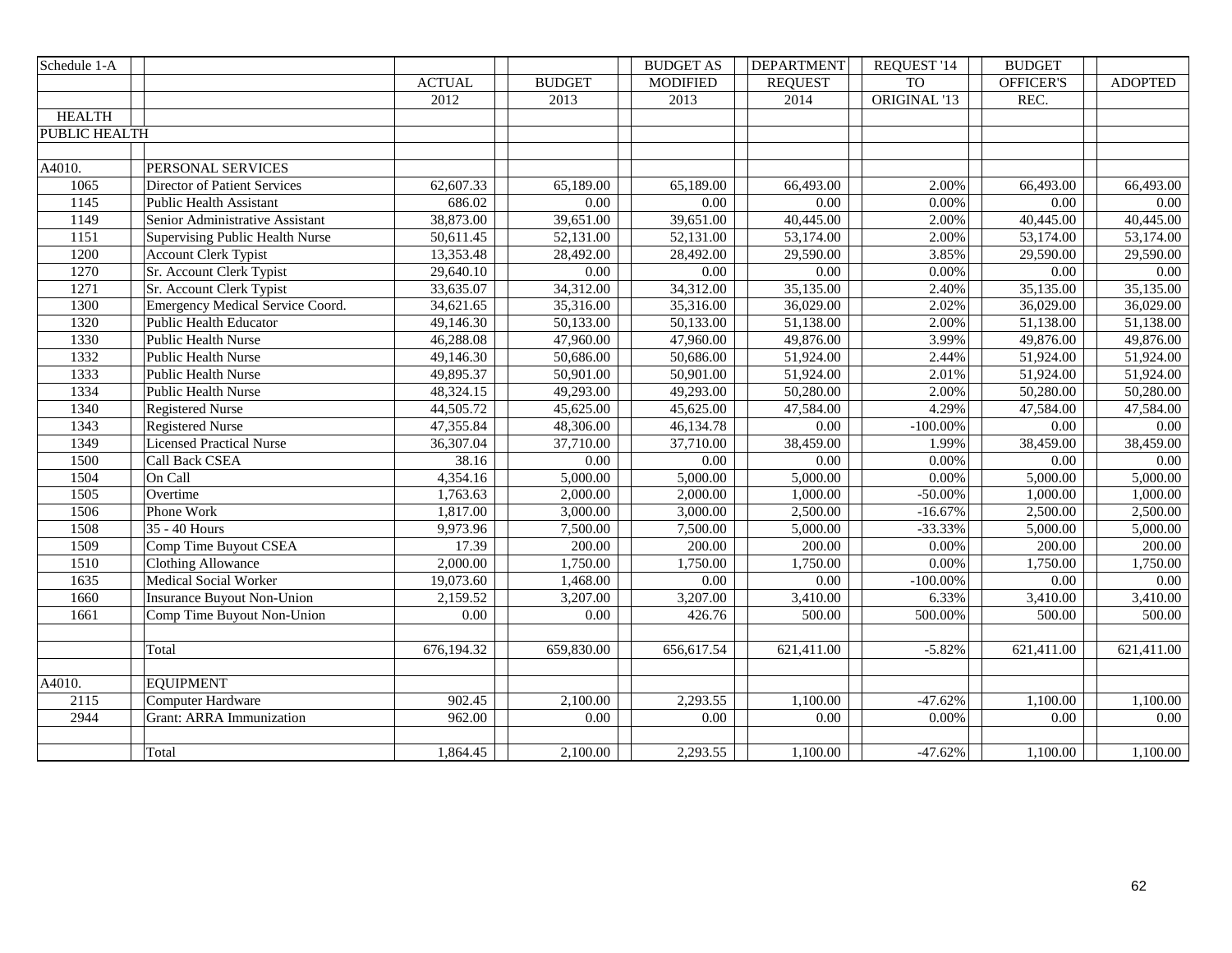| $\mathbb{R}$ |                                     |                   |                   |                       |                   |                 |               |                |
|--------------|-------------------------------------|-------------------|-------------------|-----------------------|-------------------|-----------------|---------------|----------------|
| Schedule 1-A |                                     |                   |                   | <b>BUDGET AS</b>      | <b>DEPARTMENT</b> | REQUEST '14     | <b>BUDGET</b> |                |
|              |                                     | <b>ACTUAL</b>     | <b>BUDGET</b>     | <b>MODIFIED</b>       | <b>REQUEST</b>    | TO <sub>1</sub> | OFFICER'S     | <b>ADOPTED</b> |
|              |                                     | 2012              | 2013              | 2013                  | 2014              | ORIGINAL '13    | REC.          |                |
|              |                                     |                   |                   |                       |                   |                 |               |                |
| A4010.       | <b>CONTRACTUAL EXPENSES</b>         |                   |                   |                       |                   |                 |               |                |
| 4001         | <b>Accounting Services</b>          | 21,900.00         | 19,000.00         | 19,000.00             | 7,000.00          | $-63.16%$       | 7,000.00      | 7,000.00       |
| 4035         | Physician                           | 2,000.04          | 2,000.00          | 2,000.00              | 2,000.00          | 0.00%           | 2,000.00      | 2,000.00       |
| 4073         | Mgmt Contract/Services Agreement    | 865,074.67        | 0.00              | 8,000.00              | $0.00\,$          | 0.00%           | 0.00          | 0.00           |
| 4101         | Comm. Health Worker (Case Mgt Team) | 31,665.60         | 31,666.00         | 31,666.00             | 0.00              | $-100.00\%$     | 0.00          | 0.00           |
| 4103         | <b>EMS</b> Equipment                | 1,281.45          | 800.00            | 800.00                | 800.00            | 0.00%           | 800.00        | 800.00         |
| 4104         | F.L. Health Systems Agency          | 5,000.00          | 4,000.00          | 4,000.00              | 4,000.00          | 0.00%           | 4,000.00      | 4,000.00       |
| 4105         | <b>Cost Allocation</b>              | $\overline{0.00}$ | $\overline{0.00}$ | 0.00                  | 2,261.00          | 2261.00%        | 2,261.00      | 2,261.00       |
| 4106         | Vaccine                             | 1,461.47          | 700.00            | 871.22                | 1,260.00          | 80.00%          | 1,260.00      | 1,260.00       |
| 4107         | <b>Immunization Program</b>         | 28,982.04         | 32,179.00         | 32,179.00             | 33,676.00         | 4.65%           | 33,676.00     | 34,676.00      |
| 4108         | Influenza Clinics                   | 6,703.48          | 0.00              | 0.00                  | $0.00\,$          | 0.00%           | 0.00          | 0.00           |
| 4109         | <b>LEAD Program</b>                 | 6,214.42          | 5,000.00          | 5,000.00              | 5,000.00          | 0.00%           | 5,000.00      | 5,000.00       |
| 4111         | Nutritionist                        | 204.00            | 450.00            | 450.00                | 250.00            | $-44.44%$       | 250.00        | 250.00         |
| 4113         | <b>STD</b> Treatment                | 9,628.00          | 12,000.00         | 12,000.00             | 10,000.00         | $-16.67%$       | 10,000.00     | 10,000.00      |
| 4116         | Tuberculosis Care                   | 4,588.57          | 7,500.00          | 10,968.00             | 7,500.00          | 0.00%           | 7,500.00      | 7,500.00       |
| 4120         | Corporate Compliance                | 16,500.00         | 17,000.00         | 17,000.00             | 17,000.00         | 0.00%           | 17,000.00     | 17,000.00      |
| 4121         | Child Safety Fair                   | 418.25            | 0.00              | 0.00                  | $0.00\,$          | 0.00%           | 0.00          | 0.00           |
| 4129         | <b>CAHPS</b>                        | 569.75            | 0.00              | 0.00                  | 0.00              | 0.00%           | 0.00          | $0.00\,$       |
| 4152         | Conferences                         | 10.00             | 540.00            | 540.00                | 600.00            | 11.11%          | 600.00        | 600.00         |
| 4153         | Education                           | 2,166.02          | 1,500.00          | 1,371.14              | 1,500.00          | 0.00%           | 1,500.00      | 1,500.00       |
| 4156         | Training                            | 9,351.87          | 9,000.00          | 9,085.00              | 14,000.00         | 55.56%          | 14,000.00     | 14,000.00      |
| 4457         | Computer Supplies                   | 39.26             | 250.00            | 250.00                | 200.00            | $-20.00\%$      | 200.00        | 200.00         |
| 4469         | <b>Nursing Supplies</b>             | 6,878.87          | 4,000.00          | 5,122.85              | 3,000.00          | $-25.00%$       | 3,000.00      | 3,000.00       |
| 4470         | <b>Office Supplies</b>              | 1,838.95          | 1,500.00          | 1,500.00              | 1,750.00          | 16.67%          | 1,750.00      | 1,750.00       |
| 4507         | Copier Charges                      | 2,377.22          | 3,500.00          | $3,306.\overline{45}$ | 2,000.00          | $-42.86%$       | 2,000.00      | 2,000.00       |
| 4515         | Postage                             | 2,097.03          | 2,000.00          | 2,000.00              | 2,000.00          | 0.00%           | 2,000.00      | 2,000.00       |
| 4516         | Printing                            | 225.00            | 200.00            | 200.00                | 200.00            | 0.00%           | 200.00        | 200.00         |
| 4522         | Shipments                           | 187.70            | 500.00            | 500.00                | 450.00            | $-10.00\%$      | 450.00        | 450.00         |
| 4571         | Computer Software                   | 0.00              | 600.00            | 550.00                | 550.00            | $-8.33%$        | 550.00        | 550.00         |
| 4574         | Computer Maintenance Agreements     | 14,006.04         | 7,495.00          | 7,495.00              | 8,100.00          | 8.07%           | 8,100.00      | 8,100.00       |
| 4653         | Gasoline                            | 4,420.95          | 6,000.00          | 6,000.00              | 4,500.00          | $-25.00%$       | 4,500.00      | 4,500.00       |
| 4654         | Mileage                             | 10,772.24         | 13,500.00         | 13,300.00             | 12,000.00         | $-11.11%$       | 12,000.00     | 12,000.00      |
| 4660         | <b>Travel Expenses</b>              | 177.52            | 250.00            | 250.00                | 250.00            | 0.00%           | 250.00        | 250.00         |
| 4661         | Vehicle Parts/Maintenance/Repairs   | 1,165.51          | 500.00            | 700.00                | 1,500.00          | 200.00%         | 1,500.00      | 1,500.00       |
| 4676         | <b>Utilities: Cellular Services</b> | 3,474.14          | 4,500.00          | 4,500.00              | 2,000.00          | $-55.56%$       | 2,000.00      | 2,000.00       |
| 4682         | Utilities: Telephone/Fax            | 9,215.93          | 7,000.00          | 7,000.00              | 5,500.00          | $-21.43%$       | 5,500.00      | 5,500.00       |
| 4723         | Lab                                 | 517.17            | 2,000.00          | 2,000.00              | 650.00            | $-67.50%$       | 650.00        | 650.00         |
| 4856         | Rabies Treatment                    | 7,401.25          | 8,000.00          | 6,000.00              | 7,000.00          | $-12.50%$       | 7,000.00      | 7,000.00       |
| 4904         | <b>Bid Notices</b>                  | 0.00              | 100.00            | 134.39                | 120.00            | 20.00%          | 120.00        | 120.00         |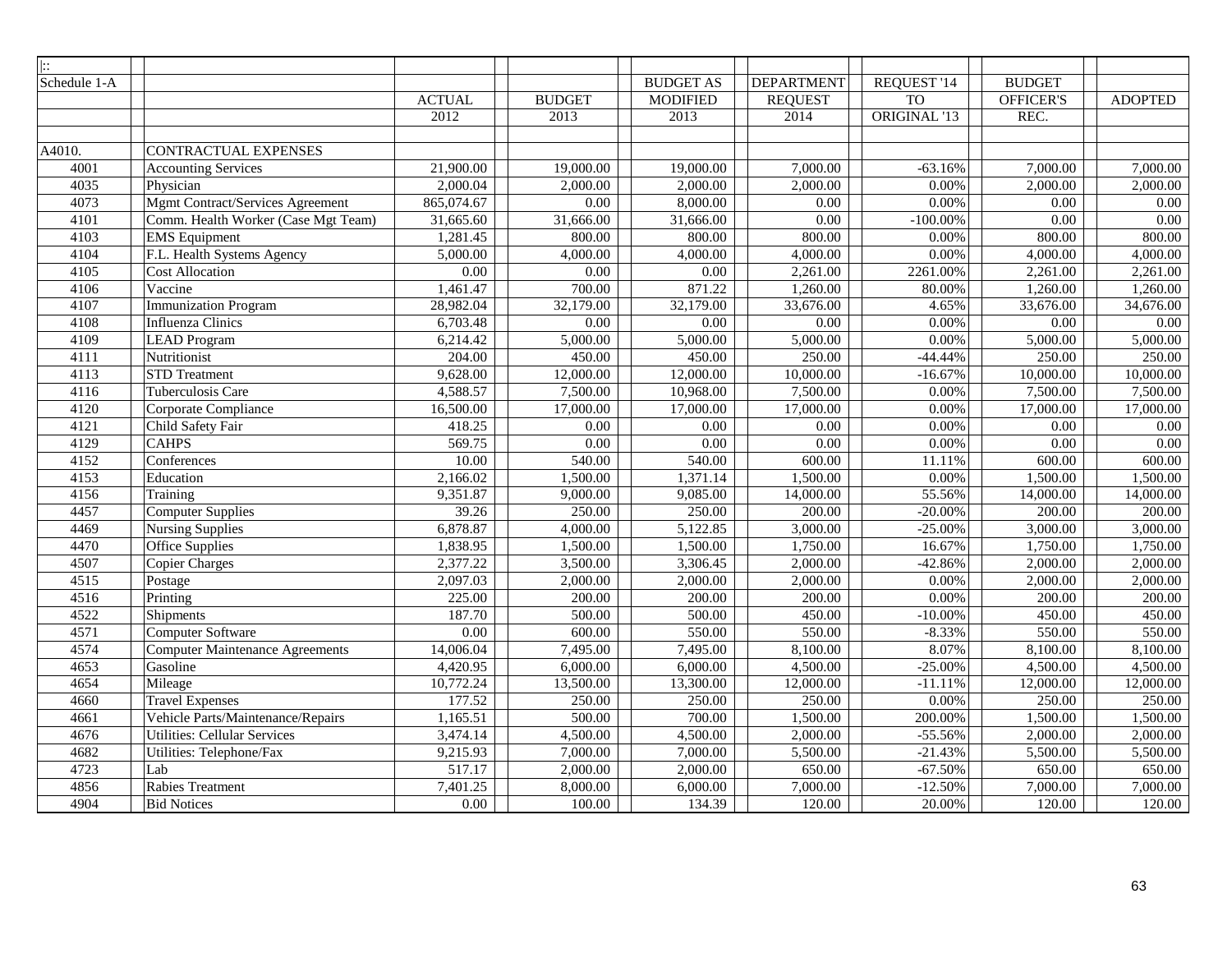| ::              |                                       |                   |                   |                   |                   |              |                   |                   |
|-----------------|---------------------------------------|-------------------|-------------------|-------------------|-------------------|--------------|-------------------|-------------------|
| Schedule 1-A    |                                       |                   |                   | <b>BUDGET AS</b>  | <b>DEPARTMENT</b> | REQUEST '14  | <b>BUDGET</b>     |                   |
|                 |                                       | <b>ACTUAL</b>     | <b>BUDGET</b>     | <b>MODIFIED</b>   | <b>REQUEST</b>    | <b>TO</b>    | OFFICER'S         | <b>ADOPTED</b>    |
|                 |                                       | 2012              | 2013              | 2013              | 2014              | ORIGINAL '13 | REC.              |                   |
|                 |                                       |                   |                   |                   |                   |              |                   |                   |
| A4010.          | CONTRACTUAL EXPENSES CON'T            |                   |                   |                   |                   |              |                   |                   |
| 4906            | <b>County Designee</b>                | 5,846.00          | 5,500.00          | 5,500.00          | 4,250.00          | $-22.73%$    | 4,250.00          | 4,250.00          |
| 4907            | Dues                                  | 1,236.50          | 733.00            | 733.00            | 748.00            | 2.05%        | 748.00            | 748.00            |
| 4911            | Insurance                             | 5,544.50          | 6,100.00          | 6,100.00          | 6,300.00          | 3.28%        | 6,300.00          | 6,300.00          |
| 4916            | Publications                          | 383.96            | 0.00              | $\overline{0.00}$ | 0.00              | 0.00%        | 0.00              | 0.00              |
| 4919            | Revenue Assessments                   | 3,131.00          | 0.00              | 730.97            | 0.00              | 0.00%        | 0.00              | 0.00              |
| 4938            | Grant: Disaster Planning              | 45,823.65         | 0.00              | 86,500.00         | 0.00              | 0.00%        | 0.00              | $\overline{0.00}$ |
| 4946            | <b>Grant: Facilitated Enrollment</b>  | 487,839.15        | $0.00\,$          | 510,000.00        | 0.00              | $0.00\%$     | 0.00              | 0.00              |
| 4947            | Grant: Rural Health Network           | 211,164.91        | 0.00              | 345,759.02        | 0.00              | 0.00%        | 0.00              | 0.00              |
| 4955            | Grant: Homeland Security - PH         | $\overline{0.00}$ | $\overline{0.00}$ | 10,258.19         | $\overline{0.00}$ | 0.00%        | $\overline{0.00}$ | $\overline{0.00}$ |
| 4956            | <b>Grant: Medical Reserve Corps</b>   | 4,429.84          | 0.00              | 10,513.43         | 0.00              | 0.00%        | 0.00              | 0.00              |
|                 |                                       |                   |                   |                   |                   |              |                   |                   |
|                 | Total                                 | 1,843,913.92      | 217,563.00        | 1,191,833.66      | 169,915.00        | $-21.90%$    | 169,915.00        | 170,915.00        |
|                 |                                       |                   |                   |                   |                   |              |                   |                   |
| A4010.          | <b>EMPLOYEE BENEFITS</b>              |                   |                   |                   |                   |              |                   |                   |
| 8100            | FICA/Medicare                         | 48,627.87         | 50,486.00         | 50,486.00         | 47,362.00         | $-6.19%$     | 47,362.00         | 47,362.00         |
| 8303            | Medical Insurance CSEA                | 142,859.65        | 145,972.00        | 145,972.00        | 140,008.00        | $-4.09%$     | 140,008.00        | 140,008.00        |
| 8305            | Medical Insurance Non-Union           | 27,305.86         | 30,452.00         | 30,452.00         | 29,590.00         | $-2.83%$     | 29,590.00         | 29,590.00         |
|                 |                                       |                   |                   |                   |                   |              |                   |                   |
|                 | Total                                 | 218,793.38        | 226,910.00        | 226,910.00        | 216,960.00        | $-4.38%$     | 216,960.00        | 216,960.00        |
|                 |                                       |                   |                   |                   |                   |              |                   |                   |
| A4010.0         | <b>TOTAL</b>                          | 2,740,766.07      | 1,106,403.00      | 2,077,654.75      | 1,009,386.00      | $-8.77%$     | 1,009,386.00      | 1,010,386.00      |
|                 |                                       |                   |                   |                   |                   |              |                   |                   |
| <b>REVENUE:</b> | A1610 Public Health Fees              | 1,182,227.39      | 186,870.00        | 186,870.00        | 62,920.00         | $-66.33%$    | 62,920.00         | 62,920.00         |
|                 | A1689 Donations                       | 1,570.65          | 0.00              | 669.06            | 1,000.00          | 1000.00%     | 1,000.00          | 1,000.00          |
|                 | A2411 Rental - Public Health          | 0.00              | 15,000.00         | 15,000.00         | 0.00              | $-100.00\%$  | 0.00              | 1,000.00          |
|                 | A3401 Public Health Work              | 604,186.59        | 500,061.00        | 501,453.85        | 576,456.00        | 15.28%       | 576,456.00        | 576,456.00        |
|                 | A3402 State Aid-Homeland Security -PH | 2,183.18          | 0.00              | 10,258.19         | 0.00              | 0.00%        | 0.00              | 0.00              |
|                 | A3403 Facilitated Enrollment Grant    | 709,019.69        | 0.00              | 855,759.02        | $0.00\,$          | 0.00%        | 0.00              | 0.00              |
|                 | A3407 Emergency Medical Services      | 0.00              | 0.00              | 0.00              | 7,800.00          | 7800.00%     | 7,800.00          | 7,800.00          |
|                 | A4401 Federal Aid-PHCP, ICHAP, EI     | 31,364.46         | 38,488.00         | 38,488.00         | 38,488.00         | 0.00%        | 38,488.00         | 38,488.00         |
|                 | A4457 Federal Aid-Lead                | 27,378.53         | 22,941.00         | 22,941.00         | 22,430.00         | $-2.23%$     | 22,430.00         | 22,430.00         |
|                 | A4488 Federal Aid - Med. Reserve Corp | 5,000.00          | 0.00              | 10,513.43         | 0.00              | 0.00%        | 0.00              | 0.00              |
|                 | A4489 Federal Aid- Disaster Planning  | 40,923.31         | 0.00              | 86,500.00         | 0.00              | 0.00%        | 0.00              | 0.00              |
|                 |                                       |                   |                   |                   |                   |              |                   |                   |
|                 | <b>Total Revenue</b>                  | 2,603,853.80      | 763,360.00        | 1,728,452.55      | 709,094.00        | $-7.11%$     | 709,094.00        | 710,094.00        |
|                 |                                       |                   |                   |                   |                   |              |                   |                   |
|                 | <b>Total Net County Cost</b>          | 136,912.27        | 343,043.00        | 349,202.20        | 300,292.00        | $-12.46%$    | 300,292.00        | 300,292.00        |
|                 |                                       |                   |                   |                   |                   |              |                   |                   |
|                 | Percent Revenue                       | 95.00%            | 68.99%            | 83.19%            | 70.25%            | 1.82%        | 70.25%            | 70.28%            |
|                 |                                       |                   |                   |                   |                   |              |                   |                   |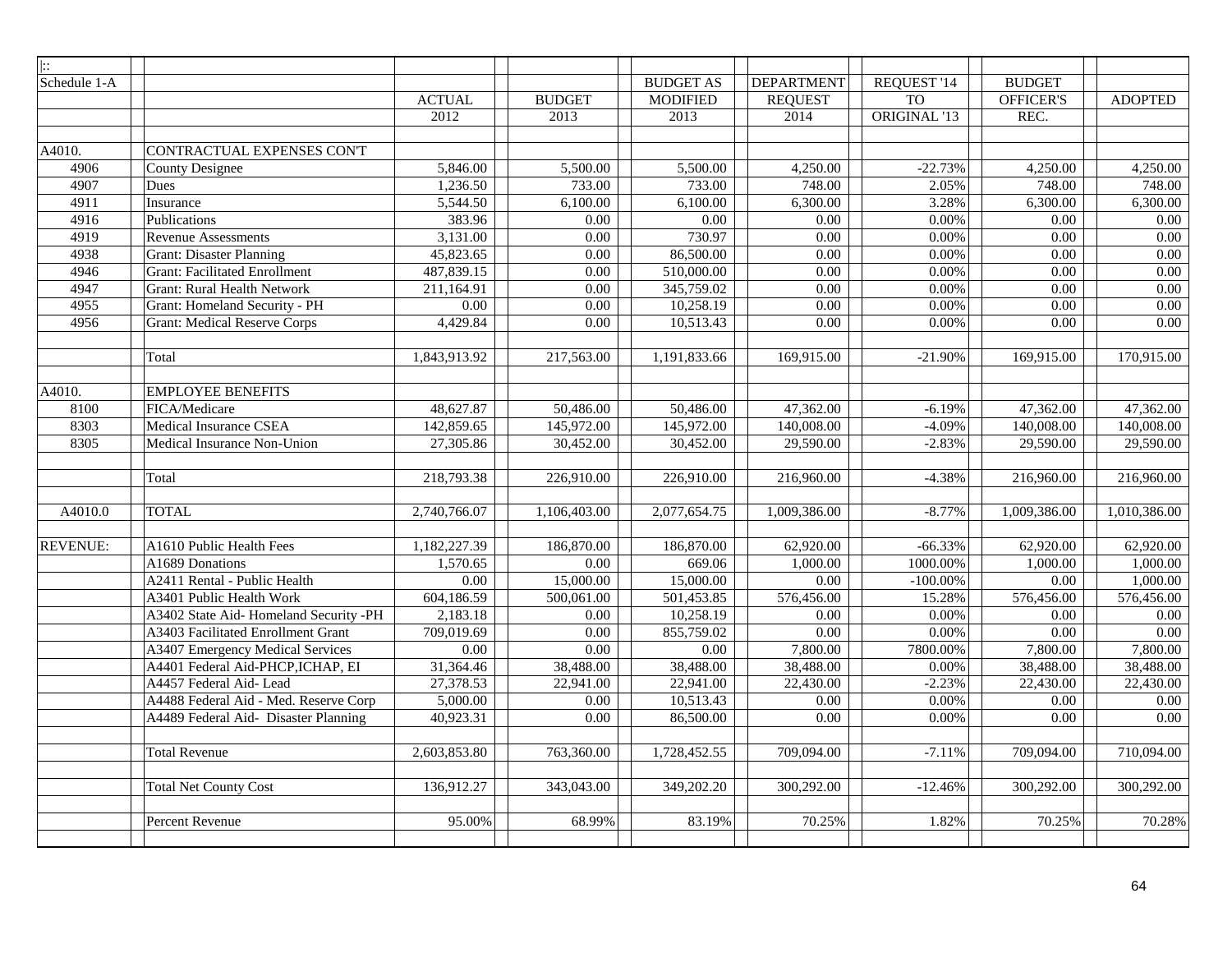| Schedule 1-A    |                                      |               |               | <b>BUDGET AS</b> | <b>DEPARTMENT</b> | REQUEST '14  | <b>BUDGET</b>    |                |
|-----------------|--------------------------------------|---------------|---------------|------------------|-------------------|--------------|------------------|----------------|
|                 |                                      | <b>ACTUAL</b> | <b>BUDGET</b> | <b>MODIFIED</b>  | <b>REQUEST</b>    | <b>TO</b>    | <b>OFFICER'S</b> | <b>ADOPTED</b> |
|                 |                                      | 2012          | 2013          | 2013             | 2014              | ORIGINAL '13 | REC.             |                |
|                 |                                      |               |               |                  |                   |              |                  |                |
|                 | SPECIAL PUBLIC HEALTH PROGRAMS       |               |               |                  |                   |              |                  |                |
|                 |                                      |               |               |                  |                   |              |                  |                |
| A4042.          | RABIES CONTROL IN DOGS               |               |               |                  |                   |              |                  |                |
| 4855            | Rabies Control                       | 3,329.94      | 3,000.00      | 5,669.06         | 4,500.00          | 50.00%       | 4,500.00         | 4,500.00       |
|                 |                                      |               |               |                  |                   |              |                  |                |
|                 | Total                                | 3,329.94      | 3,000.00      | 5,669.06         | 4,500.00          | 50.00%       | 4,500.00         | 4,500.00       |
|                 |                                      |               |               |                  |                   |              |                  |                |
| A4046.4112      | P.HANDICAPPED CHILD-MEDICAL          | 2,425.07      | 0.00          | 588.43           | 928.00            | 928.00%      | 928.00           | 928.00         |
|                 | Total                                | 2,425.07      | 0.00          | 588.43           | 928.00            | 0.00%        | 928.00           | 928.00         |
|                 |                                      |               |               |                  |                   |              |                  |                |
| A4054.4102      | <b>EARLY INTERVENTION SERVICE</b>    | 319,176.81    | 330,000.00    | 330,588.04       | 250,000.00        | $-24.24%$    | 250,000.00       | 200,000.00     |
|                 |                                      |               |               |                  |                   |              |                  |                |
|                 | Total                                | 319,176.81    | 330,000.00    | 330,588.04       | 250,000.00        | $-24.24%$    | 250,000.00       | 200,000.00     |
|                 |                                      |               |               |                  |                   |              |                  |                |
|                 | <b>TOTAL</b>                         | 324,931.82    | 333,000.00    | 336,845.53       | 255,428.00        | $-23.29%$    | 255,428.00       | 205,428.00     |
|                 |                                      |               |               |                  |                   |              |                  |                |
| <b>REVENUE:</b> |                                      |               |               |                  |                   |              |                  |                |
|                 | <b>A1611 PHCP</b>                    | 1,030.92      | 0.00          | 0.00             | 0.00              | 0.00%        | 0.00             | 0.00           |
|                 | A1619 Early Intervention Fees        | 98,920.70     | 91.150.00     | 91.150.00        | 5,321.00          | $-94.16%$    | 5,321.00         | 5,321.00       |
|                 | A3446 Care of Handicapped Children   | 1,691.91      | 0.00          | 0.00             | 464.00            | 464.00%      | 464.00           | 464.00         |
|                 | A3449 State Aid - Early Intervention | 34,541.62     | 59,972.00     | 59,972.00        | 34,753.00         | $-42.05%$    | 34,753.00        | 34,753.00      |
|                 |                                      |               |               |                  |                   |              |                  |                |
|                 | <b>Total Revenue</b>                 | 136, 185. 15  | 151,122.00    | 151,122.00       | 40,538.00         | $-73.18%$    | 40,538.00        | 40,538.00      |
|                 |                                      |               |               |                  |                   |              |                  |                |
|                 | <b>Total Net County Cost</b>         | 188,746.67    | 181,878.00    | 185,723.53       | 214,890.00        | 18.15%       | 214,890.00       | 164,890.00     |
|                 |                                      |               |               |                  |                   |              |                  |                |
|                 | Percent Revenue                      | 41.91%        | 45.38%        | 44.86%           | 15.87%            | $-65.03%$    | 15.87%           | 19.73%         |
|                 |                                      |               |               |                  |                   |              |                  |                |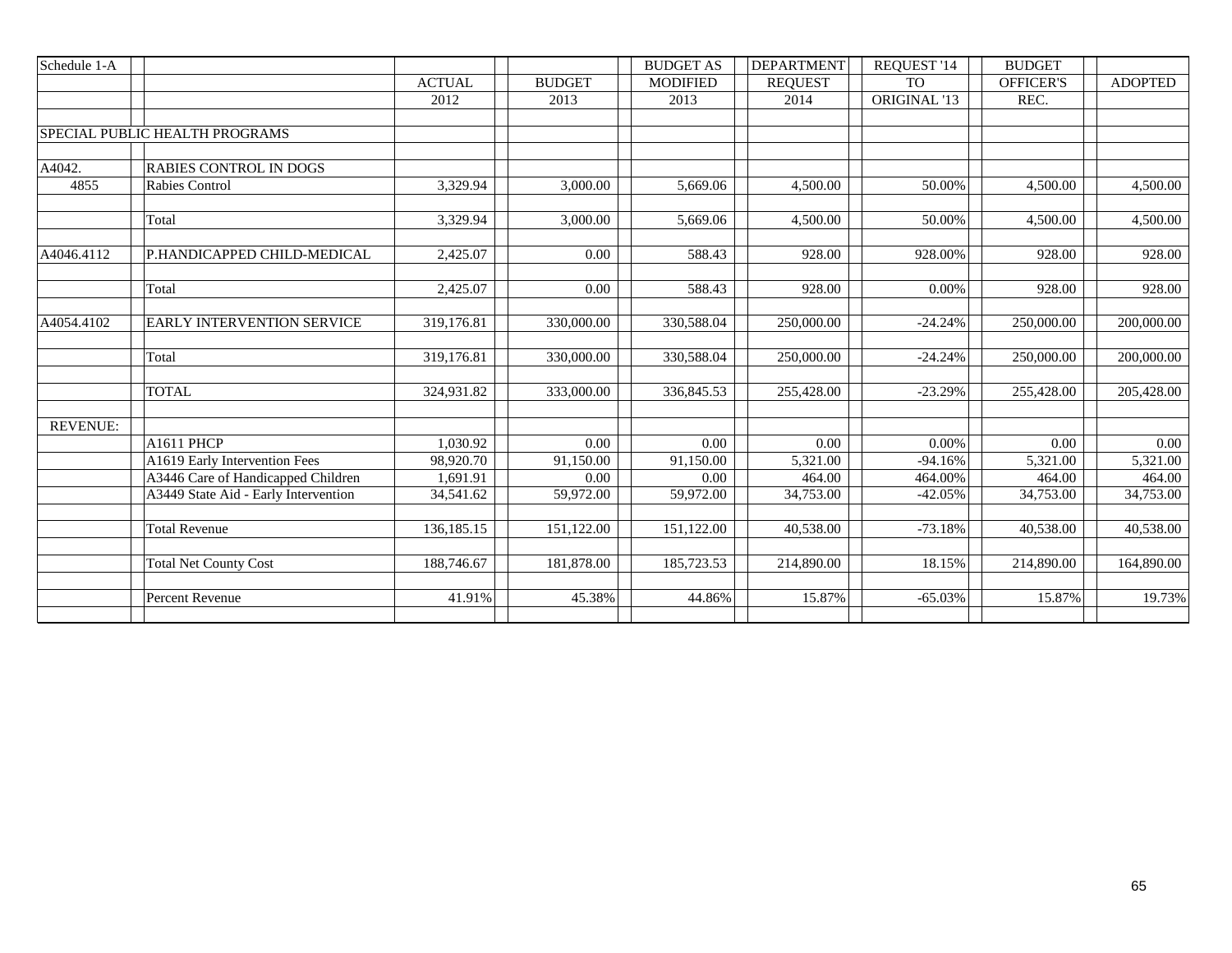| Schedule 1-A              |                                              |                       |                        | <b>BUDGET AS</b>       | <b>DEPARTMENT</b>      | REQUEST '14    | <b>BUDGET</b>          |                        |
|---------------------------|----------------------------------------------|-----------------------|------------------------|------------------------|------------------------|----------------|------------------------|------------------------|
|                           |                                              | <b>ACTUAL</b>         | <b>BUDGET</b>          | <b>MODIFIED</b>        | <b>REQUEST</b>         | <b>TO</b>      | OFFICER'S              | <b>ADOPTED</b>         |
| <b>COMMUNITY SERVICES</b> |                                              | 2012                  | 2013                   | 2013                   | 2014                   | ORIGINAL '13   | REC.                   |                        |
|                           |                                              |                       |                        |                        |                        |                |                        |                        |
| A4320.                    | <b>PERSONAL SERVICES</b>                     |                       |                        |                        |                        |                |                        |                        |
| 1605                      | Deputy Director, Community Services          | 50,497.00             | 51,507.00              | 51,507.00              | 52,538.00              | 2.00%          | 52,538.00              | 52,538.00              |
| 1650                      | Senior Account Clerk Typist PT               | 4,720.04              | 0.00                   | 0.00                   | 0.00                   | 0.00%          | 0.00                   | 0.00                   |
|                           |                                              |                       |                        |                        |                        |                |                        |                        |
|                           | Total                                        | 55,217.04             | 51,507.00              | 51,507.00              | 52,538.00              | 2.00%          | 52,538.00              | 52,538.00              |
|                           |                                              |                       |                        |                        |                        |                |                        |                        |
| A4320.                    | <b>EQUIPMENT</b>                             |                       |                        |                        |                        |                |                        |                        |
| 2120                      | Copier                                       | 6,967.00              | 0.00                   | 0.00                   | 0.00                   | 0.00%          | 0.00                   | 0.00                   |
|                           |                                              |                       |                        |                        |                        |                |                        |                        |
|                           | Total                                        | 6,967.00              | 0.00                   | 0.00                   | 0.00                   | 0.00%          | 0.00                   | 0.00                   |
|                           |                                              |                       |                        |                        |                        |                |                        |                        |
| A4320.                    | <b>CONTRACTUAL EXPENSES</b>                  | 544.04                |                        | 4,937.00               |                        | 0.00%          |                        |                        |
| 4010<br>4011              | Clerical Help<br>Consultants                 | 36,682.50             | 4,937.00<br>42,440.00  | 42,440.00              | 4,937.00<br>42,440.00  | 0.00%          | 4,937.00<br>42,440.00  | 4,937.00<br>42,440.00  |
|                           |                                              |                       | 518.00                 | 518.00                 | 297.00                 |                |                        |                        |
| 4015                      | <b>Cost Allocation</b>                       | 518.00                |                        |                        |                        | $-42.66%$      | 297.00                 | 297.00                 |
| 4054                      | Single Point of Entry/Accountability         | 58,885.96             | 81,168.00              | 81,168.00              | 81,168.00              | 0.00%          | 81,168.00              | 81,168.00              |
| 4110                      | <b>Psychiatric Consultation</b><br>CS - CCSI | 44,256.00<br>3,927.58 | 44,256.00<br>10,558.00 | 44,256.00<br>10,558.00 | 44,256.00<br>10,558.00 | 0.00%          | 44,256.00              | 44,256.00<br>10,558.00 |
| 4252<br>4255              | CS - Community Based Intervention            | 49,987.00             | 49,987.00              | 49,987.00              | 49,987.00              | 0.00%<br>0.00% | 10,558.00<br>49,987.00 | 49,987.00              |
| 4257                      | $CS - Drop$ In                               | 24,674.00             | 24,674.00              | 24,674.00              | 24,674.00              | 0.00%          | 24,674.00              | 24,674.00              |
| 4258                      | CS - Family Support                          | 47,139.00             | 47,319.00              | 47,319.00              | 47,319.00              | 0.00%          | $\overline{47,319.00}$ | 47,319.00              |
| 4260                      | CS - Home Based Intervention                 | 112,528.00            | 112,528.00             | 112,528.00             | 112,528.00             | 0.00%          | 112,528.00             | 112,528.00             |
| 4261                      | CS - Intensive Case Management - Adult       | 2,144.67              | 6,736.00               | 6,736.00               | 6,736.00               | 0.00%          | 6,736.00               | 6,736.00               |
| 4262                      | CS - Kendra's Law                            | 0.00                  | 16,124.00              | 16,124.00              | 16,124.00              | 0.00%          | 16,124.00              | 16,124.00              |
| 4263                      | CS - Local Advocacy - Adult                  | 25,572.00             | 24,848.00              | 20,087.65              | 0.00                   | $-100.00\%$    | 0.00                   | 0.00                   |
| 4264                      | CS - Local Advocacy - Youth                  | 21,022.00             | 26,671.00              | 26,671.00              | 26,671.00              | 0.00%          | 26,671.00              | 26,671.00              |
| 4265                      | CS - Local Employment - Adult                | 3,012.48              | 3,014.00               | 3,014.00               | 3,014.00               | $0.00\%$       | 3,014.00               | 3,014.00               |
| 4266                      | CS - Local Employment - Youth                | 7,218.00              | 7,218.00               | 7,218.00               | 7,218.00               | 0.00%          | 7,218.00               | 7,218.00               |
| 4267                      | CS - MICA                                    | 3,352.00              | 3,352.00               | 3,352.00               | 3,352.00               | 0.00%          | 3,352.00               | 3,352.00               |
| 4268                      | $\overline{\text{CS}}$ - Outreach            | 22,532.00             | 55,305.00              | 60,065.35              | 87,153.00              | 57.59%         | 87,153.00              | 87,153.00              |
| 4270                      | CS - Recreation                              | 37,197.00             | 37,197.00              | 37,197.00              | 37,197.00              | 0.00%          | 37,197.00              | 37,197.00              |
| 4272                      | CS - Respite                                 | 24,257.12             | 30,240.00              | 30,240.00              | 30,240.00              | 0.00%          | 30,240.00              | 30,240.00              |
| 4274                      | CS - Social Club                             | 55,700.00             | 63,200.00              | 63,200.00              | 63,200.00              | 0.00%          | 63,200.00              | 63,200.00              |
| 4276                      | CS - Supported Housing                       | 16,852.00             | 16,852.00              | 16,852.00              | 16,852.00              | 0.00%          | 16,852.00              | 16,852.00              |
| 4277                      | CS - Vocational Services                     | 233,649.00            | 233,703.00             | 233,703.00             | 233,703.00             | 0.00%          | 233,703.00             | 233,703.00             |
| 4278                      | CS - Case Management                         | 53,152.00             | 53,152.00              | 53,152.00              | 26,576.00              | $-50.00\%$     | 26,576.00              | 26,576.00              |
| 4279                      | CS - Intensive Case Management - Youth       | 2,430.43              | 13,468.00              | 13,468.00              | 13,468.00              | 0.00%          | 13,468.00              | 13,468.00              |
| 4280                      | $\overline{\text{CS - Drugs}}$               | 462.77                | 1,352.00               | 1,352.00               | 1,352.00               | 0.00%          | 1,352.00               | 1,352.00               |
| 4294                      | CS-Health Home                               | 0.00                  | 0.00                   | 0.00                   | 26,576.00              | 26576.00%      | 26,576.00              | 26,576.00              |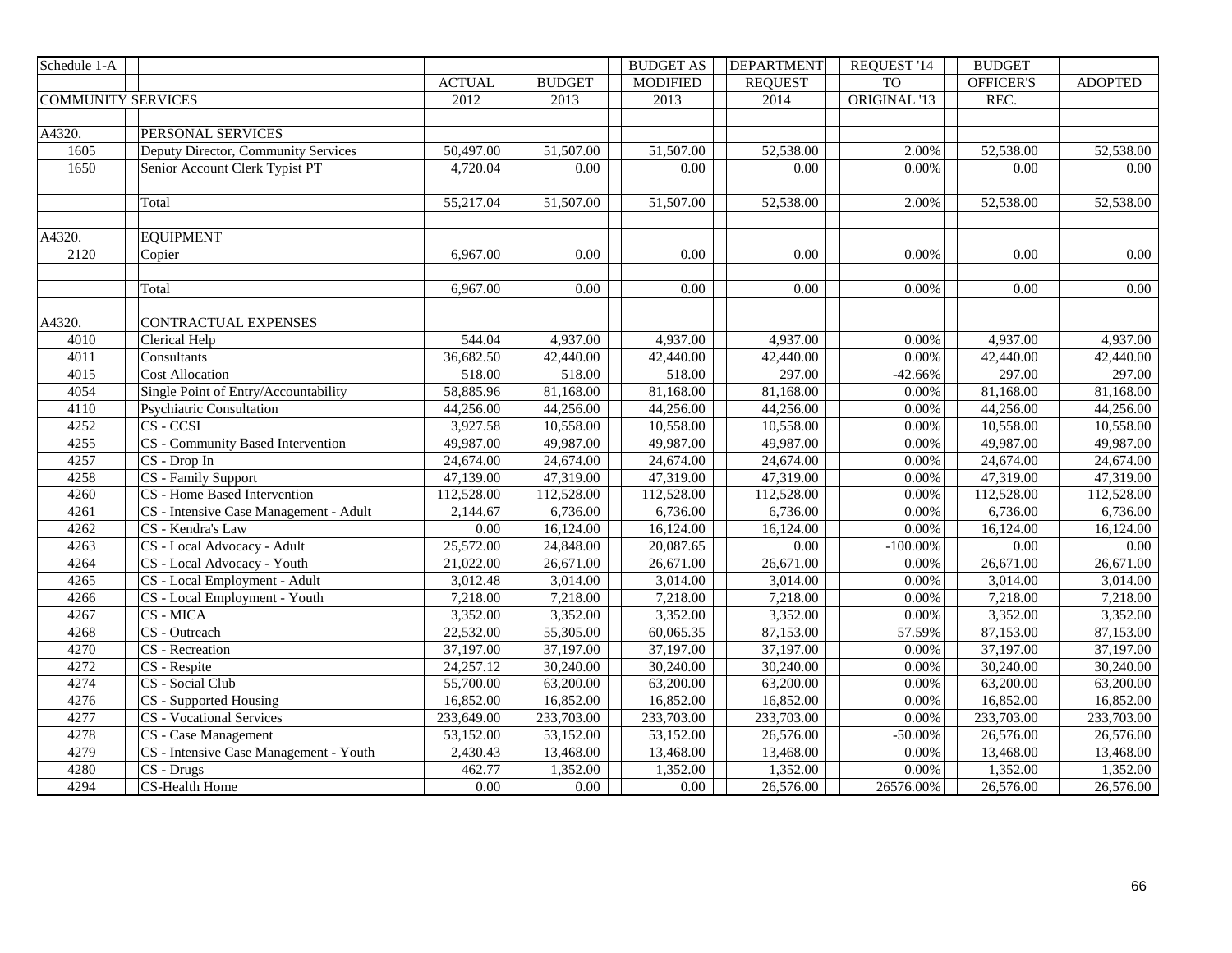| $\overline{ \colon}$ |                                          |               |               |                  |                   |                         |                  |                |
|----------------------|------------------------------------------|---------------|---------------|------------------|-------------------|-------------------------|------------------|----------------|
| Schedule 1-A         |                                          |               |               | <b>BUDGET AS</b> | <b>DEPARTMENT</b> | REQUEST '14             | <b>BUDGET</b>    |                |
|                      |                                          | <b>ACTUAL</b> | <b>BUDGET</b> | <b>MODIFIED</b>  | <b>REQUEST</b>    | <b>TO</b>               | <b>OFFICER'S</b> | <b>ADOPTED</b> |
|                      |                                          | 2012          | 2013          | 2013             | 2014              | ORIGINAL <sup>'13</sup> | REC.             |                |
|                      |                                          |               |               |                  |                   |                         |                  |                |
| A4320.               | CONTRACTUAL EXPENSES CON'T               |               |               |                  |                   |                         |                  |                |
| 4281                 | CS - Transportation                      | 13,705.00     | 13,705.00     | 13,705.00        | 13,705.00         | 0.00%                   | 13,705.00        | 13,705.00      |
| 4282                 | <b>CS-</b> Suicide Prevention Grant      | 0.00          | $0.00\,$      | 5,600.00         | 0.00              | 0.00%                   | 0.00             | 0.00           |
| 4283                 | CS - Prevention Services/Substance Abuse | 233,042.00    | 233,042.00    | 233,042.00       | 233,042.00        | 0.00%                   | 233,042.00       | 233,042.00     |
| 4284                 | CS - School Based Programs               | 76,760.50     | 71,781.00     | 75,350.70        | 71,781.00         | 0.00%                   | 71,781.00        | 71,781.00      |
| 4285                 | Unallocated                              | 0.00          | 9,838.00      | 6,047.30         | 0.00              | $-100.00\%$             | 0.00             | 0.00           |
| 4288                 | Substance Abuse Treatment Clinic         | 84,125.00     | 84,125.00     | 84,125.00        | 84,125.00         | 0.00%                   | 84,125.00        | 84,125.00      |
| 4289                 | Mental Health Clinic Treatment           | 113,772.00    | 106,272.00    | 106,272.00       | 106,272.00        | 0.00%                   | 106,272.00       | 106,272.00     |
| 4292                 | Mental Health Advocacy                   | 14,511.00     | 14,511.00     | 14,511.00        | 14,511.00         | 0.00%                   | 14,511.00        | 14,511.00      |
| 4293                 | Crisis Outreach                          | 11,629.00     | 11,629.00     | 11,629.00        | 11,629.00         | 0.00%                   | 11,629.00        | 11,629.00      |
| 4407                 | <b>Equipment Maintenance Agreement</b>   | 127.64        | 0.00          | 0.00             | 0.00              | $0.00\%$                | 0.00             | 0.00           |
| 4470                 | <b>Office Supplies</b>                   | 436.50        | 350.00        | 350.00           | 350.00            | 0.00%                   | 350.00           | 350.00         |
| 4507                 | Copier Charge                            | 312.44        | 350.00        | 350.00           | 350.00            | 0.00%                   | 350.00           | 350.00         |
| 4515                 | Postage                                  | 198.50        | 100.00        | 100.00           | 100.00            | 0.00%                   | 100.00           | 100.00         |
| 4653                 | Gasoline                                 | 104.60        | 100.00        | 100.00           | 100.00            | 0.00%                   | 100.00           | 100.00         |
| 4660                 | <b>Travel Expenses</b>                   | 6.50          | 200.00        | 200.00           | 200.00            | 0.00%                   | 200.00           | 200.00         |
| 4661                 | Vehicle Parts/Maintenance/Repairs        | 0.00          | 250.00        | 250.00           | 250.00            | 0.00%                   | 250.00           | 250.00         |
| 4682                 | Utilities: Telephone/Fax                 | 416.60        | 500.00        | 500.00           | 500.00            | 0.00%                   | 500.00           | 500.00         |
| 4907                 | Dues                                     | 1,301.00      | 1,370.00      | 1,370.00         | 1,380.00          | 0.73%                   | 1,380.00         | 1,380.00       |
| 4916                 | Publications                             | 259.34        | 0.00          | 221.00           | 275.00            | 275.00%                 | 275.00           | 275.00         |
|                      |                                          |               |               |                  |                   |                         |                  |                |
|                      | Total                                    | 1.438.403.17  | 1.558.940.00  | 1.564.540.00     | 1.556.166.00      | $-0.18%$                | 1.556.166.00     | 1.556.166.00   |
|                      |                                          |               |               |                  |                   |                         |                  |                |
| A4320.               | <b>EMPLOYEE BENEFITS</b>                 |               |               |                  |                   |                         |                  |                |
| 8100                 | FICA/Medicare                            | 4,223.90      | 3,941.00      | 3,941.00         | 4,020.00          | 2.00%                   | 4,020.00         | 4,020.00       |
|                      |                                          |               |               |                  |                   |                         |                  |                |
|                      | Total                                    | 4,223.90      | 3,941.00      | 3,941.00         | 4,020.00          | 2.00%                   | 4,020.00         | 4,020.00       |
|                      |                                          |               |               |                  |                   |                         |                  |                |
| A4320.0              | <b>TOTAL</b>                             | 1,504,811.11  | 1,614,388.00  | 1,619,988.00     | 1,612,724.00      | $-0.10%$                | 1,612,724.00     | 1,612,724.00   |
|                      |                                          |               |               |                  |                   |                         |                  |                |
| <b>REVENUE:</b>      | A1690 Mental Health Grant                | 5,600.00      | 0.00          | 5,600.00         | 0.00              | 0.00%                   | 0.00             | 0.00           |
|                      | A3490 State Aid MH-LGU                   | 23,657.00     | 34,476.00     | 34,476.00        | 34,476.00         | 0.00%                   | 34,476.00        | 34,476.00      |
|                      | A3490 State Aid County Population        | 25,000.00     | 25,000.00     | 25,000.00        | 25,000.00         | 0.00%                   | 25,000.00        | 25,000.00      |
|                      | A3492 Community Support Services         | 209,451.00    | 215,360.00    | 215,360.00       | 215,360.00        | 0.00%                   | 215,360.00       | 215,360.00     |
|                      |                                          |               |               |                  |                   |                         |                  |                |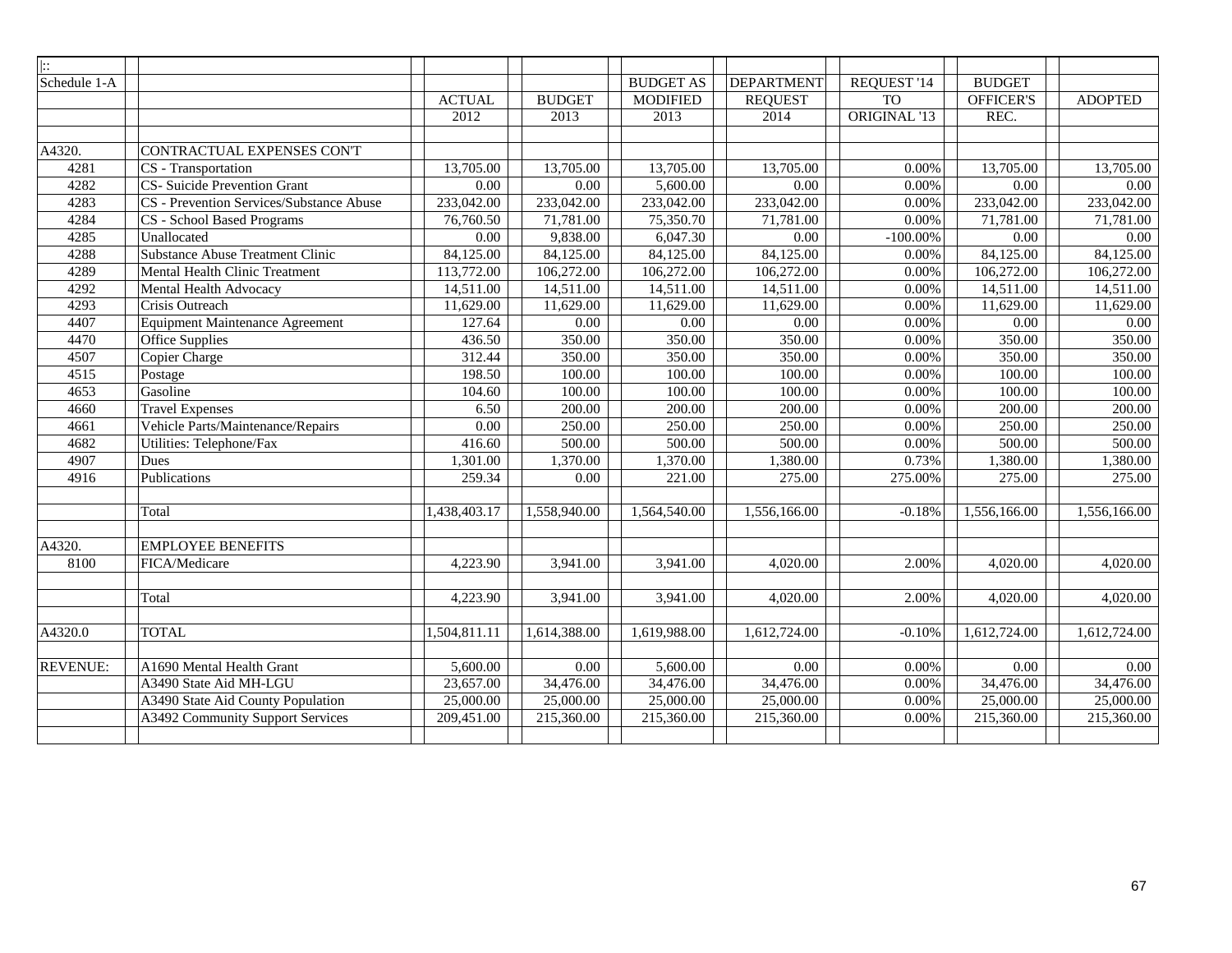| $\left  \cdot \right $ |                                          |               |                        |                  |                   |                 |               |                |
|------------------------|------------------------------------------|---------------|------------------------|------------------|-------------------|-----------------|---------------|----------------|
| Schedule 1-A           |                                          |               |                        | <b>BUDGET AS</b> | <b>DEPARTMENT</b> | REQUEST '14     | <b>BUDGET</b> |                |
|                        |                                          | <b>ACTUAL</b> | <b>BUDGET</b>          | <b>MODIFIED</b>  | <b>REQUEST</b>    | TO <sub>1</sub> | OFFICER'S     | <b>ADOPTED</b> |
|                        |                                          | 2012          | 2013                   | 2013             | 2014              | ORIGINAL '13    | REC.          |                |
| <b>REVENUE CONT</b>    |                                          |               |                        |                  |                   |                 |               |                |
|                        | A3493 Psychiatric Rehab                  | 118,856.00    | 118,856.00             | 118,856.00       | 118,856.00        | 0.00%           | 118,856.00    | 118,856.00     |
|                        | A3494 Children & Youth                   | 0.00          | 136,876.00             | 136,876.00       | 146,876.00        | 7.31%           | 146,876.00    | 146,876.00     |
|                        | A3495 Reinvestment                       | 352,957.00    | 355,656.00             | 355,656.00       | 345,656.00        | $-2.81%$        | 345,656.00    | 345,656.00     |
|                        | A3496 State Aid MR-LGU                   | 11,255.00     | 11,847.00              | 11,847.00        | 11,847.00         | 0.00%           | 11,847.00     | 11,847.00      |
|                        | A3498 Integrated Supported Emp           | 69,896.00     | 69,896.00              | 69,896.00        | 69,896.00         | 0.00%           | 69,896.00     | 69,896.00      |
|                        | A3500 Kendra's Law                       | 17,476.00     | 17,476.00              | 17,476.00        | 17,476.00         | 0.00%           | 17,476.00     | 17,476.00      |
|                        | A3501 Adult Case Management              | 32,664.00     | 33,312.00              | 33,312.00        | 6,736.00          | $-79.78%$       | 6,736.00      | 6,736.00       |
|                        | A3502 Children Case Management           | 40,044.00     | 40,044.00              | 40,044.00        | 40,044.00         | 0.00%           | 40,044.00     | 40,044.00      |
|                        | A3503 MH Supported Housing               | 16,852.00     | 16,852.00              | 16,852.00        | 16,852.00         | 0.00%           | 16,852.00     | 16,852.00      |
|                        | A3504 State Aid Substance Abuse          | 317,167.00    | 317,167.00             | 317,167.00       | 317,167.00        | 0.00%           | 317,167.00    | 317,167.00     |
|                        | A3507 Clinical Infrastructure C&F        | 310,040.00    | $\overline{71,276.00}$ | 71,276.00        | 71,276.00         | 0.00%           | 71,276.00     | 71,276.00      |
|                        | A3508 Emergency Services C&F             | 0.00          | 94,076.00              | 94,076.00        | 94,076.00         | $0.00\%$        | 94,076.00     | 94,076.00      |
|                        | A3509 Clinical Infrastructure - Adults   | 0.00          | 7,812.00               | 7,812.00         | 7,812.00          | 0.00%           | 7,812.00      | 7,812.00       |
|                        | A3511 Health Home                        | 0.00          | 0.00                   | 0.00             | 26,576.00         | 26576.00%       | 26,576.00     | 26,576.00      |
|                        |                                          |               |                        |                  |                   |                 |               |                |
|                        | <b>Total Revenue</b>                     | 1,550,915.00  | 1,565,982.00           | 1,571,582.00     | 1,565,982.00      | 0.00%           | 1,565,982.00  | 1,565,982.00   |
|                        |                                          |               |                        |                  |                   |                 |               |                |
|                        | <b>Total Net County Cost</b>             | (46, 103.89)  | 48,406.00              | 48,406.00        | 46,742.00         | $-3.44%$        | 46,742.00     | 46,742.00      |
|                        |                                          |               |                        |                  |                   |                 |               |                |
|                        | Percent Revenue                          | 103.06%       | 97.00%                 | 97.01%           | 97.10%            | 0.10%           | 97.10%        | 97.10%         |
|                        |                                          |               |                        |                  |                   |                 |               |                |
|                        | COMMUNITY SERVICES - COUNTY CONTRIBUTION |               |                        |                  |                   |                 |               |                |
| A4330.4251             | CS - Assoc. For Retarded Citizens        | 30,865.00     | 30,093.00              | 30,093.00        | 30,865.00         | 2.57%           | 30,093.00     | 10,000.00      |
| A4330.4273             | CS - School Based Counselor Program      | 8,800.00      | 8,800.00               | 8,800.00         | 8,800.00          | 0.00%           | 8,800.00      | 0.00           |
|                        |                                          |               |                        |                  |                   |                 |               |                |
| A4330.0                | <b>TOTAL</b>                             | 39,665.00     | 38,893.00              | 38,893.00        | 39,665.00         | 1.98%           | 38,893.00     | 10,000.00      |
|                        |                                          |               |                        |                  |                   |                 |               |                |
| <b>AMBULANCE</b>       |                                          |               |                        |                  |                   |                 |               |                |
| A4540.4219             | Mercy Flight                             | 0.00          | 0.00                   | 0.00             | 1,000.00          | 1000.00%        | 0.00          | 0.00           |
|                        |                                          |               |                        |                  |                   |                 |               |                |
| A4999M                 | <b>TOTAL HEALTH</b>                      | 4,610,174.00  | 3,092,684.00           | 4,073,381.28     | 2,918,203.00      | $-5.64%$        | 2,916,431.00  | 2,838,538.00   |
|                        |                                          |               |                        |                  |                   |                 |               |                |
|                        | Total Revenue - Health                   | 4,290,953.95  | 2,480,464.00           | 3,451,156.55     | 2,315,614.00      | $-6.65%$        | 2,315,614.00  | 2,316,614.00   |
|                        |                                          |               |                        |                  |                   |                 |               |                |
|                        | Net Health                               | 319,220.05    | 612,220.00             | 622,224.73       | 602,589.00        | $-1.57%$        | 600,817.00    | 521,924.00     |
|                        |                                          |               |                        |                  |                   |                 |               |                |
|                        | Total Percent Revenue - Health           | 93.08%        | 80.20%                 | 84.72%           | 79.35%            | $-1.06%$        | 79.40%        | 81.61%         |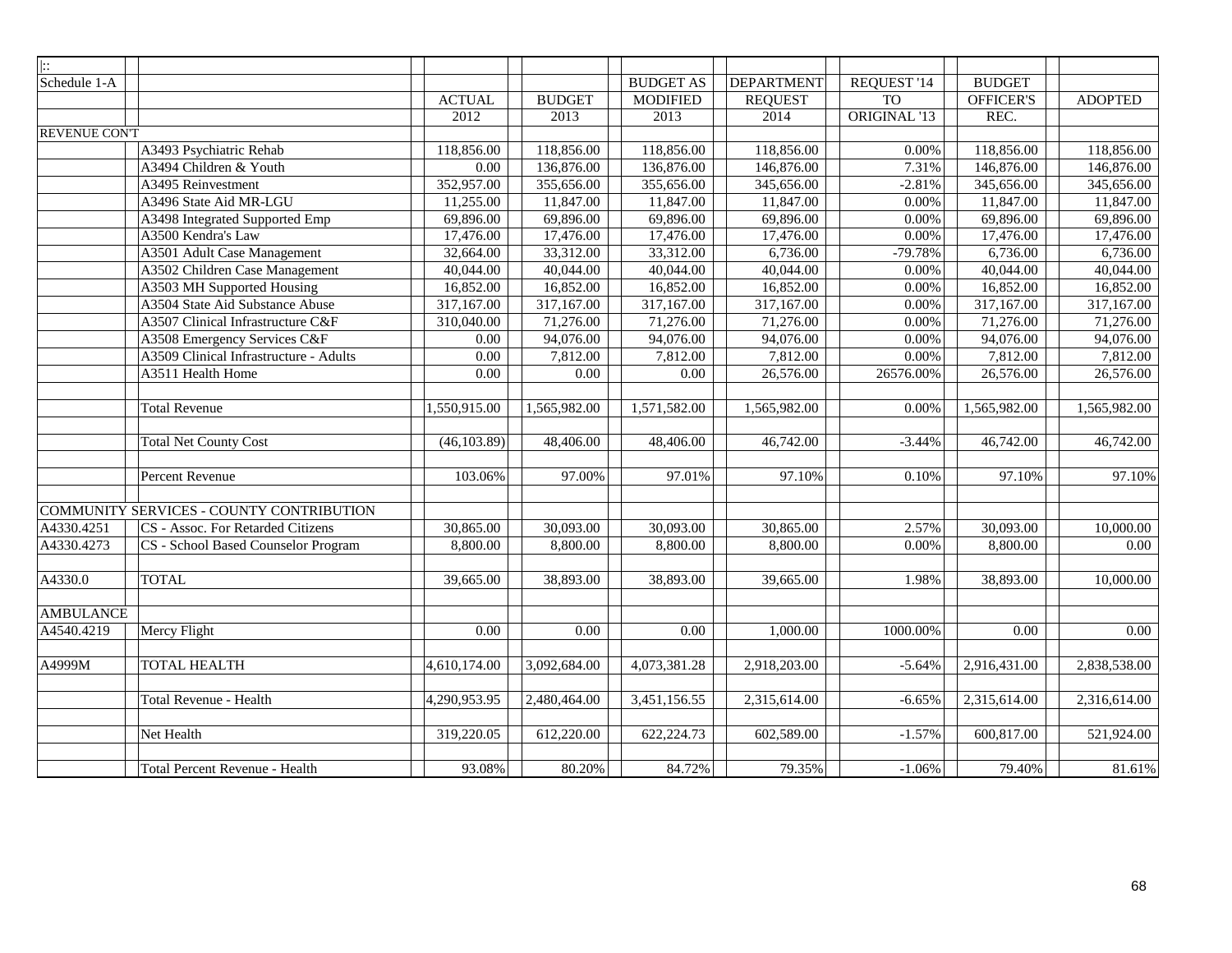| Schedule 1-A           |                                      |               |               | <b>BUDGET AS</b> | <b>DEPARTMENT</b> | REQUEST '14  | <b>BUDGET</b> |                |
|------------------------|--------------------------------------|---------------|---------------|------------------|-------------------|--------------|---------------|----------------|
|                        |                                      | <b>ACTUAL</b> | <b>BUDGET</b> | <b>MODIFIED</b>  | <b>REQUEST</b>    | <b>TO</b>    | OFFICER'S     | <b>ADOPTED</b> |
|                        |                                      | 2012          | 2013          | 2013             | 2014              | ORIGINAL '13 | REC.          |                |
|                        | ECONOMIC ASSISTANCE AND OPPORTUNITY  |               |               |                  |                   |              |               |                |
| <b>SOCIAL SERVICES</b> |                                      |               |               |                  |                   |              |               |                |
|                        | SOCIAL SERVICES ADMINISTRATION       |               |               |                  |                   |              |               |                |
|                        |                                      |               |               |                  |                   |              |               |                |
| A6010.                 | PERSONAL SERVICES                    |               |               |                  |                   |              |               |                |
| 1052                   | Commissioner, DSS                    | 60,000.00     | 61,200.00     | 61,200.00        | 62,424.00         | 2.00%        | 62,424.00     | 62,424.00      |
| 1102                   | Director of Services                 | 0.00          | 0.00          | 31,159.08        | 55,142.00         | 55142.00%    | 55,142.00     | 55,142.00      |
| 1115                   | Deputy Commissioner                  | 53,000.00     | 54,060.00     | 18,863.26        | 0.00              | $-100.00\%$  | 0.00          | $0.00\,$       |
| 1125                   | Director Income Maintenance          | 51,117.00     | 52,140.00     | 52,140.00        | 53,183.00         | 2.00%        | 53,183.00     | 53,183.00      |
| 1200                   | <b>Account Clerk Typist</b>          | 32,886.00     | 33,544.00     | 33,544.00        | 34,220.00         | 2.02%        | 34,220.00     | 34,220.00      |
| 1201                   | <b>Account Clerk Typist</b>          | 29,615.67     | 30,201.00     | 26,357.77        | 30,804.00         | 2.00%        | 30,804.00     | 30,804.00      |
| 1212                   | <b>Fiscal Administrative Officer</b> | 40,559.40     | 41,364.00     | 41,364.00        | 42,492.00         | 2.73%        | 42,492.00     | 42,492.00      |
| 1246                   | Receptionist/Typist                  | 31,103.80     | 31,845.00     | 31,845.00        | 32,485.00         | 2.01%        | 32,485.00     | 32,485.00      |
| 1247                   | Receptionist/Typist                  | 28,519.47     | 29,086.00     | 29,086.00        | 29,671.00         | 2.01%        | 29,671.00     | 29,671.00      |
| 1270                   | Senior Account Clerk Typist          | 33,505.71     | 34,312.00     | 34,312.00        | 35,006.00         | 2.02%        | 35,006.00     | 35,006.00      |
| 1271                   | Senior Account Clerk Typist          | 33,635.07     | 34,312.00     | 34,312.00        | 35,006.00         | 2.02%        | 35,006.00     | 35,006.00      |
| 1290                   | Typist                               | 29,286.81     | 29,872.00     | 29,872.00        | 30,475.00         | 2.02%        | 30,475.00     | 30,475.00      |
| 1291                   | Typist                               | 26,853.89     | 27,878.00     | 27,878.00        | 28,956.00         | 3.87%        | 28,956.00     | 28,956.00      |
| 1301                   | Employment & Training Program Sup    | 0.00          | 47,867.00     | 47,867.00        | 49,787.00         | 4.01%        | 49,787.00     | 49,787.00      |
| 1350                   | Case Supervisor                      | 15,288.66     | 0.00          | 0.00             | 0.00              | 0.00%        | $0.00\,$      | 0.00           |
| 1351                   | Case Supervisor                      | 51,631.02     | 52,673.00     | 52,673.00        | 53,733.00         | 2.01%        | 53,733.00     | 53,733.00      |
| 1352                   | Caseworker                           | 41,414.94     | 43,261.00     | 43,261.00        | 45,129.00         | 4.32%        | 45,129.00     | 45,129.00      |
| 1353                   | Caseworker                           | 43,941.80     | 45,475.00     | 45,475.00        | 46,388.00         | 2.01%        | 46,388.00     | 46,388.00      |
| 1354                   | Caseworker                           | 44,123.28     | 45,475.00     | 45,475.00        | 46,388.00         | 2.01%        | 46,388.00     | 46,388.00      |
| 1355                   | Caseworker                           | 30,276.88     | 41,827.00     | 41,827.00        | 43,709.00         | 4.50%        | 43,709.00     | 43,709.00      |
| 1356                   | Caseworker                           | 44,578.80     | 45,475.00     | 45,475.00        | 46,516.00         | 2.29%        | 46,516.00     | 46,516.00      |
| 1357                   | Caseworker                           | 46,186.56     | 47,119.00     | 47,119.00        | 42,507.00         | $-9.79%$     | 42,507.00     | 42,507.00      |
| 1359                   | Caseworker                           | 23,539.39     | 42,102.00     | 42,102.00        | 43,984.00         | 4.47%        | 43,984.00     | 43,984.00      |
| 1360                   | Caseworker                           | 44,578.80     | 45,475.00     | 45,475.00        | 46,388.00         | 2.01%        | 46,388.00     | 46,388.00      |
| 1361                   | Caseworker                           | 42,882.56     | 44,718.00     | 44,718.00        | 46,388.00         | 3.73%        | 46,388.00     | 46,388.00      |
| 1362                   | Caseworker                           | 44,578.80     | 45,475.00     | 45,475.00        | 46,388.00         | 2.01%        | 46,388.00     | 46,388.00      |
| 1365                   | Caseworker Assistant                 | 37,764.09     | 38,514.00     | 38,514.00        | 39,281.00         | 1.99%        | 39,281.00     | 39,281.00      |
| 1366                   | <b>Employment Coordinator</b>        | 0.00          | 35,280.00     | 35,280.00        | 0.00              | $-100.00\%$  | $0.00\,$      | 0.00           |
| 1370                   | Principal Social Welfare Examiner    | 39,426.66     | 40,213.00     | 40,213.00        | 41,336.00         | 2.79%        | 41,336.00     | 41,336.00      |
| 1371                   | Principal Social Welfare Examiner    | 39,426.66     | 40,257.00     | 40,257.00        | 41,802.00         | 3.84%        | 41,802.00     | 41,802.00      |
| 1375                   | Senior Caseworker                    | 46,421.55     | 47,429.00     | 47,429.00        | 48,379.00         | 2.00%        | 48,379.00     | 48,379.00      |
| 1376                   | Senior Caseworker                    | 47,355.84     | 48,306.00     | 48,306.00        | 49,275.00         | 2.01%        | 49,275.00     | 49,275.00      |
| 1380                   | Senior Social Welfare Examiner       | 35,352.45     | 36,065.00     | 36,065.00        | 36,778.00         | 1.98%        | 36,778.00     | 36,778.00      |
| 1381                   | Senior Social Welfare Examiner       | 34,621.65     | 35,316.00     | 35,316.00        | 36,029.00         | 2.02%        | 36,029.00     | 36,029.00      |
| 1385                   | Senior Support Investigator          | 36,950.10     | 37,692.00     | 37,692.00        | 38,566.00         | 2.32%        | 38,566.00     | 38,566.00      |
|                        |                                      |               |               |                  |                   |              |               |                |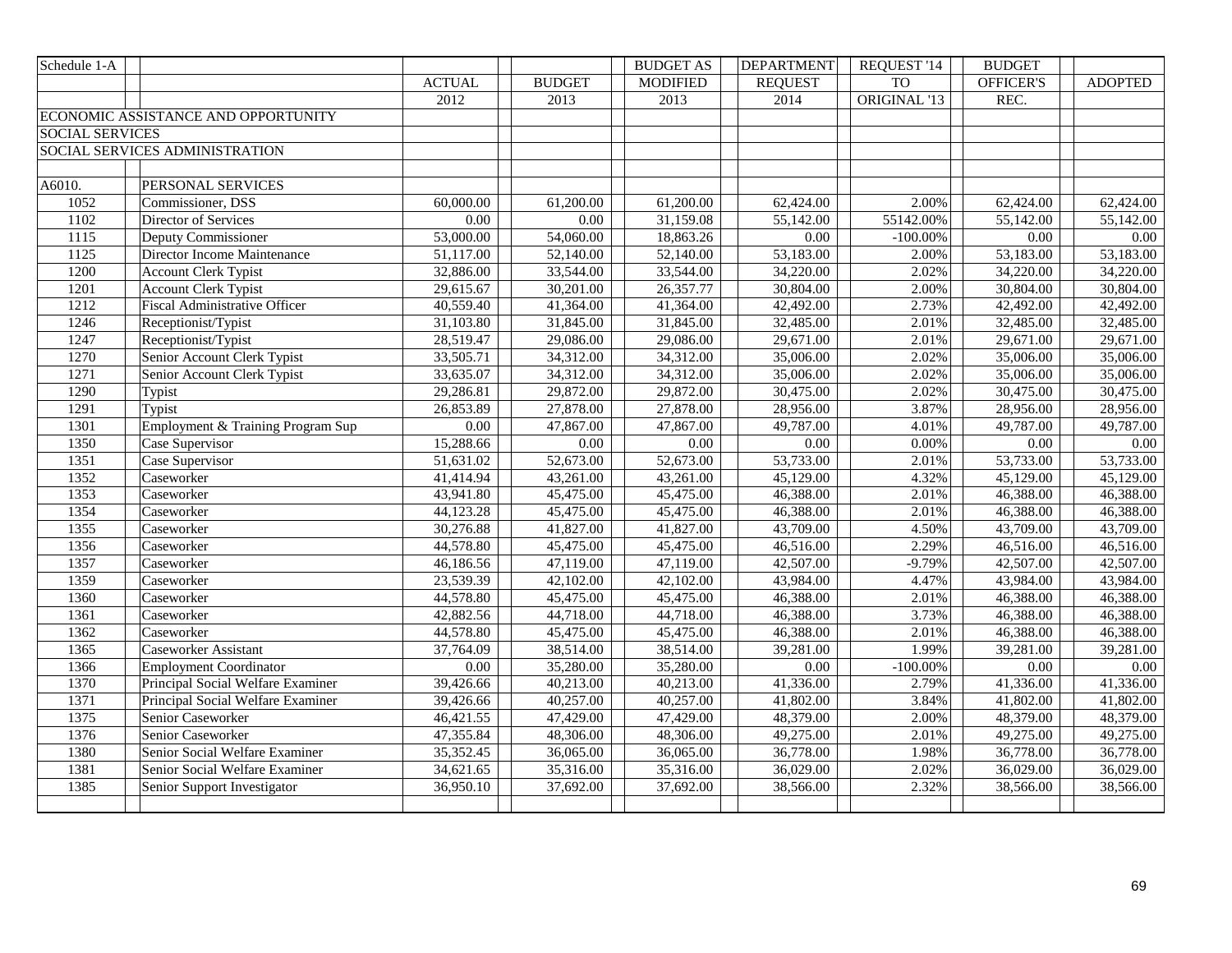| $\left  \cdot \right $ |                                              |               |               |                  |                   |                 |               |                |
|------------------------|----------------------------------------------|---------------|---------------|------------------|-------------------|-----------------|---------------|----------------|
| Schedule 1-A           |                                              |               |               | <b>BUDGET AS</b> | <b>DEPARTMENT</b> | REQUEST '14     | <b>BUDGET</b> |                |
|                        |                                              | <b>ACTUAL</b> | <b>BUDGET</b> | <b>MODIFIED</b>  | <b>REQUEST</b>    | TO <sub>1</sub> | OFFICER'S     | <b>ADOPTED</b> |
|                        |                                              | 2012          | 2013          | 2013             | 2014              | ORIGINAL '13    | REC.          |                |
|                        |                                              |               |               |                  |                   |                 |               |                |
| A6010.                 | PERSONAL SERVICES CON'T                      |               |               |                  |                   |                 |               |                |
| 1390                   | Social Welfare Examiner                      | 27,647.52     | 35,938.00     | 35,938.00        | 36,650.00         | 1.98%           | 36,650.00     | 36,650.00      |
| 1391                   | Social Welfare Examiner                      | 32,045.58     | 32,686.00     | 32,686.00        | 33,343.00         | 2.01%           | 33,343.00     | 33,343.00      |
| 1392                   | Social Welfare Examiner                      | 34,457.22     | 35,152.00     | 35,152.00        | 36,173.00         | 2.90%           | 36,173.00     | 36,173.00      |
| 1393                   | Social Welfare Examiner                      | 29,593.27     | 30,891.00     | 30,891.00        | 32,175.00         | 4.16%           | 32,175.00     | 32,175.00      |
| 1394                   | Social Welfare Examiner                      | 30,827.41     | 32,686.00     | 32,686.00        | 33,343.00         | 2.01%           | 33,343.00     | 33,343.00      |
| 1395                   | Social Welfare Examiner                      | 32,045.58     | 32,686.00     | 32,686.00        | 34,179.00         | 4.57%           | 34,179.00     | 34,179.00      |
| 1396                   | Social Welfare Examiner                      | 32,045.58     | 33,445.00     | 33,445.00        | 34,202.00         | 2.26%           | 34,202.00     | 34,202.00      |
| 1397                   | Social Welfare Examiner                      | 29,606.57     | 30,904.00     | 30,904.00        | 32,186.00         | 4.15%           | 32,186.00     | 32,186.00      |
| 1398                   | Social Welfare Examiner                      | 31,031.42     | 32,296.00     | 32,296.00        | 33,343.00         | 3.24%           | 33,343.00     | 33,343.00      |
| 1405                   | <b>Staff Development Coordinator</b>         | 46,704.56     | 48,596.00     | 48,596.00        | 50,280.00         | 3.47%           | 50,280.00     | 50,280.00      |
| 1410                   | Support Investigator                         | 32,565.05     | 33,636.00     | 33,636.00        | 34,312.00         | 2.01%           | 34,312.00     | 34,312.00      |
| 1411                   | Support Investigator                         | 32,977.35     | 33,636.00     | 33,636.00        | 34,312.00         | 2.01%           | 34,312.00     | 34,312.00      |
| 1416                   | <b>Information System Support Specialist</b> | 34,621.65     | 35,316.00     | 35,316.00        | 36,029.00         | 2.02%           | 36,029.00     | 36,029.00      |
| 1500                   | <b>Call Back CSEA</b>                        | 68.36         | 150.00        | 150.00           | 150.00            | 0.00%           | 150.00        | 150.00         |
| 1502                   | <b>Holiday Overtime</b>                      | 186.96        | 150.00        | 150.00           | 150.00            | 0.00%           | 150.00        | 150.00         |
| 1504                   | On Call                                      | 4,829.36      | 5,200.00      | 5,200.00         | 5,200.00          | 0.00%           | 5,200.00      | 5,200.00       |
| 1505                   | Overtime                                     | 1,827.26      | 2,000.00      | 2,000.00         | 2,000.00          | 0.00%           | 2,000.00      | 2,000.00       |
| 1506                   | Phone Work                                   | 8,719.00      | 8,000.00      | 8,000.00         | 8,000.00          | $0.00\%$        | 8,000.00      | 8,000.00       |
| 1508                   | 35-40 Hours                                  | 10,287.84     | 10,000.00     | 10,000.00        | 10,000.00         | 0.00%           | 10,000.00     | 10,000.00      |
| 1509                   | Comp Time Buyout CSEA                        | 6.19          | 0.00          | 0.00             | 0.00              | 0.00%           | 0.00          | 0.00           |
| 1520                   | <b>Insurance Buyout CSEA</b>                 | 709.76        | $0.00\,$      | 2,729.00         | 2,959.00          | 2959.00%        | 2,959.00      | 2,959.00       |
| 1645                   | <b>Social Services Attorney</b>              | 57,186.00     | 58,330.00     | 58,330.00        | 59,497.00         | 2.00%           | 59,497.00     | 59,497.00      |
| 1660                   | <b>Insurance Buyout Non-Union</b>            | 4,319.04      | 6,414.00      | 6,414.00         | 3,410.00          | $-46.84%$       | 3,410.00      | 3,410.00       |
|                        |                                              |               |               |                  |                   |                 |               |                |
|                        | Total                                        | 1,754,731.84  | 1,903,940.00  | 1,898,788.11     | 1,910,508.00      | 0.34%           | 1,910,508.00  | 1,910,508.00   |
|                        |                                              |               |               |                  |                   |                 |               |                |
| A6010.                 | <b>EQUIPMENT</b>                             |               |               |                  |                   |                 |               |                |
| 2115                   | <b>Computer Hardware</b>                     | 0.00          | 3,200.00      | 3,200.00         | 3,200.00          | 0.00%           | 3,200.00      | 3,200.00       |
| 2180                   | Vehicle                                      | 0.00          | 0.00          | 0.00             | 14,440.00         | 14440.00%       | 0.00          | 0.00           |
|                        |                                              |               |               |                  |                   |                 |               |                |
|                        | Total                                        | 0.00          | 3,200.00      | 3,200.00         | 17,640.00         | 451.25%         | 3,200.00      | 3,200.00       |
|                        |                                              |               |               |                  |                   |                 |               |                |
| A6010.                 | <b>CONTRACTUAL EXPENSES</b>                  |               |               |                  |                   |                 |               |                |
| 4004                   | <b>Attorney Fees</b>                         | 2,742.95      | 3,450.00      | 3,450.00         | 3,450.00          | 0.00%           | 3,450.00      | 3,450.00       |
| 4005                   | <b>Audit Fees</b>                            | 6,990.00      | 5,990.00      | 5,990.00         | 5,990.00          | 0.00%           | 5,990.00      | 5,990.00       |
| 4015                   | <b>Cost Allocation</b>                       | 3,393.00      | 3,643.00      | 3,643.00         | 3,443.00          | $-5.49%$        | 3,443.00      | 3,443.00       |
| 4021                   | <b>FLACRA</b>                                | 1,400.00      | 2,000.00      | 2,000.00         | 2,000.00          | 0.00%           | 2,000.00      | 2,000.00       |
|                        |                                              |               |               |                  |                   |                 |               |                |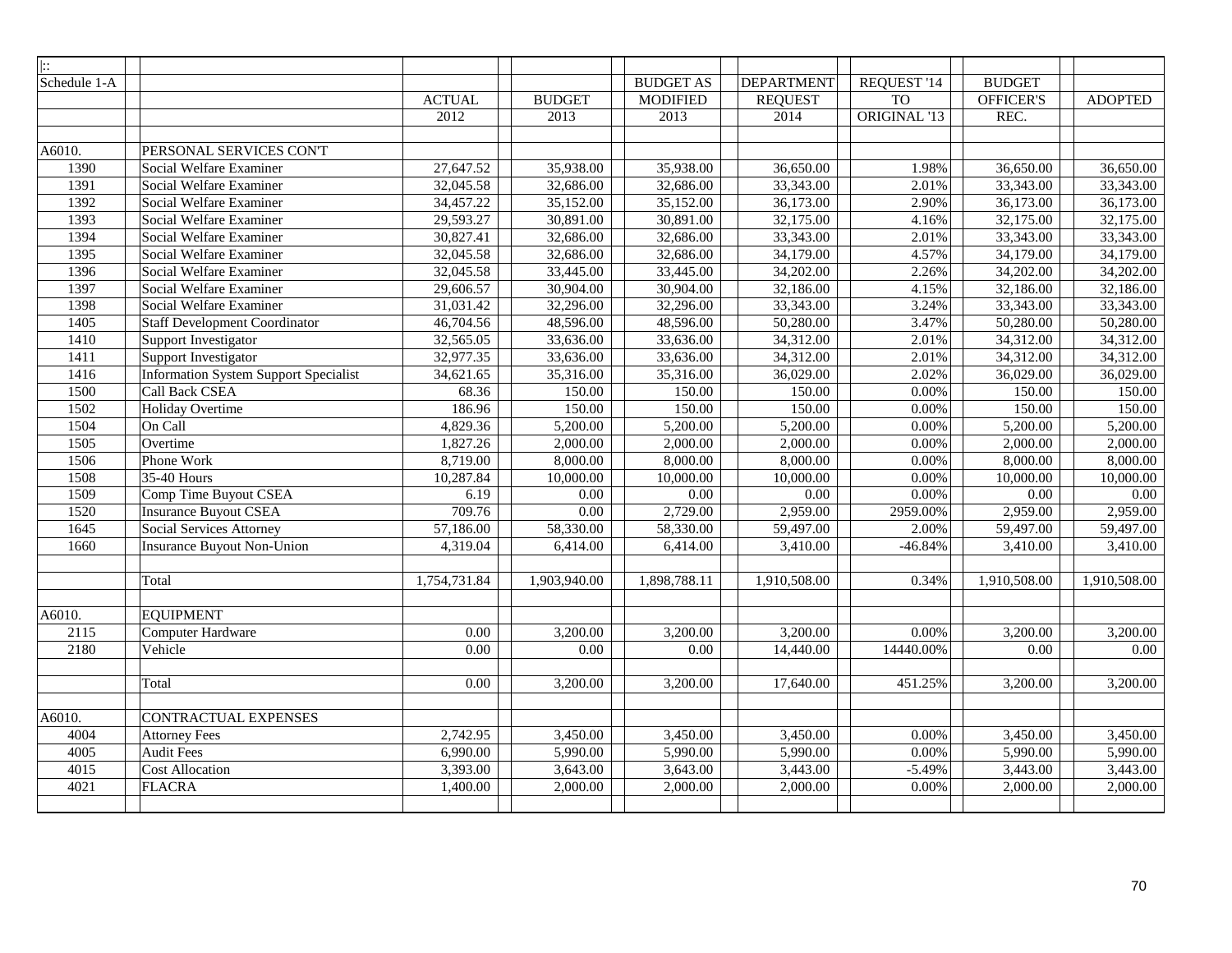| $\overline{\mathbb{R}}$ |                                       |               |                   |                  |                   |              |               |                        |
|-------------------------|---------------------------------------|---------------|-------------------|------------------|-------------------|--------------|---------------|------------------------|
| Schedule 1-A            |                                       |               |                   | <b>BUDGET AS</b> | <b>DEPARTMENT</b> | REQUEST '14  | <b>BUDGET</b> |                        |
|                         |                                       | <b>ACTUAL</b> | <b>BUDGET</b>     | <b>MODIFIED</b>  | <b>REQUEST</b>    | <b>TO</b>    | OFFICER'S     | <b>ADOPTED</b>         |
|                         |                                       | 2012          | 2013              | 2013             | 2014              | ORIGINAL '13 | REC.          |                        |
| A6010.                  | CONTRACTUAL EXPENSES CON'T            |               |                   |                  |                   |              |               |                        |
| 4027                    | Misc. Contractual Expenses            | 2,723.90      | 4,000.00          | 6,971.44         | 4,000.00          | 0.00%        | 4,000.00      | 4,000.00               |
| 4041                    | Secretarial: DSS Attorney             | 4,750.00      | 4,750.00          | 4,750.00         | 4,750.00          | 0.00%        | 4,750.00      | 4,750.00               |
| 4048                    | <b>Workforce Development Contract</b> | 76,746.26     | 7,804.00          | 7,804.00         | 7,000.00          | $-10.30%$    | 7,000.00      | 7,000.00               |
| 4052                    | <b>Blood Tests</b>                    | 3,410.00      | 3,000.00          | 3,000.00         | 3,000.00          | 0.00%        | 3,000.00      | 3,000.00               |
| 4152                    | Conferences                           | 0.00          | 500.00            | 500.00           | 500.00            | 0.00%        | 500.00        | 500.00                 |
| 4156                    | Training                              | 0.00          | 100.00            | 100.00           | 100.00            | 0.00%        | 100.00        | 100.00                 |
| 4204                    | Food Stamp Nutrition Ed               | 55,494.06     | 33,653.00         | 33,653.00        | 33,653.00         | 0.00%        | 33,653.00     | 33,653.00              |
| 4299                    | Special Employment Projects           | 23,548.98     | 50,462.00         | 50,462.00        | 53,065.00         | 5.16%        | 53,065.00     | 53,065.00              |
| 4301                    | DSS - CNS/AFIS Chargeback             | 19,825.00     | 30,000.00         | 30,000.00        | 20,000.00         | $-33.33%$    | 20,000.00     | 20,000.00              |
| 4309                    | <b>DSS - HEAP Administration</b>      | 73,390.47     | 82,304.00         | 82,304.00        | 60,000.00         | $-27.10%$    | 60,000.00     | 60,000.00              |
| 4313                    | <b>DSS-Non-Resident Domestic</b>      | 4,750.00      | 4,750.00          | 4,750.00         | 4,750.00          | 0.00%        | 4,750.00      | 4,750.00               |
| 4322                    | <b>Client Expenses</b>                | 691.00        | 50.00             | 50.00            | 50.00             | 0.00%        | 50.00         | 50.00                  |
| 4328                    | Kinship                               | 80,000.00     | 80,000.00         | 80,000.00        | 80,000.00         | 0.00%        | 80,000.00     | 80,000.00              |
| 4329                    | <b>Yates Public Health</b>            | 42,123.73     | 42,000.00         | 42,000.00        | 42,000.00         | 0.00%        | 42,000.00     | 42,000.00              |
| 4337                    | Life Skills                           | 32,131.03     | 32,062.00         | 32,062.00        | 32,062.00         | 0.00%        | 32,062.00     | 32,062.00              |
| 4344                    | <b>Yates Probation</b>                | 30,000.00     | 30,100.00         | 30,100.00        | 32,000.00         | 6.31%        | 32,000.00     | 32,000.00              |
| 4381                    | Summer Youth Employment Program       | 40,294.23     | 40,299.00         | 41,510.00        | 40,299.00         | 0.00%        | 40,299.00     | 40,299.00              |
| 4382                    | ProAction - CST                       | 2,037.65      | $0.00\,$          | $0.00\,$         | 0.00              | 0.00%        | 0.00          | 0.00                   |
| 4383                    | <b>Transitional Jobs</b>              | 1,018.14      | $\overline{0.00}$ | 8,315.00         | 0.00              | 0.00%        | 0.00          | $\overline{0.00}$      |
| 4384                    | <b>Child Care Registration</b>        | 28,499.99     | 30,000.00         | 30,000.00        | 30,000.00         | 0.00%        | 30,000.00     | 30,000.00              |
| 4457                    | <b>Computer Supplies</b>              | 3,949.76      | 4,000.00          | 507.28           | 300.00            | $-92.50%$    | 300.00        | 300.00                 |
| 4470                    | <b>Office Supplies</b>                | 3,576.57      | 7,000.00          | 9,938.30         | 10,000.00         | 42.86%       | 10,000.00     | 10,000.00              |
| 4507                    | Copier Charge                         | 8,009.30      | 9,500.00          | 9,500.00         | 9,500.00          | 0.00%        | 9,500.00      | 9,500.00               |
| 4515                    | Postage                               | 11,381.16     | 12,000.00         | 12,000.00        | 12,500.00         | 4.17%        | 12,500.00     | $\overline{12,500.00}$ |
| 4516                    | Printing                              | 2,176.42      | 800.00            | 1,547.25         | 800.00            | 0.00%        | 800.00        | 800.00                 |
| 4522                    | Shipments                             | 0.00          | 25.00             | 25.00            | 25.00             | 0.00%        | 25.00         | 25.00                  |
| 4653                    | Gasoline                              | 3,052.51      | 3,000.00          | 4,035.68         | 4,000.00          | 33.33%       | 4,000.00      | 4,000.00               |
| 4654                    | Mileage                               | 9,391.22      | 10,000.00         | 10,000.00        | 10,000.00         | 0.00%        | 10,000.00     | 10,000.00              |
| 4660                    | <b>Travel Expenses</b>                | 1,739.33      | 2,500.00          | 2,500.00         | 2,000.00          | $-20.00%$    | 2,000.00      | 2,000.00               |
| 4661                    | Vehicle Parts/Maintenance/Repair      | 0.00          | $\overline{0.00}$ | 0.00             | 4,000.00          | 4000.00%     | 4,000.00      | 4,000.00               |
| 4676                    | <b>Utilities: Cellular Services</b>   | 1,998.17      | 2,100.00          | 2,100.00         | 2,100.00          | 0.00%        | 2,100.00      | 2,100.00               |
| 4682                    | Utilities: Telephone/Fax              | 10,560.85     | 12,000.00         | 12,000.00        | 12,000.00         | 0.00%        | 12,000.00     | 12,000.00              |
| 4721                    | <b>Fraud Activities Contract</b>      | 33,229.00     | 48,012.00         | 48,012.00        | 40,487.00         | $-15.67%$    | 40,487.00     | 40,487.00              |
| 4726                    | <b>Medical Transportation</b>         | 12,147.58     | 15,000.00         | 13,975.37        | 1,000.00          | $-93.33%$    | 1,000.00      | 1,000.00               |
| 4907                    | Dues                                  | 1,350.00      | 1,419.00          | 1,419.00         | 1,505.00          | 6.06%        | 1,505.00      | 1,505.00               |
| 4916                    | Publications                          | 823.78        | 800.00            | 800.00           | 400.00            | $-50.00\%$   | 400.00        | 400.00                 |
| 4973                    | Leases: Post Office Box               | 110.00        | 110.00            | 110.00           | 0.00              | $-100.00%$   | 0.00          | 0.00                   |
|                         |                                       |               |                   |                  |                   |              |               |                        |
|                         | Total                                 | 639,456.04    | 619,183.00        | 631,884.32       | 572,729.00        | $-7.50%$     | 572,729.00    | 572,729.00             |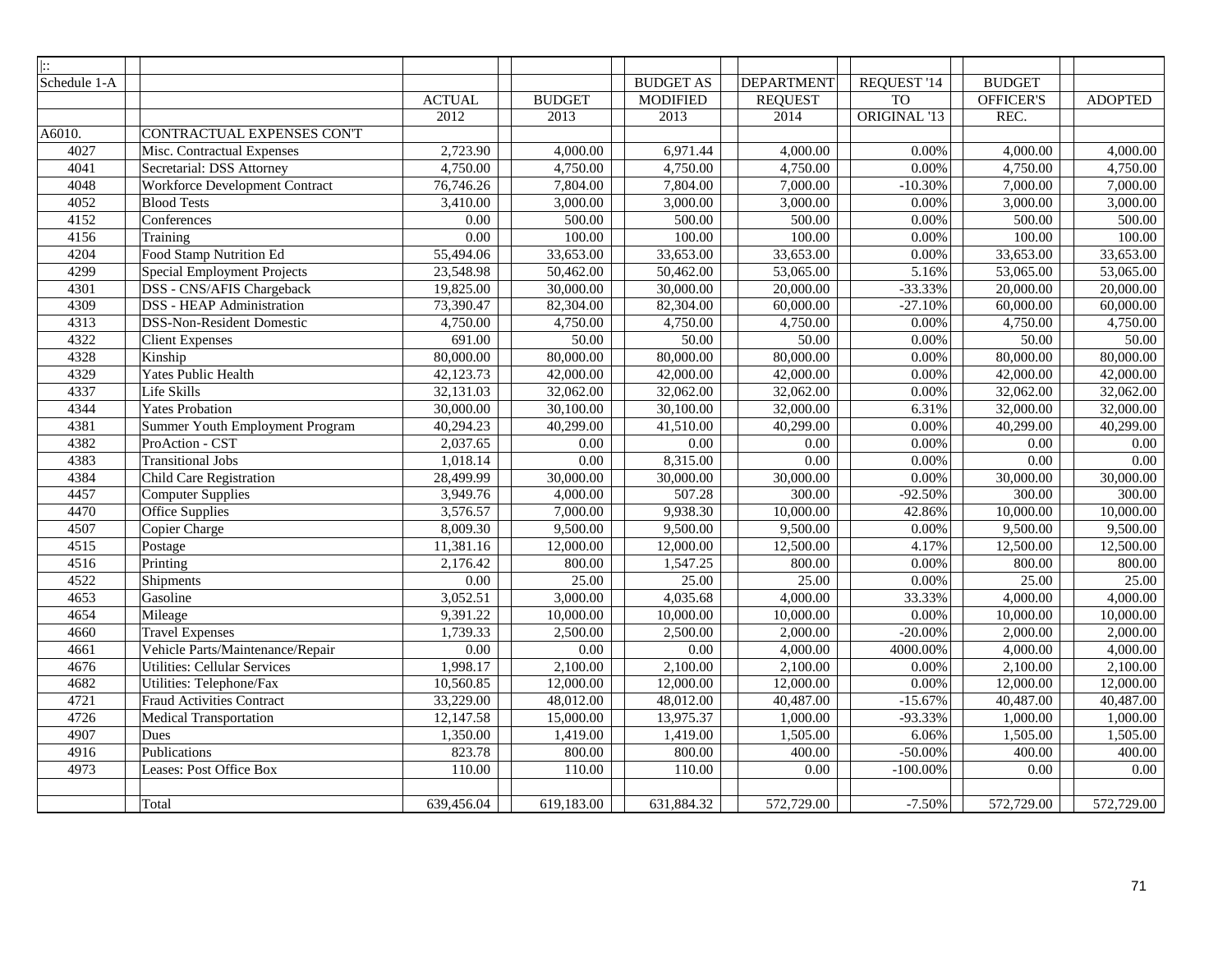| $\mathbb{R}$    |                                        |               |               |                  |                   |              |               |                |
|-----------------|----------------------------------------|---------------|---------------|------------------|-------------------|--------------|---------------|----------------|
| Schedule 1-A    |                                        |               |               | <b>BUDGET AS</b> | <b>DEPARTMENT</b> | REQUEST '14  | <b>BUDGET</b> |                |
|                 |                                        | <b>ACTUAL</b> | <b>BUDGET</b> | <b>MODIFIED</b>  | <b>REQUEST</b>    | <b>TO</b>    | OFFICER'S     | <b>ADOPTED</b> |
|                 |                                        | 2012          | 2013          | 2013             | 2014              | ORIGINAL '13 | REC.          |                |
|                 |                                        |               |               |                  |                   |              |               |                |
| A6010.          | <b>EMPLOYEE BENEFITS</b>               |               |               |                  |                   |              |               |                |
| 8100            | FICA/Medicare                          | 128,018.69    | 145,255.00    | 144,983.41       | 145,615.00        | 0.25%        | 145,615.00    | 145,615.00     |
| 8303            | Medical Insurance CSEA                 | 389,305.37    | 465,264.00    | 462,535.00       | 473,202.00        | 1.71%        | 473,202.00    | 473,202.00     |
| 8305            | Medical Insurance Non-Union            | 8,149.28      | 6,050.00      | 7,062.34         | 21,724.00         | 259.07%      | 21,724.00     | 21,724.00      |
|                 |                                        |               |               |                  |                   |              |               |                |
|                 | Total                                  | 525,473.34    | 616,569.00    | 614,580.75       | 640,541.00        | 3.89%        | 640,541.00    | 640,541.00     |
|                 |                                        |               |               |                  |                   |              |               |                |
| A6010.0         | <b>TOTAL</b>                           | 2,919,661.22  | 3,142,892.00  | 3,148,453.18     | 3,141,418.00      | $-0.05%$     | 3,126,978.00  | 3,126,978.00   |
|                 |                                        |               |               |                  |                   |              |               |                |
| <b>REVENUE:</b> | A1810 Repayment Administration         | 11,528.05     | 5,600.00      | 5,600.00         | 7,000.00          | 25.00%       | 7,000.00      | 7,000.00       |
|                 | A1811 DSS Incentives                   | 20,010.27     | 17,700.00     | 17,700.00        | 22,000.00         | 24.29%       | 22,000.00     | 22,000.00      |
|                 | A3610 Social Services Administration   | 878,472.00    | 767,704.00    | 768,915.00       | 723,083.00        | $-5.81%$     | 723,083.00    | 723,083.00     |
|                 | A3654 Child Care Registration          | 28,350.00     | 30,000.00     | 30,000.00        | 30,000.00         | 0.00%        | 30,000.00     | 30,000.00      |
|                 | A4610 Social Services Administration   | 1,221,005.00  | 1,303,595.00  | ,311,910.00      | 1,225,888.00      | $-5.96%$     | 1,225,888.00  | 1,225,888.00   |
|                 | A4615 Flex Funding for Family Services | 301,036.00    | 340,699.00    | 340,699.00       | 317,969.00        | $-6.67%$     | 317,969.00    | 317,969.00     |
|                 | A4655 Federal Aid Day Care             | 73,920.00     | 45,219.00     | 45,219.00        | 103,752.00        | 129.44%      | 103,752.00    | 103,752.00     |
|                 |                                        |               |               |                  |                   |              |               |                |
|                 | <b>Total Revenue</b>                   | 2,534,321.32  | 2,510,517.00  | 2,520,043.00     | 2,429,692.00      | $-3.22%$     | 2,429,692.00  | 2,429,692.00   |
|                 |                                        |               |               |                  |                   |              |               |                |
|                 | <b>Total Net County Costs</b>          | 385,339.90    | 632, 375.00   | 628,410.18       | 711,726.00        | 12.55%       | 697,286.00    | 697,286.00     |
|                 |                                        |               |               |                  |                   |              |               |                |
|                 | Percent Revenue                        | 86.80%        | 79.88%        | 80.04%           | 77.34%            | $-3.17%$     | 77.70%        | 77.70%         |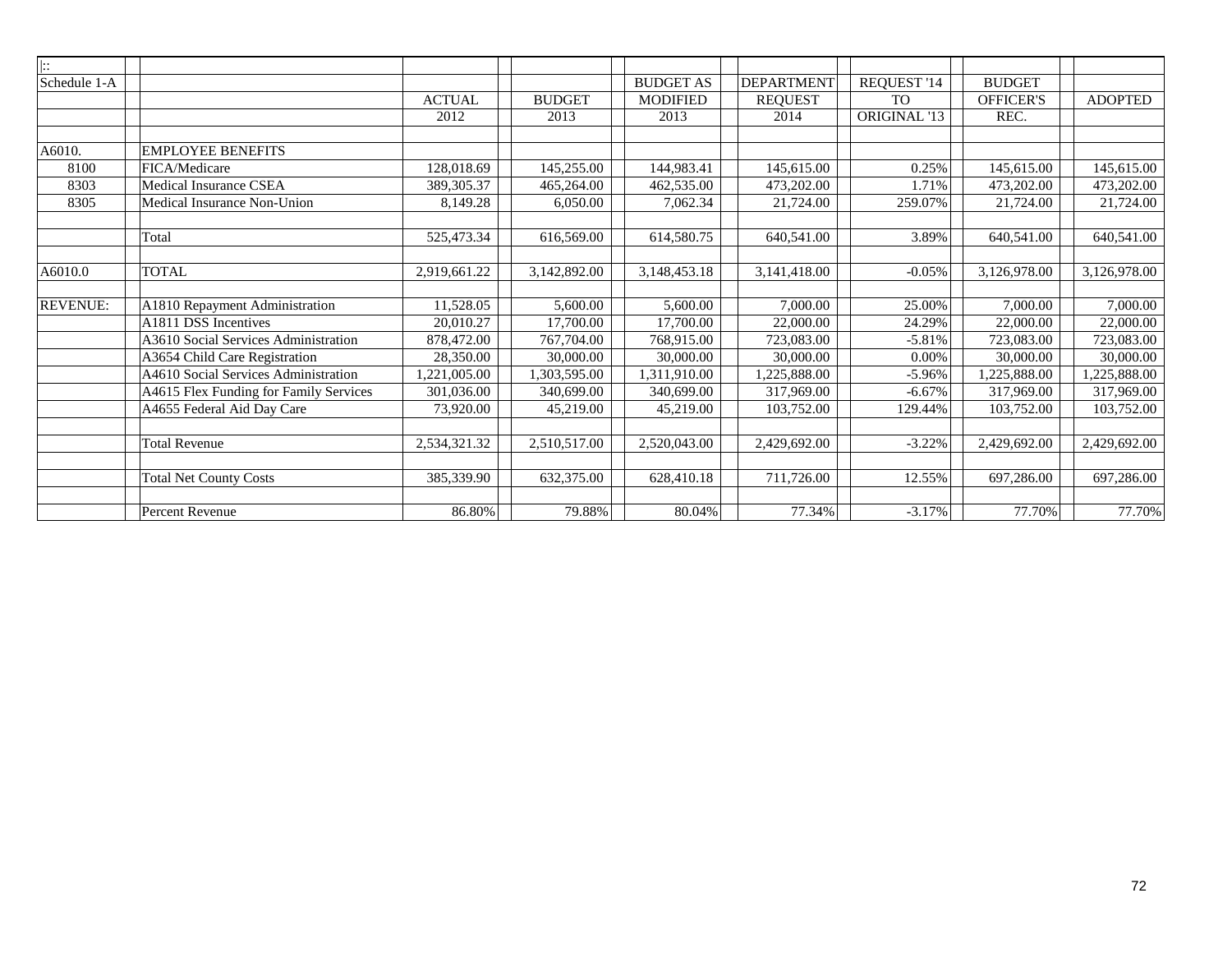| $\overline{  }$ |                                   |               |               |                  |                   |              |               |                |
|-----------------|-----------------------------------|---------------|---------------|------------------|-------------------|--------------|---------------|----------------|
| Schedule 1-A    |                                   |               |               | <b>BUDGET AS</b> | <b>DEPARTMENT</b> | REQUEST '14  | <b>BUDGET</b> |                |
|                 |                                   | <b>ACTUAL</b> | <b>BUDGET</b> | <b>MODIFIED</b>  | <b>REQUEST</b>    | <b>TO</b>    | OFFICER'S     | <b>ADOPTED</b> |
|                 |                                   | 2012          | 2013          | 2013             | 2014              | ORIGINAL '13 | REC.          |                |
|                 |                                   |               |               |                  |                   |              |               |                |
| A6055.4303      | <b>DSS - DAY CARE</b>             | 264,281.58    | 399,520.00    | 243,387.36       | 265,000.00        | $-33.67%$    | 265,000.00    | 265,000.00     |
|                 |                                   |               |               |                  |                   |              |               |                |
|                 | <b>TOTAL</b>                      | 264,281.58    | 399,520.00    | 243,387.36       | 265,000.00        | $-33.67%$    | 265,000.00    | 265,000.00     |
|                 |                                   |               |               |                  |                   |              |               |                |
| <b>REVENUE:</b> | A1855 Repayment of Day Care       | 4,041.06      | 5,000.00      | 5,000.00         | 7,500.00          | 50.00%       | 7,500.00      | 7,500.00       |
|                 | A3655 Day Care                    | (3,129.00)    | 6,840.00      | 6,840.00         | 8,192.00          | 19.77%       | 8,192.00      | 8,192.00       |
|                 | A4655 Federal Aid - Day Care      | 248,937.00    | 385,400.00    | 385,400.00       | 237,625.00        | $-38.34%$    | 237,625.00    | 237,625.00     |
|                 |                                   |               |               |                  |                   |              |               |                |
|                 | <b>Total Revenue</b>              | 249,849.06    | 397,240.00    | 397,240.00       | 253,317.00        | $-36.23%$    | 253,317.00    | 253,317.00     |
|                 |                                   |               |               |                  |                   |              |               |                |
|                 | <b>Total Net County Cost</b>      | 14,432.52     | 2,280.00      | (153, 852.64)    | 11,683.00         | 412.41%      | 11,683.00     | 11,683.00      |
|                 |                                   |               |               |                  |                   |              |               |                |
|                 | Percent Revenue                   | 94.54%        | 99.43%        | 163.21%          | 95.59%            | $-3.86%$     | 95.59%        | 95.59%         |
|                 |                                   |               |               |                  |                   |              |               |                |
|                 | <b>SERVICES FOR RECIPIENTS</b>    |               |               |                  |                   |              |               |                |
| A6070.          | <b>CONTRACTUAL EXPENSES</b>       |               |               |                  |                   |              |               |                |
| 4302            | <b>DSS</b> - Counseling Contract  | 41,259.91     | 40,000.00     | 52,589.28        | 98,700.00         | 146.75%      | 98,700.00     | 98,700.00      |
| 4303            | DSS - Day Care                    | 2,588.01      | 2,500.00      | 2,500.00         | 2,500.00          | 0.00%        | 2,500.00      | 2,500.00       |
| 4304            | DSS - Family Aid Contract         | 98,556.68     | 100,000.00    | 100,000.00       | 105,000.00        | 5.00%        | 105,000.00    | 105,000.00     |
| 4318            | <b>DSS</b> - Validation Contracts | 9,568.00      | 5,000.00      | 5,000.00         | 6,000.00          | 20.00%       | 6,000.00      | 6,000.00       |
| 4387            | DSS - Housing Subsidy             | 0.00          | 0.00          | 1,500.00         | 0.00              | 0.00%        | 0.00          | 0.00           |
|                 |                                   |               |               |                  |                   |              |               |                |
| A6070.0         | <b>TOTAL</b>                      | 151,972.60    | 147,500.00    | 161,589.28       | 212,200.00        | 43.86%       | 212,200.00    | 212,200.00     |
|                 |                                   |               |               |                  |                   |              |               |                |
| <b>REVENUE:</b> | A4670 Services for Recipients     | 93,045.00     | 119,224.00    | 119,224.00       | 136,798.00        | 14.74%       | 136,798.00    | 136,798.00     |
|                 |                                   |               |               |                  |                   |              |               |                |
|                 | <b>Total Revenue</b>              | 93,045.00     | 119,224.00    | 119,224.00       | 136,798.00        | 14.74%       | 136,798.00    | 136,798.00     |
|                 |                                   |               |               |                  |                   |              |               |                |
|                 | <b>Total Net County Cost</b>      | 58,927.60     | 28,276.00     | 42,365.28        | 75,402.00         | 166.66%      | 75,402.00     | 75,402.00      |
|                 |                                   |               |               |                  |                   |              |               |                |
|                 | Percent Revenue                   | 61.22%        | 80.83%        | 73.78%           | 64.47%            | $-20.24%$    | 64.47%        | 64.47%         |
|                 |                                   |               |               |                  |                   |              |               |                |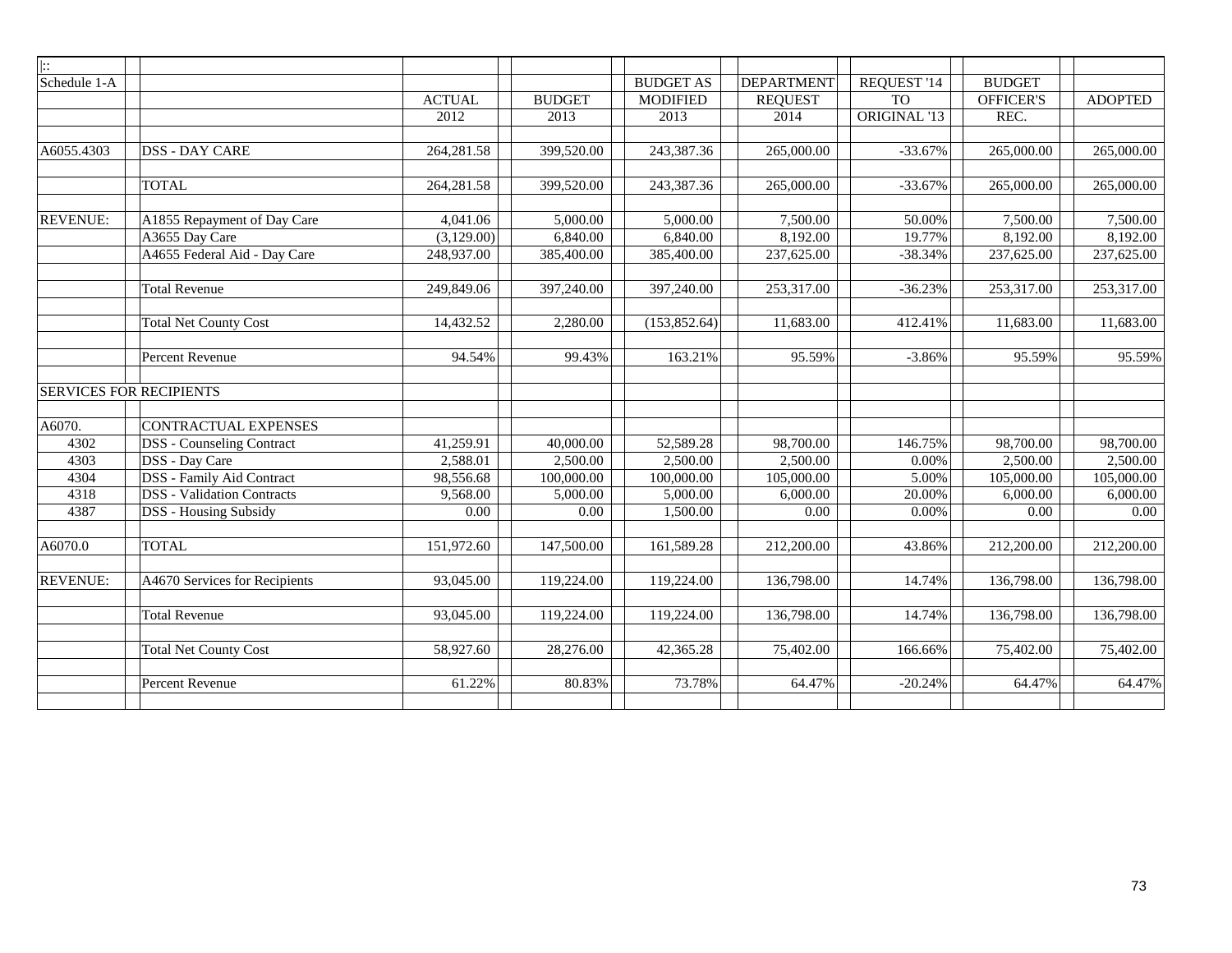| Schedule 1-A    |                                         |               |                           | <b>BUDGET AS</b>  | <b>DEPARTMENT</b>      | REQUEST '14  | <b>BUDGET</b>          |                |
|-----------------|-----------------------------------------|---------------|---------------------------|-------------------|------------------------|--------------|------------------------|----------------|
|                 |                                         | <b>ACTUAL</b> | <b>BUDGET</b>             | <b>MODIFIED</b>   | <b>REQUEST</b>         | <b>TO</b>    | <b>OFFICER'S</b>       | <b>ADOPTED</b> |
|                 |                                         | 2012          | 2013                      | $\overline{2013}$ | 2014                   | ORIGINAL '13 | REC.                   |                |
|                 | <b>SOCIAL SERVICES PROGRAMS</b>         |               |                           |                   |                        |              |                        |                |
| A6101.4311      | <b>DSS</b> - Medical Assistance         | 109,792.64    | 125,000.00                | 94,504.82         | 5,000.00               | $-96.00\%$   | 5,000.00               | 5,000.00       |
| A6102.4312      | DSS - Medical Assistance MMIS           | 4,345,074.00  | 4,347,837.00              | 4,347,837.00      | 4,347,837.00           | 0.00%        | 4,347,837.00           | 4,347,837.00   |
| A6109.4305      | <b>DSS</b> - Family Assistance          | 1,854,442.67  | 1,600,000.00              | 1,600,000.00      | 1,700,000.00           | 6.25%        | 1,700,000.00           | 1,700,000.00   |
| A6119.4307      | DSS - Foster (Child Care)               | (52,050.96)   | 201,099.00                | 281,653.86        | 510,000.00             | 153.61%      | 510,000.00             | 510,000.00     |
| A6123.4310      | <b>DSS</b> - Juvenile Delinquent Care   | 23,721.46     | 243,600.00                | 243,600.00        | 81,731.00              | $-66.45%$    | 81,731.00              | 81,731.00      |
| A6129.4316      | <b>DSS</b> - State Training Schools     | 8,585.28      | 0.00                      | 0.00              | 152,500.00             | 152500.00%   | 152,500.00             | 152,500.00     |
| A6140.4314      | DSS - Safety Net                        | 420,306.36    | 290,000.00                | 381,983.68        | 505,200.00             | 74.21%       | 505,200.00             | 505,200.00     |
| A6141.4308      | <b>DSS</b> - Home Energy Assist Program | 6,310.42      | 3,500.00                  | 3,500.00          | 3,500.00               | 0.00%        | 3,500.00               | 3,500.00       |
| A6142.4319      | DSS - Emergency Aid for Adults          | 17,248.37     | 15,000.00                 | 15,000.00         | 25,105.00              | 67.37%       | 25,105.00              | 25,105.00      |
|                 |                                         |               |                           |                   |                        |              |                        |                |
| A6199.0         | <b>TOTAL</b>                            | 6,733,430.24  | 6,826,036.00              | 6,968,079.36      | 7,330,873.00           | 7.40%        | 7,330,873.00           | 7,330,873.00   |
|                 |                                         |               |                           |                   |                        |              |                        |                |
| <b>REVENUE:</b> | A1801 Repayment of Medical Assistance   | 135,891.76    | 69,000.00                 | 69,000.00         | 47,177.00              | $-31.63%$    | 47,177.00              | 47,177.00      |
|                 | A1809 Repayment of Family Assistance    | 108,925.44    | 89,500.00                 | 89,500.00         | 65,400.00              | $-26.93%$    | 65,400.00              | 65,400.00      |
|                 | A1819 Repayment of Child Care (Foster)  | 23,204.22     | 15,000.00                 | 15,000.00         | 91,500.00              | 510.00%      | 91,500.00              | 91,500.00      |
|                 | A1829 Repay State Training Schools      | 60.00         | 0.00                      | $\overline{0.00}$ | $0.00\,$               | 0.00         | 0.00                   | 0.00           |
|                 | A1840 Repay Safety Net Assistance       | 40,833.76     | 17,900.00                 | 17,900.00         | $\overline{39,}135.00$ | 118.63%      | $\overline{39,}135.00$ | 39,135.00      |
|                 | A1841 Repayment of HEAP                 | 46,482.00     | 45,000.00                 | 45,000.00         | 49,000.00              | 8.89%        | 49,000.00              | 49,000.00      |
|                 | A1842 Repayment Emergency Aid Adult     | 432.00        | 86.00                     | 86.00             | 386.00                 | 348.84%      | 386.00                 | 386.00         |
|                 | A3601 Medical Assistance                | (3,155.00)    | $0.00\,$                  | $0.00\,$          | $0.00\,$               | $0.00\%$     | $0.00\,$               | $0.00\,$       |
|                 | A3609 Family Assistance                 | 137,079.00    | 100,000.00                | 100,000.00        | 252,665.00             | 152.67%      | 252,665.00             | 252,665.00     |
|                 | A3619 Child Care (Foster)               | 255,678.00    | 123,178.00                | 123,178.00        | 247,963.00             | 101.30%      | 247,963.00             | 247,963.00     |
|                 | A3623 Juvenile Delinquent               | 44,714.00     | 185,000.00                | 185,000.00        | 40,048.00              | $-78.35%$    | 40,048.00              | 40,048.00      |
|                 | A3640 Safety Net                        | 84,773.00     | 59,686.00                 | 59,686.00         | 127,760.00             | 114.05%      | 127,760.00             | 127,760.00     |
|                 | A3642 Emergency Aid for Adults          | 7,258.00      | 6,679.00                  | 6,679.00          | 12,360.00              | 85.06%       | 12,360.00              | 12,360.00      |
|                 | A3661 Family & Childrens Services       | (1,003.00)    | 5,000.00                  | 5,000.00          | $0.00\,$               | $-100.00\%$  | $0.00\,$               | 0.00           |
|                 | A4601 Medical Assistance                | 1,204.00      | $\overline{0.00}$         | $\overline{0.00}$ | 0.00                   | 0.00%        | $\overline{0.00}$      | 0.00           |
|                 | A4609 Family Assistance/Aid to D.C.     | 502,124.00    | 524,795.00                | 524,795.00        | 494,400.00             | $-5.79%$     | 494,400.00             | 494,400.00     |
|                 | A4615 Flex Funding for Family Services  | 535,174.00    | 405,621.00                | 405,621.00        | 410,000.00             | 1.08%        | 410,000.00             | 410,000.00     |
|                 | A4619 Child Care (Foster)               | 63,116.35     | 21,276.00                 | 21,276.00         | 83,635.00              | 293.10%      | 83,635.00              | 83,635.00      |
|                 | A4623 Juvenile Delinquent Care          | 2,752.00      | $0.00\,$                  | $0.00\,$          | $0.00\,$               | 0.00%        | $0.00\,$               | 0.00           |
|                 | A4640 Safety Net                        | 2,007.00      | 1,767.00                  | 1,767.00          | 5,565.00               | 214.94%      | 5,565.00               | 5,565.00       |
|                 | A4641 Home Energy Assistance Programs   | (40, 171.00)  | $0.00\,$                  | $0.00\,$          | 0.00                   | 0.00%        | $0.00\,$               | $0.00\,$       |
|                 | A4661 Family & Childrens Services BG    | 14,042.00     | 12,000.00                 | 12,000.00         | 19,500.00              | 0.00%        | 19,500.00              | 19,500.00      |
|                 |                                         |               |                           |                   |                        |              |                        |                |
|                 | <b>Total Revenue</b>                    | 1,961,421.53  | 1,681,488.00              | 1,681,488.00      | 1,986,494.00           | 18.14%       | 1,986,494.00           | 1,986,494.00   |
|                 |                                         |               |                           |                   |                        |              |                        |                |
|                 | <b>Total Net County Cost</b>            | 4,772,008.71  | $\overline{5,144,548.00}$ | 5,286,591.36      | 5,344,379.00           | 3.88%        | 5,344,379.00           | 5,344,379.00   |
|                 |                                         |               |                           |                   |                        |              |                        |                |
|                 | Percent Revenue                         | 29.13%        | 24.63%                    | 24.13%            | 27.10%                 | 10.00%       | 27.10%                 | 27.10%         |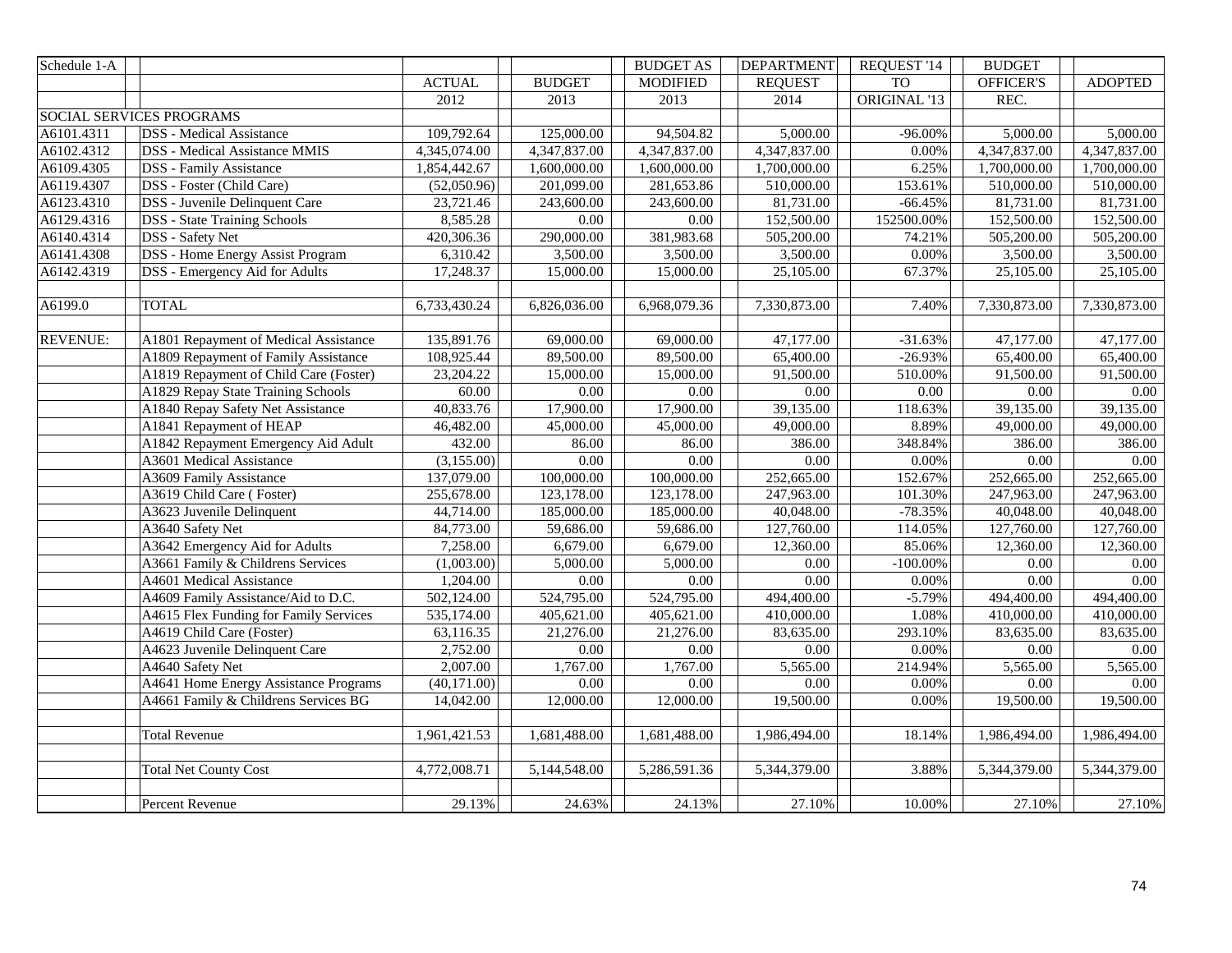| Schedule 1-A    |                                   |               |               | <b>BUDGET AS</b> | <b>DEPARTMENT</b> | REQUEST '14  | <b>BUDGET</b>    |                |
|-----------------|-----------------------------------|---------------|---------------|------------------|-------------------|--------------|------------------|----------------|
|                 |                                   | <b>ACTUAL</b> | <b>BUDGET</b> | <b>MODIFIED</b>  | <b>REQUEST</b>    | <b>TO</b>    | <b>OFFICER'S</b> | <b>ADOPTED</b> |
|                 |                                   | 2012          | 2013          | 2013             | 2014              | ORIGINAL '13 | REC.             |                |
|                 |                                   |               |               |                  |                   |              |                  |                |
|                 | <b>WORKFORCE DEVELOPMENT</b>      |               |               |                  |                   |              |                  |                |
| A6340           | PERSONAL SERVICES                 |               |               |                  |                   |              |                  |                |
| 1301            | Employment & Training Program Sup | 40,417.44     | 0.00          | 0.00             | 0.00              | 0.00%        | 0.00             | 0.00           |
|                 | Total                             | 40,417.44     | 0.00          | 0.00             | 0.00              | 0.00%        | 0.00             | 0.00           |
| A6340           | <b>EMPLOYEE BENEFITS</b>          |               |               |                  |                   |              |                  |                |
| 8100            | FICA/Medicare                     | 2,693.78      | 0.00          | 0.00             | 0.00              | $0.00\%$     | 0.00             | 0.00           |
| 8303            | Medical Insurance CSEA            | 9,463.54      | 0.00          | 0.00             | 0.00              | $0.00\%$     | 0.00             | $0.00\,$       |
|                 | Total                             | 12,157.32     | 0.00          | 0.00             | 0.00              | 0.00%        | 0.00             | 0.00           |
| A6340           | <b>TOTAL</b>                      | 52,574.76     | 0.00          | 0.00             | 0.00              | 0.00%        | 0.00             | $0.00\,$       |
| <b>REVENUE:</b> | A1988 Salary Recoupment           | 10,384.62     | 0.00          | 0.00             | 0.00              | $0.00\%$     | 0.00             | 0.00           |
|                 | <b>Total Revenue</b>              | 10,384.62     | 0.00          | 0.00             | 0.00              | $0.00\%$     | 0.00             | 0.00           |
|                 | <b>Total Net County Cost</b>      | 42,190.14     | 0.00          | 0.00             | 0.00              | 0.00%        | 0.00             | 0.00           |
|                 | Percent Revenue                   | 19.75%        | $0.00\%$      | 0.00%            | 0.00%             | $0.00\%$     | $0.00\%$         | $0.00\%$       |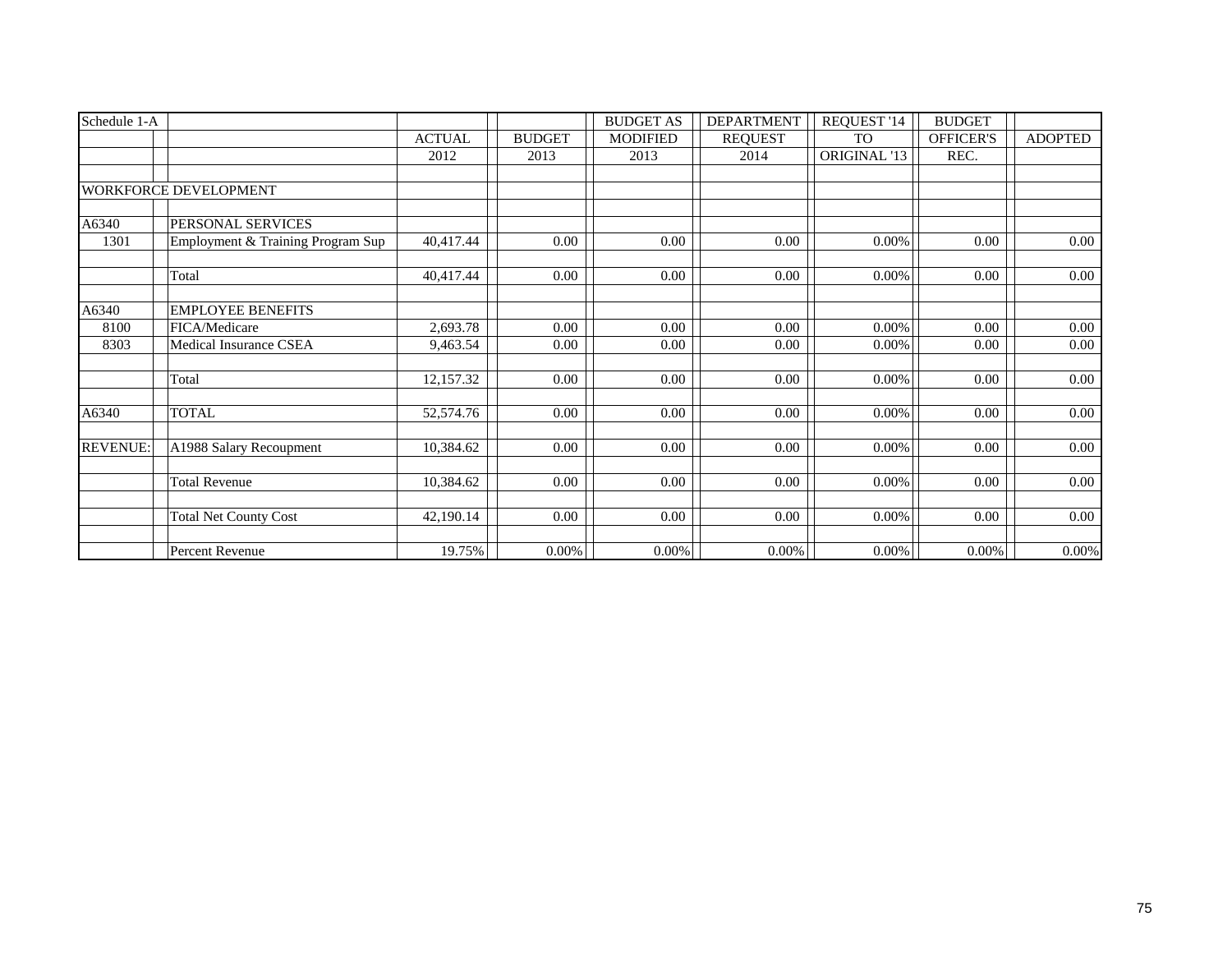| Schedule 1-A    |                                         |               |               | <b>BUDGET AS</b> | <b>DEPARTMENT</b> | REQUEST '14  | <b>BUDGET</b>    |                |
|-----------------|-----------------------------------------|---------------|---------------|------------------|-------------------|--------------|------------------|----------------|
|                 |                                         | <b>ACTUAL</b> | <b>BUDGET</b> | <b>MODIFIED</b>  | <b>REQUEST</b>    | <b>TO</b>    | <b>OFFICER'S</b> | <b>ADOPTED</b> |
|                 |                                         | 2012          | 2013          | 2013             | 2014              | ORIGINAL '13 | REC.             |                |
|                 |                                         |               |               |                  |                   |              |                  |                |
|                 | <b>ECONOMIC DEVELOPMENT</b>             |               |               |                  |                   |              |                  |                |
|                 | <b>COUNTY PUBLICITY &amp; PROMOTION</b> |               |               |                  |                   |              |                  |                |
|                 |                                         |               |               |                  |                   |              |                  |                |
| A6410.          | CONTRACTUAL EXPENSES                    |               |               |                  |                   |              |                  |                |
| 4203            | <b>YC</b> - Tourism Promotion Agency    | 150,000.00    | 235,085.00    | 235,085.00       | 268,900.00        | 14.38%       | 268,900.00       | 268,900.00     |
|                 |                                         |               |               |                  |                   |              |                  |                |
| A6410.0         | <b>TOTAL</b>                            | 150,000.00    | 235,085.00    | 235,085.00       | 268,900.00        | 14.38%       | 268,900.00       | 268,900.00     |
|                 |                                         |               |               |                  |                   |              |                  |                |
| <b>REVENUE:</b> | A1113 Occupancy Tax                     | 413,494.63    | 350,000.00    | 350,000.00       | 400,000.00        | 14.29%       | 400,000.00       | 400,000.00     |
|                 |                                         |               |               |                  |                   |              |                  |                |
|                 | <b>Total Net County Cost</b>            | (263, 494.63) | (114,915.00)  | (114,915.00)     | (131, 100.00)     | 14.08%       | (131, 100.00)    | (131, 100.00)  |
|                 |                                         |               |               |                  |                   |              |                  |                |
|                 | Percent Revenue                         | 275.66%       | 148.88%       | 148.88%          | 148.75%           | 0.00%        | 148.75%          | 148.75%        |
|                 |                                         |               |               |                  |                   |              |                  |                |
|                 |                                         |               |               |                  |                   |              |                  |                |
|                 | PROMOTION OF INDUSTRY                   |               |               |                  |                   |              |                  |                |
| A6420.          | CONTRACTUAL EXPENSES                    |               |               |                  |                   |              |                  |                |
| 4067            | FL Economic Development Center          | 0.00          | 0.00          | 0.00             | $0.00\,$          | 0.00%        | 0.00             | $0.00\,$       |
| 4216            | <b>Horizon Park</b>                     | 45,926.27     | 48,400.00     | 48,400.00        | 46,546.00         | $-3.83%$     | 46,546.00        | 46,546.00      |
| 4222            | Lake Street Plaza Area                  | 358.69        | 0.00          | 34,177.00        | 34,177.00         | 34177.00%    | 34,177.00        | 34,177.00      |
|                 |                                         |               |               |                  |                   |              |                  |                |
| A6420.0         | <b>TOTAL</b>                            | 46,284.96     | 48,400.00     | 82,577.00        | 80,723.00         | 66.78%       | 80,723.00        | 80,723.00      |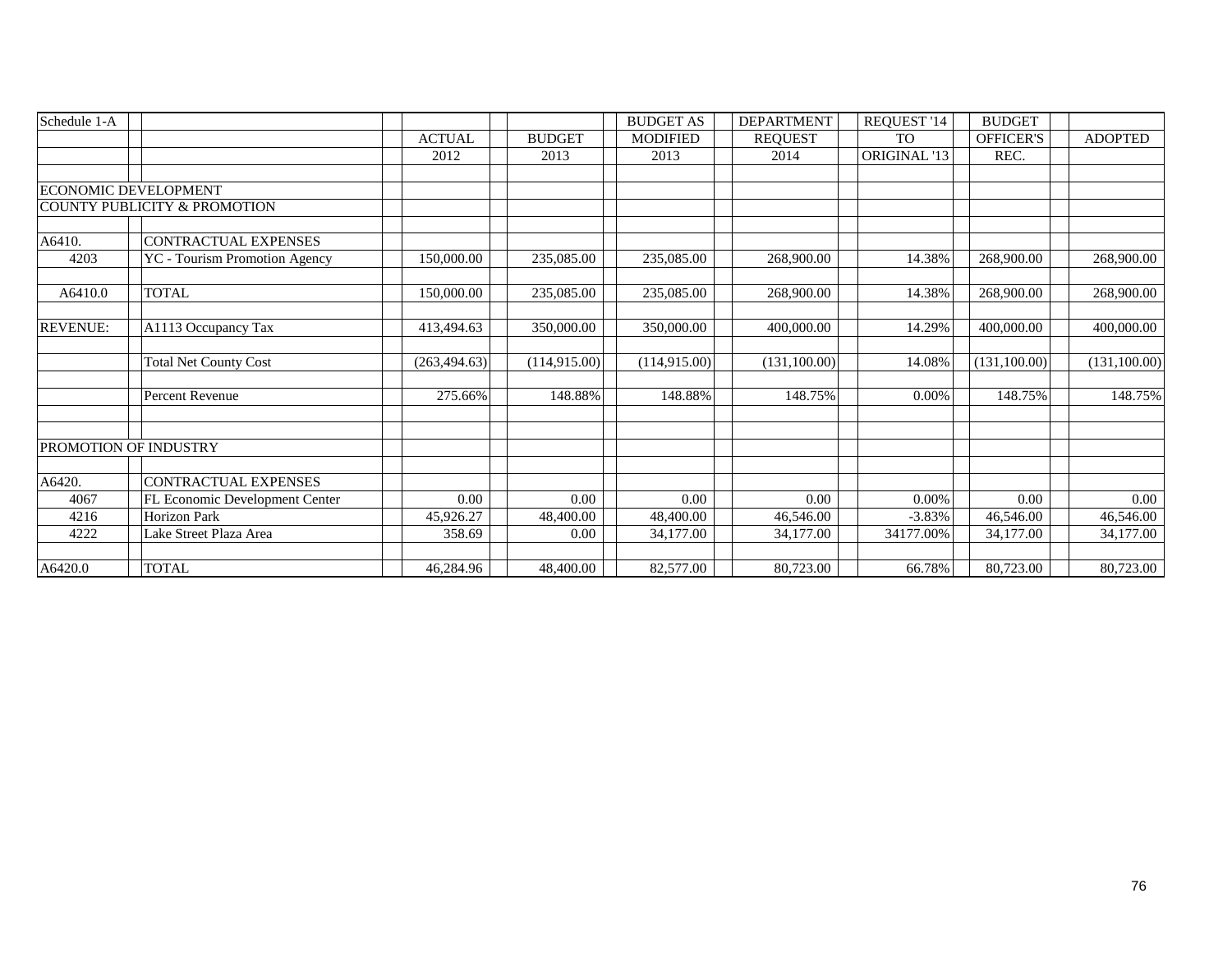| Schedule 1-A            |                                                 |                        |               | <b>BUDGET AS</b>    | <b>DEPARTMENT</b> | REQUEST '14    | <b>BUDGET</b> |                |
|-------------------------|-------------------------------------------------|------------------------|---------------|---------------------|-------------------|----------------|---------------|----------------|
|                         |                                                 | <b>ACTUAL</b>          | <b>BUDGET</b> | <b>MODIFIED</b>     | <b>REQUEST</b>    | T <sub>O</sub> | OFFICER'S     | <b>ADOPTED</b> |
| <b>VETERAN SERVICES</b> |                                                 | 2012                   | 2013          | 2013                | 2014              | ORIGINAL '13   | REC.          |                |
|                         |                                                 |                        |               |                     |                   |                |               |                |
| A6510.                  | PERSONAL SERVICES                               |                        |               |                     |                   |                |               |                |
| 1061                    | Director, Veterans Services                     | 40,467.00              | 41,277.00     | 41,277.00           | 42,103.00         | 2.00%          | 42,103.00     | 42,103.00      |
| 1215                    | Administrative Assistant                        | 32,018.28              | 32,687.00     | 32,687.00           | 33,343.00         | 2.01%          | 33,343.00     | 33,343.00      |
|                         |                                                 |                        |               |                     |                   |                |               |                |
|                         | Total                                           | 72,485.28              | 73,964.00     | 73,964.00           | 75,446.00         | 2.00%          | 75,446.00     | 75,446.00      |
|                         |                                                 |                        |               |                     |                   |                |               |                |
| A6510.                  | CONTRACTUAL EXPENSES                            |                        |               |                     |                   |                |               |                |
| 4156                    | Training                                        | $0.00\,$               | 175.00        | 50.00               | 175.00            | 0.00%          | 175.00        | 175.00         |
| 4470                    | <b>Office Supplies</b>                          | 42.99                  | 250.00        | 250.00              | 250.00            | 0.00%          | 250.00        | 250.00         |
| 4507                    | <b>Copier Charges</b>                           | 213.80                 | 250.00        | 250.00              | 250.00            | 0.00%          | 250.00        | 250.00         |
| 4515                    | Postage                                         | 184.94                 | 200.00        | 200.00              | 225.00            | 12.50%         | 225.00        | 225.00         |
| 4576                    | <b>Computer Software Maintenance Agreements</b> | 700.00                 | 700.00        | 700.00              | 700.00            | 0.00%          | 700.00        | 700.00         |
| 4653                    | Gasoline                                        | 1,856.72               | 2,000.00      | 2,000.00            | 2,000.00          | 0.00%          | 2,000.00      | 2,000.00       |
| 4654                    | Mileage                                         | $\overline{0.00}$      | 175.00        | $\overline{0.00}$   | 175.00            | 0.00%          | 175.00        | 175.00         |
| 4660                    | <b>Travel Expenses</b>                          | 106.32                 | 1,500.00      | 1,815.00            | 2,000.00          | 33.33%         | 1,500.00      | 1,500.00       |
| 4661                    | Vehicle Parts/Maintenance/Repairs               | 2,096.77               | 2,000.00      | 4,526.50            | $0.00\,$          | $-100.00\%$    | 0.00          | $0.00\,$       |
| 4676                    | <b>Utilities: Cellular Service</b>              | $0.00\,$               | 50.00         | 50.00               | 50.00             | 0.00%          | 50.00         | 50.00          |
| 4682                    | Utilities: Telephone/Fax                        | 707.67                 | 700.00        | 700.00              | 700.00            | 0.00%          | 700.00        | 700.00         |
| 4907                    | Dues                                            | 90.00                  | 90.00         | $\overline{515.00}$ | 100.00            | 11.11%         | 100.00        | 100.00         |
| 4924                    | Veteran's Burial Expense                        | 3,013.00               | 3,000.00      | 2,000.00            | 3,000.00          | 0.00%          | 3,000.00      | 3,000.00       |
|                         |                                                 |                        |               |                     |                   |                |               |                |
|                         | Total                                           | 9,012.21               | 11,090.00     | 13,056.50           | 9,625.00          | $-13.21%$      | 9,125.00      | 9,125.00       |
|                         |                                                 |                        |               |                     |                   |                |               |                |
| A6510.                  | <b>EMPLOYEE BENEFITS</b>                        |                        |               |                     |                   |                |               |                |
| 8100                    | FICA/Medicare                                   | 5,228.87               | 5,638.00      | 5,638.00            | 5,750.00          | 1.99%          | 5,750.00      | 5,750.00       |
| 8303                    | Medical Insurance - CSEA                        | 5,207.40               | 6,050.00      | 6,050.00            | 6,433.00          | 6.33%          | 6,433.00      | 6,433.00       |
| 8305                    | Medical Insurance - Non Union                   | 9,371.28               | 13,915.00     | 13,915.00           | 14,795.00         | 6.32%          | 14,795.00     | 14,795.00      |
|                         |                                                 |                        |               |                     |                   |                |               |                |
|                         | Total                                           | 19,807.55              | 25,603.00     | 25,603.00           | 26,978.00         | 5.37%          | 26,978.00     | 26,978.00      |
|                         |                                                 |                        |               |                     |                   |                |               |                |
| A6510.0                 | <b>TOTAL</b>                                    | 101,305.04             | 110,657.00    | 112,623.50          | 112,049.00        | 1.26%          | 111,549.00    | 111,549.00     |
|                         |                                                 |                        |               |                     |                   |                |               |                |
| <b>REVENUE:</b>         | A2705 Gifts and Donations                       | 600.00                 | $0.00\,$      | 1,491.50            | $0.00\,$          | 0.00%          | 0.00          | $0.00\,$       |
|                         | A3710 State Aid                                 | 8,529.00               | 8,654.00      | 8,654.00            | 8,654.00          | 0.00%          | 8,654.00      | 8,654.00       |
|                         |                                                 |                        |               |                     |                   |                |               |                |
|                         | <b>Total Revenue</b>                            | 9,129.00               | 8,654.00      | 10,145.50           | 8,654.00          | 0.00%          | 8,654.00      | 8,654.00       |
|                         |                                                 |                        |               |                     |                   |                |               |                |
|                         | <b>Total Net County Cost</b>                    | $\overline{92,176.04}$ | 102,003.00    | 102,478.00          | 103,395.00        | 1.36%          | 102,895.00    | 102,895.00     |
|                         |                                                 |                        |               |                     |                   |                |               |                |
|                         | Percent Revenue                                 | 8.42%                  | 7.82%         | 7.68%               | 7.72%             | $-1.24%$       | 7.76%         | 7.76%          |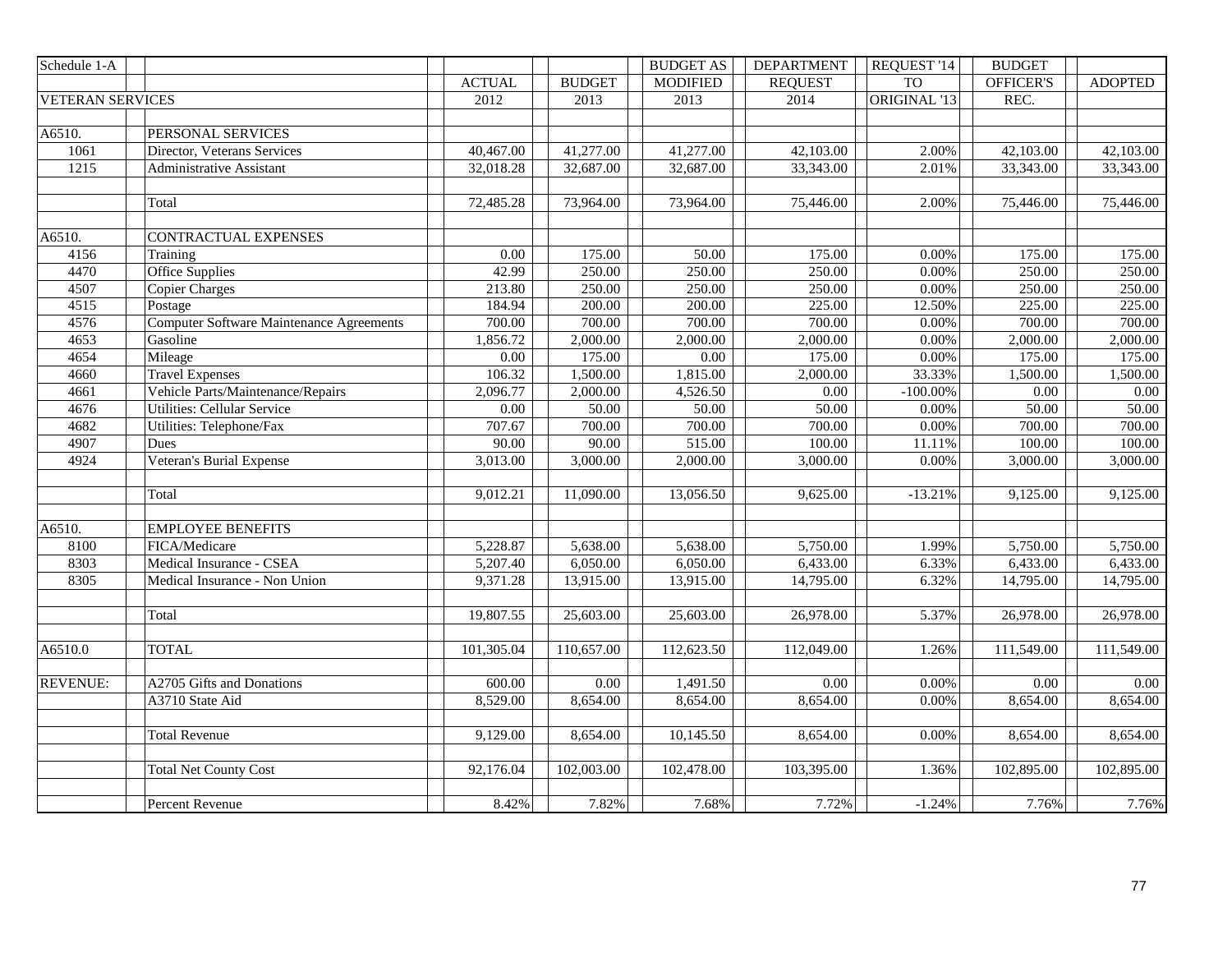| Schedule 1-A            |                                      |               |               | <b>BUDGET AS</b> | <b>DEPARTMENT</b> | REQUEST '14  | <b>BUDGET</b>          |                |
|-------------------------|--------------------------------------|---------------|---------------|------------------|-------------------|--------------|------------------------|----------------|
|                         |                                      | <b>ACTUAL</b> | <b>BUDGET</b> | <b>MODIFIED</b>  | <b>REQUEST</b>    | <b>TO</b>    | <b>OFFICER'S</b>       | <b>ADOPTED</b> |
|                         |                                      | 2012          | 2013          | 2013             | 2014              | ORIGINAL '13 | REC.                   |                |
| <b>CONSUMER AFFAIRS</b> |                                      |               |               |                  |                   |              |                        |                |
|                         | DIRECTOR OF WEIGHTS & MEASURES       |               |               |                  |                   |              |                        |                |
|                         |                                      |               |               |                  |                   |              |                        |                |
| A6610.                  | PERSONAL SERVICES                    |               |               |                  |                   |              |                        |                |
| 1610                    | Director of Weights & Measures       | 23,114.00     | 23,577.00     | 23,577.00        | 24,049.00         | 2.00%        | 24,049.00              | 24,049.00      |
| 1660                    | <b>Insurance Buyout Non Union</b>    | 814.80        | 0.00          | 0.00             | 0.00              | 0.00%        | 0.00                   | 0.00           |
|                         |                                      |               |               |                  |                   |              |                        |                |
|                         | Total                                | 23,928.80     | 23,577.00     | 23,577.00        | 24,049.00         | 2.00%        | 24,049.00              | 24,049.00      |
| A6610.                  | CONTRACTUAL EXPENSES                 |               |               |                  |                   |              |                        |                |
| 4152                    | Conferences                          | 0.00          | 65.00         | 65.00            | 35.00             | $-46.15%$    | 35.00                  | 35.00          |
| 4408                    | <b>Equipment Maintenance/Repairs</b> | 21.00         | 800.00        | 150.00           | 800.00            | 0.00%        | 800.00                 | 800.00         |
| 4470                    | Office Supplies                      | 0.00          | 25.00         | 25.00            | 75.00             | 200.00%      | 75.00                  | 75.00          |
| 4515                    | Postage                              | 0.00          | 30.00         | 30.00            | 23.00             | $-23.33%$    | 23.00                  | 23.00          |
| 4653                    | Gasoline                             | 703.69        | 1,000.00      | 1,000.00         | 1,000.00          | 0.00%        | 1,000.00               | 1,000.00       |
| 4660                    | <b>Travel Expenses</b>               | 0.00          | 20.00         | 20.00            | 0.00              | $-100.00\%$  | 0.00                   | 0.00           |
| 4661                    | Vehicle Parts/Maintenance/Repair     | 769.90        | 0.00          | 800.00           | 0.00              | 0.00%        | 0.00                   | 0.00           |
| 4930                    | Petroleum Testing                    | 107.51        | 150.00        | 150.00           | 150.00            | 0.00%        | 150.00                 | 150.00         |
|                         |                                      |               |               |                  |                   |              |                        |                |
|                         | Total                                | 1,602.10      | 2,090.00      | 2,240.00         | 2,083.00          | $-0.33%$     | 2,083.00               | 2,083.00       |
|                         |                                      |               |               |                  |                   |              |                        |                |
| A6610.                  | <b>EMPLOYEE BENEFITS</b>             |               |               |                  |                   |              |                        |                |
| 8100                    | FICA/Medicare                        | 1,830.46      | 1,804.00      | 1,804.00         | 1,840.00          | 2.00%        | 1,840.00               | 1,840.00       |
|                         | Total                                | 1,830.46      | 1,804.00      | 1,804.00         | 1,840.00          | 2.00%        | 1,840.00               | 1,840.00       |
|                         |                                      |               |               |                  |                   |              |                        |                |
| A6610.0                 | <b>TOTAL</b>                         | 27,361.36     | 27,471.00     | 27,621.00        | 27,972.00         | 1.82%        | 27,972.00              | 27,972.00      |
| <b>REVENUE:</b>         | A3789 Petroleum Quality              | 1,982.07      | 1,288.00      | 1,288.00         | 1,288.00          | 0.00%        | 1,288.00               | 1,288.00       |
|                         |                                      |               |               |                  |                   |              |                        |                |
|                         | <b>Total Revenue</b>                 | 1,982.07      | 1,288.00      | 1,288.00         | 1,288.00          | 0.00%        | 1,288.00               | 1,288.00       |
|                         |                                      |               |               |                  |                   |              |                        |                |
|                         | <b>Total Net County Cost</b>         | 25,379.29     | 26,183.00     | 26,333.00        | 26,684.00         | 1.91%        | $\overline{26,684.00}$ | 26,684.00      |
|                         | Percent Revenue                      | 7.24%         | 4.69%         | 4.66%            | 4.60%             | $-1.79%$     | 4.60%                  | 4.60%          |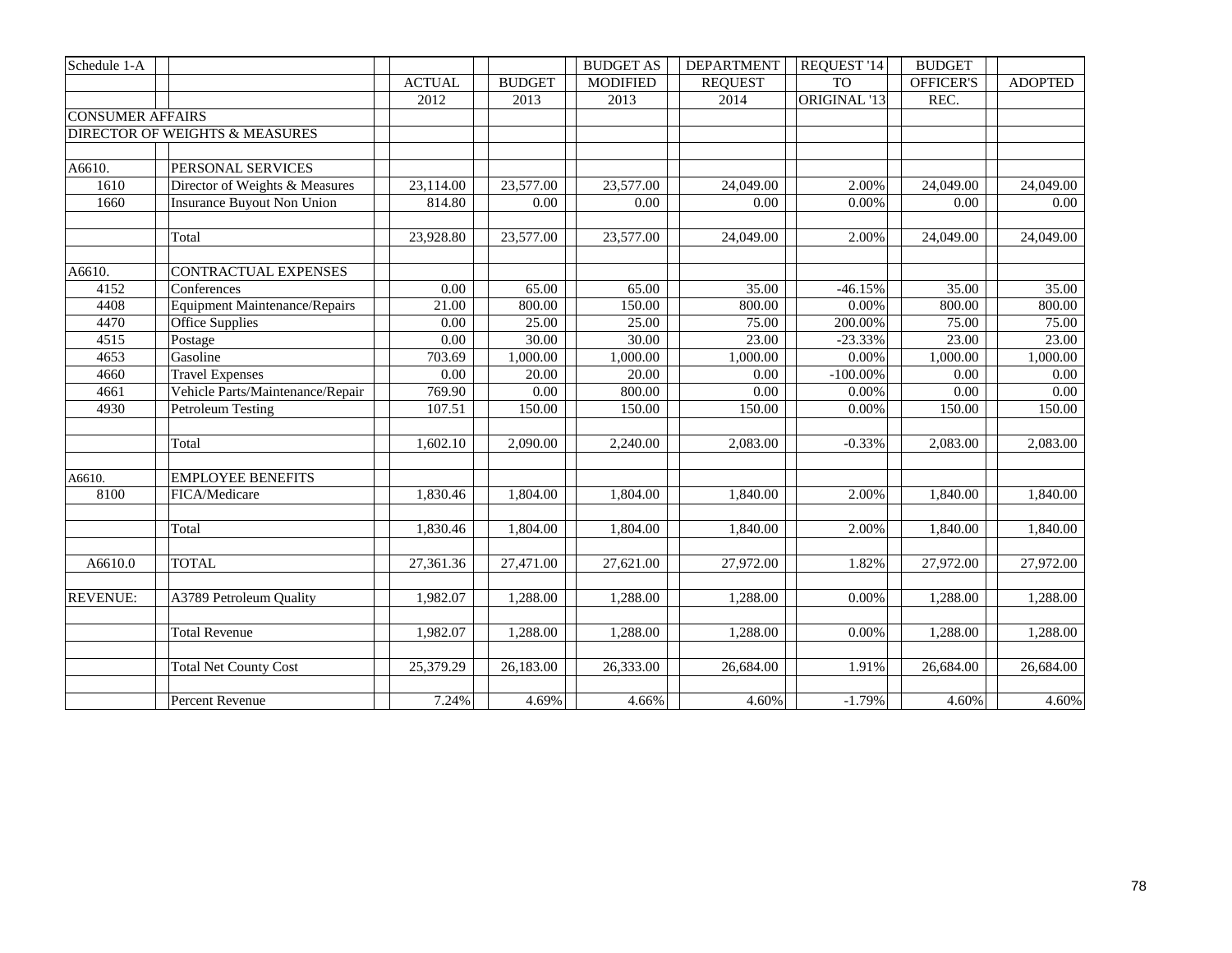| Schedule 1-A    |                                            |               |               | <b>BUDGET AS</b> | <b>DEPARTMENT</b> | REQUEST '14  | <b>BUDGET</b>    |                |
|-----------------|--------------------------------------------|---------------|---------------|------------------|-------------------|--------------|------------------|----------------|
|                 |                                            | <b>ACTUAL</b> | <b>BUDGET</b> | <b>MODIFIED</b>  | <b>REQUEST</b>    | <b>TO</b>    | <b>OFFICER'S</b> | <b>ADOPTED</b> |
|                 |                                            | 2012          | 2013          | 2013             | 2014              | ORIGINAL '13 | REC.             |                |
|                 |                                            |               |               |                  |                   |              |                  |                |
|                 | PROGRAMS FOR THE AGING                     |               |               |                  |                   |              |                  |                |
|                 |                                            |               |               |                  |                   |              |                  |                |
| A6772.4208      | <b>YC - PROACTION</b>                      | 88,090.00     | 85,284.00     | 85,284.00        | 85,284.00         | 0.00%        | 85,284.00        | 85,284.00      |
|                 |                                            |               |               |                  |                   |              |                  |                |
| A6772.0         | <b>TOTAL</b>                               | 88,090.00     | 85,284.00     | 85,284.00        | 85,284.00         | $0.00\%$     | 85,284.00        | 85,284.00      |
|                 |                                            |               |               |                  |                   |              |                  |                |
| <b>REVENUE:</b> | A2666 Sale of CHHA                         | 800,000.00    | 31,962.00     | 31,962.00        | 0.00              | $-100.00\%$  | 0.00             | 0.00           |
|                 |                                            |               |               |                  |                   |              |                  |                |
|                 | <b>Total Net County Cost</b>               | (711,910.00)  | 53,322.00     | 53,322.00        | 85,284.00         | 59.94%       | 85,284.00        | 85,284.00      |
|                 |                                            |               |               |                  |                   |              |                  |                |
|                 | Percent Revenue                            | 908.16%       | 37.48%        | 37.48%           | 0.00%             | $-100.00\%$  | $0.00\%$         | 0.00%          |
| A6990.0         | TOTAL ECONOMIC ASSIST. & OPPOR.            | 10,534,961.76 | 11,022,845.00 | 11,064,699.68    | 11,524,419.00     | 4.55%        | 11,509,479.00    | 11,509,479.00  |
|                 |                                            |               |               |                  |                   |              |                  |                |
|                 | Total Revenue - Economic Assist & Oppor.   | 6,073,627.23  | 5,100,373.00  | 5,111,390.50     | 5,216,243.00      | 2.27%        | 5,216,243.00     | 5,216,243.00   |
|                 |                                            |               |               |                  |                   |              |                  |                |
|                 | Net Economic Assistance & Opportunity      | 4,461,334.53  | 5,922,472.00  | 5,953,309.18     | 6,308,176.00      | 6.51%        | 6,293,236.00     | 6,293,236.00   |
|                 |                                            |               |               |                  |                   |              |                  |                |
|                 | Total Percent Revenue - Econo. Assist & Op | 57.65%        | 46.27%        | 46.20%           | 45.26%            | $-2.18%$     | 45.32%           | 45.32%         |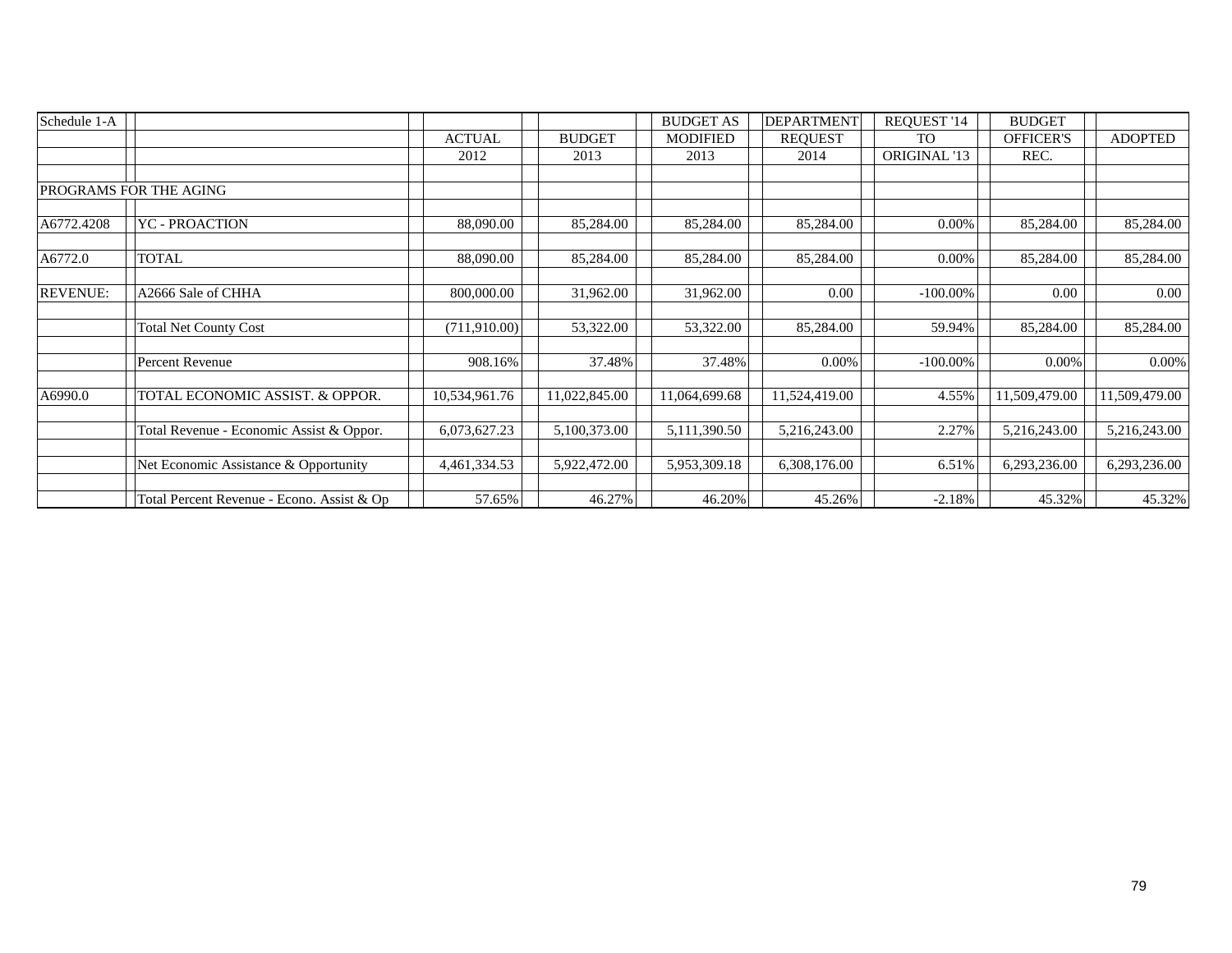| Schedule 1-A                    |                                            |                   |               | <b>BUDGET AS</b> | <b>DEPARTMENT</b> | REQUEST '14  | <b>BUDGET</b> |                |
|---------------------------------|--------------------------------------------|-------------------|---------------|------------------|-------------------|--------------|---------------|----------------|
|                                 |                                            | <b>ACTUAL</b>     | <b>BUDGET</b> | <b>MODIFIED</b>  | <b>REQUEST</b>    | <b>TO</b>    | OFFICER'S     | <b>ADOPTED</b> |
| <b>CULTURE &amp; RECREATION</b> |                                            | 2012              | 2013          | 2013             | 2014              | ORIGINAL '13 | REC.          |                |
| YOUTH PROGRAM                   |                                            |                   |               |                  |                   |              |               |                |
|                                 |                                            |                   |               |                  |                   |              |               |                |
| A7310.                          | PERSONAL SERVICES                          |                   |               |                  |                   |              |               |                |
| 1657                            | Youth Bureau Director                      | 18,870.00         | 19,248.00     | 19,248.00        | 19,633.00         | 2.00%        | 19,633.00     | 19,633.00      |
|                                 |                                            |                   |               |                  |                   |              |               |                |
|                                 | Total                                      | 18,870.00         | 19,248.00     | 19,248.00        | 19,633.00         | 2.00%        | 19,633.00     | 19,633.00      |
|                                 |                                            |                   |               |                  |                   |              |               |                |
| A7310.                          | <b>CONTRACTUAL EXPENSES</b>                |                   |               |                  |                   |              |               |                |
| 4152                            | Conferences                                | 0.00              | 300.00        | 199.00           | 300.00            | 0.00%        | 300.00        | 300.00         |
| 4156                            | Training                                   | 20.00             | 100.00        | 5.56             | 0.00              | $-100.00\%$  | 0.00          | 0.00           |
| 4352                            | Youth - CFR/FLS (YDDP)                     | 2,250.00          | 2,250.00      | 2,445.00         | 2,445.00          | 8.67%        | 2,445.00      | 2,445.00       |
| 4353                            | Youth - CFR/Young Parents (SDPP)-A         | 1,104.00          | 1,104.00      | 1,104.00         | 1,104.00          | $0.00\%$     | 1,104.00      | 1,104.00       |
| 4354                            | Youth - Dundee Youth Ctr(SDPP)-A           | 2,200.00          | 2,200.00      | 2,200.00         | 2,200.00          | $0.00\%$     | 2,200.00      | 2,200.00       |
| 4355                            | Youth - Lifeguard Services - Village of PY | 10,800.00         | 10,260.00     | 10,260.00        | 10,260.00         | 0.00%        | 10,260.00     | 10,260.00      |
| 4355                            | Youth - Lifeguard Services - Torrey        | 1,080.00          | 1,026.00      | 1,026.00         | 1,026.00          | $0.00\%$     | 1.026.00      | 1.026.00       |
| 4355                            | Youth - Lifeguard Services - Middlesex     | 1,080.00          | 1,026.00      | 1,026.00         | 1,026.00          | 0.00%        | 1.026.00      | 1,026.00       |
| 4357                            | Youth-ProAction/Yates Yth Serv(YDDP)(YI)   | 1,262.00          | 1,262.00      | 2,047.00         | 2,047.00          | 62.20%       | 2,047.00      | 2,047.00       |
| 4361                            | Youth - Kinship (YI)                       | 1,015.00          | 1,015.00      | 0.00             | 0.00              | $-100.00\%$  | 0.00          | 0.00           |
| 4365                            | Youth - Safe Harbors of the FL (YDDP)      | 700.00            | 700.00        | 750.00           | 750.00            | 7.14%        | 750.00        | 750.00         |
| 4368                            | Youth-Summer Recreation                    | $0.00\,$          | 0.00          | 0.00             | 6,945.00          | 6945.00%     | 6,945.00      | 6,945.00       |
| 4371                            | <b>Big Brothers/Big Sisters</b>            | 1,025.00          | 1,025.00      | 1,225.00         | 1,225.00          | 19.51%       | 1,225.00      | 1,225.00       |
| 4372                            | Kinship (SDPP)                             | 2,204.00          | 2,204.00      | 2,204.00         | 2,204.00          | 0.00%        | 2,204.00      | 2,204.00       |
| 4373                            | Youth - Dundee Library (YDDP)              | 0.00              | 1,000.00      | 1,200.00         | 1,200.00          | 20.00%       | 1,200.00      | 1,200.00       |
| 4457                            | <b>Computer Supplies</b>                   | $\overline{0.00}$ | 100.00        | 0.00             | 100.00            | 0.00%        | 100.00        | 100.00         |
| 4470                            | <b>Office Supplies</b>                     | 195.01            | 50.00         | 237.93           | 50.00             | $0.00\%$     | 50.00         | 50.00          |
| 4480                            | <b>Program Supplies</b>                    | 331.52            | 150.00        | 150.00           | 150.00            | 0.00%        | 150.00        | 150.00         |
| 4515                            | Postage                                    | 64.11             | 140.00        | 140.00           | 140.00            | 0.00%        | 140.00        | 140.00         |
| 4653                            | Gasoline                                   | 14.13             | 42.00         | 0.00             | 42.00             | 0.00%        | 42.00         | 42.00          |
| 4654                            | Mileage                                    | 450.66            | 333.00        | 482.51           | 333.00            | $0.00\%$     | 333.00        | 333.00         |
| 4660                            | <b>Travel Expenses</b>                     | 1.52              | 0.00          | 0.00             | 0.00              | $0.00\%$     | 0.00          | 0.00           |
| 4682                            | Utilities: Telephone/Fax                   | 48.00             | 48.00         | 48.00            | 48.00             | $0.00\%$     | 48.00         | 48.00          |
| 4907                            | Dues                                       | 165.00            | 165.00        | 165.00           | 165.00            | 0.00%        | 165.00        | 165.00         |
| 4916                            | Publications                               | 0.00              | 0.00          | 0.00             | 100.00            | 100.00%      | 100.00        | 100.00         |
|                                 |                                            |                   |               |                  |                   |              |               |                |
|                                 | Total                                      | 26,009.95         | 26,500.00     | 26,915.00        | 33,860.00         | 27.77%       | 33,860.00     | 33,860.00      |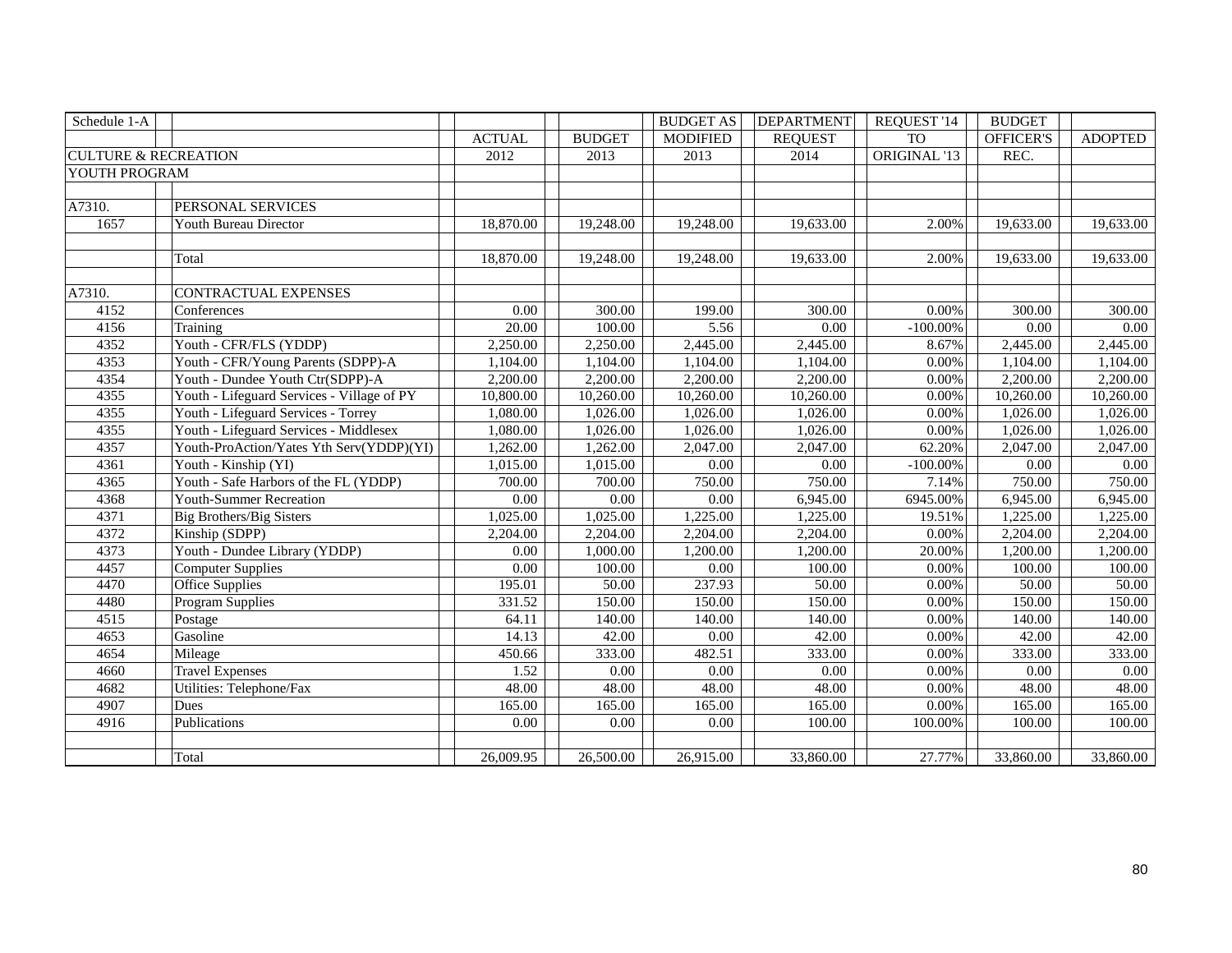| $\overline{\mathbb{R}}$ |                                    |               |               |                  |                   |              |                  |                |
|-------------------------|------------------------------------|---------------|---------------|------------------|-------------------|--------------|------------------|----------------|
| Schedule 1-A            |                                    |               |               | <b>BUDGET AS</b> | <b>DEPARTMENT</b> | REQUEST '14  | <b>BUDGET</b>    |                |
|                         |                                    | <b>ACTUAL</b> | <b>BUDGET</b> | <b>MODIFIED</b>  | <b>REQUEST</b>    | <b>TO</b>    | <b>OFFICER'S</b> | <b>ADOPTED</b> |
|                         |                                    | 2012          | 2013          | 2013             | 2014              | ORIGINAL '13 | REC.             |                |
| A7310.                  | <b>EMPLOYEE BENEFITS</b>           |               |               |                  |                   |              |                  |                |
| 8100                    | FICA/Medicare                      | 1,443.58      | 1,473.00      | 1,473.00         | 1,502.00          | 1.97%        | 1,502.00         | 1,502.00       |
|                         |                                    |               |               |                  |                   |              |                  |                |
|                         | Total                              | 1,443.58      | 1,473.00      | 1,473.00         | 1,502.00          | 1.97%        | 1,502.00         | 1,502.00       |
|                         |                                    |               |               |                  |                   |              |                  |                |
| A7310.0                 | <b>TOTAL</b>                       | 46,323.53     | 47,221.00     | 47,636.00        | 54,995.00         | 16.46%       | 54,995.00        | 54,995.00      |
|                         |                                    |               |               |                  |                   |              |                  |                |
| <b>REVENUE:</b>         | A2704 Donations - Youth            | 176.64        | 0.00          | 0.00             | 0.00              | $0.00\%$     | 0.00             | 0.00           |
|                         | A3820 State Aid                    | 17,979.50     | 18,807.00     | 19,222.00        | 26,478.00         | 40.79%       | 26,478.00        | 26,478.00      |
|                         |                                    |               |               |                  |                   |              |                  |                |
|                         | <b>Total Revenue</b>               | 18,156.14     | 18,807.00     | 19,222.00        | 26,478.00         | 40.79%       | 26,478.00        | 26,478.00      |
|                         |                                    |               |               |                  |                   |              |                  |                |
|                         | <b>Total Net County Cost</b>       | 28,167.39     | 28,414.00     | 28,414.00        | 28,517.00         | 0.36%        | 28,517.00        | 28,517.00      |
|                         |                                    |               |               |                  |                   |              |                  |                |
|                         | Percent Revenue                    | 39.19%        | 39.83%        | 40.35%           | 48.15%            | 20.89%       | 48.15%           | 48.15%         |
|                         |                                    |               |               |                  |                   |              |                  |                |
| <b>MUSEUM</b>           |                                    |               |               |                  |                   |              |                  |                |
| A7450.4206              | <b>Yates County History Center</b> | 1,000.00      | 1,000.00      | 1,000.00         | 1,000.00          | 0.00%        | 1,000.00         | 1,000.00       |
|                         |                                    |               |               |                  |                   |              |                  |                |
|                         | <b>TOTAL</b>                       | 1,000.00      | 1,000.00      | 1,000.00         | 1,000.00          | 0.00%        | 1,000.00         | 1,000.00       |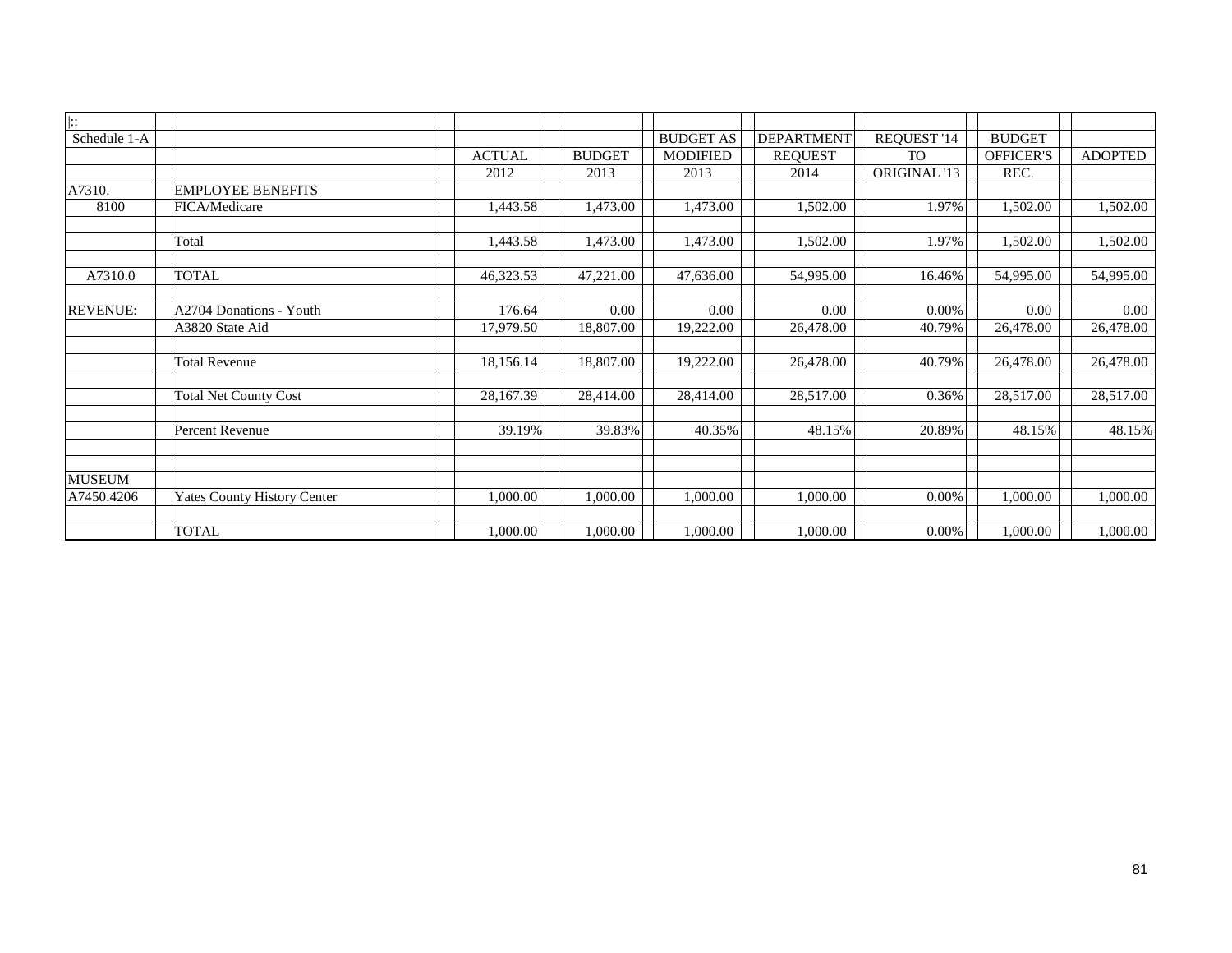| Schedule 1-A     |                                        |               |               | <b>BUDGET AS</b> | <b>DEPARTMENT</b> | REQUEST '14  | <b>BUDGET</b> |                |
|------------------|----------------------------------------|---------------|---------------|------------------|-------------------|--------------|---------------|----------------|
|                  |                                        | <b>ACTUAL</b> | <b>BUDGET</b> | <b>MODIFIED</b>  | <b>REQUEST</b>    | <b>TO</b>    | OFFICER'S     | <b>ADOPTED</b> |
|                  |                                        | 2012          | 2013          | 2013             | 2014              | ORIGINAL '13 | REC.          |                |
| <b>HISTORIAN</b> |                                        |               |               |                  |                   |              |               |                |
|                  |                                        |               |               |                  |                   |              |               |                |
| A7510            | PERSONAL SERVICES                      |               |               |                  |                   |              |               |                |
| 1075             | Historian                              | 40,469.00     | 41,279.00     | 41,279.00        | 42,105.00         | 2.00%        | 42,105.00     | 42,105.00      |
| 1660             | <b>Insurance Buyout Non-Union</b>      | 814.80        | 1,210.00      | 1,210.00         | 1,287.00          | 6.36%        | 1,287.00      | 1,287.00       |
|                  |                                        |               |               |                  |                   |              |               |                |
|                  | Total                                  | 41,283.80     | 42,489.00     | 42,489.00        | 43,392.00         | 2.13%        | 43,392.00     | 43,392.00      |
|                  |                                        |               |               |                  |                   |              |               |                |
| A7510.           | CONTRACTUAL EXPENSES                   |               |               |                  |                   |              |               |                |
| 4408             | Equipment Maintenance/Repair           | 0.00          | 150.00        | 150.00           | 150.00            | 0.00%        | 150.00        | 150.00         |
| 4470             | Office Supplies                        | 226.46        | 200.00        | 200.00           | 200.00            | 0.00%        | 200.00        | 200.00         |
| 4507             | <b>Copier Charges</b>                  | 126.00        | 200.00        | 200.00           | 200.00            | 0.00%        | 200.00        | 200.00         |
| 4515             | Postage                                | 116.34        | 150.00        | 150.00           | 150.00            | 0.00%        | 150.00        | 150.00         |
| 4682             | Utilities: Telephone/Fax               | 121.93        | 150.00        | 150.00           | 150.00            | 0.00%        | 150.00        | 150.00         |
|                  |                                        |               |               |                  |                   |              |               |                |
|                  | Total                                  | 590.73        | 850.00        | 850.00           | 850.00            | 0.00%        | 850.00        | 850.00         |
|                  |                                        |               |               |                  |                   |              |               |                |
| A7510            | <b>EMPLOYEE BENEFITS</b>               |               |               |                  |                   |              |               |                |
| 8100             | FICA/Medicare                          | 3,089.23      | 3,251.00      | 3,251.00         | 3,320.00          | 2.12%        | 3,320.00      | 3,320.00       |
|                  |                                        |               |               |                  |                   |              |               |                |
|                  | Total                                  | 3,089.23      | 3,251.00      | 3,251.00         | 3,320.00          | 2.12%        | 3,320.00      | 3,320.00       |
|                  |                                        |               |               |                  |                   |              |               |                |
| A7510.0          | <b>TOTAL</b>                           | 44,963.76     | 46,590.00     | 46,590.00        | 47,562.00         | 2.09%        | 47,562.00     | 47,562.00      |
|                  |                                        |               |               |                  |                   |              |               |                |
| <b>REVENUE:</b>  | A2091 Historian Fees                   | 1,682.54      | 1.500.00      | 1.500.00         | 1.500.00          | 0.00%        | 1,500.00      | 1,500.00       |
|                  |                                        |               |               |                  |                   |              |               |                |
|                  | <b>Total Revenue</b>                   | 1,682.54      | 1,500.00      | 1,500.00         | 1,500.00          | 0.00%        | 1,500.00      | 1,500.00       |
|                  |                                        |               |               |                  |                   |              |               |                |
|                  | <b>Total Net County Cost</b>           | 43,281.22     | 45,090.00     | 45,090.00        | 46,062.00         | 2.16%        | 46,062.00     | 46,062.00      |
|                  |                                        |               |               |                  |                   |              |               |                |
|                  | Percent Revenue                        | 3.74%         | 3.22%         | 3.22%            | 3.15%             | $-2.04%$     | 3.15%         | 3.15%          |
|                  |                                        |               |               |                  |                   |              |               |                |
| A7999M           | TOTAL CULTURE & RECREATION             | 92,287.29     | 94,811.00     | 95,226.00        | 103,557.00        | 9.22%        | 103,557.00    | 103,557.00     |
|                  |                                        |               |               |                  |                   |              |               |                |
|                  | Total Revenue - Culture & Recreation   | 19,838.68     | 20,307.00     | 20,722.00        | 27,978.00         | 37.78%       | 27,978.00     | 27,978.00      |
|                  |                                        |               |               |                  |                   |              |               |                |
|                  | Net Culture & Recreation               | 72,448.61     | 74,504.00     | 74,504.00        | 75,579.00         | 1.44%        | 75,579.00     | 75,579.00      |
|                  |                                        |               |               |                  |                   |              |               |                |
|                  | Total Percent Revenue - Culture & Rec. | 21.50%        | 21.42%        | 21.76%           | 27.02%            | 26.14%       | 27.02%        | 27.02%         |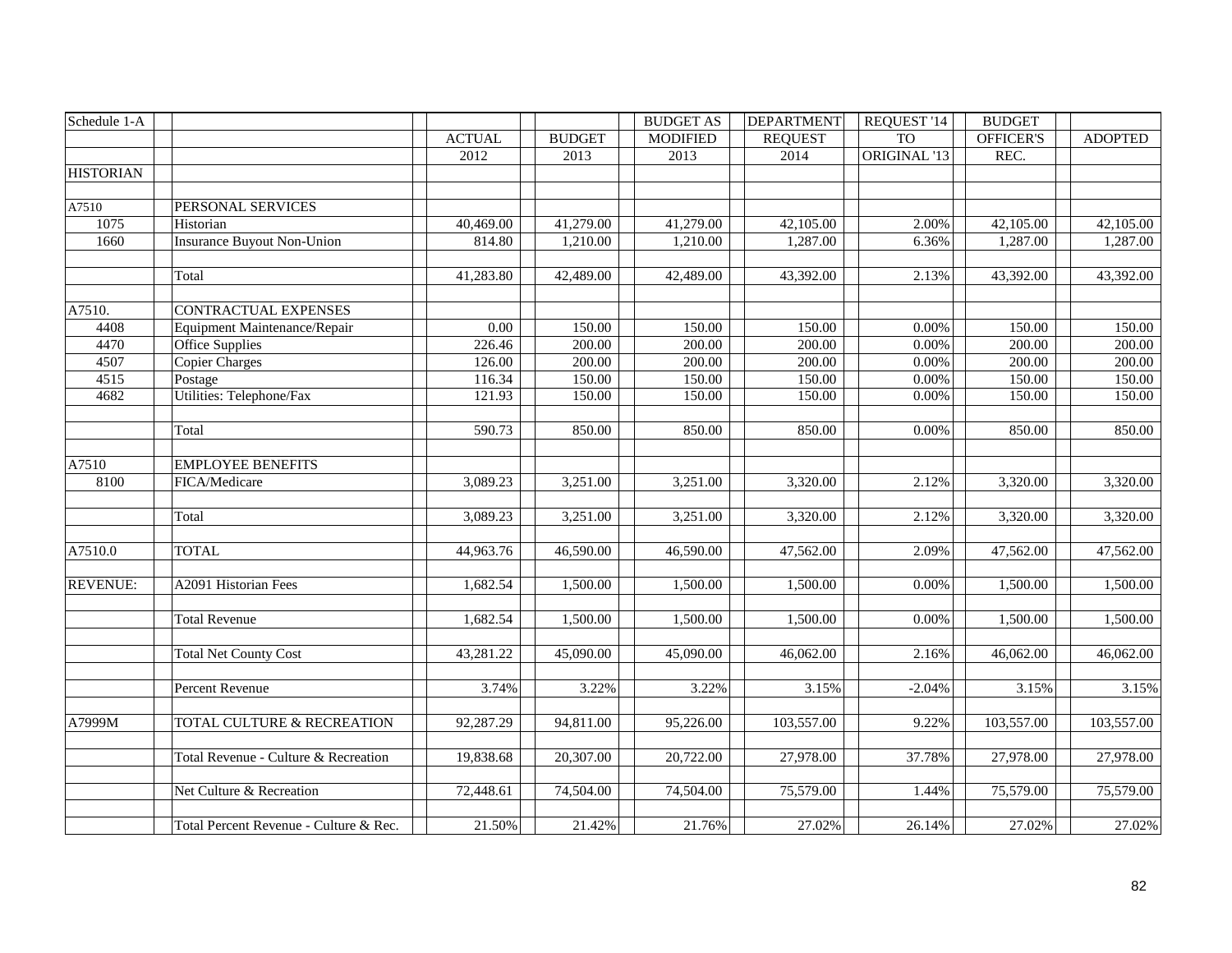| Schedule 1-A               |                                    |               |               | <b>BUDGET AS</b> | <b>DEPARTMENT</b> | REQUEST '14  | <b>BUDGET</b>    |                |
|----------------------------|------------------------------------|---------------|---------------|------------------|-------------------|--------------|------------------|----------------|
|                            |                                    | <b>ACTUAL</b> | <b>BUDGET</b> | <b>MODIFIED</b>  | <b>REQUEST</b>    | <b>TO</b>    | <b>OFFICER'S</b> | <b>ADOPTED</b> |
|                            | HOME & COMMUNITY SERVICES          | 2012          | 2013          | 2013             | 2014              | ORIGINAL '13 | REC.             |                |
| <b>GENERAL ENVIRONMENT</b> |                                    |               |               |                  |                   |              |                  |                |
|                            |                                    |               |               |                  |                   |              |                  |                |
|                            | PLANNING & DEVELOPMENT             |               |               |                  |                   |              |                  |                |
| A8020.                     | PERSONAL SERVICES                  |               |               |                  |                   |              |                  |                |
| 1085                       | Planner                            | 61,981.00     | 63,221.00     | 63,221.00        | 64,486.00         | 2.00%        | 64,486.00        | 64,486.00      |
|                            |                                    |               |               |                  |                   |              |                  |                |
|                            | Total                              | 61,981.00     | 63,221.00     | 63,221.00        | 64,486.00         | 2.00%        | 64,486.00        | 64,486.00      |
|                            |                                    |               |               |                  |                   |              |                  |                |
| A8020.                     | <b>CONTRACTUAL EXPENSES</b>        |               |               |                  |                   |              |                  |                |
| 4011                       | Consultants                        | 12,862.50     | 15,000.00     | 25,500.00        | 22,000.00         | 46.67%       | 22,000.00        | 22,000.00      |
| 4152                       | Conferences                        | 0.00          | 1,000.00      | 1,000.00         | 1,000.00          | 0.00%        | 1,000.00         | 1,000.00       |
| 4156                       | Training                           | 74.30         | 250.00        | 250.00           | 250.00            | 0.00%        | 250.00           | 250.00         |
| 4207                       | <b>Yates County Planning Board</b> | 841.62        | 1,000.00      | 1,000.00         | 1,000.00          | 0.00%        | 1,000.00         | 1,000.00       |
| 4210                       | YC - GFL Regional Planning Council | 6,647.00      | 6,647.00      | 6,647.00         | 6,647.00          | 0.00%        | 6,647.00         | 6,647.00       |
| 4470                       | <b>Office Supplies</b>             | 166.02        | 275.00        | 275.00           | 275.00            | 0.00%        | 275.00           | 275.00         |
| 4501                       | Advertising                        | 138.49        | 200.00        | 200.00           | 200.00            | 0.00%        | 200.00           | 200.00         |
| 4507                       | <b>Copier Charges</b>              | 281.50        | 1,000.00      | 1,000.00         | 1,300.00          | 30.00%       | 1,300.00         | 1,300.00       |
| 4515                       | Postage                            | 351.45        | 700.00        | 700.00           | 700.00            | 0.00%        | 700.00           | 700.00         |
| 4571                       | Computer Software                  | 7,780.00      | 0.00          | 0.00             | 0.00              | 0.00%        | 0.00             | 0.00           |
| 4580                       | <b>GIS</b> Maintenance             | 700.00        | 12,450.00     | 12,450.00        | 12,450.00         | 0.00%        | 12,450.00        | 12,450.00      |
| 4654                       | $\overline{\text{M}}$ ileage       | 38.85         | 75.00         | 171.60           | 115.00            | 53.33%       | 115.00           | 115.00         |
| 4660                       | <b>Travel Expenses</b>             | 0.00          | 200.00        | 103.40           | 160.00            | $-20.00%$    | 160.00           | 160.00         |
| 4682                       | Utilities: Telephone/Fax           | 183.29        | 200.00        | 200.00           | 200.00            | 0.00%        | 200.00           | 200.00         |
| 4907                       | Dues                               | 245.00        | 340.00        | 340.00           | 340.00            | 0.00%        | 340.00           | 340.00         |
| 4916                       | Publications                       | 0.00          | 100.00        | 100.00           | 100.00            | 0.00%        | 100.00           | 100.00         |
|                            |                                    |               |               |                  |                   |              |                  |                |
|                            | Total                              | 30,310.02     | 39,437.00     | 49,937.00        | 46,737.00         | 18.51%       | 46,737.00        | 46,737.00      |
|                            |                                    |               |               |                  |                   |              |                  |                |
| A8020.                     | <b>EMPLOYEE BENEFITS</b>           |               |               |                  |                   |              |                  |                |
| 8100                       | FICA/Medicare                      | 4,399.33      | 4,820.00      | 4,820.00         | 4,916.00          | 1.99%        | 4,916.00         | 4,916.00       |
| 8305                       | Medical Insurance Non-Union        | 10,797.60     | 16,033.00     | 16,033.00        | 17,046.00         | 6.32%        | 17,046.00        | 17,046.00      |
|                            |                                    |               |               |                  |                   |              |                  |                |
|                            | Total                              | 15,196.93     | 20,853.00     | 20,853.00        | 21,962.00         | 5.32%        | 21,962.00        | 21,962.00      |
|                            |                                    |               |               |                  |                   |              |                  |                |
| A8020.0                    | <b>TOTAL</b>                       | 107,487.95    | 123,511.00    | 134,011.00       | 133,185.00        | 7.83%        | 133,185.00       | 133,185.00     |
|                            |                                    |               |               |                  |                   |              |                  |                |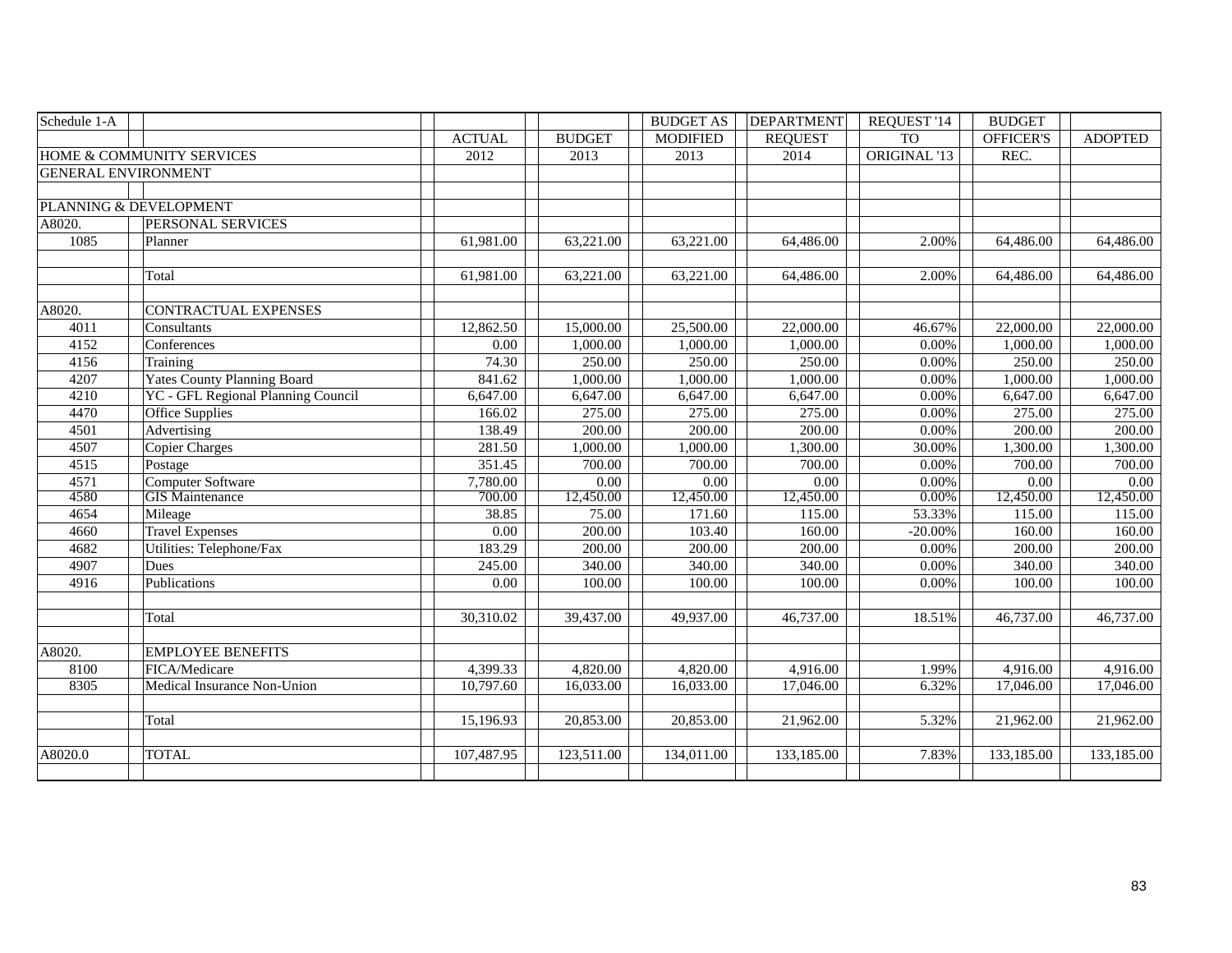| $\left  \cdot \right $      |                                           |                   |               |                  |                   |              |                   |                |
|-----------------------------|-------------------------------------------|-------------------|---------------|------------------|-------------------|--------------|-------------------|----------------|
| Schedule 1-A                |                                           |                   |               | <b>BUDGET AS</b> | <b>DEPARTMENT</b> | REQUEST '14  | <b>BUDGET</b>     |                |
|                             |                                           | <b>ACTUAL</b>     | <b>BUDGET</b> | <b>MODIFIED</b>  | <b>REQUEST</b>    | <b>TO</b>    | <b>OFFICER'S</b>  | <b>ADOPTED</b> |
|                             |                                           | $\overline{2012}$ | 2013          | 2013             | 2014              | ORIGINAL '13 | REC.              |                |
|                             |                                           |                   |               |                  |                   |              |                   |                |
| <b>REFUSE &amp; GARBAGE</b> |                                           |                   |               |                  |                   |              |                   |                |
|                             |                                           |                   |               |                  |                   |              |                   |                |
| A8160.                      | SOLID WASTE MANAGEMENT                    |                   |               |                  |                   |              |                   |                |
| 4213                        | YC - WFL Solid Waste Management           | 12,825.00         | 0.00          | 0.00             | 0.00              | 0.00%        | 0.00              | 0.00           |
| 4411                        | Parts/Repair/Maintenance                  | 0.00              | 0.00          | 13.87            | $\overline{0.00}$ | 0.00%        | $\overline{0.00}$ | 0.00           |
| 4412                        | Landfill - Engineering                    | 59,566.24         | 54,680.00     | 62,887.50        | 54,680.00         | 0.00%        | 54,680.00         | 54,680.00      |
| 4413                        | Landfill - Leachate Hauling               | 12,205.02         | 18,000.00     | 17,986.13        | 18,000.00         | 0.00%        | 18,000.00         | 18,000.00      |
| 4501                        | Advertising                               | 0.00              | 0.00          | 0.00             | 500.00            | 500.00%      | 500.00            | 500.00         |
| 4515                        | Postage                                   | 14.30             | 0.00          | 0.00             | 0.00              | 0.00%        | 0.00              | $0.00\,$       |
| 4521                        | Trash removal                             | 0.00              | 0.00          | 0.00             | 2,500.00          | 2500.00%     | 2,500.00          | 2,500.00       |
| 4677                        | <b>Utilities: Electric</b>                | 1,051.34          | 1,300.00      | 1,300.00         | 1,400.00          | 7.69%        | 1,400.00          | 1,400.00       |
| 4682                        | Utilities: Telephone/Fax                  | 404.41            | 400.00        | 400.00           | 400.00            | 0.00%        | 400.00            | 400.00         |
|                             |                                           |                   |               |                  |                   |              |                   |                |
|                             | <b>TOTAL</b>                              | 86,066.31         | 74,380.00     | 82,587.50        | 77,480.00         | 4.17%        | 77,480.00         | 77,480.00      |
|                             |                                           |                   |               |                  |                   |              |                   |                |
|                             | <b>CONSERVATION PROGRAMS</b>              |                   |               |                  |                   |              |                   |                |
| A8710.4204                  | Yates Co. Cooperative Extension           | 246,311.00        | 240,153.00    | 240,153.00       | 240,153.00        | 0.00%        | 240,153.00        | 240,153.00     |
| A8710.4212                  | Yates Co. Soil & Water Conservation Dist. | 94,975.00         | 92,601.00     | 92,601.00        | 94,950.00         | 2.54%        | 92,601.00         | 92,601.00      |
| A8710.4224                  | YC Cooperative Extension Farmland Pres.   | 1,791,567.00      | 0.00          | 0.00             | 0.00              | 0.00%        | 0.00              | 0.00           |
|                             |                                           |                   |               |                  |                   |              |                   |                |
| A8710.0                     | <b>TOTAL</b>                              | 2,132,853.00      | 332,754.00    | 332,754.00       | 335,103.00        | 0.71%        | 332,754.00        | 332,754.00     |
|                             |                                           |                   |               |                  |                   |              |                   |                |
| <b>REVENUE:</b>             | A3989 State Aid: Home & Community         | 1,791,567.00      | 0.00          | 0.00             | 0.00              | 0.00%        | 0.00              | 0.00           |
|                             |                                           |                   |               |                  |                   |              |                   |                |
|                             | <b>Total Net County Cost</b>              | 341,286.00        | 332,754.00    | 332,754.00       | 335,103.00        | 0.71%        | 332,754.00        | 332,754.00     |
|                             |                                           |                   |               |                  |                   |              |                   |                |
|                             | Percent Revenue                           | 84.00%            | 0.00%         | 0.00%            | 0.00%             | 0.00%        | 0.00%             | 0.00%          |
|                             |                                           |                   |               |                  |                   |              |                   |                |
| A8999.0                     | TOTAL HOME & COMMUNITY SERVICES           | 2,326,407.26      | 530,645.00    | 549,352.50       | 545,768.00        | 2.85%        | 543,419.00        | 543,419.00     |
|                             |                                           |                   |               |                  |                   |              |                   |                |
|                             | Total Revenue - Home & Comm. Services     | 1,791,567.00      | 0.00          | 0.00             | 0.00              | 0.00%        | 0.00              | 0.00           |
|                             |                                           |                   |               |                  |                   |              |                   |                |
|                             | Net Home & Community Services             | 534,840.26        | 530,645.00    | 549,352.50       | 545,768.00        | 2.85%        | 543,419.00        | 543,419.00     |
|                             |                                           |                   |               |                  |                   |              |                   |                |
|                             | Total Percent Revenue - Home & Community  | 77.01%            | 0.00%         | $0.00\%$         | 0.00%             | 0.00%        | 0.00%             | $0.00\%$       |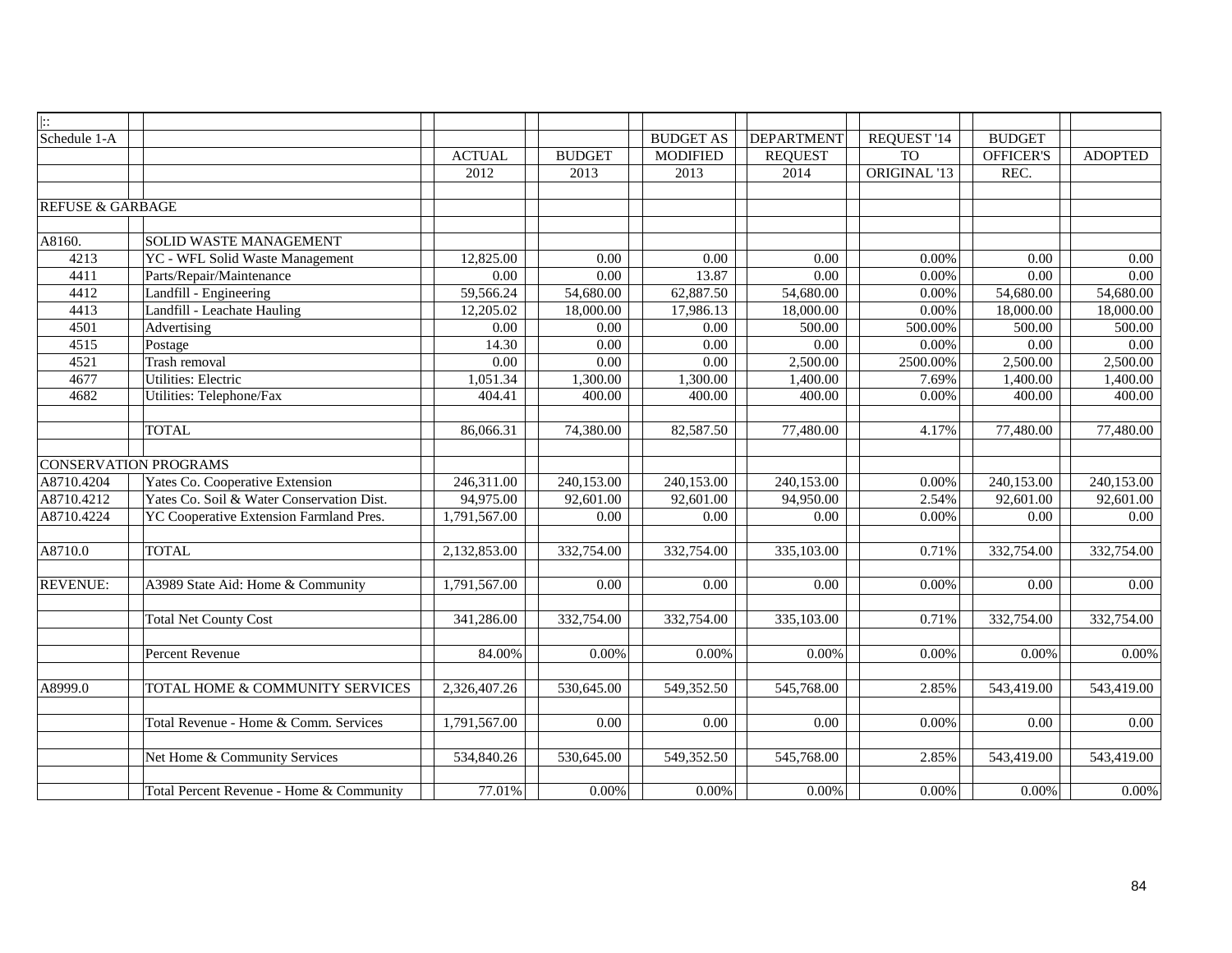| Schedule 1-A        |                                           |               |               | <b>BUDGET AS</b> | <b>DEPARTMENT</b> | <b>REOUEST '14</b> | <b>BUDGET</b> |                |
|---------------------|-------------------------------------------|---------------|---------------|------------------|-------------------|--------------------|---------------|----------------|
|                     |                                           | <b>ACTUAL</b> | <b>BUDGET</b> | <b>MODIFIED</b>  | <b>REQUEST</b>    | <b>TO</b>          | OFFICER'S     | <b>ADOPTED</b> |
|                     |                                           | 2012          | 2013          | 2013             | 2014              | ORIGINAL '13       | REC.          |                |
|                     | UNDISTRIBUTED EMPLOYEE BENEFITS           |               |               |                  |                   |                    |               |                |
|                     |                                           |               |               |                  |                   |                    |               |                |
| A9010.8400          | <b>State Retirement</b>                   | 1,923,201.86  | 2,222,230.00  | 2,222,230.00     | 2,216,000.00      | $-0.28%$           | 2,216,000.00  | 2,216,000.00   |
| A9060.8306          | <b>Medical Insurance-Retirees</b>         | 98,559.75     | 90,000.00     | 90,000.00        | 90,000.00         | $0.00\%$           | 90,000.00     | 90,000.00      |
| A9080.1507          | <b>Sick Bank CSEA</b>                     | 4,048.80      | 0.00          | 3,843.23         | 0.00              | 0.00%              | 0.00          | 0.00           |
| A9080.1671          | <b>Sick Bank Non-Union</b>                | 11.662.24     | 0.00          | 0.00             | 0.00              | 0.00%              | 0.00          | 0.00           |
| A9080.8100          | Sick Bank FICA/Medicare                   | 1,017.53      | 0.00          | 271.59           | 0.00              | 0.00%              | 0.00          | 0.00           |
| A9090.8000          | Adjust Due to Employees Vac./Comp. Time   | (83.08)       | 15,000.00     | 15,000.00        | 15,000.00         | 0.00%              | 15,000.00     | 15,000.00      |
|                     |                                           |               |               |                  |                   |                    |               |                |
| A9199M              | TOTAL EMPLOYEE BENEFITS                   | 2,038,407.10  | 2,327,230.00  | 2,331,344.82     | 2,321,000.00      | $-0.27%$           | 2,321,000.00  | 2,321,000.00   |
|                     |                                           |               |               |                  |                   |                    |               |                |
|                     |                                           |               |               |                  |                   |                    |               |                |
| <b>DEBT SERVICE</b> |                                           |               |               |                  |                   |                    |               |                |
|                     |                                           |               |               |                  |                   |                    |               |                |
| A9710.6101          | Serial Bonds (Principal) - Bldg           | 1,304,603.00  | 1,307,218.00  | 1,307,218.00     | 1,285,211.00      | $-1.68%$           | 1,285,211.00  | 1,285,211.00   |
| A9710.6102          | Serial Bonds (Principal) - Communications | 170,397.00    | 177,782.00    | 177,782.00       | 174,789.00        | $-1.68%$           | 174,789.00    | 174,789.00     |
| A9710.7101          | Serial Bonds (Interest) - Bldg            | 349,744.20    | 323,653.00    | 323,653.00       | 297,508.00        | $-8.08%$           | 297,508.00    | 297,508.00     |
| A9710.7102          | Serial Bonds (Interest) - Communications  | 27,343.30     | 23,936.00     | 23,936.00        | 20,380.00         | $-14.86%$          | 20,380.00     | 20,380.00      |
| A9710.7103          | RAN (Interest) - Fiber                    | 0.00          | 0.00          | 0.00             | 45,000.00         | 45000.00%          | 45,000.00     | 0.00           |
|                     |                                           |               |               |                  |                   |                    |               |                |
|                     | TOTAL DEBT SERVICE                        | 1,852,087.50  | 1,832,589.00  | 1,832,589.00     | 1,822,888.00      | $-0.53%$           | 1,822,888.00  | 1,777,888.00   |
|                     |                                           |               |               |                  |                   |                    |               |                |
| <b>REVENUE:</b>     | A3089 State Aid - Other                   | 60,953.00     | 56,213.00     | 56,213.00        | 51,763.00         | $-7.92\%$          | 51,763.00     | 51,763.00      |
|                     |                                           |               |               |                  |                   |                    |               |                |
|                     | Total Revenue - Debt Service              | 60,953.00     | 56,213.00     | 56,213.00        | 51,763.00         | $-7.92%$           | 51,763.00     | 51,763.00      |
|                     |                                           |               |               |                  |                   |                    |               |                |
|                     | Net Debt Service                          | 1,791,134.50  | 1,776,376.00  | 1,776,376.00     | 1.771.125.00      | $-0.30%$           | 1.771.125.00  | 1,726,125.00   |
|                     |                                           |               |               |                  |                   |                    |               |                |
|                     | <b>Percent Revenue</b>                    | 3.29%         | 3.07%         | 3.07%            | 2.84%             | $-7.43%$           | 2.84%         | 2.91%          |
|                     |                                           |               |               |                  |                   |                    |               |                |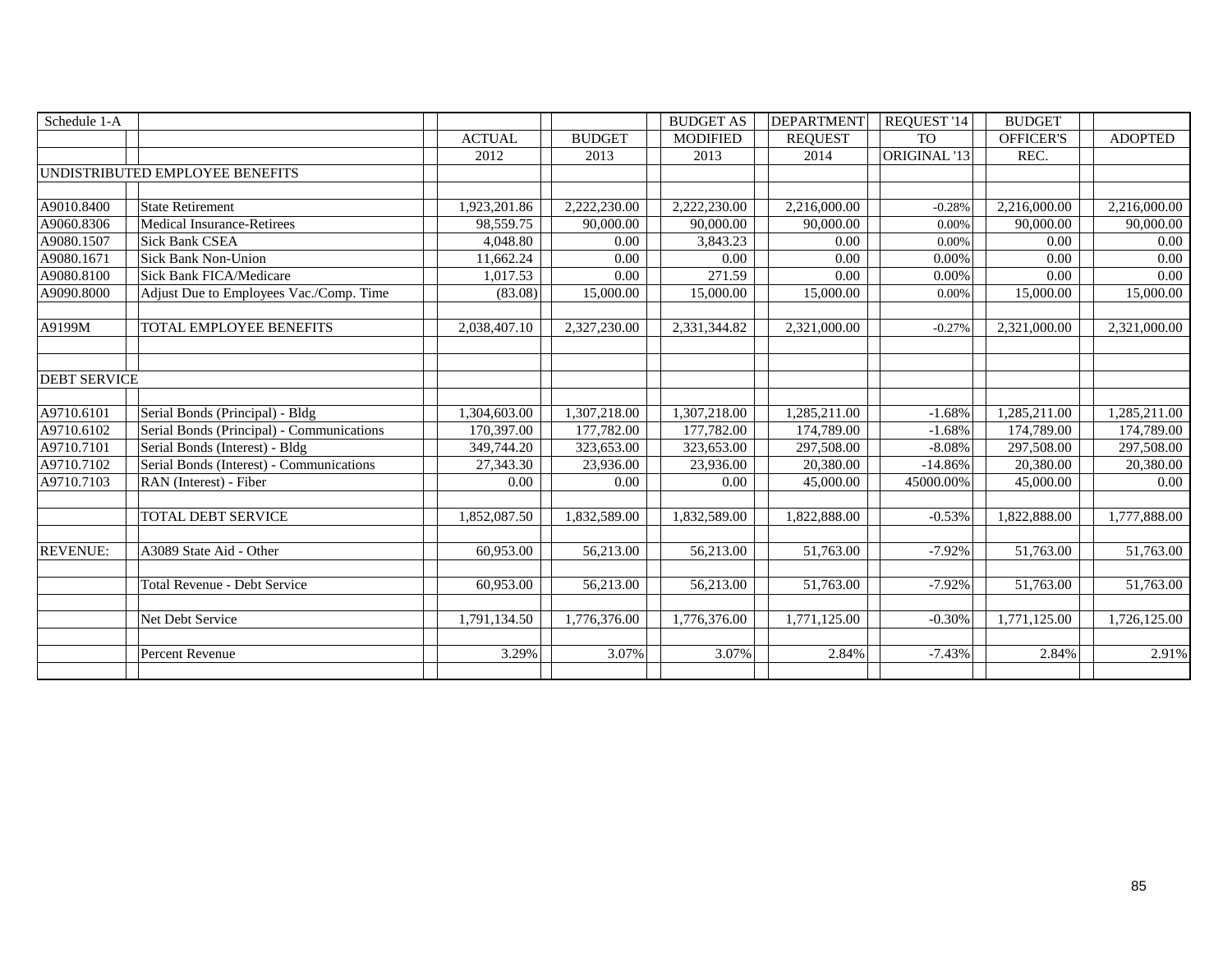| Schedule 1-A    |                                            |               |               | <b>BUDGET AS</b> | <b>DEPARTMENT</b> | REQUEST '14  | <b>BUDGET</b>    |                |
|-----------------|--------------------------------------------|---------------|---------------|------------------|-------------------|--------------|------------------|----------------|
|                 |                                            | <b>ACTUAL</b> | <b>BUDGET</b> | <b>MODIFIED</b>  | <b>REQUEST</b>    | <b>TO</b>    | <b>OFFICER'S</b> | <b>ADOPTED</b> |
|                 |                                            | 2012          | 2013          | 2013             | 2014              | ORIGINAL '13 | REC.             |                |
|                 |                                            |               |               |                  |                   |              |                  |                |
|                 | <b>TRANSFERS AND OTHER USES</b>            |               |               |                  |                   |              |                  |                |
| A9902.9130      | Unemployment Insurance                     | 36,000.00     | 18,000.00     | 18,000.00        | 18,000.00         | 0.00%        | 18,000.00        | 18,000.00      |
| A9902.9140      | Workers Compensation Fund                  | 230,887.66    | 269,226.00    | 286,814.25       | 284,249.00        | 5.58%        | 284,249.00       | 284,249.00     |
| A9902.9150      | <b>Transfer to Other Funds</b>             | 35,642.88     | 0.00          | 0.00             | 0.00              | 0.00%        | 0.00             | 0.00           |
|                 |                                            |               |               |                  |                   |              |                  |                |
| A9999M          | TOTAL INTER-FUND TRANSFERS                 | 302,530.54    | 287,226.00    | 304,814.25       | 302,249.00        | 5.23%        | 302,249.00       | 302,249.00     |
|                 |                                            |               |               |                  |                   |              |                  |                |
| <b>REVENUE:</b> | A5031.200 Interfund Transfers Unemployment | 40,000.00     | 0.00          | 0.00             | 0.00              | 0.00%        | 0.00             | 0.00           |
|                 | Net Transfers                              | 262,530.54    | 287,226.00    | 304,814.25       | 302,249.00        | 5.23%        | 302,249.00       | 302,249.00     |
|                 | Percent Revenue                            | 13.22%        | 0.00%         | 0.00%            | 0.00%             | 0.00%        | 0.00%            | 0.00%          |
|                 | TOTAL GENERAL FUND APPROPRIATIONS          | 36,485,085.04 | 35,397,554.00 | 37,157,629.51    | 36,221,692.00     | 2.33%        | 35,960,623.00    | 35,515,379.00  |
|                 | TOTAL REVENUE - GENERAL FUND               | 16,333,069.05 | 11,877,099.00 | 13,565,120.65    | 11,546,873.00     | $-2.78%$     | 11,517,673.00    | 11,561,997.00  |
|                 | NET GENERAL FUND                           | 20,152,015.99 | 23,520,455.00 | 23,592,508.86    | 24,674,819.00     | 4.91%        | 24,442,950.00    | 23,953,382.00  |
|                 | TOTAL PERCENT REVENUE (GEN. FUND)          | 44.77%        | 33.55%        | 36.51%           | 31.88%            | $-4.99\%$    | 32.03%           | 32.55%         |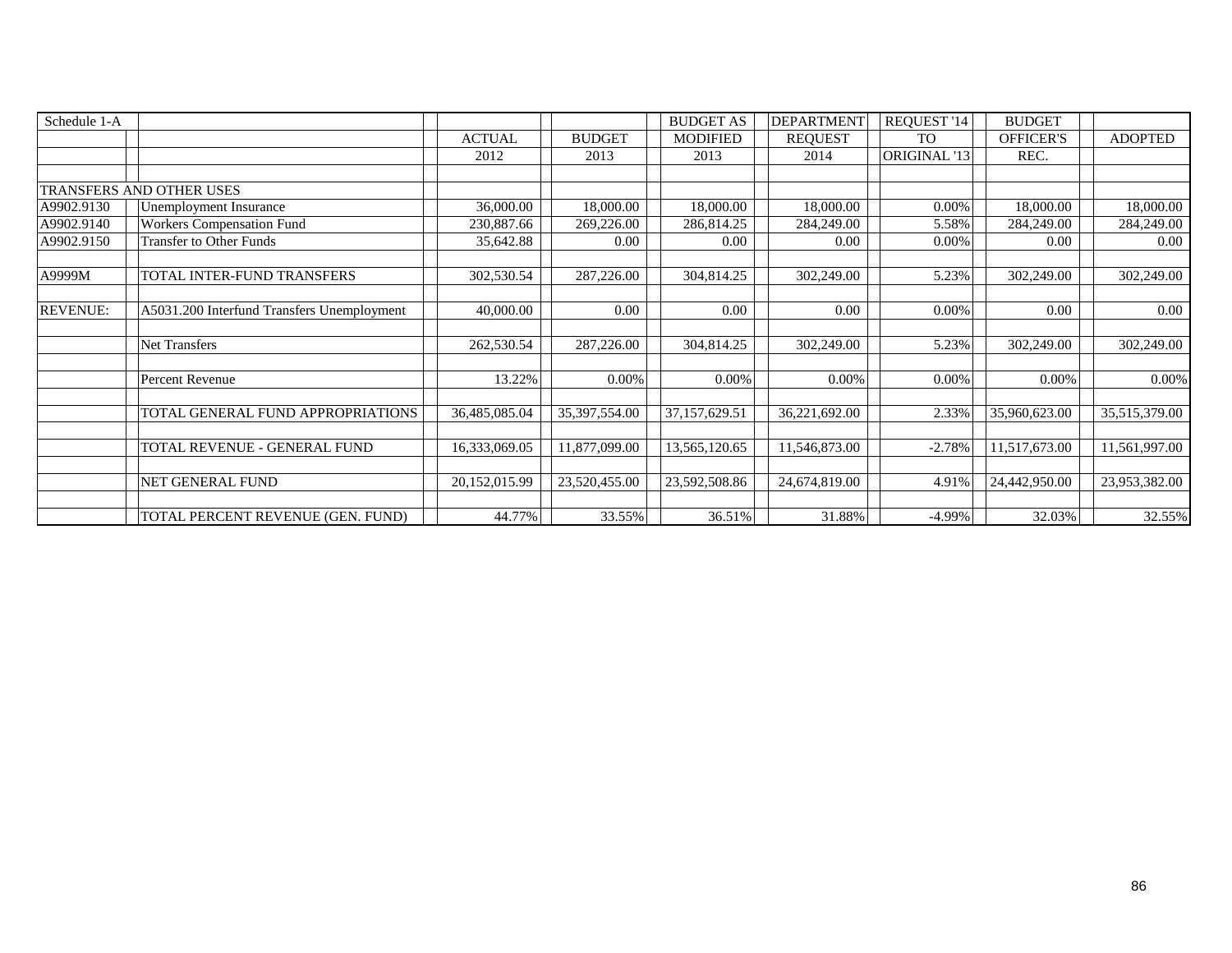| <b>SCHEDULE 1-CT</b>   |                                   |               |               | <b>BUDGET AS</b> | <b>DEPARTMENT</b> | REQUEST '14  | <b>BUDGET</b> |                |
|------------------------|-----------------------------------|---------------|---------------|------------------|-------------------|--------------|---------------|----------------|
|                        |                                   | <b>ACTUAL</b> | <b>BUDGET</b> | <b>MODIFIED</b>  | <b>REQUEST</b>    | <b>TO</b>    | OFFICER'S     | <b>ADOPTED</b> |
|                        |                                   | 2012          | 2013          | 2013             | 2014              | ORIGINAL '13 | REC.          |                |
| <b>AIRPORT FUND</b>    |                                   |               |               |                  |                   |              |               |                |
| APPROPRIATIONS AIRPORT |                                   |               |               |                  |                   |              |               |                |
|                        |                                   |               |               |                  |                   |              |               |                |
| CT5610.                | <b>CONTRACTUAL EXPENSES</b>       |               |               |                  |                   |              |               |                |
| 4100                   | <b>Contractual Expenses</b>       | 3,849.81      | 1,400.00      | 7,950.85         | 5,000.00          | 257.14%      | 5,000.00      | 5,000.00       |
| 4127                   | Maintenance: T-Hangar             | 0.00          | 300.00        | 127.91           | 0.00              | $-100.00\%$  | 0.00          | 0.00           |
| 43                     | <b>Hangar Expenses</b>            | 0.00          | 1,000.00      | 321.28           | 1,000.00          | 0.00%        | 1,000.00      | 1,000.00       |
| 4661                   | Vehicle Parts/maintenance/repair  | 1.454.51      | 3.000.00      | 3.000.00         | 3.000.00          | 0.00%        | 3.000.00      | 3,000.00       |
| 4684                   | Utilities: Water/Sewer            | 407.41        | 450.00        | 450.00           | 450.00            | 0.00%        | 450.00        | 450.00         |
| 4686                   | <b>Utilities: County Hangar</b>   | 3,061.79      | 3,500.00      | 4,580.18         | 4,000.00          | 14.29%       | 4,000.00      | 4,000.00       |
| 4911                   | Insurance                         | 4,357.11      | 4,706.00      | 4,391.15         | 4,600.00          | $-2.25%$     | 4,600.00      | 4,600.00       |
|                        |                                   |               |               |                  |                   |              |               |                |
|                        | Total                             | 13,130.63     | 14,356.00     | 20,821.37        | 18,050.00         | 25.73%       | 18,050.00     | 18,050.00      |
|                        |                                   |               |               |                  |                   |              |               |                |
| CT9951.0               | Capital Fund Transfer             | 0.00          | 70,000.00     | 63,534.63        | 40,000.00         | $-42.86%$    | 40,000.00     | 40,000.00      |
|                        |                                   |               |               |                  |                   |              |               |                |
| CT9901                 | <b>TOTAL</b>                      | 13,130.63     | 84,356.00     | 84,356.00        | 58,050.00         | $-31.18%$    | 58,050.00     | 58,050.00      |
|                        |                                   |               |               |                  |                   |              |               |                |
| <b>REVENUE:</b>        | CT1772.0 Other Revenues           | 564.43        | 600.00        | 600.00           | 640.00            | 6.67%        | 640.00        | 640.00         |
|                        | CT1773.0 Fuel Flowage Fees        | 7,585.00      | 7,000.00      | 7,000.00         | 5,800.00          | $-17.14%$    | 5,800.00      | 5,800.00       |
|                        | CT2401.0 Interest & Earnings      | 287.96        | 300.00        | 300.00           | 64.00             | $-78.67%$    | 64.00         | 64.00          |
|                        | CT2401.R Interest & Earnings      | 21.03         | 0.00          | 0.00             | 22.00             | 22.00%       | 22.00         | 22.00          |
|                        | CT2414.0 Rental Hangar            | 0.00          | 0.00          | 0.00             | 3,672.00          | 3672.00%     | 3,672.00      | 3,672.00       |
|                        | CT2417.0 Rental -T-Hangar         | 10,699.62     | 6,500.00      | 6,500.00         | 14,500.00         | 123.08%      | 14,500.00     | 14,500.00      |
|                        | CT2701 Refund Prior Year Expenses | 5,394.51      | 0.00          | 0.00             | 0.00              | 0.00%        | 0.00          | 0.00           |
|                        |                                   |               |               |                  |                   |              |               |                |
|                        | <b>Total Airport Revenue</b>      | 24,552.55     | 14,400.00     | 14,400.00        | 24,698.00         | 71.51%       | 24,698.00     | 24,698.00      |
|                        |                                   |               |               |                  |                   |              |               |                |
|                        | Net Airport Fund                  | (11, 421.92)  | 69,956.00     | 69,956.00        | 33,352.00         | $-52.32%$    | 33,352.00     | 33,352.00      |
|                        |                                   |               |               |                  |                   |              |               |                |
|                        | Percent Revenue                   | 186.99%       | 17.07%        | 17.07%           | 42.55%            | 149.24%      | 42.55%        | 42.55%         |
|                        |                                   |               |               |                  |                   |              |               |                |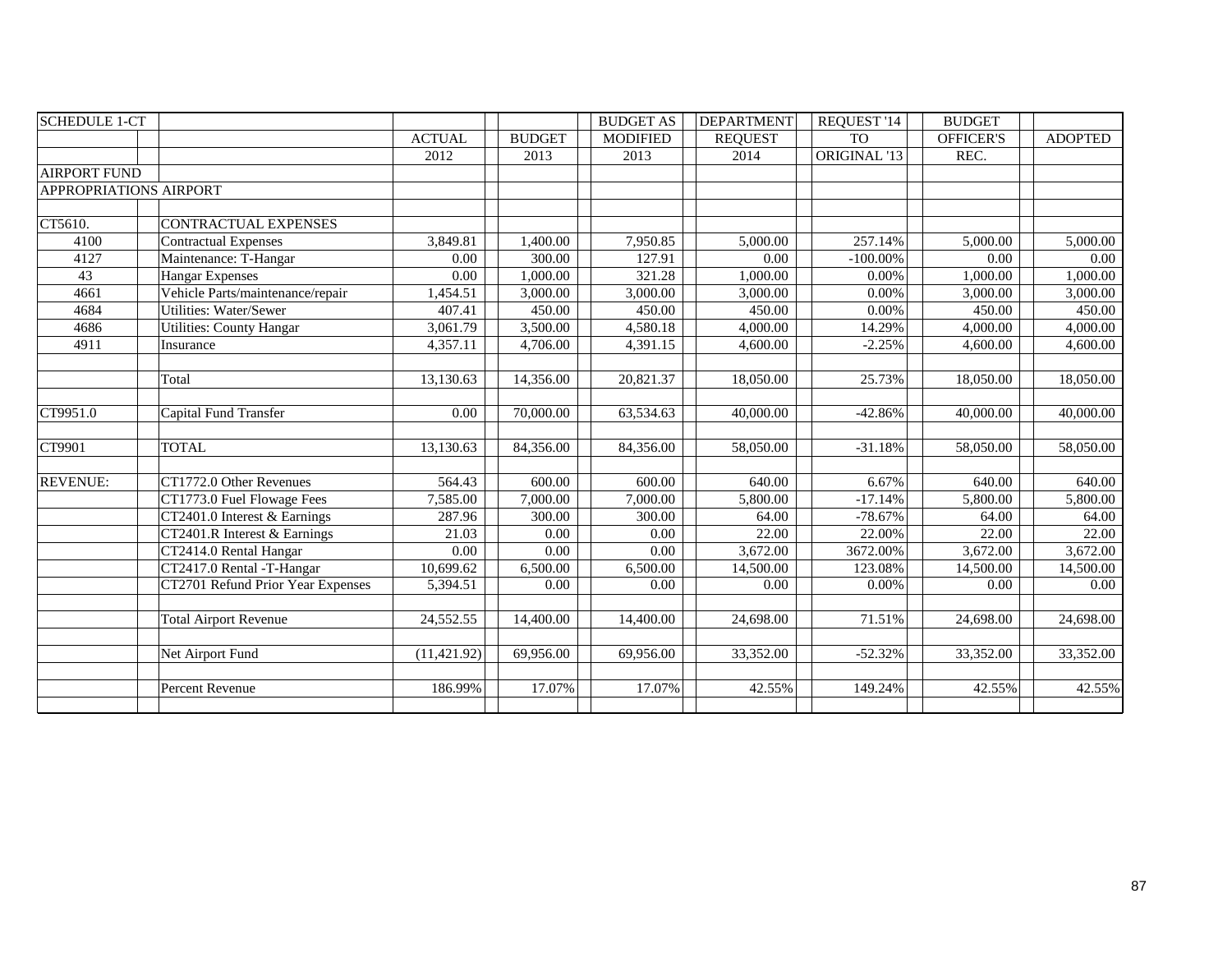| Schedule 1-D            |                                      |               |               | <b>BUDGET AS</b> | <b>DEPARTMENT</b> | REQUEST '14  | <b>BUDGET</b>    |                |
|-------------------------|--------------------------------------|---------------|---------------|------------------|-------------------|--------------|------------------|----------------|
|                         |                                      | <b>ACTUAL</b> | <b>BUDGET</b> | <b>MODIFIED</b>  | <b>REQUEST</b>    | <b>TO</b>    | <b>OFFICER'S</b> | <b>ADOPTED</b> |
|                         |                                      | 2012          | 2013          | 2013             | 2014              | ORIGINAL '13 | REC.             |                |
| <b>COUNTY ROAD FUND</b> |                                      |               |               |                  |                   |              |                  |                |
| <b>TRAFFIC</b>          |                                      |               |               |                  |                   |              |                  |                |
|                         |                                      |               |               |                  |                   |              |                  |                |
| D3310.                  | PERSONAL SERVICES                    |               |               |                  |                   |              |                  |                |
| 1450                    | Highway Regular                      | 93,764.53     | 87,210.00     | 87,210.00        | 92,675.00         | 6.27%        | 92,675.00        | 92,675.00      |
| 1500                    | <b>Call Back CSEA</b>                | 5.00          | 10.00         | 10.00            | 10.00             | $0.00\%$     | 10.00            | 10.00          |
| 1505                    | Overtime                             | 145.21        | 950.00        | 950.00           | 927.00            | $-2.42%$     | 927.00           | 927.00         |
| 1509                    | Comp Time Buyout CSEA                | 0.00          | 0.00          | 71.74            | 75.00             | 75.00%       | 75.00            | 75.00          |
| 1510                    | <b>Clothing Allowance CSEA</b>       | 500.00        | 500.00        | 500.00           | 500.00            | 0.00%        | 500.00           | 500.00         |
|                         |                                      |               |               |                  |                   |              |                  |                |
|                         | Total                                | 94,414.74     | 88,670.00     | 88,741.74        | 94,187.00         | 6.22%        | 94,187.00        | 94,187.00      |
|                         |                                      |               |               |                  |                   |              |                  |                |
|                         |                                      |               |               |                  |                   |              |                  |                |
| D3310.                  | <b>CONTRACTUAL EXPENSES</b>          |               |               |                  |                   |              |                  |                |
| 4020                    | <b>Engineering Services</b>          | 20,700.00     | 0.00          | 0.00             | 0.00              | $0.00\%$     | 0.00             | 0.00           |
| 4601                    | Application of Traffic Lines         | 51,653.40     | 60,000.00     | 60,000.00        | 60,000.00         | 0.00%        | 60,000.00        | 60,000.00      |
| 4627                    | Sign Hardware (Posts, Blanks, Faces) | 13,559.16     | 13,500.00     | 22,079.36        | 13,500.00         | 0.00%        | 13,500.00        | 13,500.00      |
| 4718                    | <b>Flasher Parts</b>                 | 125.63        | 150.00        | 150.00           | 125.00            | $-16.67%$    | 125.00           | 125.00         |
| 4748                    | Traffic Control Devices & Tools      | 1,059.44      | 700.00        | 2,571.48         | 700.00            | 0.00%        | 700.00           | 700.00         |
|                         |                                      |               |               |                  |                   |              |                  |                |
|                         | Total                                | 87,097.63     | 74,350.00     | 84,800.84        | 74,325.00         | $-0.03%$     | 74,325.00        | 74,325.00      |
|                         |                                      |               |               |                  |                   |              |                  |                |
| D3310.                  | <b>EMPLOYEE BENEFITS</b>             |               |               |                  |                   |              |                  |                |
| 8100                    | FICA/Medicare                        | 6,860.45      | 6,784.00      | 6,784.00         | 7,185.00          | 5.91%        | 7,185.00         | 7,185.00       |
|                         |                                      |               |               |                  |                   |              |                  |                |
|                         | Total                                | 6,860.45      | 6,784.00      | 6,784.00         | 7,185.00          | 5.91%        | 7,185.00         | 7,185.00       |
|                         |                                      |               |               |                  |                   |              |                  |                |
| D3399.0                 | <b>TOTAL TRAFFIC</b>                 | 188,372.82    | 169,804.00    | 180,326.58       | 175,697.00        | 3.47%        | 175,697.00       | 175,697.00     |
|                         |                                      |               |               |                  |                   |              |                  |                |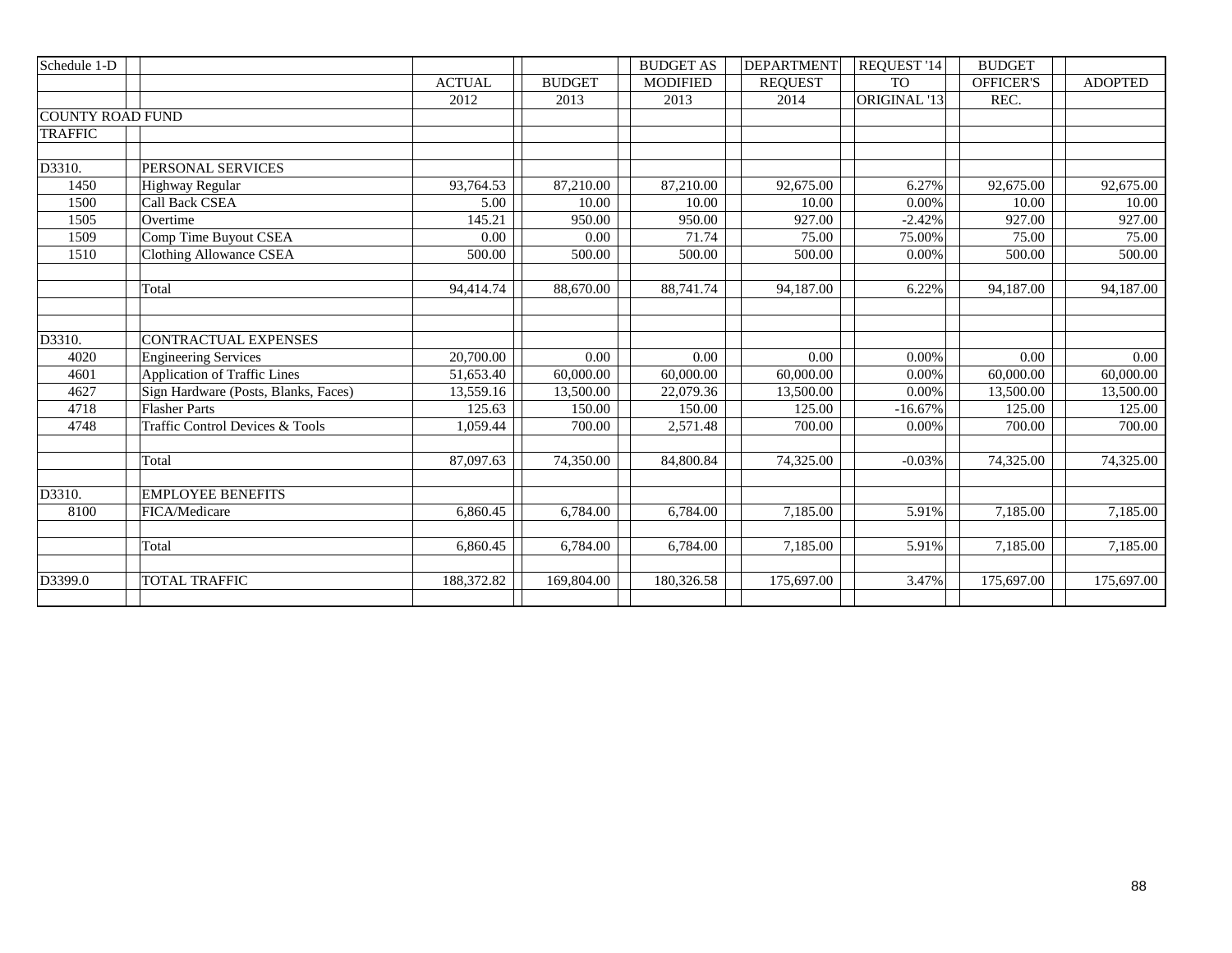| Schedule 1-D            |                                        |               |               | <b>BUDGET AS</b>  | <b>DEPARTMENT</b> | REQUEST '14  | <b>BUDGET</b> |                |
|-------------------------|----------------------------------------|---------------|---------------|-------------------|-------------------|--------------|---------------|----------------|
|                         |                                        | <b>ACTUAL</b> | <b>BUDGET</b> | <b>MODIFIED</b>   | <b>REQUEST</b>    | <b>TO</b>    | OFFICER'S     | <b>ADOPTED</b> |
| <b>COUNTY ROAD FUND</b> |                                        | 2012          | 2013          | 2013              | 2014              | ORIGINAL '13 | REC.          |                |
| <b>ADMINISTRATION</b>   |                                        |               |               |                   |                   |              |               |                |
| D5010.                  | PERSONAL SERVICES                      |               |               |                   |                   |              |               |                |
| 1074                    | Superintendent                         | 73,320.00     | 74,787.00     | 74,787.00         | 76,283.00         | 2.00%        | 76,283.00     | 76,283.00      |
| 1100                    | Administrative Assistant               | 35,557.00     | 36,269.00     | 36,269.00         | 36,995.00         | 2.00%        | 36,995.00     | 36,995.00      |
| 1119                    | Deputy Superintendent                  | 56,862.00     | 58,000.00     | 58,000.00         | 59,160.00         | 2.00%        | 59,160.00     | 59,160.00      |
| 1270                    | Senior Account Clerk-Typist            | 40,256.64     | 41,062.00     | 37,757.44         | 41,886.00         | 2.01%        | 41,886.00     | 41,886.00      |
| 1509                    | Comp Time Buyout CSEA                  | 0.00          | 0.00          | 2.89              | 0.00              | 0.00%        | 0.00          | 0.00           |
| 1661                    | Comp Time Buyout Non-Union             | 0.00          | 0.00          | 0.34              | 0.00              | $0.00\%$     | 0.00          | 0.00           |
|                         |                                        |               |               |                   |                   |              |               |                |
|                         | Total                                  | 205,995.64    | 210,118.00    | 206,816.67        | 214,324.00        | 2.00%        | 214,324.00    | 214,324.00     |
| D5010.                  | <b>EOUIPMENT</b>                       |               |               |                   |                   |              |               |                |
| 2115                    | Computer Hardware                      | 1,527.08      | 0.00          | $0.00\,$          | 0.00              | 0.00%        | 0.00          | 0.00           |
|                         |                                        |               |               |                   |                   |              |               |                |
|                         | Total                                  | 1.527.08      | 0.00          | $\overline{0.00}$ | 0.00              | 0.00%        | 0.00          | 0.00           |
| D5010.                  | <b>CONTRACTUAL EXPENSES</b>            |               |               |                   |                   |              |               |                |
| 4005                    | Audit Fees                             | 2,675.00      | 2,750.00      | 2,750.00          | 2,750.00          | 0.00%        | 2,750.00      | 2,750.00       |
| 4152                    | Conferences                            | 0.00          | 400.00        | 400.00            | 400.00            | 0.00%        | 400.00        | 400.00         |
| 4156                    | Training                               | 80.00         | 120.00        | 300.00            | 120.00            | $0.00\%$     | 120.00        | 120.00         |
| 4470                    | Office Supplies                        | 703.97        | 1,150.00      | 1,149.66          | 750.00            | $-34.78%$    | 750.00        | 750.00         |
| 4501                    | Advertising                            | 234.66        | 250.00        | 250.00            | 250.00            | 0.00%        | 250.00        | 250.00         |
| 4507                    | Copier Charge                          | 393.36        | 380.00        | 437.54            | 400.00            | 5.26%        | 400.00        | 400.00         |
| 4515                    | Postage                                | 129.32        | 200.00        | 200.00            | 150.00            | $-25.00\%$   | 150.00        | 150.00         |
| 4516                    | Printing                               | 535.76        | 550.00        | 550.00            | 525.00            | $-4.55%$     | 525.00        | 525.00         |
| 4574                    | <b>Computer Maintenance Agreements</b> | 2,316.00      | 2,700.00      | 2,700.00          | 2,600.00          | $-3.70%$     | 2,600.00      | 2,600.00       |
| 4660                    | <b>Travel Expenses</b>                 | 7.25          | 1,000.00      | 942.46            | 1,250.00          | 25.00%       | 1,250.00      | 1,250.00       |
| 4739                    | Safety Program                         | 506.68        | 250.00        | 70.00             | 100.00            | $-60.00\%$   | 100.00        | 100.00         |
| 4907                    | Dues                                   | 250.00        | 300.00        | 300.00            | 300.00            | 0.00%        | 300.00        | 300.00         |
|                         | Total                                  | 7,832.00      | 10,050.00     | 10,049.66         | 9,595.00          | $-4.53%$     | 9,595.00      | 9,595.00       |
| D5010.                  | <b>EMPLOYEE BENEFITS</b>               |               |               |                   |                   |              |               |                |
| 8100                    | FICA/Medicare                          | 14,987.97     | 16,026.00     | 15,782.37         | 16,339.00         | 1.95%        | 16,339.00     | 16,339.00      |
| 8303                    | Medical Insurance CSEA                 | 0.00          | 6,228.00      | 6,228.00          | 6,433.00          | 3.29%        | 6,433.00      | 6,433.00       |
| 8305                    | Medical Insurance Non-Union            | 0.00          | 40,989.00     | 40,989.00         | 48,887.00         | 19.27%       | 48,887.00     | 48,887.00      |
|                         |                                        |               |               |                   |                   |              |               |                |
|                         | Total                                  | 14,987.97     | 63,243.00     | 62,999.37         | 71,659.00         | 13.31%       | 71,659.00     | 71,659.00      |
| D5010.0                 | TOTAL ADMINISTRATION                   | 230,342.69    | 283,411.00    | 279,865.70        | 295,578.00        | 4.29%        | 295,578.00    | 295,578.00     |
|                         |                                        |               |               |                   |                   |              |               |                |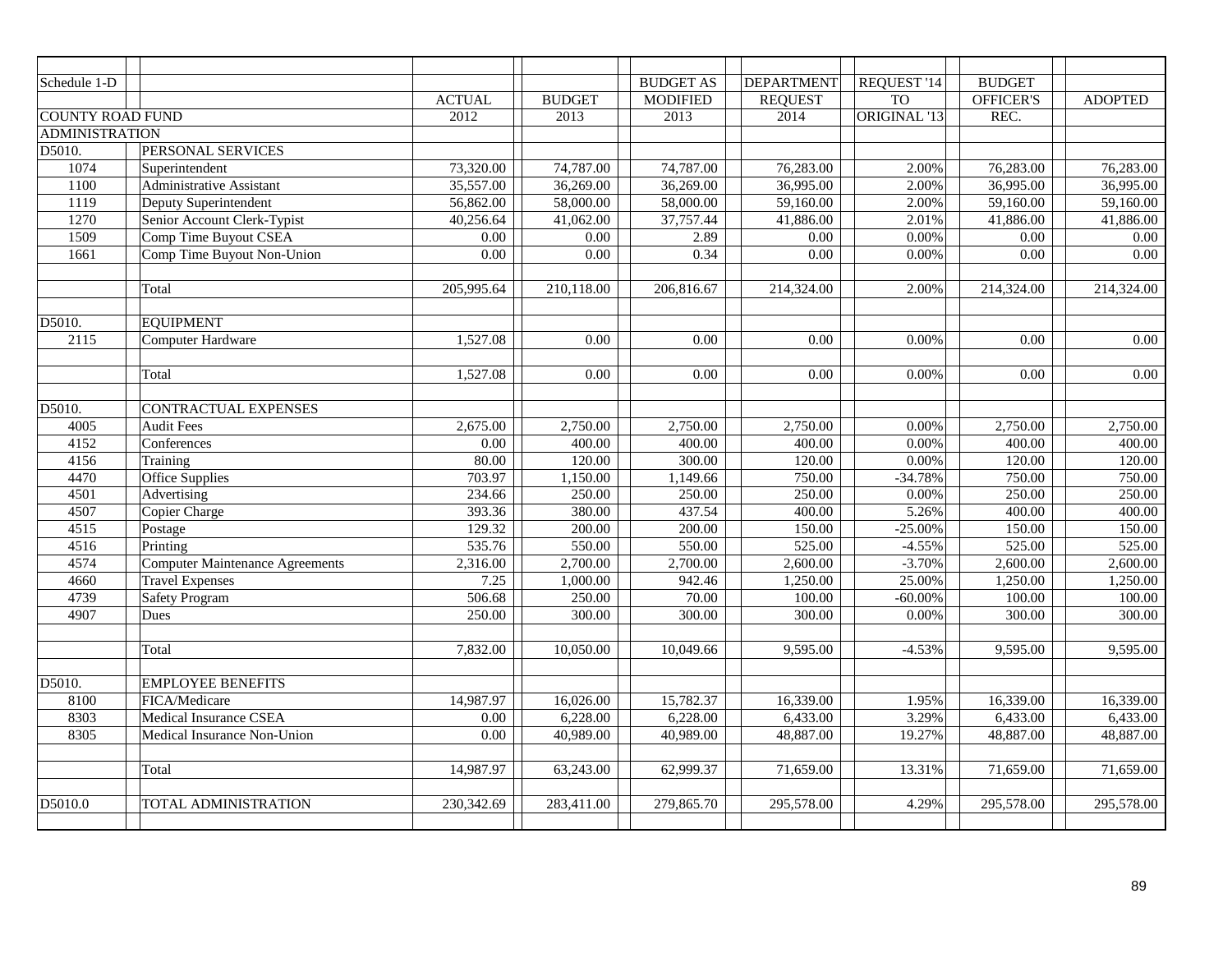| $\ddot{}$               |                                         |               |               |                  |                |              |                  |                |
|-------------------------|-----------------------------------------|---------------|---------------|------------------|----------------|--------------|------------------|----------------|
| Schedule 1-D            |                                         |               |               | <b>BUDGET AS</b> | DEPARTMENT     | REQUEST '14  | <b>BUDGET</b>    |                |
|                         |                                         | <b>ACTUAL</b> | <b>BUDGET</b> | <b>MODIFIED</b>  | <b>REQUEST</b> | <b>TO</b>    | <b>OFFICER'S</b> | <b>ADOPTED</b> |
|                         |                                         | 2012          | 2013          | 2013             | 2014           | ORIGINAL '13 | REC.             |                |
| <b>COUNTY ROAD FUND</b> |                                         |               |               |                  |                |              |                  |                |
|                         | MAINTENANCE ROADS AND BRIDGES           |               |               |                  |                |              |                  |                |
|                         |                                         |               |               |                  |                |              |                  |                |
| D5110.                  | PERSONAL SERVICES                       |               |               |                  |                |              |                  |                |
| 1450                    | <b>Highway Regular</b>                  | 495,545.91    | 483,275.00    | 441,956.00       | 435,054.00     | $-9.98%$     | 435,054.00       | 435,054.00     |
| 1500                    | <b>Call Back CSEA</b>                   | 25.00         | 50.00         | 122.49           | 50.00          | $0.00\%$     | 50.00            | 50.00          |
| 1505                    | Overtime                                | 8,506.61      | 10,500.00     | 10,232.30        | 9,267.00       | $-11.74%$    | 9,267.00         | 9,267.00       |
| 1509                    | Comp Time Buyout CSEA                   | 5.97          | 2,700.00      | 2,625.37         | 2,500.00       | $-7.41%$     | 2,500.00         | 2,500.00       |
| 1510                    | <b>Clothing Allowance CSEA</b>          | 4,250.00      | 4,250.00      | 4,250.00         | 4,250.00       | 0.00%        | 4,250.00         | 4,250.00       |
| 1520                    | <b>Insurance Buyout CSEA</b>            | 0.00          | 0.00          | 4,786.80         | 6,369.00       | 6369.00%     | 6,369.00         | 6,369.00       |
| 1636                    | <b>Highway Part Time</b>                | 10,414.26     | 20,000.00     | 19,958.64        | 20,000.00      | 0.00%        | 20,000.00        | 20,000.00      |
| 1670                    | Overtime (NU/PT)                        | 12.18         | 0.00          | 57.91            | 0.00           | 0.00%        | 0.00             | 0.00           |
|                         |                                         |               |               |                  |                |              |                  |                |
|                         | Total                                   | 518,759.93    | 520,775.00    | 483,989.51       | 477,490.00     | $-8.31%$     | 477,490.00       | 477,490.00     |
|                         |                                         |               |               |                  |                |              |                  |                |
| D5110.                  | CONTRACTUAL EXPENSES                    |               |               |                  |                |              |                  |                |
| 4602                    | <b>Bituminous Materials</b>             | 356,436.16    | 210,000.00    | 247,804.96       | 210,000.00     | 0.00%        | 210,000.00       | 210,000.00     |
| 4629                    | Stone/Gravel                            | 66,056.59     | 45,000.00     | 128,000.00       | 42,000.00      | $-6.67%$     | 42,000.00        | 42,000.00      |
| 4633                    | Deer Carcass                            | 2,114.00      | 2,250.00      | 2,250.00         | 2,250.00       | 0.00%        | 2,250.00         | 2,250.00       |
| 4636                    | <b>Crack Sealing</b>                    | 53,464.13     | 55,000.00     | 37,503.65        | 50,000.00      | $-9.09%$     | 50,000.00        | 50,000.00      |
| 4638                    | Misc. Highway Maintenance               | 1,047.83      | 750.00        | 3,761.74         | 500.00         | $-33.33%$    | 500.00           | 500.00         |
|                         |                                         |               |               |                  |                |              |                  |                |
|                         | Total                                   | 479,118.71    | 313,000.00    | 419,320.35       | 304,750.00     | $-2.64%$     | 304,750.00       | 304,750.00     |
|                         |                                         |               |               |                  |                |              |                  |                |
| D5110.                  | <b>EMPLOYEE BENEFITS</b>                |               |               |                  |                |              |                  |                |
| 8100                    | FICA/Medicare                           | 37,924.73     | 39,840.00     | 37,340.42        | 36,432.00      | $-8.55%$     | 36,432.00        | 36,432.00      |
|                         |                                         |               |               |                  |                |              |                  |                |
|                         | Total                                   | 37,924.73     | 39,840.00     | 37,340.42        | 36,432.00      | $-8.55%$     | 36,432.00        | 36,432.00      |
|                         |                                         |               |               |                  |                |              |                  |                |
| D5110.0                 | <b>TOTAL MAINT. ROADS &amp; BRIDGES</b> | 1,035,803.37  | 873,615.00    | 940,650.28       | 818,672.00     | $-6.29%$     | 818,672.00       | 818,672.00     |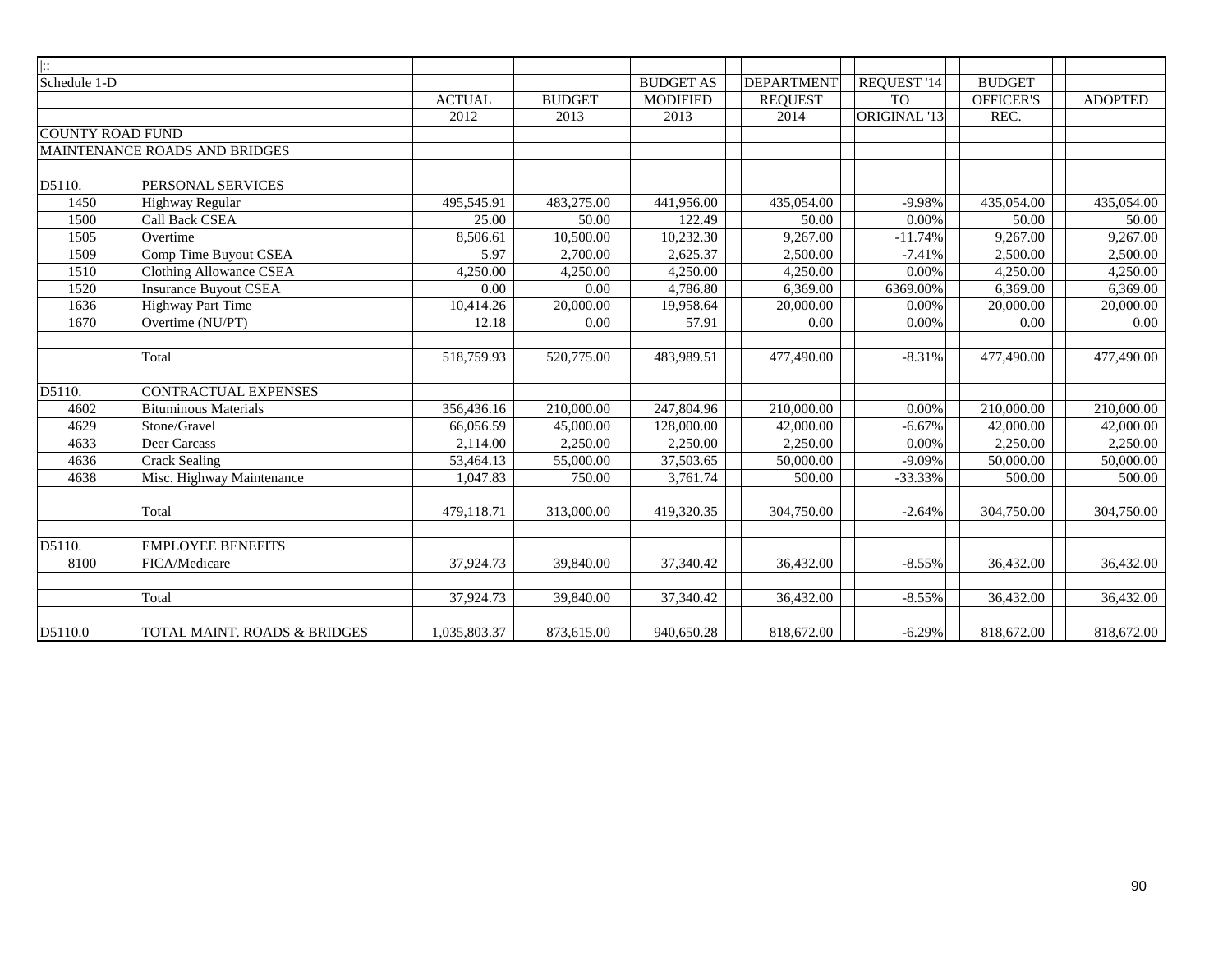| $\  \colon$             |                             |               |               |                  |                   |              |                  |                |
|-------------------------|-----------------------------|---------------|---------------|------------------|-------------------|--------------|------------------|----------------|
| Schedule 1-D            |                             |               |               | <b>BUDGET AS</b> | <b>DEPARTMENT</b> | REQUEST '14  | <b>BUDGET</b>    |                |
|                         |                             | <b>ACTUAL</b> | <b>BUDGET</b> | <b>MODIFIED</b>  | <b>REQUEST</b>    | <b>TO</b>    | <b>OFFICER'S</b> | <b>ADOPTED</b> |
|                         |                             | 2012          | 2013          | 2013             | 2014              | ORIGINAL '13 | REC.             |                |
| <b>COUNTY ROAD FUND</b> |                             |               |               |                  |                   |              |                  |                |
| <b>CAPITAL ROADS</b>    |                             |               |               |                  |                   |              |                  |                |
|                         |                             |               |               |                  |                   |              |                  |                |
| D5112.                  | PERSONAL SERVICES           |               |               |                  |                   |              |                  |                |
| 1450                    | <b>Highway Regular</b>      | 110,703.57    | 112,200.00    | 153,519.00       | 195,645.00        | 74.37%       | 195,645.00       | 195,645.00     |
| 1505                    | Overtime                    | 2,259.86      | 2,000.00      | 2,147.40         | 1.699.00          | $-15.05%$    | 1,699.00         | 1,699.00       |
| 1636                    | <b>Highway Part-time</b>    | 0.00          | 0.00          | 110.30           | 0.00              | 0.00%        | 0.00             | 0.00           |
|                         |                             |               |               |                  |                   |              |                  |                |
|                         | Total                       | 112,963.43    | 114,200.00    | 155,776.70       | 197,344.00        | 72.81%       | 197,344.00       | 197,344.00     |
|                         |                             |               |               |                  |                   |              |                  |                |
| D5112.                  | <b>CONTRACTUAL EXPENSES</b> |               |               |                  |                   |              |                  |                |
| 4602                    | <b>Bituminous Materials</b> | 1,334,964.92  | 1,671,280.00  | 1,675,959.43     | 1,918,795.00      | 14.81%       | 1,918,795.00     | 1,918,795.00   |
| 4611                    | <b>Gabion Basket</b>        | 0.00          | 0.00          | 1.617.71         | 0.00              | 0.00%        | 0.00             | 0.00           |
| 4629                    | Stone/Gravel                | 11,764.13     | 1,500.00      | 5,634.84         | 0.00              | $-100.00\%$  | 0.00             | 0.00           |
| 4634                    | Hydro-seeding               | 8,983.25      | 11,000.00     | 15,104.68        | 12,500.00         | 13.64%       | 12,500.00        | 12,500.00      |
| 4962                    | Leases: Equipment (Outside) | 69,433.22     | 80,000.00     | 75,895.32        | 78,000.00         | $-2.50%$     | 78,000.00        | 78,000.00      |
|                         |                             |               |               |                  |                   |              |                  |                |
|                         | Total                       | 1,425,145.52  | 1,763,780.00  | 1,774,211.98     | 2,009,295.00      | 13.92%       | 2,009,295.00     | 2,009,295.00   |
|                         |                             |               |               |                  |                   |              |                  |                |
| D5112.                  | <b>EMPLOYEE BENEFITS</b>    |               |               |                  |                   |              |                  |                |
| 8100                    | FICA/Medicare               | 8,249.59      | 8,737.00      | 11,236.58        | 15,054.00         | 72.30%       | 15,054.00        | 15,054.00      |
|                         |                             |               |               |                  |                   |              |                  |                |
|                         | Total                       | 8,249.59      | 8,737.00      | 11,236.58        | 15,054.00         | 72.30%       | 15,054.00        | 15,054.00      |
|                         |                             |               |               |                  |                   |              |                  |                |
| D5112.0                 | TOTAL CAPITAL ROADS         | 1,546,358.54  | 1,886,717.00  | 1,941,225.26     | 2,221,693.00      | 17.75%       | 2,221,693.00     | 2,221,693.00   |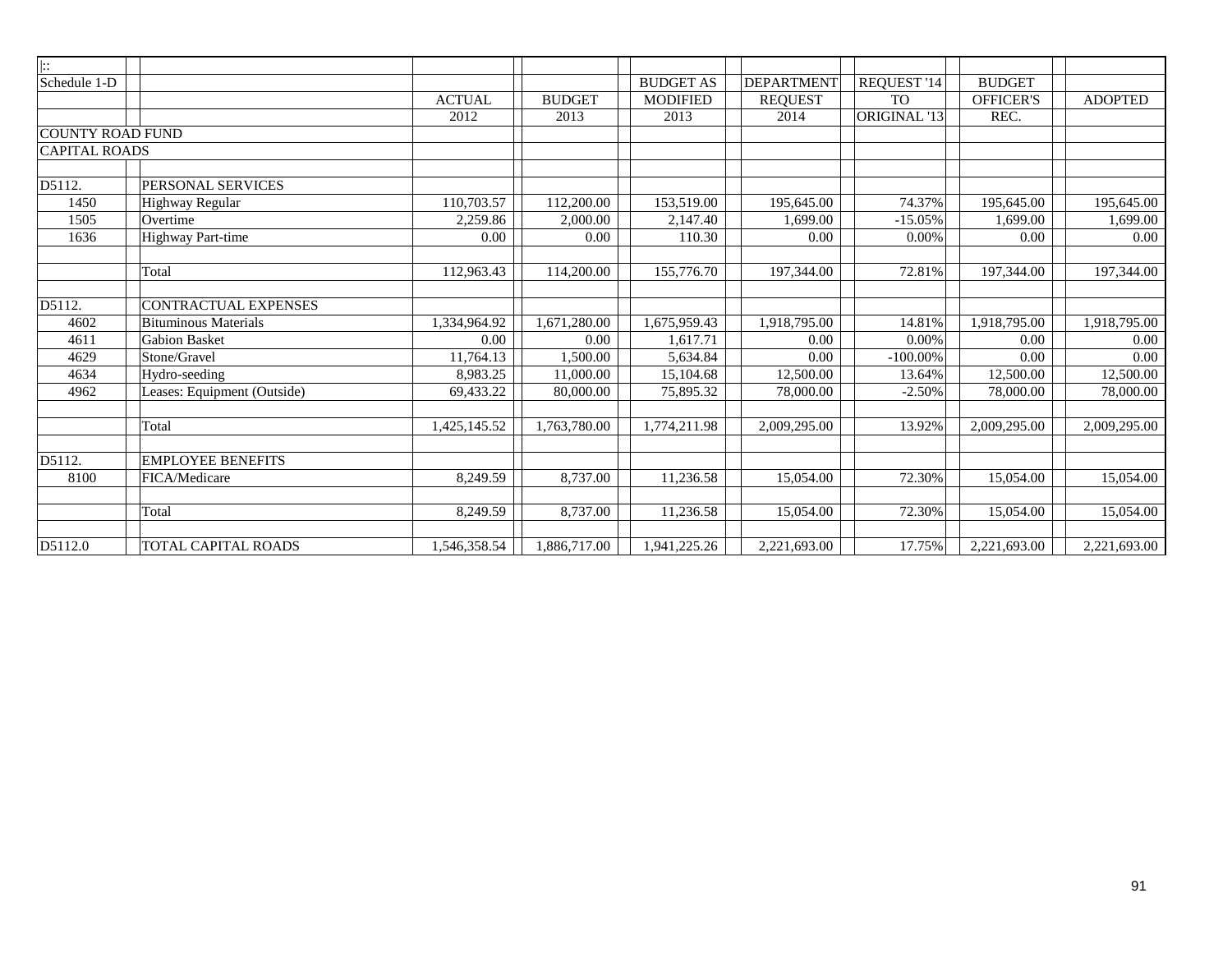| $\mathbb{R}$            |                             |               |               |                  |                |              |                  |                |
|-------------------------|-----------------------------|---------------|---------------|------------------|----------------|--------------|------------------|----------------|
| Schedule 1-D            |                             |               |               | <b>BUDGET AS</b> | DEPARTMENT     | REQUEST '14  | <b>BUDGET</b>    |                |
|                         |                             | <b>ACTUAL</b> | <b>BUDGET</b> | <b>MODIFIED</b>  | <b>REQUEST</b> | <b>TO</b>    | <b>OFFICER'S</b> | <b>ADOPTED</b> |
|                         |                             | 2012          | 2013          | 2013             | 2014           | ORIGINAL '13 | REC.             |                |
| <b>COUNTY ROAD FUND</b> |                             |               |               |                  |                |              |                  |                |
|                         | <b>BRIDGES AND CULVERTS</b> |               |               |                  |                |              |                  |                |
| D5120.                  | PERSONAL SERVICES           |               |               |                  |                |              |                  |                |
| 1450                    | Highway Regular             | 67,470.48     | 86,700.00     | 86,700.00        | 41.189.00      | $-52.49%$    | 41,189.00        | 41,189.00      |
| 1505                    | Overtime                    | 486.19        | 700.00        | 700.00           | 618.00         | $-11.71%$    | 618.00           | 618.00         |
|                         | Total                       | 67,956.67     | 87,400.00     | 87,400.00        | 41,807.00      | $-52.17%$    | 41,807.00        | 41,807.00      |
| D5120.                  | <b>CONTRACTUAL EXPENSES</b> |               |               |                  |                |              |                  |                |
| 4020                    | <b>Engineering Services</b> | 1,800.00      | 0.00          | 21,500.00        | 0.00           | 0.00%        | 0.00             | $0.00\,$       |
| 4606                    | <b>Culvert Pipe</b>         | 34,587.40     | 30,000.00     | 73.269.61        | 32,000.00      | 6.67%        | 32,000.00        | 32,000.00      |
| 4629                    | Stone/Gravel                | 20.581.12     | 20,000.00     | 29,044.54        | 20,000.00      | 0.00%        | 20,000.00        | 20,000.00      |
| 4637                    | X-Over Asphalt Patching     | 9,797.22      | 7,000.00      | 11,476.71        | 9,000.00       | 28.57%       | 9,000.00         | 9,000.00       |
| 4913                    | Miscellaneous Items         | 2,124.79      | 0.00          | 344.47           | 0.00           | 0.00%        | 0.00             | 0.00           |
| 4991                    | Old E. Lake Road Bridge     | 65,453.93     | 25,000.00     | 84,546.07        | 780,000.00     | 3020.00%     | 780,000.00       | 780,000.00     |
| 4992                    | Vine Valley Road Bridge     | 0.00          | 0.00          | 0.00             | 140,000.00     | 140000.00%   | 140,000.00       | 140,000.00     |
|                         | Total                       | 134,344.46    | 82,000.00     | 220,181.40       | 981,000.00     | 1096.34%     | 981,000.00       | 981,000.00     |
| D5120.                  | <b>EMPLOYEE BENEFITS</b>    |               |               |                  |                |              |                  |                |
| 8100                    | FICA/Medicare               | 4,913.00      | 6,687.00      | 6,687.00         | 3,191.00       | $-52.28%$    | 3,191.00         | 3,191.00       |
|                         | Total                       | 4,913.00      | 6.687.00      | 6,687.00         | 3,191.00       | $-52.28%$    | 3,191.00         | 3,191.00       |
| D5120.0                 | TOTAL BRIDGES AND CULVERTS  | 207,214.13    | 176,087.00    | 314,268.40       | 1,025,998.00   | 482.67%      | 1,025,998.00     | 1,025,998.00   |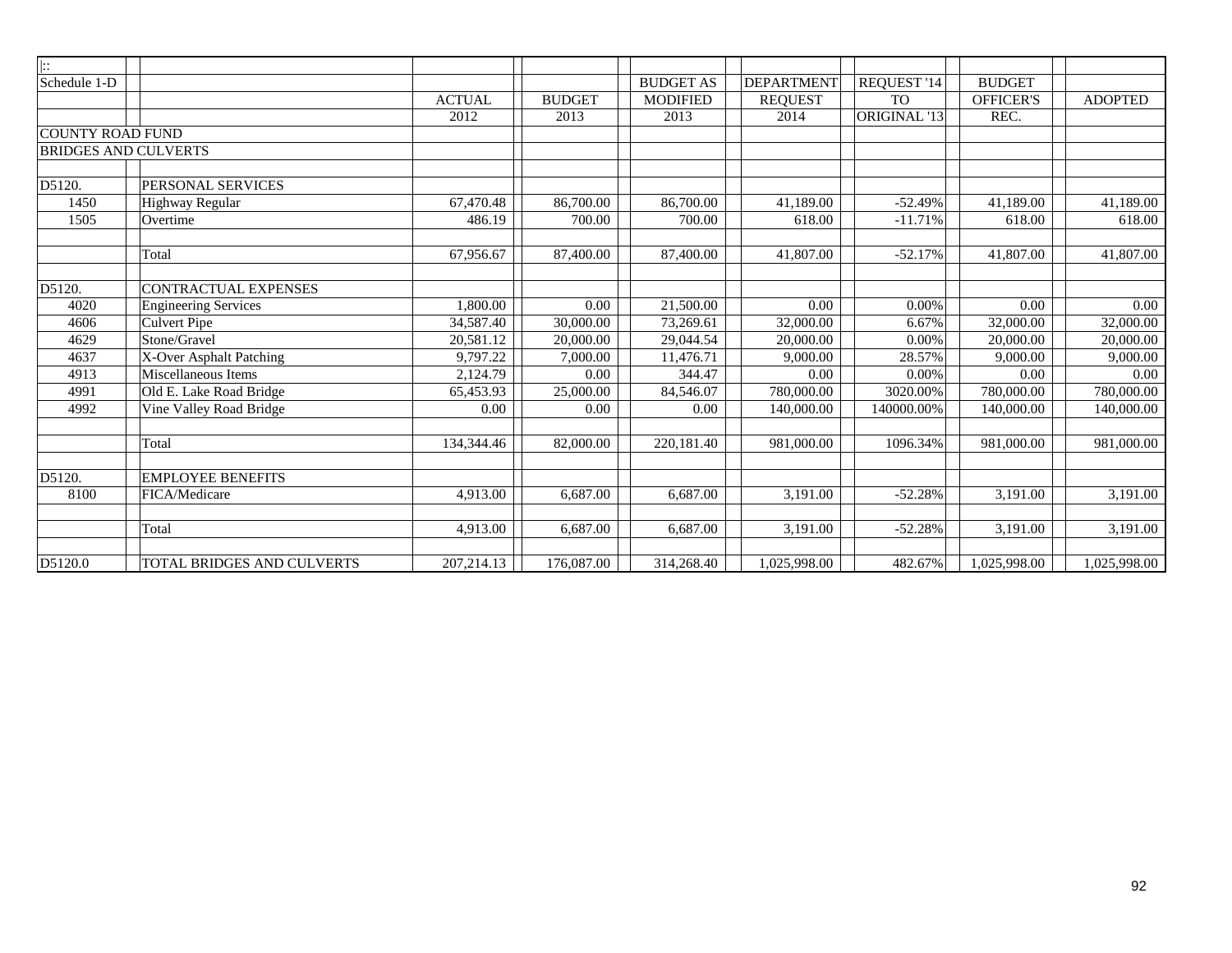| $\left  \cdot \right $  |                                        |               |               |                  |                |              |                  |                |
|-------------------------|----------------------------------------|---------------|---------------|------------------|----------------|--------------|------------------|----------------|
| Schedule 1-D            |                                        |               |               | <b>BUDGET AS</b> | DEPARTMENT     | REQUEST '14  | <b>BUDGET</b>    |                |
|                         |                                        | <b>ACTUAL</b> | <b>BUDGET</b> | <b>MODIFIED</b>  | <b>REQUEST</b> | <b>TO</b>    | <b>OFFICER'S</b> | <b>ADOPTED</b> |
|                         |                                        | 2012          | 2013          | 2013             | 2014           | ORIGINAL '13 | REC.             |                |
| <b>COUNTY ROAD FUND</b> |                                        |               |               |                  |                |              |                  |                |
| <b>SNOW REMOVAL</b>     |                                        |               |               |                  |                |              |                  |                |
|                         |                                        |               |               |                  |                |              |                  |                |
| D5142.                  | PERSONAL SERVICES                      |               |               |                  |                |              |                  |                |
| 1450                    | Highway Regular                        | 30.613.09     | 53,040.00     | 53,040.00        | 72,080.00      | 35.90%       | 72,080.00        | 72,080.00      |
| 1500                    | <b>Call Back CSEA</b>                  | 1.220.00      | 1.600.00      | 1,537.51         | 1,600.00       | 0.00%        | 1,600.00         | 1,600.00       |
| 1504                    | On Call                                | 1,868.22      | 1,750.00      | 1.750.00         | 1,750.00       | $0.00\%$     | 1.750.00         | 1,750.00       |
| 1505                    | Overtime                               | 8,198.00      | 11,000.00     | 11,000.00        | 13,747.00      | 24.97%       | 13,747.00        | 13,747.00      |
|                         |                                        |               |               |                  |                |              |                  |                |
|                         | Total                                  | 41,899.31     | 67,390.00     | 67,327.51        | 89,177.00      | 32.33%       | 89,177.00        | 89,177.00      |
|                         |                                        |               |               |                  |                |              |                  |                |
| D5142.                  | <b>CONTRACTUAL EXPENSES</b>            |               |               |                  |                |              |                  |                |
| 4032                    | Personal Services - Other Governments  | 29,859.35     | 52,000.00     | 52,000.00        | 46,000.00      | $-11.54%$    | 46,000.00        | 46,000.00      |
| 4624                    | Salt & Abrasive Mix - County           | 81,097.21     | 69,300.00     | 69,300.00        | 79,000.00      | 14.00%       | 79,000.00        | 79,000.00      |
| 4625                    | Salt & Abrasive Mix - Other Government | 43,748.41     | 91,000.00     | 91,000.00        | 80,000.00      | $-12.09%$    | 80,000.00        | 80,000.00      |
| 4639                    | <b>Snow Fence</b>                      | 3,753.36      | 700.00        | 700.00           | 500.00         | $-28.57%$    | 500.00           | 500.00         |
| 4961                    | Leases: Equipment (Other Govts)        | 86,583.48     | 135,000.00    | 135,000.00       | 125,000.00     | $-7.41%$     | 125,000.00       | 125,000.00     |
|                         |                                        |               |               |                  |                |              |                  |                |
|                         | Total                                  | 245,041.81    | 348,000.00    | 348,000.00       | 330,500.00     | $-5.03%$     | 330,500.00       | 330,500.00     |
| D5142.                  | <b>EMPLOYEE BENEFITS</b>               |               |               |                  |                |              |                  |                |
| 8100                    | FICA/Medicare                          | 3,106.87      | 5,156.00      | 5,156.00         | 6,807.00       | 32.02%       | 6,807.00         | 6,807.00       |
|                         |                                        |               |               |                  |                |              |                  |                |
|                         | Total                                  | 3,106.87      | 5,156.00      | 5,156.00         | 6,807.00       | 32.02%       | 6,807.00         | 6,807.00       |
|                         |                                        |               |               |                  |                |              |                  |                |
| D5142.0                 | TOTAL SNOW REMOVAL                     | 290,047.99    | 420,546.00    | 420,483.51       | 426,484.00     | 1.41%        | 426,484.00       | 426,484.00     |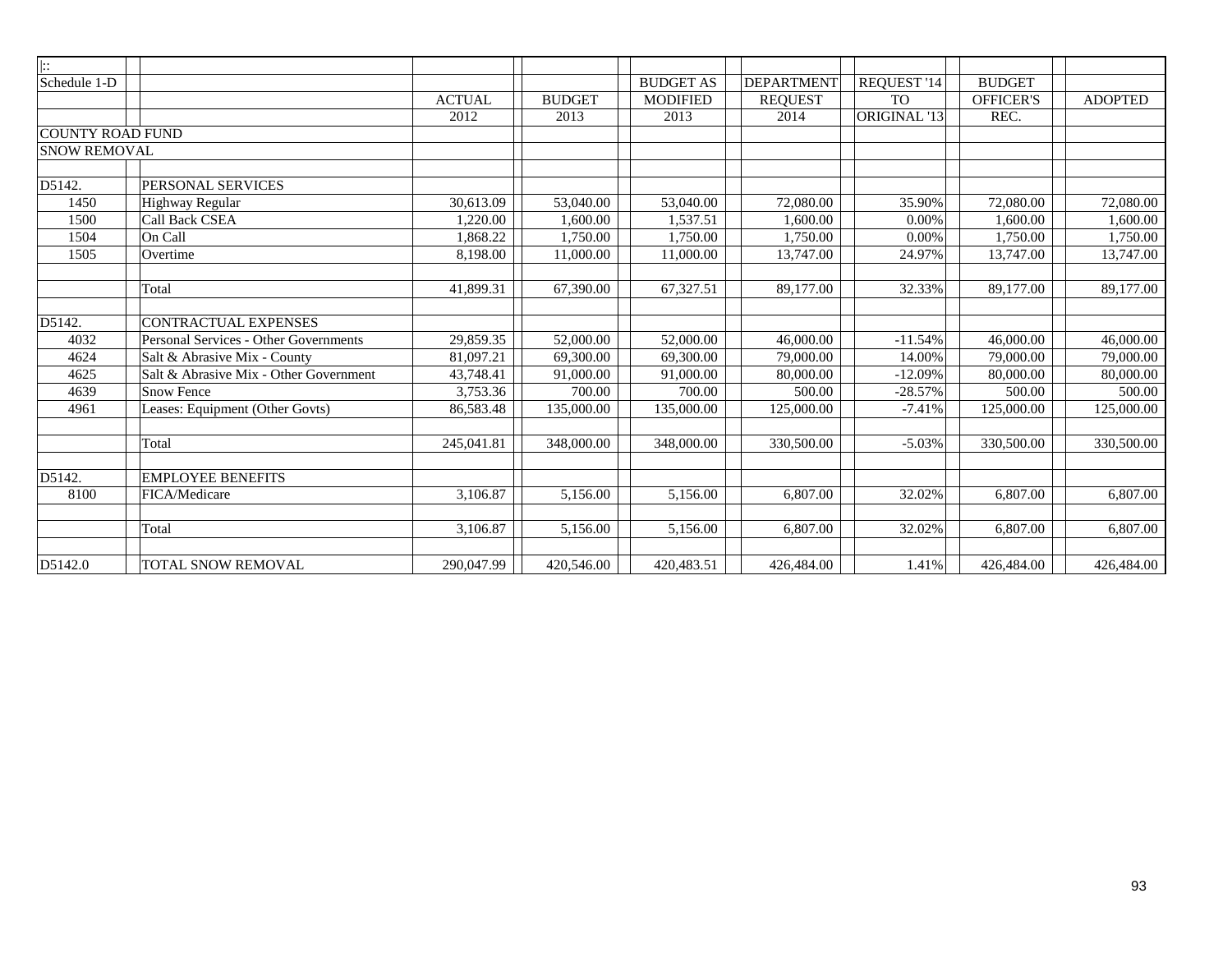| Schedule 1-D                      |                                          |               |               | <b>BUDGET AS</b> | <b>DEPARTMENT</b> | REQUEST '14  | <b>BUDGET</b>    |                |
|-----------------------------------|------------------------------------------|---------------|---------------|------------------|-------------------|--------------|------------------|----------------|
|                                   |                                          | <b>ACTUAL</b> | <b>BUDGET</b> | <b>MODIFIED</b>  | <b>REQUEST</b>    | <b>TO</b>    | <b>OFFICER'S</b> | <b>ADOPTED</b> |
|                                   |                                          | 2012          | 2013          | 2013             | 2014              | ORIGINAL '13 | REC.             |                |
| <b>COUNTY ROAD FUND</b>           |                                          |               |               |                  |                   |              |                  |                |
|                                   | UNDISTRIBUTED EMPLOYEE BENEFITS          |               |               |                  |                   |              |                  |                |
|                                   |                                          |               |               |                  |                   |              |                  |                |
| D9010.8400                        | <b>State Retirement</b>                  | 172,129.39    | 192,080.00    | 199,020.87       | 204,412.00        | 6.42%        | 204,412.00       | 204,412.00     |
| D9060.8303                        | Medical Insurance - CSEA                 | 244,444.53    | 243,680.00    | 238,893.20       | 237,474.00        | $-2.55%$     | 237,474.00       | 237,474.00     |
| D9060.8305                        | Medical Insurance - Non-Union            | 24, 243. 48   | 0.00          | 0.00             | 0.00              | 0.00%        | 0.00             | 0.00           |
| D9060.8307                        | Eyeglasses                               | 386.64        | 450.00        | 450.00           | 400.00            | $-11.11%$    | 400.00           | 400.00         |
| D9080.1507                        | <b>Sick Bank CSEA</b>                    | 0.00          | 0.00          | 3,304.56         | 0.00              | 0.00%        | 0.00             | 0.00           |
| D9080.8100                        | Sick Bank FICA/Medicare                  | 0.00          | 0.00          | 243.63           | 0.00              | 0.00%        | 0.00             | 0.00           |
| D9090.8000                        | Adj. to Employee Vacations/Comp Time     | 1,424.44      | 2,000.00      | 2,000.00         | 2,000.00          | 0.00%        | 2,000.00         | 2,000.00       |
|                                   |                                          |               |               |                  |                   |              |                  |                |
| D9199M                            | TOTAL EMPLOYEE BENEFITS                  | 442,628.48    | 438,210.00    | 443,912.26       | 444,286.00        | 1.39%        | 444,286.00       | 444,286.00     |
|                                   |                                          |               |               |                  |                   |              |                  |                |
| <b>TRANSFERS &amp; OTHER USES</b> |                                          |               |               |                  |                   |              |                  |                |
| D9902.9130                        | Unemployment Insurance                   | 2,800.00      | 1,400.00      | 1,400.00         | 1,400.00          | $0.00\%$     | 1,400.00         | 1,400.00       |
| D9902.9140                        | <b>Workers Compensation Fund</b>         | 22,548.00     | 20,413.00     | 20,413.00        | 27,475.00         | 34.60%       | 27,475.00        | 27,475.00      |
|                                   |                                          |               |               |                  |                   |              |                  |                |
| D9902.9                           | <b>TOTAL</b>                             | 25,348.00     | 21,813.00     | 21,813.00        | 28,875.00         | 32.38%       | 28,875.00        | 28,875.00      |
|                                   |                                          |               |               |                  |                   |              |                  |                |
| D9900.0                           | TOTAL COUNTY ROAD FUND                   | 3,966,116.02  | 4,270,203.00  | 4,542,544.99     | 5,437,283.00      | 27.33%       | 5,437,283.00     | 5,437,283.00   |
|                                   |                                          |               |               |                  |                   |              |                  |                |
| <b>REVENUE:</b>                   | D1711 Public Work Charges                | 5,450.00      | 2,850.00      | 2,850.00         | 3,000.00          | 5.26%        | 3,000.00         | 3,000.00       |
|                                   | D2401 Interest                           | 3,585.98      | 3,800.00      | 3,800.00         | 1,000.00          | $-73.68%$    | 1,000.00         | 1,000.00       |
|                                   | D <sub>2650</sub> Sale of Scrap          | 12,202.10     | 7,500.00      | 7,500.00         | 7,500.00          | $0.00\%$     | 7,500.00         | 7,500.00       |
|                                   | D2655 Minor Sales                        | 5,097.35      | 5,200.00      | 5,200.00         | 6,200.00          | 19.23%       | 6,200.00         | 6,200.00       |
|                                   | D2682 Workers' Comp Wage Recovery        | 2,213.24      | 0.00          | 0.00             | 0.00              | $0.00\%$     | 0.00             | 0.00           |
|                                   | D2701 Refunds - Prior Years Expense      | 1,061.21      | 1,000.00      | 1,000.00         | 1,000.00          | 0.00%        | 1,000.00         | 1,000.00       |
|                                   | D3501 CHIPS Capital                      | 971,491.80    | 971,280.00    | 1,168,584.06     | 1,168,796.00      | 20.34%       | 1,168,796.00     | 1,168,796.00   |
|                                   | D3589 Marchiselli                        | 6,679.00      | 3,750.00      | 3,750.00         | 0.00              | $-100.00\%$  | 110,400.00       | 110,400.00     |
|                                   | D3960 State Aid -Homeland Security -FEMA | 2,188.99      | 0.00          | 0.00             | 0.00              | 0.00%        | 0.00             | 0.00           |
|                                   | D4589 Federal Aid DOT                    | 83,625.87     | 20,000.00     | 20,000.00        | 737,000.00        | 3585.00%     | 737,000.00       | 737,000.00     |
|                                   | D4960 Federal Aid -Homeland Sec -FEMA    | 74,425.49     | 0.00          | 0.00             | 0.00              | 0.00%        | 0.00             | 0.00           |
|                                   |                                          |               |               |                  |                   |              |                  |                |
|                                   | <b>Total Road Fund Revenue</b>           | 1,168,021.03  | 1,015,380.00  | 1,212,684.06     | 1,924,496.00      | 89.53%       | 2,034,896.00     | 2,034,896.00   |
|                                   |                                          |               |               |                  |                   |              |                  |                |
|                                   | Net Road Fund                            | 2,798,094.99  | 3,254,823.00  | 3,329,860.93     | 3,512,787.00      | 7.93%        | 3,402,387.00     | 3,402,387.00   |
|                                   |                                          |               |               |                  |                   |              |                  |                |
|                                   | Percent Revenue                          | 29.45%        | 23.78%        | 26.70%           | 35.39%            | 48.85%       | 37.42%           | 37.42%         |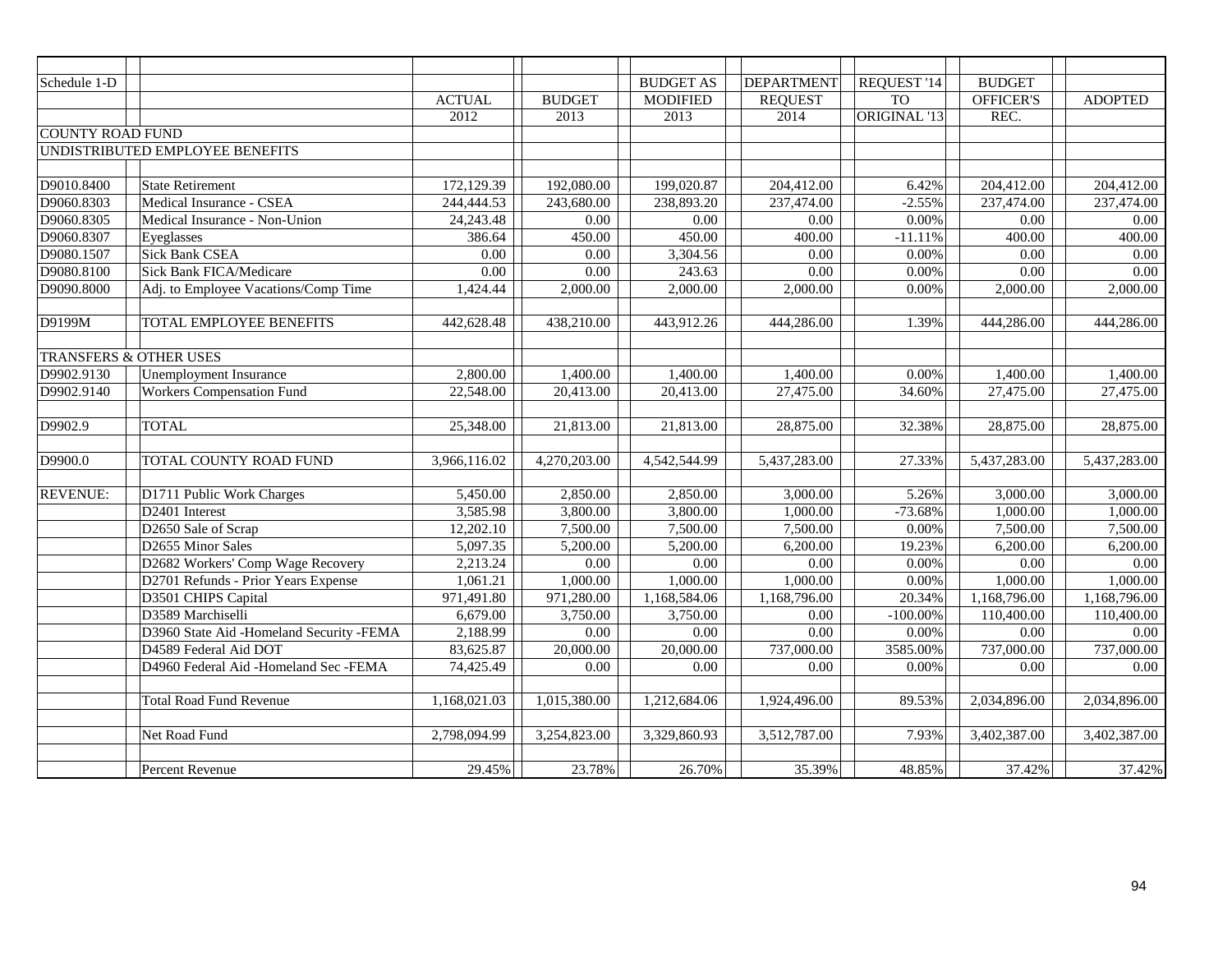| <b>SCHEDULE 1-DM</b>       |                                |               |                   | <b>BUDGET AS</b> | <b>DEPARTMENT</b> | REQUEST '14  | <b>BUDGET</b>    |                   |
|----------------------------|--------------------------------|---------------|-------------------|------------------|-------------------|--------------|------------------|-------------------|
|                            |                                | <b>ACTUAL</b> | <b>BUDGET</b>     | <b>MODIFIED</b>  | <b>REQUEST</b>    | <b>TO</b>    | <b>OFFICER'S</b> | <b>ADOPTED</b>    |
|                            |                                | 2012          | 2013              | 2013             | 2014              | ORIGINAL '13 | REC.             |                   |
| <b>ROAD MACHINERY FUND</b> |                                |               |                   |                  |                   |              |                  |                   |
| <b>ROAD MACHINERY</b>      |                                |               |                   |                  |                   |              |                  |                   |
|                            |                                |               |                   |                  |                   |              |                  |                   |
| DM5130.                    | PERSONAL SERVICES              |               |                   |                  |                   |              |                  |                   |
| 1450                       | Highway Regular                | 188,646.96    | 184,776.00        | 184,776.00       | 193,071.00        | 4.49%        | 193,071.00       | 193,071.00        |
| 1500                       | Call Back CSEA                 | 0.00          | 50.00             | 50.00            | 10.00             | $-80.00\%$   | 10.00            | 10.00             |
| 1505                       | Overtime                       | 4,544.18      | 4,300.00          | 4,300.00         | 4,634.00          | 7.77%        | 4,634.00         | 4,634.00          |
| 1509                       | Comp Time Buyout CSEA          | 3.53          | 300.00            | 300.00           | 300.00            | 0.00%        | 300.00           | 300.00            |
| 1510                       | <b>Clothing Allowance CSEA</b> | 1,000.00      | 1,000.00          | 1,000.00         | 1,000.00          | 0.00%        | 1,000.00         | 1,000.00          |
|                            |                                |               |                   |                  |                   |              |                  |                   |
|                            | Total                          | 194,194.67    | 190,426.00        | 190,426.00       | 199,015.00        | 4.51%        | 199,015.00       | 199,015.00        |
|                            |                                |               |                   |                  |                   |              |                  |                   |
| DM5130.                    | <b>EQUIPMENT</b>               |               |                   |                  |                   |              |                  |                   |
| 2309                       | Lift                           | 62,213.66     | $0.00\,$          | 0.00             | 0.00              | 0.00%        | 0.00             | 0.00              |
| 2314                       | Truck: 6-Wheeler               | 0.00          | 0.00              | 16,250.00        | 0.00              | 0.00%        | 0.00             | 0.00              |
| 2317                       | Vibratory Rollers (2)          | 157,280.00    | 0.00              | 0.00             | 0.00              | 0.00%        | 0.00             | 0.00              |
| 2319                       | <b>Tandem Dump</b>             | 0.00          | 220,000.00        | 198,650.00       | 0.00              | $-100.00\%$  | 0.00             | 0.00              |
| 2321                       | Stainless Sanders (2)          | 29,056.51     | 0.00              | 0.00             | 0.00              | 0.00%        | 0.00             | 0.00              |
| 2336                       | <b>Tractor With Mowers</b>     | 0.00          | 0.00              | 0.00             | 95,000.00         | 95000.00%    | 95,000.00        | 0.00              |
| 2339                       | <b>Medium Duty Truck</b>       | 0.00          | 0.00              | 0.00             | 26,000.00         | 26000.00%    | 0.00             | 0.00              |
| 2412                       | Radio Two-Way                  | 4,865.67      | $0.00\,$          | 0.00             | 0.00              | 0.00%        | 0.00             | $0.00\,$          |
| 2431                       | Time Clock                     | 0.00          | 0.00              | 1,100.00         | 0.00              | 0.00%        | 0.00             | $\overline{0.00}$ |
|                            |                                |               |                   |                  |                   |              |                  |                   |
|                            | Total                          | 253,415.84    | 220,000.00        | 216,000.00       | 121,000.00        | $-45.00\%$   | 95,000.00        | 0.00              |
|                            |                                |               |                   |                  |                   |              |                  |                   |
| DM5130.                    | CONTRACTUAL EXPENSES           |               |                   |                  |                   |              |                  |                   |
| 4020                       | <b>Engineering Services</b>    | 2,100.00      | 0.00              | 700.00           | 0.00              | 0.00%        | 0.00             | $0.00\,$          |
| 4156                       | Training                       | 0.00          | $\overline{0.00}$ | 0.00             | 2,000.00          | 2000.00%     | 2,000.00         | 2,000.00          |
| 4404                       | <b>Building Maintenance</b>    | 5,429.54      | 5,000.00          | 9,000.00         | 4,500.00          | $-10.00\%$   | 4,500.00         | 4,500.00          |
| 4411                       | Parts/Repairs/Maintenance      | 97,134.54     | 119,000.00        | 114,264.71       | 113,500.00        | $-4.62%$     | 113,500.00       | 113,500.00        |
| 4433                       | Pavement Striping Truck Maint. | 3,031.44      | 3,100.00          | 3,100.00         | 2,400.00          | $-22.58%$    | 2,400.00         | 2,400.00          |
| 4456                       | <b>Supplies: Cleaning</b>      | 4,382.85      | 5,200.00          | 5,200.00         | 4,400.00          | $-15.38%$    | 4,400.00         | 4,400.00          |
| 4467                       | Supplies: Mowing Machine       | 10,725.12     | 9,800.00          | 9,800.00         | 8,750.00          | $-10.71%$    | 8,750.00         | 8,750.00          |
| 4474                       | Supplies: Safety               | 1,974.91      | 2,900.00          | 3,026.05         | 2,300.00          | $-20.69%$    | 2,300.00         | 2,300.00          |
| 4477                       | Supplies: Welding              | 3,398.74      | 2,800.00          | 2,800.00         | 2,900.00          | 3.57%        | 2,900.00         | 2,900.00          |
|                            |                                |               |                   |                  |                   |              |                  |                   |
|                            |                                |               |                   |                  |                   |              |                  |                   |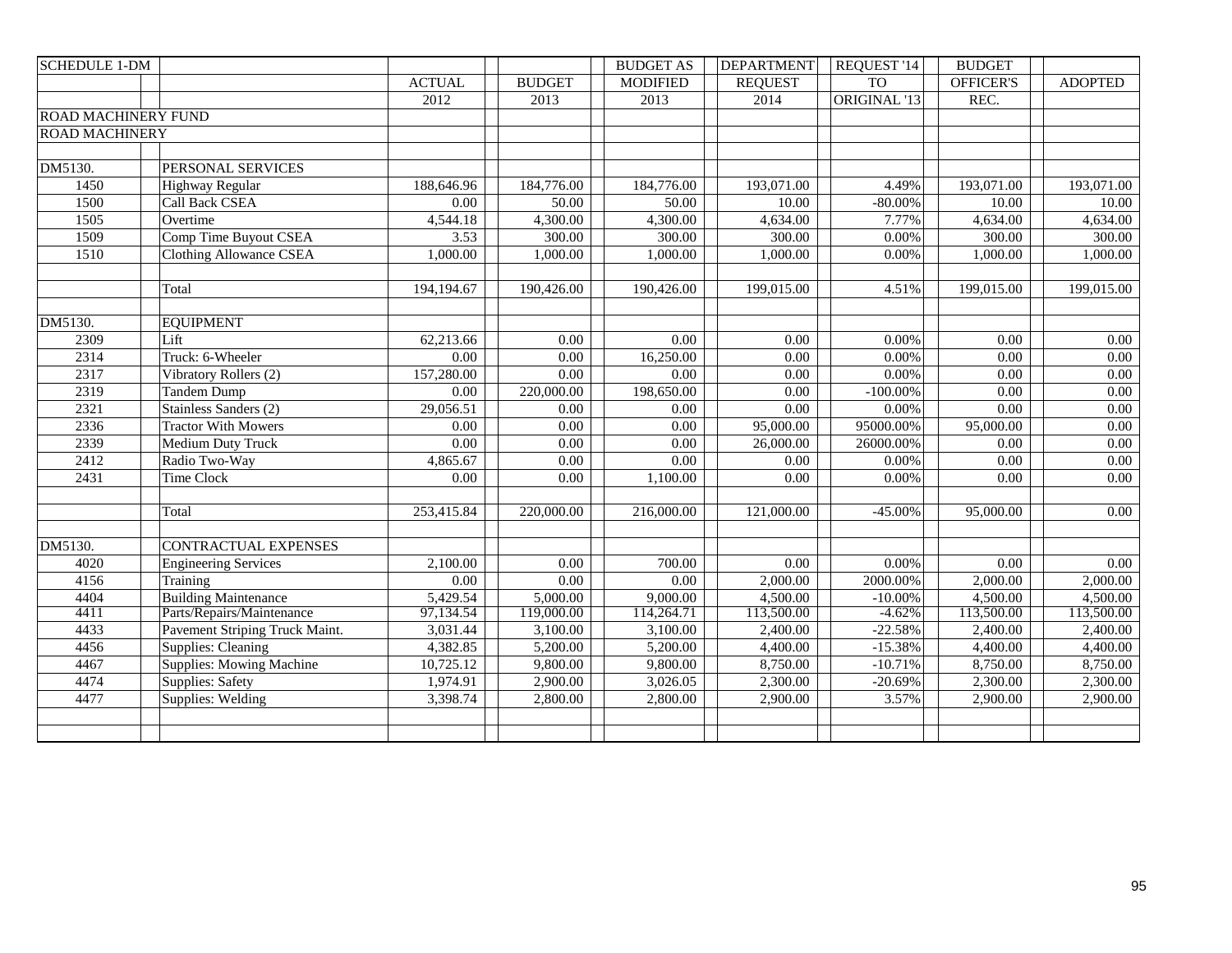| $\overline{\mathbb{R}}$    |                                     |               |               |                         |                   |              |                  |                |
|----------------------------|-------------------------------------|---------------|---------------|-------------------------|-------------------|--------------|------------------|----------------|
| <b>SCHEDULE 1-DM</b>       |                                     |               |               | <b>BUDGET AS</b>        | <b>DEPARTMENT</b> | REQUEST '14  | <b>BUDGET</b>    |                |
|                            |                                     | <b>ACTUAL</b> | <b>BUDGET</b> | <b>MODIFIED</b>         | <b>REOUEST</b>    | <b>TO</b>    | <b>OFFICER'S</b> | <b>ADOPTED</b> |
|                            |                                     | 2012          | 2013          | 2013                    | 2014              | ORIGINAL '13 | REC.             |                |
| <b>ROAD MACHINERY FUND</b> |                                     |               |               |                         |                   |              |                  |                |
| DM5130.                    | CONTRACTUAL EXPENSES CON'T          |               |               |                         |                   |              |                  |                |
| 4510                       | <b>LP</b> Heaters                   | 45.89         | 1,500.00      | 1,541.89                | 1,100.00          | $-26.67%$    | 1,100.00         | 1,100.00       |
| 4520                       | Tools                               | 300.44        | 2,800.00      | 2,800.00                | 1,000.00          | $-64.29%$    | 1,000.00         | 1,000.00       |
| 4521                       | <b>Trash Removal</b>                | 1,164.00      | 1,200.00      | 1,200.00                | 1,260.00          | 5.00%        | 1,260.00         | 1,260.00       |
| 4574                       | Computer Maintenance Agreement      | 3,957.80      | 5,675.00      | 5,675.00                | 3,960.00          | $-30.22%$    | 3,960.00         | 3,960.00       |
| 4609                       | <b>Fuel Distribution System</b>     | 700.00        | 400.00        | 1,237.03                | 350.00            | $-12.50%$    | 350.00           | 350.00         |
| 4618                       | Heating Fuel                        | 22,753.72     | 31,500.00     | 31,500.00               | 31,500.00         | 0.00%        | 31,500.00        | 31,500.00      |
| 4621                       | <b>Overhead Doors</b>               | 4,325.00      | 1,200.00      | 1,200.00                | 1,000.00          | $-16.67%$    | 1,000.00         | 1,000.00       |
| 4628                       | Steel                               | 3,200.54      | 650.00        | 650.00                  | 1,200.00          | 84.62%       | 1,200.00         | 1,200.00       |
| 4640                       | Wash Water Disposal                 | 300.00        | 350.00        | 350.00                  | 300.00            | $-14.29%$    | 300.00           | 300.00         |
| 4652                       | <b>Diesel Fuel</b>                  | 182,989.82    | 190,000.00    | 186,220.49              | 188,000.00        | $-1.05%$     | 188,000.00       | 188,000.00     |
| 4653                       | Gasoline                            | 59,215.16     | 80,250.00     | 80,250.00               | 75,000.00         | $-6.54%$     | 75,000.00        | 75,000.00      |
| 4656                       | Oil/Grease                          | 13,650.65     | 11,000.00     | 12,136.91               | 14,000.00         | 27.27%       | 14,000.00        | 14,000.00      |
| 4657                       | Tires/Tubes                         | 19,755.54     | 18,500.00     | 21,365.60               | 20,000.00         | 8.11%        | 20,000.00        | 20,000.00      |
| 4662                       | <b>Outside Fleet Repairs</b>        | 17,183.69     | 13,500.00     | 13,500.00               | 16,850.00         | 24.81%       | 16,850.00        | 16,850.00      |
| 4676                       | <b>Utilities: Cellular Services</b> | 1,658.68      | 1,950.00      | 1,950.00                | 1,650.00          | $-15.38%$    | 1,650.00         | 1,650.00       |
| 4677                       | <b>Utilities: Electric</b>          | 8,978.54      | 11,000.00     | 11,000.00               | 10,000.00         | $-9.09%$     | 10,000.00        | 10,000.00      |
| 4682                       | Utilities: Telephone/Fax            | 1,160.74      | 1,450.00      | 1,450.00                | 1,175.00          | $-18.97%$    | 1,175.00         | 1,175.00       |
| 4684                       | Utilities: Water/Sewer              | 736.56        | 950.00        | 950.00                  | 1,000.00          | 5.26%        | 1,000.00         | 1,000.00       |
| 4734                       | Radio Parts/Maintenance             | 9,943.73      | 3,550.00      | 3,550.00                | 275.00            | $-92.25%$    | 275.00           | 275.00         |
| 4911                       | Insurance                           | 37,587.14     | 41,329.00     | 41,329.00               | 43,800.00         | 5.98%        | 43,800.00        | 43,800.00      |
| 4962                       | Leases: Equipment (Outside)         | 2,155.00      | 0.00          | 0.00                    | 0.00              | 0.00%        | 0.00             | 0.00           |
|                            |                                     |               |               |                         |                   |              |                  |                |
|                            | Total                               | 519,939.78    | 566,554.00    | $\overline{567,746.68}$ | 554,170.00        | $-2.19%$     | 554,170.00       | 554,170.00     |
|                            |                                     |               |               |                         |                   |              |                  |                |
| DM5130.                    | <b>EMPLOYEE BENEFITS</b>            |               |               |                         |                   |              |                  |                |
| 8100                       | FICA/Medicare                       | 14,443.76     | 14,519.00     | 14,519.00               | 15,225.00         | 4.86%        | 15,225.00        | 15,225.00      |
| 8303                       | <b>Medical Insurance CSEA</b>       | 0.00          | 55,268.00     | 55,268.00               | 40,525.00         | $-26.68%$    | 40,525.00        | 40,525.00      |
|                            |                                     |               |               |                         |                   |              |                  |                |
|                            | Total                               | 14,443.76     | 69,787.00     | 69,787.00               | 55,750.00         | $-20.11%$    | 55,750.00        | 55,750.00      |
|                            |                                     |               |               |                         |                   |              |                  |                |
|                            |                                     |               |               |                         |                   |              |                  |                |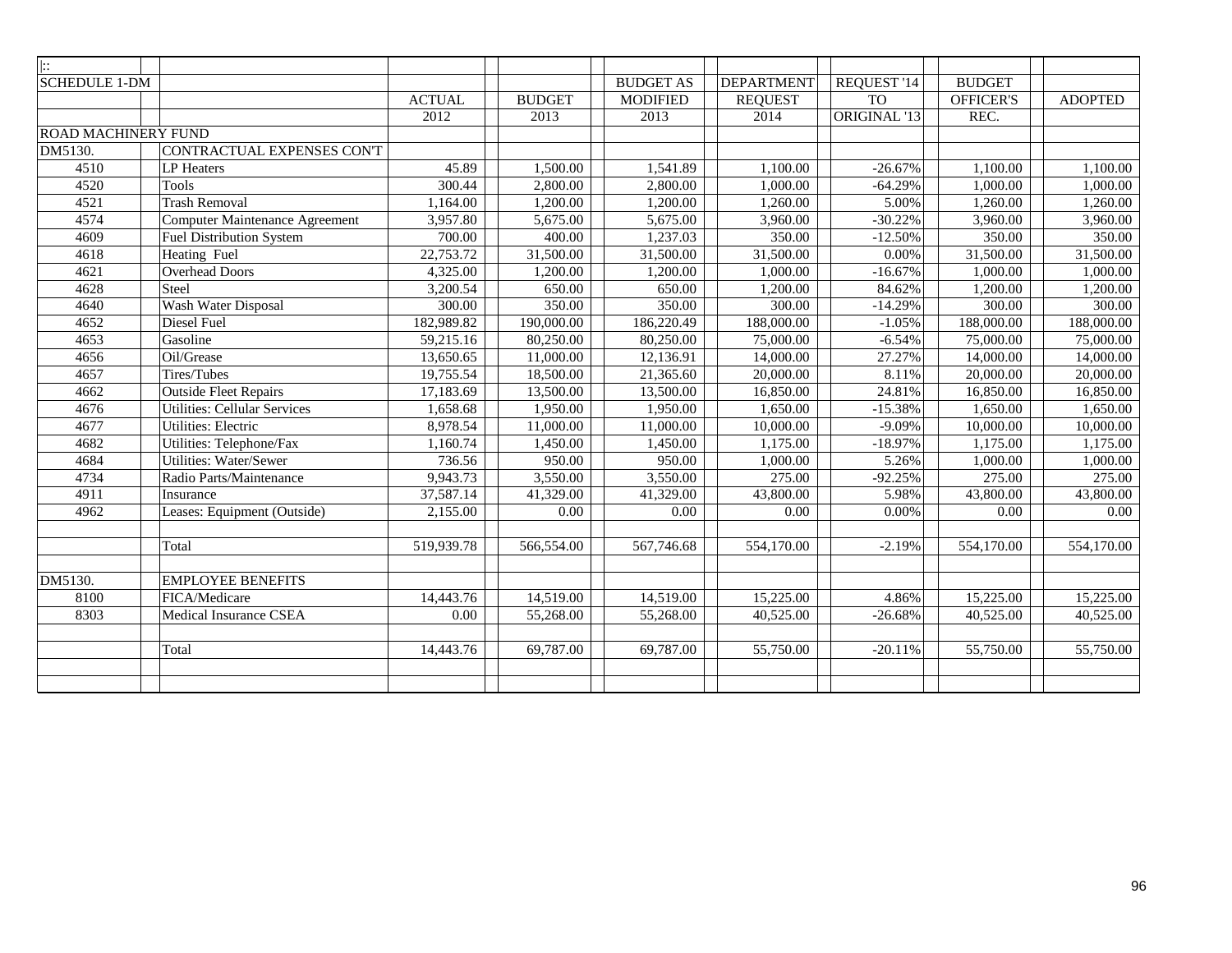| $\mathbf{L}$ :              |                                     |               |               |                  |                   |              |               |                |
|-----------------------------|-------------------------------------|---------------|---------------|------------------|-------------------|--------------|---------------|----------------|
| <b>SCHEDULE 1-DM</b>        |                                     |               |               | <b>BUDGET AS</b> | <b>DEPARTMENT</b> | REQUEST '14  | <b>BUDGET</b> |                |
|                             |                                     | <b>ACTUAL</b> | <b>BUDGET</b> | <b>MODIFIED</b>  | <b>REQUEST</b>    | <b>TO</b>    | OFFICER'S     | <b>ADOPTED</b> |
|                             |                                     | 2012          | 2013          | 2013             | 2014              | ORIGINAL '13 | REC.          |                |
| <b>ROAD MACHINERY FUND</b>  |                                     |               |               |                  |                   |              |               |                |
|                             | UNDISTRIBUTED EMPLOYEE BENEFITS     |               |               |                  |                   |              |               |                |
|                             |                                     |               |               |                  |                   |              |               |                |
| DM9010.8400                 | <b>State Retirement</b>             | 31,255.55     | 32,575.00     | 36,354.51        | 37,176.00         | 14.12%       | 37,176.00     | 37,176.00      |
| DM9060.8303                 | Medical Insurance - CSEA            | 36,497.44     | 0.00          | 0.00             | 0.00              | 0.00%        | 0.00          | 0.00           |
| DM9060.8307                 | Eyeglasses                          | 167.20        | 400.00        | 400.00           | 336.00            | $-16.00\%$   | 336.00        | 336.00         |
| DM9090.8000                 | Adj. Due To Employ. Vac./Comp Time  | (805.10)      | 500.00        | 500.00           | 500.00            | 0.00%        | 500.00        | 500.00         |
| DM9199M                     | TOTAL EMPLOYEE BENEFITS             | 67,115.09     | 33,475.00     | 37,254.51        | 38,012.00         | 13.55%       | 38,012.00     | 38,012.00      |
| <b>TRANSFERS</b>            |                                     |               |               |                  |                   |              |               |                |
| DM9902.9130                 | <b>Unemployment Insurance</b>       | 1,200.00      | 600.00        | 600.00           | 600.00            | 0.00%        | 600.00        | 600.00         |
| DM9902.9140                 | <b>Workers Compensation Fund</b>    | 4,252.00      | 4,500.00      | 4,500.00         | 5,221.00          | 16.02%       | 5,221.00      | 5,221.00       |
|                             |                                     |               |               |                  |                   |              |               |                |
| DM9730.0                    | <b>TOTAL TRANSFERS</b>              | 5,452.00      | 5,100.00      | 5,100.00         | 5,821.00          | 14.14%       | 5,821.00      | 5,821.00       |
|                             |                                     |               |               |                  |                   |              |               |                |
| <b>TOTAL ROAD MACHINERY</b> |                                     | 1,054,561.14  | 1,085,342.00  | 1,086,314.19     | 973,768.00        | $-10.28%$    | 947,768.00    | 852,768.00     |
| <b>REVENUE:</b>             | DM2401 Interest                     | 1,284.81      | 1,500.00      | 1,500.00         | 100.00            | -93.33%      | 100.00        | 100.00         |
|                             | DM2655.0 Fuel Sales                 | 47,451.43     | 50,000.00     | 50,000.00        | 36,500.00         | $-27.00%$    | 36,500.00     | 36,500.00      |
|                             | DM2655.R Fuel System                | 6,717.45      | 0.00          | 0.00             | 0.00              | 0.00%        | 0.00          | 0.00           |
|                             | DM2656 Minor Sales                  | 1,863.95      | 1,500.00      | 1,500.00         | 1,700.00          | 13.33%       | 1,700.00      | 1,700.00       |
|                             | DM2665 Sale of Equipment            | 48,100.00     | 12,500.00     | 12,500.00        | 0.00              | $-100.00\%$  | 0.00          | 0.00           |
|                             | DM2701 Refund Prior Year Expenses   | 175.66        | 0.00          | 0.00             | 0.00              | 0.00%        | 0.00          | 0.00           |
|                             | DM5031 Interfund Transfers          | 35,642.88     | 0.00          | 0.00             | 0.00              | 0.00%        | 0.00          | 0.00           |
|                             |                                     |               |               |                  |                   |              |               |                |
|                             | <b>Total Road Machinery Revenue</b> | 141,236.18    | 65,500.00     | 65,500.00        | 38,300.00         | $-41.53%$    | 38,300.00     | 38,300.00      |
|                             | Net Road Machinery                  | 913,324.96    | 1,019,842.00  | 1,020,814.19     | 935,468.00        | $-8.27%$     | 909,468.00    | 814,468.00     |
|                             | Percent Revenue                     | 13.39%        | 6.03%         | 6.03%            | 3.93%             | $-34.83%$    | 4.04%         | 4.49%          |
|                             |                                     |               |               |                  |                   |              |               |                |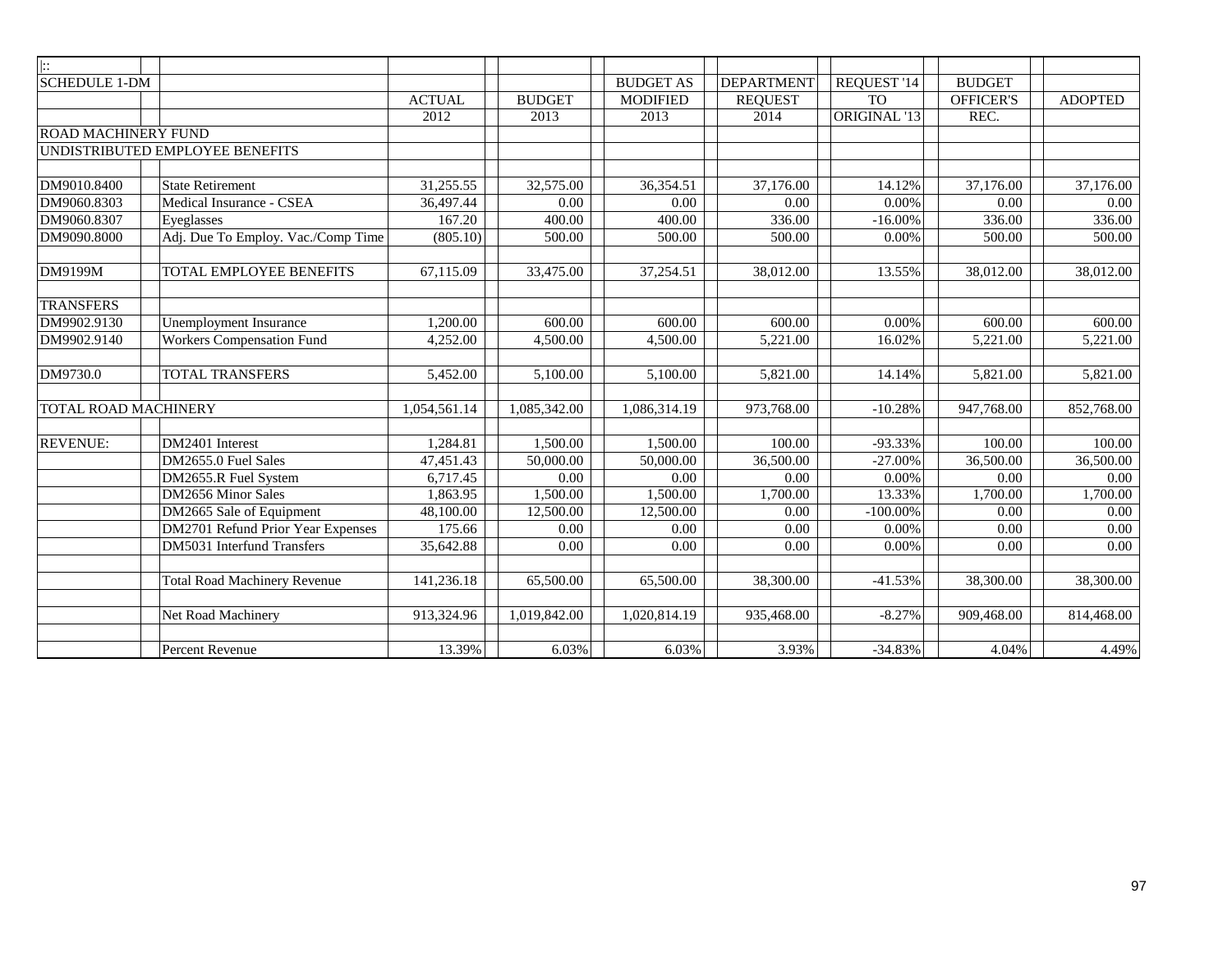| <b>HIGHWAY EMPLOYEES</b> |                                                        |               |                  |                   |                     |               |                |
|--------------------------|--------------------------------------------------------|---------------|------------------|-------------------|---------------------|---------------|----------------|
|                          | (Detail of Personal Services in Road & Road Machinery) |               | <b>BUDGET AS</b> | <b>DEPARTMENT</b> | REQUEST '14         | <b>BUDGET</b> |                |
|                          |                                                        | <b>BUDGET</b> | <b>MODIFIED</b>  | <b>REQUEST</b>    | <b>TO</b>           | OFFICER'S     | <b>ADOPTED</b> |
|                          |                                                        | 2013          | 2013             | 2014              | <b>ORIGINAL '13</b> | REC.          |                |
|                          |                                                        |               |                  |                   |                     |               |                |
| D5010.1074               | County Highway Superintendent                          | 74,787.00     | 74,787.00        | 76,283.00         | 2.00%               | 76,283.00     | 76,283.00      |
| D5010.1119               | Deputy Superintendent                                  | 58,000.00     | 58,000.00        | 59,160.00         | 2.00%               | 59,160.00     | 59,160.00      |
| D5010.1270               | Senior Accout Clerk Typist                             | 41,062.00     | 41,062.00        | 41,886.00         | 2.01%               | 41,886.00     | 41,886.00      |
| D5010.1100               | <b>Administrative Assistant</b>                        | 36,269.00     | 36,269.00        | 36,995.00         | 2.00%               | 36,995.00     | 36,995.00      |
|                          | Highway Maintenance Supervisor                         | 48,453.00     | 48,453.00        | 49,423.00         | 2.00%               | 49,423.00     | 49,423.00      |
|                          | <b>Working Supervisor</b>                              | 48,261.00     | 48,261.00        | 49,215.00         | 1.98%               | 49,215.00     | 49,215.00      |
|                          | <b>Working Supervisor</b>                              | 48,261.00     | 48,261.00        | 49,215.00         | 1.98%               | 49,215.00     | 49,215.00      |
|                          | <b>Working Supervisor</b>                              | 46,323.00     | 46,323.00        | 47,723.00         | 3.02%               | 47,723.00     | 47,723.00      |
|                          | <b>Working Supervisor</b>                              | 49,134.00     | 49,134.00        | 50,112.00         | 1.99%               | 50,112.00     | 50,112.00      |
|                          | Automotive Mechanic Supervisor                         | 51,036.00     | 51,036.00        | 52,326.00         | 2.53%               | 52,326.00     | 52,326.00      |
|                          | Senior Automotive Mechanic                             | 47,345.00     | 47,345.00        | 48,275.00         | 1.96%               | 48,275.00     | 48,275.00      |
|                          | <b>Automotive Mechanic</b>                             | 43,405.00     | 43,405.00        | 44,287.00         | 2.03%               | 44,287.00     | 44,287.00      |
|                          | <b>Automotive Mechanic</b>                             | 42,719.00     | 42,719.00        | 44,287.00         | 3.67%               | 44,287.00     | 44,287.00      |
|                          | <b>Sign Maintenance Worker</b>                         | 43,405.00     | 43,405.00        | 44,287.00         | 2.03%               | 44,287.00     | 44,287.00      |
|                          | Sign Maintenance Worker                                | 43,405.00     | 43,405.00        | 44,287.00         | 2.03%               | 44,287.00     | 44,287.00      |
|                          | <b>MEOL</b>                                            | 38,528.00     | 38,528.00        | 39,297.00         | 2.00%               | 39,297.00     | 39,297.00      |
|                          | <b>MEOL</b>                                            | 38,528.00     | 38,528.00        | 39,297.00         | 2.00%               | 39,297.00     | 39,297.00      |
|                          | <b>MEOL</b>                                            | 38,425.00     | 38,425.00        | 39,297.00         | 2.27%               | 39,297.00     | 39,297.00      |
|                          | <b>MEOL</b>                                            | 39,508.00     | 39,508.00        | 40,299.00         | 2.00%               | 40,299.00     | 40,299.00      |
|                          | <b>MEOL</b>                                            | 39,508.00     | 39,508.00        | 40,299.00         | 2.00%               | 40,299.00     | 40,299.00      |
|                          | <b>MEOL</b>                                            | 39,508.00     | 39,508.00        | 40,299.00         | 2.00%               | 40,299.00     | 40,299.00      |
|                          | <b>HEO</b>                                             | 40,509.00     | 40,509.00        | 42,345.00         | 4.53%               | 42,345.00     | 42,345.00      |
|                          | <b>HEO</b>                                             | 43,405.00     | 43,405.00        | 44,287.00         | 2.03%               | 44,287.00     | 44,287.00      |
|                          | <b>HEO</b>                                             | 45,215.00     | 45,215.00        | 46,104.00         | 1.97%               | 46,104.00     | 46,104.00      |
|                          | <b>HEO</b>                                             | 44,257.00     | 44,257.00        | 45,408.00         | 2.60%               | 45,408.00     | 45,408.00      |
|                          | <b>HEO</b>                                             | 42,404.00     | 42,404.00        | 44,201.00         | 4.24%               | 44,201.00     | 44,201.00      |
|                          | <b>HEO</b>                                             | 44,257.00     | 44,257.00        | 45,143.00         | 2.00%               | 45,143.00     | 45,143.00      |
|                          |                                                        |               |                  |                   |                     |               |                |
|                          | Total                                                  | 1,215,917.00  | 1,215,917.00     | 1,244,037.00      | 2.31%               | 1,244,037.00  | 1,244,037.00   |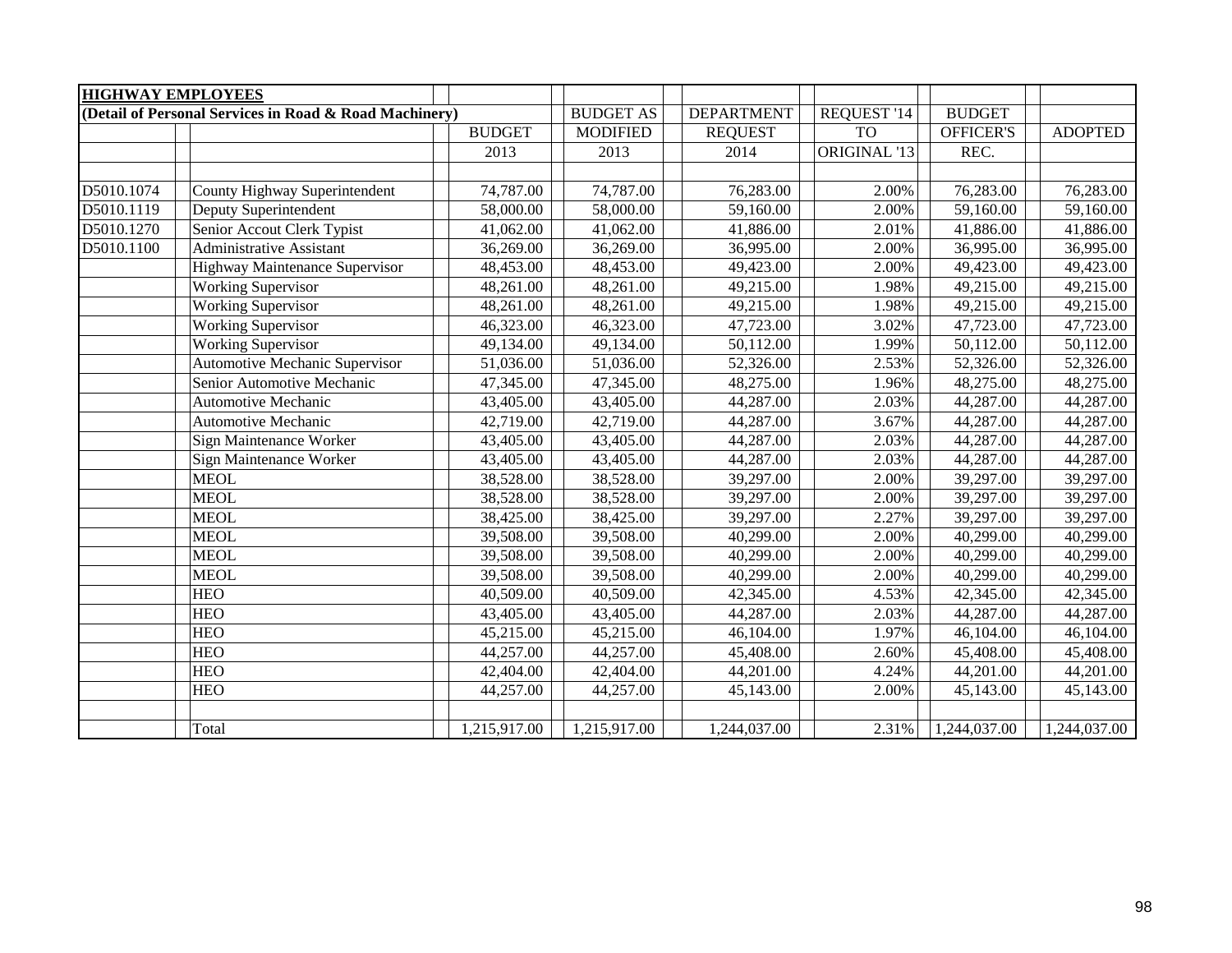| <b>SCHEDULE 2-A</b>   |                                            |               |               | <b>BUDGET AS</b> | <b>DEPARTMENT</b> | REQUEST '14     | <b>BUDGET</b> |                |
|-----------------------|--------------------------------------------|---------------|---------------|------------------|-------------------|-----------------|---------------|----------------|
|                       |                                            | <b>ACTUAL</b> | <b>BUDGET</b> | <b>MODIFIED</b>  | <b>REQUEST</b>    | TO <sub>1</sub> | OFFICER'S     | <b>ADOPTED</b> |
|                       | GENERAL FUND ESTIMATED REVENUE             | 2012          | 2013          | 2013             | 2014              | ORIGINAL '13    | REC.          |                |
| <b>ADMINISTRATIVE</b> |                                            |               |               |                  |                   |                 |               |                |
| <b>LOCAL SOURCES</b>  |                                            |               |               |                  |                   |                 |               |                |
|                       |                                            |               |               |                  |                   |                 |               |                |
|                       | REAL PROPERTY TAX ITEMS                    |               |               |                  |                   |                 |               |                |
| A1051                 | Gain Sale of Acquired Properties           | 136,415.84    | 100,000.00    | 100,000.00       | 82,000.00         | $-18.00\%$      | 82,000.00     | 100,000.00     |
| A1081                 | Payment In Lieu of Taxes                   | 286,159.23    | 209,804.00    | 209,804.00       | 119,828.00        | $-42.89%$       | 119,828.00    | 119,828.00     |
| A1090                 | Interest & Penalties - Real Property Taxes | 364,980.59    | 383,000.00    | 383,000.00       | 400,000.00        | 4.44%           | 400,000.00    | 400,000.00     |
|                       |                                            |               |               |                  |                   |                 |               |                |
| A1099M                | <b>TOTAL</b>                               | 787,555.66    | 692,804.00    | 692,804.00       | 601,828.00        | $-13.13%$       | 601,828.00    | 619,828.00     |
|                       |                                            |               |               |                  |                   |                 |               |                |
|                       | <b>NON-PROPERTY TAXES</b>                  |               |               |                  |                   |                 |               |                |
| A1110                 | Sales & Use Tax                            | 10,199,599.57 | 10,100,000.00 | 10,100,000.00    | 10,100,000.00     | 0.00%           | 10,100,000.00 | 10,300,000.00  |
| A1113                 | Occupancy Tax                              | 413,494.63    | 350,000.00    | 350,000.00       | 400,000.00        | 14.29%          | 400,000.00    | 400,000.00     |
| A <sub>1136</sub>     | Automobile Use Tax                         | 143,653.19    | 145,000.00    | 145,000.00       | 145,000.00        | 0.00%           | 145,000.00    | 145,000.00     |
| A1140                 | E911                                       | 45,919.09     | 44,000.00     | 44,000.00        | 40,000.00         | $-9.09%$        | 40,000.00     | 40,000.00      |
| A1141                 | W911 Dispatch                              | 43,278.14     | 44,000.00     | 44,000.00        | 46,000.00         | 4.55%           | 46,000.00     | 46,000.00      |
| A1199M                | <b>TOTAL</b>                               | 10,845,944.62 | 10,683,000.00 | 10,683,000.00    | 10,731,000.00     | 0.45%           | 10,731,000.00 | 10,931,000.00  |
|                       |                                            |               |               |                  |                   |                 |               |                |
|                       | DEPARTMENTAL CHARGES                       |               |               |                  |                   |                 |               |                |
| A1233                 | <b>Treasurer's Fees</b>                    | 13,902.06     | 12,500.00     | 12,500.00        | 12,000.00         | $-4.00\%$       | 12,000.00     | 24,405.00      |
| A1235                 | <b>Charges For Tax Redemption</b>          | 19,528.00     | 24,000.00     | 24,000.00        | 20,000.00         | $-16.67%$       | 20,000.00     | 22,000.00      |
| A1250                 | <b>Real Property Office Fees</b>           | 18,422.95     | 16,000.00     | 16,000.00        | 35,650.00         | 122.81%         | 35,650.00     | 35,650.00      |
| A1255                 | County Clerk's Fees                        | 572,921.42    | 550,000.00    | 550,000.00       | 550,000.00        | $0.00\%$        | 550,000.00    | 550,000.00     |
| A1260                 | Personnel Department Fees                  | 2,490.00      | 7,500.00      | 7,500.00         | 5,000.00          | $-33.33%$       | 5,000.00      | 5,000.00       |
| A1271                 | Copier Charges                             | 23,164.65     | 31,635.00     | 31,635.00        | 21,000.00         | $-33.62%$       | 21,000.00     | 21,000.00      |
| A1272                 | <b>Central Mailing</b>                     | 38,051.38     | 38,100.00     | 38,100.00        | 41,000.00         | 7.61%           | 41,000.00     | 41,000.00      |
| A1274                 | <b>Shipment Fees</b>                       | 1,450.90      | 2,360.00      | 2,360.00         | 2,010.00          | $-14.83%$       | 2,010.00      | 2,010.00       |
| A1275                 | Telephone Charges                          | 68,004.39     | 74,113.00     | 74,113.00        | 53,044.00         | $-28.43%$       | 53,044.00     | 65,763.00      |
| A1276                 | Gasoline                                   | 135, 103.53   | 158,992.00    | 158,992.00       | 14,842.00         | $-90.66%$       | 14,842.00     | 14,842.00      |
| A1277                 | E-Z Pass                                   | 264.96        | 1,000.00      | 1,000.00         | 600.00            | $-40.00\%$      | 600.00        | 600.00         |
| A1289                 | <b>Board of Election Fees</b>              | 3,434.93      | 9,482.00      | 9,482.00         | 6,063.00          | $-36.06%$       | 6,063.00      | 6,063.00       |
| A1290                 | <b>District Attorney: STOP DWI</b>         | 12,500.00     | 12,500.00     | 12,500.00        | 12,500.00         | 0.00%           | 12,500.00     | 12,500.00      |
|                       |                                            |               |               |                  |                   |                 |               |                |
| <b>PUBLIC SAFETY</b>  |                                            |               |               |                  |                   |                 |               |                |
| A1510                 | <b>Sheriff Fees</b>                        | 65,664.27     | 75,100.00     | 75,100.00        | 70,000.00         | $-6.79%$        | 70,000.00     | 70,000.00      |
| A1513                 | Jail Fees                                  | 357.20        | 0.00          | 0.00             | 400.00            | 400.00%         | 400.00        | 400.00         |
| A1515                 | Alternatives to Incarceration Fees         | 1,965.95      | 1,000.00      | 1,000.00         | 1,000.00          | 0.00%           | 1,000.00      | 1,000.00       |
| A1527                 | Probation Fees: STOP DWI                   | 11,000.00     | 11,000.00     | 11,000.00        | 11,000.00         | 0.00%           | 11,000.00     | 11,000.00      |
|                       | Probation Fees: Other                      | 39,748.38     | 39,925.00     | 39,925.00        | 42,675.00         | 6.89%           | 42,675.00     | 42,675.00      |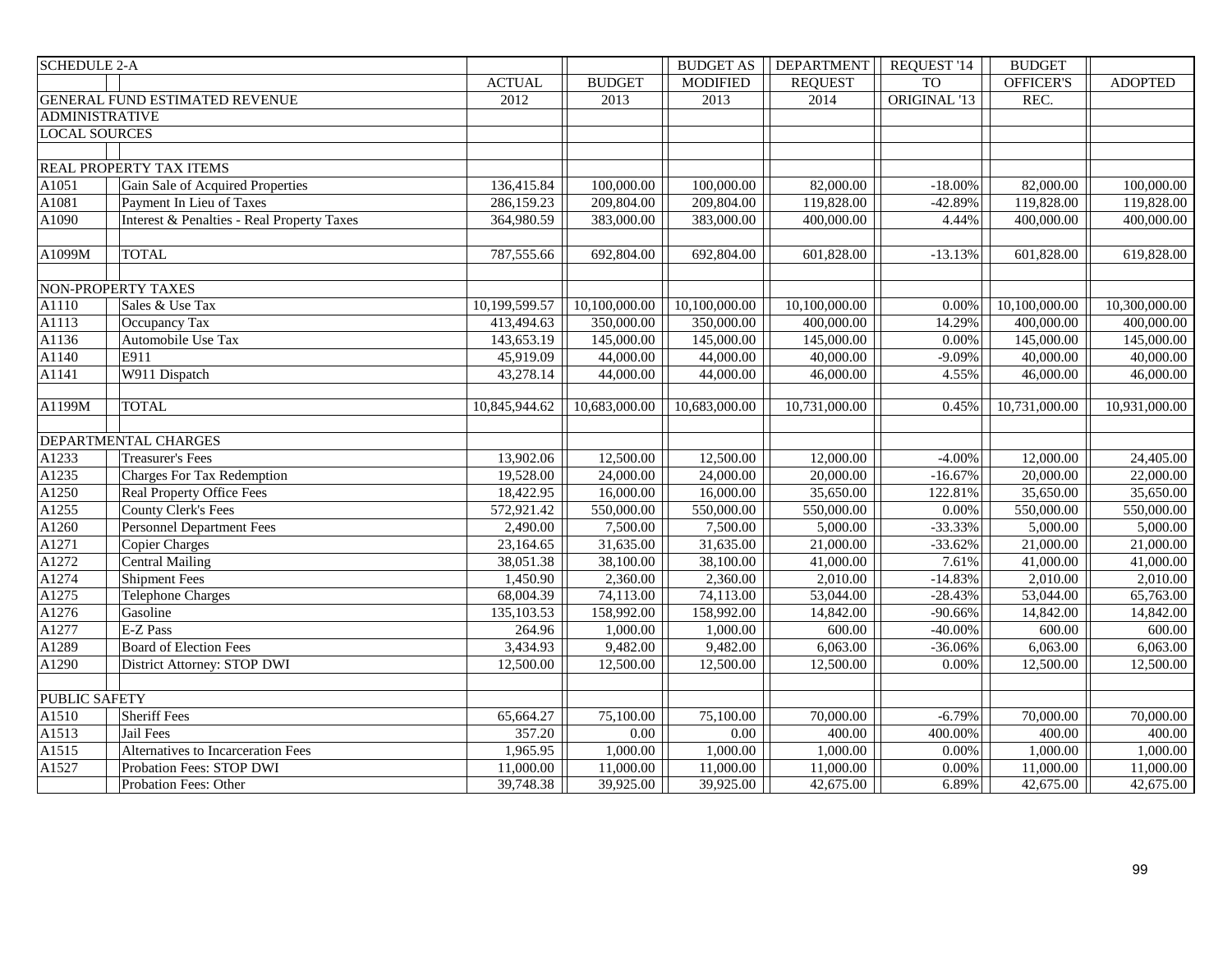| $\overline{\mathbb{R}}$ |                                         |               |               |                  |                   |              |               |                |
|-------------------------|-----------------------------------------|---------------|---------------|------------------|-------------------|--------------|---------------|----------------|
| <b>SCHEDULE 2-A</b>     |                                         |               |               | <b>BUDGET AS</b> | <b>DEPARTMENT</b> | REQUEST '14  | <b>BUDGET</b> |                |
|                         |                                         | <b>ACTUAL</b> | <b>BUDGET</b> | <b>MODIFIED</b>  | <b>REQUEST</b>    | <b>TO</b>    | OFFICER'S     | <b>ADOPTED</b> |
|                         | <b>GENERAL FUND ESTIMATED REVENUE</b>   | 2012          | 2013          | 2013             | 2014              | ORIGINAL '13 | REC.          |                |
|                         | PUBLIC SAFETY CON'T                     |               |               |                  |                   |              |               |                |
| A1528                   | Fraud Investigator Contract             | 33,229.00     | 48,012.00     | 48,012.00        | 40,487.00         | $-15.67%$    | 40,487.00     | 40,487.00      |
| A1550                   | <b>Animal Control Fees</b>              | 2,543.58      | 2,400.00      | 2,400.00         | 2,400.00          | $0.00\%$     | 2,400.00      | 2,400.00       |
| A1580                   | Court Surcharges                        | 3,998.94      | 3,000.00      | 3,000.00         | 3,000.00          | $0.00\%$     | 3,000.00      | 3,000.00       |
| A1589                   | Other Public Safety Income              | 68.13         | 0.00          | 0.00             | 0.00              | $0.00\%$     | 0.00          | 0.00           |
|                         |                                         |               |               |                  |                   |              |               |                |
| <b>HEALTH</b>           |                                         |               |               |                  |                   |              |               |                |
| A1610                   | Medicaid                                | 0.00          | 0.00          | 0.00             | 68,000.00         | 68000.00%    | 68,000.00     | 68,000.00      |
| A1610                   | Public Health Fees                      | 1,182,227.39  | 186,870.00    | 186,870.00       | 62,920.00         | $-66.33%$    | 62,920.00     | 62,920.00      |
| A1611                   | <b>PHCP</b>                             | 1,030.92      | 0.00          | 0.00             | $0.00\,$          | $0.00\%$     | 0.00          | $0.00\,$       |
| A1619                   | <b>Early Intervention Fees</b>          | 98,920.70     | 91,150.00     | 91,150.00        | 5,321.00          | $-94.16%$    | 5,321.00      | 5,321.00       |
| A1689                   | Donations Public Health                 | 1,570.65      | 0.00          | 669.06           | 1,000.00          | 1000.00%     | 1,000.00      | 1,000.00       |
| A1690                   | Mental Health Grants                    | 5,600.00      | 0.00          | 5,600.00         | 0.00              | 0.00%        | 0.00          | 0.00           |
|                         |                                         |               |               |                  |                   |              |               |                |
| <b>PUBLIC WORKS</b>     |                                         |               |               |                  |                   |              |               |                |
| A1710                   | Public Works                            | 2,501.69      | 2,500.00      | 2,500.00         | 2,500.00          | 0.00%        | 2,500.00      | 2,500.00       |
|                         |                                         |               |               |                  |                   |              |               |                |
| <b>SOCIAL SERVICES</b>  |                                         |               |               |                  |                   |              |               |                |
| A1801                   | <b>Repayment of Medical Assistance</b>  | 135,891.76    | 69,000.00     | 69,000.00        | 47,177.00         | $-31.63%$    | 47,177.00     | 47,177.00      |
| A1809                   | Repayment of Family Assistance          | 108,925.44    | 89,500.00     | 89,500.00        | 65,400.00         | $-26.93%$    | 65,400.00     | 65,400.00      |
| A1810                   | Repayment Administration                | 11,528.05     | 5,600.00      | 5,600.00         | 7,000.00          | 25.00%       | 7,000.00      | 7,000.00       |
| A1811                   | <b>DSS</b> Incentives                   | 20,010.27     | 17,700.00     | 17,700.00        | 22,000.00         | 24.29%       | 22,000.00     | 22,000.00      |
| A1819                   | Repayment of Child Care (Foster)        | 23,204.22     | 15,000.00     | 15,000.00        | 91,500.00         | 510.00%      | 91,500.00     | 91,500.00      |
| A1829                   | <b>Repayment State Training Schools</b> | 60.00         | $0.00\,$      | 0.00             | 0.00              | $0.00\%$     | 0.00          | $0.00\,$       |
| A1840                   | Repayment of Safety Net Assistance      | 40,833.76     | 17,900.00     | 17,900.00        | 39,135.00         | 118.63%      | 39,135.00     | 39,135.00      |
| A1841                   | Repayment of HEAP                       | 46,482.00     | 45,000.00     | 45,000.00        | 49,000.00         | 8.89%        | 49,000.00     | 49,000.00      |
| A1842                   | Repayment of Emergency Aid to Adults    | 432.00        | 86.00         | 86.00            | 386.00            | 348.84%      | 386.00        | 386.00         |
| A1855                   | Repayment of Day Care                   | 4,041.06      | 5,000.00      | 5,000.00         | 7,500.00          | 50.00%       | 7,500.00      | 7,500.00       |
| A1988                   | <b>Salary Recoupment</b>                | 10,384.62     | 0.00          | 0.00             | 0.00              | 0.00%        | 0.00          | 0.00           |
|                         |                                         |               |               |                  |                   |              |               |                |
|                         | <b>CULTURE &amp; RECREATION</b>         |               |               |                  |                   |              |               |                |
| A2091                   | <b>Historian Fees</b>                   | 1,682.54      | 1,500.00      | 1,500.00         | 1,500.00          | 0.00%        | 1,500.00      | 1,500.00       |
|                         |                                         |               |               |                  |                   |              |               |                |
| A1299M                  | TOTAL DEPARTMENTAL CHARGES              | 2,763,141.69  | 1,665,425.00  | 1,671,694.06     | 1,415,010.00      | $-15.04\%$   | 1,415,010.00  | 1,442,134.00   |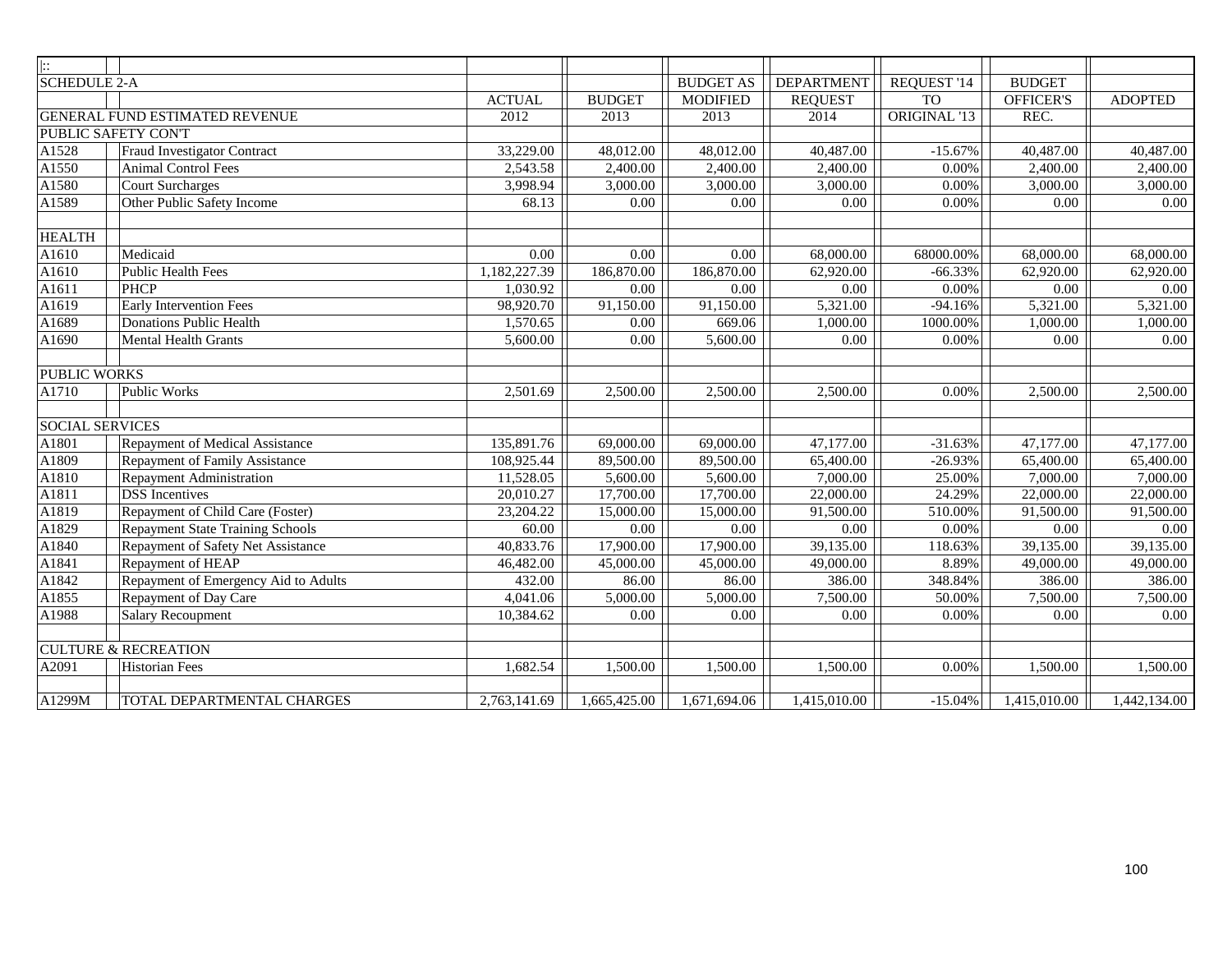| <b>SCHEDULE 2-A</b> |                                            |               |               | <b>BUDGET AS</b> | <b>DEPARTMENT</b> | REQUEST '14  | <b>BUDGET</b>          |                |
|---------------------|--------------------------------------------|---------------|---------------|------------------|-------------------|--------------|------------------------|----------------|
|                     |                                            | <b>ACTUAL</b> | <b>BUDGET</b> | <b>MODIFIED</b>  | <b>REQUEST</b>    | <b>TO</b>    | <b>OFFICER'S</b>       | <b>ADOPTED</b> |
|                     |                                            | 2012          | 2013          | 2013             | 2014              | ORIGINAL '13 | REC.                   |                |
|                     | <b>GENERAL FUND ESTIMATED REVENUE</b>      |               |               |                  |                   |              |                        |                |
|                     | <b>INTERGOVERNMENTAL CHARGES</b>           |               |               |                  |                   |              |                        |                |
| A2210               | Elections                                  | 238,028.00    | 251,281.00    | 251,281.00       | 251,281.00        | 0.00%        | 251,281.00             | 251,281.00     |
| A2260               | <b>Public Safety Services</b>              |               |               |                  |                   |              |                        |                |
|                     | Boarding                                   | 269,926.45    | 300,000.00    | 300,000.00       | 300,000.00        | $0.00\%$     | 300,000.00             | 300,000.00     |
|                     | <b>Community Services (FLACRA)</b>         | 3,418.00      | 3,480.00      | 3,480.00         | 3,480.00          | $0.00\%$     | 3,480.00               | 3,480.00       |
| A2265               | <b>Communications Services</b>             | 0.00          | 250.00        | 250.00           | 250.00            | $0.00\%$     | 250.00                 | 250.00         |
| A2268               | <b>Animal Control Services</b>             | 13,116.50     | 12,000.00     | 12,000.00        | 12,000.00         | 0.00%        | 12,000.00              | 12,000.00      |
|                     |                                            |               |               |                  |                   |              |                        |                |
| A2399M              | TOTAL INTERGOVERNMENTAL CHARGES            | 524,488.95    | 567,011.00    | 567,011.00       | 567,011.00        | 0.00%        | 567,011.00             | 567,011.00     |
|                     |                                            |               |               |                  |                   |              |                        |                |
|                     | <b>USE OF MONEY &amp; PROPERTY</b>         |               |               |                  |                   |              |                        |                |
| A2401               | Interest & Earnings - General              | 25,329.99     | 34,000.00     | 34,000.00        | 10,300.00         | $-69.71%$    | 10,300.00              | 10,000.00      |
| A2401.BR            | Interest - Building Reserve                | 47.34         | $0.00\,$      | 0.00             | 12.00             | $0.00\%$     | 12.00                  | 12.00          |
| A2401.E             | Interest - Environmental Clean Up          | 424.48        | 0.00          | 0.00             | 150.00            | $0.00\%$     | 150.00                 | 150.00         |
| A2401.LE            | Interest - Law Enforcement                 | 0.22          | 0.00          | 0.00             | $0.00\,$          | $0.00\%$     | 0.00                   | $0.00\,$       |
| A2401.R3            | Interest & Earnings - Insurance Reserve    | 1,668.80      | 1,900.00      | 1,900.00         | 250.00            | $-86.84%$    | 250.00                 | 250.00         |
| A2401.R5            | Interest & Earnings - Unemployment Reserve | 393.64        | 400.00        | 400.00           | 100.00            | $-75.00\%$   | 100.00                 | 100.00         |
| A2401.T             | Interest & Earnings - Telephone            | 37.99         | 0.00          | 0.00             | 70.00             | 70.00%       | 70.00                  | 70.00          |
| A2409.E             | Rental - Penn Yan Marine                   | 5,000.04      | 7,200.00      | 7,200.00         | 1,800.00          | $-75.00\%$   | 1,800.00               | 1,800.00       |
| A2410               | Rental - County Clerk                      | 3,000.00      | 3,000.00      | 3,000.00         | 3,000.00          | 0.00%        | $\overline{3,000.00}$  | 3,000.00       |
| A2411               | Rental - Public Health                     | 0.00          | 15,000.00     | 15,000.00        | $0.00\,$          | 0.00%        | 0.00                   | 1,000.00       |
| A2412               | Rental - YTASC                             | 10,000.00     | 10,000.00     | 10,000.00        | 10,000.00         | 0.00%        | $\overline{10,000.00}$ | 10,000.00      |
| A2413               | Assigned Counsel Rent                      | 0.00          | 0.00          | 0.00             | 2,395.00          | 2395.00%     | 2,395.00               | 2,395.00       |
| A2416               | Auditorium/Gazebo Fees                     | 240.00        | 40.00         | 40.00            | 80.00             | 100.00%      | 80.00                  | 80.00          |
| A2450               | Commission Vending/Telephone               | 24,071.54     | 18,000.00     | 18,000.00        | 19,000.00         | 5.56%        | 19,000.00              | 19,000.00      |
|                     |                                            |               |               |                  |                   |              |                        |                |
| A2499M              | TOTAL USE OF MONEY & PROPERTY              | 70,214.04     | 89,540.00     | 89,540.00        | 47,157.00         | $-47.33%$    | 47,157.00              | 47,857.00      |
|                     |                                            |               |               |                  |                   |              |                        |                |
| A2545               | Licenses & Permits                         | 4,163.00      | 3,500.00      | 3,500.00         | 4,500.00          | 28.57%       | 4,500.00               | 4,500.00       |
|                     |                                            |               |               |                  |                   |              |                        |                |
| A2599M              | TOTAL LICENSES & PERMITS                   | 4,163.00      | 3,500.00      | 3,500.00         | 4,500.00          | 28.57%       | 4,500.00               | 4,500.00       |
|                     |                                            |               |               |                  |                   |              |                        |                |
| A2612               | Fines & Forfeitures - False Alarms         | 0.00          | 300.00        | 300.00           | 300.00            | 0.00%        | 300.00                 | 300.00         |
| A2615               | <b>STOP-DWI Fines</b>                      | 113,515.59    | 79,400.00     | 79,400.00        | 98,475.00         | 24.02%       | 98,475.00              | 98,475.00      |
| A2616               | Handicapped Parking Fines                  | 30.00         | $0.00\,$      | 0.00             | $0.00\,$          | 0.00%        | 0.00                   | 0.00           |
|                     |                                            |               |               |                  |                   |              |                        |                |
| A2649M              | <b>TOTAL FINES &amp; FORFEITURES</b>       | 113,545.59    | 79,700.00     | 79,700.00        | 98,775.00         | 23.93%       | 98,775.00              | 98,775.00      |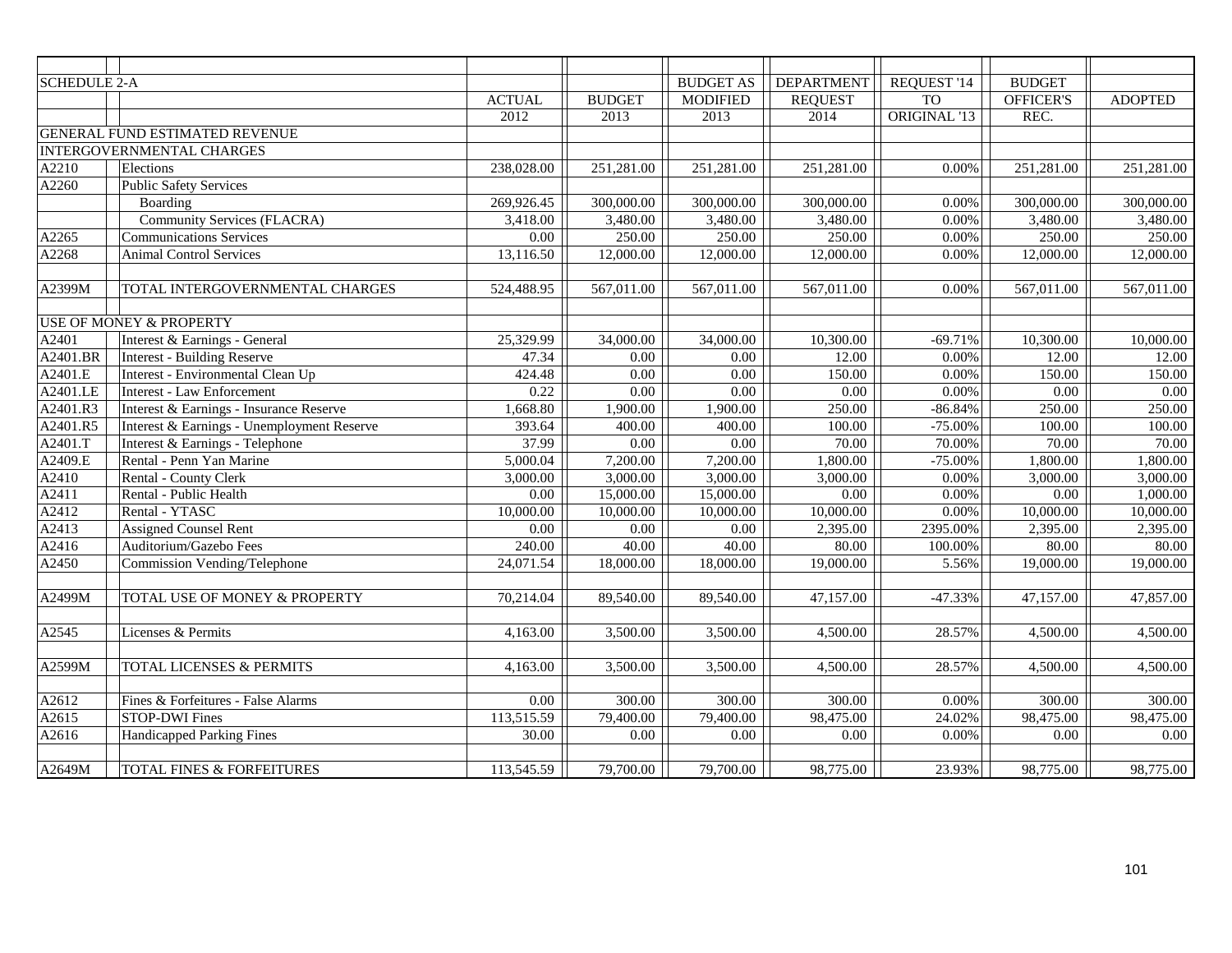| <b>SCHEDULE 2-A</b> |                                          |               |               | <b>BUDGET AS</b> | <b>DEPARTMENT</b> | REQUEST '14  | <b>BUDGET</b> |                |
|---------------------|------------------------------------------|---------------|---------------|------------------|-------------------|--------------|---------------|----------------|
|                     |                                          | <b>ACTUAL</b> | <b>BUDGET</b> | <b>MODIFIED</b>  | <b>REQUEST</b>    | <b>TO</b>    | OFFICER'S     | <b>ADOPTED</b> |
|                     |                                          | 2012          | 2013          | 2013             | 2014              | ORIGINAL '13 | REC.          |                |
|                     | <b>GENERAL FUND ESTIMATED REVENUE</b>    |               |               |                  |                   |              |               |                |
|                     | PROPERTY SALES & LOSS COMPENSATION       |               |               |                  |                   |              |               |                |
| A2650               | Sale of Scrap/Excess Material            | 2.152.70      | 1,200.00      | 1,200.00         | 1,500.00          | 25.00%       | 1.500.00      | 1,500.00       |
| A2652               | Sale of Forest Products                  | 610.81        | 0.00          | 0.00             | 0.00              | 0.00%        | 0.00          | 0.00           |
| A2665               | Sale of Equipment - Sheriff              | 8,122.61      | $0.00\,$      | 0.00             | 6,000.00          | 6000.00%     | 6,000.00      | 6,000.00       |
|                     | Sale of Equipment - Buildings & Grounds  | 0.00          | 0.00          | 0.00             | 7,000.00          | 7000.00%     | 7,000.00      | 5,500.00       |
| A2666               | Sale of CHHA                             | 800,000.00    | 31,962.00     | 31,962.00        | 0.00              | $-100.00\%$  | 0.00          | 0.00           |
| A2680.R3            | <b>Insurance Recoveries</b>              | 2,482.35      | 0.00          | 0.00             | 0.00              | 0.00%        | 0.00          | 0.00           |
| A2682               | Worker's Compensation Wage Recovery      | 9,741.78      | 0.00          | 0.00             | 0.00              | 0.00%        | 0.00          | 0.00           |
|                     |                                          |               |               |                  |                   |              |               |                |
| A2699M              | TOTAL PROPERTY SALES & LOSS COMPENSATION | 823,110.25    | 33,162.00     | 33,162.00        | 14,500.00         | $-56.28%$    | 14,500.00     | 13,000.00      |
|                     |                                          |               |               |                  |                   |              |               |                |
|                     | MISCELLANEOUS SOURCES                    |               |               |                  |                   |              |               |                |
| A2701               | Refund of Prior Year's Expenses          | 180,075.47    | 80,000.00     | 80,000.00        | 15,000.00         | $-81.25%$    | 15,000.00     | 15,000.00      |
| A2704               | Donations - Youth                        | 176.64        | 0.00          | 0.00             | 0.00              | 0.00%        | 0.00          | 0.00           |
| A2705               | <b>Gifts and Donations</b>               | 600.00        | 0.00          | 1,491.50         | 0.00              | 0.00%        | 0.00          | $0.00\,$       |
| A2706               | <b>DARE</b> Fees                         | 0.00          | 100.00        | 100.00           | 100.00            | 0.00%        | 100.00        | 100.00         |
| A2770               | Fines (Article 75)                       | 300.00        | 0.00          | 0.00             | 300.00            | 300.00%      | 300.00        | 300.00         |
| A2771               | Miscellaneous Revenues                   | 85.00         | 0.00          | 0.00             | 0.00              | 0.00%        | 0.00          | $0.00\,$       |
| A2801               | <b>Interfund Revenues</b>                | 3,760.41      | 5,000.00      | 5,000.00         | 4,000.00          | $-20.00\%$   | 4,000.00      | 4,000.00       |
|                     |                                          |               |               |                  |                   |              |               |                |
| A2799M              | TOTAL MISCELLANEOUS LOCAL SOURCES        | 184,997.52    | 85,100.00     | 86,591.50        | 19,400.00         | $-77.20%$    | 19,400.00     | 19,400.00      |
|                     |                                          |               |               |                  |                   |              |               |                |
|                     | <b>TOTAL LOCAL SOURCES</b>               | 16,117,161.32 | 13,899,242.00 | 13,907,002.56    | 13,499,181.00     | $-2.88%$     | 13,499,181.00 | 13,743,505.00  |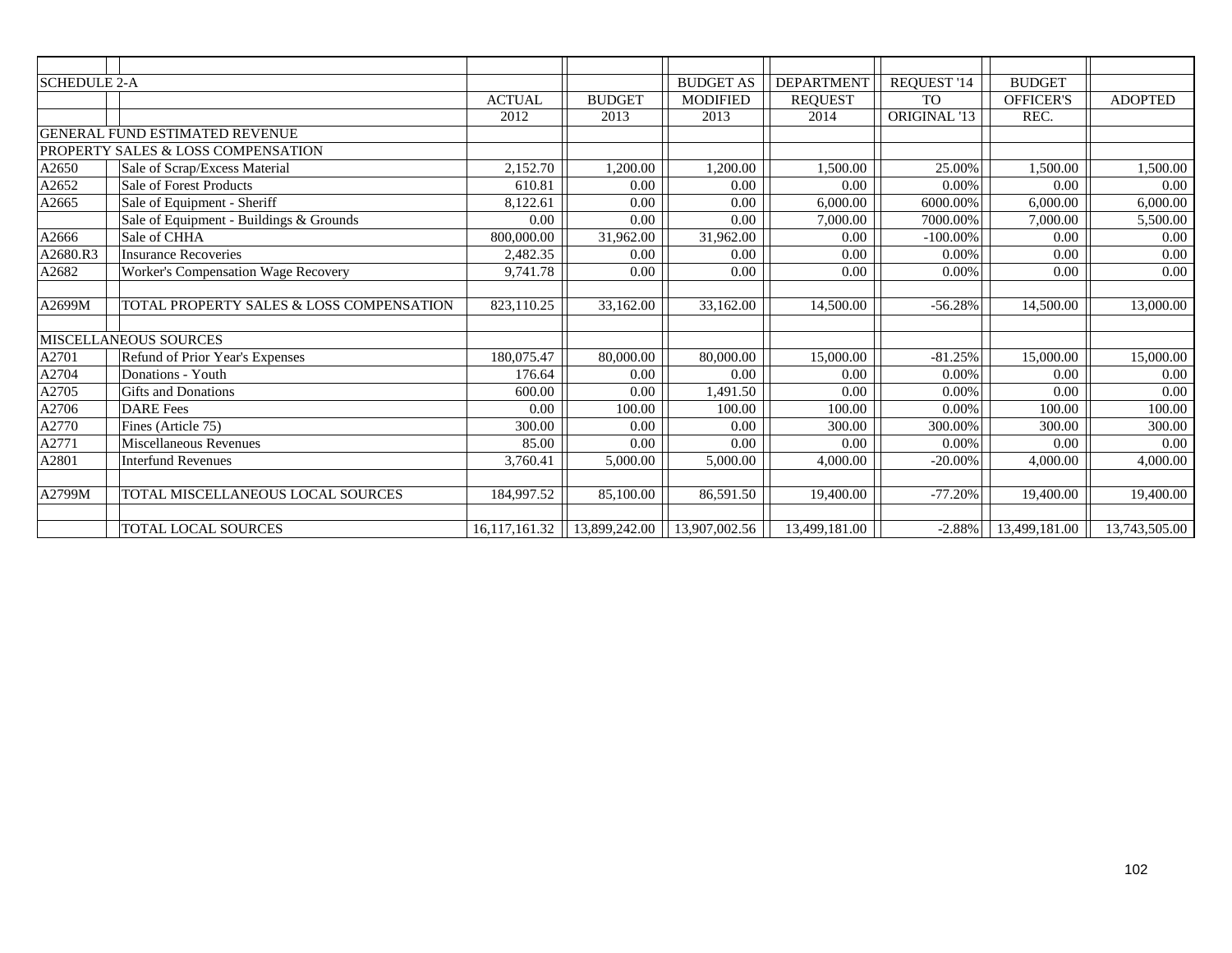| <b>SCHEDULE 2-A</b>  |                                          |                   |                   | <b>BUDGET AS</b> | <b>DEPARTMENT</b>      | REQUEST '14  | <b>BUDGET</b> |                |
|----------------------|------------------------------------------|-------------------|-------------------|------------------|------------------------|--------------|---------------|----------------|
|                      |                                          | <b>ACTUAL</b>     | <b>BUDGET</b>     | <b>MODIFIED</b>  | <b>REQUEST</b>         | <b>TO</b>    | OFFICER'S     | <b>ADOPTED</b> |
|                      | <b>GENERAL FUND ESTIMATED REVENUE</b>    | 2012              | 2013              | 2013             | 2014                   | ORIGINAL '13 | REC.          |                |
| <b>STATE AID</b>     |                                          |                   |                   |                  |                        |              |               |                |
| <b>GENERAL</b>       |                                          |                   |                   |                  |                        |              |               |                |
| A3001                | State Revenue Sharing                    | 14,985.00         | 0.00              | 0.00             | 0.00                   | $0.00\%$     | 0.00          | $0.00\,$       |
| A3005                | Mortgage Tax                             | 244,679.56        | 220,000.00        | 220,000.00       | 220,000.00             | $0.00\%$     | 220,000.00    | 220,000.00     |
| A3022                | Court Facilities Aid                     | 58,142.00         | 77,084.00         | 77,084.00        | 75,500.00              | $-2.05%$     | 75,500.00     | 75,500.00      |
| A3025                | <b>Indigent Legal Services</b>           | (160.81)          | 0.00              | 16,228.00        | 0.00                   | 0.00%        | 0.00          | 0.00           |
| A3030                | Aid to Prosecution                       | 27,751.62         | $\overline{0.00}$ | 46,834.24        | $\overline{29,200.00}$ | 29200.00%    | 0.00          | 0.00           |
| A3031                | Criminal Justice                         | 9,620.00          | 0.00              | 0.00             | 0.00                   | 0.00%        | 0.00          | 0.00           |
| A3032                | State Aid - DA Wage Recovery             | 59,989.00         | 39,489.00         | 39,489.00        | 66,089.00              | 67.36%       | 66,089.00     | 66,089.00      |
| A3040                | Real Property Tax Administration         | 7,500.00          | 7,500.00          | 7,500.00         | 0.00                   | $-100.00\%$  | 0.00          | $0.00\,$       |
| A3089                | Debt Service                             | 60,953.00         | 56,213.00         | 56,213.00        | 51,763.00              | $-7.92%$     | 51,763.00     | 51,763.00      |
|                      | Personnel                                | 5,891.00          | 0.00              | 0.00             | 0.00                   | 0.00%        | 0.00          | 0.00           |
|                      | Treasurer                                | $\overline{0.00}$ | 800.00            | 800.00           | 800.00                 | $0.00\%$     | 800.00        | 800.00         |
| A3277                | <b>Education to Handicapped Children</b> | 518,814.64        | 876,198.00        | 876,198.00       | 635,000.00             | $-27.53%$    | 635,000.00    | 635,000.00     |
|                      |                                          |                   |                   |                  |                        |              |               |                |
| <b>PUBLIC SAFETY</b> |                                          |                   |                   |                  |                        |              |               |                |
| A3306                | State Aid - Homeland Security            | 53,109.28         | $0.00\,$          | 89,802.62        | 0.00                   | 0.00%        | 0.00          | 0.00           |
| A3310                | Probation Services                       | 60,664.73         | 51,425.00         | 51,425.00        | 51,425.00              | $0.00\%$     | 51,425.00     | 51,425.00      |
| A3315                | Navigation Law Enforcement               | 15,511.73         | 26,935.00         | 26,935.00        | 28,000.00              | 3.95%        | 28,000.00     | 28,000.00      |
| A3319                | Wireless Expedited Funding               | 12,924.00         | 12,000.00         | 12,000.00        | 13,486.00              | 12.38%       | 13,486.00     | 13,486.00      |
| A3320                | <b>Public Safety</b>                     | 12,500.00         | 0.00              | 0.00             | 0.00                   | 0.00%        | 0.00          | 0.00           |
| A3322                | <b>SLETPP</b> Interoperable              | 0.00              | 0.00              | 531,255.16       | 0.00                   | $0.00\%$     | 0.00          | 0.00           |
| A3330                | Court Security                           | 339,628.55        | 334,991.00        | 334,991.00       | 349,373.00             | 4.29%        | 349,373.00    | 349,373.00     |
| A3389                | Alternatives to Incarceration            | 4,255.00          | 4,000.00          | 4,000.00         | 4,000.00               | 0.00%        | 4,000.00      | 4,000.00       |
|                      |                                          |                   |                   |                  |                        |              |               |                |
| <b>HEALTH</b>        |                                          |                   |                   |                  |                        |              |               |                |
| A3401                | Public Health Work                       | 604,186.59        | 500,061.00        | 501,453.85       | 576,456.00             | 15.28%       | 576,456.00    | 576,456.00     |
| A3402                | Homeland Security - Public Health        | 2,183.18          | 0.00              | 10,258.19        | 0.00                   | $0.00\%$     | 0.00          | $0.00\,$       |
| A3403                | <b>Facilitated Enrollment Grant</b>      | 709,019.69        | $0.00\,$          | 855,759.02       | 0.00                   | $0.00\%$     | 0.00          | $0.00\,$       |
| A3407                | <b>Emergency Medical Services</b>        | 0.00              | 0.00              | 0.00             | 7,800.00               | 7800.00%     | 7,800.00      | 7,800.00       |
| A3446                | Handicapped Children                     | 1,691.91          | $\overline{0.00}$ | 0.00             | 464.00                 | 464.00%      | 464.00        | 464.00         |
| A3449                | Early Intervention                       | 34,541.62         | 59,972.00         | 59,972.00        | 34,753.00              | $-42.05%$    | 34,753.00     | 34,753.00      |
|                      |                                          |                   |                   |                  |                        |              |               |                |
|                      | <b>COMMUNITY SERVICES</b>                |                   |                   |                  |                        |              |               |                |
| A3490                | State Aid - MH - LGU                     | 23,657.00         | 34,476.00         | 34,476.00        | 34,476.00              | 0.00%        | 34,476.00     | 34,476.00      |
|                      | State Aid - County Population            | 25,000.00         | 25,000.00         | 25,000.00        | 25,000.00              | $0.00\%$     | 25,000.00     | 25,000.00      |
| A3492                | <b>Community Support Services</b>        | 209,451.00        | 215,360.00        | 215,360.00       | 215,360.00             | $0.00\%$     | 215,360.00    | 215,360.00     |
| A3493                | Psychiatric Rehab.                       | 118,856.00        | 118,856.00        | 118,856.00       | 118,856.00             | 0.00%        | 118,856.00    | 118,856.00     |
| A3494                | Children & Youth                         | 0.00              | 136,876.00        | 136,876.00       | 146,876.00             | 7.31%        | 146,876.00    | 146,876.00     |
| A3495                | Reinvestment                             | 352,957.00        | 355,656.00        | 355,656.00       | 345,656.00             | $-2.81%$     | 345,656.00    | 345,656.00     |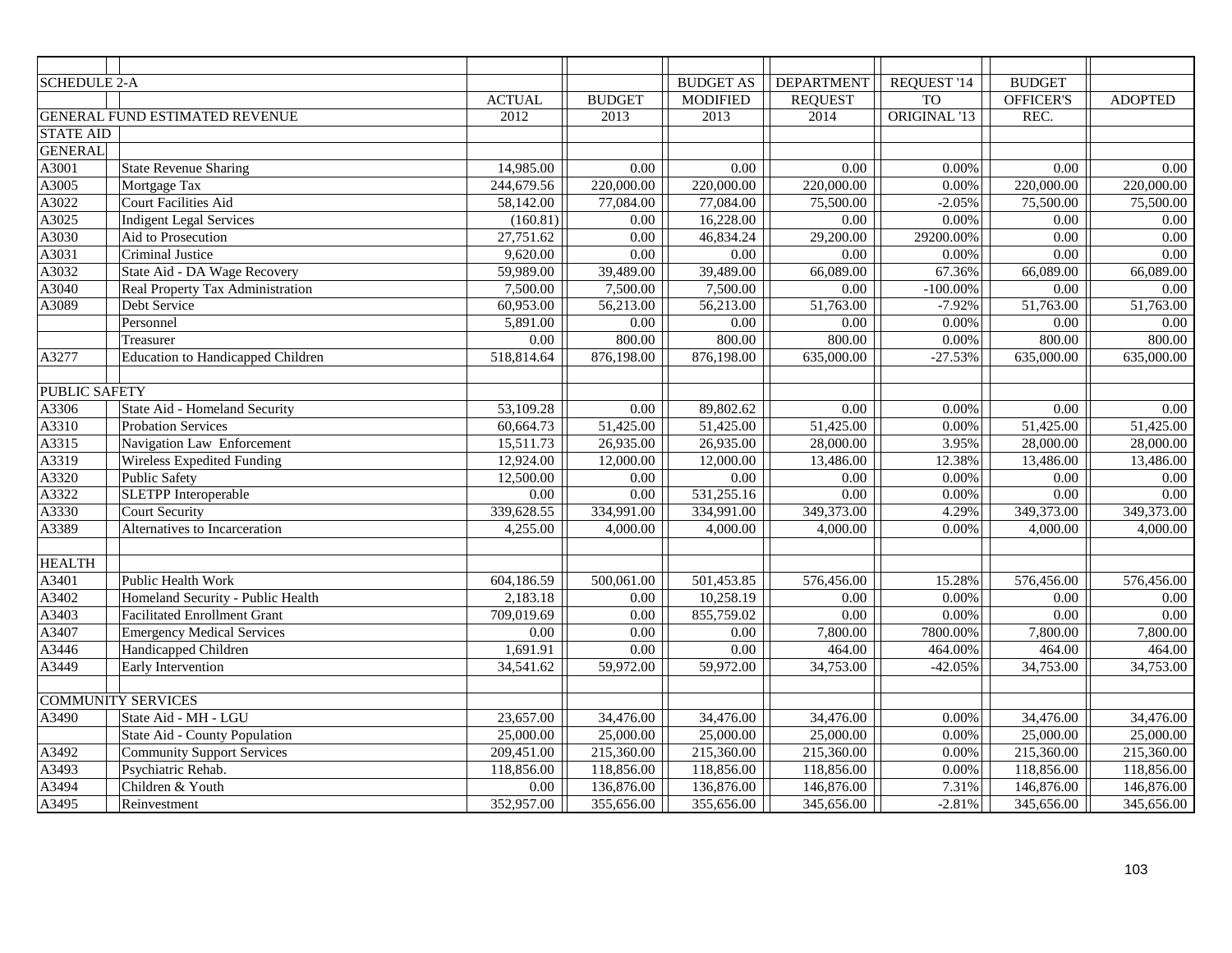| <b>SCHEDULE 2-A</b>    |                                             |               |               | <b>BUDGET AS</b> | <b>DEPARTMENT</b> | REQUEST '14     | <b>BUDGET</b>           |                |
|------------------------|---------------------------------------------|---------------|---------------|------------------|-------------------|-----------------|-------------------------|----------------|
|                        |                                             | <b>ACTUAL</b> | <b>BUDGET</b> | <b>MODIFIED</b>  | <b>REQUEST</b>    | TO <sub>1</sub> | OFFICER'S               | <b>ADOPTED</b> |
|                        | <b>GENERAL FUND ESTIMATED REVENUE</b>       | 2012          | 2013          | 2013             | 2014              | ORIGINAL '13    | REC.                    |                |
|                        | <b>COMMUNITY SERVICES CON'T</b>             |               |               |                  |                   |                 |                         |                |
| A3496                  | State Aid -LGU-MR                           | 11,255.00     | 11,847.00     | 11,847.00        | 11,847.00         | 0.00%           | 11,847.00               | 11,847.00      |
| A3498                  | Integrated Supported Employment             | 69,896.00     | 69,896.00     | 69,896.00        | 69,896.00         | 0.00%           | 69,896.00               | 69,896.00      |
| A3500                  | Kendra's Law                                | 17,476.00     | 17,476.00     | 17,476.00        | 17,476.00         | 0.00%           | 17,476.00               | 17,476.00      |
| A3501                  | Adult Case Management                       | 32,664.00     | 33,312.00     | 33,312.00        | 6,736.00          | -79.78%         | 6,736.00                | 6,736.00       |
| A3502                  | Children Case Management                    | 40,044.00     | 40,044.00     | 40,044.00        | 40,044.00         | 0.00%           | 40,044.00               | 40,044.00      |
| A3503                  | MH Supported Housing                        | 16,852.00     | 16,852.00     | 16,852.00        | 16,852.00         | $0.00\%$        | 16,852.00               | 16,852.00      |
| A3504                  | Substance Abuse                             | 317,167.00    | 317,167.00    | 317,167.00       | 317,167.00        | 0.00%           | 317,167.00              | 317,167.00     |
| A3507                  | Clinical Infrastructure Children & Families | 310,040.00    | 71,276.00     | 71,276.00        | 71,276.00         | $0.00\%$        | 71,276.00               | 71,276.00      |
| A3508                  | Emergency Services Children & Families      | 0.00          | 94,076.00     | 94,076.00        | 94,076.00         | 0.00%           | 94,076.00               | 94,076.00      |
| A3511                  | <b>Health Home</b>                          | 0.00          | 0.00          | 0.00             | 26,576.00         | 26576.00%       | 26,576.00               | 26,576.00      |
| A3509                  | Clinical Infrsatructure- Adults             | 0.00          | 7,812.00      | 7,812.00         | 7,812.00          | 0.00%           | 7,812.00                | 7,812.00       |
|                        |                                             |               |               |                  |                   |                 |                         |                |
| <b>SOCIAL SERVICES</b> |                                             |               |               |                  |                   |                 |                         |                |
| A3601                  | Medical Assistance                          | (3,155.00)    | $0.00\,$      | 0.00             | 0.00              | 0.00%           | 0.00                    | 0.00           |
| A3609                  | <b>Family Assistance</b>                    | 137,079.00    | 100,000.00    | 100,000.00       | 252,665.00        | 152.67%         | $\overline{252,665.00}$ | 252,665.00     |
| A3610                  | Social Services Administration              | 878,472.00    | 767,704.00    | 768,915.00       | 723,083.00        | $-5.81%$        | 723,083.00              | 723,083.00     |
| A3619                  | Child Care (Foster)                         | 255,678.00    | 123,178.00    | 123,178.00       | 247,963.00        | 101.30%         | 247,963.00              | 247,963.00     |
| A3623                  | Juvenile Delinquent Care                    | 44,714.00     | 185,000.00    | 185,000.00       | 40,048.00         | $-78.35%$       | 40,048.00               | 40,048.00      |
| A3640                  | <b>Safety Net</b>                           | 84,773.00     | 59,686.00     | 59,686.00        | 127,760.00        | 114.05%         | 127,760.00              | 127,760.00     |
| A3642                  | <b>Emergency Aid for Adults</b>             | 7,258.00      | 6,679.00      | 6,679.00         | 12,360.00         | 85.06%          | 12,360.00               | 12,360.00      |
| A3654                  | Child Care Registration                     | 28,350.00     | 30,000.00     | 30,000.00        | 30,000.00         | 0.00%           | 30,000.00               | 30,000.00      |
| A3655                  | Day Care                                    | (3,129.00)    | 6,840.00      | 6,840.00         | 8,192.00          | 19.77%          | 8,192.00                | 8,192.00       |
| A3661                  | Family and Children's Services              | (1,003.00)    | 5,000.00      | 5,000.00         | 0.00              | $-100.00\%$     | 0.00                    | 0.00           |
|                        | ECONOMIC ASSISTANCE & OPPORTUNITY           |               |               |                  |                   |                 |                         |                |
| A3710                  | Veterans Service                            | 8,529.00      | 8,654.00      | 8,654.00         | 8.654.00          | 0.00%           | 8.654.00                | 8,654.00       |
| A3789                  | Petroleum Quality                           | 1,982.07      | 1,288.00      | 1,288.00         | 1,288.00          | 0.00%           | 1,288.00                | 1,288.00       |
|                        |                                             |               |               |                  |                   |                 |                         |                |
|                        | <b>CULTURE AND RECREATION</b>               |               |               |                  |                   |                 |                         |                |
| A3820                  | <b>Youth Programs</b>                       | 17,979.50     | 18,807.00     | 19,222.00        | 26,478.00         | 40.79%          | 26,478.00               | 26,478.00      |
|                        |                                             |               |               |                  |                   |                 |                         |                |
|                        | <b>HOME &amp; COMMUNITY SERVICES</b>        |               |               |                  |                   |                 |                         |                |
| A3989                  | State Aid - Home & Community Services       | 1,791,567.00  | 0.00          | 0.00             | 0.00              | 0.00%           | 0.00                    | 0.00           |
| A3099M                 | <b>TOTAL STATE AID</b>                      | 7,652,790.86  | 5,145,486.00  | 6,698,642.08     | 5,188,582.00      | 0.84%           | 5,159,382.00            | 5,159,382.00   |
|                        |                                             |               |               |                  |                   |                 |                         |                |
|                        |                                             |               |               |                  |                   |                 |                         |                |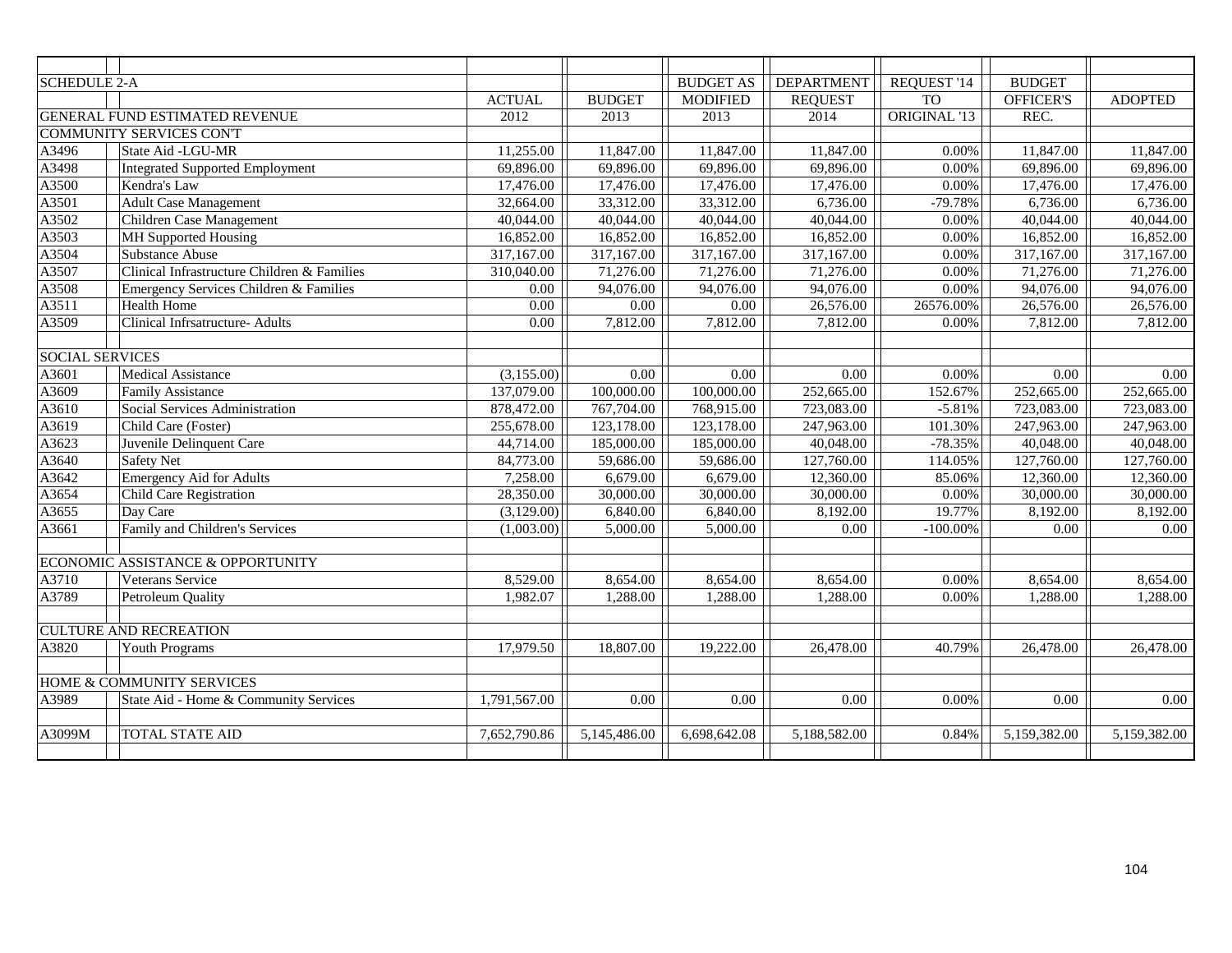| <b>SCHEDULE 2-A</b>    |                                          |               |                   | <b>BUDGET AS</b> | <b>DEPARTMENT</b> | REQUEST '14  | <b>BUDGET</b>             |                |
|------------------------|------------------------------------------|---------------|-------------------|------------------|-------------------|--------------|---------------------------|----------------|
|                        |                                          | <b>ACTUAL</b> | <b>BUDGET</b>     | <b>MODIFIED</b>  | <b>REQUEST</b>    | <b>TO</b>    | OFFICER'S                 | <b>ADOPTED</b> |
|                        | GENERAL FUND ESTIMATED REVENUE           | 2012          | 2013              | 2013             | 2014              | ORIGINAL '13 | REC.                      |                |
| <b>FEDERAL AID</b>     |                                          |               |                   |                  |                   |              |                           |                |
|                        |                                          |               |                   |                  |                   |              |                           |                |
| <b>PUBLIC SAFETY</b>   |                                          |               |                   |                  |                   |              |                           |                |
| A4305                  | <b>Emergency Management</b>              | 14,398.00     | 13,350.00         | 13,350.00        | 0.00              | 0.00%        | 0.00                      | 0.00           |
| A4306                  | Federal Aid - Vests                      | 0.00          | 0.00              | 0.00             | 3,750.00          | 3750.00%     | 3,750.00                  | 3,750.00       |
| A4386                  | <b>INA</b>                               | 200.00        | 0.00              | 0.00             | 100.00            | 100.00%      | 100.00                    | 100.00         |
| A4388                  | Grant: Governor's Traffic Safety Council | 4,494.66      | $\overline{0.00}$ | 3,276.58         | 0.00              | 0.00%        | 0.00                      | 0.00           |
| A4390                  | <b>Byrne Grant</b>                       | 35,237.41     | 0.00              | 0.00             | 0.00              | 0.00%        | 0.00                      | $0.00\,$       |
| A4393                  | Grant: LETPP                             | 3,964.13      | 0.00              | 0.00             | 0.00              | 0.00%        | 0.00                      | $0.00\,$       |
| A4394                  | <b>Grant: SLETPP Sheriff</b>             | 32,129.13     | 0.00              | 18,500.00        | 0.00              | 0.00%        | 0.00                      | 0.00           |
|                        |                                          |               |                   |                  |                   |              |                           |                |
| <b>HEALTH</b>          |                                          |               |                   |                  |                   |              |                           |                |
| A4401                  | Public Health                            | 31,364.46     | 38,488.00         | 38,488.00        | 38,488.00         | 0.00%        | 38,488.00                 | 38,488.00      |
| A4457                  | Lead Program                             | 27,378.53     | 22,941.00         | 22,941.00        | 22,430.00         | $-2.23%$     | 22,430.00                 | 22,430.00      |
| A4488                  | Medical Reserve Corp                     | 5,000.00      | 0.00              | 10,513.43        | 0.00              | 0.00%        | 0.00                      | 0.00           |
| A4489                  | <b>Disaster Planning</b>                 | 40,923.31     | 0.00              | 86,500.00        | 0.00              | 0.00%        | 0.00                      | 0.00           |
|                        |                                          |               |                   |                  |                   |              |                           |                |
| <b>SOCIAL SERVICES</b> |                                          |               |                   |                  |                   |              |                           |                |
| A4601                  | Medical Assistance                       | 1,204.00      | 0.00              | 0.00             | 0.00              | 0.00%        | 0.00                      | 0.00           |
| A4609                  | Family Assistance/Aid to D.C.            | 502,124.00    | 524,795.00        | 524,795.00       | 494,400.00        | $-5.79%$     | 494,400.00                | 494,400.00     |
| A4610                  | Social Services Administration           | 1,221,005.00  | 1,303,595.00      | 1,311,910.00     | 1,225,888.00      | $-5.96%$     | 1,225,888.00              | 1,225,888.00   |
| A4615                  | Flexible Funding for Family Services     | 836,210.00    | 746,320.00        | 746,320.00       | 727,969.00        | $-2.46%$     | 727,969.00                | 727,969.00     |
| A4619                  | Child Care (Foster)                      | 63,116.35     | 21,276.00         | 21,276.00        | 83,635.00         | 293.10%      | 83,635.00                 | 83,635.00      |
| A4623                  | Juvenile Delinquent Care                 | 2,752.00      | $0.00\,$          | 0.00             | 0.00              | 0.00%        | 0.00                      | $0.00\,$       |
| A4640                  | <b>Safety Net</b>                        | 2,007.00      | 1,767.00          | 1,767.00         | 5,565.00          | 214.94%      | 5,565.00                  | 5,565.00       |
| A4641                  | Home Energy Assistance Programs (HEAP)   | (40, 171.00)  | $0.00\,$          | 0.00             | 0.00              | $0.00\%$     | 0.00                      | $0.00\,$       |
| A4655                  | Day Care                                 | 322,857.00    | 430,619.00        | 430,619.00       | 341,377.00        | $-20.72%$    | 341,377.00                | 341,377.00     |
| A4661                  | Family & Childrens Services BG           | 14,042.00     | 12,000.00         | 12,000.00        | 19,500.00         | 62.50%       | 19,500.00                 | 19,500.00      |
| A4670                  | Services for Recipients                  | 93,045.00     | 119,224.00        | 119,224.00       | 136,798.00        | 14.74%       | 136,798.00                | 136,798.00     |
|                        |                                          |               |                   |                  |                   |              |                           |                |
| A4099M                 | TOTAL FEDERAL AID                        | 3,213,280.98  | 3,234,375.00      | 3,361,480.01     | 3,099,900.00      | $-4.16%$     | 3,099,900.00              | 3,099,900.00   |
|                        |                                          |               |                   |                  |                   |              |                           |                |
| A5031.200              | Interfund Transfers - Unemployment       | 40,000.00     | 0.00              | 0.00             | 0.00              | 0.00%        | 0.00                      | $0.00\,$       |
|                        |                                          |               |                   |                  |                   |              |                           |                |
| A5000                  | TOTAL ESTIMATED GENERAL FUND REVENUE     | 27,023,233.16 | 22,279,103.00     | 23,967,124.65    | 21,787,663.00     |              | $-2.21\%$   21,758,463.00 | 22,002,787.00  |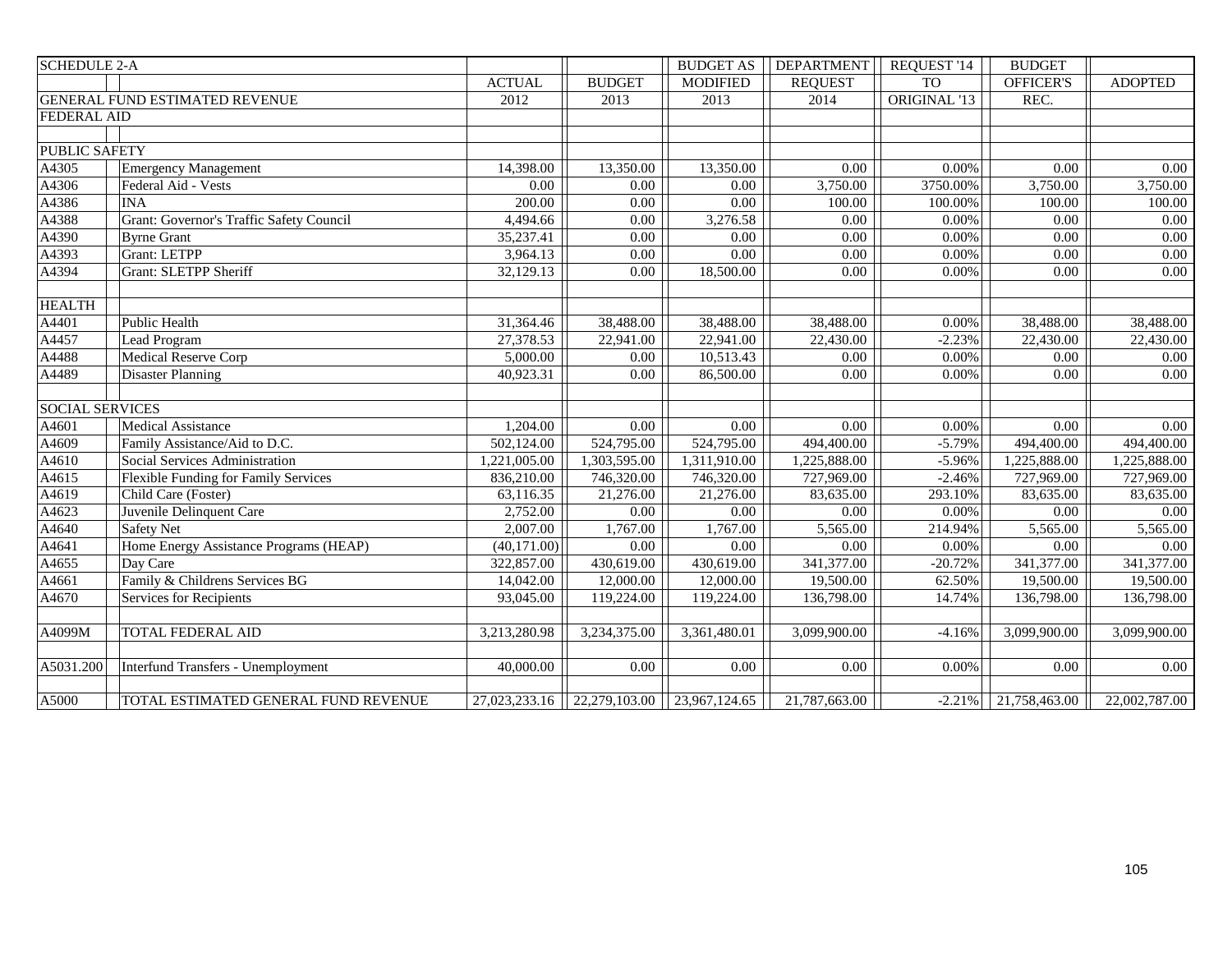| <b>SCHEDULE 2-CT</b> |                                      |               |               | <b>BUDGET AS</b> | <b>DEPARTMENT</b> | REQUEST '14  | <b>BUDGET</b>    |                |
|----------------------|--------------------------------------|---------------|---------------|------------------|-------------------|--------------|------------------|----------------|
|                      |                                      | <b>ACTUAL</b> | <b>BUDGET</b> | <b>MODIFIED</b>  | <b>REOUEST</b>    | <b>TO</b>    | <b>OFFICER'S</b> | <b>ADOPTED</b> |
|                      |                                      | 2012          | 2013          | 2013             | 2014              | ORIGINAL '13 | REC.             |                |
|                      | <b>ESTIMATED REVENUE</b>             |               |               |                  |                   |              |                  |                |
| <b>AIRPORT FUND</b>  |                                      |               |               |                  |                   |              |                  |                |
|                      |                                      |               |               |                  |                   |              |                  |                |
| CT1772.0             | <b>Other Revenues</b>                | 564.43        | 600.00        | 600.00           | 640.00            | 6.67%        | 640.00           | 640.00         |
| CT1773.0             | <b>Fuel Flowage Fees</b>             | 7,585.00      | 7,000.00      | 7,000.00         | 5,800.00          | $-17.14%$    | 5,800.00         | 5,800.00       |
| CT2401.0             | Interest & Earnings                  | 287.96        | 300.00        | 300.00           | 64.00             | $-78.67\%$   | 64.00            | 64.00          |
| CT2401.R             | Interest & Earnings                  | 21.03         | 0.00          | $0.00\,$         | 22.00             | 22.00%       | 22.00            | 22.00          |
| CT2414.0             | Rental-Hangar                        | 0.00          | 0.00          | $0.00\vert$      | 3,672.00          | 3672.00%     | 3,672.00         | 3,672.00       |
| CT2417.0             | Rental - T- Hangar                   | 10.699.62     | 6,500.00      | 6,500.00         | 14,500.00         | 123.08%      | 14,500.00        | 14,500.00      |
| CT2701.0             | Refund of Prior Years Expenses       | 5.394.51      | 0.00          | $0.00\,$         | 0.00              | 0.00%        | 0.00             | 0.00           |
|                      |                                      |               |               |                  |                   |              |                  |                |
|                      | TOTAL ESTIMATED AIRPORT FUND REVENUE | 24,552.55     | 14,400.00     | 14,400.00        | 24,698.00         | 71.51%       | 24,698.00        | 24,698.00      |
|                      |                                      |               |               |                  |                   |              |                  |                |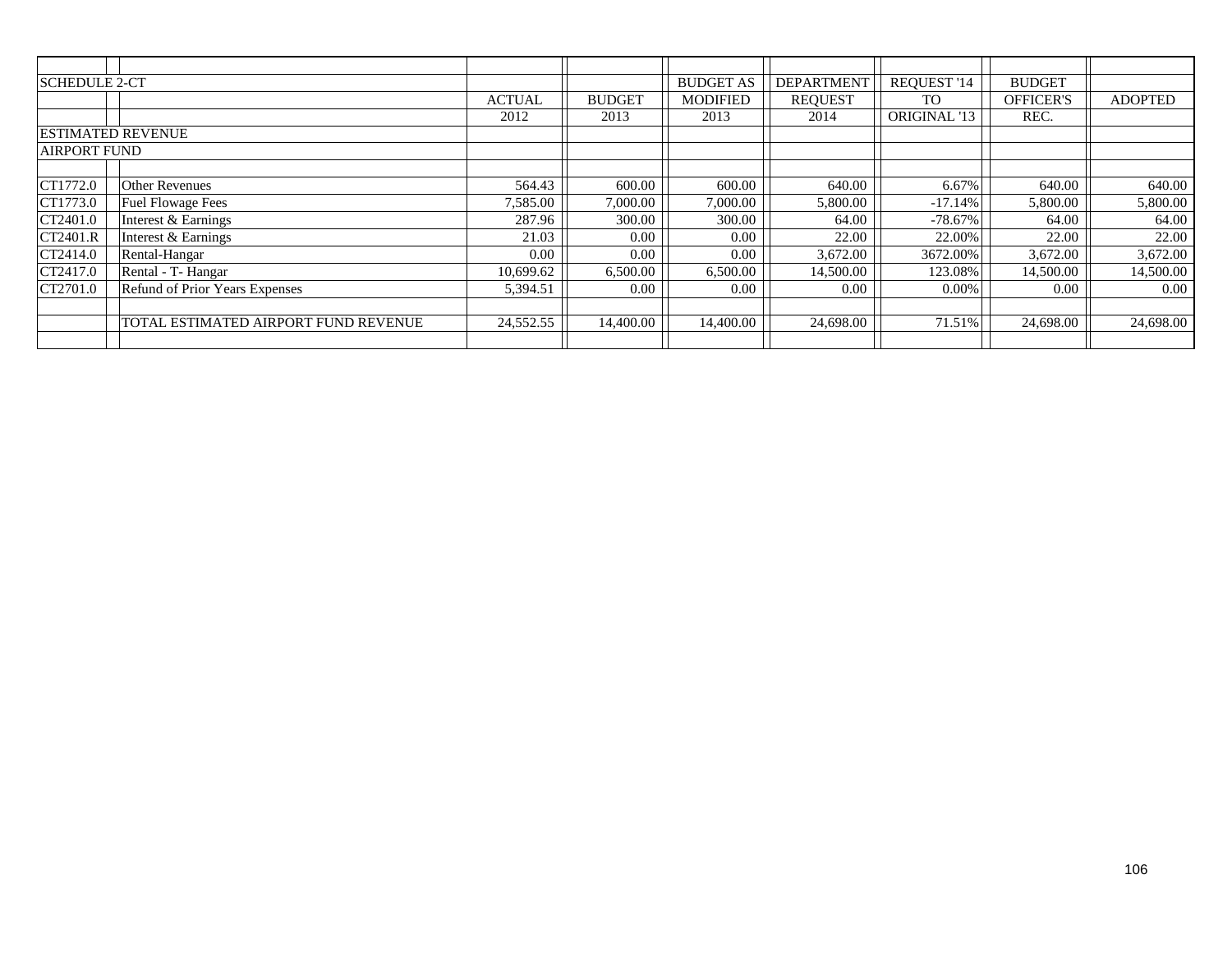| <b>SCHEDULE 2-D</b>     |                                        |               |               | <b>BUDGET AS</b> | <b>DEPARTMENT</b> | REQUEST '14  | <b>BUDGET</b>    |                |
|-------------------------|----------------------------------------|---------------|---------------|------------------|-------------------|--------------|------------------|----------------|
|                         |                                        | <b>ACTUAL</b> | <b>BUDGET</b> | <b>MODIFIED</b>  | <b>REQUEST</b>    | <b>TO</b>    | <b>OFFICER'S</b> | <b>ADOPTED</b> |
|                         |                                        | 2012          | 2013          | 2013             | 2014              | ORIGINAL '13 | REC.             |                |
|                         | <b>ESTIMATED REVENUE</b>               |               |               |                  |                   |              |                  |                |
| <b>COUNTY ROAD FUND</b> |                                        |               |               |                  |                   |              |                  |                |
|                         |                                        |               |               |                  |                   |              |                  |                |
|                         | <b>USE OF MONEY AND PROPERTY</b>       |               |               |                  |                   |              |                  |                |
| D1711                   | Public Work Charges                    | 5,450.00      | 2,850.00      | 2,850.00         | 3,000.00          | 5.26%        | 3,000.00         | 3,000.00       |
| D <sub>2401</sub>       | Interest & Earnings                    | 3,585.98      | 3,800.00      | 3,800.00         | 1,000.00          | $-73.68%$    | 1,000.00         | 1,000.00       |
| D <sub>2650</sub>       | Sale of Scrap/Excess Material          | 12,202.10     | 7,500.00      | 7,500.00         | 7,500.00          | 0.00%        | 7,500.00         | 7,500.00       |
| D2655                   | <b>Minor Sales</b>                     | 5,097.35      | 5,200.00      | 5,200.00         | 6,200.00          | 19.23%       | 6,200.00         | 6,200.00       |
| D2682                   | Worker's Compensation Wage Recovery    | 2,213.24      | 0.00          | 0.00             | 0.00              | 0.00%        | 0.00             | 0.00           |
| D2701                   | Refunds - Prior Years Expense          | 1,061.21      | 1,000.00      | 1,000.00         | 1,000.00          | 0.00%        | 1,000.00         | 1,000.00       |
|                         |                                        |               |               |                  |                   |              |                  |                |
| D2499M                  | TOTAL USE OF MONEY & PROPERTY          | 29,609.88     | 20,350.00     | 20,350.00        | 18,700.00         | $-8.11%$     | 18,700.00        | 18,700.00      |
|                         |                                        |               |               |                  |                   |              |                  |                |
| <b>STATE AID</b>        |                                        |               |               |                  |                   |              |                  |                |
| D3501                   | Consolidated Highway Aid - Capital     | 971,491.80    | 971,280.00    | 1,168,584.06     | 1,168,796.00      | 20.34%       | 1,168,796.00     | 1,168,796.00   |
| D3589                   | Marchiselli                            | 6.679.00      | 3.750.00      | 3.750.00         | 0.00              | $-100.00\%$  | 110,400.00       | 110,400.00     |
| D3960                   | State Aid - Homeland Security - FEMA   | 2,188.99      | 0.00          | 0.00             | 0.00              | 0.00%        | 0.00             | 0.00           |
|                         |                                        |               |               |                  |                   |              |                  |                |
| D3099M                  | <b>TOTAL STATE AID</b>                 | 980,359.79    | 975,030.00    | 1,172,334.06     | 1,168,796.00      | 19.87%       | 1,279,196.00     | 1,279,196.00   |
|                         |                                        |               |               |                  |                   |              |                  |                |
| <b>FEDERAL AID</b>      |                                        |               |               |                  |                   |              |                  |                |
| D4589                   | DOT                                    | 83,625.87     | 20,000.00     | 20,000.00        | 737,000.00        | 3585.00%     | 737,000.00       | 737,000.00     |
| D4960                   | Federal Aid - Homeland Security - FEMA | 74,425.49     | 0.00          | 0.00             | 0.00              | 0.00%        | 0.00             | 0.00           |
|                         |                                        |               |               |                  |                   |              |                  |                |
| D4099M                  | TOTAL FEDERAL AID                      | 158,051.36    | 20,000.00     | 20,000.00        | 737,000.00        | 3585.00%     | 737,000.00       | 737,000.00     |
|                         |                                        |               |               |                  |                   |              |                  |                |
| D5000                   | TOTAL ESTIMATED REVENUE ROAD FUND      | 1,168,021.03  | 1,015,380.00  | 1,212,684.06     | 1,924,496.00      | 89.53%       | 2,034,896.00     | 2,034,896.00   |
|                         |                                        |               |               |                  |                   |              |                  |                |
|                         |                                        |               |               |                  |                   |              |                  |                |